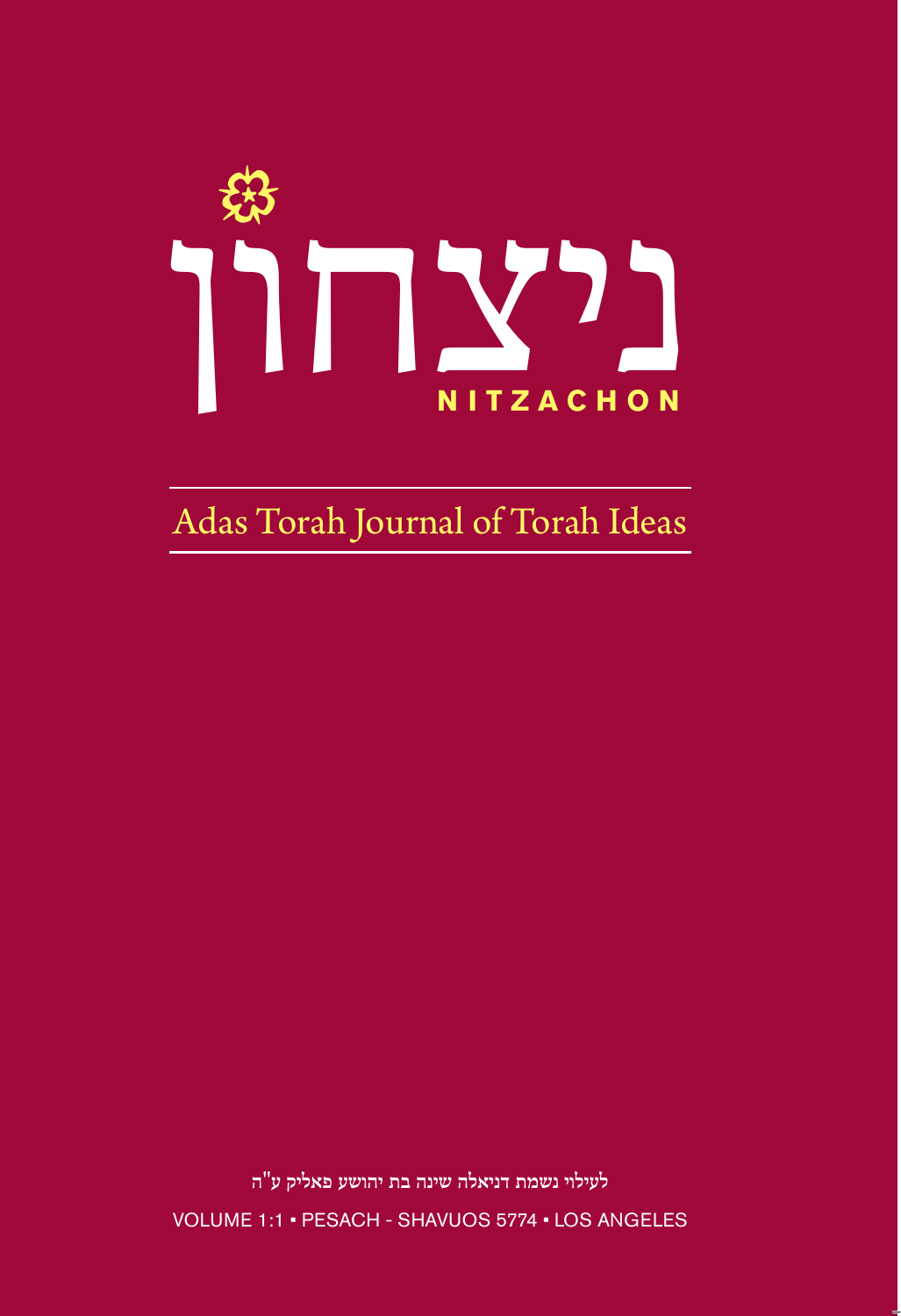#### **Nitzachon**

*Adas Torah Journal of Torah Ideas Volume 1:1 Pesach – Shavuos 5774*

#### **Adas Torah**

1135 South Beverly Drive Los Angeles, CA 90035 www.adastorah.org adastorah@earthlink.net (310) 228-0963

Rabbi Dovid Revah, *Rav and Mara D'Asra* Michael A. Horowitz, *President*

#### **Nitzachon Editorial Team**

Michael Kleinman, *General Editor* Yaakov Siegel, *General Editor* Penina Apter, *Copy Editor* Rabbi Andi Yudin, *Copy Editor* Rob Shur, *Design and Layout* www.rbscreative.com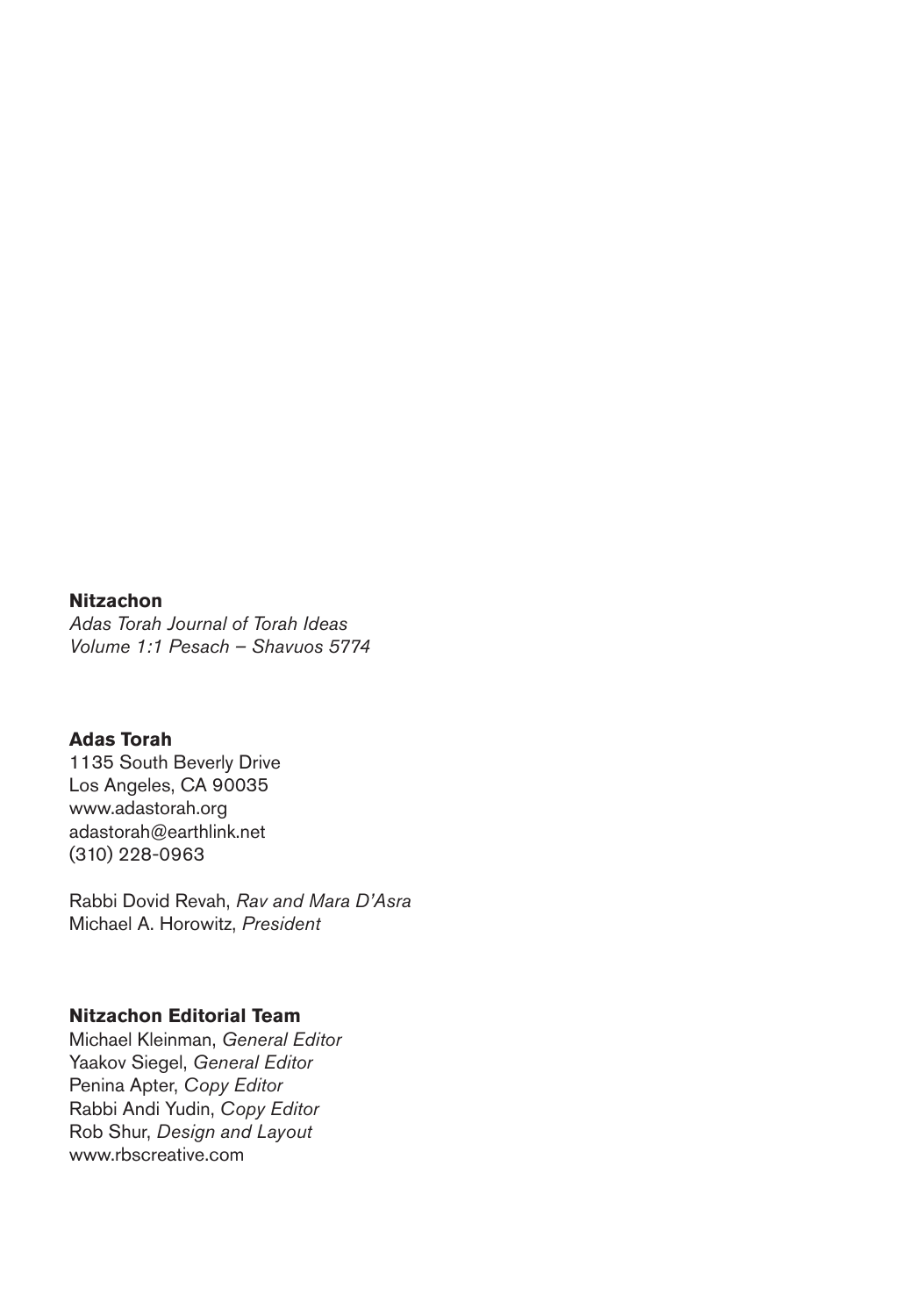## **דברי חכמים**

| RABBI DOVID REVAH: Celebrating the Torah: Explaining the Special Nature of Seuda on Shavuos |  |
|---------------------------------------------------------------------------------------------|--|
|                                                                                             |  |
| Guest Contributor RABBI ASHER BRANDER: Erev Pesach, Matza, & Marriage: The                  |  |
| Curious Halacha of Matza Non-Consumption                                                    |  |
|                                                                                             |  |

## **PESACH**

| DR. DAVID PETO: Talmud Torah and Seder Night                                                                         |  |
|----------------------------------------------------------------------------------------------------------------------|--|
|                                                                                                                      |  |
| ELI SNYDER: Questions upon Questions: The Thematic Implications of the Mah Nishtana                                  |  |
|                                                                                                                      |  |
| RABBI YAAKOV SIEGEL: All of Nature is Miraculous or All Miracles are Natural: Opposing<br>Views on Yetzias Mitzrayim |  |
|                                                                                                                      |  |
| YOSSI ESSAS: Arami Oved Avi                                                                                          |  |
|                                                                                                                      |  |
| ADIV PACHTER: Boxing at the Seder?                                                                                   |  |
|                                                                                                                      |  |
| DR. MICHAEL KLEINMAN: Pirsumei Nisa: Special Halachos for a Special Mitzva                                           |  |
|                                                                                                                      |  |
| DR. YAKOV AGATSTEIN: Celebrations of our Fathers: The Ushpizin as Ties that Bind the<br>Moadim Together              |  |
|                                                                                                                      |  |
| YONI BARZIDEH: Excuse Me Officer, Four Cups or Five? What is the Legal Limit?                                        |  |
|                                                                                                                      |  |
| NINA ADLER: The Seder as a Precursor to Modern Educational Thought                                                   |  |
|                                                                                                                      |  |
| DR. HILLEL WELL: The Crime of Crying                                                                                 |  |
|                                                                                                                      |  |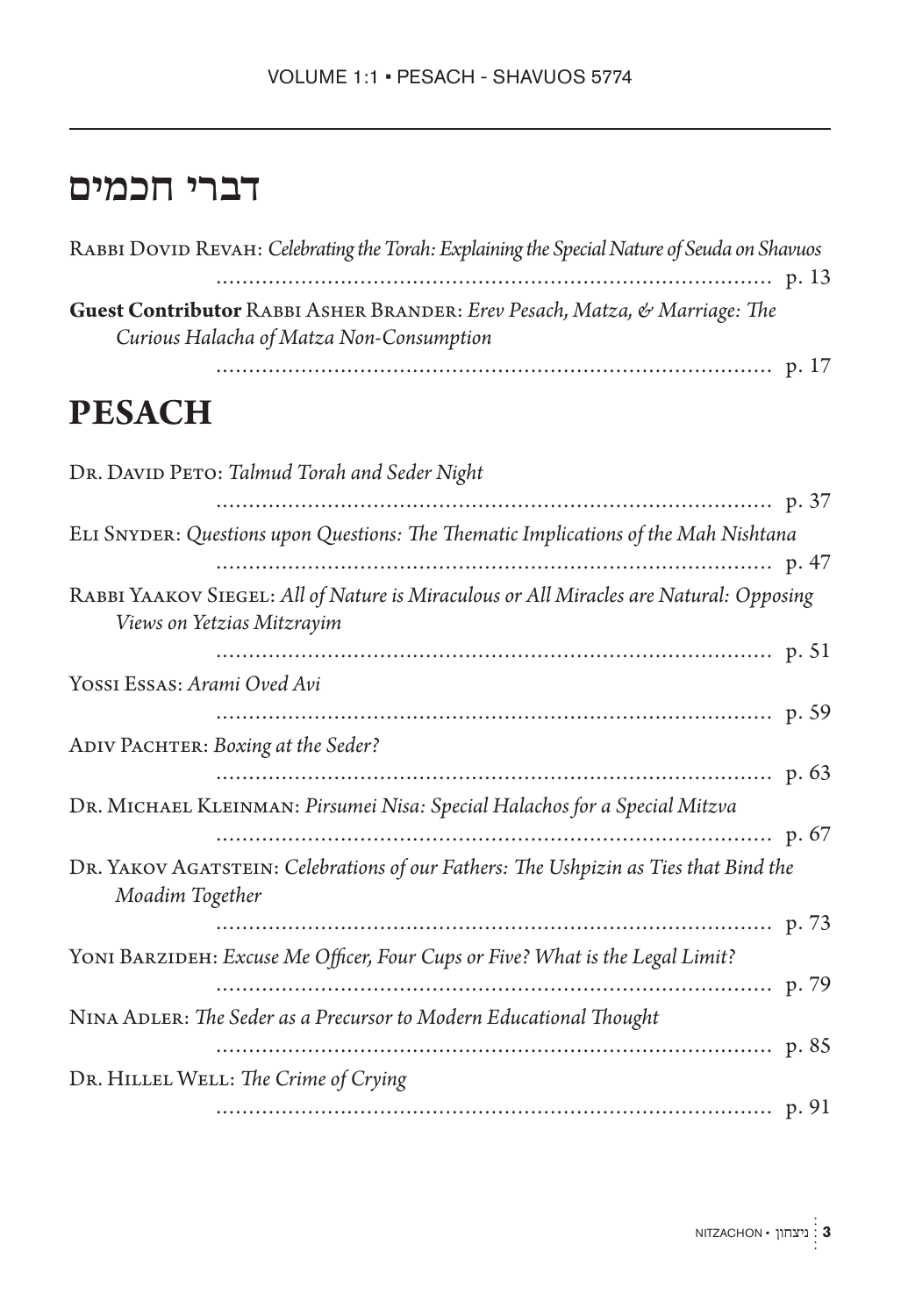| ELAZAR SHEMTOV: Ashkenazim Eating at the Home of Sephardim Who Have the Custom                                  |  |
|-----------------------------------------------------------------------------------------------------------------|--|
| to Eat Kitniyos During Pesach                                                                                   |  |
|                                                                                                                 |  |
| DR. DANIEL WOHLGELERNTER: Will the Mitzva of Recalling the Exodus From Egypt be<br>Continued in the Future Era? |  |
|                                                                                                                 |  |

### **SEFIRAS HA'OMER**

Yitzi Kempe: *What Do Yitzias Mitzrayim and Sefira Really Mean?*

| YAAKOV RICH: A Brief History of the History of Rabbi Akiva's Students      |  |
|----------------------------------------------------------------------------|--|
|                                                                            |  |
| NOAM CASPER: Life's Best Kept Secret                                       |  |
|                                                                            |  |
| DAVID R. SCHWARCZ: Can Sefiras Ha'Omer Help Maintain Balance in our Lives? |  |
|                                                                            |  |

## **SHAVUOS**

Rabbi Yisroel Gordon: *We Will Hear: Eavesdropping on Sinai* ..................................................................................... p. 139 Donny Feldman: *Heyu Nechonim L'shloshes Yamim* ..................................................................................... p. 149 Dr. Sam Goldberger: *Two Days of Shavuos, Why?* ..................................................................................... p. 153 Rabbi Avner Shapiro: *"Our Eyes and our Hearts Should Be There All The Days" Remembering Har Sinai and Teaching the Generations, in the Commentaries of the Ramban* ..................................................................................... p. 157 Meir Nemetsky: *Sfas Emes on Shavuos* ..................................................................................... p. 161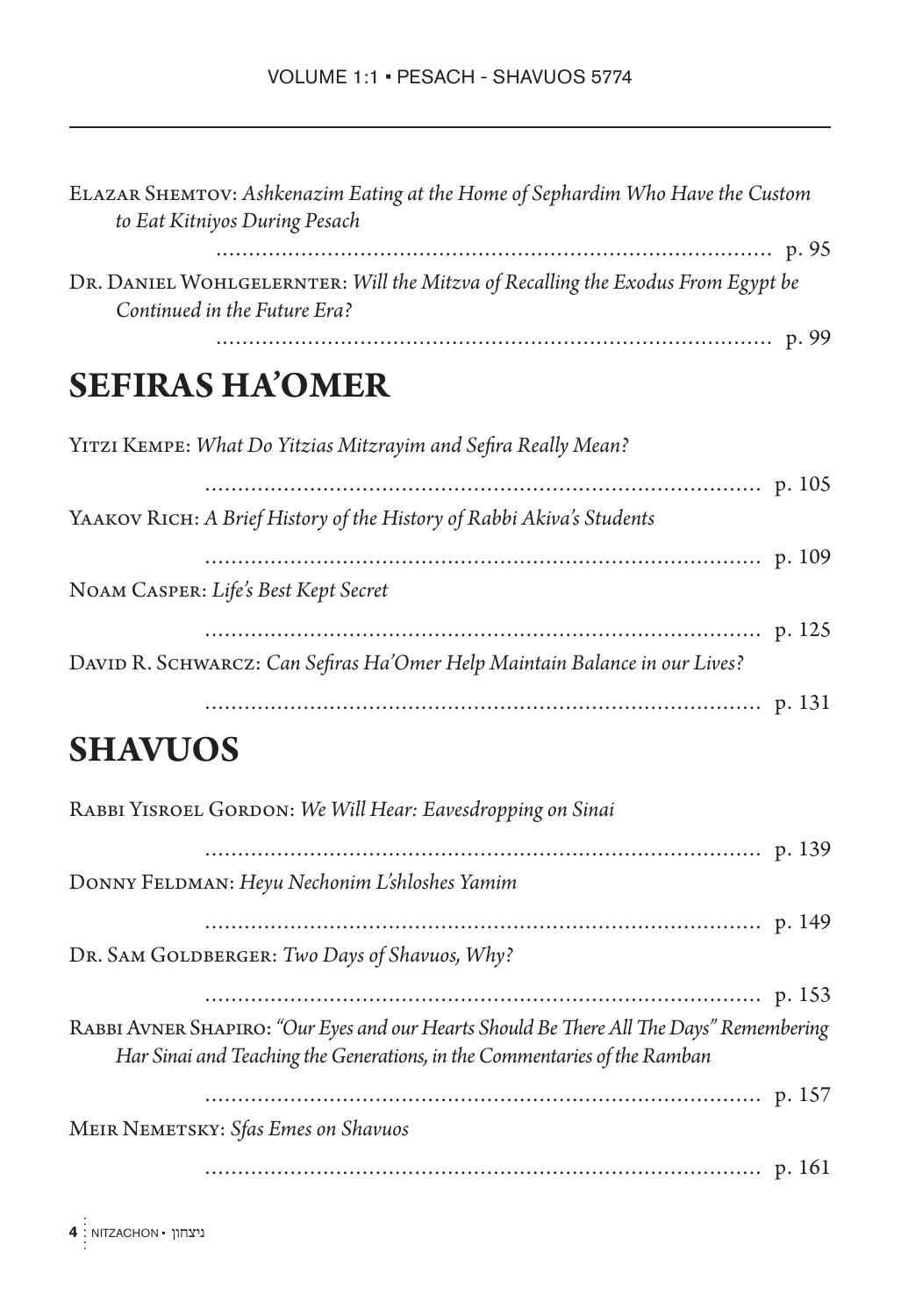### **Editor's Preface**

As Adas Torah reaches its tenth anniversary, this Journal of Torah Ideas represents an important milestone in the development and growth of our *kehilla*. The variety of Torah interests you will find in the essays before you – *halacha*, *machshava*, *drush*, philosophy, psychology, and *chasidus* – parallels the diversity of their authors – dentists, lawyers, *mechanchim*, doctors , teachers, engineers, *Rabbanim*, real estate and investment professionals, accountants, and more dentists. The serious thought and hours upon hours of *ameilus batorah* that created this journal is not but a sampling from, or reflection of our *kehilla* – it *is* our *kehilla*. The accomplished Torah community that we have become is a glorious *Nitzachon* to be celebrated. This victory, *b'ezras Hashem*, will be just one of many as we continue to thrive under the guidance, friendship and leadership of our dear Rov and Rebbetzin, *sheyichyu*.

#### It says in *Tana Divei Eliyahu*:

אין ישראל נגאלין לא מתוך הצער ולא מתוך השעבוד ולא מתוך הטלטול ולא מתוך הטירוף ולא מתוך הדוחק ולא מתוך שאין להם מזונות אלא מתוך עשרה בני אדם שהם יושבים זה אצל זה ויהיה כ"א מהם קורא ושונה עם חבירו וקולם נשמע *The Jewish people will not be redeemed because of their pain, oppression, displacement, disruption, stress, or poverty. Rather they will be redeemed when ten people are sitting together and each one is learning and studying [Torah] with his or her friends, and their voice is heard.*

Now that our voice is heard, we await the ultimate *Nitzachon*.

#### **Michael Kleinman Yaakov Siegel**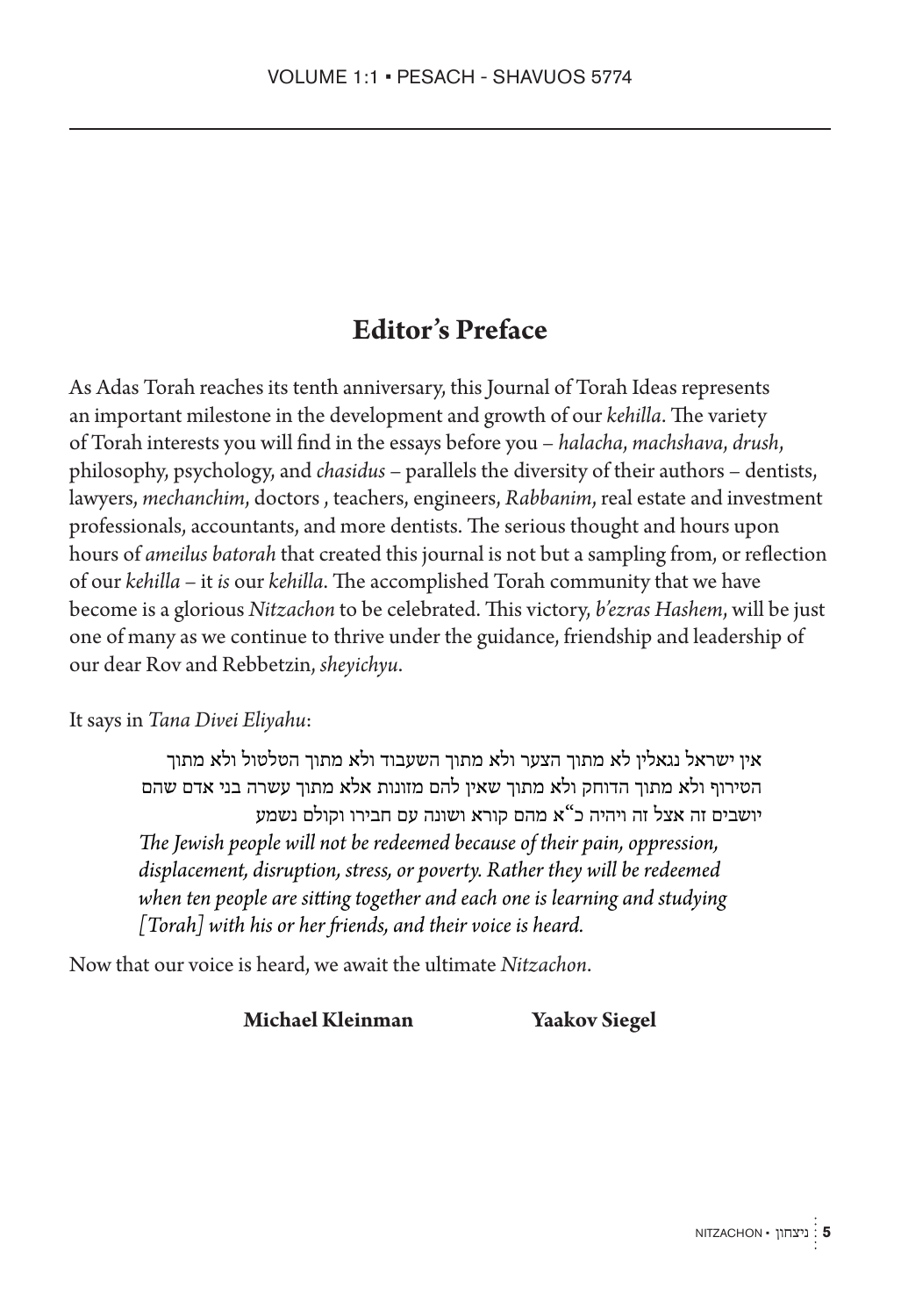## This journal is dedicated *l'ilui nishmas Daniella Shaina bas Yehoshua Falik, a"h*

Thank you for looking at this journal.

This journal was put together by people who needed to do more. Who needed more *yiddishkeit* in their own lives, and to spread their *yiddishkeit* to others. Making this journal was not innovative per se – others have made journals in the past.

However, this journal is visionary. The people who have compiled this want more and the shul that compiled this wants more.

More Torah! So what that we work crazy schedules! So what that most of the *divrei Torah* here are written by *balabatim* who work long, sometimes "crazy", hours. Why should that stop us?! There are a million things that take our attention; maybe we can have Torah take our attention too.

This journal was compiled by people who took time and gave it to Hashem. They made Hashem more a part of their lives. We have a great *zechus* to be a part of this. It is not a small thing.

We are looking for more.

This journal was dedicated in memory of a holy woman who also wanted more, but was not given much time to do it. *Daniella Shaina Bas Yehoshua Falik, A''H.* She wanted more Torah. She was excited about Torah. She used to put on makeup before Shabbos while listening to shiurim. She would get excited about topics in the *parshios* as they came up throughout the year. She cared about it. She wanted it. Torah was life, not just a detail in life. She wanted more community. Community is not something that happens by itself. She wanted to make it happen. She worked to make it happen. She wanted a shul lunch so people could meet each other. And at that shul lunch, people were not just seated with their group of friends. The purpose was to meet and make connections. She wanted to bring people closer to each other, to make sure people knew the faces in their community. Not just to know the faces. Her goal was "*v'yadata hayom, v'hasheivosa el livavecha"*. That knowing the other person should bring to a relationship.

People who want more! A community that wants more! That needs more! A community that is not satisfied going through the motions. That is what this community is about. That is what this *sefer* is about. That is what Daniella Shaina was about. It is a tremendous *zechus* to be a part of this community and a tremendous *zechus* to have known this person who shaped our community. We want more Hashem and we want more Torah.

Our community came together to write this sefer. To make Hashem more a part of our lives. It is not just a journal.

It is kadosh.

**Noam Casper**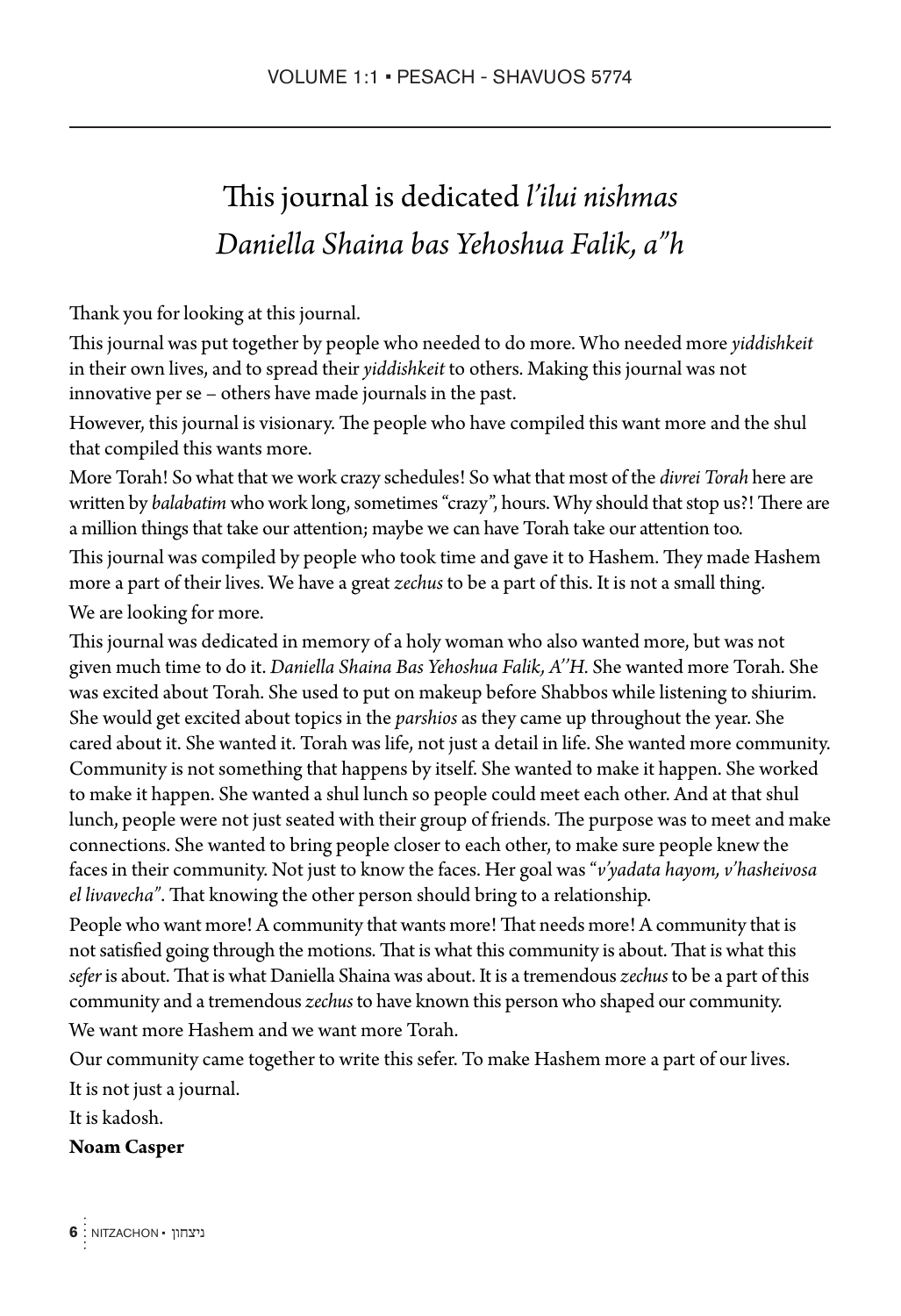We are grateful for the opportunity to support the first publication of the Adas Torah Torah Journal. We dedicate this in memory of our dear daughter, Rena bas Yehuda Tzvi *a''h*. May this journal not only be a *zechus* for our daughter, but also an inspiration of Torah for the entire *kehilla* during the upcoming *yom tov*.

*Chag kasher V'sameach.*

€

Jason and Michali Moore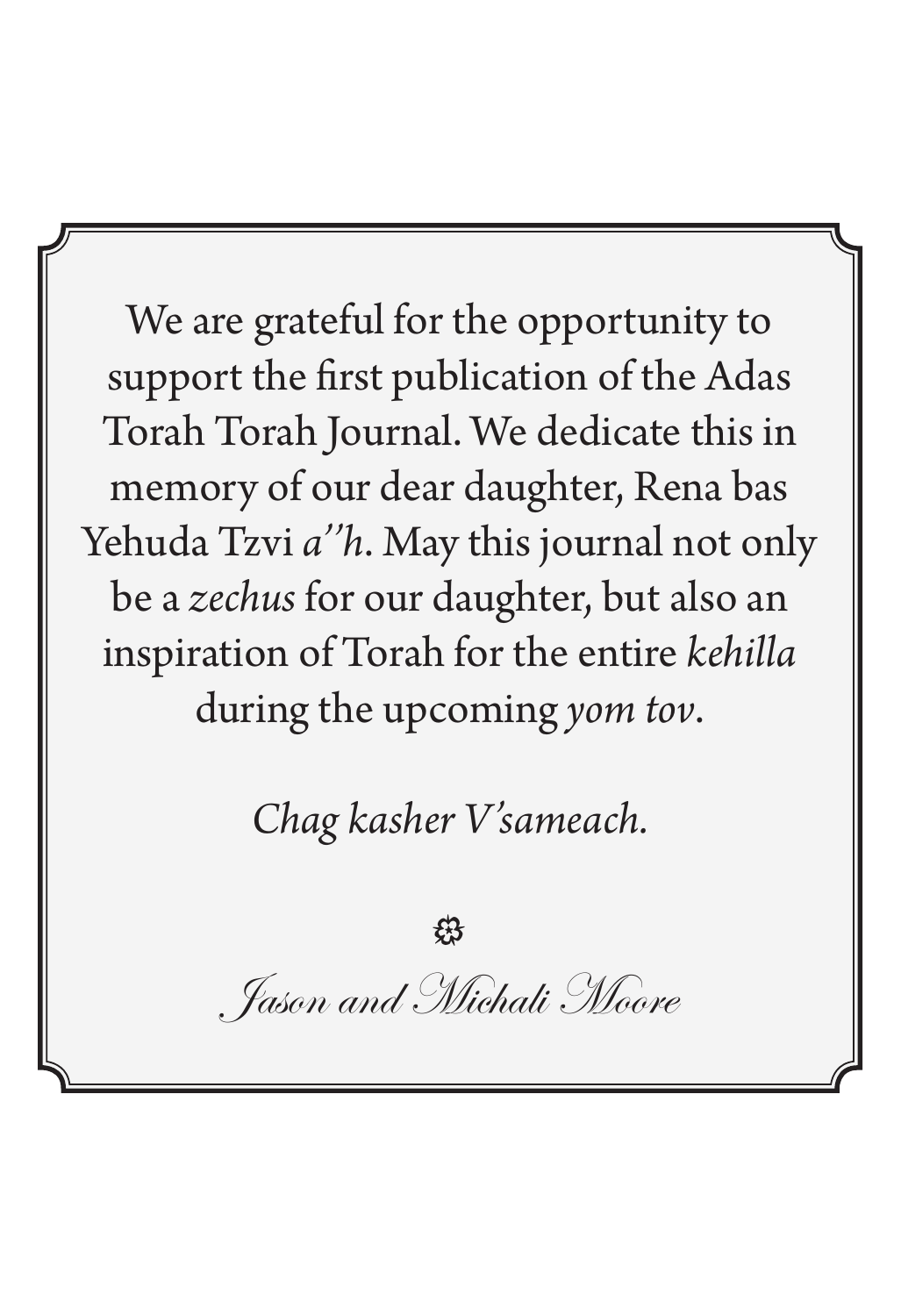In memory of our grandparents

משה שמואל בן נתן נטע הלוי ע"ה חנה בת פרץ ע״ה משה יצחק בן יוסף ע״ה

Whose love of Torah continues to inspire us every day

•

Daniel and Annie Nagel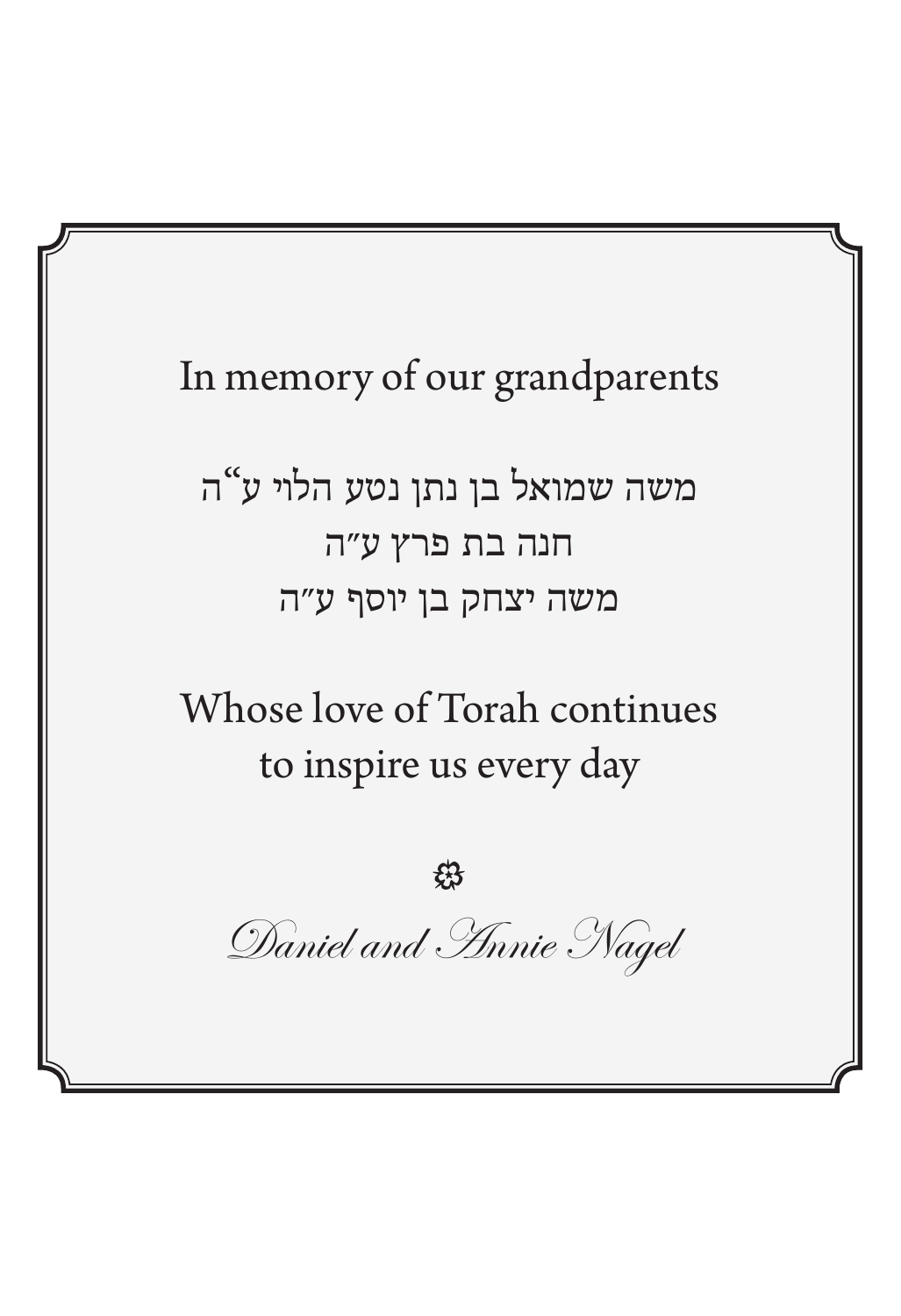In Memory of Our Dear Parents

**אפרים בן אליהו ליב ע"ה ,Gross Effie חנה בת באנדאט ע"ה ,Kleinman Ilse שמואל בן יצחק ע"ה ,Kleinman Sydney**

May the inspiration from this journal be a zechus for their neshamos

€

Brian and Lesley Kleinman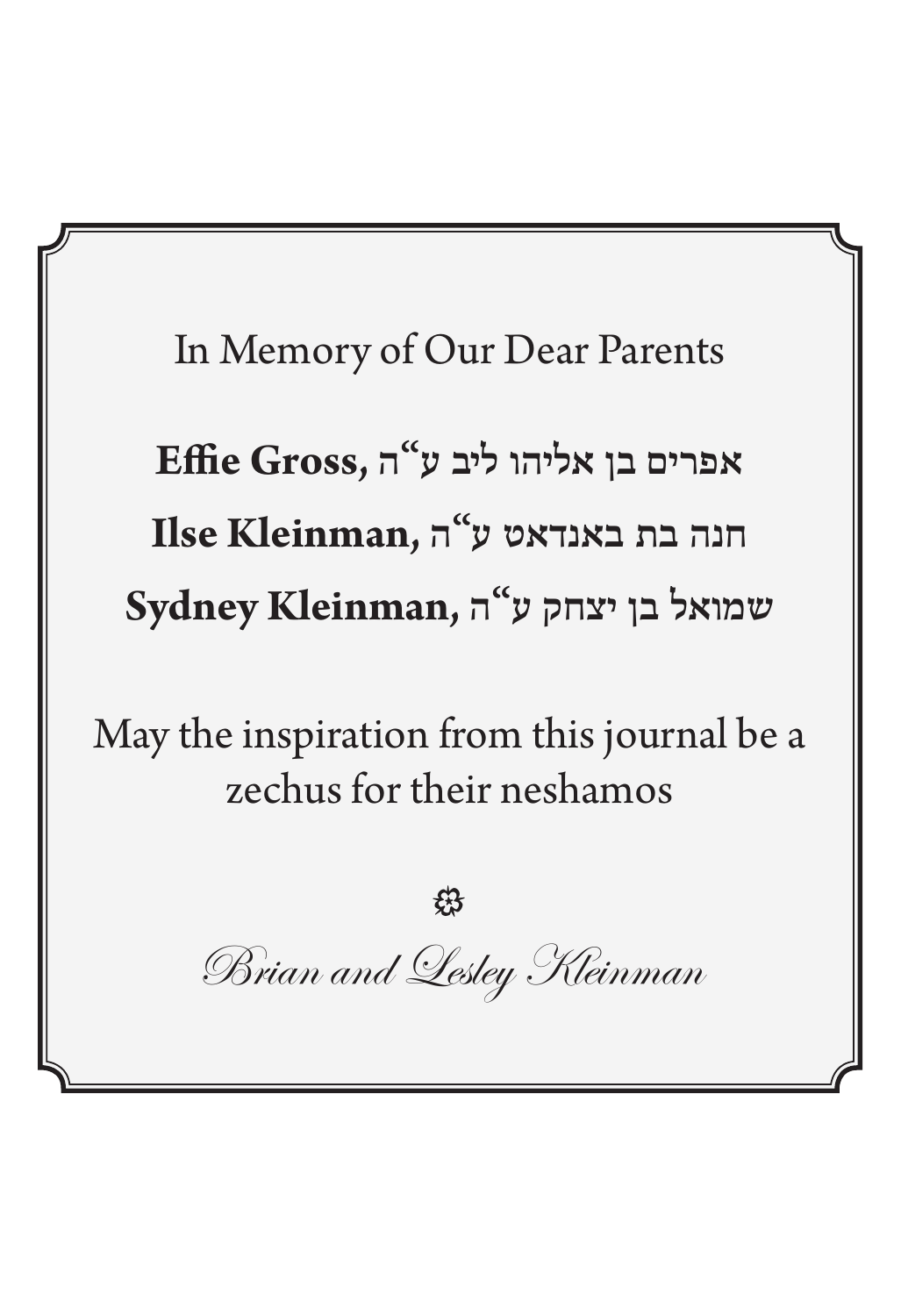החוברת הזאת מוקדשת לזכר נשמת האם היקרה קמו בניה ויאשרוה חוה גולדשין בת יעקב ע"ה

> This journal is dedicated in loving memory of Eva Rich

> > ∰

Marilyn & Han Rich and Family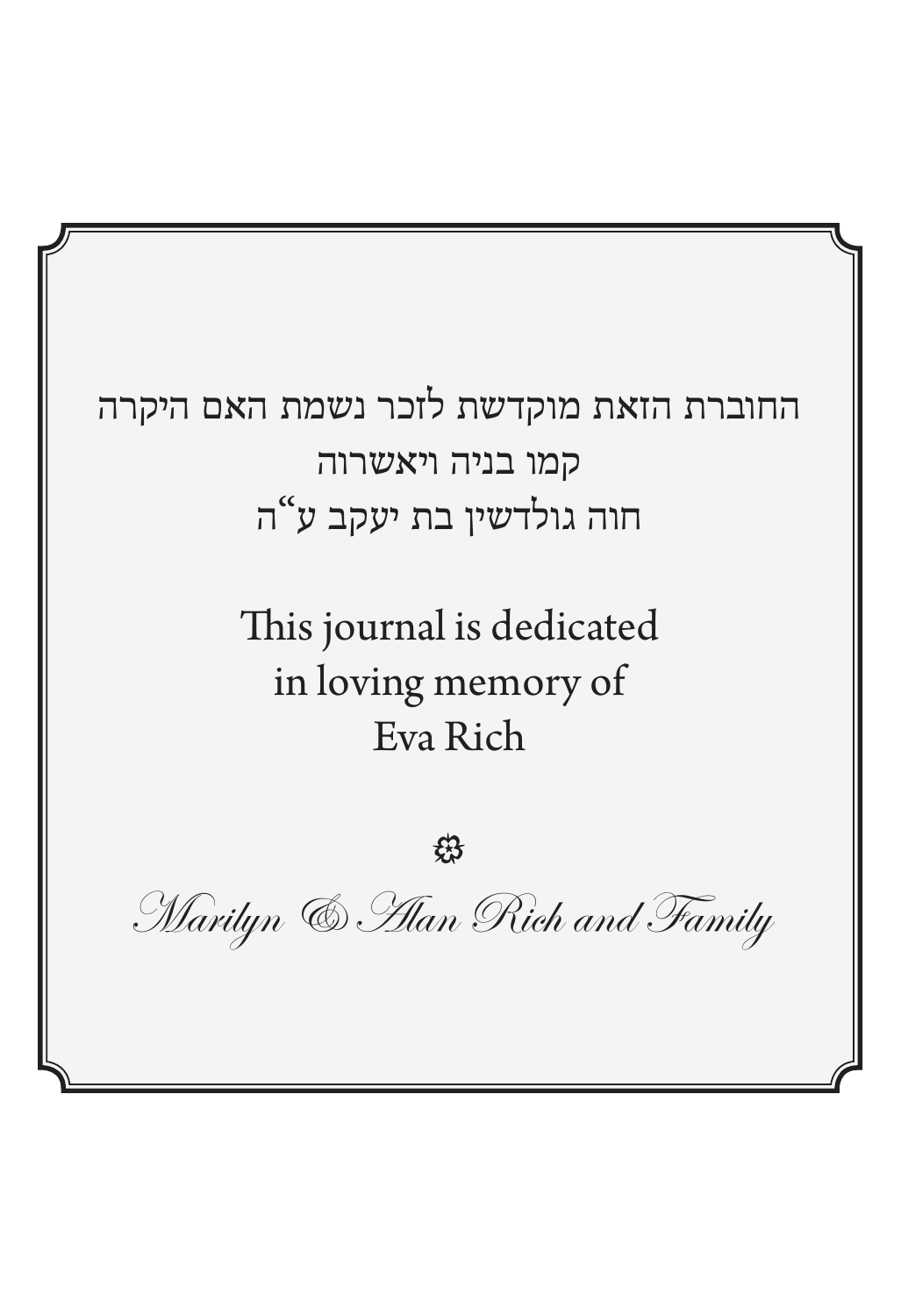## דברי חכמים



Rabbi Dovid Revah

*- Guest Contributor -* Rabbi Asher Brander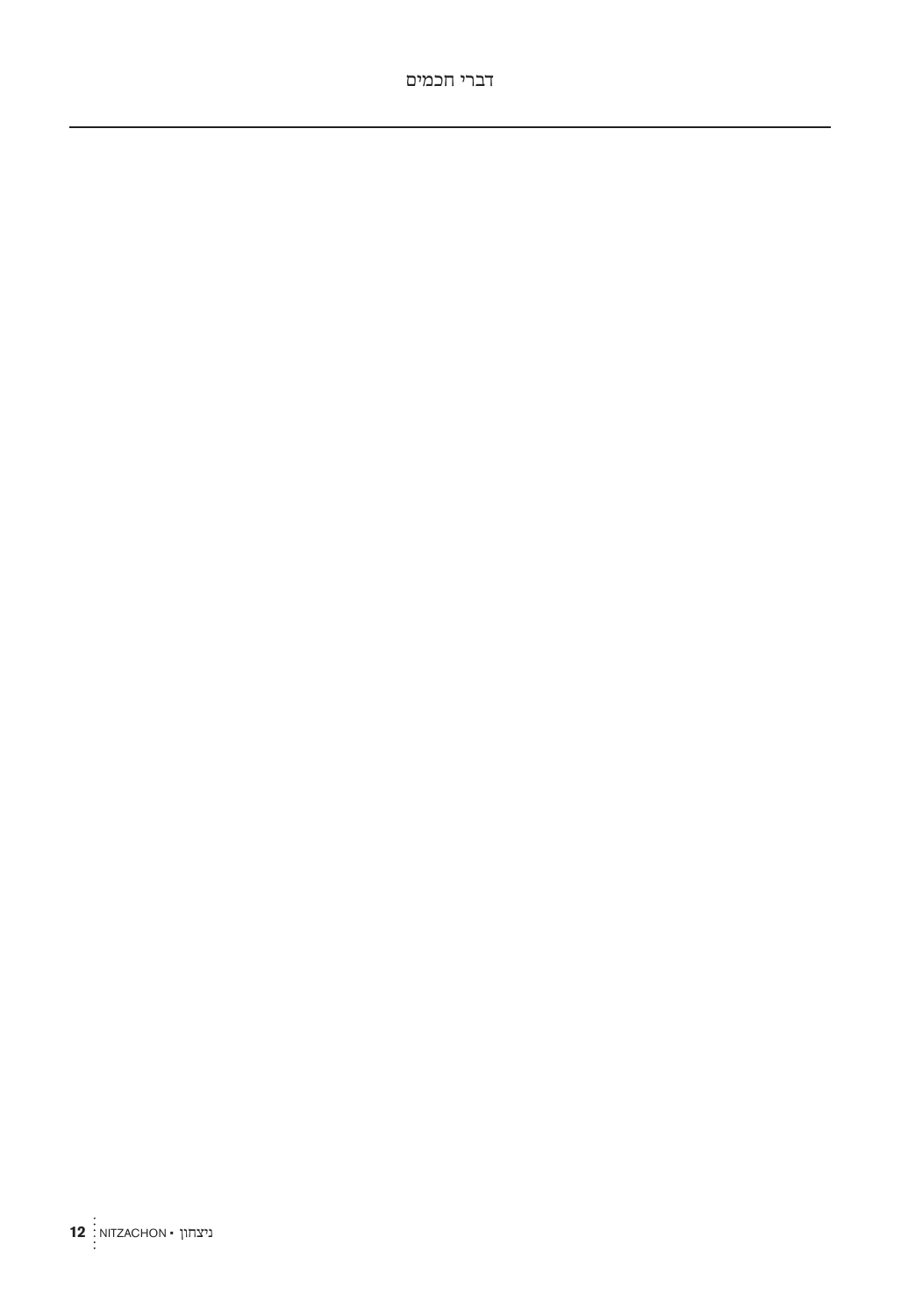# Celebrating the Torah: Explaining the Special Nature of Seuda on Shavuos

### **RABBI DOVID REVAH**

•

The Gemara in *Pesachim* 68b says<br>יום שנתנה בה תורה<br>Everyone agrees that on Atzeres (S הכל מודים בעצרת דבעינן נמי לכם, מאי טעמא יום שנתנה בה תורה *Everyone agrees that on Atzeres (Shavuos) you also need 'lachem' (material pleasure). Why is this so? Because it is the day that the Torah was given.*

There is a debate about how to fulfill the *mitzva* of *simcha* on the *yamim tovim* of Pesach and Succos. One opinion requires a festive meal, while the other opinion does not require a meal, but rather that the *mitzva* be fulfilled by spending the day immersed in Torah and *tefila*. The Gemara tell us that all opinions agree that on Shavuos we are required to celebrate with a *seuda*. The Gemara then explains why Shavuos has an emphasis on material festivity more than Pesach and Succos. Shavuos is the day that Hashem gave us the Torah, and commemorating that spiritually momentous event must be done through eating and drinking.

The rationale given by the Gemara seems very puzzling. *Matan Torah* gave us our spiritual life. Why must it be celebrated in a material way? Would it not be more fitting to spend the day immersed in Torah and *tefila*? For other *yamim tovim* there are opinions that hold that we do not have to have a festive meal, so it is all the more surprising that Shavuos requires eating and drinking.

I would like to suggest three answers.

Many have the attitude towards Torah and *mitzvos* that a Torah life restricts our enjoyment of this world, but is worthwhile in the long term, since by fulfilling *mitzvos* 

> Rabbi Dovid Revah has been serving as the Rav and Mara D'Asra of Adas Torah since 2005.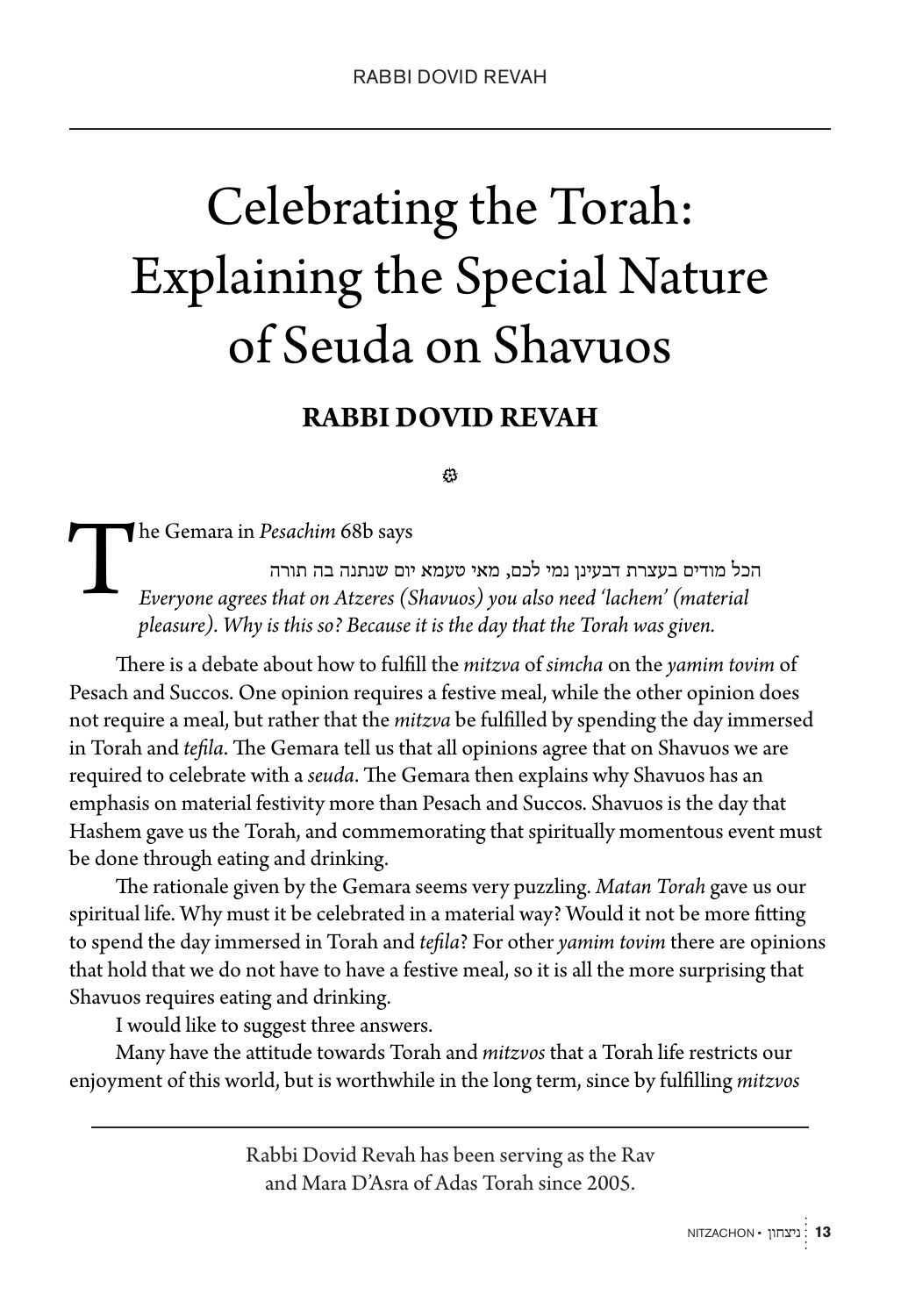we earn *Olam Haba*. In their thinking, it is a fair trade off to sacrifice the pleasures of a temporal life in this world in order to gain eternal life in *Olam Haba*. This perspective is incorrect. A person whose only focus in life is pursuing a happy, enjoyable life will rarely attain what he seeks. One does not have to look very far to see the truth of this statement. There are many people who seem to have everything - talent, wealth and endless opportunities - but their pursuit of *Olam Hazeh* leads to disastrous lives. In contrast, a life lived within the parameters of the Torah not only reaps the ultimate reward of *Olam Haba*, but also allows enjoyment of *Olam Hazeh.* By following the guidelines and moderation which the Torah gives us, we gain the ability to enjoy this world as well. To acknowledge that the Torah enables us to truly enjoy this world, we must include the pleasures of *Olam Hazeh* in the celebration.

Another possible explanation is that even before we received the Torah, man had the ability to connect to Hashem and serve Him. Adam, Noach and the *avos* all brought *korbanos* to Hashem. However, the *Gemara* (*Zevachim* 115a) tells us that there was a difference in how people served Hashem before the giving of the Torah and after. The *Gemara* notes that the *korbanos* brought before the giving of the Torah were all *korbanos Olah*, and after the giving of the Torah, there were also *korbanos Shelamim*. The difference between an *Olah* and a *Shelamim* is that while an *Olah* is completely consumed by the fire of the *mizbe'ach*, a *Shelamim* is mostly eaten by the *Kohanim* and the one who brings the sacrifice. This demonstrates that prior to the giving of the Torah, the primary way to serve Hashem was by withdrawing from enjoying indulgences of this world and becoming ascetic, just as one "withdrew" from enjoying the *Olah* which was not meant for human consumption. It was only after the Torah was given that it was possible to serve Hashem by partaking of this world, using the material world for *mitzvos*. The concept of מתכפרים ובעלים אוכלים כהנים, that the **eating** of a *korban* could be a *mitzva*  equal to the **bringing** of the *korban* on the *mizbe'ach,* is something that was only possible after the giving of the Torah. Thus, it is only through Torah that eating and drinking can be employed as a means of *avodas Hashem*. This is the second reason why Shavuos is celebrated by festive enjoyment.

Rashi in his commentary on *Pesachim* would seem to be suggesting a third approach. Rashi, in explaining the Gemara, says

> להראות שנח ומקובל לנו יום זה שניתנה בו תורה *We celebrate with a joyous meal because it is incumbent on us to demonstrate that we are happy and appreciative of receiving the Torah.*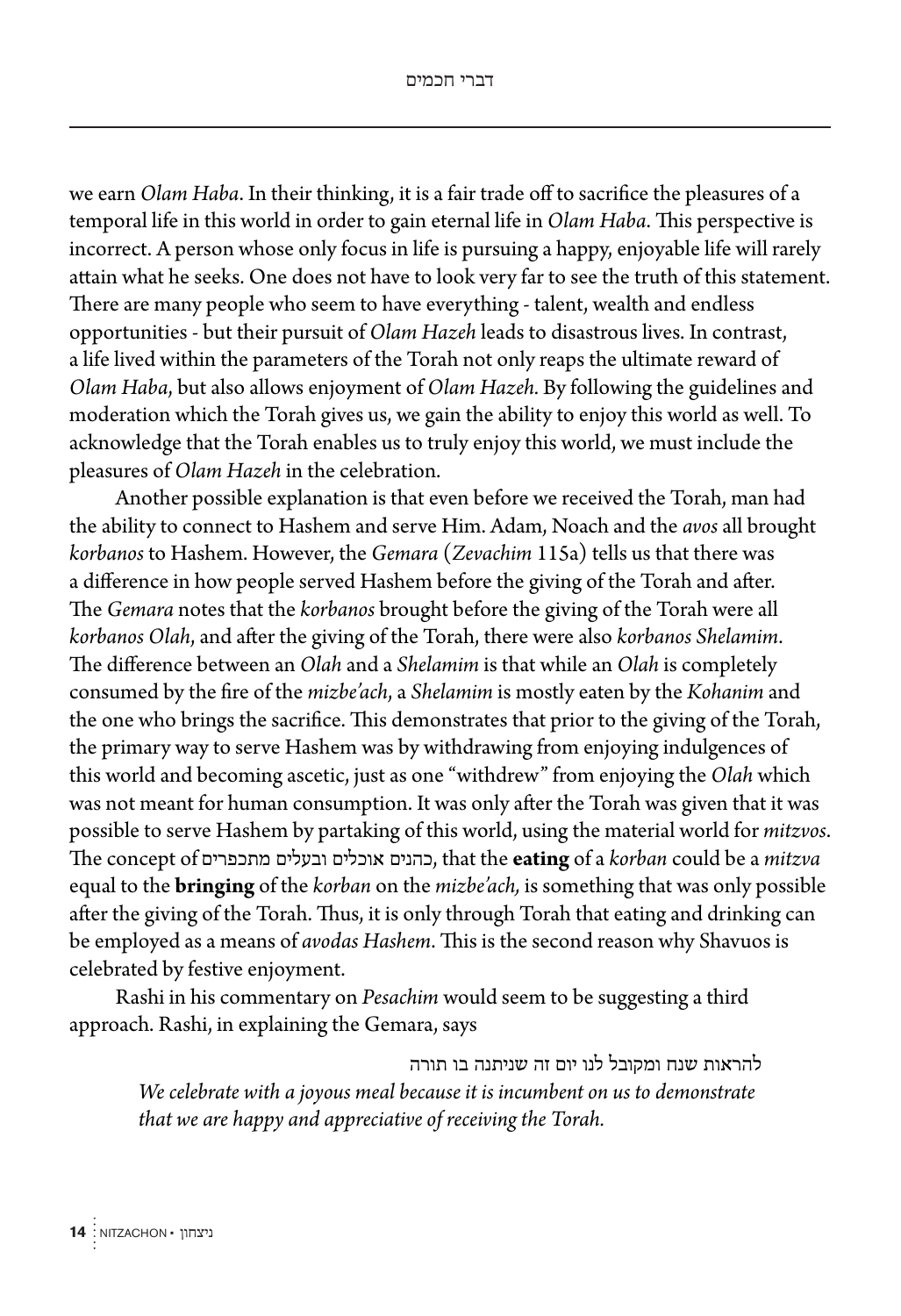Rashi is suggesting a fundamental understanding of our *avoda* on Shavuos. The *Medrash* (*Mechilta* 5:1 quoted by Rashi *Shemos* 12:6) tells us that although Hashem was prepared to redeem *Bnei Yisrael* from Egypt, they needed to perform *mitzvos* in order to deserve the redemption. He therefore gave them the *mitzvos* of *korban Pesach* and *mila*. We commemorate the miracles by performing *mitzvos- korban Pesach*, *matza* and *maror*. In contrast to *Yetzias Mitzrayim*, before Hashem gave us the Torah he did not command any significant *mitzvos*. The only preliminary action was *Sefiras HaOmer*, counting from Pesach to Shavuos. The *Chinuch* (*Mitzva* 306) explains that when one is excited and anticipating something, one counts down towards its arrival. Counting from Pesach to Shavuos showed that we were excited to receive the Torah. We did not have to do any action to receive the Torah; we only had to want it. *Chazal*  tell us (*Makkos* 10b) אותו מוליכים לילך רוצה שאדם בדרך -if we want to travel the path of Torah and *mitzvos*, Hashem will assist us, so long as we truly desire it. At *Har Sinai*, our *avoda* was to express a desire for the Torah. Every year on Shavuos we have to reaffirm our desire for Torah. This is a third reason why it's essential not to only *daven* and learn, but also to celebrate our ability to do so, by making a festive *seuda*.

When we eat the *seuda* on Shavuos, we should bear in mind that it is only through Torah that we are truly able to enjoy *Olam Hazeh.* It is only because of Torah that we can serve Hashem through *Olam Hazeh*, and our *seuda* is an expression of our desire to live a life of Torah.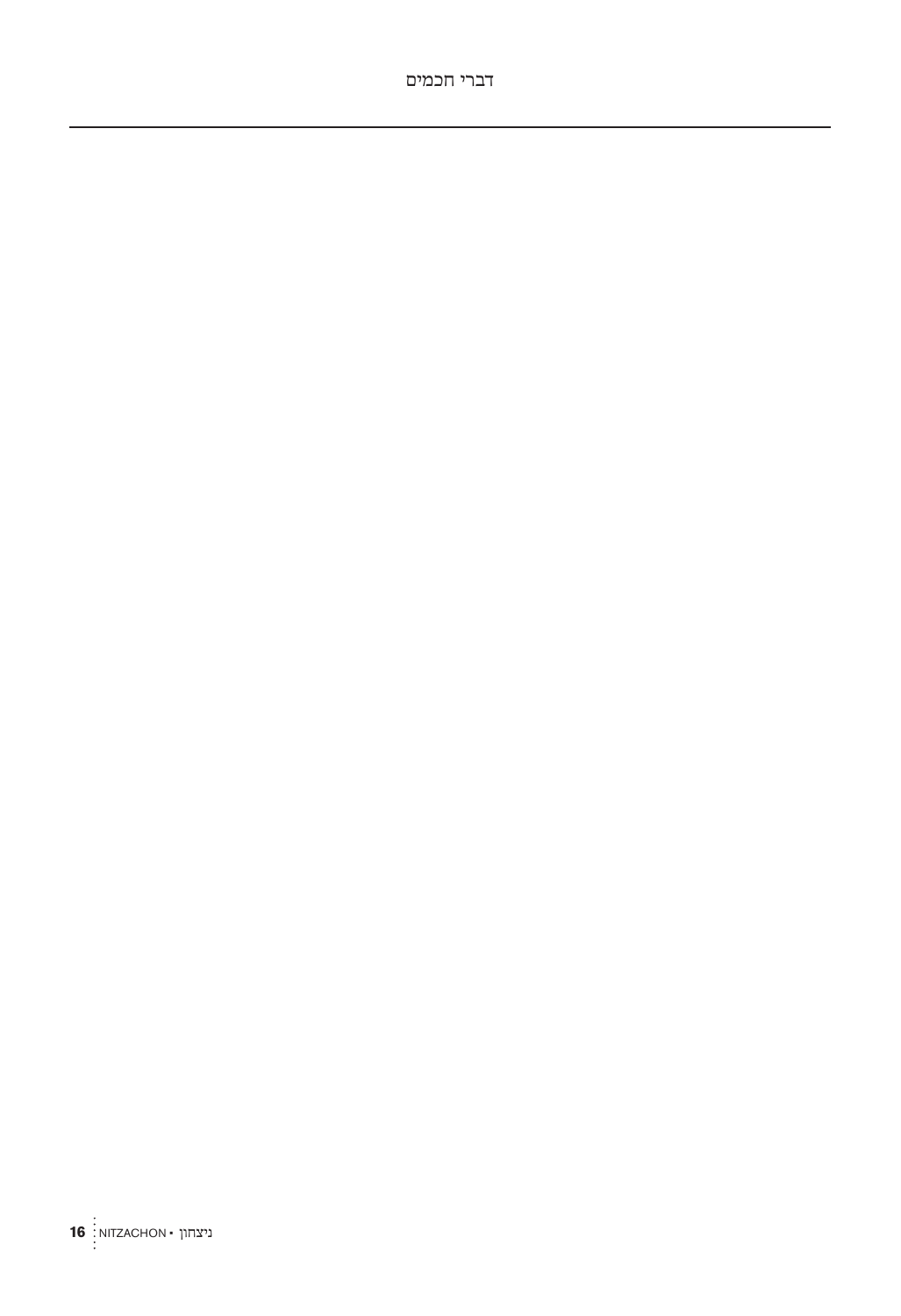# *Erev Pesach, Matza*, & Marriage: The Curious *Halacha* of *Matza* Non-Consumption

### **RABBI ASHER BRANDER**

#### •

**M** ost of the intricate *halachos* associated with *matza* focus on *matzos mitzva*<sup>1</sup> in two directions, the object (*cheftza*) and the individual (*gavra*). Proper production of *mitzva matza* requires proper supervisio in two directions, the object (*cheftza*) and the individual (*gavra*). Proper production of *mitzva matza* requires proper supervision and a directed intention (*lishma*). The *gavra* must eat the proper amount at the proper time with the proper intention in the proper form.

A lesser known, albeit significant, *halacha* focuses on *matza* in a restrictive sense – *i.e.* the time at which it becomes forbidden to eat *matza*. Whereas different customs abound<sup>2</sup> in this regard, the reader might be surprised to discover that in all of the Babylonian Talmud nary a mention appears that restricts one from eating *matza* prior to Pesach. It is the Jerusalem Talmud3 (*Yerushalmi*) that relates that one may not eat *matza*  on *erev Pesach* and produces a wild metaphor to bolster its point.

אמר רבי לוי האוכל מצה בערב הפסח כבא על ארוסתו בבית חמיו והבא על ארוסתו בבית חמיו לוקה *Rabbi Levi said: One who eats matza on erev Pesach is likened to one who has relations with his betrothed maiden in his father in law's house.* 

3 *Yerushalmi*, *Pesach*im 10:1

Rabbi Asher Brander is the Rav and Rosh Kollel of Link LA. He has been a prominent Rav and teacher in Los Angeles for over 20 years.

**17** ניצחון • NITZACHON

<sup>1</sup> The *matza* used in the performance of the *mitzva* of eating *matza.*

<sup>2</sup> Some have the custom not to eat *matza* from *Rosh Chodesh Nisan* (cf. *Mishna Berura* 471:12). Yet others have the custom to stop a full month before *Pesach*. See *Piskei Teshuvos* 6:217 for several fascinating sources and for those who objected to these *minhagim* on the basis of *yohara* (loosely translated as *halachic* boastfulness). See *Chok Yaakov* 471 in the name of *Sha'arei Knesses Hagedola*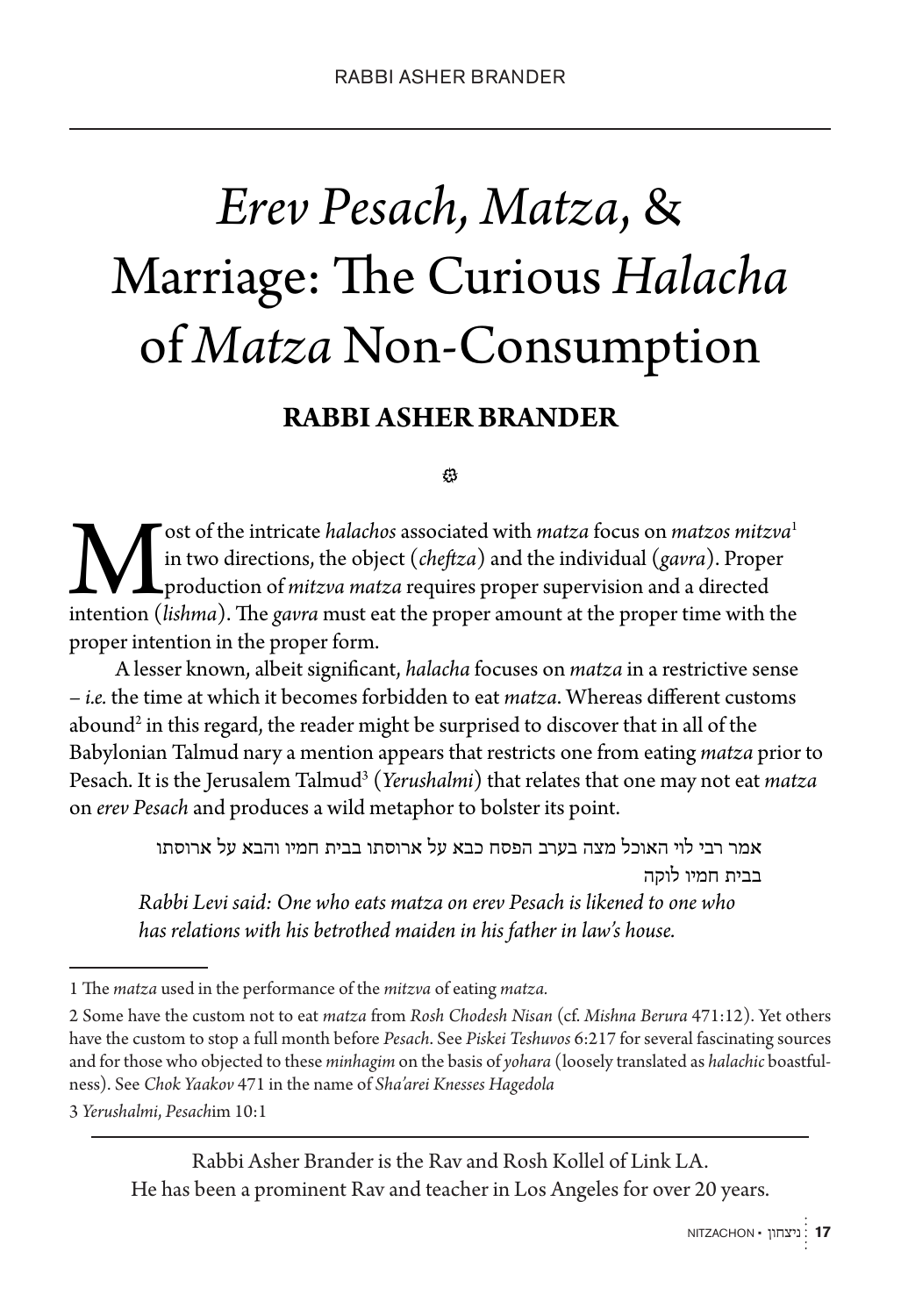To clarify; in Judaism there are two stages of marriage. The first stage, that of *kiddushin*/*erusin*, traditionally occurs with *kesef*, whereby money or a valuable object is given by the groom to the bride to effect a *kinyan*, a formal marital status. At this point the bride is called an *arusa,* a betrothed woman. This is a Biblical status. Were the marriage to be terminated at this stage, the wife would require a *get* (divorce). Nevertheless, the couple do not have complete *halachic* obligations towards each other at this stage, nor are they permitted to be intimate. The marital bond is completed with the second stage, known as *nissuin*. The definition of *nissuin* is subject to debate. According to many, it is the *chupa*. While today both stages of marriage are completed within moments of each other, in *mishnaic* times there often was a gap of months, even a year, during which the *arusa* was preparing in her parents' home.

The *Yerushalmi* likens eating the *matza* prior to the Seder to a groom who is intimate with his *arusa* while she was still at home, prior to the stage of *nissuin* – an act that carries with it the penalty of Rabbinic lashes. On a basic level the notion is not to "jump the gun," but we need to understand the depth of this metaphor. First we will trace the practical contours of this *halacha* as recorded in the *Shulchan Aruch* and beyond.

#### **When Does the Prohibition Begin?**

The position of Ba'al Hamaor $^4$ , Behag, Rosh $^5$  and Tur $^6$  is that the prohibition of eating *matza* on *erev Pesach* is directly linked to the prohibition of *chametz* during that time. When the prohibition against eating *chametz* begins, so does the prohibition of eating *matza*. Biblically, one may not eat *chametz* from *chatzos* (halachic midday), and Rabbinically one may not eat *chametz* following the fourth hour on e*rev Pesach*. Most *rishonim* (medieval Rabbinic authorities) assume the prohibition of *matza* follows the timing of the Biblical prohibition, although some link it to the Rabbinic prohibition<sup>7</sup>. Using the metaphor of the *Yerushalmi*, one may formulate this link between the two *halachos* in the following general sense: When the prohibition of *chametz* kicks in, then only *matza* may be eaten. In that sense *matza* is like an *arusa*; it alone is designated to the Jew. However, the *matza* needs to "wait" until the Seder (*i.e.*, a *mitzva*) for it to become fully "married," that is, for it to achieve the status of *nissuin*. Indeed, we must understand the transformative moment from *erusin* to *nissuin*, and we will soon encounter sources

<sup>4 16</sup>b s.v. *masnisin*

<sup>5</sup> Rosh, 3:7

<sup>6</sup> *Orach Chaim* 471

<sup>7</sup> See the closing comment of the Ran and Ritva *Pesach*im 50a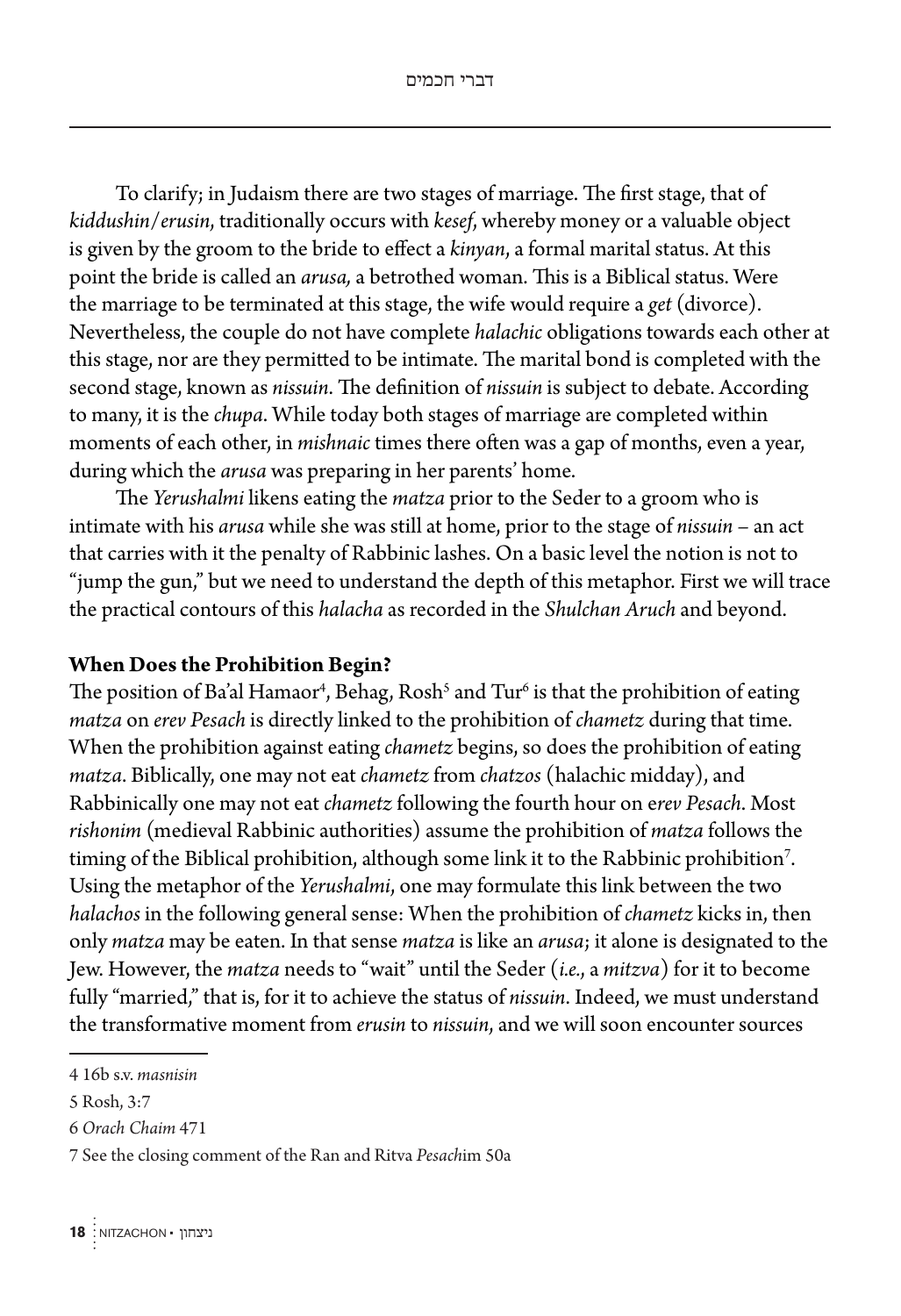that even seek and find the necessary *sheva brachos* of the Seder that accompany this transformation.

The Rif<sup>8</sup>, Ramban, $^9$  Meiri, $^{10}$ and (according to the simple understanding of) Rambam11 prohibit eating *matza* the whole day of *erev Pesach*. The Meiri formulates the rationale for the prohibition as being a means of facilitating *tay'avon* (an appetite) for *matzos mitzva*. As such, it is an artificial distinction to state the prohibition applies at midday and it is more likely that it applies for the whole day<sup>12</sup>. The language of the Rambam seems to dovetail with this position as well $13$ :

```
אסרו חכמים לאכול מצה בערב פסח, כדי שיהיה היכר לאכילתה בערב, ומי שאכל 
                   מצה בערב הפסח, מכין אותו מכת מרדות...
```
*The Sages forbade one from eating matza on erev Pesach in order that there should be a recognizable act of eating it at night. One who eats matza on erev Pesach receives rebellious lashes.*

מ"מ לדעתנו אכילת מצה בכל היום מכוער הדבר שמשום תיאבון נאמרה וכל שמלא כרסו ממנה פרח תיאבונו a13 ,Pesachim 10

11 *Mishneh Torah*, *Chametz* U'*matza*, 6:12

12 The *Yerushalmi* states that R. Yehuda Ben Beseira (RYBB) would not eat *matza* the whole day. The Ran's explanation is that RYBB is being consistent with his opinion that the *korban Pesach* may be brought the whole day – as such *chametz* is forbidden the whole day, ergo *matza* becomes an *arusa* from the time of the prohibition of *chametz*. However, Ran states since we do not follow RYBB's opinion, the prohibition of eating *matza* does not kick in until *chatzos,* which is the proper time to bring the *korban Pesach* and the time of the prohibition of eating *chametz*. Ramban learns from the end of the *Yerushalmi* that we reject the link since the key idea is the *tay'avon* concept.

13 Full admission. It is entirely possible that the dichotomy presented at the core of this article is not nuanced enough. Rav Menachem Kasher (*Torah Shleima, Bo*, pp. 241-246) finds 5 basic rationales for the prohibition of eating *matza* on e*rev Pesach*! For example, Rambam's terminology of *heker achila* is evocative of not blowing the *shofar* on *erev Rosh Hashana* to distinguish between *shofar* of *minhag* and *shofar* of obligation. Thus, it is possible to explain that Rambam and Meiri are not twin positions; rather Rambam's focus is not on developing a personal appetite/desire for the *mitzva*, but rather on highlighting the *mitzva* of *matza*. According to this anything that still possesses a *sheim matza* might very well still be forbidden on e*rev Pesach* even if it can not be used for the *mitzva* of *matza*. This appears to be the position of the Vilna Gaon.

<sup>8</sup> *Pesach*im 16a *dapei harif*

<sup>9</sup> *Milchamos Hashem*, 15b *dapei harif* s.v. *amar hakoseiv*. The position of the Ramban is somewhat ambiguous. He first states that it is forbidden for the whole day then concludes by saying that since the obligation of *bi'ur chametz* is at night, the *matza* acquires the status of an *arusa* then, implying that status begins at night. If this is correct, then Ramban is in direct contradiction with his comments on *Pesach*im 50a. Rashbatz (3:260) also quotes the Ramban as prohibiting eating *matza* only during the day. It appears (to this writer) that the Ramban is saying that if one destroys all the *chametz* in one's home (at night) – then indeed the prohibition of eating *matza* begins. However, barring that circumstance the prohibition begins the next day.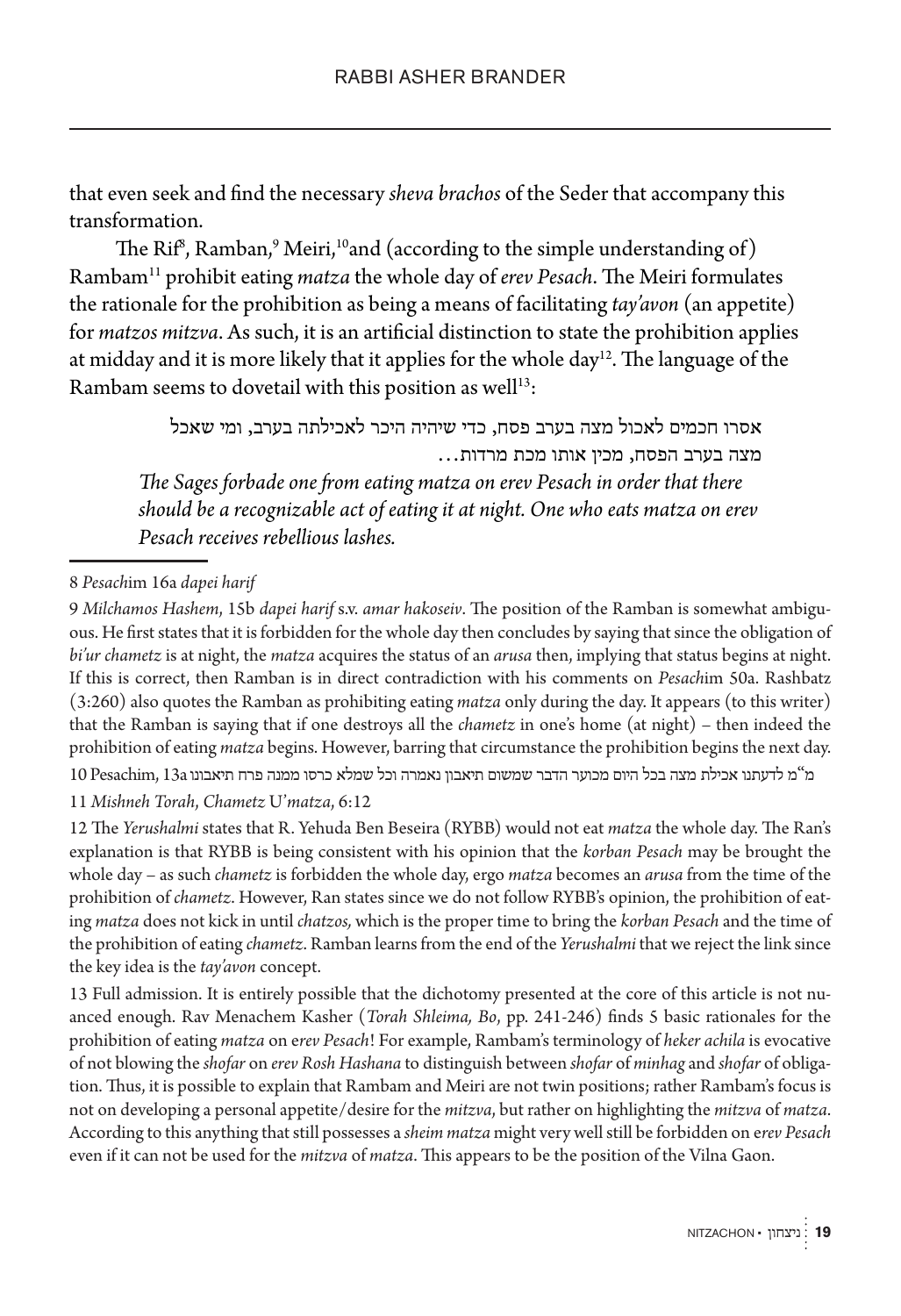Finally, a third more dramatic position that appears in *Orchos Chaim*14 is to prohibit eating *matza* from the previous night. Since that is the time of *bi'ur chametz*, the destruction of *chametz*, the *matza* becomes an "*arusa*" already from that time.15

Remarkably, Rav Yosef Karo does not explicitly record this prohibition at all in the *Shulchan Aruch*<sup>16</sup>. Ramo records the prohibition as applying the whole day<sup>17</sup>, following the apparent minority approach in *rishonim*. *Mishna Berura, Shulchan Aruch Harav* and *Chayei Adam* concur with Ramo<sup>18</sup>.

#### **Understanding the Dispute**

Rav Moshe Feinstein offers a fascinating halachic explanation of the aforementioned dispute19. He links it to the *Yerushalmi's arusa* metaphor. Why is the *arusa* forbidden to her husband? Ostensibly, one can posit two notions:

Until the *nissuin*, the *arusa* is not Rabbinically considered to be fully married. Thus intimacy with the *arusa* is akin to an act of premarital relations.

An *arusa is* considered to be fully married. Nevertheless, the Rabbis wanted the marriage to consummate with an act of intimacy that is prescribed, not merely permitted. As such, they prohibited the *arusa* to her husband until *nissuin*.

Similarly, we question when our "arusa," *i.e.*, the *matza*, attains its status. If we choose the first formulation, a legalistic definition, then we only prohibit the *matza* when some legal status commences, because the focus is on the deficient **status** of the *arusa vis-a-vis* the *nesuah*. The earliest legal status of *matza* commences at the time of the prohibition of *chametz* , *i.e.*, from the time of *chatzos*.

However, the second rationale is not focused upon the formal status of *arusa* as

18 *Mishna Brurah*, 471:12,

19 *Igros Moshe,Orach Chaim*, 1:155

<sup>14</sup> *Hilchos Chametz Umatza*, 114

<sup>15</sup> See *Magen Avraham*, 671:6. It seems that he also adopts the position that one may not eat *matza* from the night before as well. See also *Ben Ish Chai*, *Tzav*, 26. R. Chaim Soloveichik was reputed to have brought a poof from the *Mah Nishtana* against this position for therein it states "on all other nights we eat *chametz* and *matza* and on this night we only eat *matza*"

<sup>16</sup> Cf. *Shulchan Aruch* 471:1 & 2. It appears that a careful reading of the *Shulchan Aruch* implies agreement to the essential *halacha*. *Shulchan Aruch* records that one may eat *matza ashira* until the 10th hour of e*rev Pesach* implying that *halachic matza* may not be eaten.

<sup>17</sup> The *tziyunim* attribute Ramo's position to the Ran. While the Ran does cite this position, this is not his personal opinion.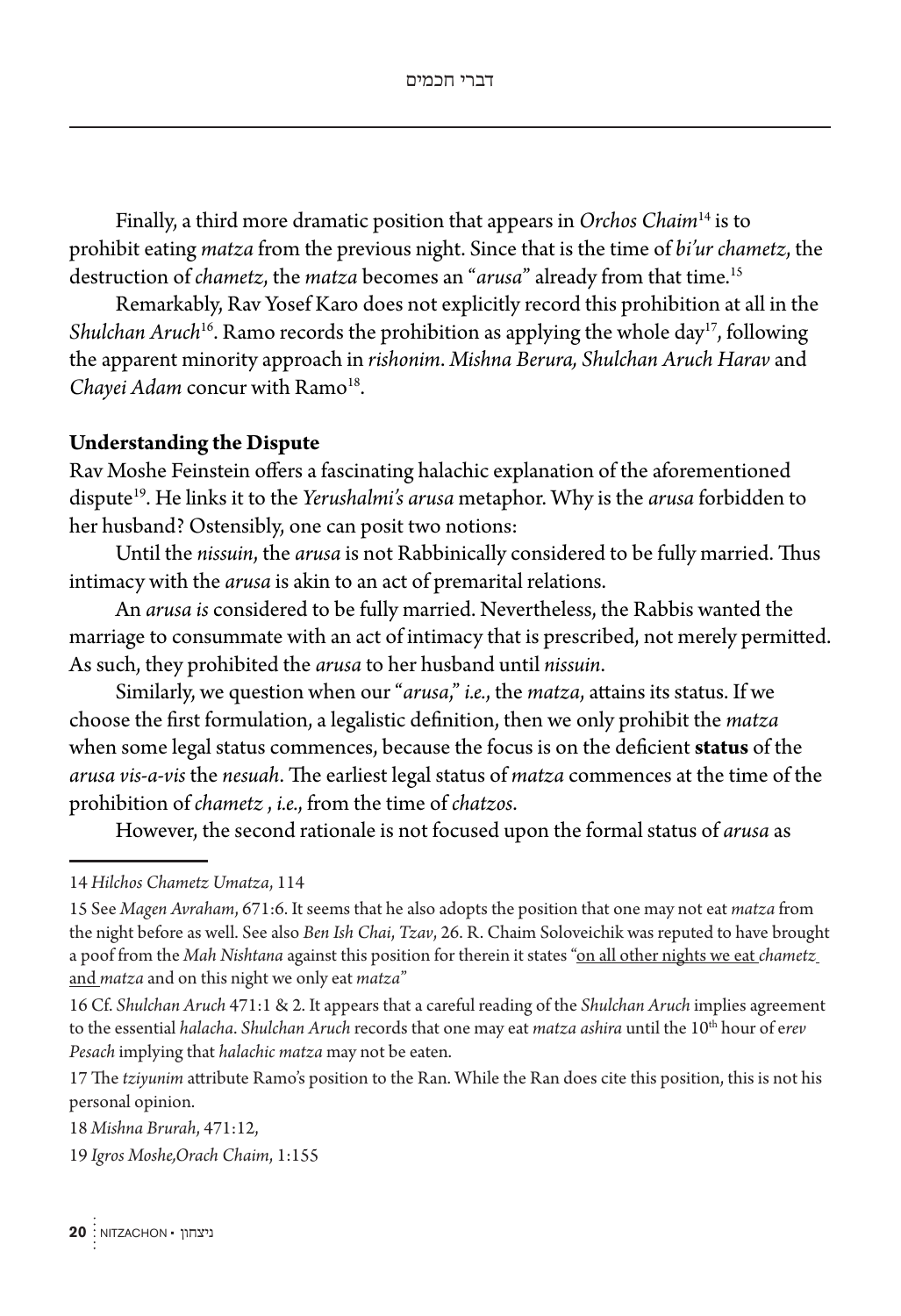much as the future status of *nesua*. We do not require the formal prohibition of *chametz* to kick in; rather from the moment that *Pesach* preparation is thrust upon us, we look towards the actual fulfillment of the *mitzva* of *matza*. At that point, we require that we not eat *matza* , until we commence with the *matzos mitzva*. As such, eating *matza*  becomes forbidden for the whole of *erev Pesach*.

Now, we also may understand the custom of not eating *matza* for a full month before *Pesach*20 (or from Nissan), as this is the traditional time that we begin to focus on the *halachos* and the real work of *Pesach*, which constitutes the earliest time of preparation.

#### **Scope of the Prohibition**

Earlier, we presented two basic explanations that underlie the prohibition of eating *matza* on *erev Pesach*. The rationale is critical to determining the extent of the prohibition. For example, if the essential prohibition of eating *matza* is to celebrate the special status of *matzos mitzva* at the Seder, it follows that any *matza* which may not be used at the seder would not be included in the prohibition. If, however, the essential rationale is to facilitate appetite, it is entirely possible that anything which carries the *sheim matza*, *i.e.*, is colloquially considered *matza*, even if it is not technically suitable for *matzos mitzva*, may be included in the prohibition. This question has several implications, as follows.

#### *Matza Ashira* **("Egg** *Matza***")**

*Matza* made with eggs or fruit juice is known as *matza ashira* (lit. "wealthy man's *matza*") and is not effective as *mitzva matza* since it is not considered *lechem oni*21 (bread of affliction). Its taste is slightly altered and it has a somewhat softer texture. What is its status with regard to *erev Pesach* use? Does it fall within the prohibition? The universal opinion of the *rishonim* appears to be that it is permitted<sup>22</sup>. The formulations of Kol Bo and Rivash are striking<sup>23</sup>:

23 *Kol Bo Siman* 48

<sup>20</sup> Cf. note 2

<sup>21</sup> Cf. *Pesach*im 36a, Shulchan Aruch 462:1

<sup>22</sup> Cf. *Tosafos*, *Pesach*im 35b s.v. *u'mei*, 99b s.v. *lo*, Rosh, *Pesach*im 10:1, *Tur* and *Shulchan Aruch* 471:2. With regards to the definition of *matza ashira*, there is dispute whether dough which has water added with the fruit juices is considered *matza ashira* or real *matza*. Bach and Maharal are strict while *Magen Avraham* and other *acharonim* are lenient on the matter.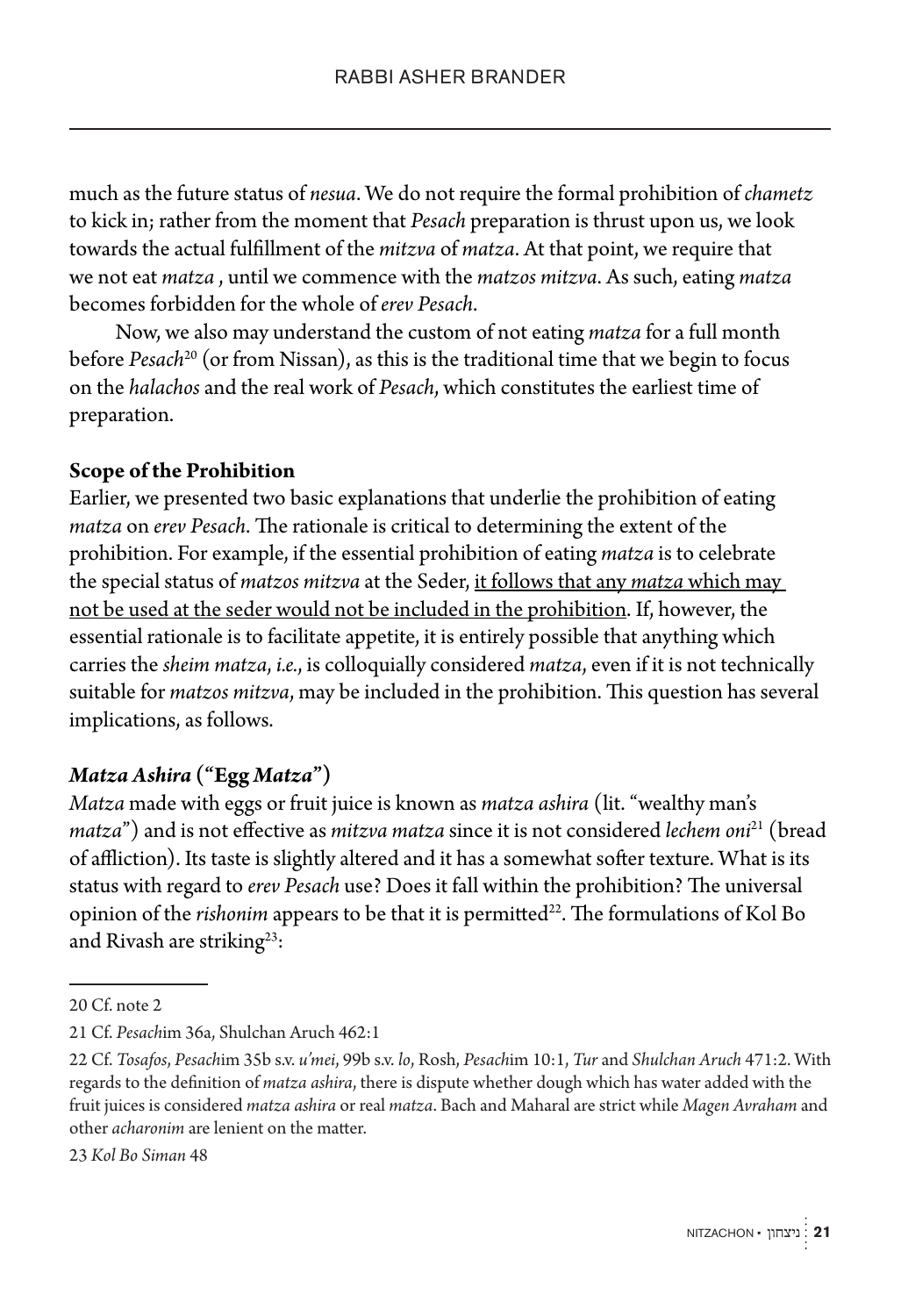ומה שאומרים האוכל מצה בערב הפסח כבועל ארוסתו בבית חמיו הני מילי מצה הראויה לצאת בה בפסח אך מצה עשירה יכול לאכול

*That which we say one who eats matza on erev Pesach … is only referring to matza that is fitting to fulfill one's Pesach (mitzva) obligation – however matza ashira may be eaten* 

אבל מצה עשירה, מותר שהרי אינה ראויה לצאת בה ידי חובתו בפסח, ואין בה משום: אירוסין דמצה. שהרי אין מצה זו ארוסת

*However, matza ashira is permitted for it is not fitting to fulfill one's obligation and there is no concept of 'the betrothal of matza' for this matza is not his arusa, for it is not fitting to be married to him that night.* 

Their sole consideration is whether one can fulfill the *mitzva* with this piece of *matza*! The question of appetite or spoiling one's taste does not seem to matter.

*Shulchan Aruch* records that one may eat *matza ashira* until the (beginning of the) tenth *halachic* hour of the day. At that point, the general *halacha* requiring one enter into any *Yom Tov* with a hearty appetite kicks in and proscribes one from eating any *halachic*  bread. Due to technical considerations, the Ramo opines that we do not eat *matza ashira* past the fourth *halachic* hour of the day. We are wary of the opinion that *mei peiros machmitzin*, that fruit juices may hasten the leavening process.

The *matza ashira* issue becomes very relevant for those who want to fulfill the three meals of a *Shabbos-erev Pesach* without having to deal with bona fide *chametz*. Whereas the *Kol Bo* and Rivash (among others) permitted *matza ashira* because it is invalid for *mitzva matza*, it is possible to find a different basis for leniency. Since it has a slightly different flavor, it is possible that one's appetite for regular *matza* would not be profoundly affected<sup>24</sup>. As such either of the two rationales we presented would permit *matza ashira* as an *erev Pesach* option. However, the distinction between the underlying rationales for the prohibition looms large in several other scenarios that we shall encounter.

In this vein, we must mention the lone significant dissenting opinion, that of the Vilna Gaon<sup>25</sup>. His opinion is that any object that still retains its title of *matza* is forbidden on *erev Pesach*. Clearly, it is not appetite that concerns the Vilna Gaon, nor the formal ability to fulfill the *mitzva* of *matza;* rather it is a desire to maintain the special status of *mitzva matza* that drives the prohibition. It is interesting to note that according to the

<sup>24</sup> This indeed is the formulation of the Maharsha, *Pesach*im 99b

<sup>25</sup> *Biur HaGra* 444 s.v. *u'vamedinos*. See also *Sha'ar Hatziyun* 444:1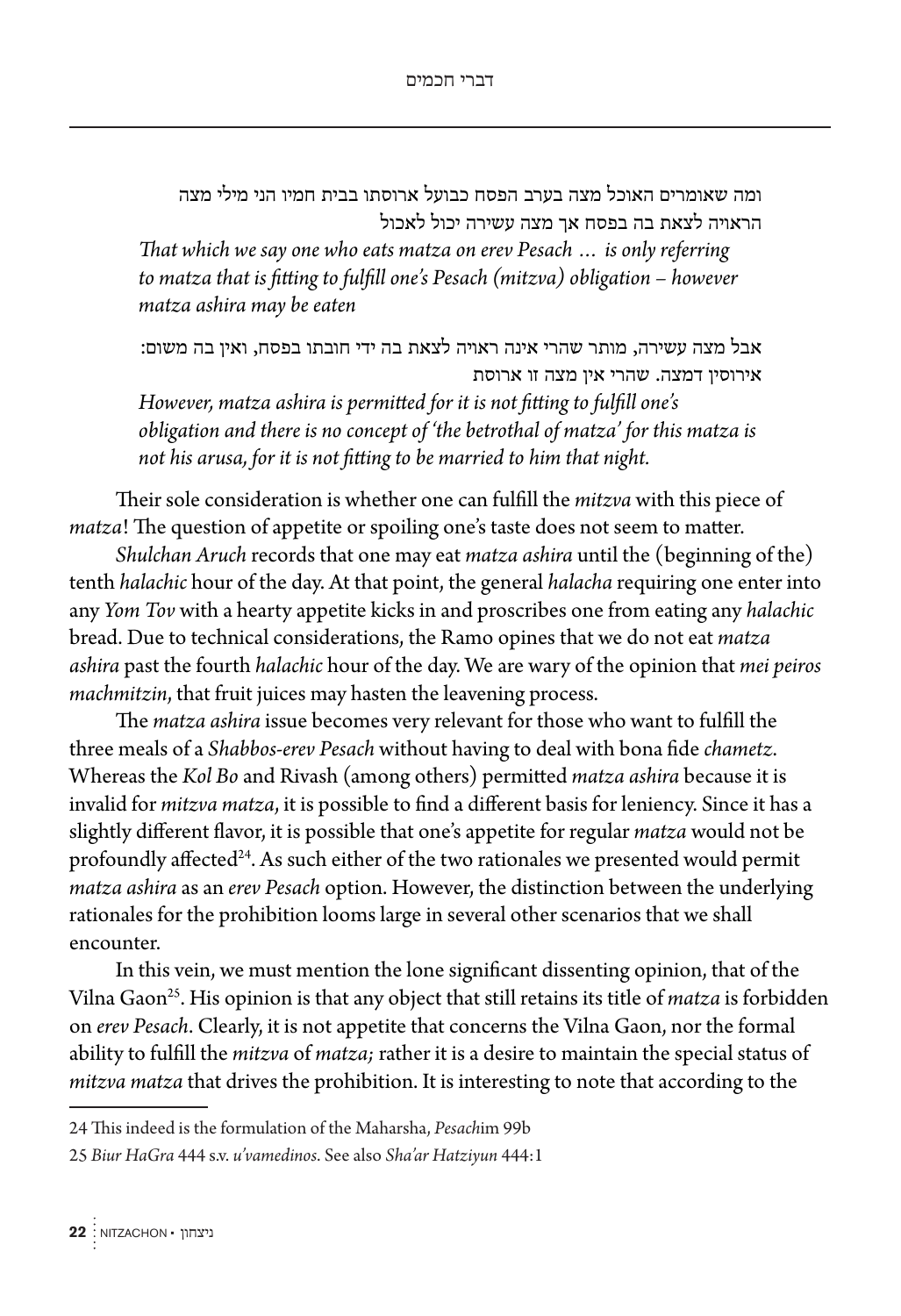Vilna Gaon, it is impossible to fulfill the mitzva of *seuda shlishis* with any type of *matza*, and he cites the *Zohar* that on *Shabbos-erev Pesach* there is no obligation of *seuda shlishis*.

#### *Chametz Matza*

R. Tzvi Pesach Frank26 raises the phenomenon of modern day *chametz matza*. Such *matza* might have been exposed to *chametz*, prepared in a *chametz* environment or might have taken too long to prepare. While technically considered *chametz*, such *matza* is almost indistinguishable in taste from *halachic matza*. Would such *matza* be permitted to eat on *erev Pesach* through the fourth hour of the day? Rav Frank feels that this depends upon the rationale for prohibiting *matza* on *erev Pesach*. If we are concerned about appetite then surely even *chametz matza* should be prohibited. If we are trying to celebrate the *matzos mitzva* then we should not be concerned, as *chametz matza* can not be used for the *mitzva*.

Rav Frank evinces a fascinating comment of the Maharsha<sup>27</sup>: Tosafos<sup>28</sup>, while commenting on the Gemara that prohibits one from eating substantial food a few hours prior to nightfall, questions the relevance of this *halacha* as one may not eat *chametz* or *matza* at that point. *Tosafos* answers that the Talmud is referring to *matza ashira*. The Maharsha wonders why *Tosafos* does not answer that we are referring to *betzeikos goyim*, *matza* produced by gentiles, which can not be used for the Seder. He answers that *matza ashira* does not have the taste of *matza*, as opposed to *betzeikos goyim* which has an identical taste. The Maharsha clearly holds that taste is a significant factor; a logical position if we are concerned with *tay'avon*.

While theoretically interesting, the issue of *chametz matza* is largely impractical as it possesses no *erev Pesach* advantages over *chametz*. A more striking application of our original question emerges when considering *matza* that is halachically *matza*, and identical in taste to *matza*, and yet, may not be used for the Seder. How can this be achieved?

#### *Matza* **Baked Without Proper Intention** *(shelo lishma***)**

For one to fulfill the *mitzva* of eating *matza* on Seder night, one must eat *matza* that was baked *lishma* (for the sake of the *mitzva*). What is the status of *matza* that was not baked *lishma* with regard to the prohibition of eating *matza* on *erev Pesach?* This *matza* is

<sup>26</sup> *Mikraei Kodesh*, 2:25

<sup>27</sup> *Pesach*im 99b, commenting on *Tosafos* s.v. *lo*

<sup>28</sup> *Pesach*im 99b, s.v. *v'lo*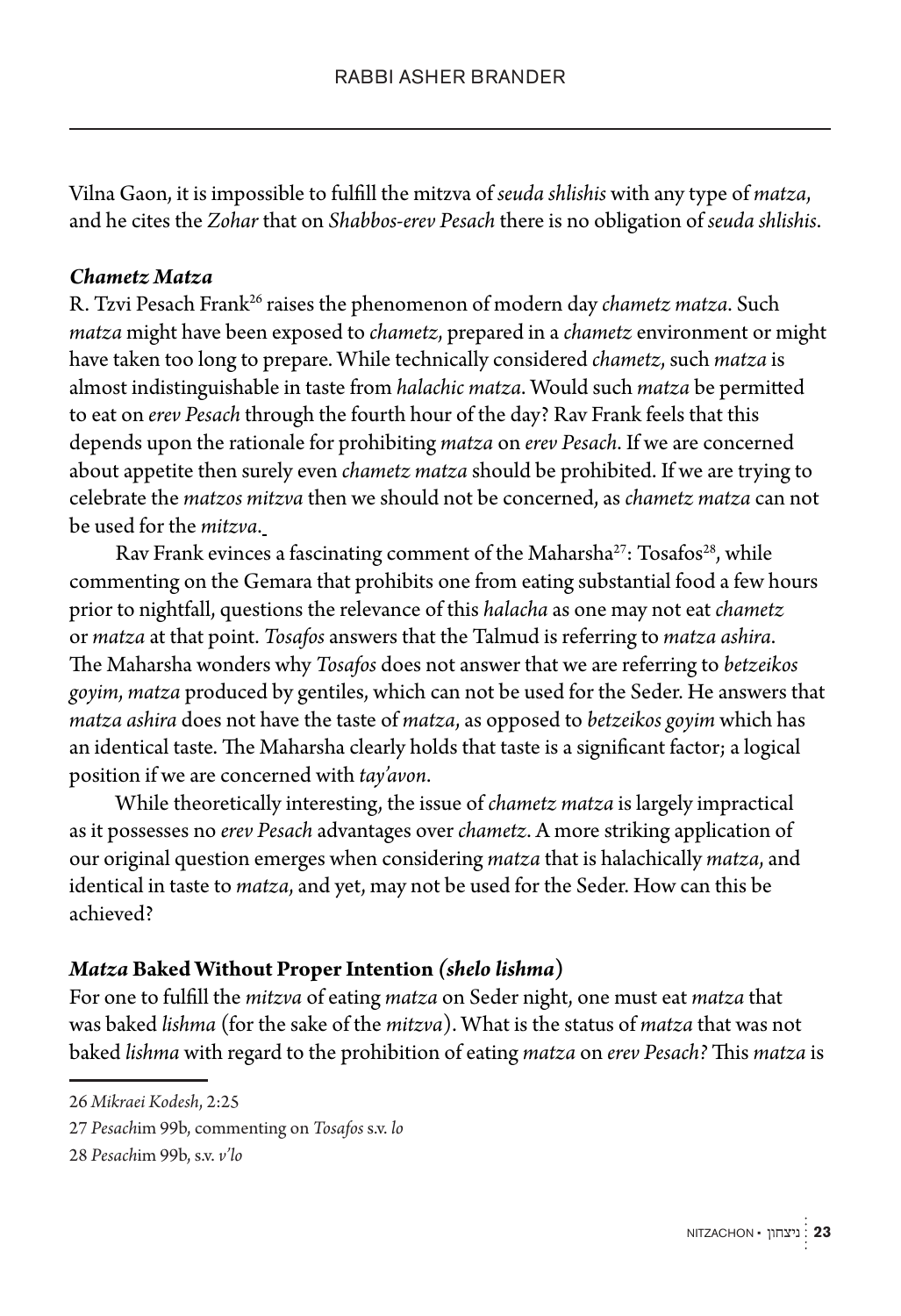considered kosher and may be used throughout *Pesach,* except for Seder night. May such *matza* be eaten throughout e*rev Pesach*? Most non-*shemura matza* on the market today would be included in our question.

This question falls squarely within our dichotomy. Surely, consuming such *matza* would affect our appetite for *mitzva matza*. Its taste is identical. Yet, in and of itself, it is not *mitzva matza* and thus does not constitute "a defilement of the *arusa.*"

This issue is an explicit *machlokes rishonim*. *Maharam Chalava*29 believes that it is forbidden to eat any *matza* on *erev Pesach* while *Meiri*30 and *Rabbeinu Manoach*31 posit that one is permitted to eat *matza* that was not produced for the *mitzva*32. The *Shulchan Aruch* does not comment on the matter. Practically speaking, the overwhelming custom is to not consume such *matza*.

#### **Eating Less Than the Minimum**

Determining the rationale for the prohibition may also impact whether there is a specific minimum *shiur* (amount) that violates the prohibition of eating *matza* on *erev Pesach*. If the primary concern is *matza* of *mitzva*, it is possible that a minimal taste of *matza* might be permitted on *erev Pesach*, since one must eat a *k'zayis* to fulfill the *mitzva*. As such, a piece of *matza* less than a *k'zayis* may not be called an *arusa*, as it never can be used for the *mitzva*33. If we are worried about appetite, however, it is quite logical to say that any prior taste of *matza* might serve to "spoil" one's appetite for the *matza* of *mitzva*34.

34 Although it is plausible to theorize that the Rabbis might have only prohibited a minimum significant amount of *matza*, i.e. a *k'zayis*.

<sup>29</sup> *Pesach*im 49a.

<sup>30</sup> *Beit Habechirah* 99b. It would appear that Meiri is contradicting himself.

<sup>31</sup> Commentary on Rambam, *Chametz U'matza*, 6:12. The Rivash, cited earlier would apparently also permit this as does R. Yeshaya MiTrani on *Pesach*im.

<sup>32</sup> See *Minchas Yitzchak* 8:37 who is strict. See *Yechave Da'as* 3:26 who is lenient in pressing situations. In the latter, Rav Ovadia points out that according to many, *shemura matza* does not require from the time of harvesting. As such much *matza* that is today deemed non-*shemura* might indeed fall within the rubric of *halachic shemura* – at least in a pressing situation – so long as it was produced *lishma*.

<sup>33</sup> Alternatively, it is possible that *Chazal* formulated the prohibition in terms of the *gavra*, the individual without differentiating within the *cheftza*. According to this latter possibility, even less than a *k'zayis* would be forbidden. See *Pri Megadim*, 471:1 in *Mishbetzos Zahav* who assumes that the prohibition applies to even less than a *k'zayis* (in particular within the Rambam's opinion).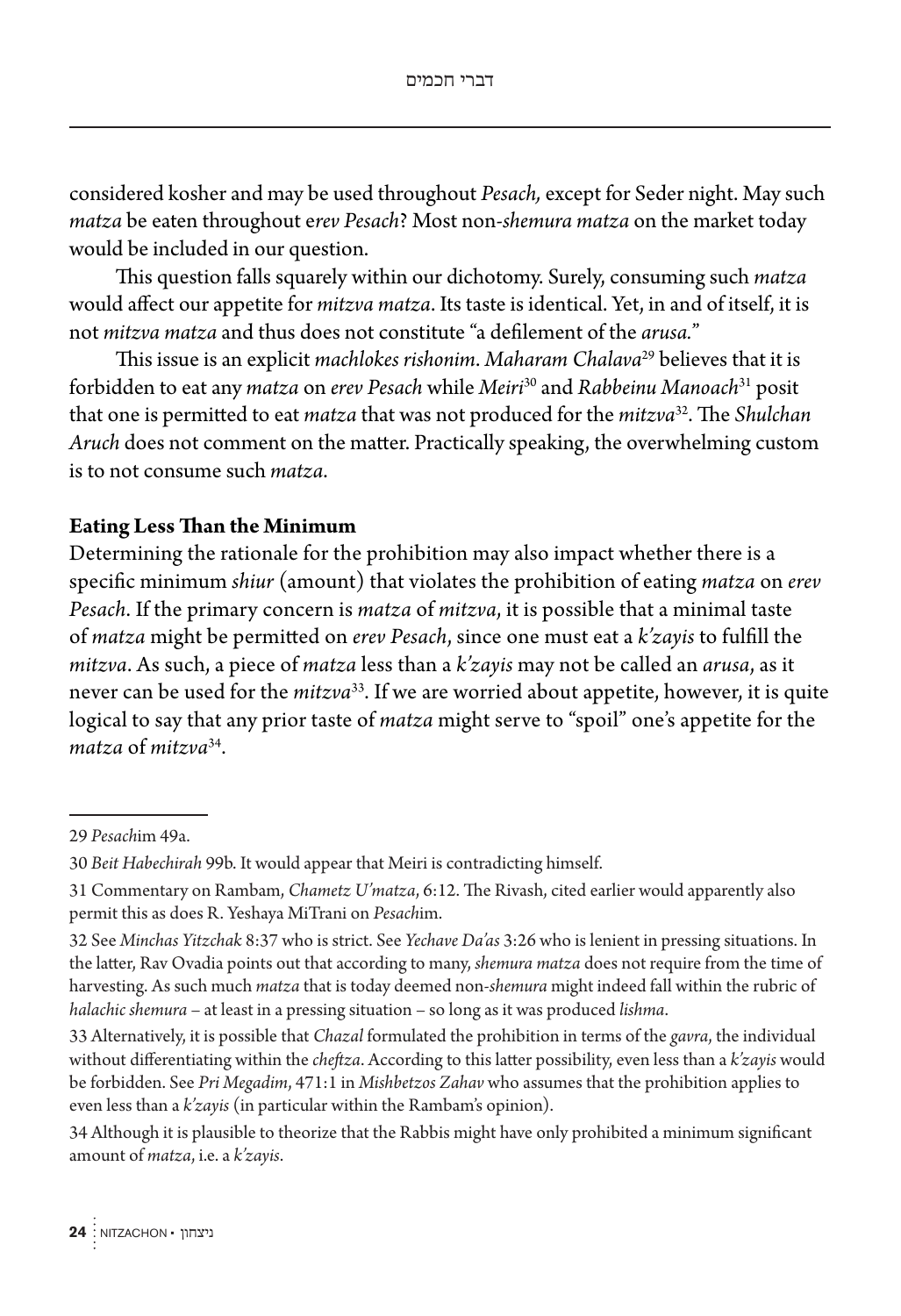#### **One Who is Not Obligated to Eat** *Matza*

May a *katan* (child under the age of bar/bat *mitzva)* eat *matza* on *erev Pesach*? If the whole notion of not eating *matza* is to facilitate appetite, it would seem that one who is not obligated in the *mitzva* of *matza* would not be prohibited from eating *matza* on *erev Pesach*, as there is no *matzos mitzva* to prepare for. If, however, the prohibition derives from the special status of *matza* as an *arusa*, it very well could be that the object of *matza* becomes an objective prohibition (*issur cheftza*), and a *katan* must abide by this as well. At minimum, a parent would not be allowed to feed his child that which is prohibited.

Other similar conceptual scenarios abound. For example, one who is a *choleh* (sick person) who knows in advance that he will be unable to eat *matza* of *mitzva* at the Seder; a soldier<sup>35</sup>; a doctor or a nurse or any other individual who for genuine *halachic* reasons will not be able to participate in a Seder evoke the same question regarding the relevance of the prohibition of eating *matza* on *erev Pesach*.

Regarding a *katan*, the Ramo quotes the *Terumas HaDeshen*36 who rules that a *katan* who is unable to appreciate the miracles of the Exodus is not bound to eat *matza*, and thus is not included in the prohibition on *erev Pesach*.

#### **Cooked** *Matza*

The *Shulchan Aruch* rules that cooked *matza* may not be used for *matzos mitzva*37. The Gemara38 records R. Yosi's opinion that cooked *matza* is ineffective and explains the rationale that it does not have the requisite *ta'am* (taste) *matza*. May such *matza* be eaten on *erev Pesach*?

Ostensibly, either rationale governing the *erev Pesach matza* prohibition should be irrelevant. Since cooked *matza* neither possesses the taste of *matza* nor may it be used for the *mitzva* of *matza*, we simply conclude that it may be consumed on e*rev Pesach*. As such, its *erev Pesach* status is like *matza ashira*39 which, according to the

<sup>35</sup> See *Kishrei Milchama* by Rav Eyal Karim (www.daat.ac.il/daat/tsava/32-2.htm) who discusses whether soldiers can make a *Seder* from *plag hamincha* since otherwise they would be unable to make a *Seder*. Ostensibly, this should be prohibited since one can not eat *matza* before nightfall. Rav Karim permits it on the basis of the Rambam that since they are exempt from *matzos mitzva*, there is no logic that governs that one should need to make some type of *heker*.

<sup>36</sup> Responsa 125

<sup>37</sup> *Orach Chaim* 461:4

<sup>38</sup> *Brachos* 38a

<sup>39</sup> In a certain sense, it is even more lenient for the *gemara* never states explicitly that *matza ashira* does not have the taste of *matza*; rather it simply does not qualify as *lechem oni*.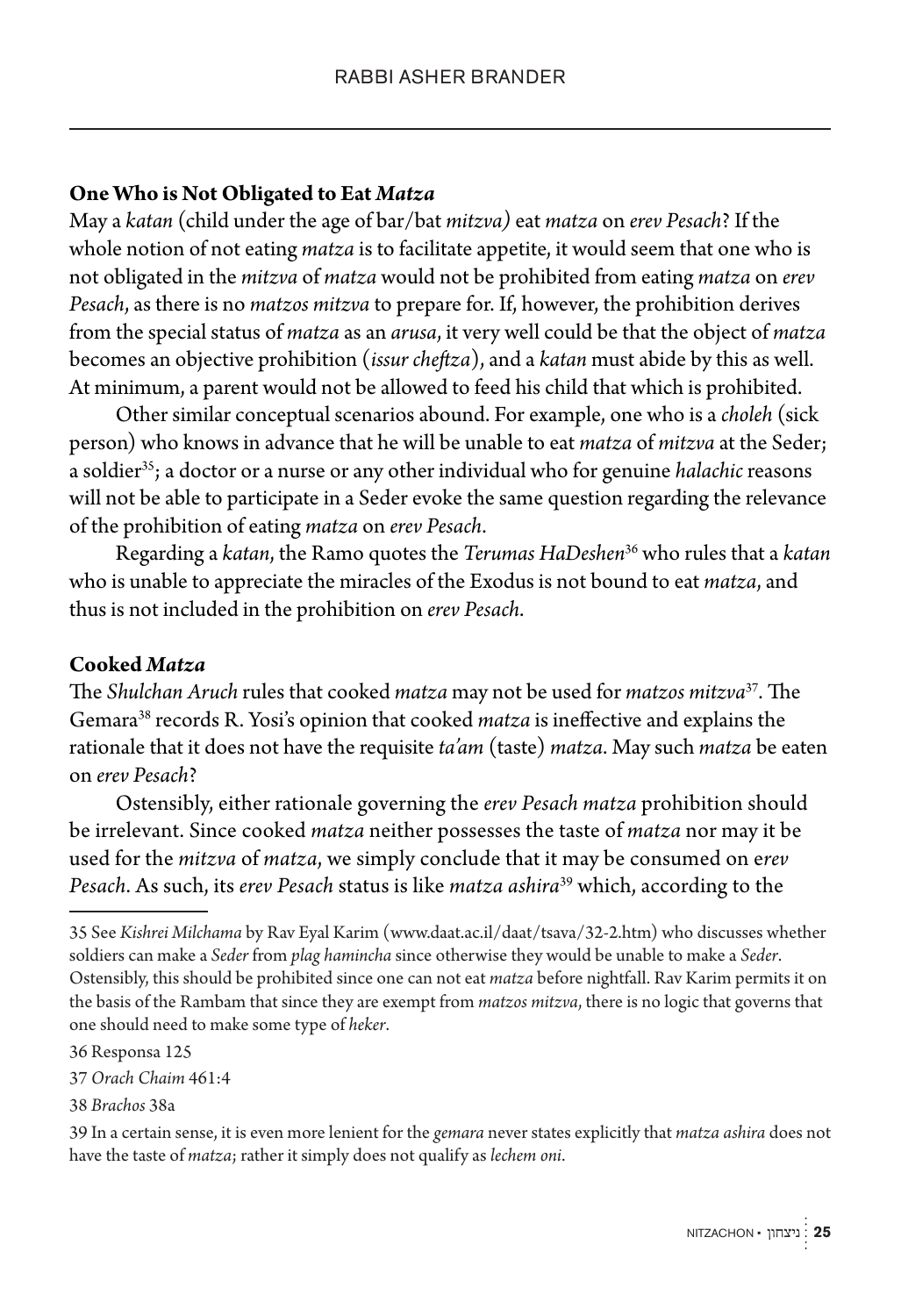near-universal lenient opinion is allowed. This point is made by the *Magen Avraham* in the name of the *Maharil*40 and is indeed the overwhelming consensus opinion of *acharonim*.

Two noteworthy factors need be stated. A bit of the stir in the *halachic* pot was created by the fact that cooked *matza* starts out as *matza* which is then transformed. This is true with regard to any form of *matza*, be it *matza* meal or whole *matza*. It is cooking that transforms its status. As such, *Beis Dovid* distinguishes between *matza* that was cooked before *erev Pesach* (which is permitted) and *matza* that was cooked on *erev Pesach* (which is forbidden). In the former case, the *matza* lost its status prior to the prohibition while in the latter, the *matza* was transformed after the prohibition set in. *Beis Dovid* claims that once *matza* status is attained , it cannot be undone. While R. Shlomo Kluger and a few other *acharonim* concur, the majority<sup>41</sup> permit *matza* cooked anytime, all the time. Hence *knaidlach* and the like would be permitted (for those who eat *gebrokts*).

Fried *matza*, as in *matza* brei, is somewhat more debatable, as the *Pri Megadim*<sup>42</sup> is unsure whether one may fulfill his obligation on Seder night with fried *matza*. The *Shulchan Aruch Harav*43, *Chayei Adam*44 and many others consider it to be identical to cooked *matza*.

What if the *matza* is still identifiable? It still retains its *to'ar lechem*, (its appearance of *matza*); would we still permit its consumption on *erev Pesach*? Ostensibly, based on our analysis, the answer should be a resounding yes, and that is the opinion of R. Akiva Eiger and *Shulchan Aruch HaRav*. R. Shlomo Kluger posits that it is possible to fulfill the *mitzva* of *matza* in such a circumstance; thus, one may not consume such *matza* on *erev Pesach*.

As before, the Vilna Gaon stands alone and states that as cooked *matza* retains its *sheim matza*, it is forbidden on *erev Pesach*45. It would appear that even the Vilna Gaon would agree that cooked *matza* which has lost its blessing of *Hamotzi* may be eaten on *erev Pesach* as it no longer carries its *matza* status (*sheim*).46

40 471:8

<sup>41</sup> *Shulchan Aruch Harav* 471:8, *Mishna Berura*, 471:20, *Chayei Adam*, *Chok Yaakov*, *Elya Raba*

<sup>42</sup> *Eishel Avraham* 471:8

<sup>43 471:9</sup>

<sup>44 129:13</sup>

<sup>45</sup> *Biur HaGra* 444 s.v. *u'vamedinos*

<sup>46</sup> See *Sha'ar Hatziyun*, 443:1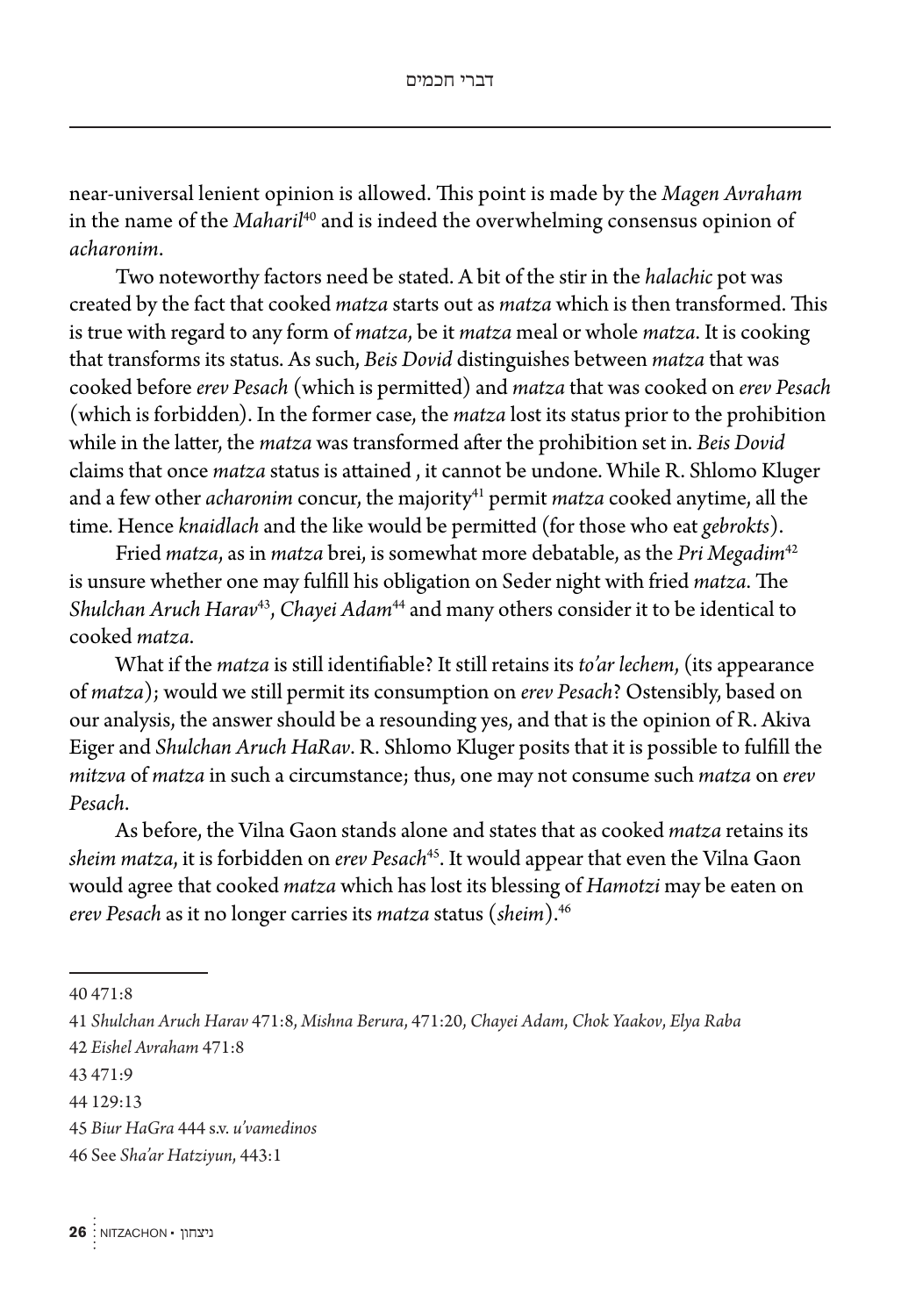#### *Yom Tov Sheni*

Does the *erev Pesach* restriction of *matza* apply on the first day of *yom tov* for those (*bnei chutz l'aretz*) who keep two days of *yom tov* and thus make two *Sedarim*? Technically, the obligations of the first day of *yom tov* mandate *matza* at the *yom tov* day meal; beyond that obligation, are there any restrictions on one's *matza* consumption?

This may depend upon our dichotomy. If the rationale of the prohibition is to accord special status to the *matza* of *mitzva*, **that undoubtedly has already been accomplished,** and there would no longer be any reason to refrain from eating *matza*47. If, however, the rationale is to facilitate an appetite for the *matzos mitzva*, then surely one who is obligated to observe a second Seder should refrain, as much as possible, from eating *matza* on the first day of *yom tov*.

Indeed, Ramo<sup>48</sup> records that the *Kol Bo* recommends that on the first day of *yom tov*, one should limit one's *matza* intake for this very reason. The same line of reasoning appears in many of the Ashkenazic *rishonim* and is recorded in *Beis Yosef* as well. Please note that this is distinct from the general *halacha* of not eating major foodstuffs from the beginning of the tenth hour.

#### **Understanding the Metaphor**

#### *Sheva brachos:*

The cryptic words of the *Yerushalmi* cry out for explication. Clearly, the *Yerushalmi* is emphatically stating we should not act impulsively; rather *davar b'ito ma tov*, everything in its proper time. This is a critical notion, but it is not unique to *Pesach<sup>49</sup>*. Thus, we are left wondering what special *Pesach*-marriage connection propelled the *Yerushalmi* to employ this particular metaphor.

That a marital relationship exists between *Bnei Yisrael* and Hashem is firmly rooted

<sup>47</sup> i.e., other than the general obligation of entering *yom tov* with an appetite which starts from the beginning of the tenth hour of the day.

<sup>48 471:2</sup>

<sup>49</sup> This basic explanation is provided by Ramo in *Torat HaOlah* 3:51

הנה ידוע שהתורה נקראת כלה מאורסה, שנאמר (דברים ל"ג ד') מורשה קהלת יעקב אל תקרי מורשה אלא מאורשה (ברכות נ"ז הנה כל זמן שלא הגיע העת להתבונן בדבר מה עדיין הכלה בבית אביה יתעלה, והוא הקדוש ברוך הוא שנתן לנו בתו היא (א') א התורה וכל זמן שלא נתנה להגלות עדיין הוא בביתו, כמו שנאמר במשה )במדבר י"ב ז'( בכל ביתי נאמן הוא, והנה האוכל מצה בערב פסח ורוצה להתבונן בה קודם שהגיע זמנה, בודאי בא על ארוסתו בבית חמיו: והנה אמרו זה במצות מצה יותר מבשאר מצוות, אע"פ שיש עת וזמן לכל חפץ, להיות כי יום טוב של פסח מורה על בטול הטענה שהביאו הכופרים מצד העת שיפעל עת ולא עת אחרת, והנה האוכל מצה בערב פסח מודה כמעט לדבריהם במה שעשה כל העתות שוות, ובזה מגלה פנים בתורה שלא כהלכה, ובא על ארוסתו בבית חמיו והוא מבואר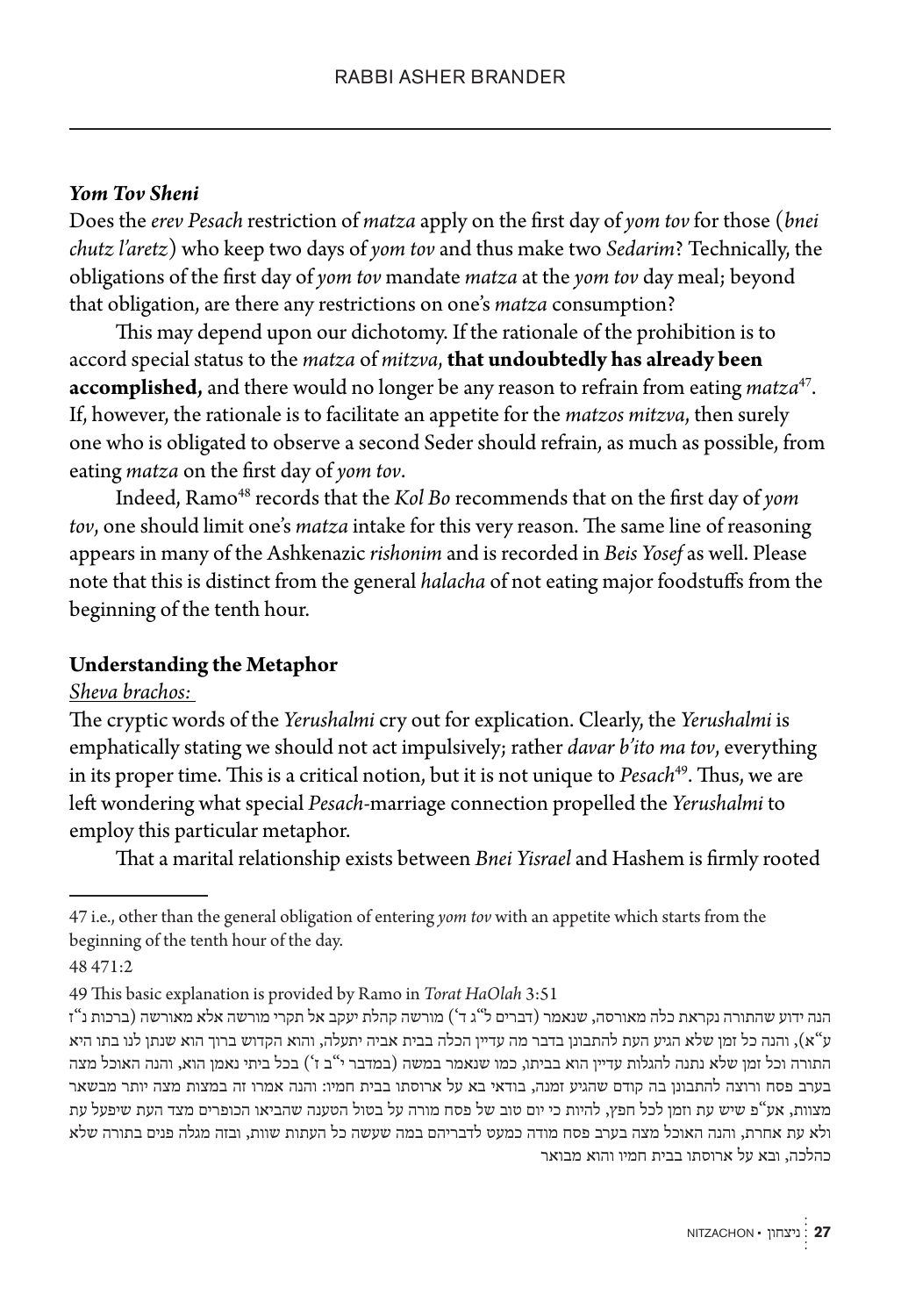in *Tanach*50. It is indeed possible to conceive of the *matza* as a symbol of marriage. It is the timing that is surprising. Two *midrashic* formulations classically date the marriage of *Bnei Yisrael* to Hashem beyond *Pesach*:

We are betrothed to Hashem on Shavuos. The Torah, our *morasha* is about our betrothal (*me'orasa*)51. Our actual *nissuin* takes place with the building of the *Mishkan*52. Hashem, as it were, shares an abode with *Klal Yisrael*. This rich metaphor finds much prominence in the world of *Chazal*.

We are betrothed to Hashem through the *Pesach* story. Our *kabbalas haTorah* constitutes the *nissuin*. Picture the mountain over the heads of the Jewish people as a large canopy<sup>53</sup>. This metaphor also has great resonance in classical sources.

The *Yerushalmi*, however, seems to present us with a different model. Somehow the *matza* is already betrothed. On Seder night, we move to the second stage of marriage, the *nissuin*. Remarkably, this notion is taken so seriously that it provokes the following comment by the *Ba'alei haTosafos*<sup>54</sup>:

ואמאי דמיה לאותה העבירה טפי משאר עבירות. אלא כשם שהכלה צריכה ז' ברכות קודם שתהא מותרת לבעלה, כך המצה צריכה ז' ברכות קודם היתר אכילה *Why did the Jerusalem Talmud liken it (not eating matza on erev Pesach) to this sin more than any other? Just like the betrothed bride needs seven blessings before she is permitted so the matza needs seven blessings before it may be eaten.*

This in turn necessitated a search for the *sheva brachos*. Many versions abound; herein we present Mahari Weil's<sup>55</sup>:

> ונ"ל דז' ברכות הם בורא פרי הגפן א', קידוש ב'. שהחיינו לא קחשיב דאומרו אפילו בשוק, וברכה דטיבול ראשון לא קחשיב דחיובא לדרדקי. ואשר גאלנו ג', בורא פרי האדמה ד', על נטילת ידים ה', המוציא לחם ו', אכילת מצה ז'.

*It seems to me that the seven blessings are borei pri hagefen, kiddush, (the blessing for the first dip and shehecheyanu are not counted), who has redeemed us, borei pri ha'adama, al netilas yadayim, hamotzi lechem, achilas matza.*

- 53 *Shabbos* 88a
- 54 *Shu"t Ba'alei HaTosafos*, Appendix 1:23
- 55 Mahari Weill 193 s.v. Pesach

<sup>50</sup> See *Shir Hashirim* and *Hoshea* end of chapter 2 for example .

<sup>51</sup> *Pesachim* 49b

<sup>52</sup> *Ta'anis* 4:8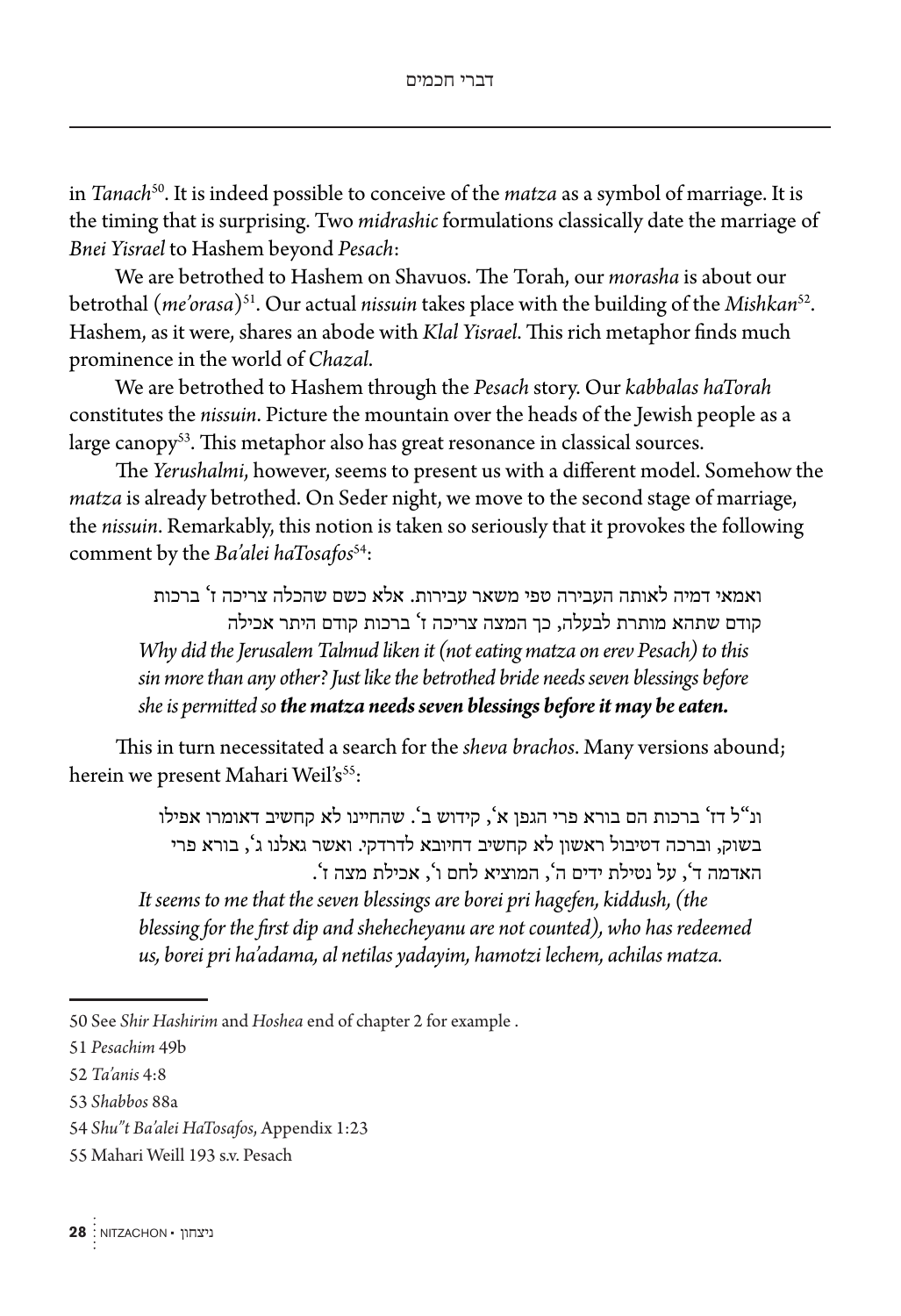Rabbeinu Manoach understands the punishment of Rabbinic lashes for those who eat *matza* on *erev Pesach* to be a natural consequence and an absolute parallel with the punishment of one who is intimate with his *arusa*. Indeed, this seems to be the simple meaning of the Rambam and the *Yerushalmi*.

On a very basic level, *matza* as a betrothed is manifest. As the prohibition of *chametz* commences, *matza* alone becomes the designated food, but it is not yet time for the *matza*. A process of *nissuin* is needed to usher the *matza* into a marriage. We have explained the technical accuracy of the *Yerushalmi's* metaphor. Its specific application to *matza* calls for explanation.

#### Betrothal:

According to many, the prohibition of eating *matza* commences at midday, coinciding with the commencement of the prohibition of eating *chametz*<sup>56</sup>. The source that eating *chametz* is prohibited from midday on *erev Pesach* is linked with the first opportunity one has to bring the *korban Pesach*, (the Passover sacrifice)<sup>57</sup>. Perhaps it is the *korban Pesach* that yields a key to understand the first stage of marriage. Let us turn our attention to a cryptic Rashi on the following *pasuk*58.

וכי יגור אתך גר ועשה פסח לה' המול לו כל זכר ואז יקרב לעשותו והיה כאזרח הארץ וכל ערל לא יאכל בו *When a proselyte dwells with you and wants to make the Pesach-offering to Hashem, every male must be circumcised. He may then come near [join] to make it, and be like the native born. But no uncircumcised male may eat of it.*

Rashi is bothered by the obvious unstated question: Why does the Torah single out the convert as being obligated to bring a *korban Pesach*? Is he not like any other Jew with respect to all positive commandments?

יכול כל המתגייר יעשה פסח מיד, תלמוד לומר והיה כאזרח הארץ, מה אזרח בארבעה עשר אף גר בארבעה עשר: *I might think that when one converts he must immediately do the korbon* 

<sup>56</sup> Cf. positions of *Ba'al Hamaor*, Rosh and Ran presented in part 1 of this article

רבא אמר מהכא: לא תשחט על חמץ דם זבחי - לא תשחט הפסח :a5 *Pesachim* by explained as 34:25 ,*Shemos* 57 .ועדיין חמץ קיים

<sup>58</sup> *Shemos*, 12:48, cf. *Bamidbar*, 9:14. Rashi's source is the *mechilta*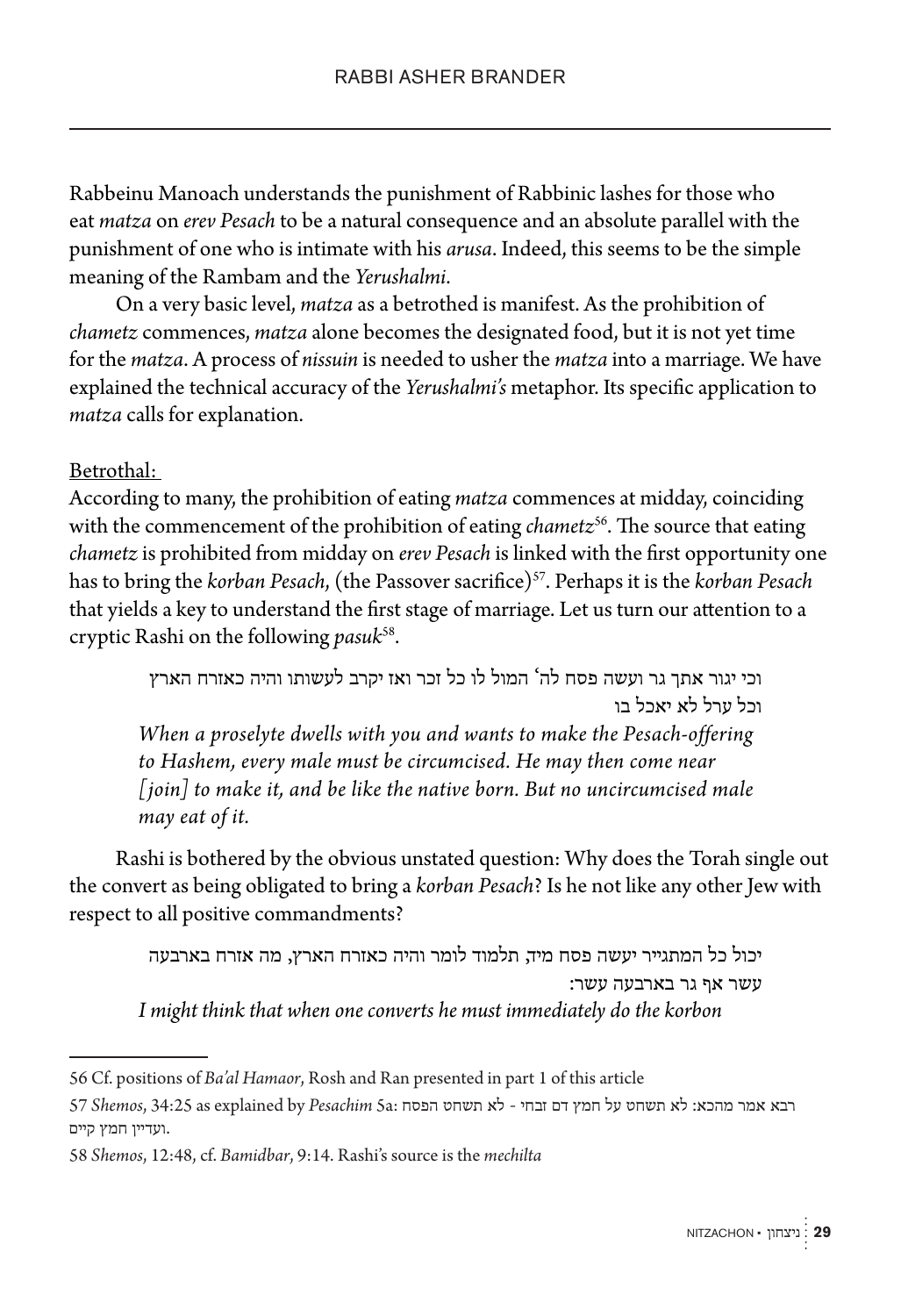*Pesach service, the Torah therefore tells us: "and he shall be like the native born", just as the native-born [brings the Pesach] on the 14th so, too, the convert [brings it] on the 14th.*

According to Rashi, the Torah is coming to limit the convert's obligation. One might have thought that a convert upon conversion<sup>59</sup>, should bring an additional *korban Pesach*. Hence the Torah clarifies, stating that the convert brings the *korban Pesach*, *b'moado* – only on *Pesach*. What a strange notion! Why single out the *korban Pesach* any more than say the *sukkah*, the *shofar* or *tefillin*?

The implicit connection between *korban Pesach* and conversion can be found elsewhere. In explaining the famous verse in *Yechezkel* "with your blood shall you live, with your blood shall you live", the Gemara<sup>60</sup> links two bloods, that of *korban Pesach* and that of *bris mila* and teaches that on account of these two *mitzvos* the Jews merited redemption. *Bris mila* is the *mitzva* qua non of conversion and it is paired with *korban Pesach*. How do we explain this connection?

Courage was a prerequisite of the *korban Pesach*. Earlier, when Paroh and Moshe were negotiating, Paroh implored Moshe to bring sacrifices in Egypt. Moshe proclaims to Paroh that this is impossible, stating $61$ :

ויאמר משה לא נכון לעשות כן כי תועבת מצרים נזבח לה' אלקינו הן נזבח את תועבת מצרים לעיניהם ולא יסקלנו *Moses said: It is not proper to do so; for we shall sacrifice to the L-rd our G-d what is an abomination for the Egyptians. Shall we sacrifice what is an abomination for the Egyptians before their eyes, and will they not stone us?*

Finally, the Jew had to take a stand. As they prepared for departure, each Jew had to tie a lamb, the Egyptian deity, to his bedpost for four days. At the end of those days, the Jew slaughtered the lamb, effecting a complete severance of ties with their Egyptian culture<sup>62</sup>,

<sup>59</sup> i.e. as part of his conversion process

<sup>60</sup> *Kerisus* 9b

<sup>61</sup> *Shemos*, 8:22

<sup>62</sup> See Rashi on 12:6 who explains the very notion of the four days as being part of this severance process. ומפני מה הקדים לקיחתו לשחיטתו ארבעה ימים מה שלא צוה כן בפסח דורות, היה :excerpts key the are follows What ר' מתיא בן חרש אומר (יחזקאל טז ח) ואעבור עליך ואראך והנה עתך עת דודים, הגיעה שבועה שנשבעתי לאברהם שאגאל את בניו ולא היו בידם מצות להתעסק בהם כדי שיגאלו, ...ואת ערום ועריה, ונתן להם שתי מצות דם פסח ודם מילה, שמלו באותו הלילה, שנאמר )שם ו( מתבוססת בדמיך, בשני דמים, ואומר )זכרי' ט יא(. ... ולפי שהיו שטופים בעבודה זרה אמר  *Nevuchim Moreh* Rambam See .להם )פסוק כא( משכו וקחו לכם, משכו ידיכם מעבודה זרה וקחו לכם צאן של מצוה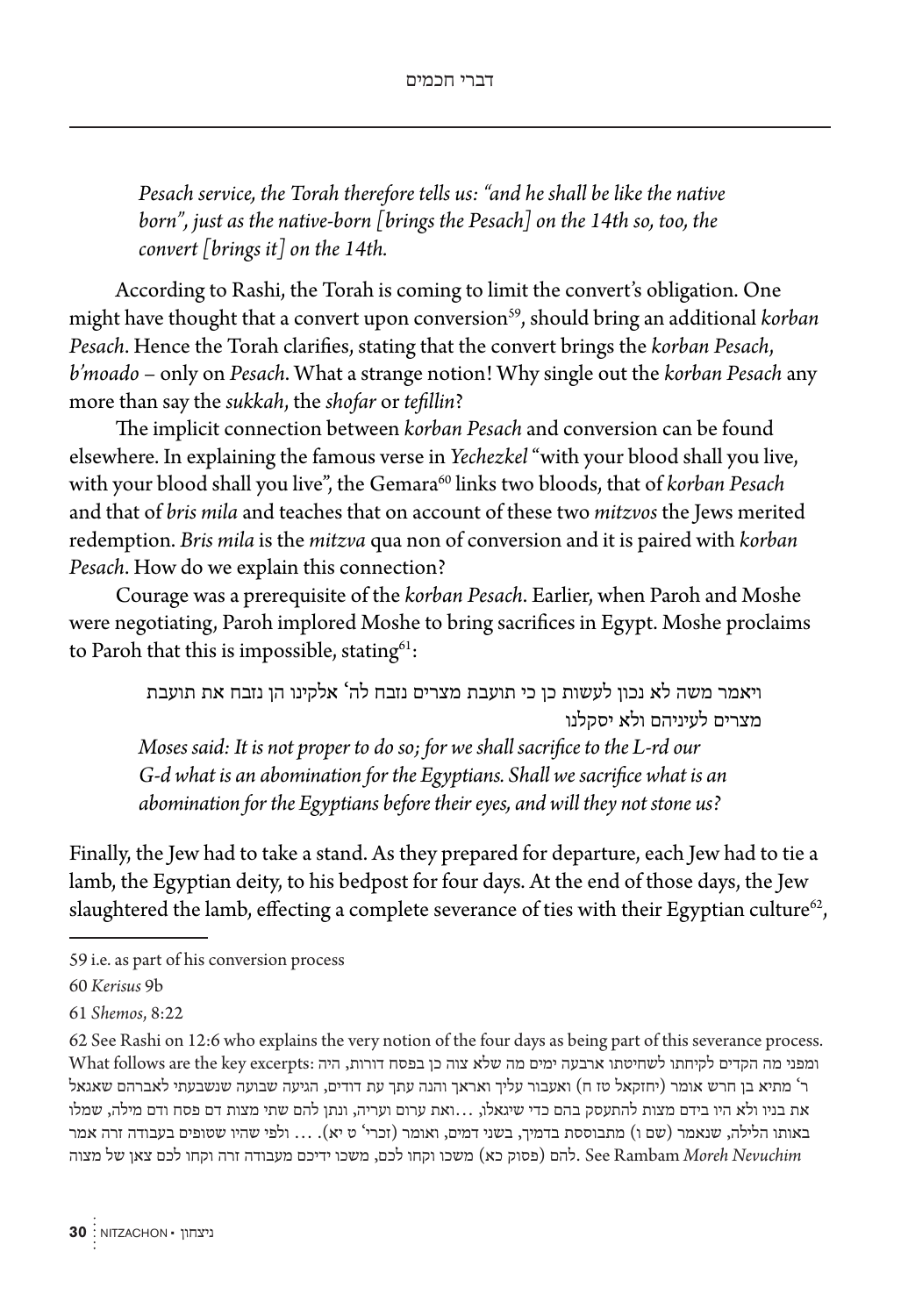and creating an absolute point of no return. In that sense the *korban Pesach* was the first step in the grand act of national conversion.

Communal life mirrors the personal realm. Rejection of one's past must also precede a convert's entrance into *Klal Yisrael*. *Geir shenisgayeir k'katan shenolad dami63*; halachically, a convert is like a newborn babe, possessing neither *halachic* parents nor siblings, carrying an existential loneliness that is very much his unique fate. The courageous behavior of the convert is synonymous with the *korban Pesach* to the point that one might imagine that every convert must bring a *korban Pesach*<sup>64</sup>.

*Kiddushin* commences with the classic formula of *harei at mekudeshes lee* (Behold, you are *mekudeshes* to me). Many instinctively relate this to the notion of *kedusha* (sanctity); the Talmud, however, explains the phrase in a fundamentally different manner. *Kiddushin* is related to the theme of *hekdesh*, items consecrated to the Temple, implying that the *kalla* is forbidden to other men just as anything consecrated is forbidden for profane use<sup>65</sup>.

The *kalla* (bride) is not yet married enough to be with her husband but is married enough to be unrelated to all other men. It is a lonely status - a virtual *halachic* no (wo) man's land. What is the purpose of this step? Perhaps it is to convey the notion that a marital relationship requires absolute dedication. The first step towards that goal is an isolation which engenders contemplation. Only when that has concluded is one ready to take the next step towards complete involvement.

Slaughtering the *korban Pesach* was a defining moment, an act of communal betrothal. Through it, *Bnei Yisrael* laid claim to an incredible reservoir of inner strength that allowed them to break away from their host Egyptian culture, creating for themselves that place of dedication and loneliness. *Halachically*, from the moment the *korban Pesach* may be sacrificed, *chametz* is forbidden, yet it is not the right time to eat the *matza*. More precisely stated, the *korban Pesach* creates the prohibition of *chametz* and the future possibility of eating *matza*. *Matza* may be a by-product of that betrothal, but ultimately it is the symbol of *nissuin*.

*Matza* represents absolute faith, even in the face of uncertain future. Indeed the word *emuna* in the Torah actually means "unwavering" as used when describing the

<sup>3:46</sup> for a different explanation of the four days.

<sup>63</sup> *Yevamos* 48b. See Rashi *Sanhedrin* 58b, s.v. *shehorato* for a very clear formulation of this idea

<sup>64</sup> Perhaps this is the reason that holiday is named for the *korban Pesach* and not for the other seminal events critical to the redemption (e.g. *makas bechoros* or *krias yam suf*)

 $65$  דאסר לה אכ"ע כהקדש - קדושין ב: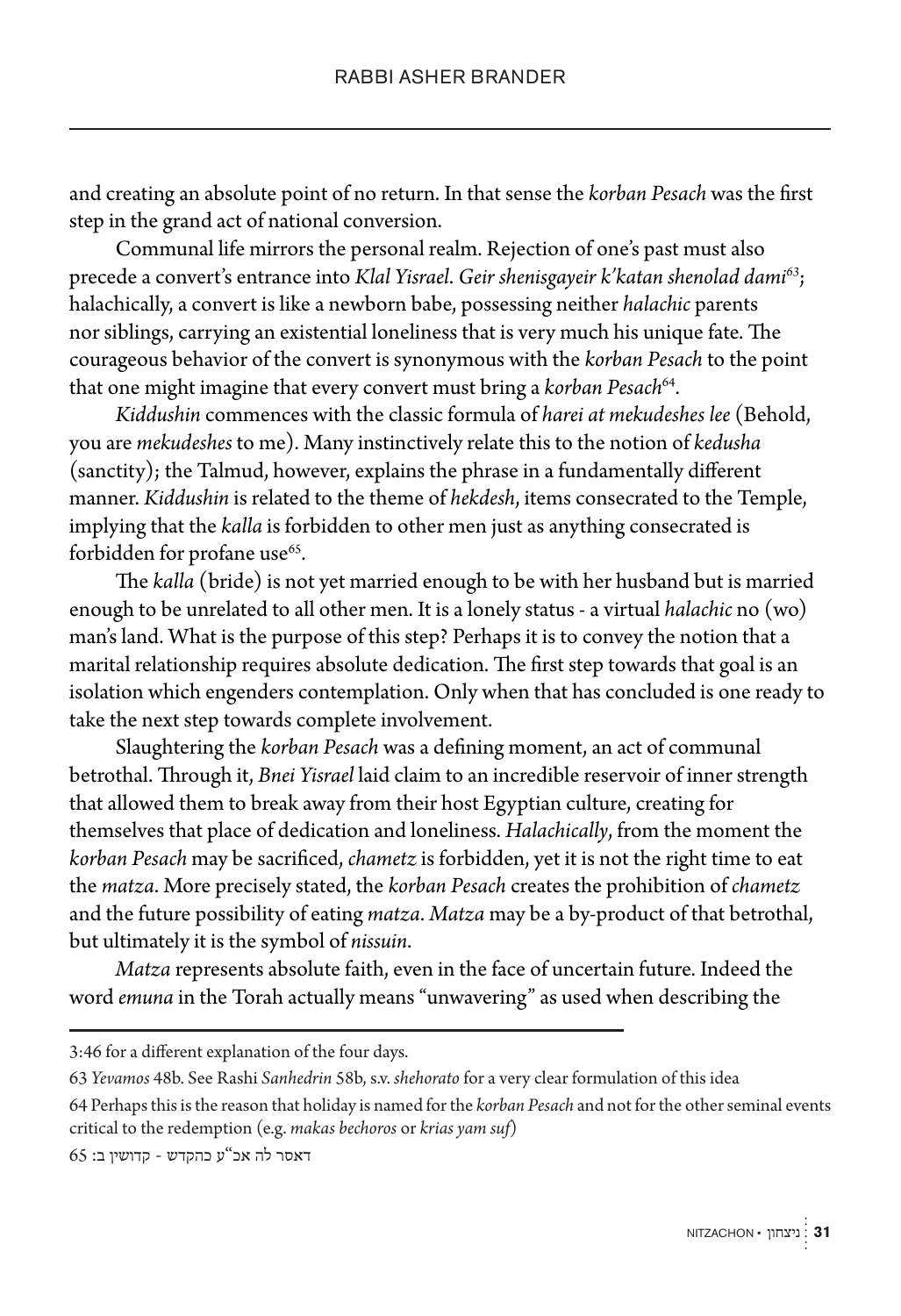hands of Moshe being held upright and unwavering in the battle against Amalek<sup>66</sup>.

The process of *nissuin* also demands *emuna*. The vicissitudes and meanderings of life can not possibly be foreseen by our young naive, pristine married couple. As they stand under the *chupa*, it is only their absolute commitment towards each other that allows for this *emuna*. How penetrating are the words of the *Zohar*<sup>67</sup>

מאי טעמא בגין יקרא דההוא נהמא דאתקרי מצה, השתא דזכו ישראל לנהמא עלאה יתיר לא יאות הוה לאתבטלא חמץ ולא אתחזיא כלל... אלא למלכא דהוה ליה בר יחידאי וחלש, יומא חד הוה תאיב למיכל, אמרו ייכול בריה דמלכא )ס"א מיכלא דאסוותא) אסוותא דא ועד דייכול ליה לא ישתכח מיכלא ומזונא אחרא בביתא, עבדו הכי, כיון דאכל ההוא אסוותא אמר מכאן ולהלאה ייכול כל מה דאיהו תאיב ולא יכיל לנזקא ליה, כך כד נפקו ישראל ממצרים לא הוי ידעי עקרא ורזא דמהימנותא אמר קודשא בריך הוא יטעמון ישראל אסוותא ועד דייכלון אסוותא דא לא אתחזי להון מיכלא אחרא, כיון דאכלו מצה דאיהי אסוותא למיעל ולמנדע ברזא דמהימנותא, אמר קודשא בריך הוא מכאן ולהלאה אתחזי לון חמץ וייכלון ליה דהא לא יכיל לנזקא לון.

*Now one has to consider: On Passover the Israelites emerged from their subsistence on the [spiritual] bread called "leaven" to be nourished by the more honourable bread called matza. …would it not have been more appropriate that the "leaven" should have been abolished altogether … We may explain by the following parable. A king had an only son who fell seriously ill. After a time the prince expressed a desire to eat, but he was forbidden to eat any food other than that prescribed by the physicians, and orders were given that for the set term of that diet no other foods should be found in the palace. All was carried out accordingly. When the prince was come to the end of the period of his special diet the ban was lifted, and it was intimated that now he was free to eat whatsoever he fancied, since it would not harm him. Similarly, when the Israelites came out from Egypt they knew not the essence and mystery of the Faith. Said the Holy One: "Let them taste only the medicinal food, and before they have finished it, be shown no other food whatsoever." But when the matzos, which were the medicine by means of which they were to enter and to comprehend the mystery of the Faith were finished, then the Holy One proclaimed: "From now on they may see and eat leavened bread, because it cannot harm them."* 

<sup>66</sup> *Shemos*, 17:12

<sup>67</sup> *Zohar Tetzave*, 183b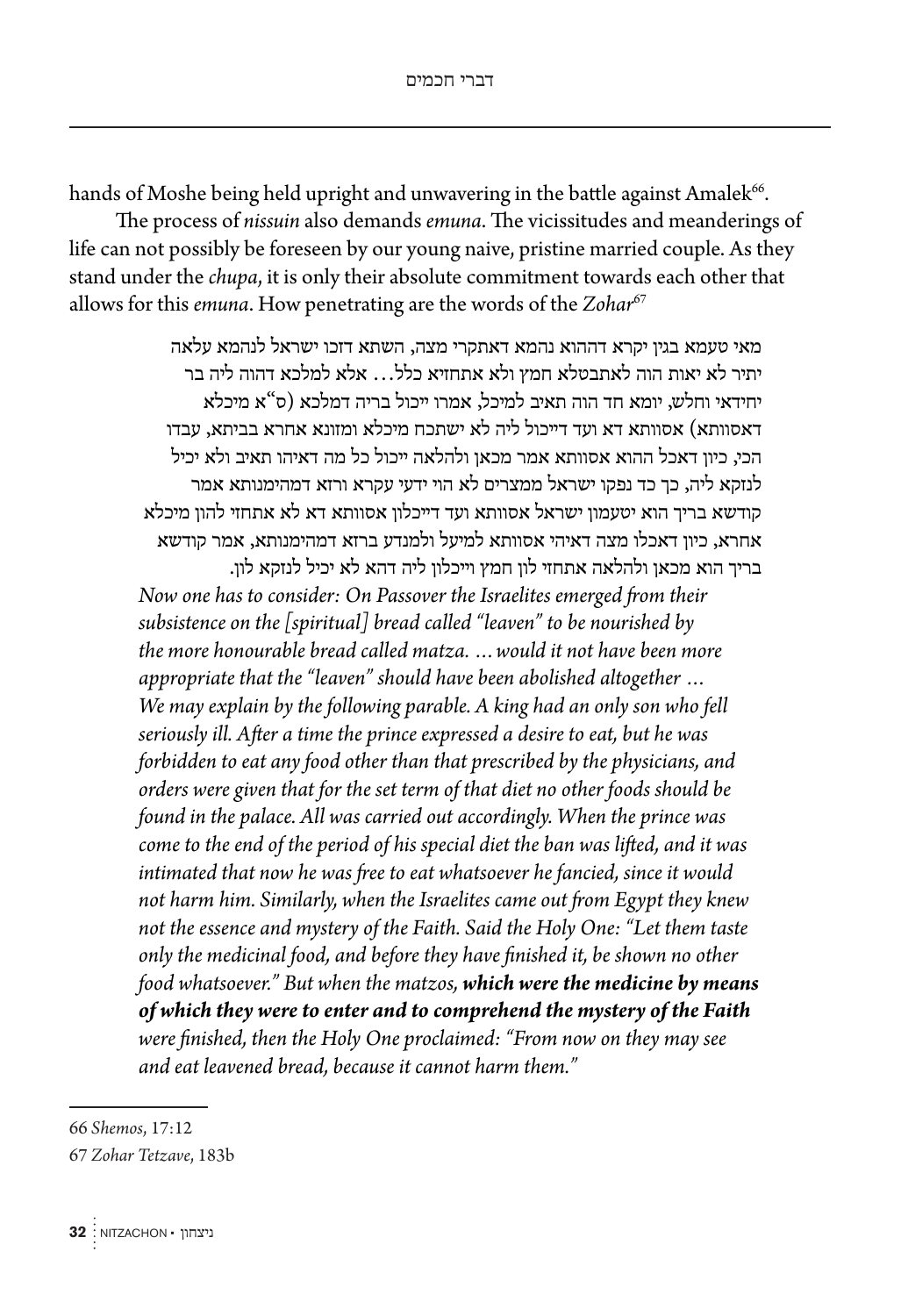Incredibly, the *Zohar* calls *matza* the *michla d'mehemenusa –* the bread of faith. The ability to drop two hundred and ten years of life in eighteen minutes for a very uncertain future is a statement of unbelievable faith.

On Seder night, our eating the *matza*, that incredible statement of absolute faith, is the act of *nissuin*. Our marriage with Hashem propels us through situations of doubt. Even as we struggle to see Hashem's presence, our faith in Him allows us to advance. This is the marriage of Seder night. It is no wonder that many have the custom to recite *Shir HaShirim*, that paean to the marriage between Hashem and His people, on Seder night. With the *korban Pesach* and *matza*, the Jew is ready to face the fright of night – the *matza* and the *korban Pesach* allow one to experience any *maror* of life in a completely different vein, comforted by the knowledge that Hashem is dedicated completely to His beloved.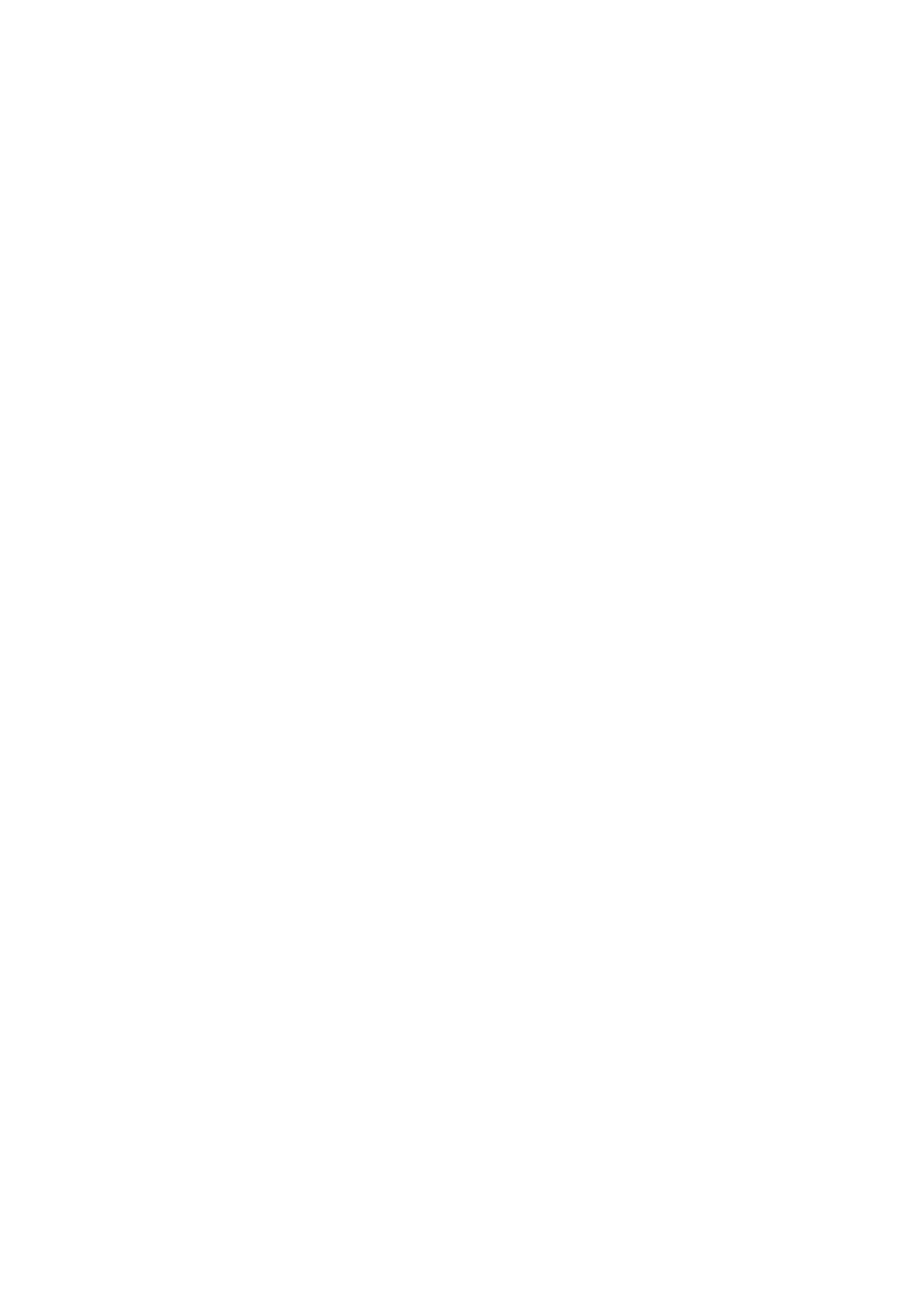# Pesach



Dr. David Peto Eli Snyder Rabbi Yaakov Siegel Yossi Essas Adiv Pachter Dr. Michael Kleinman Dr. Yakov Agatstein Yoni Barzideh Nina Adler Dr. Hillel Well Elazar Shemtov Dr. Daniel Wohlgelernter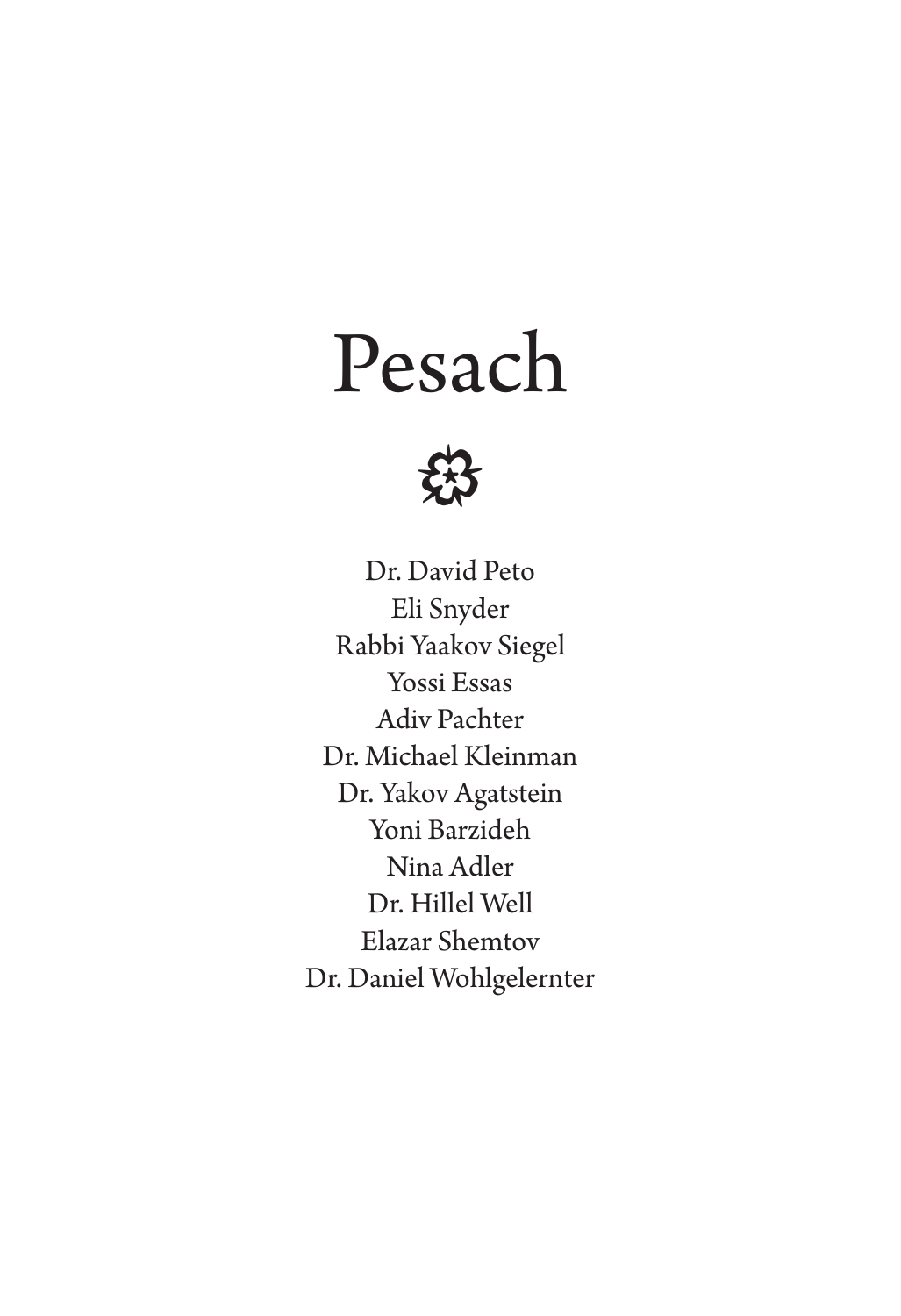PESACH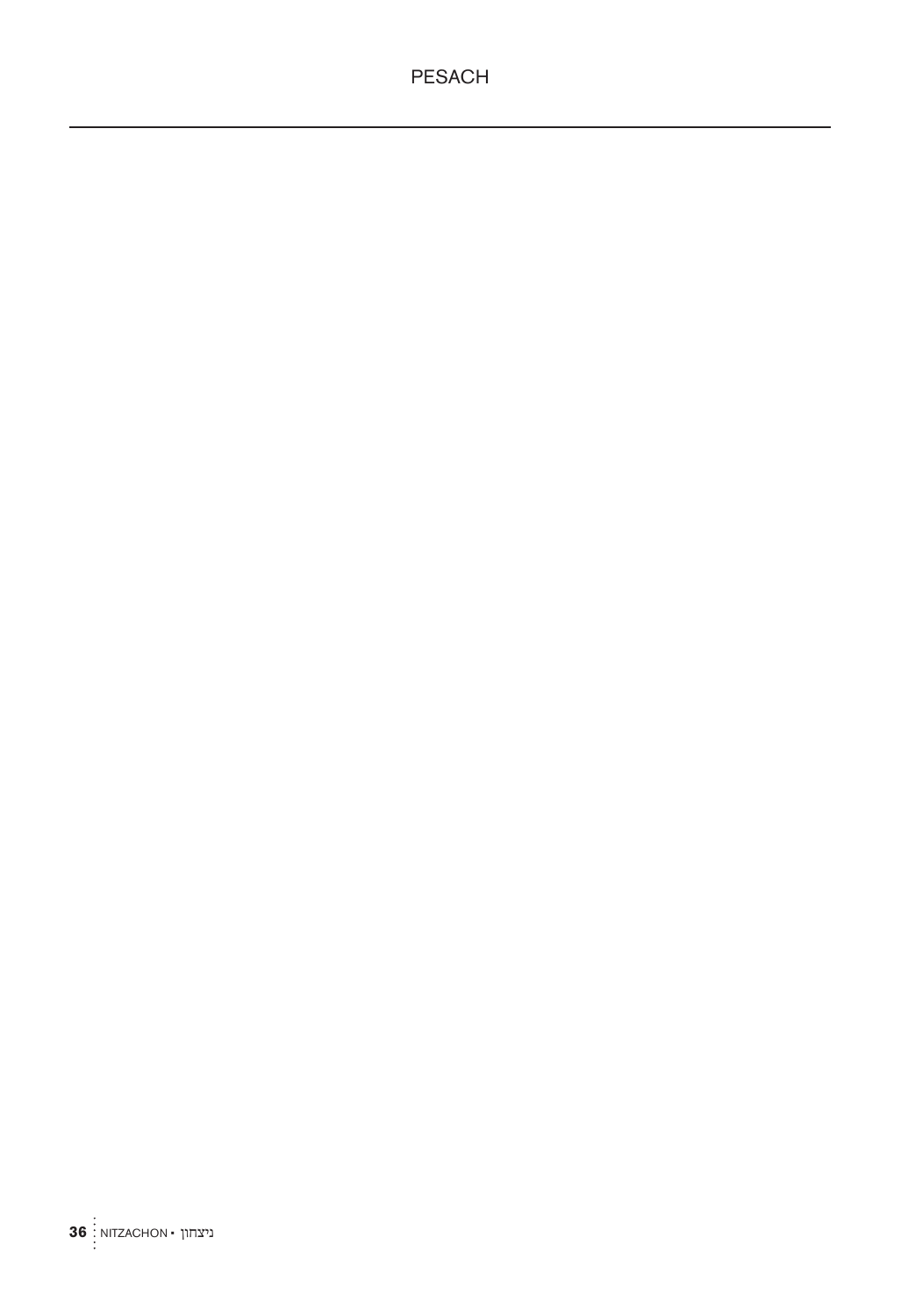## Talmud Torah and Seder Night

## **DR. DAVID PETO**

## ቆ

abban Gamliel provides one of the most famous statements in the *Haggada*:<br>רבן גמליאל אומר, כל שלא אמר שלושה דברים אלו בפסח, לא יצא ידי חובתו; ואלו<br>הן--פסח, מצה, ומרור. רבן גמליאל אומר, כל שלא אמר שלושה דברים אלו בפסח, לא יצא ידי חובתו; ואלו הן--פסח, מצה, ומרור. *Whoever has not said the following three things on Pesach has not fulfilled his obligation, and they are: pesach, matza, and maror.*

This famous statement is actually part of a longer *mishna* in *Maseches Pesachim* 116 a-b. After this opening, the *mishna* proceeds to elaborate on the significance of each of these three topics by quoting *pesukim* related to the *korban pesach*, to *matza*, and to *maror*.

Rabban Gamliel's statement is cryptic. He does not mention which *mitzva* obligation a person fails to perform, and he does not elaborate on whether this *mitzva* is *mi'de'oraisa* or *mi'derabbanan*. Nevertheless, it seems clear that Rabban Gamliel is providing us with a formula for the absolute minimum that a person must say on the first night of Pesach in order to be *yotzei* this *chiyuv*. In fact, the Abarbanel in his commentary to the *Haggada*, explains Rabban Gamliel in this way:

המאמר הזה הוא משנה בפרק ערבי פסחים, ולא נזכרה עד כה לפי שהזכיר ראשונה בתחלת ההגדה שמצוה לספר ביצ"מ ואופן הסיפור לדעת שמואל ואח"כ לדעת רב, ונזכרו דרשות שלשת החכמים ר' יוסי הגלילי ור"א ור"ע ולפי שלא ידענו מה הוא הספור שהוא חובה בלילה הזה שאין ראוי לפחות ממנו כל אשר בשם ישראל יכונה. אם הסיפור כולל כל המאמרים וההגדות אשר קדמו או כי די במקצתם, ובעבור זה תקנו מסדרי ההגדה לקרוא באחרונה המשנה הזאת שביאר בה רבן גמליאל הדברים שהם חובה גמורה להזכירם בזה הלילה, שאם לא אמרם או שחסר אחד מהם לא יצא ידי חובתו, ואע"פ שיאכל הפסח והמצה והמרור לא יצא יד חובתו אם לא סיפר עניינם בפה...וכל מי שאמר הדברים האלה כבר יצא ידי חובתו, והמוסיף בסיפור ההגדות שנזכרו מקודם וזולתם הרי זה משובח.

> Dr. David Peto is a Periodontist in Beverly Hills, CA. He has been a member of Adas Torah since 2005.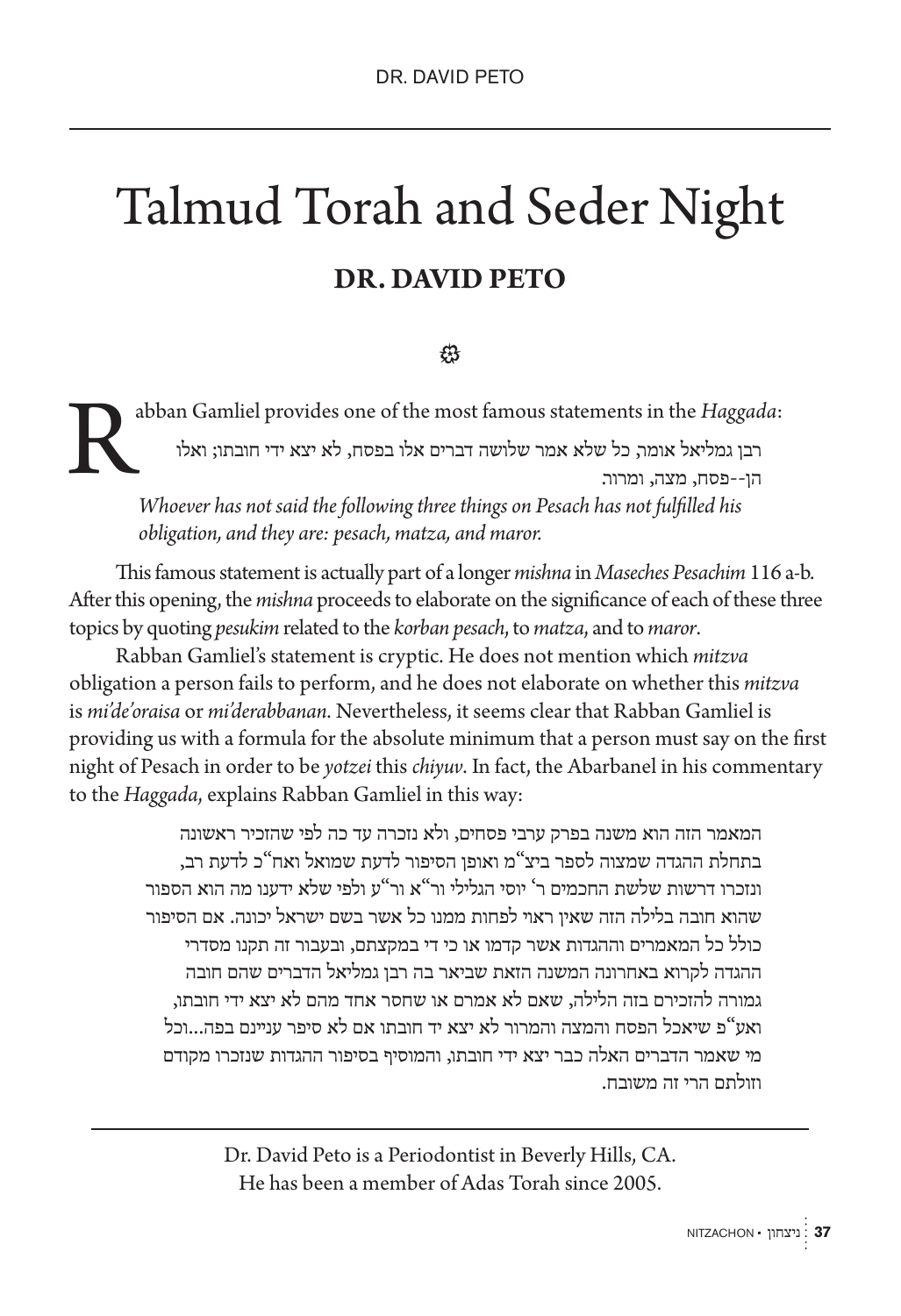*This statement (of Rabban Gamliel's) was not mentioned until now (ie: very late in the Haggada after many other statements regarding Yetzias Mitzrayim. And why is this the case?) At the beginning (of the Haggada), the obligation to tell the story of Yetzias Mitzrayim was discussed, and the manner in which this telling is accomplished according to the opinions of Shmuel and Rav. After that the drashos of three chachamim were brought, namely Rabbi Yossi ha'Glili, Rabbi Eliezer, and Rabbi Akiva (which elaborate on the story). Yet we still did not know what the actual obligation of this recounting was on this night—the minimum that a Jewish person must say on this night—whether the telling includes all the sayings and statements that preceded (Rabban Gamliel's statement in the Haggada), or just a few of them. For this reason the organizers of the Haggada arranged that we should read this mishna last: Since it is in this mishna that Rabban Gamliel explains that 'these three things are an absolute requirement to recount on this night, and if one did not say them or left one of them out, he has not fulfilled his obligation.' Even if someone ate the Korban Pesach, matza, and maror he did not fulfill his obligation if he did not recount these ideas verbally…Whoever has said these things has already fulfilled his obligation, and whoever adds on the previously-mentioned statements or similar ideas is praiseworthy.*

According to the Abarbanel, there is a *kiyum mitzva de'oraisa* on *leil ha'Seder* by saying "*Pesach, matza, maror*" and their associated *pesukim*. More importantly, it is the minimum that a person must say if he is to be *yotzei* his *chiyuv* of the *mitzva*. Still, the particular *mitzva* has not been elucidated.

In *Hilchos Chametz u'Matza* (7:1), the Rambam states:

מצות עשה של תורה לספר בנסים ונפלאות שנעשו לאבותינו במצרים בליל חמשה עשר בניסן

*It is a mitzvas asei from the Torah to discuss the miracles and wonders that were done for our fathers in Mitzrayim on the night of the 15th of Nissan.*

In 7:5, the Rambam brings the statement of Rabban Gamliel *le'halacha* without any elaboration:

כל מי שלא אמר שלשה דברים אלו בליל חמשה עשר לא יצא ידי חובתו ואלו הן. פסח מצה ומרור. פסח על שום שפסח המקום על בתי אבותינו במצרים שנאמר ואמרתם זבח פסח הוא לה' וגו'. מרור על שום שמררו המצריים את חיי אבותינו במצרים. מצה על שם שנגאלו. ודברים האלו כולן נקראין הגדה: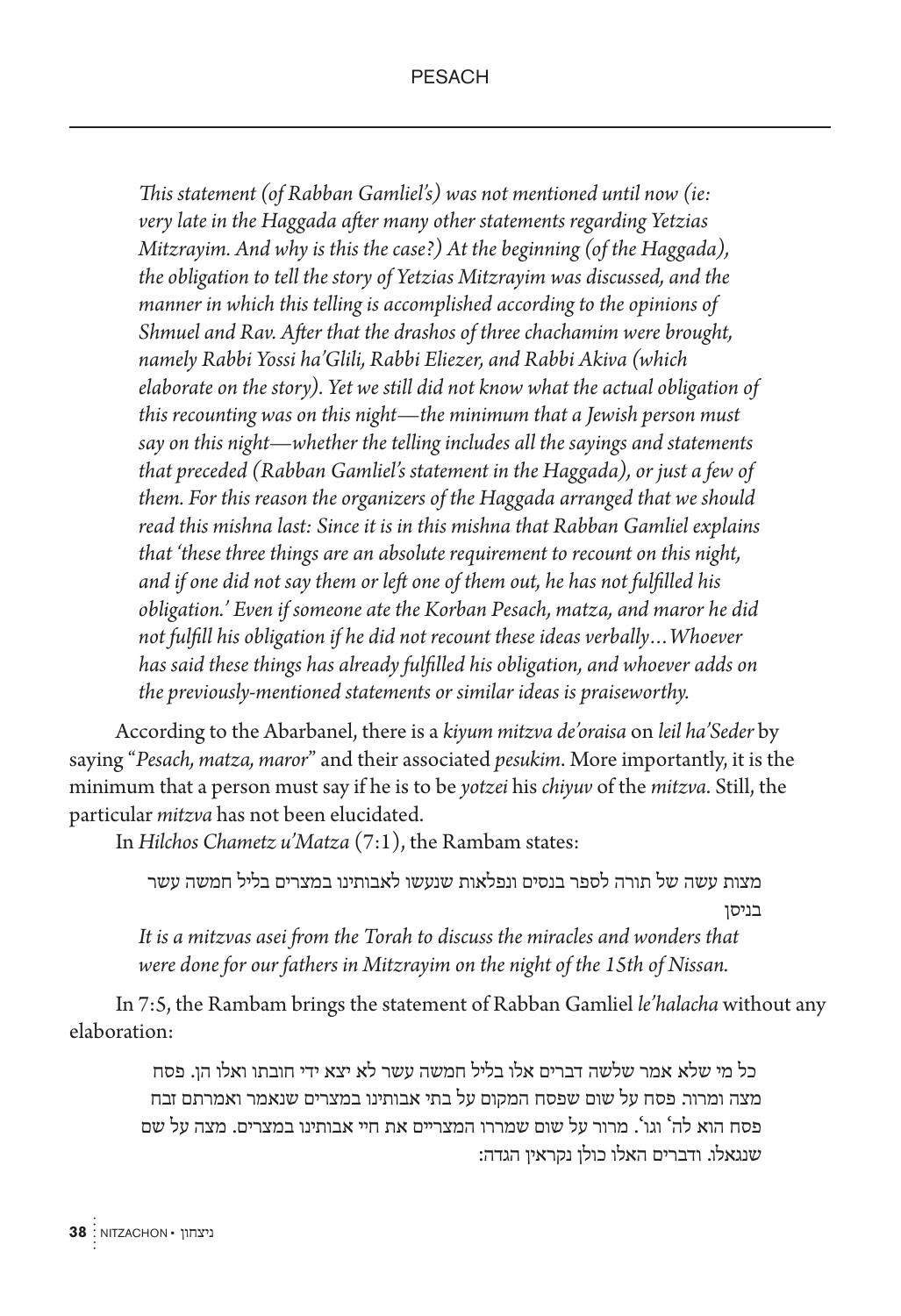*Whoever does not say these three things on the night of the 15th has not fulfilled his obligation, and they are: pesach, matza, and maror. Pesach due to the fact that Hashem passed over the houses of our forefathers in Egypt, as it says 'And you shall say, "This is the Korban Pesach to Hashem…"' Maror due to the fact that the Egyptians embittered the lives of our forefathers in Egypt. Matza due to the fact that they were redeemed. And all these things are called 'haggada.'*

In summary, it is clear from the Rambam that there is a *chiyuv de'oraisa* on *Seder* night to recount the miracles that Hashem performed. How is this accomplished? According to the simple reading of the *mishna* codified by the Rambam, at minimum one must mention "ומרור ,מצה ,פסח "and their related *pesukim* to highlight the miracles and their relation to *Yetzias Mitzrayim*. This would seem to be the essence of the *Haggada* on the night of the 15th of Nissan.

## *Haggada***: What is the actual** *mitzva***?**

The *Pri Megadim* in *Eshel Avraham* (siman 479) raises a fundamental question:

ומה הוא חיוב הגדה, אם לומר דוקא ג' דברים פסח מצה ומרור או הם דרבנן רק לספר בנסים שעשה ה' לנו במצרים צ"ע, ע' פסחים קי"ז ב', וי"ל הא חיוב לקרות ק"ש בכל לילה ונזכר בה י"מ וא"כ הגדה ד"ת בליל פסח איך יצוייר. אם לא שנאמר דק"ש קודם צ"ה נמי יצא

*What is the chiyuv of "haggada"? Is it to say specifically the three things, namely pesach, matza, and maror? Or are those only a rabbinic requirement to discuss the miracles that Hashem performed for us in Mitzrayim? This requires further investigation; see Pesachim 116b. One can ask: There is a chiyuv to read Krias Shema every night, and one has already mentioned Yetzias Mitzrayim (at Ma'ariv on the first night of Pesach). In that case, how can one ever fulfill the de'oraisa commandment of haggada on Pesach night (since by mentioning Yetzias Mitrayim in Shema one has already fulfilled his obligation of remembering the Exodus! What does he accomplish at the Seder by mentioning the miracles again)? Perhaps we can say that one can fulfill his obligation of Krias Shema before tzeis ha'kochavim (in which case one has not told the story of Yetzias Mitzrayim at night during Krias Shema, and can therefore fulfill his obligation at the Seder by mentioning Yetzias Mitzrayim).*

Later, the *Pri Megadim* (*Eshel Avraham siman* 485) rejects this option, stating: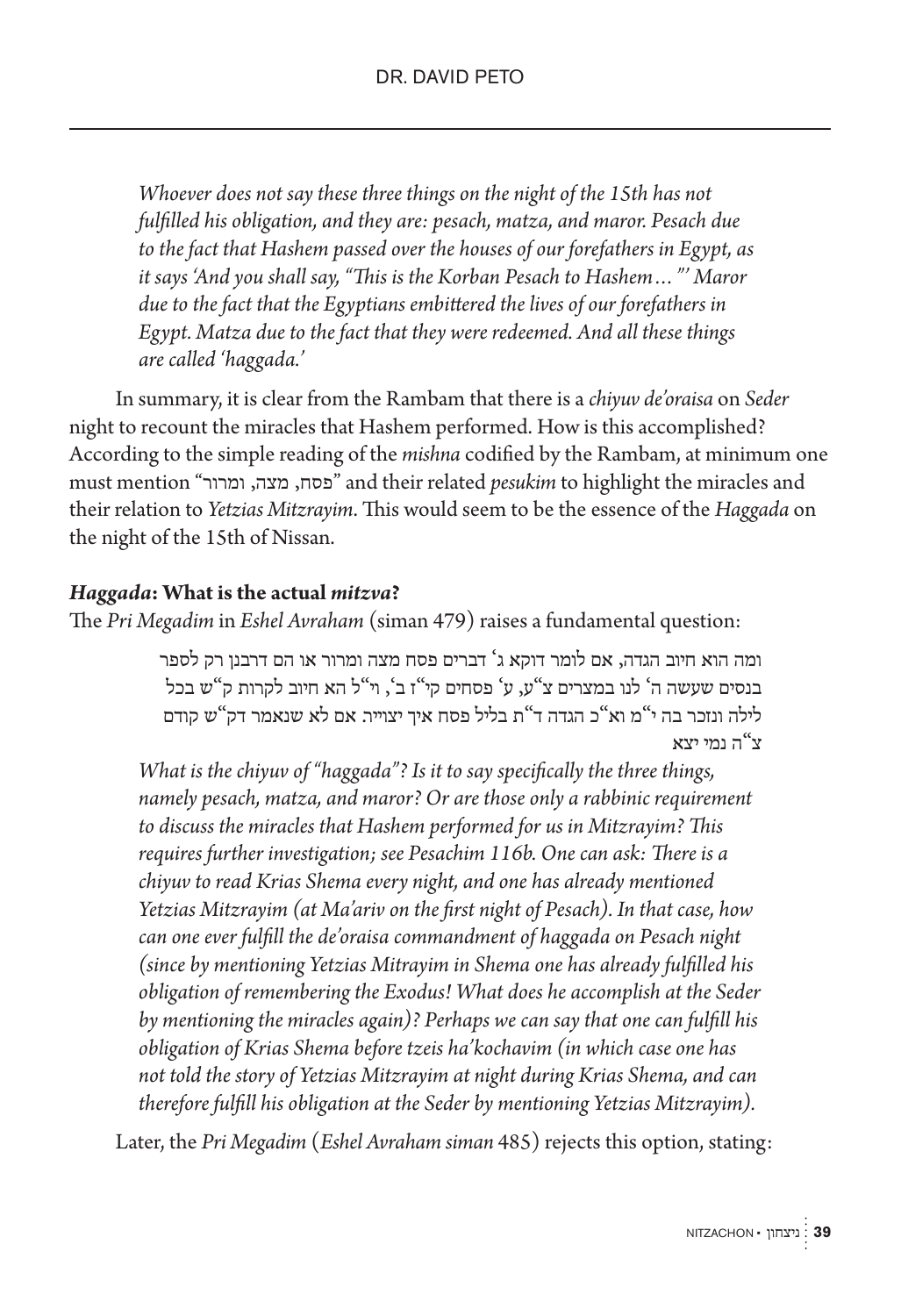וער"מ פ"ז ה"א מצוה דהגדה מ"ע מ"ה ולכאורה אף שקרא ק"ש בלילה והזכיר י"מ מ"מ מ"ע הוי ולומר ג' דברים פסח מצה ומרור ולפרש טעמן ועיין פסחים קט"ו ב' *See the Rambam, Hilchos Chametz u'Matza 7:1 who states that haggada is a mitvas asei min ha'Torah, and apparently this is so even if one read Krias Shema at night and mentioned Yetzias Mitzrayim (unlike the Pri Megadim's previous suggestion). Nevertheless, there is still a mitzvas asei (on Pesach night) to say the three things, namely Pesach, matza, and maror, and to elucidate the reasons for them. See Pesachim 116b.*

According to the *Pri Megadim*, the *mitzva* of *haggada* on Pesach cannot be equated with mentioning *Yetzias Mitrayim* as one does in *Krias Shema*. If so, we would assume that one has already fulfilled his obligation to do so by saying the third *parsha* of *Krias Shema.*  As a result, he concludes that the *mitzva* of *haggada* is accomplished by mentioning *pesach, matza*, and *maror* and the *pesukim* describing their meaning and relevance.

The *Pri Megadim's* viewpoint agrees with the Abarbanel's interpretation of the *mishna* above. The *chiyuv* is to discuss these three topics and to elaborate on the reasons behind them. While this discussion certainly elaborates on the story of *Yetzias Mitzrayim*, these three specific things are not mentioned in *Krias Shema*, therefore there is a special *chiyuv* on Pesach night to mention and discuss them.

## **?***Davka Lav* **or** *Davka* :"**לא יצא ידי חובתו"**

Based on the *Pri Megadim*, the simple understanding of Rabban Gamliel indicates that a person is not *yotzei* the *mitzva* of "*haggada*" if he hasn't followed the appropriate minimum formula. However, the case is not so clear cut. The Ran on the *mishna* in *Pesachim* (which the *Pri Megadim* himself cites as part of a longer discussion) explains as follows:

כל מי שלא אמר שלשה דברים אלו בפסח לא יצא ידי חובתו. כלומר לא יצא ידי חובתו כראוי אבל לא שלא יצא ידי חובתו כלל *Whoever has not said the following three things on Pesach has not fulfilled his obligation, and they are: pesach, matza, and maror.' This means that the person has not fulfilled his obligation in the most ideal way, but this does not mean that a person has not fulfilled his obligation at all.*

According to the Ran, if a person has not said ומרור מצה פסח—but has said something else—he has still fulfilled his obligation *min ha'Torah*. In which case the *Pri Megadim's* question resurfaces: If one does not need to say these three things to be *yotzei*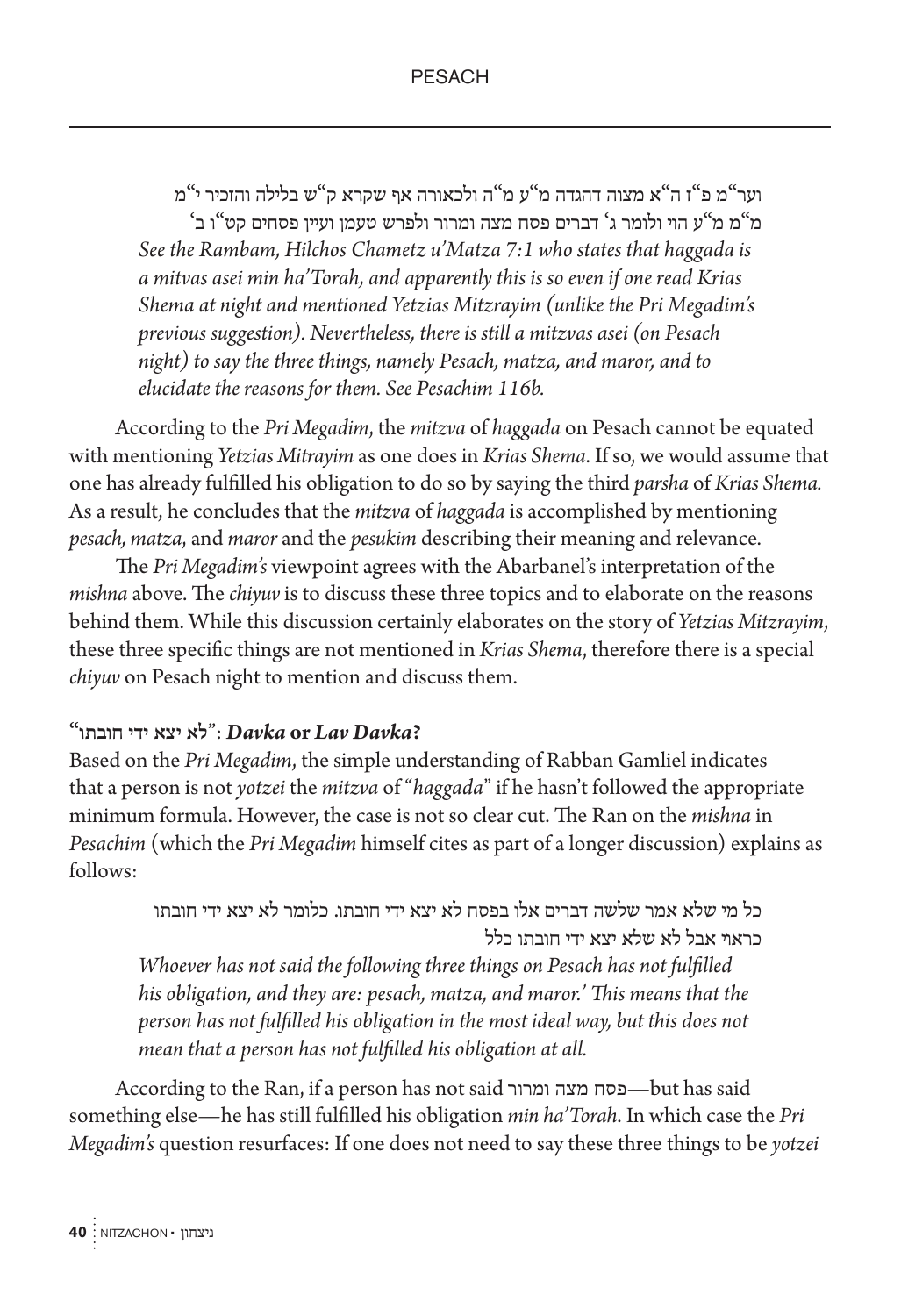the *mitzva min ha'Torah*, and he has already fulfilled his obligation of mentioning *Yetzias Mitzrayim* in *Krias Shema*, then what *mitzva* is he fulfilling by saying these three things?

To summarize, there is a *machlokes rishonim* as to how to understand the statement of Rabban Gamliel. Both the Ran and the Abarbanel agree that saying "פסח מצה ומרור" and explaining the details behind these *mitzvos* is a fulfillment of a unique *mitzva* on Pesach. The Abarbanel contends that these statements are *le'ikuva*; if one did not say these three things, he has not fulfilled the *mitzva* at all. According to the Ran, if he replaces these three things by doing something else he has fulfilled the *mitzva*, albeit not ideally.

This begs the following questions: According to the Ran, what else qualifies as *haggada min ha'Torah* on *leil ha'Seder*? Why, according to the Abarbanel, is that insufficient? And most importantly, which specific *mitzva* are we even discussing?

### *Zechiras Yetzias Mitzrayim* **versus** *Sippur Yetzias Mitzrayim***: A Crystallization of Terms**

As noted above, the *Pri Megadim* is bothered by the fact that, according to Rabban Gamliel, there is a *mitzva* on Pesach night (which the *Pri Megadim* understands to be *mi'de'oraisa* based on the Rambam) even when one has already mentioned *Yetzias Mitzrayim* in *Krias Shema* at *Ma'ariv*. As a result, he is forced to say that the *halacha* brought in the *mishna* in *Pesachim* is referring to a unique *mitzva*, and one who has not said *pesach, matza*, and *maror* was not *yotzei* the *mitzva*.

A close reading of the Rambam sheds some light on the issue. In the *halacha* cited above, the Rambam states "לספר תורה של עשה מצות. "In contrast, in *Hilchos Krias Shema*  1:3, the Rambam writes that there is a "מצרים יציאת להזכיר מצוה "during the day and at night. Moreover, in his counting of the 613 *mitzvos*, the Rambam does not count remembering *Yetzias Mitzrayim* as a separate *mitzva*, whereas retelling *Yetzias Mitzrayim*  on Pesach night is counted as a *mitzva* on its own.<sup>1</sup>

From the language of the Rambam, there appear to be two separate *halachos* regarding *Yetzias Mitzrayim*. The first is *zechiras Yetzias Mitzrayim*, which one accomplishes every day by reading the third *parsha* of *Krias Shema*. The second—and the one that is operative on *Seder* night—is *sippur Yetzias Mitzrayim*. This *mitzva* has its own unique set of rules. Apparently, even if one has fulfilled his obligation of *zechira*, one has

<sup>1</sup> See *Shiurim Le'zecher Abba Mari* by Rav Yosef Dov ha'Levi Soloveitchik zt"l pp. 13-14 in the 2002 edition for an explanation as to why the Rambam did not count *Yetzias Mitzrayim* in *Krias Shema* as a mitzva unto itself. In short, the Rav explains that *zechiras Yetzias Mitzrayim* is a component of *kabbalas ol malchus shamayim* (accepting the yoke of Hashem) that one accomplishes when he recites *Krias Shema*, and is consequently included in that *mitzva*, rather than being a *mitzva* on its own. See further in the essay as well.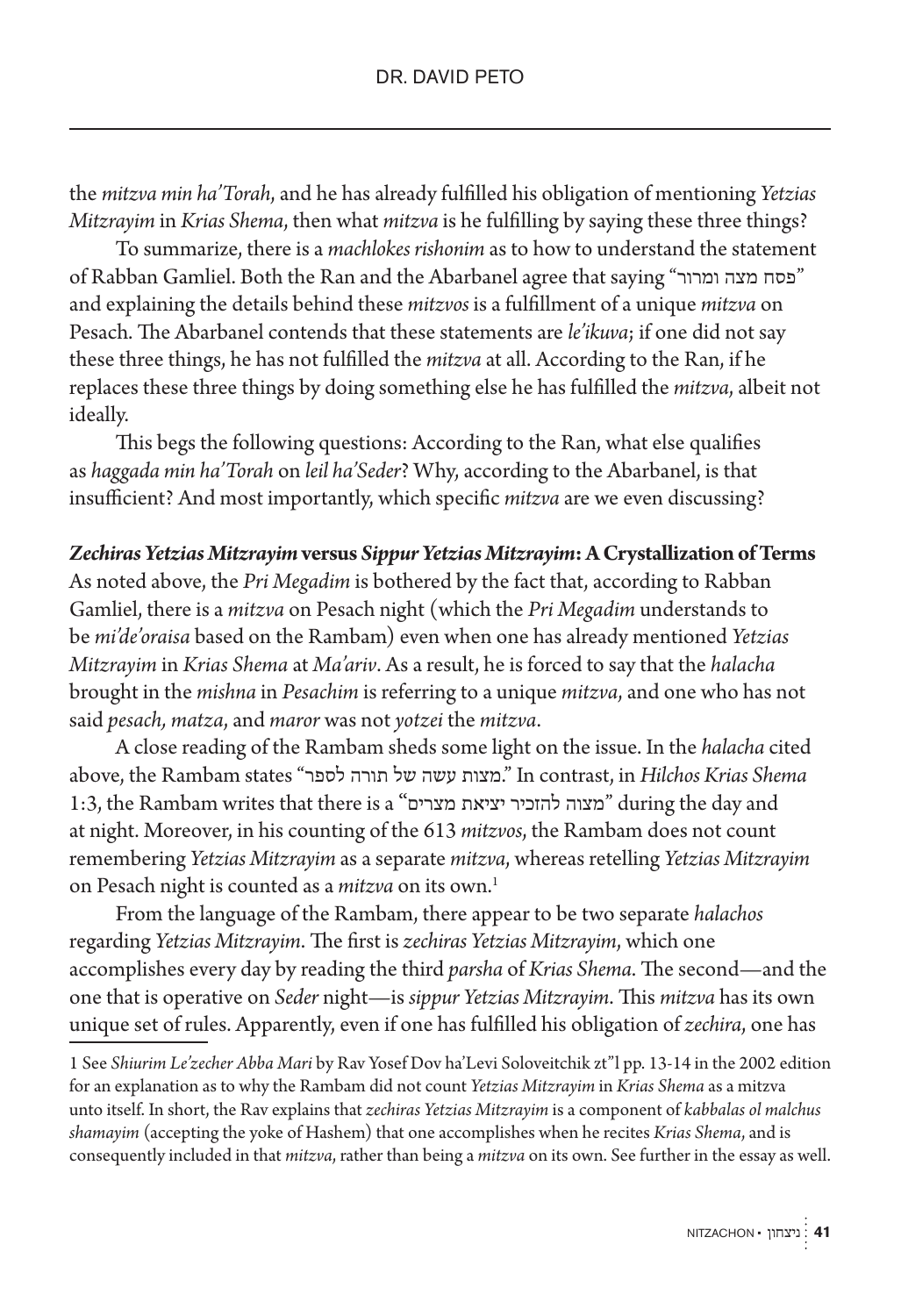not necessarily fulfilled his obligation of *sippur*.

Based on this distinction, the opinions of the Abarbanel and *Pri Megadim* are clear. In order to be *yotzei* the *mitzva* of *sippur* that is incumbent upon every Jew on Pesach night, one must engage in a unique act. By discussing the three topics of *pesach, matza*, and *maror* and their relevant *pesukim*, one accomplishes this goal. These three topics are the core of *sippur Yetzias Mitzrayim*, without which the *mitzva* is totally lacking.

However, the opinion of the Ran is more difficult to understand. If Rabban Gamliel is not to be understood literally, what else can a person say or do to be *yotzei* the *mitzva* of *sippur Yetzias Mitzrayim*?

In his *Shiurim Le'Zecher Abba Mari*, Rav Soloveitchik *zt"l* lists four distinctions between *zechiras Yetzias Mitzrayim* and *sippur Yetzias Mitzrayim* related to him by his father, Rav Moshe Soloveitchik *zt"l* in the name of Rav Chaim Brisker *zt"l*. He also adds a fifth difference of his own:

והנה קבלתי מאבא מרי בשם רבינו הגדול זצ"ל, שארבע הלכות מבדילות ומפלות בין מצות זכירת יציאת מצרים למצות סיפור יציאת מצרים, ואלו הן: א' מצות זכירת יצי"מ נוהגת בכל יום ובכל לילה, ומצות סיפור יצי"מ נוהגת רק בליל ט"ו ניסן, ב' מצות זכירת יצי"מ - פירושה, הזכרה כל דהוא, ומצות סיפור כוללת פירוט הנסים והנפלאות שעשה לנו הקב"ה במצרים, ג' מצות זכירה אומרת, שיזכיר יצי"מ לעצמו, ומצות סיפור קובעת, שיספר לבנים ולאחרים ע"פ גזיה"כ, והגדת לבנך ביום ההוא וכו' ד' מצות זכירת יצי"מ אינה מהווה מצוה בפ"ע, אלא נובעת ממצות ק"ש וחלות קבלת עול מלכות שמים, ומצות סיפור קובעת מצוה לעצמה במנין תרי"ג, ולי נראה להוסיף עוד ה' חובת זכירה אינה מטילה על האדם חיוב אמירת שבח והודאה, ומצות סיפור מחייבתו לא רק לספר את הנפלאות והנסים שעשה לנו, אלא גם לשבח ולהודות - "לפיכך אנחנו חייבים להודות ולהלל וכו'", וזהו יסודה של חובת הלל בלילי פסחים.

*The mitzva of zechira is operative every day and every night, whereas the mitzva of sippur is only operative on the night of the 15th of Nissan. The explanation of the mitzva of zechira is a simple remembrance, whereas the mitzva of sippur includes the detailing of the miracles and wonders that Hashem performed for us in Mitzrayim.*

*The mitzva of zechira is accomplished by mentioning Yetzias Mitzrayim to oneself, whereas the mitzva of sippur is accomplished by telling one's children and others based on the pasuk "Ve'higadeta le'vincha" ("And you will tell your children…").*

*The mitzva of zechira is not a separate mitzva; rather it stems from the mitzva of Krias Shema and the fulfillment of kabbalas ol malchus shamayim.*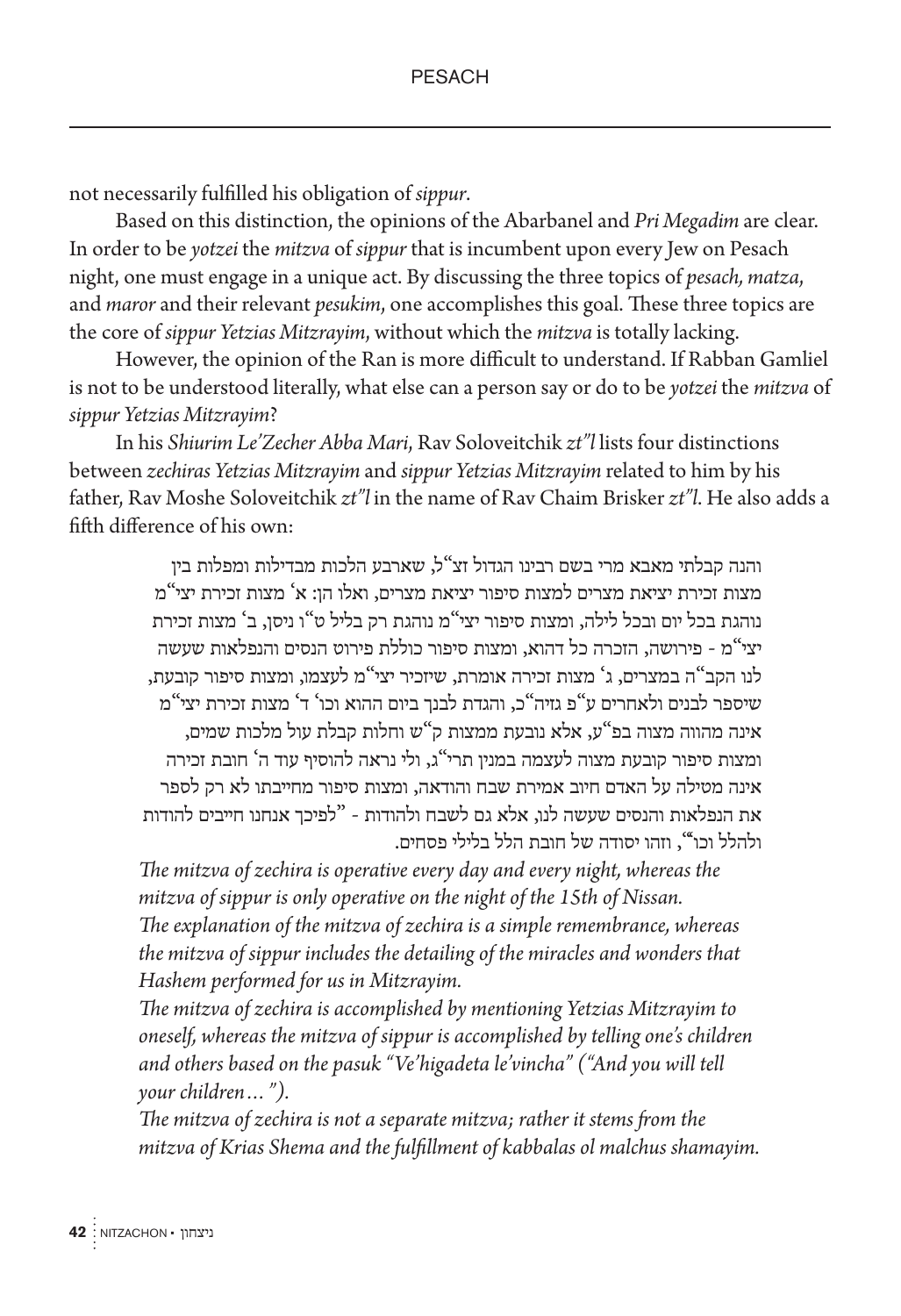*Sippur is a mitzva unto itself. Zechira does not obligate a person to praise Hashem, whereas the mitzva of sippur obligates a person to praise and give thanks. According to the Rav, this is the reason for the obligation to recite Hallel on Pesach night.2*

Based on these distinctions— particularly numbers 2 and 3—the *shita* of the Ran may be understood. The *mitzva* of *sippur* requires a detailed retelling of the story of *Yetzias Mitzrayim*, and it is essential to pass this message on to one's children. If a person does so, he has fulfilled the *mitzva* of *sippur*. However, if he leaves out the three topics of *pesach, matza*, and *maror*, his *mitzva* is lacking and he has not fulfilled the *mitzva* in the ideal way.

According to the Abarbanel, the omission of these three points renders the person's *sippur* invalid. And how could it be otherwise? These three *mitzvos* are essential to the story of *Yetzias Mitzrayim*, as the Abarbanel states:

> אם לא סיפר עניינם בפה, והם פסח מצה ומרור, לפי שספור היציאה ממצרים יכלול ענין הגלות שמורה עליו המרור, וענין הגאולה יורה עליו המצה, ומכת בכורות והצלת ישראל ממנה יורה עליו הפסח.

*(The reason a person is not yotzei if he doesn't recite pesach, matza, and maror is because) retelling the Exodus from Mitzrayim includes the idea of galus, which is represented by maror, and the idea of ge'ulah is represented by the matza. Makkas bechoros and the salvation of the Jews is represented by the Korban Pesach.*

The entire story that we tell on *Seder* night is dependent on the three categories that these items represent. Without any one of them, the Exodus would have been incomplete. Had the Egyptians not enslaved our forefathers, there would have been no need to redeem the Jewish people. *Makkas bechoros* was the final punishment that Hashem dealt the Egyptians in Egypt and it marked a clear distinction between the Egyptians and the Jews. All of this would have been meaningless had the Jews not actually left Egypt. For the Abarbanel, a profound discussion of the essential components of the meal represents the ultimate goal of *sippur Yetzias Mitzrayim.* 

<sup>2</sup> The *Minchas Chinuch* in *Siman* 21 addresses some of the issues noted in this section, but does not develop the ideas as fully. As we saw, the *Pri Megadim* also alludes to a distinction between *Krias Shema* and *sippur Yetzias Mitzrayim*, but does not elucidate the terms or their conceptual framework. The *Pri Chadash* in *siman* 473 goes in the totally opposite direction and posits that one is *yotzei* the *mitzva* by mentioning *Yetzias Mitzrayim* at *kiddush* on Seder night.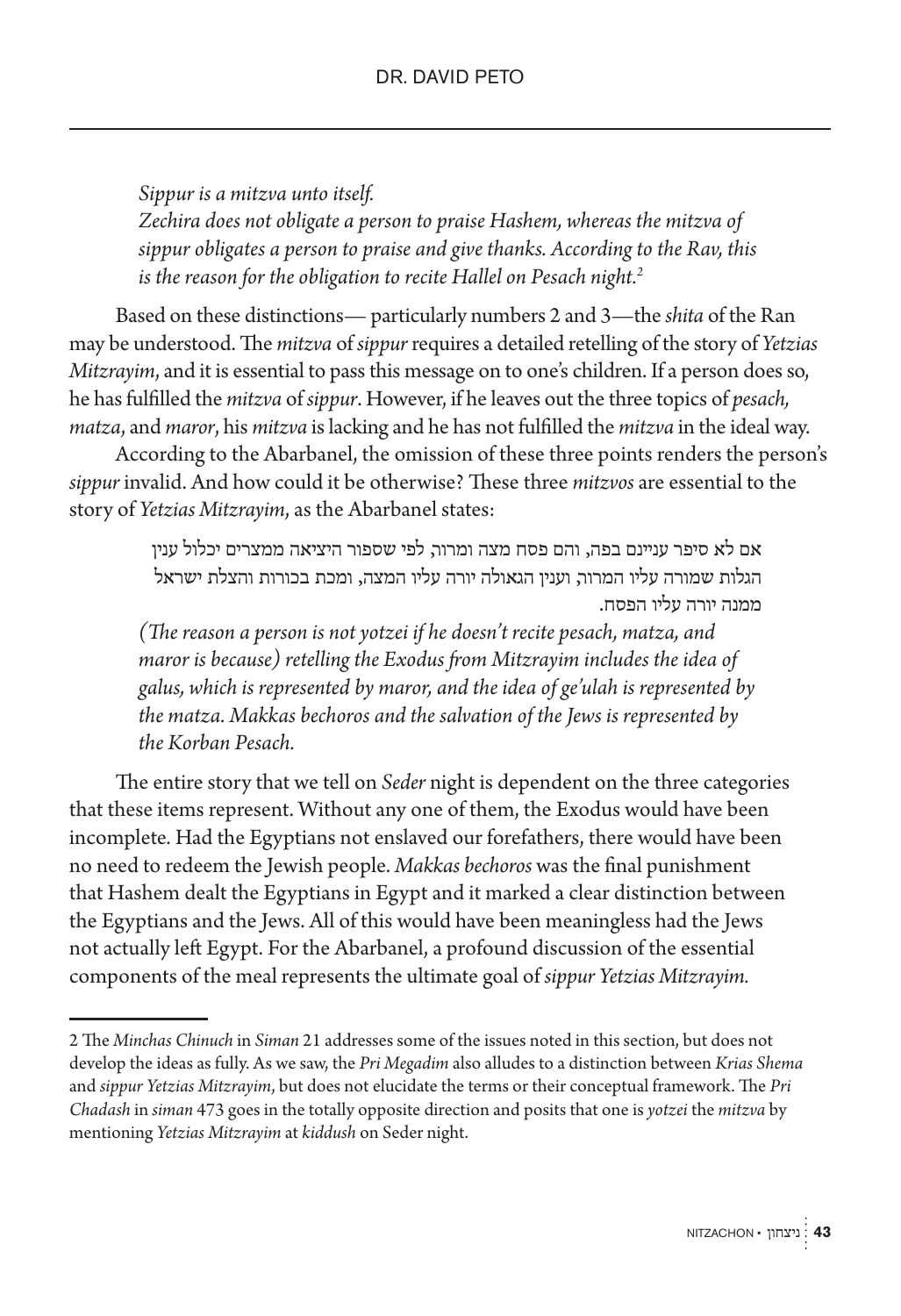In summary, according to the opinions of the Abarbanel, the *Pri Megadim*, and the Ran there is a *mitzva* at the *Seder* that is unique compared to the rest of the year: *Sippur Yetzias Mitzrayim*. Both the Abarbanel and the *Pri Megadim* understood that the absolute minimum that one must discuss to be *yotzei* the *mitzva* is *pesach, matza*, and *maror*. The Ran does not believe this to be the case. Evidently, the Ran holds that something else may be said and done to fulfill the obligation of *sippur*. But what?

### *Sippur Yetzias Mitzrayim***—Practical Aspects**

In order to address this question, we must investigate the structure of the *Haggada* itself.

The primary text in the *Haggada* is the *parsha* of *Arami oved avi* which is found in *parshas Ki Savo* (*Devarim* 26:5-8). In fact, this *parsha* is known as "*mikra bikkurim*", and reciting this text was incumbent on the Jew who was bringing his first fruit to the *Beis ha'Mikdash.* In a *drasha* given in 1977 on *Sippur Yetzias Mitzrayim*<sup>3</sup> , Rav Soloveitchik enumerates many differences between the simple recitation that a Jew performed when he brought his *bikkurim* to the *Beis ha'Mikdash* and the study of this *parsha* on Pesach night.

The only similarity that the Rav noted between *mikra bikkurim* and studying this *parsha* on *leil ha'Seder* is that one is required to recite a fixed text. Both the Jew bringing his *bikkurim* and the Jew on *Seder* night must recite these words. This represents *kria*, or reading, of a specific section of Torah *she'bichsav*. However, it is here that the similarities end. On Pesach night, it is insufficient to simply recite the *parsha* of *Arami oved avi.* What is required is a deep and profound analysis of the *parsha*. Each word is analyzed and the whole *parsha* is interpreted according to the 13 *middos* by which the Torah is elucidated. The *midrashim* quoted in the *Haggada* utilize comparative study of the *pesukim*, and it is all done within the framework of *Torah she'be'al peh*. *Sippur Yetzias Mitzrayim* requires intellectual activity. At its heart, *Haggada* is an act of *Talmud Torah*. In this context, "*Haggada*" means "to study, to learn, to understand."

Another distinction that the Rav makes between *mikra bikkurim* and the *Haggada* is the obligation to teach the children of the next generation. *Haggada* is an act of *mesora*, of transmitting. The *Haggada* is phrased with questions and answers; there is a give and take. This is the very act of *Talmud Torah.* Consequently, the *Haggada* becomes a vehicle by which we teach not only ourselves, but our children as well. What is the proof for this idea? Before the section of the *Haggada* that describes the Four Sons, we say "המקום ברוך הוא ברוך. "This is an abbreviated version of *birchas ha'Torah* that we recite each day. In

<sup>3</sup> The audio recording can be accessed at the Bergen County Beis Medrash website at bcbm.org.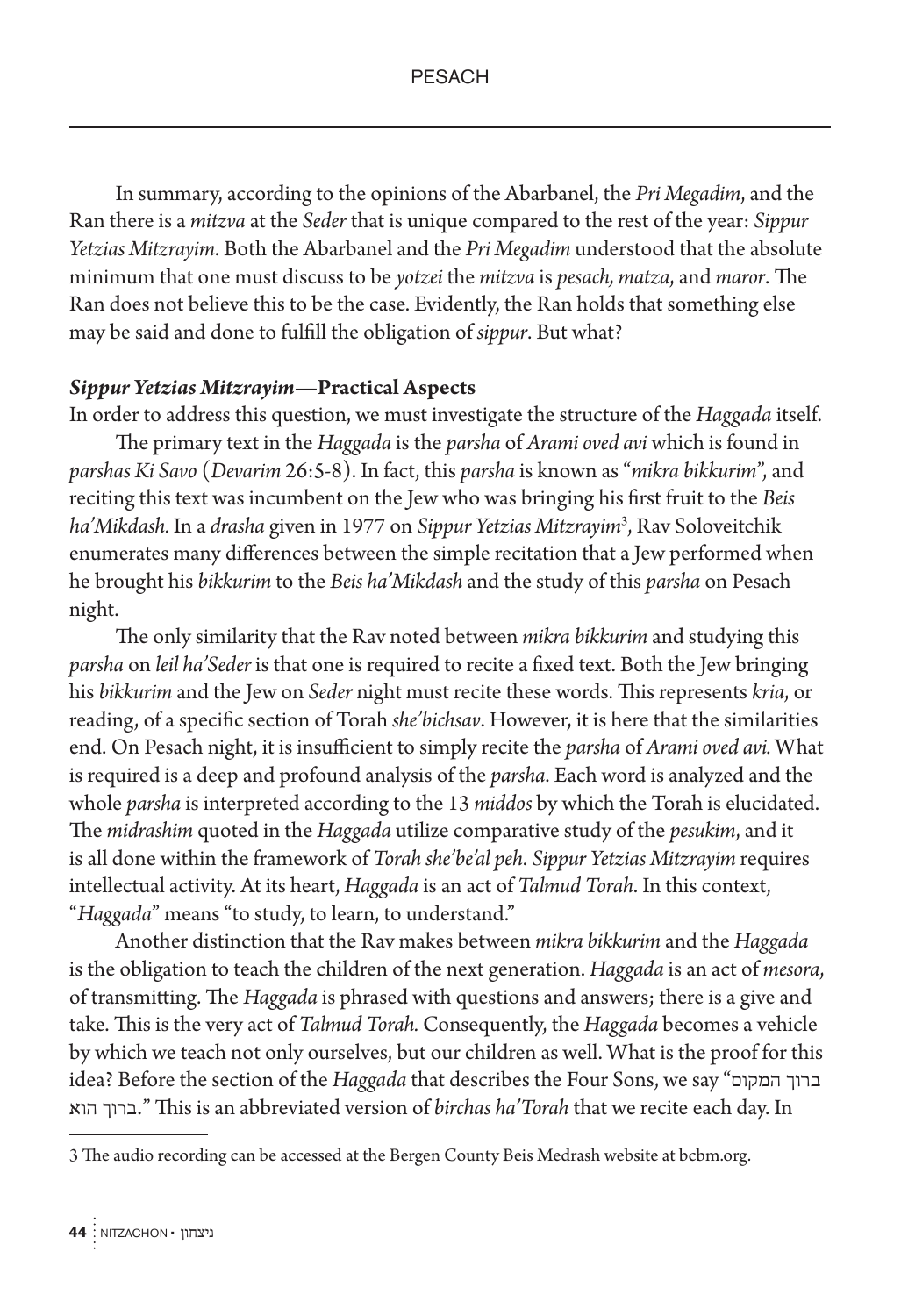ונהיה אנחנו וצאצאינו וצאצאי עמך בית ישראל כלנו יודעי שמך ולומדי" ,the birchas ha'Torah we say, לשמה תורתיך. "Woven into the very fabric of *Talmud Torah* is the obligation to pass Torah on to our children.

As we saw in the previous section, two essential distinctions between *zechira* and *sippur* are the notions of detailed recounting of the story of *Yetzias Mitzrayim* and of teaching one's children based on "*Ve'higadeta le'vincha*." Now a very beautiful picture of the Ran's *shita* emerges. If a person sits and learns with his children, his family, or even by himself on Pesach night, and is involved in *Torah she'bichsav* and *Torah she'be'al peh*, he merges with the continuous *mesorah* of the Jewish people that gained its freedom on Pesach. As long as one has been involved in *Talmud Torah*, he was certainly *yotzei* the *mitzva* of *sippur Yetzias Mitzrayim*.

However, even the Ran must admit that *pesach, matza*, and *maror* are at the center of the story of *Yetzias Mitzrayim*. As we saw above, without the three ideas that they represent, the story would be incomplete. It is true that if a person discusses *Yetzias Mitzrayim* he is *yotzei* his *mitzva* of *sippur*. Nevertheless, if he also includes the three topics of *pesach*, *matza*, and *maror* in his discussion, then his *mitzva* is even more elevated.

#### **Conclusion**

The distinction between the Abarbanel and the *Pri Megadim* on one hand, and the Ran on the other, appears to be based on a degree of emphasis. Certainly if one delves into the story of *Yetzias Mitzrayim* and studies it through the lens of *Torah she'be'al peh,* both the Abarbanel and the *Pri Megadim* would find it praiseworthy. Indeed, the Abarbanel writes: משובח זה הרי. However, this does not change the fact that *pesach*, *matza*, and *maror* represent the essential elements of the Exodus and they need to be mentioned and detailed. According to the Ran, *sippur* does not necessarily focus on the what, but on the how. For the Ran, the specific text is of secondary importance. What is really important is the method with which the material is studied.

If this is the case, then perhaps an important distinction, or *nafka mina*, emerges: According to our understanding of the Ran, a purely *halachic* discussion of Pesach topics such as the laws of the *Korban Pesach* would qualify as *sippur* as long as it takes place in the context of *Torah she'be'al peh*. Indeed, there is a *Tosefta* (10:8) which states that a person is obligated to involve himself (*la'asok*) in the *halachos* of the Pesach offering the entire night. More than that, the *Haggada* itself alludes to this idea in the answer to the *ben chacham*, the clever child: "You tell him the laws of Pesach, that one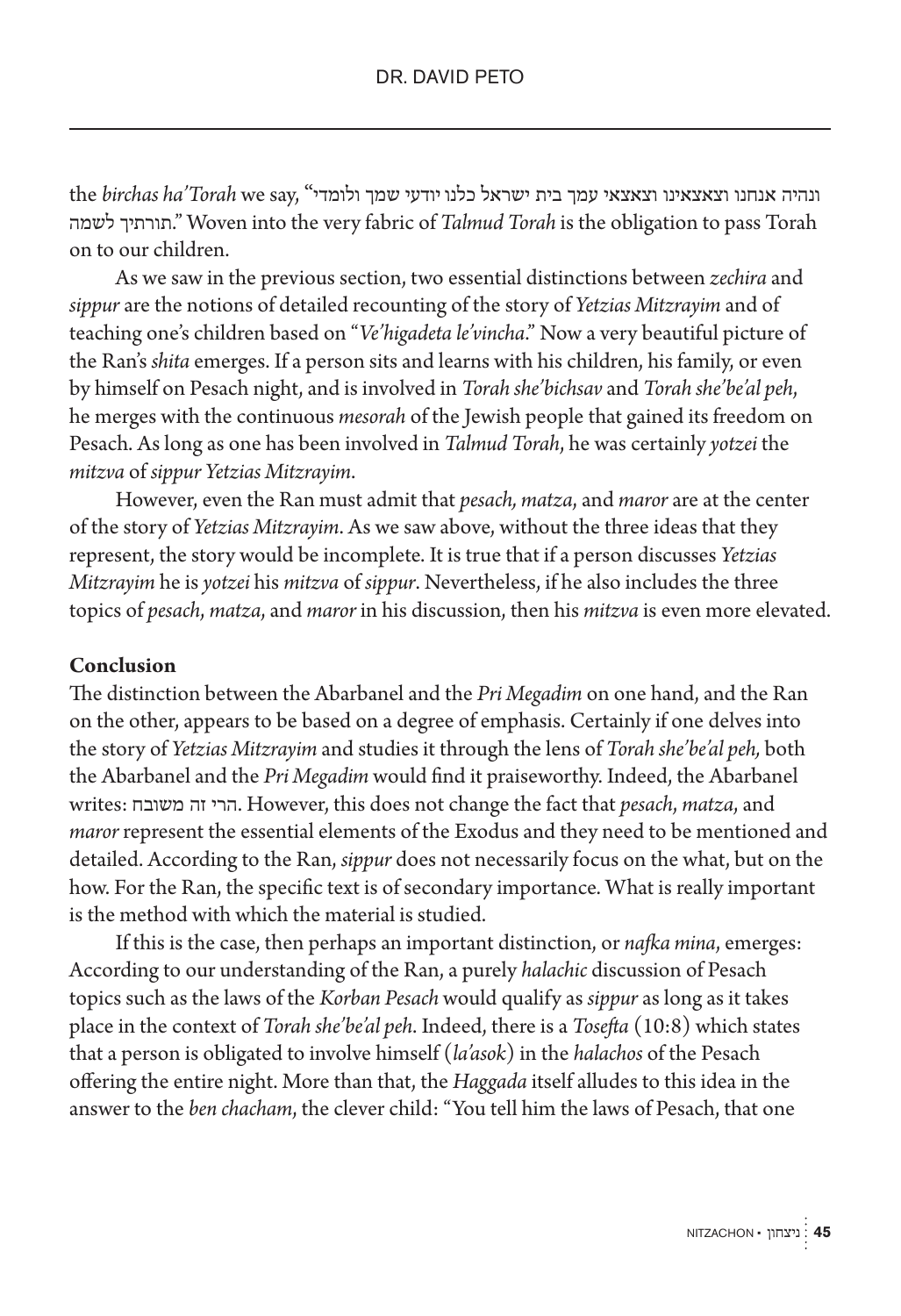may not eat anything after the *korban pesach.*"4 According to the Abarbanel and the *Pri Megadim*, it is possible that such study would not be considered a *kiyum* of *sippur*, as it does not relate directly to the story of *Yetzias Mitzrayim* and its miracles. (Recall that the Abarbanel stated "whoever adds on to the previously-mentioned statements or similar ideas is praiseworthy." These statements were almost entirely *aggadic* in nature, and not *halachic.*)<sup>5</sup>

There is an interesting discussion in the *Haggada* about Rebbi Eliezer, Rebbi Yehoshua, Rebbi Elazar ben Azaryah, Rebbi Akiva, and Rebbi Tarfon who had their *Seder* in Bnei Brak. The *Haggada* tells us that they were so involved in their discussion that their students had to tell them that it was time to say *Krias Shema* the next morning. Then suddenly the *haggada* makes an abrupt transition to a statement made by one of the members of that *chabura*: Rebbi Elazar ben Azaryah discusses the obligation of *zechiras Yetzias Mitzrayim* at night. This jump seems unintelligible. What, besides the author of the statement, is the connection between these two segments?<sup>6</sup> I would like to suggest that this jump demonstrates *Torah she'be'al peh* in action. Torah is not static. There is no elementary text that you complete before moving up to the next level. Torah is dynamic. One topic will suddenly lead to the next, even though it appears only marginally related to the first. The give and take, the twists and turns, and the need for a *rebbi-talmid*  relationship are at the heart of *Talmud Torah.* And what better and more beautiful forum for deepening our connection and our children's connection to Torah than *Seder* night, when we celebrate the miracles that led to our salvation for the ultimate goal: *Matan Torah* at *Har Sinai.*

<sup>4</sup> See *Harerei Kedem*, vol. 2 pp 209-210 for a discussion of studying *halachos* in the context of *sippur Yetzias Mitzrayim*.

<sup>5</sup> In other words, according to the Ran, a *halachic* discussion of Pesach topics has a "*chalos shem sippur Yetzias Mitzrayim*", while the Abarbanel and *Pri Megadim* would hold that there is no "*chalos shem sippur Yetzias Mitzrayim*", but rather a "*ma'aseh mizvah*" of *Talmud Torah*.

<sup>6</sup> There is, however, a *girsa* where Rebbi Elazar ben Azaryah's statement starts with a connecting *vav*, indicating that the statement was made at the same Seder.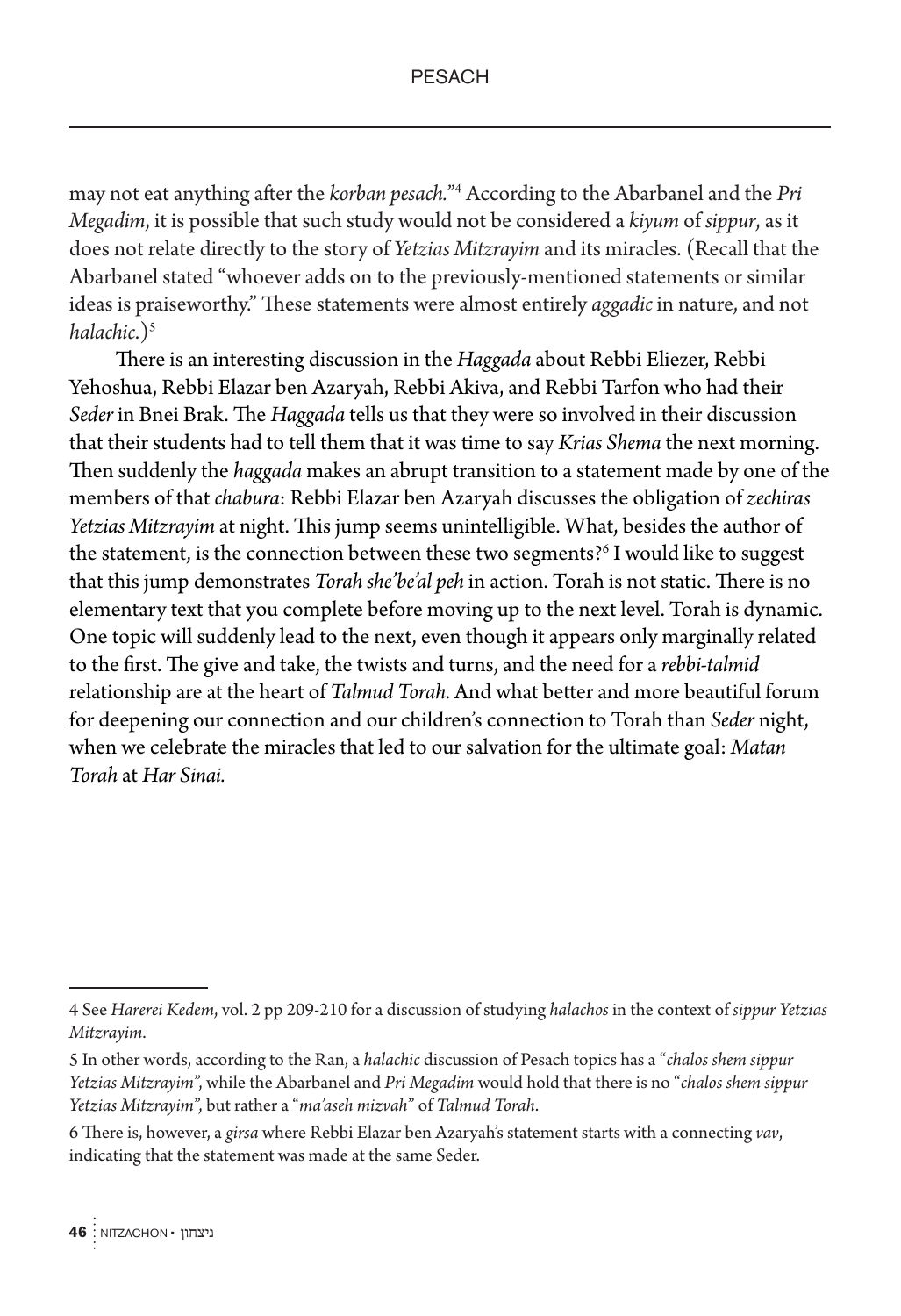## Questions upon Questions: The Thematic Implications of the *Ma Nishtana*

## **ELI SNYDER**

£ট

Sany seasoned Seder-goer knows, the number of questions surrounding the *Ma Nishtana* significantly outnumber those contained within. Why is the "child" only asking four questions when the number of differences between t *Nishtana* significantly outnumber those contained within. Why is the "child" **L** only asking four questions when the number of differences between this night specific ones; especially as several of the events, such as the second dipping, have not yet occurred? How does the leader's response of "... עבדים היינו..." really answer all the questions? HaRav Avigdor Nebenzahl raises an interesting point. When we ask, "בכל ומצה חמץ אוכלים אנו הלילות "the implication is that throughout the year, there are meals with *matzos* and meals with bread. On a given night it can be either or both foods. What then has piqued this child's interest about the presence of *matza* when this can just as easily be one of the ordinary "*matza* nights" that happens year round?<sup>1</sup>

The implication of these questions regarding the *Ma Nishtana*, in addition to the dozens of others not presently enumerated, is that the literal understanding of a curious child asking, "Hey Pops, what's the deal with the maror?" is insufficient. Whoever scripted this enigmatic scene in *Maggid* must have had other considerations in mind. To that end, the seasoned Seder-goer must wonder, what indeed were these considerations? Answering that question could very well answer many of the others.

<sup>1</sup> A tentative answer is that on a typical night there is *always chametz* and possibly *matza* as well, and so the child is not asking, "Why is there *matza*" as much as, "Why isn't there *chametz*?" However, the same question can be raised regarding *"מסובים ובין יושבים בין.* "If reclining is a completely normal thing to do during the year, then why is the child bothered? A lack of sitting upright on Seder night would definitely not be as noticeable to the casual observer when, at least in the days of old, this was not an unusual practice.

Eli Snyder is a Biomedical Engineer currently working for Baxter Healthcare in Glendale, CA. He has been a member of Adas Torah since 2010.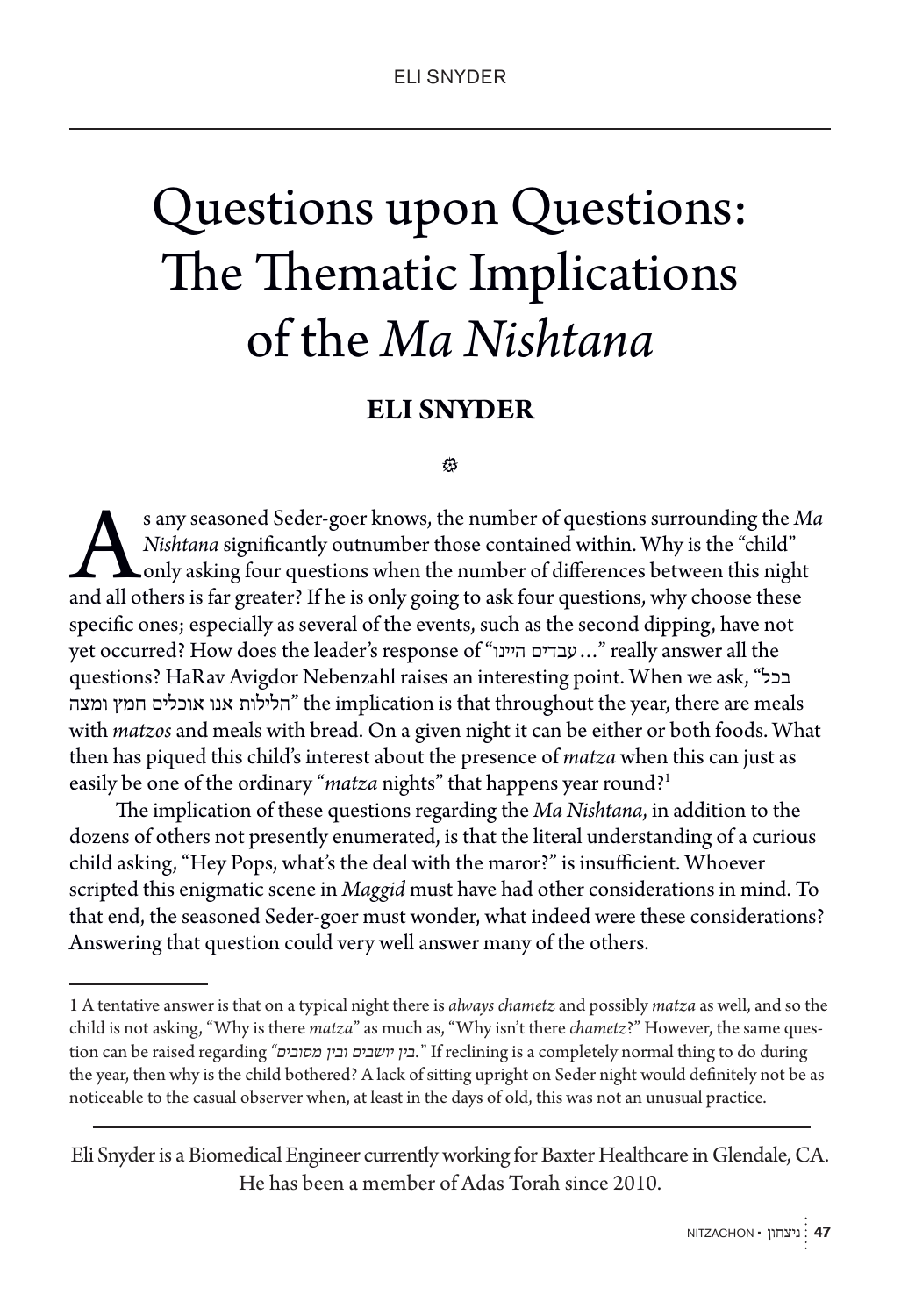A possible approach that will solve our quandaries requires a brief background understanding of the Jewish concept of "time." In contrast to the conventional point of view, time is not a linear function where events are simply marked off, stored in the past and perhaps commemorated on an annual, biannual, or sesquicentennial basis with no real implication to the current time. From the Jewish perspective, time has a dynamic personality of its own, imbuing energies that wax and wane depending on when in the year (or week, or *shemitta* cycle) the current moment is. This fact not only reveals itself in practice, as will soon be enumerated, but in the hebrew words describing time themselves. For instance, contrast the hebrew word for month, *chodesh*, and for year, *shana*. *Chodesh* comes from the root *chadash* - new. This is because relative to last month, each month has a new energy, a new theme and new implications. On the other hand, *shana* is reminiscent of *sheini*, or second, as well as *yashan* - old. Relative to last year, the "energy map" of this year is the same. While every person has evolved from the year prior, the moments of change occur with greater potency at specific times of the year.

A clear example of this interpretation of time is the period of the Three Weeks. It is of no coincidence that a disproportionate number of tragedies happened to the Jewish people between *Shiva Asar B'Tamuz* and *Tisha B'Av*. It is in this time of the year, every year, that the constant protection that *HaKadosh Baruch Hu* provides for us retreats the slightest bit and we are left susceptible to the destructive nations and elements of the world. This fact is clearly reflected in halacha: During the Three Weeks, and even more so during the Nine Days, it is not advisable to enter a risky business venture, go to court or embark on a perilous journey. The negative energy that cycles through this time every year is not to be trifled with.

Another period of the year that reflects the Jewish concept of time is Rosh Hashana. At the moment when Hashem created the universe it is no surprise that the creative energy of time was at its peak. Every year we try to harness these creative energies and recreate ourselves anew. There is no end to the list of these examples and with that understanding the questions regarding *Ma Nishtana* can begin to be answered.

The child is not asking, "Why are we eating *matza* tonight? Why are we reclining tonight?" Rather, "What is it about tonight, and Pesach in general, that calls for eating *matza*? For eating *maror*?" "What is the energy of the night that is reflected in these specific actions?" The choice of anomalies is indeed quite intentional. Assuming there is a particular energy of Pesach, what exactly is it? Is it positive, as indicated by the opulent method of reclining and the multiple dippings of food, or is it negative so we eat maror and *lechem oni*? Whereupon the reply is "היינו עבדים. "At one point we were slaves in *Mitzrayim*, and had we not been redeemed we would still be there. Had the energy of Pesach, the energy of *cheirus*, not been in play, we would not be free. Pesach is *z'man*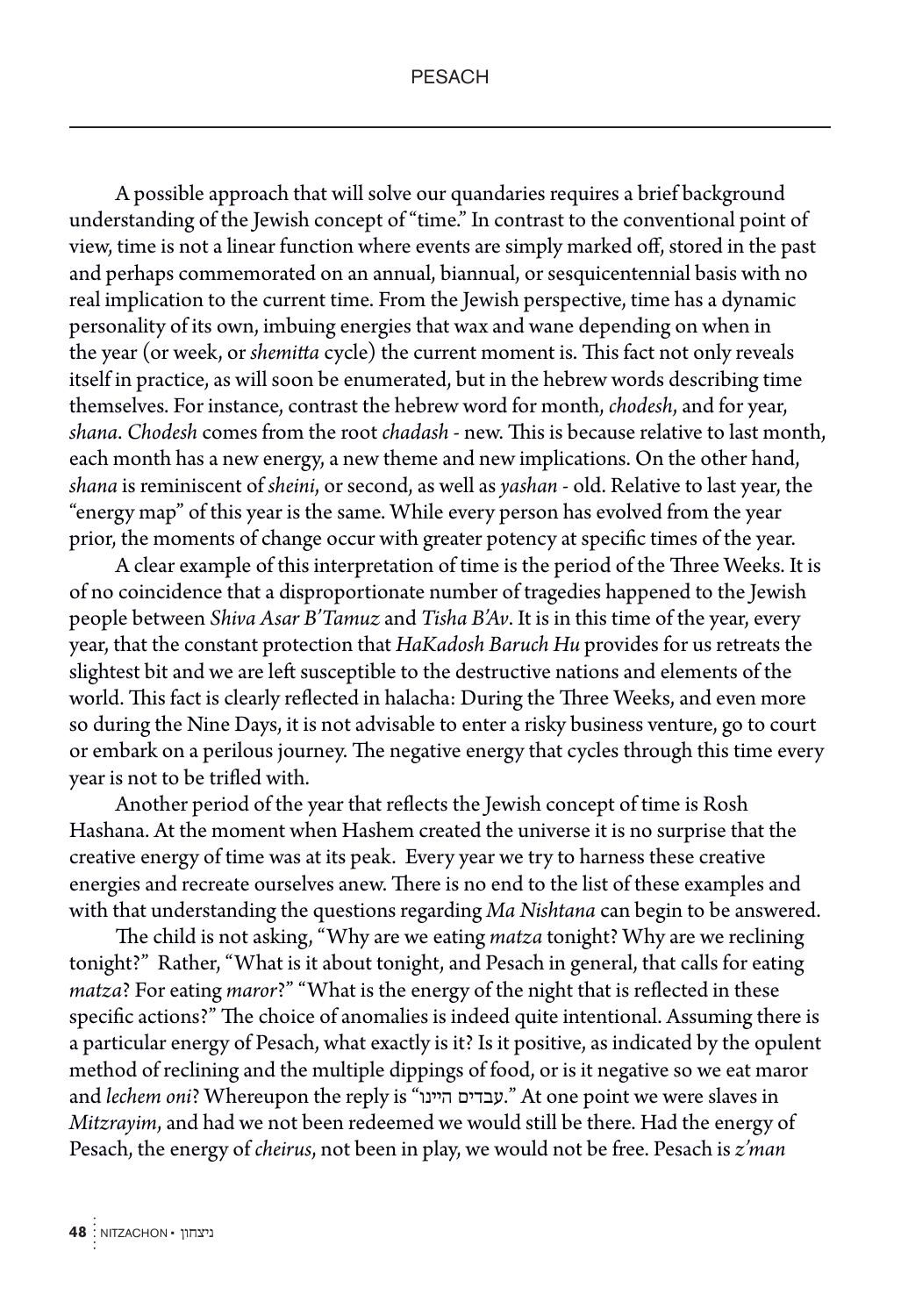*cheiruseinu*, the time when there is a transition between slavery and freedom and the contradictory practices highlighted by the *Ma Nishtana* are in fact perfect reflections of this idea.

To explore a little deeper, it would be helpful to take a closer look at *matza*. It is likely that most people who are asked why we eat *matza* on Pesach will reply with the answer quoted in the *Haggada*, "Because there wasn't enough time for the dough to rise as the Jews left *Mitzrayim*." While this of course is true, it does not tell the whole story. First of all, we had the whole night before to prepare for the Exodus. It is not like we were suddenly awoken at two in the morning, put on our shoes, slung a bag of flour over our shoulders and started walking! But even more significantly, the *mitzva* to eat *matza* was already commanded to *Bnei Yisrael* at the time of the *korban pesach*, before this whole "dough not-rising" fiasco even occurred! What then is the significance of *matza* and how does it relate thematically to the Seder night?

*Matza* is quick bread. It's baked with no delay and no hesitation. When the Torah describes how *Bnei Yisrael* left *Mizrayim*, it uses the term, "*chipazon*" – with haste. The connection between *matza* and Pesach, the reason oft cited that the dough did not have time to rise, is to demonstrate how the Exodus took place. No wavering, no delay and with complete trust in Hashem. The *Midrash* says that when the *malachim* went to visit Lot, Avraham Aveinu's nephew, to take him and his family out of Sodom, Lot served them *matza*. It was "Pesach" even before *Yetzias Mizrayim* took place because it was a *zman of cheirus*. It was time for Lot to escape the moral corruption of Sodom. Lot's wife apparently did not get the message of the *matza* because in that moment of leaving, she hesitated, and we all know from elementary school what happened to her…

The many questions regarding the *Ma Nishtana* clearly demonstrate that it is not a simple Q-and-A session. The "child" i.e. the authors of the *Haggada*, wanted to highlight the thematic elements of the Seder right at the beginning of *Maggid*. Since this is *zman cheiruseinu*, we perform contradictory actions representing slavery and freedom to highlight the moment of transition that the Exodus represents. *Matza* teaches not just what, but how, *cheirus* needs to take place - without hesitation or wavering. We should all be *zoche* to see the ultimate *cheirus* and, through analyzing the Pesach Seder, learn how to react at the moment of Redemption, may it come speedily in our days.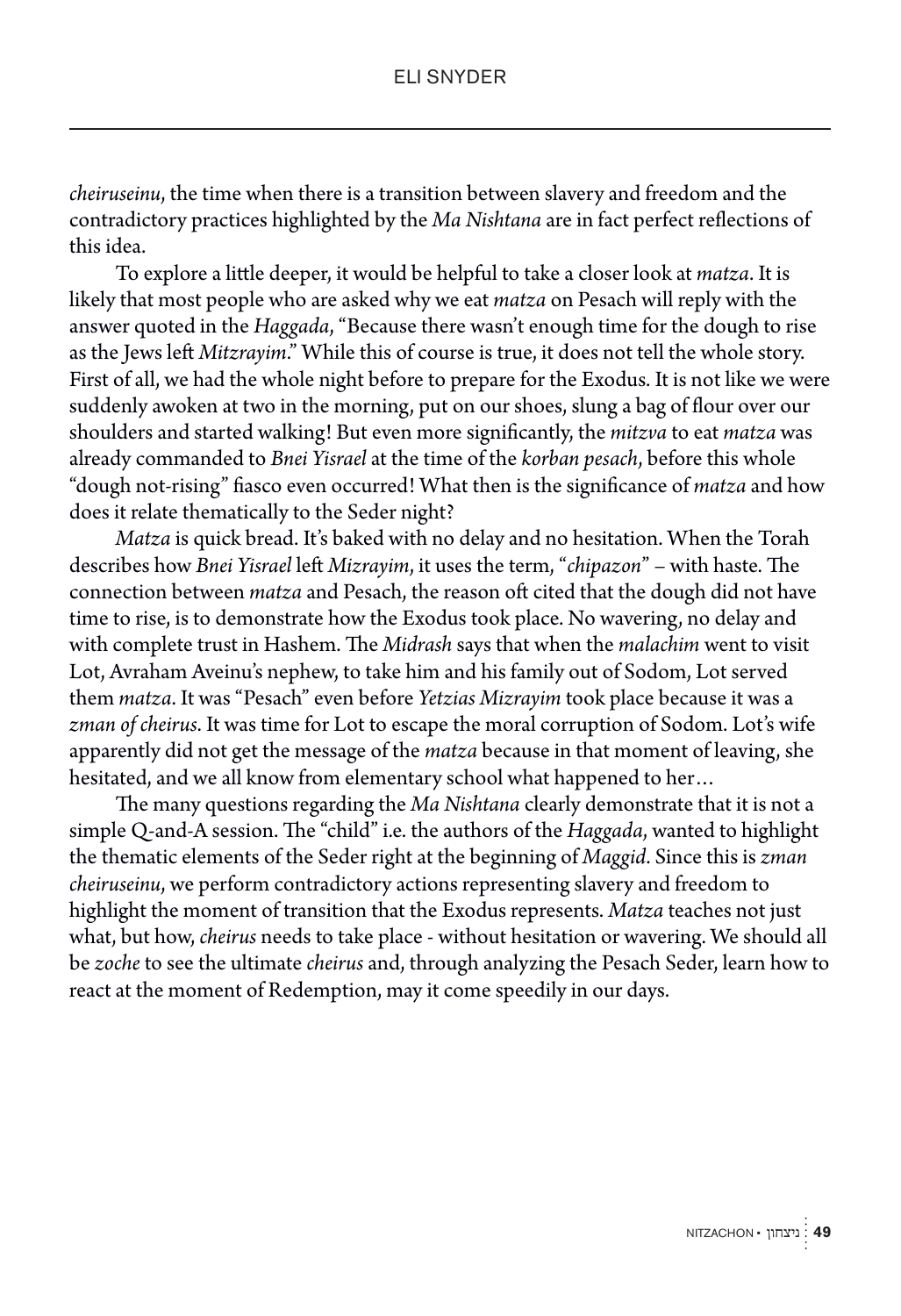PESACH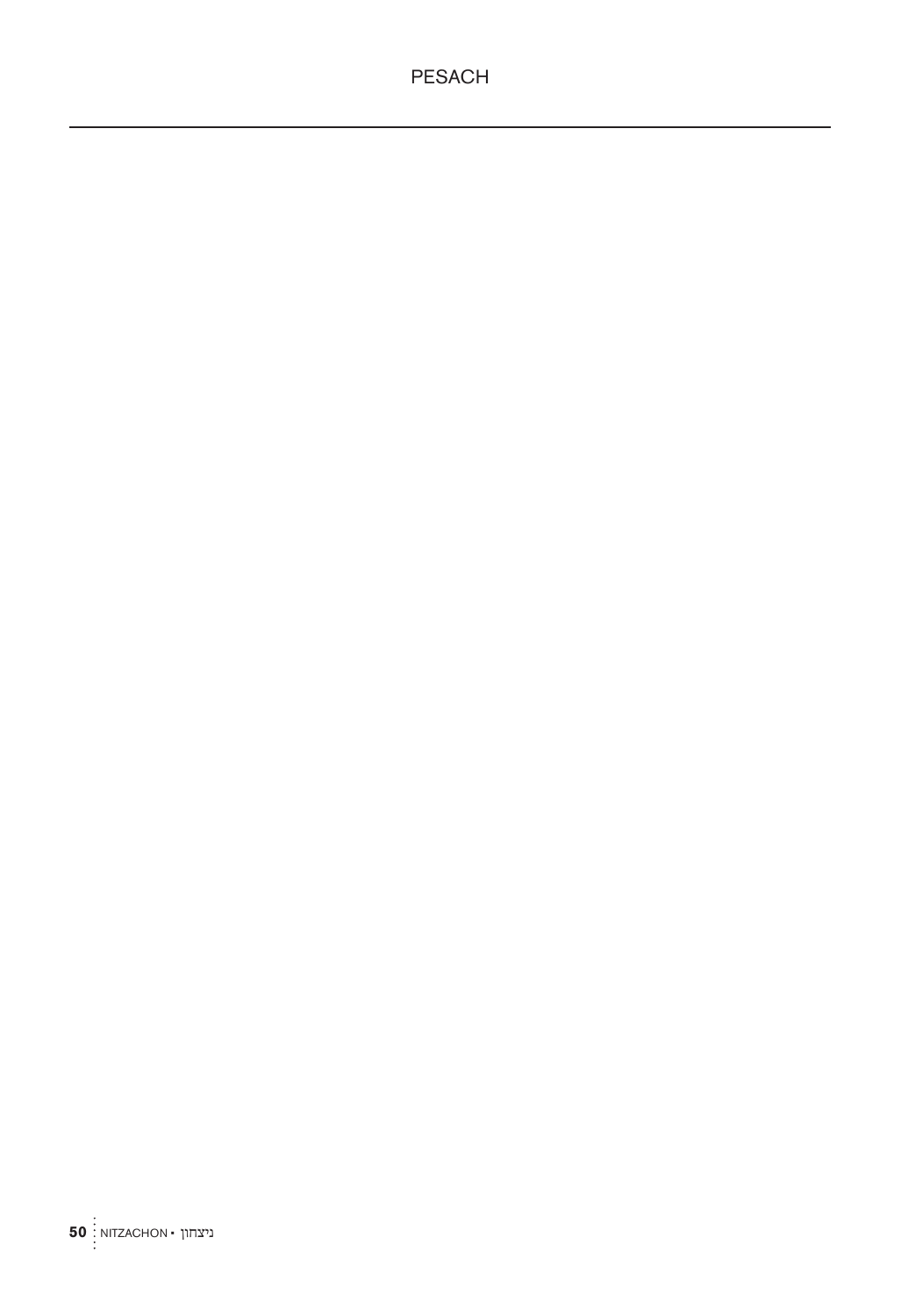# All of Nature is Miraculous or All Miracles are Natural: Opposing Views on *Yetzias Mitzrayim*

## **RABBI YAAKOV SIEGEL**

\$ী

## **I. Celebration of Miracles**

*Yetzias Mitzrayim* and *Krias Yam Suf* were remarkable revelations of Hashem's glory and His care for the Jewish people. They were the most intense displays of miracles in human history, both in the sheer number of miracles and the dramatic degree to which they deviated from natural order. This is true both in the *peshat* of the *pesukim* and the various *midrashim* that vividly describe hundreds of miracles which cumulatively produced the  *maidservant the Even*" ,ראתה שפחה על הים מה שלא ראה יחזקאל בן בוזי" of revelation Divine *saw by the sea, that which [the prophet] Yechezkel Ben Buzi could not*. For that reason, most discussions about the role of miracles, how they work, or why Hashem performs them, center on the miracles of *Yetzias Mitzrayim* and *Krias Yam Suf*. This is certainly true for a remarkable debate between the Rambam and the Ramban, in which they present entirely opposite views of the relationship between nature and miracles.

Ramban's emphatic declaration (made repeatedly in his commentary on Chumash and in his essay *Toras Hashem Temima*) that there is no nature – only miracles – is likely his most well-known position, and it has become so widely quoted, that the Rambam's less-famous position – all miracles are actually natural – almost sounds blasphemous. But with analysis we will see that both ideas offer different, yet equally profound, insight

Rabbi Yaakov Siegel is the Director of Finance and Investments for Caruso Affiliated, a real estate development company based in Los Angeles, CA. He has been a member of Adas Torah since 2007.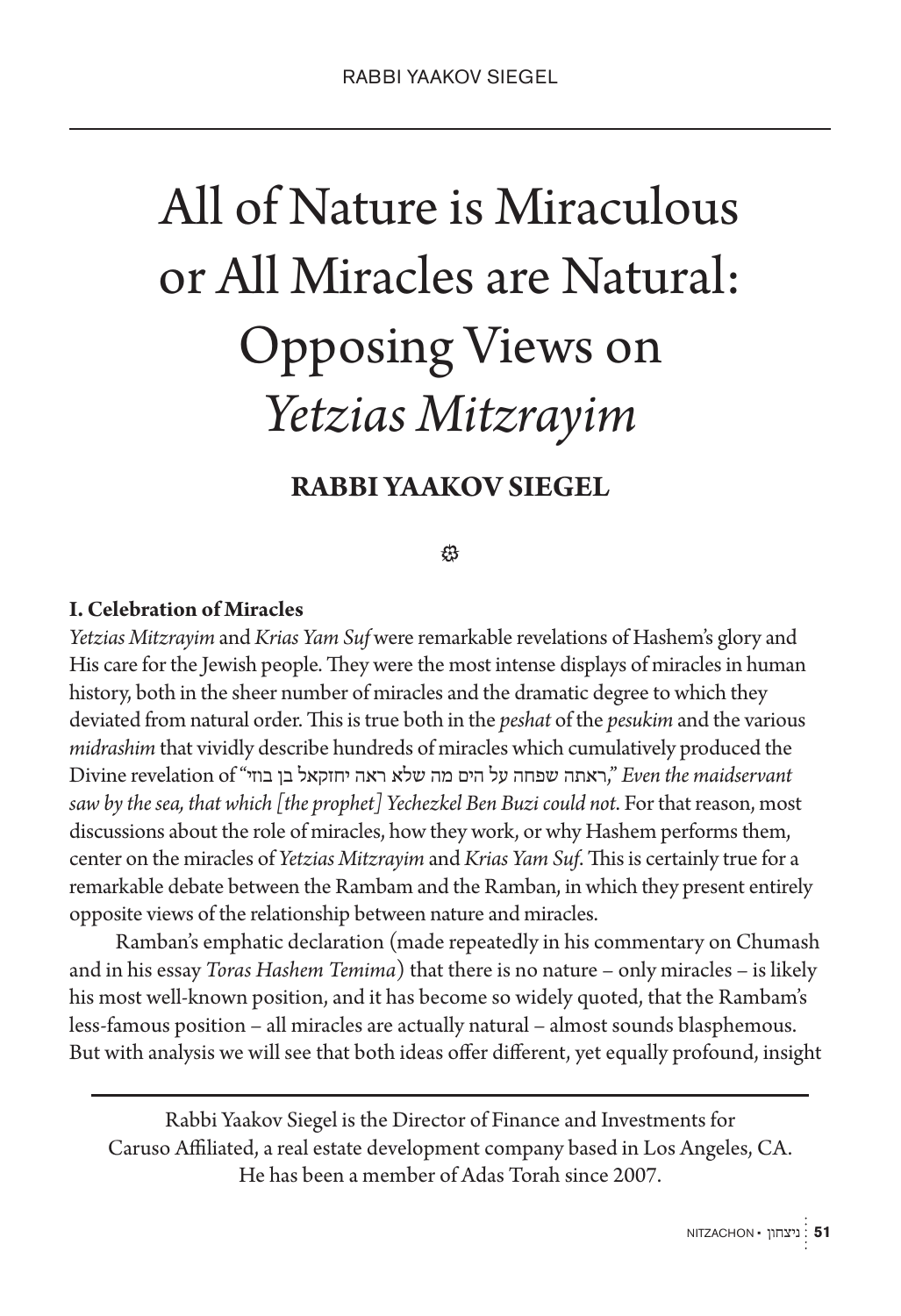into Hashem's love of *Klal Yisrael*, and how he displayed that love with the miracles that we celebrate each Pesach.

### **II. Rambam: All Miracles are Actually Natural**

A. The Rambam describes the *mitzva* of *sipur Yetzias Mitzrayim* (*Hil. Chametz U'Matza miracles the of story the tell to*" ,לספר בנסים ונפלאות שנעשו לאבותנו בליל חמישה עשר בניסן" as) 7:1 *and wonders that were done for our forefathers on the fifteenth of Nissan*. Yet to the Rambam, these and all "miracles" are quite different than the traditional concept of a "miracle". Twice in his commentary on *Pirkei Avos,* the Rambam presents his thesis that all miracles that have occurred and will occur were in fact "pre-programmed" into the nature of the world during the six days of creation. The first is in *Shmona Prakim* (*Perek* #8):

הרצון היה בששת ימי בראשית, ושכל הדברים ינהגו לפי טבעיהם תמיד כמו שאמר מה שהיה הוא שיהיה ומה שנעשה הוא שיעשה ואין כל חדש תחת השמש. ולפיכך הוצרכו חכמים לומר בכל הנסים אשר הם מחוץ לטבע שהיו ושיהיו כפי שהבוטח בהם, כולם כבר קדם הרצון בהם בששת ימי בראשית, וניתן בטבע אותם הדברים אז שיתחדש בהם מה שנתחדש, וכאשר נתחדש בזמן הראוי חשבו בו שהוא דבר אירע עתה, ואין הדבר כן. *[We hold that] God already expressed His will in the course of the six days of creation, and that things act in accordance with their nature from then on. Like it is written (Koheles 1:9) "Whatever has been is what will be, and whatever has been done is what will be done. There is nothing new under the sun." That explains why the Sages found it necessary to say that all the supernatural miracles that have occurred [in the past] and all those that we are promised will come about [in the future] were already designated to come about in the course of the six days of creation. And the miraculous creation or development was in fact implanted in the nature of the things involved in them. And when the miraculous creation or development takes place, those who see it think that the miraculous creation is being invented now – but this is not the case.*

When the Rambam says " לומר חכמים הוצרכו ולפיכך "he is referring to his understanding of the *Mishna* in *Avos* (5:6) which says there were ten things created at the very end of the sixth day of creation – including the "mouth" of Bilaam's donkey and the "mouth" of the earth that swallowed Korach. The Rambam explains:

> כבר הזכרתי לך בפרק השמיני שאינם סוברים שיש חדוש רצון בכל עת ועת, אלא שבתחלה עשיית הדברים ניתן בטבעם שייעשה בהם כל מה שנעשה, בין שהיה אותו הדבר נעשה ברוב הזמנים והוא הדבר הטבעי או שהיה באקראי והוא המופת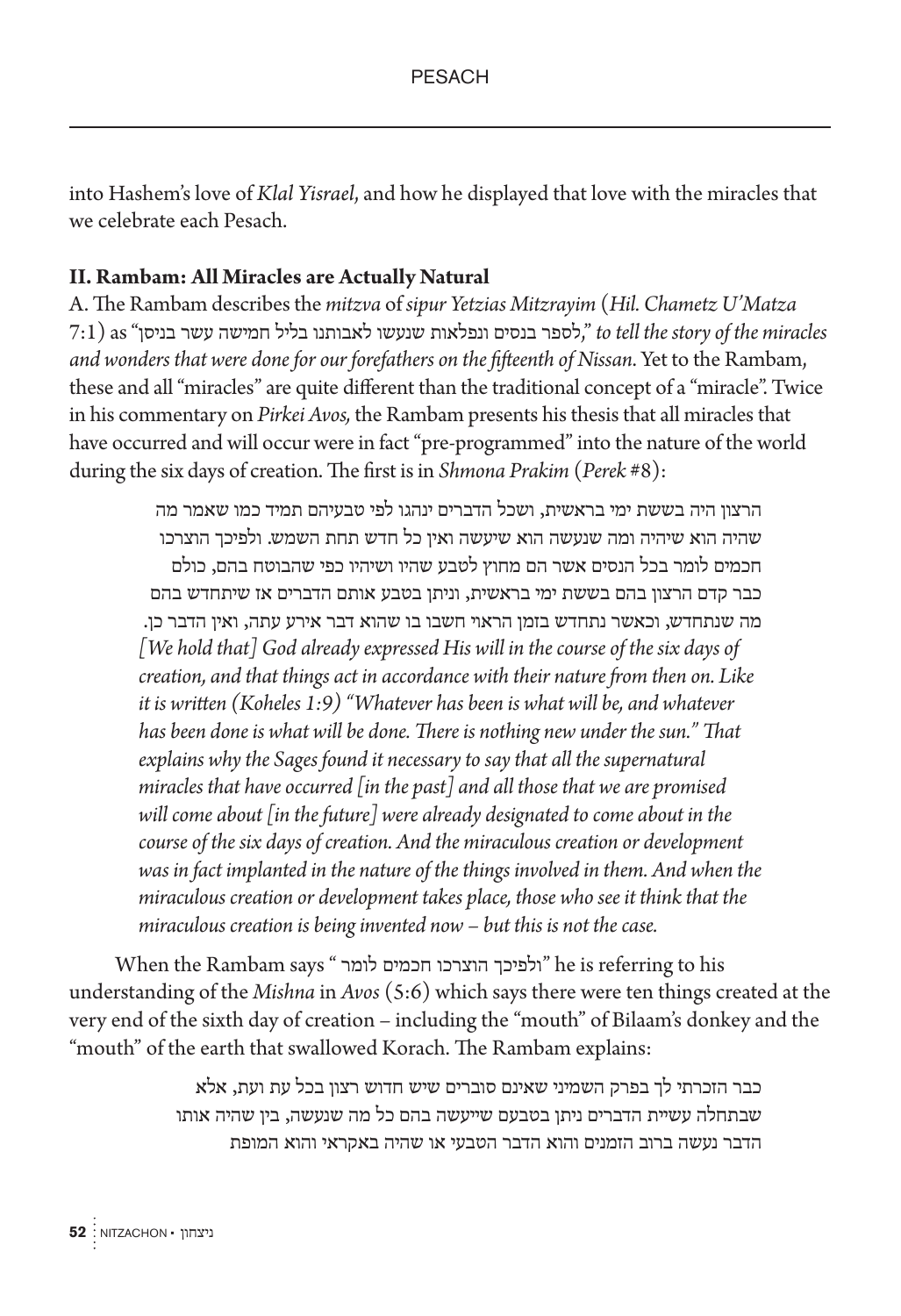*I have already explained that [the Sages] do not believe that [G-d has] new desires from time to time. Rather when He began to create things He implanted in their nature that all that will occur with them, shall occur whether in the regular course of nature or in the course of an occasional miracle.*

The Rambam continues to explain that the reason these ten miracles were singled out as created at the end of the sixth day, is because these ten were created only at the end of the sixth day, whereas the miraculous abilities of the waters of the *Yam Suf* or *Yarden* to split, for example, were implanted in those waters on the second day of creation – the day that those waters were created. $1$ 

The Rambam's objection to Hashem's "ועת עת בכל רצון חדוש -*] having] new desires from time to time*" appears to be a broad statement that presents limits to Hashem's intervention into the world's events.<sup>2</sup>

B. One immediately senses difficulties with this position. First, it seems to contradict his very first *halacha* in *Yad Hachazaka* (*Yesodei haTorah* 1:1):

יסוד היסודות ועמוד הכחמות לידע שיש מצוי ראשון והוא ממציא כל הנמצא *The foundation of foundations and the pillar of wisdoms is to know that there is a Primary Being which brings into being all existence.*

The Rambam's use of the present tense of "ממציא "implies that Hashem did not simply pre-program nature, but rather that Hashem actively implements all that occurs in the world "in real time" whether "in the regular course of nature or in the course of an occasional miracle." And he is " הנמצא כל ממציא, "*He actively implements everything*. These are both reflected in the language of the first *Ani Ma'amin* included in the siddur "המעשים לכל ויעשה ועושה עשה לבדו והוא. "*He alone made, makes, and will make everything*. (The present tense of "ממציא "or "עושה", however, is not actually included in Rambam's *Yesod Harishon* in his introduction to *Perek Chelek* – the source of the *Ani Ma'amin*  declarations.)

A second difficulty with the Rambam's approach is its apparent incompatibility with the concepts of *hashgacha* – Divine Providence, and Hashem's response to our

<sup>1</sup> The Rambam also presents his thesis that all miracles are "pre-programmed" nature in *Moreh Hanevucim* 2:29.

<sup>2</sup> After seeing the Rambam's approach to miracles, there is clearer understanding of his use of the passive voice when describing the mitzva of *Sipur Yitzias Mitzrayim* ("עשר חמשה בליל לאבותינו שנעשו "instead of "שעשה ה $'$ לאבותינו בליל חמשה עשר". The miracles happened to our forefathers on the fifteenth of Nissan, but Hashem made them more than two thousand years earlier.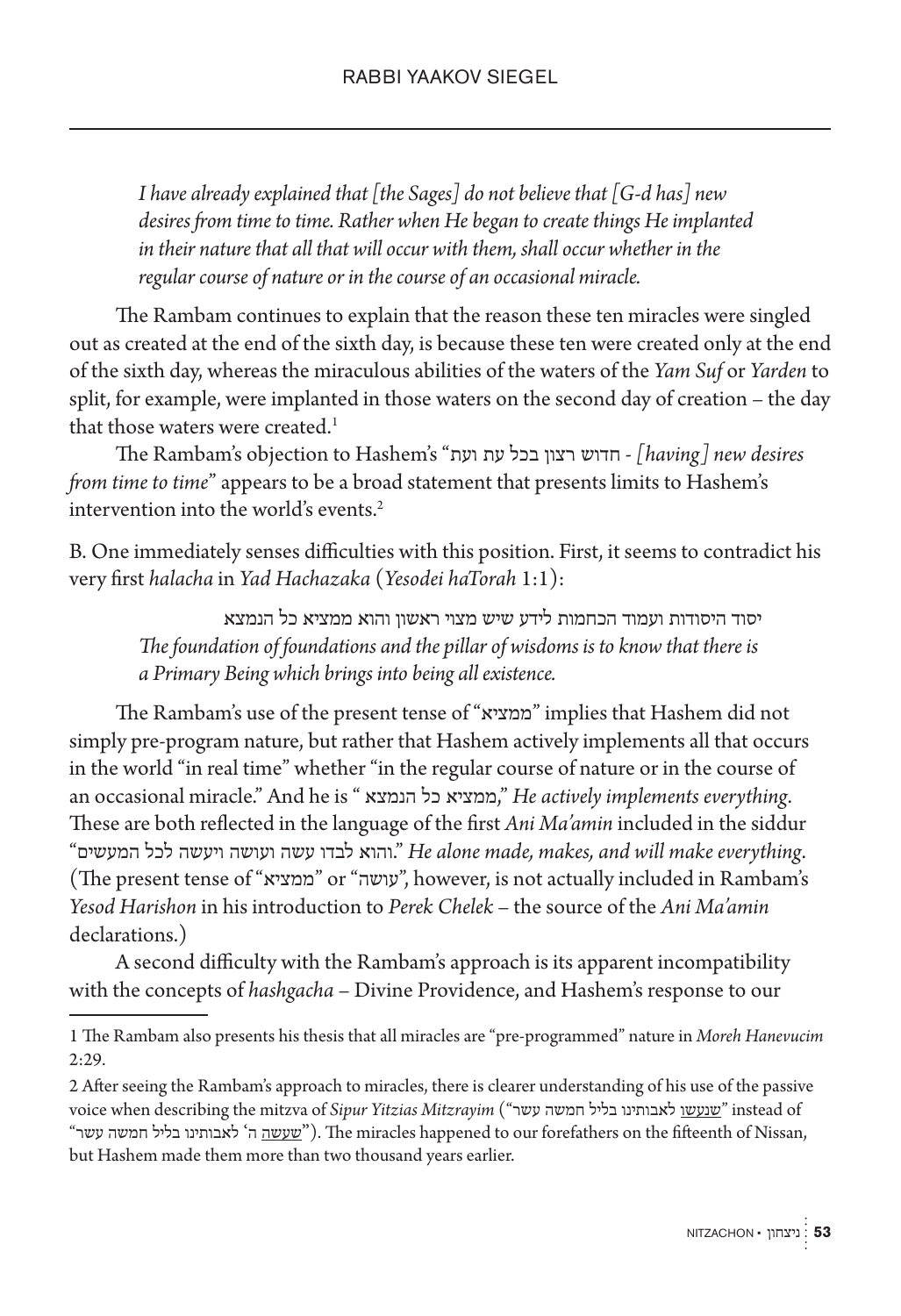tefillos, both concepts in which the Rambam believes<sup>3</sup>. If the miracle of *Krias Yam Suf,* for example, was "pre-programmed" to occur, then it could not have been a response תפשו אומנות" (Shemos 14:10) vivdly described by Rashi as "הפשו אומנות" אבותם. "Furthermore, if Hashem's intervention into the world's operations would be considered "ועת עת בכל רצון חדוש, "which the Rambam denies, then Hashem could never respond to one's *tefillos* during his lifetime. Ramban, in his commentary on Chumash (*Bereishis* 46:15) raises these questions (although it is not clear that he is challenging the  $\mathsf{Rambam}\,\mathsf{directly}^4$ :

ולא יהיו השמים כברזל בטבעם מפני זרענו בשנה השביעית, וכן כל יעודי התורה בטובות ההן וכל הצלחת הצדיקים בצדקתם, וכל תפלות דוד מלכנו וכל תפלותינו נסים ונפלאות *For it would not be that the heavens would turn [dry] like iron in response to our planting during Shemitta. And all of the directives of the Torah – the promises of bounty, and the success of the righteous in response to their good deeds, and [Hashem's responses to] all of our King David's prayers and all of our prayers – they are all miracles and wonders.*

C. Many answers have been suggested to these questions. One of the simpler answers<sup>5</sup> is that the Rambam is merely referencing Hashem's omniscient knowledge of past, present, and future. During the six days of creation Hashem knew all of the actions – good or bad – that people would do. He knew all of the *tefillos* people would say, and was able to "preprogram" a Providential response in advance. This would be consistent with the idea in *Pirkei Avos* (3:19) "נתונה והרשות צפוי הכל. "*All is foreseen [by Hashem] yet freedom of choice is given [to man]*.

This approach, while simple, is difficult to accept, because, in effect, the Rambam would not be saying a "*chidush*" about miracles and nature, just about Hashem's וכאשר נתחדש בזמן הראוי חשבו בו שהוא דבר אירע עתה, ואין הדבר" says he When .omniscience

<sup>3</sup> See *Moreh Hanevuchim* (3:18 and 3:51) and the Rambam's *Letter on Astrology.*

<sup>4</sup> In Ramban's commentary on Chumash he never directly addresses the Rambam's belief that all miracles are "pre-programmed" nature. In *Toras Hashem Temima*, however, Ramban does generally challenge the נתמה מן הרמב"ם ז"ל שהוא מגרע הניסים ומגביר" :point this explicitly not but ,miracles on views s'Rambam הטבע "*It is puzzling that the Rambam weakens [the concept of] miracles and strengthens [the concept of] nature* (Vienna 1873 ed. – pg. 14). It is possible that since in his commentary on Chumash, Ramban shows great deference and respect to the Rambam, he did not want to mention the Rambam by name when describing his position, because of the sharpness of the disagreement.

<sup>5</sup> Rav Meyer Twersky, December 2012, http://www.yutorah.org/lectures/lecture.cfm/785397. Thank you to Rabbi Pinchas Gelb for directing me to Rav Twersky's shiur and the *Beis Halevi* to follow.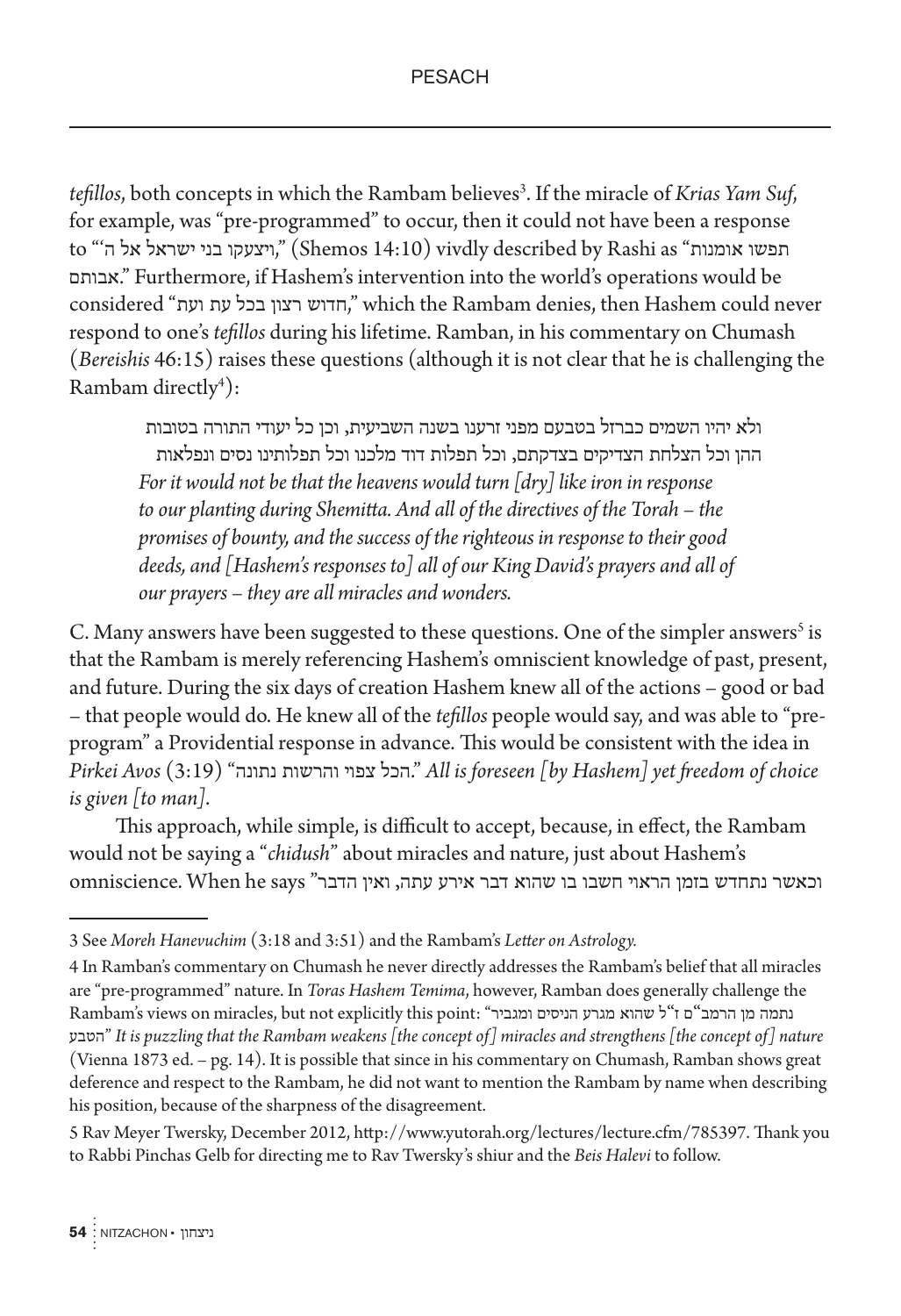כן -*when the miraculous creation or development takes place, those who see it think that the miraculous creation is being invented now* – *but this is not the case,*" this would be misdirected; the miraculous creation is, in effect, being invented now, only that Hashem knew about it from the time of creation.

Another possible solution is hinted to in passing by the *Beis Halevi* in his commentary on *Parshas Bereishis*. The *Beis Halevi* explains the Rambam's description at the beginning of the *Yad Hachazaka* of Hashem as " הנמצא כל ממציא "to be referring to the expression *chazal* use in the morning *tefilla* of "תמיד יום בכל בטובו המחדש. "This line is classically understood to mean that the ongoing existence of the universe, and everything in it, is a result only of Hashem's ongoing willing of its existence<sup>6</sup>. Thus the continuing existence of the world is a result of " הנמצא כל ממציא, "yet the plans for the all the world's events and occurrences – both natural and miraculous – could have been set in place during the six days of creation. While this approach reconciles the Rambam's thesis about miracles as nature with his description of Hashem's sustaining the world at the beginning of *Yad Hachazaka*, it would not offer an explanation of how Hashem would exercise *hashgacha pratis* or would respond to our *tefillos*.

Perhaps a more satisfying solution may be that the Rambam only believes that Hashem's supernatural intervention was pre-programmed into nature, but he would still accept Hashem's providential response to people's actions and *tefillos*, in a natural course of events. This would be consistent with the Rambam's own description of *hashgacha pratis* in *Moreh Hanevuchim* (3:18 and 3:51) in which the Rambam states that *hashgacha* and intervention are granted (in increasingly greater amounts proportional to one's increasing righteousness and knowledge of Hashem), yet he never mentions Hashem performing miracles to carry out his *hashgocha*. This approach – that the Rambam believes supernatural miracles were "pre-programmed", yet natural intervention was not – fits well with his words in *Shmona Prakim* "לטבע מחוץ הם אשר הנסים בכל "*All the miracles that are outside of nature*. It is also neatly consistent with the Rambam's scriptural origin for his thesis: the *pasuk* in *Koheles*: "There is nothing new under the sun." This *pasuk* precludes supernatural creations invented after the six days of creation, but would not preclude Hashem's intervention using natural means. This solution, though, must interpret the Rambam's denial of "ועת עת בכל רצון חדוש "to refer to *chiddush* of creative *ratzon*. It would not, though, limit Hashem's intervention through the *chiddush* of managerial *ratzon*. 7

<sup>6</sup> See *Nefesh Hachaim* 1:2.

<sup>7</sup> See also Meiri's *Beis Habechira* on *Avos* 5:8 for another solution.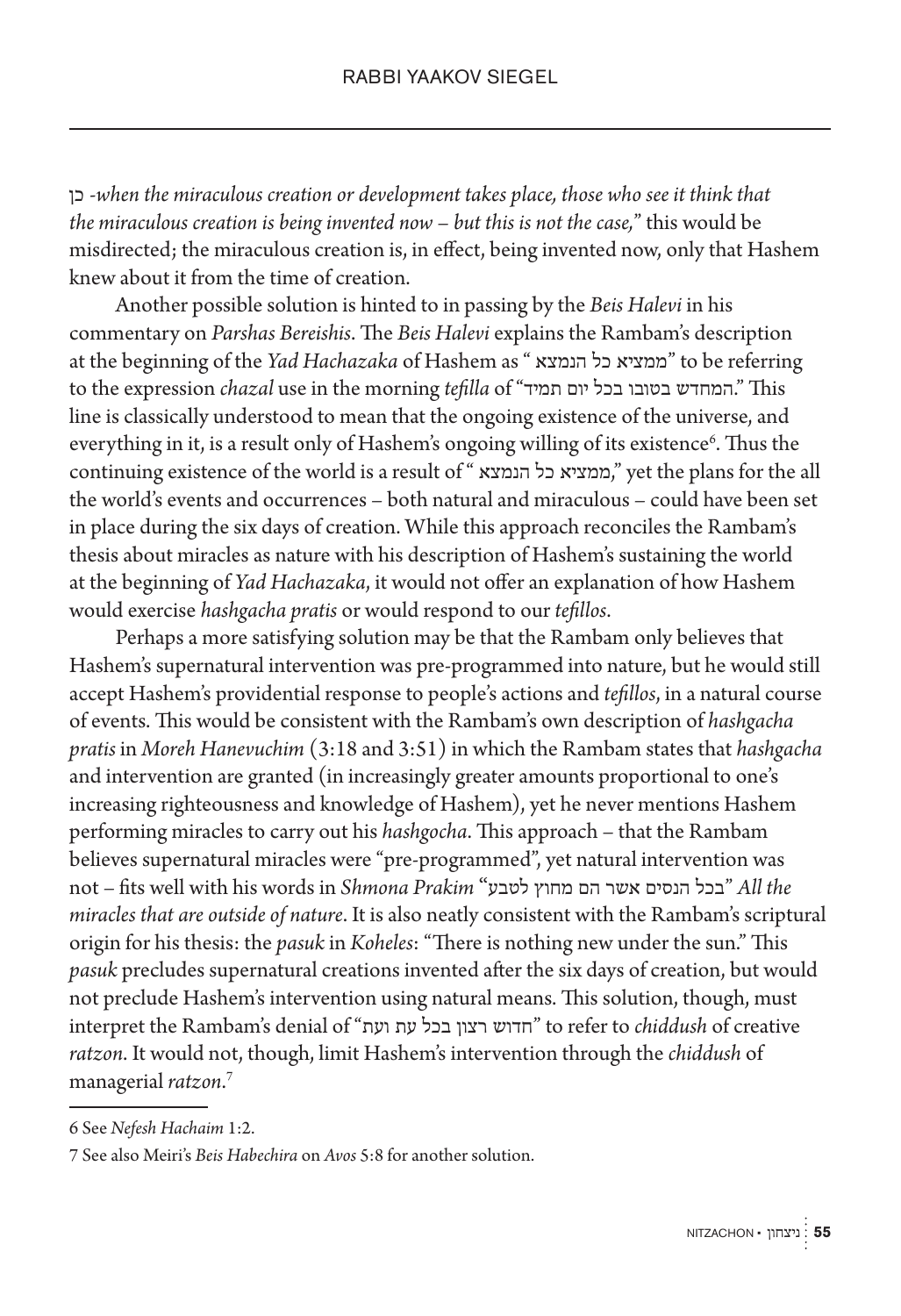## **III. Ramban: There is No Nature, Only Miracles**

A. Ramban's approach is more straightforward, more well known, and is widely quoted as normative Jewish thought on the relationship of nature and miracles. While he presents this idea many times<sup>8</sup>, his most famous presentation is at the end of *Parshas Bo* (13:16):

ומן הנסים הגדולים המפורסמים אדם מודה בנסים הנסתרים שהם יסוד התורה כלה, שאין לאדם חלק בתורת משה רבינו עד שנאמין בכל דברינו ומקרינו שכלם נסים אין בהם טבע ומנהגו של עולם, בין ברבים בין ביחד, אלא אם יעשה המצות יצליחנו שכרו, ואם יעבור עליהם יכריתנו ענשו, הכל בגזרת עליון

*And from the great open and publicized miracles man will ultimately acknowledge the hidden miracles, which are the foundation of the entire Torah. For a person has no share in the Torah of Moshe our Teacher unless he believes that all of our affairs and experiences are all miracles, and there is no element in them of nature or "ordinary course of the world" at all, whether regarding the community or the individual. Rather, if one observes the commandments, his reward will bring him success, and if he transgresses them, his punishment will destroy him – all by the decree of Hashem.* 

It is interesting to note that Ramban does not use the expression "חלק לאדם שאין רבינו משה בתורת "anywhere else in his commentary on Chumash, yet he uses that exact expression in his essay *Toras Hashem Temima* to describe one who does not believe that everything that happens in this world is miraculous. Perhaps, this is Ramban's subtle and respectful, yet forceful, way of disputing the Rambam - the "other" Moshe.<sup>9</sup>

## **IV. The Miracles of Pesach: Two Different Messages**

A. According to the Ramban, the message of the miracles that we commemorate each Pesach is clear. He describes in his commentary on the first of the Ten Commandments why Hashem chose to introduce himself on Mt. Sinai as the G-d that took the Jews out of Egypt instead of the G-d that created the world (*Shemos* 20:3):

<sup>8</sup> Ramban's Commentary on Chumash – *Bereishis* 46:15, *Shemos* 6:2, 13:16, *Vayikra* 18:29, 26:11, and his essay *Toras Hashem Temima,* et. al.

<sup>9</sup> It is further possible that the Ramban could be poetically challenging the Rambam's thesis that "all miracles are nature" by pointing to a contradictory passage in the Rambam's *Letter on Astrology* in which he writes: "The true religionists, and that is [the followers of] the *Torah of Moses our Teacher*, maintain that what happens to individuals is not due to chance, but rather to judgment—as the Torah says: 'For all His ways are judgment' (Deut. 32:4)." The Rambam's comments on *Pirkei Avos c*ould be understood to contradict what he calls *Toras Moshe Rabbeinu* in his *Letter on Astrology.*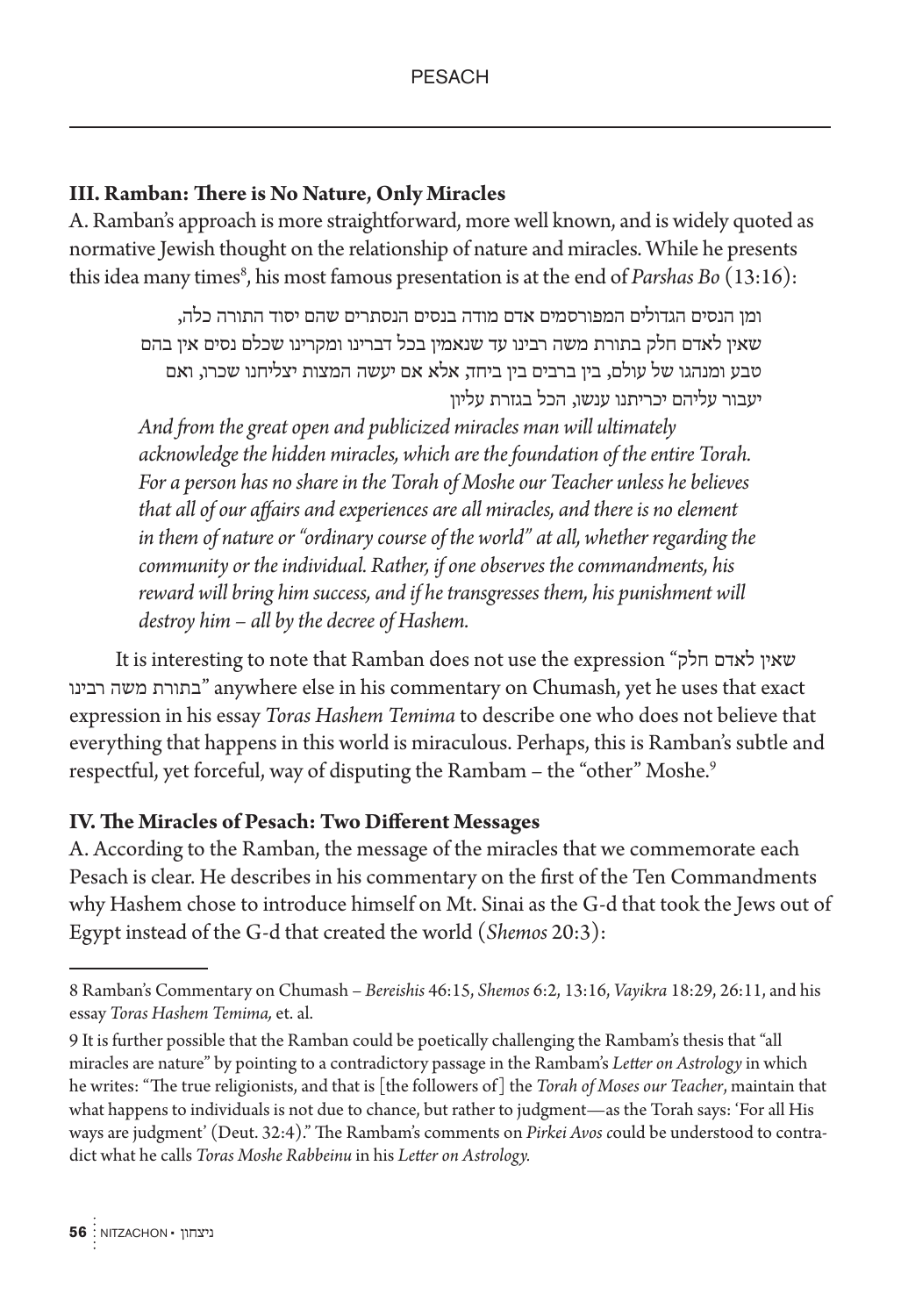כי הוצאתם משם תורה על המציאות ועל החפץ, כי בידיעה ובהשגחה ממנו יצאנו משם, וגם תורה על החדוש, כי עם קדמות העולם לא ישתנה דבר מטבעו, ותורה על היכולת, והיכולת תורה על הייחוד

*"For His taking them out of [Egypt] demonstrates His Existence and [the world's dependence on] His Will, since it was because of His knowledge and Providence that they left [Egypt]. It also demonstrated the creation of the world ex nihilo, for if the world had been eternal, nothing could change from its inherent nature. It also demonstrates His unbound power, and His unbound power demonstrates His oneness. (See also Shemos 13:16)* 

In other words, we celebrate the miracles of *Yetzias Mitzrayim* and *Krias Yam Suf*  to remind us and all our future generations of the many aspects of Hashem's greatness, and to rejoice in our fortune of being His chosen people. During the long years of our nightmarish slavery in *Mitzrayim*, our physical and emotional existence could not have been any more back-breaking or heart-breaking. Yet Hashem performed extravagant miracles, redeeming the Jewish people in the most glorious and glamorous ways imaginable, healing our bodies, spirits, and souls, while brutally punishing our inhuman masters in front our eyes. To Ramban, the message of the Pesach miracles to posterity is clear: Hashem is always watching over the Jews, both personally and nationally. As dark and hopeless as any situation may seem Hashem has the power, and at times the desire, to deliver salvation *k'heref ayin*.

B. According to the Rambam, however, the miracles of Pesach tell an entirely different story. They testify to the greatness of Hashem's divine master plan for history. For the *Yam Suf* to split where it did and when it did, it required astonishingly sophisticated plans as its *kri'a* was "pre-programmed" at least 2448 years prior. To those Jews standing on the shores of the Red Sea, Hashem's astounding miracles taught them that their years of back-breaking labor and horrifying abuse were in fact, not years of Hashem's abandonment. Rather, they were part of His loving plan to forge the family of Yaakov into the Nation of Israel and fortify the nascent faith they would need to follow the Torah's *mitzvos*, which ultimately sustains the world's existence. Perhaps a good example of the Rambam's type of miracle is the famous Beth Aharon Synagogue built in Shanghai in 1927 by an Iraqi businessman. It is said that the 400-seat shul sat nearly empty until the Mirrer Yeshiva arrived in 1941 with the exact number of students and faculty as seats in the shul. This archetypical Rambam-styled miracle was not a direct show of Hashem's *hashgacha* or His power to intervene. Rather, it showed those Mirrer refugees that the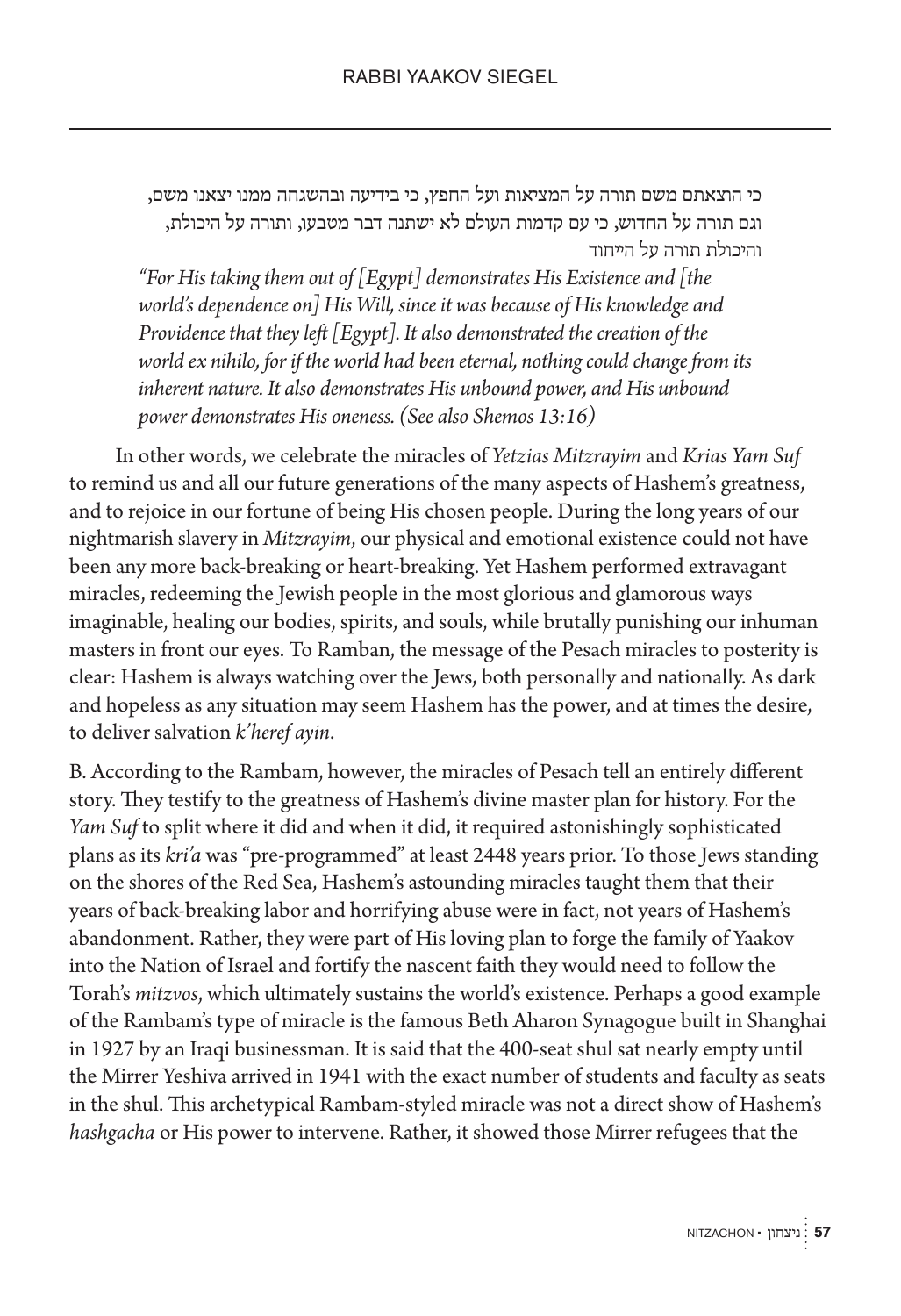ongoing inferno in Europe and their hellish flight to East Asia was part of Hashem's intricately designed plan, a plan that has still not yet been fully revealed.

On Pesach we celebrate two different, yet equally consoling and uplifting stories: According to the Ramban it is how Hashem's care and power can deliver salvation no matter how distant and impossible it seems. According to the Rambam, it is to remind us that there will always come a day when we will clearly see the Divine plan, and realize that עביד לטבא רחמנא דעביד כל – *All that Hashem has done, was in fact for the good*.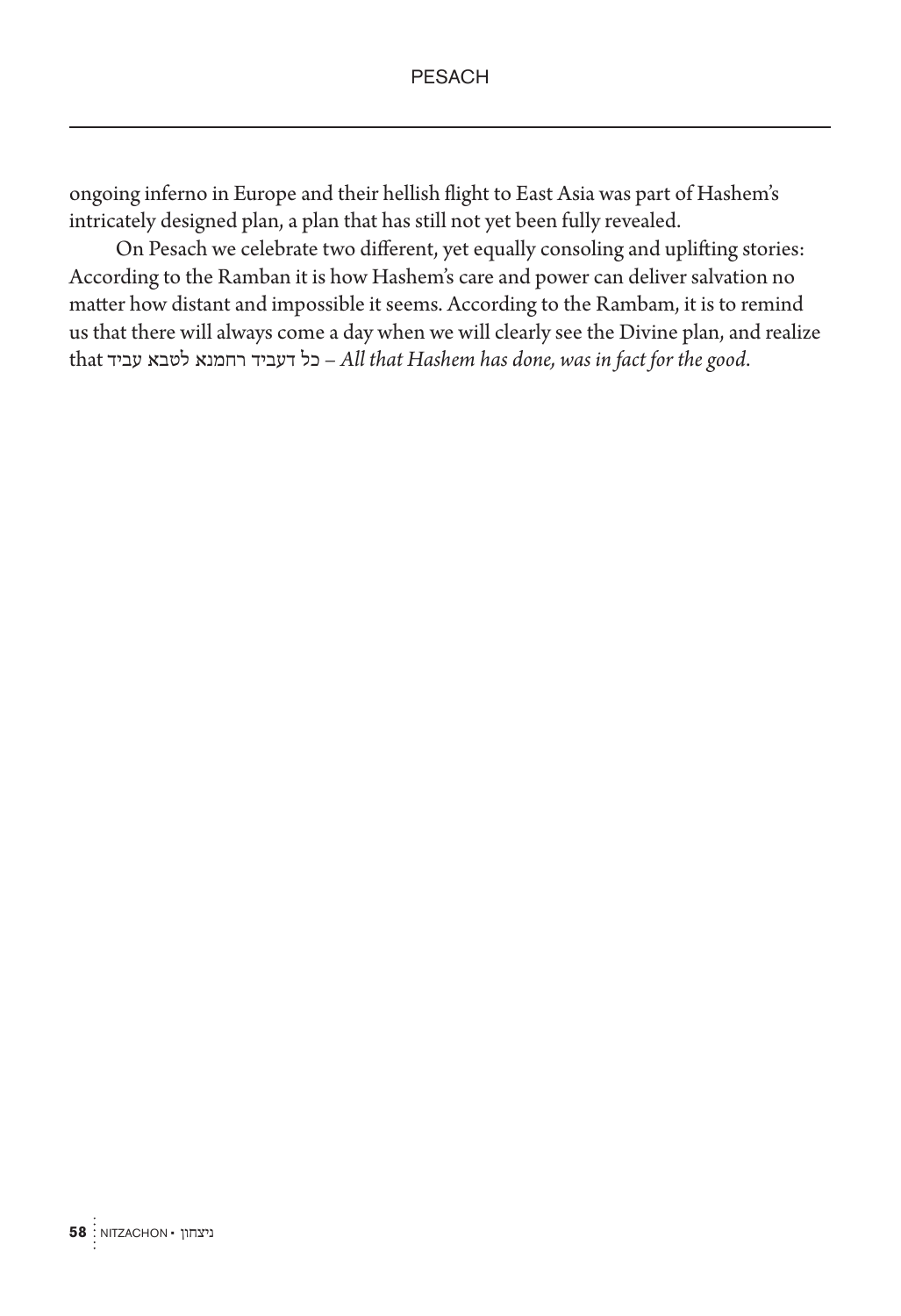## Arami Oved Avi

## **YOSSI ESSAS**

#### •

The Hagadda opens with an amazing statement. *Galus Mitzrayim* and all the suffering started with Lavan who intended to uproot everything. This does not seem to be the most intuitive statement. If one looks at *Sefer Berei* suffering started with Lavan who intended to uproot everything. This does not seem to be the most intuitive statement. If one looks at *Sefer Bereishis*, Lavan would We might have picked Eisav, who tried to kill Yaakov, or Yosef 's brothers who sold him to Yishmaelim. We have events that could more naturally be linked to the beginning of *galus*, and would have expected that the *Hagadda* start with them. We will try to explore Lavan's role in *Sefer Bereishis*, and hopefully bring some clarity to your Pesach Seder.

*Nesivos Shalom*, the past Slonimer Rebbe, has a beautiful *ma'amar* discussing the role of *Sefer Bereishis* in the *Chumash*. We are familiar with Rashi's question on the first *pasuk* of *Bereishis*. Why does the Torah not start with "לכם הזה החודש "?Rashi answers that if the Torah had begun with that first *mitzva*, we would not have a good answer to the nations of the world who would challenge our right to *Eretz Yisrael*. The first *perek* in *Sefer Bereishis* gives us the background that Hashem created the world, and Hashem can decide to whom to give *Eretz Yisrael*. This is a very nice answer, says *Nesivos Sholom*, but it does not answer the whole question. What are the stories of the *Mabul*, Avraham, Yitzchak and Yaakov doing in *Bereishis*? What is Yosef 's story doing there? After the story of creation, the Torah should have switched to לכם הזה החודש. Therefore, the *Nesivos Shalom* suggests a beautiful, alternate approach to understand *Sefer Bereishis*.

The *mishna* in *Pirkei Avos* (4:28) says that there are three moral faults that drive a person out of the world. They are: jealousy, desire, and honor. The Torah sets the stage with several stories which seem to have little to do with the Jewish nation. The first story in *Sefer Bereishis* that deals with interpersonal relationships is that of Kayin and Hevel. Kayin was jealous of Hevel - and as a result killed him. The next story is that of the *Dor Hamabul* - the people who lived on earth and became so promiscuous and driven by

Yossi Essas is Chief Technology Officer of OpenTable, a technology company based in San Francisco, CA. He is one of the original founders of Adas Torah in 2004.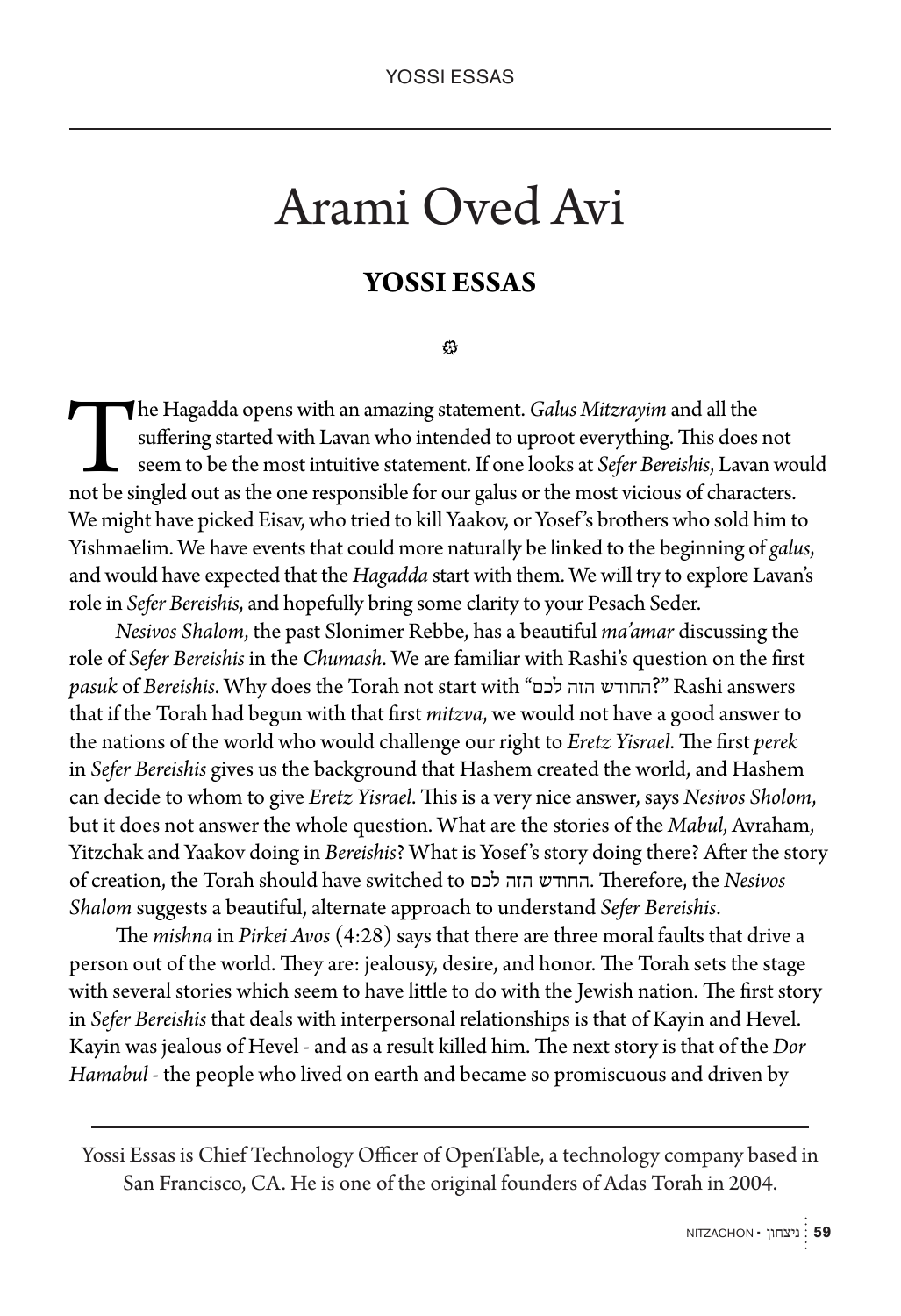#### PESACH

their desires, that Hashem had to destroy the world. After the *Dor Hamabul* came the *Dor Haflaga*, who wanted nothing but respect and the glorification of their own name. Hashem had to destroy the tower and spread them among the nations. The Torah sets the stage, with three negative character traits that were introduced into the world jealousy, desire and honor—and their negative impact on the world. That's the basis for the *mishna* that says that these characteristics remove a person from the world. These are the bad *middos* that are the root of all bad *middos*.

 Hashem then introduced the remedy, which is the ability to cleanse ourselves of those traits and elevate ourselves above them. That is the purpose, the *avoda,* of man in this world. However, we need to know how to do it.

Avraham comes into the world and introduces *chesed* and love for every person. This is to counter the *midda* of jealousy since *chesed* is all about giving to others. Yitzchak introduced strength (*gevura*), and the ability to be strong and not give in to one's desires. Finally, Yaakov introduced truth (*emes*) - as one who knows the truth will not care as much about *kavod*. Sefer Bereishis is essentially teaching us the positive *middos* to counter the three negative traits that drive a person out of the world. A person must work on his *middos* before he can be ready for *mitzvos*. *Sefer Bereishis* is full of lessons regarding the development of good *middos,* which prepare us for *Matan Torah* and *kiyum hamitzvos.*

But there is another thread that goes through *Sefer Bereshis.* Rav Asher Weiss explains the *pasuk* when Yehuda comes to ask Yaakov to send Binyomin to *Mitzrayim* whereby Yaakov says (*Bereishis* 42:36) : "כלנה היו עלי," "**Upon me** has it all fallen." Strange words. Rav Asher Weiss explains that we must take a look at what Rivka said to Yaakov when she sent him to get the *bracha* from Yitzchok. (*Bereishis* 27:13) - "בני קללתך עלי, " "*Your curse will be on me.*" The word עלי is not a coincidence. The word comes with three letters: "ע" for Eisav, "ל" for Lavan, and "י" for Yosef. Rivka was telling Yaakov the future of *Klal Yisrael*. Yaakov and his children will have to struggle with three types of curses (*klalos*): *Klalas* Eisav, *Klalas* Lavan and *Klalas* Yosef.

*Klalas Eisav* is the physical one, as Eisav tried to kill Yaakov. *Klalas Lavan* is the spiritual one, as Lavan tried to spiritually destroy Yaakov, but never tried to kill him. Lavan remarks (Bereishis 31:43) - "בני והבנים בנתי הבנות," "*Your daughters are my daughters and your sons are my sons,*" meaning to say let's assimilate with each other and be one nation.

Klalas Yosef is when the Jews fight with each other, like the brothers who sold Yosef to *Mitzrayim*.

This explains what Yaakov was saying to Yehuda when he didn't allow him to take Binyomin to Egypt because "כלנה היו עלי," "I already got all three curses; Eisav, Lavan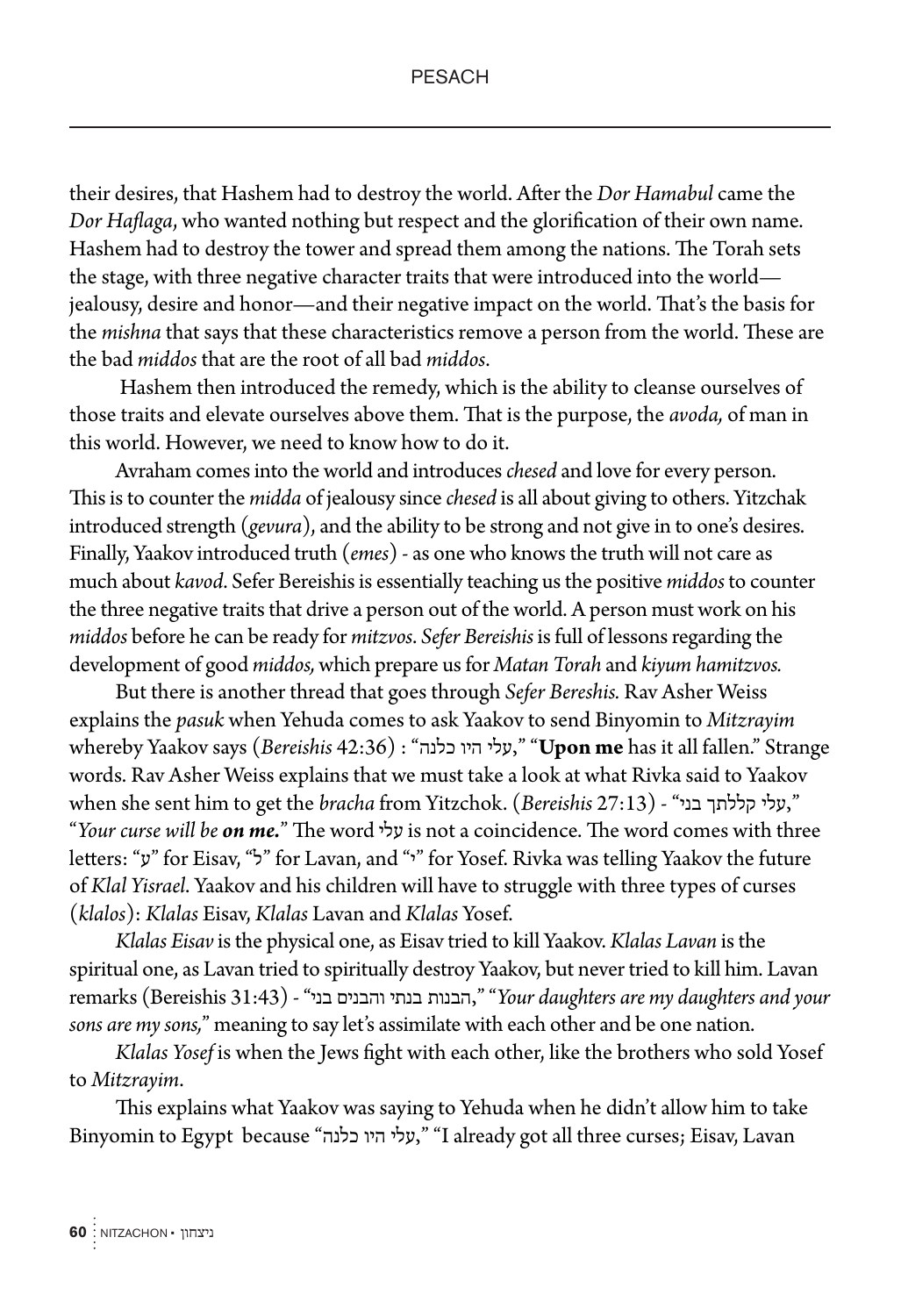and Yosef. My mother told me that I'm done suffering, - why would you want to take Binyomin from me?"

These curses don't only apply to Yaakov and his time. They are also prototypes for all our future *galuyos*. We've endured *Galus Eisav*, when nations were trying to destroy us physically, like during the story of Purim, and *Galus Lavan*, when nations were trying to destroy us spiritually, like during the story of Chanuka. We've had similar experiences in our generation. During the Holocaust, Jews were destroyed physically, and the Soviet Union regime tried to destroy every ounce of spirituality in the Jewish nation. That is why the *mitzvos* of Purim are physical in nature (*matanos la'evyonim*, *seuda*, *mishloach manos*) and the *mitzvos* of Chanuka are spiritual in nature (Hallel, lighting candles). We are celebrating victories over different types of *galuyos*.

I would also like to suggest that those three types of curses are there to remind us of the three bad *middos* we discussed earlier:

- Jealousy/Eisav is a physical manifestation of what I want to have that you have
- Desire/Lavan is a spiritual manifestation of lack of fear of Almighty and lack of discipline.
- Honor is a reflection of the story of Yosef where all the fighting between brothers was over honor: "Why are you more important than us? Do you think we will be bowing down to you?"

Now we can see that *Sefer Bereishis* beautifully introduces the concept of bad behaviors, and carries it with us through our lives. But it also introduces the remedies to fix those bad *middos*. When we are able to overcome those bad *middos*, we are truly ready for *Matan Torah*.

That's why the *Hagadda* starts with הכל את לעקור בקש לבן. *Galus Mitzrayim* was a prototype of spiritual destruction and Lavan was the forefather of it. At the Pesach Seder we need to discuss the story of our spiritual growth and not giving in to the temptations of the world around us that try to encourage us to assimilate among the nations.

 There is one final point I'd like to make. After I heard this *pshat* from R' Weiss, I asked him where *galus Yosef* may be found. He suggested that when we don't have Eisav or Lavan actively trying to destroy us, we start fighting among ourselves. We are united when the world is against us, but when they are not, we start fighting among ourselves. Chasidim and Litvish, Ashkenazim and Sefardim, Chareidim and Modern. That is our *Klalas Yosef* and that is what we need to work on.

We pray that our deeds will find favor in Hashem's eyes and that we may merit for Moshiach to come soon in our days.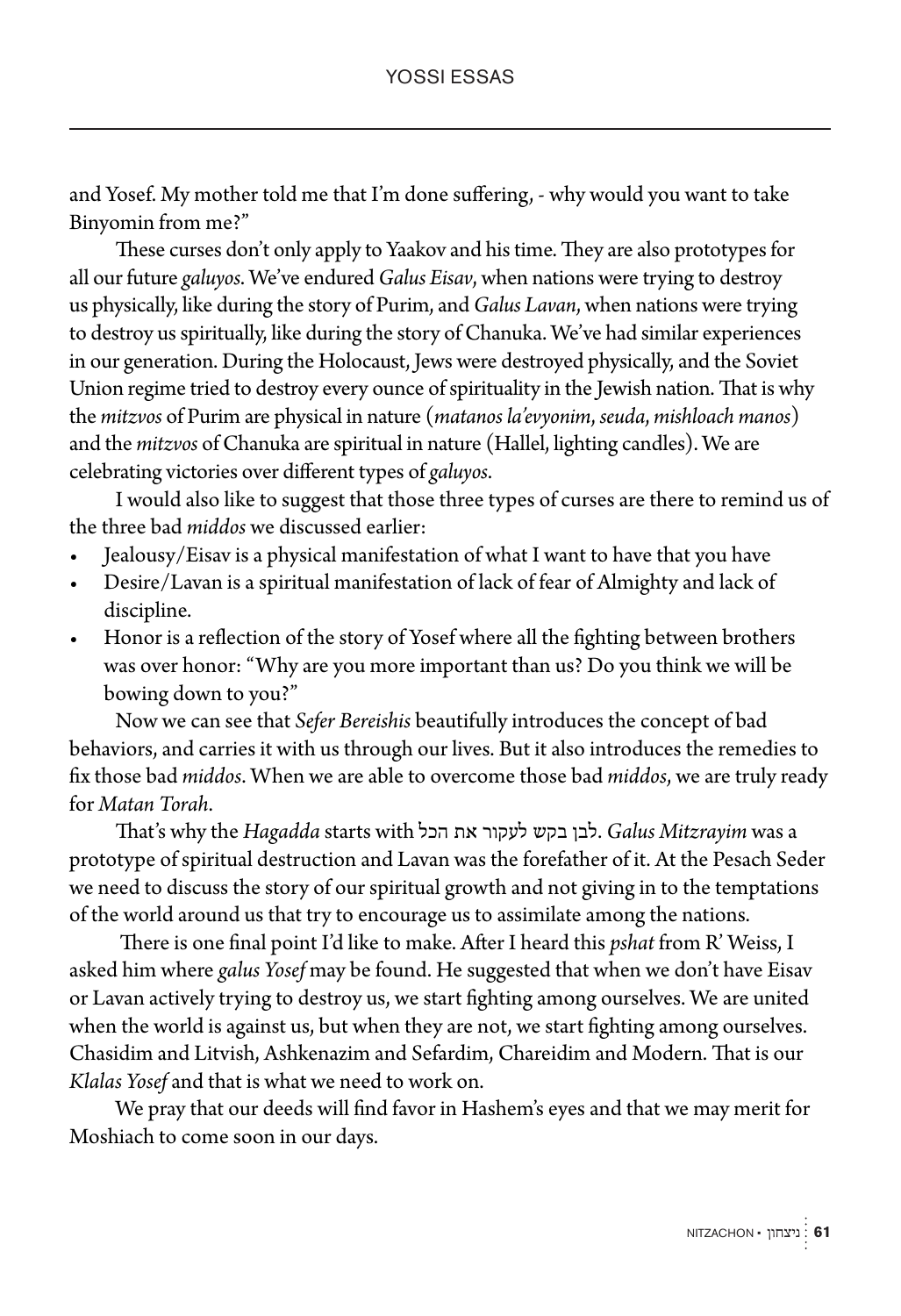PESACH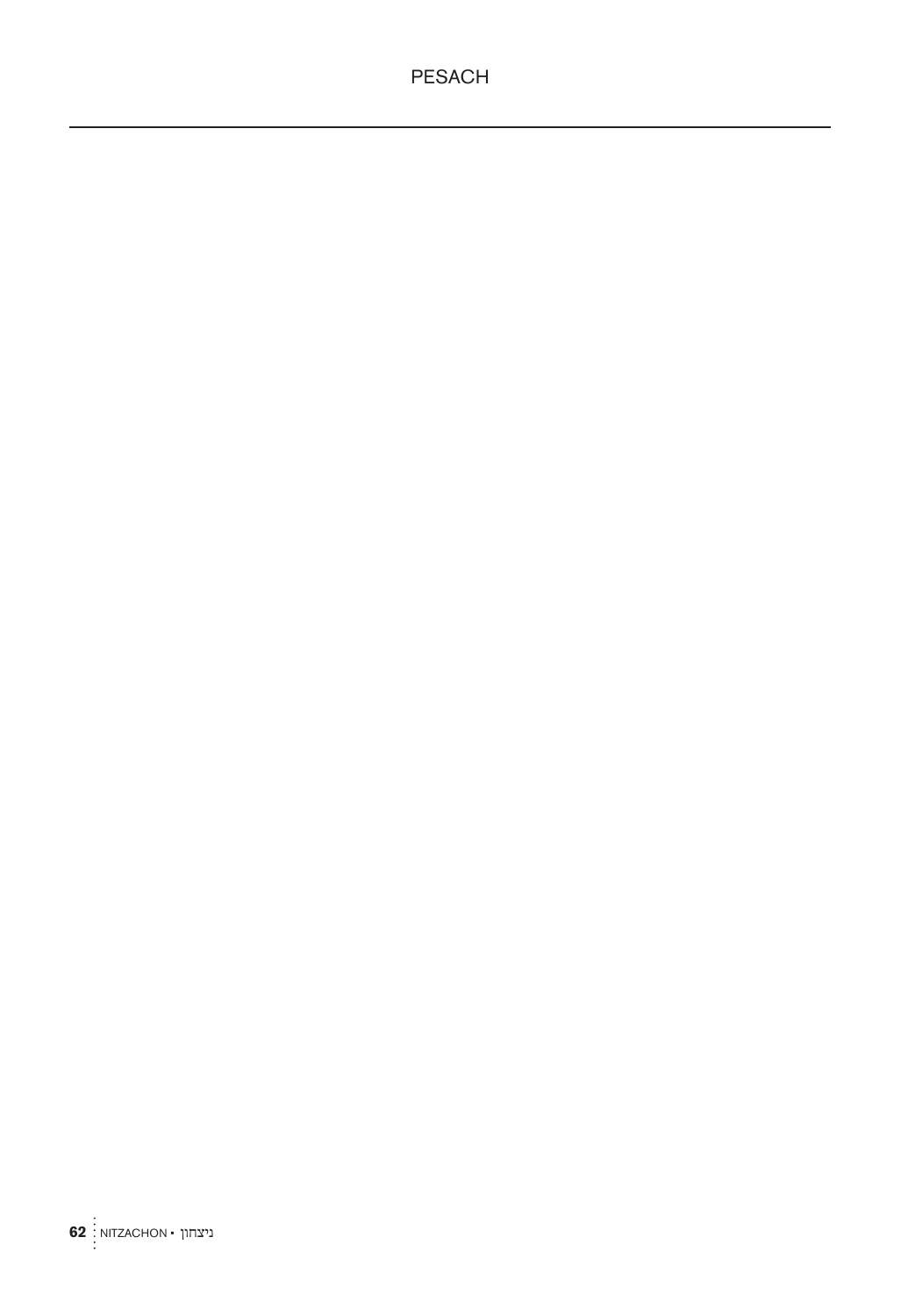## Boxing at the Seder?

## **ADIV PACHTER**

#### €3

כנגד ארבעה בנים דברה תורה: אחד חכם,ואחד רשע, אחד תם, ואחד שאינו יודע לשאול ... רשע... ואף אתה הקהה את שניו

abbi Shlomo Carlebach quoted the following from one of the Belzer Rebbes:<br>"After all the *rasha* came to the Seder table! Albeit his question may not have<br>been completely appropriate, but is the correct response from us to "After all the *rasha* came to the Seder table! Albeit his question may not have been completely appropriate, but is the correct response from us to knock out his teeth? That is surely not going to bring the *rasha* any closer to the *derech Hashem*! The *Rebbe* goes on to explain that each and every Jew has holy roots – we are all connected to the *Avos Hakedoshim.* Unfortunately, at times we all stray from the path – each one according to his level – no one is perfect.

The ש of *rasha* represents the connection to the *avos* that we all have. There are three prongs representing Avraham, Yitzchak, and Yaakov respectively. At times the *kedusha* is covered up and surrounded by *רע*. The goal is to knock the ש- knock the connection to the *Avos Hakedoshim* from the "*ra"* which is preventing us from fully flourishing and shining as each one of us should. This explains why we are שניו את הקהה: not, *chas v'shalom* to punch the *rasha* in the face, but rather to knock his *kedusha* loose from that which is holding him back, and *b'ezras Hashem,* this will allow him to grow in *kedusha*."

ושב ה' אלוקיך את שבותך ורחמך ושב וקבצך מכל says Torah the) 30:3 (*Devarim sefer* In שגדול יום קיבוץ גלוית ובקושי כאילו הוא עצמו*:*explains Rashi .העמים אשר הפיצך ה' אלוקיך שמה צריךלהיות אוחז בידו ממש איש איש ממקומו כענין שנאמר ואתם תלוקטו לאחד אחד בני ישראל

As the *pasuk (Yeshaya* 27:12) states: " You will be gathered up one by one." The day of *kibbutz galyos* is so great that Hashem Himself, with His own hands, will seize each man from his place.

Rabbi Yisachar Shlomo Teichtal quotes the following in *Aim Habonim S'meicha:*  The *pasuk* (*Tehillim* 107:3) says קבצם ומארצות" *and whom he gathered from the lands.*" The *Ohev Yisrael*, the *Rebbe* of Apt, quotes a *medrash* that expounds on this *pasuk*. *Klal* 

> Adiv Pachter is a Real Estate Professional in Los Angeles, CA. He has been a member of Adas Torah since 2010.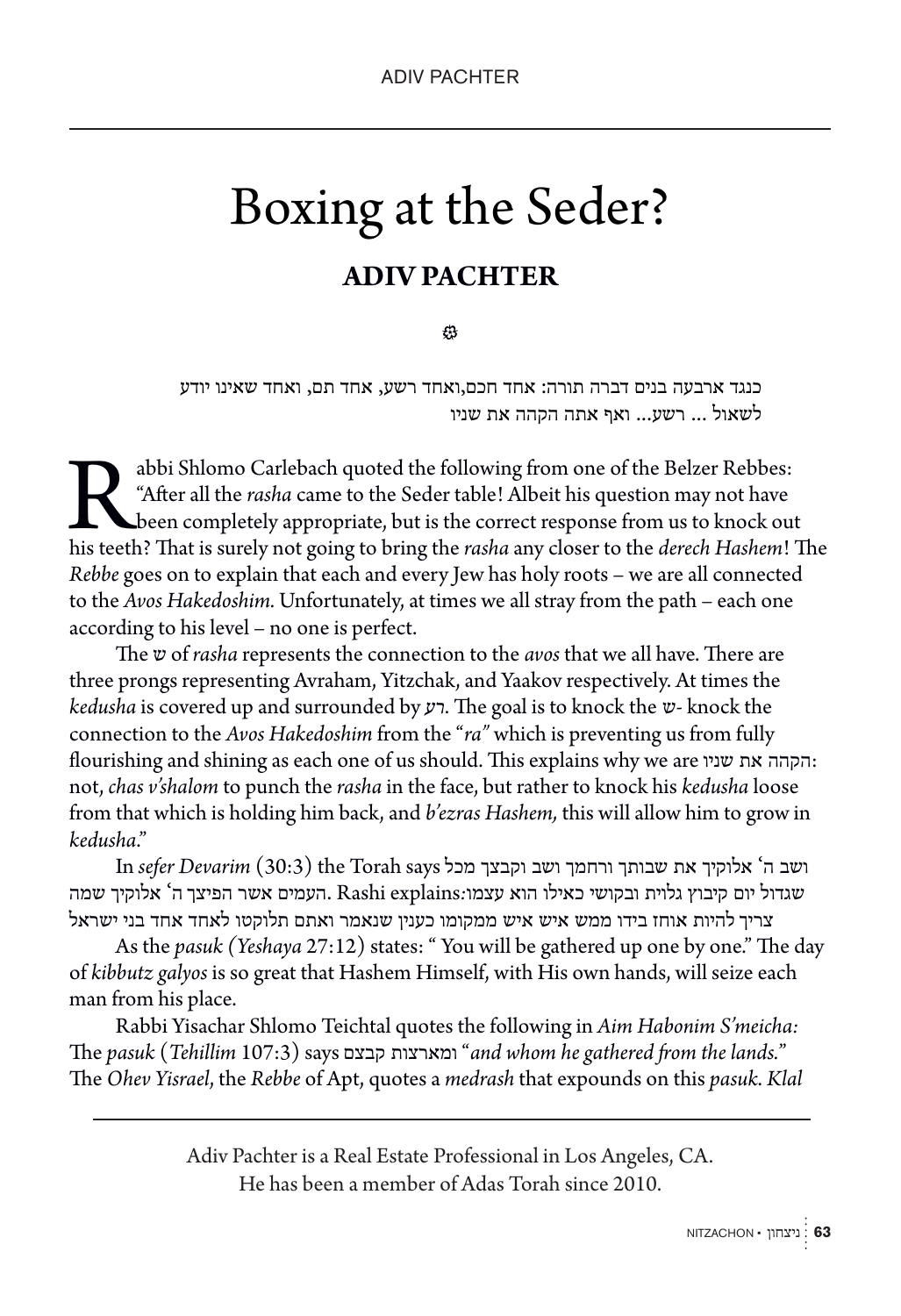*Yisrael* was immersed in *Mitzrayim* like a bird in the hands of a hunter. R. Abahu ben R. Acha says that *Klal Yisrael* was situated in *Mitzrayim* like a fetus inside an animal. Just as the shepherd places his hands inside and removes it, so too did Hashem remove *Klal Yisrael* from *Mitzrayim*. R. Ayvo says in the name of R. Yochanan ben Zakkai that just as a goldsmith stretches out his hand and removes the gold from the furnace, so too did Hashem remove *Klal Yisrael* from *Mitzrayim.*

The *Ohev Yisrael* explains the *Medrash* as follows: *Chazal* are referring to three types of Jews; the *rasha,* the *beinoni*, and the *tzaddik.* The comparison of *Klal Yisrael* to a bird refers to the *tzaddik.* The bird has absolutely no *chibbur* (connection) to the hunter. It is an independent creature and will fly away as soon as the hunter opens his hands. So too the *tzaddikim* had no *chibbur* to the *rish'u*s or *kelipos* of *Mitzrayim* and were able to fly away as soon as Hashem rescued them.

The comparison of *Klal Yisrael* to a fetus inside an animal refers to the *beinoni*. The fetus does have some level of connection to the animal carrying it. After all, the animal is its mother and the fetus is *nigrar achareha* (drawn after her*).* So too were the *beinonim*  in *Mitzrayim*. They did have some connection to the *kelipos* but it was not to a great extent. Like the fetus which is a *beria bifnei atzmo* (independent entity), so too were the *beinonim* independent of the *kelipos*.

The comparison of *Klal Yisrael* to gold in the furnace refers to the *reshaim*. The gold is mixed with impurities and they are joined, neither being an independent entity on their own. The *reshaim* were completely intertwined with the *kelipos* in *Mitzrayim*. The *pasuk* in *Yeshaya* must be referring to Hashem seizing the *reshaim* fromt their place, as they are entangled and entrenched in *klipos Mitzrayim.*

From this we see how important every single Jew is to *Hakadosh Baruch Hu*. Even the *reshaim* who are on the lowest of levels ultimately have a spark of *kedusha* that Hashem doesn't forget about.

The following, which is brought down in *Peninei haMoadim* in the name of the *Ben Ish Chai,* can help us in our outlook on all Jews in *Klal Yisrael*. When *B'nei Yisrae*l left *Mitzrayim* and were crossing the *Yam Suf*, there was a big claim against them. After the than different *Yisrael Klal* were How -הללו עובדי עבודה זרה והללו עובדי עבודה זרה ,all *Mitzrim*? They were also serving *avoda zara*!

The following story sheds light on the reason behind the worship of *avoda zara* done by the Jews of that generation.

One time, a king threw a large party in his castle. One of the young *n'arim*, servants to the king, was carrying a bowl of soup to the king and a small drop accidentally dropped on the kings robe. The *na'ar* quickly looked at the king to see how he would react and saw that the king was livid. He was extremely angered, to the point that he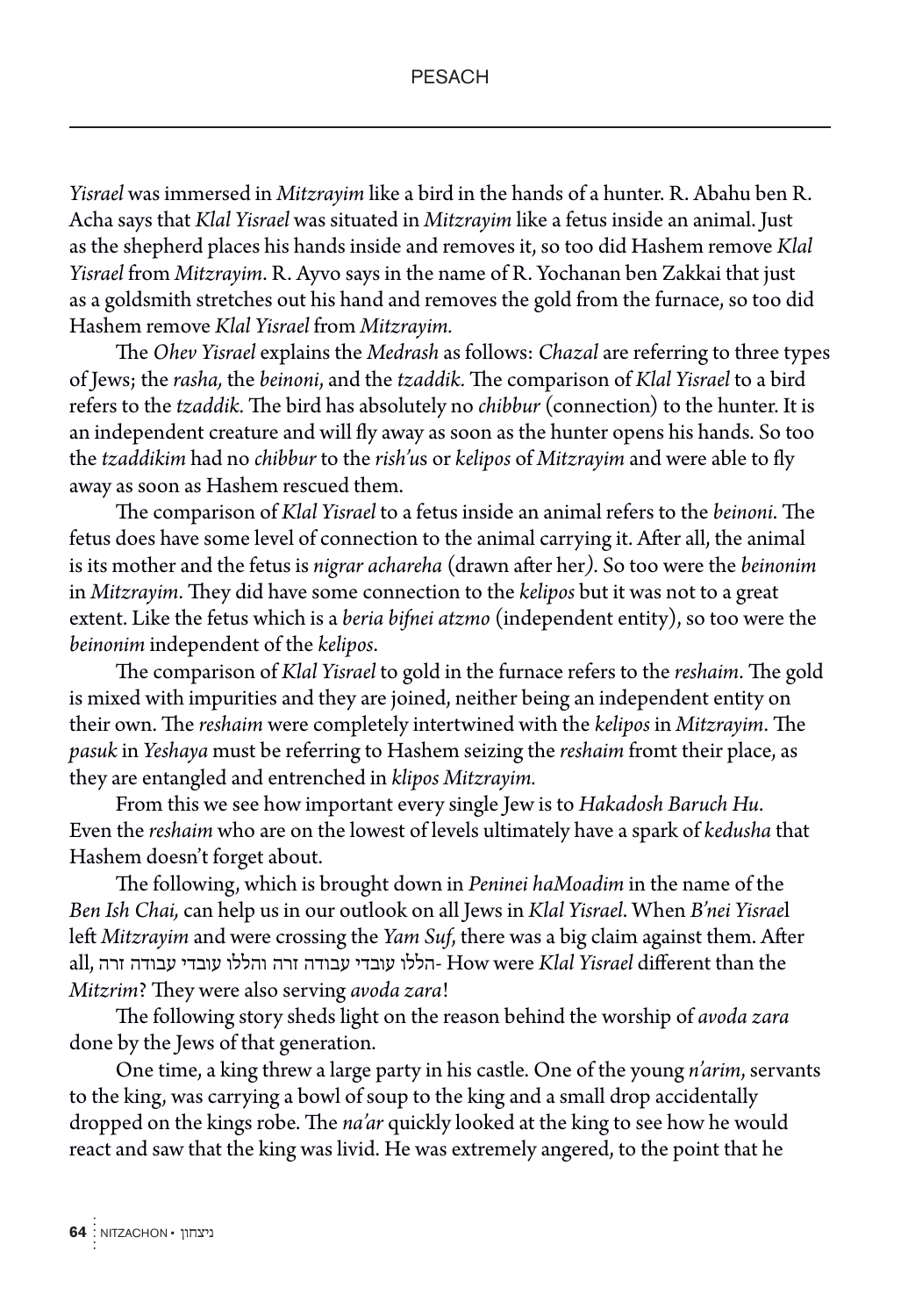could kill someone. Suddenly the *na'ar* took the bowl of soup and poured it over the king's head, and it dripped down all over the king's expensive clothes. The king yelled, "instead of asking for forgiveness, this is how you behave? Now I will surely put you to death in a cruel and inhumane manner!"

The *na'ar* pleaded with the king, and explained himself. "When I saw how angry you got as a result of a small drop accidentally spilling on your clothing, and that you wanted to kill me at that point, I said to myself, that it will soon become public knowledge that the king killed a young servant for accidentally spilling one drop of soup on the king. This would surely not be honorable for you, the king. People would say how cruel the king is for having acted so harshly for something so trivial. At that moment I decided to spill the entire bowl of soup on your head so that the entire kingdom would agree with your decree. They would say that your actions are true and just. So king, please note that all I have done was only for your honor."

When the king heard this perspective, he calmed down, turned to the *na'ar* and said "go in peace. I forgive you. Now I see that you only had my honor in mind."

This was the thought process of *B'nei Yisrael* in *Mitzrayim*. While under harsh servitude in *Mitzrayim* they were severely persecuted and tortured. *Klal Yisrael* thought to themselves that a major *chillul Hashem* could arise out of this situation. The nations of the world will question why the *Am Hashem* is suffering such a bitter slavery under the Egyptian nation, with no salvation. The Jews reasoned that they would be *oved avoda zara*, a sin which is blatant and public, so that the nations will say that they are deserving of *shibud Mitzrayim*, and a *chillul Hashem* will be prevented.

Sometimes we see people acting a certain way and we immediately label them *reshaim.* However, at times, it would go a long way to take a step back and attempt to be *dan kol adam lekaf zechus*. After all there may be a larger perspective behind what we are seeing that is not obvious at first glance.

In the Haggada we read:

הא לחמא עניא די אכלו אבתנא בארעא דמצרים כל דכפין ייתי וייכל כל דצריך ייתי ויפסח, השתא הכא לשנה הבאה בארעא דישראל השתא עבדי לשבה הבאה בני חורין

R. Shmuel Eliyahu Taub explains (in his sefer *Imrei Aish*) that there are two *bechinos* in eating *matzos*.

1. *Gedolei hada'as v'anshei ma'ala*. These are people who are able to delve into the *sodos haTorah* and tap into the *ta'amim* underlying the *mitzva* to eat *matza*. They are able to be *mechaven* to the *shoresh* of the *mitzva*.

2. *Aniye hadas u'peshutei am*. These people are unable to understand *sodos haTorah*  and are simpletons.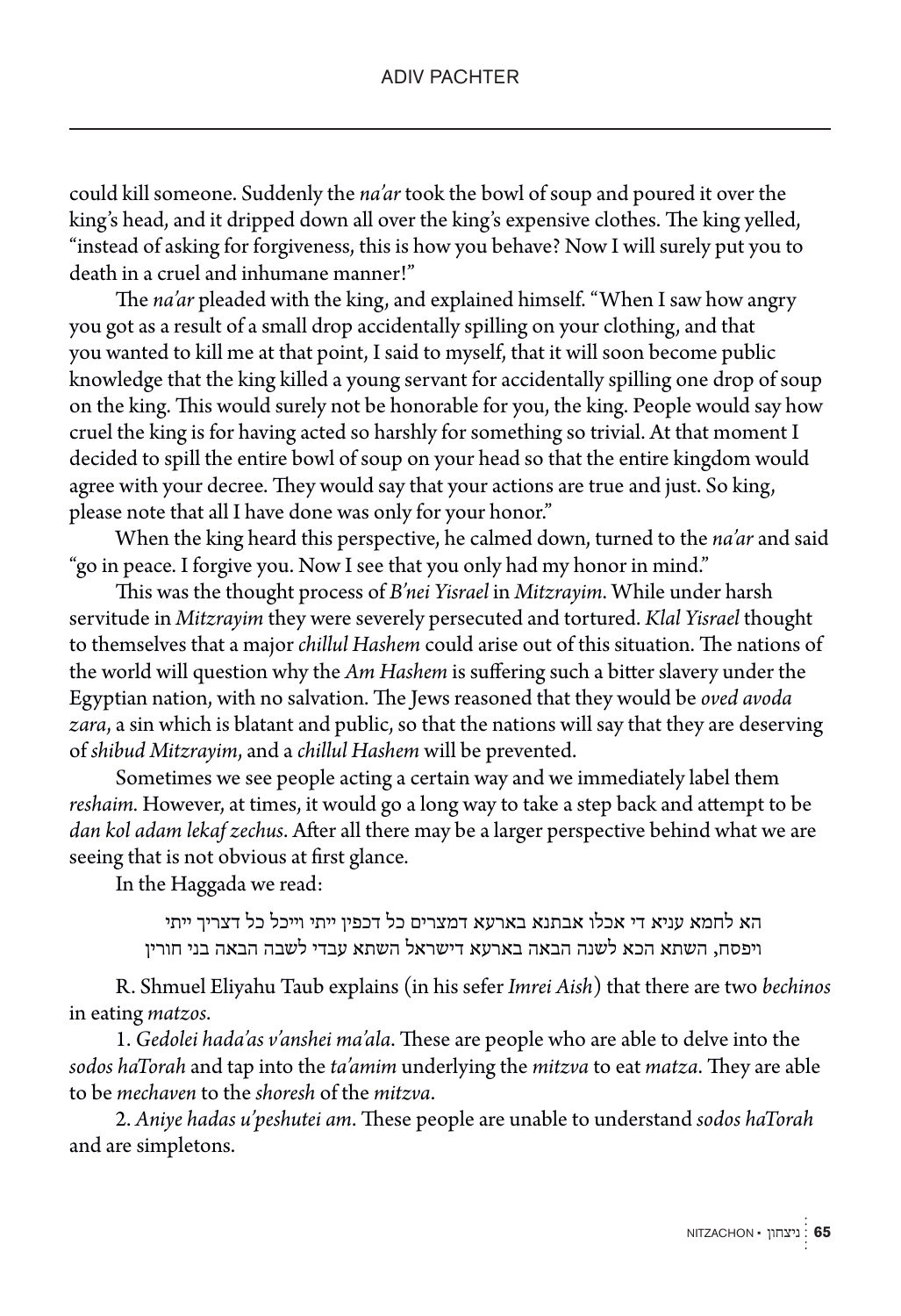However, even the *aniye hada'as* are obligated to fulfill the *mitzva* of *achilas matza*. The *Imrei Aish* quotes something that the *Tzelach* writes in the *hakdama t*o his *sefe*r. With regards to *Aggados HaShas*, we are obligated to delve into and learn *aggada* just as we are obliged to learn *halachos* from *Shas*. Although there are concepts that seem esoteric and may not be readily comprehensible, we are still obligated to learn the *aggada*. The reason we are not always able to comprehend these *aggados* in full now is because החומר הענן השכל אור מכסה. But, *le'asid lavo* the ענן will be lifted and all will be able to delve into the depths of the *aggados*.

This, says the *Imrei Aish*, explains the paragraph of עניא לחמא הא. The *aniye hada'as* eat the *matza* in the *bechina* of *lechem oni*. They have no idea abou the secrets behind *achilas matza*. Yet they should eat the *matza* nonetheless just as our forefathers ate the *matza* in *Mitzrayim.* הכא השתא- granted, right now we are *b'galus hada'as*, we are like *aniye hada'as.* But, *leshana haba* we will be in *Eretz Yisrae*l and as the *Gemara* says דארץ אוירא מחכים ישראל. At that time we will be *zoche* to understand *sodos haTorah*. Righ now we are slaves who are enslaved to the חומר) physical world). But l*eshana haba* we will all be בני חורין, without any constraints.

*Bezras Hashem* we should all be *zoche* to be חורין בני. We should strive to see the good in all Jews and understand that we are all connected to the *Avos Hakedoshim* and that at times we just need to knock the ש loose from the רע that surrounds our *kedusha* in order to enable us to be true חורין בני.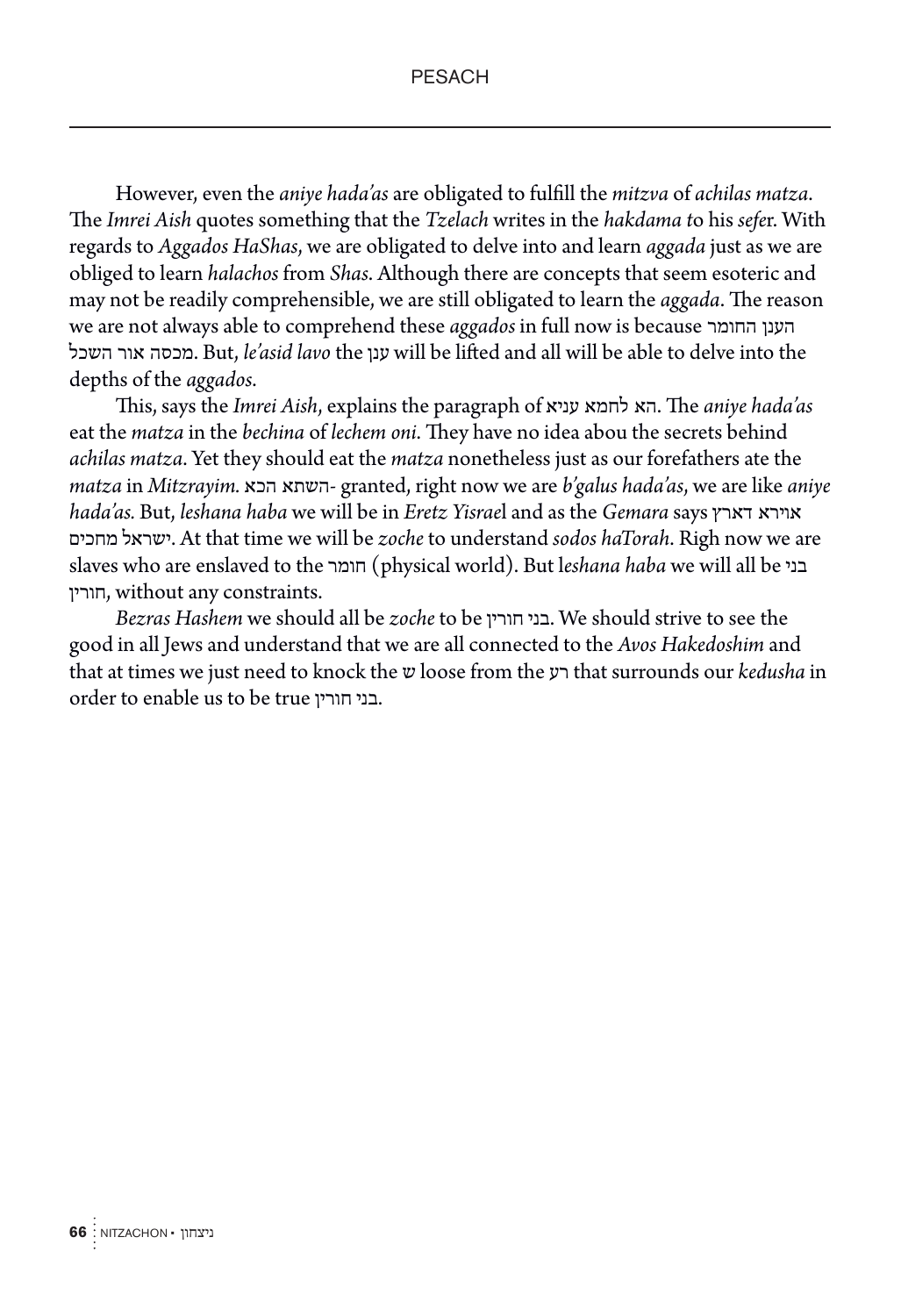## *Pirsumei Nisa:*  Special *Halachos* for a Special *Mitzva* **DR. MICHAEL KLEINMAN**

### •

The *mitzva* to drink the four cups at the Pesach Seder is filled with symbolism and discussion. There have been many words written in the *halachic* realm about the type of wine to be used, proper measurements, the requir and discussion. There have been many words written in the *halachic* realm about the type of wine to be used, proper measurements, the requirement to lean, wine, leaning, and the number four. A subject less discussed, however, is the most basic of all: Why do we perform the *mitzva* in the first place?

פסחים קיב,א: ואפילו מן התמחוי וכו': פשיטא לא נצרכא אלא אפילו לר"ע דאמר עשה שבתך חול ואל תצטרך לבריות הכא משום פרסומי ניסא מודה *Pesachim 112a - [The Mishna states: "One may not have fewer than four cups of wine at the Seder ] even if he must take from charity etc." Isn't this obvious? No. This Mishna is needed [to teach] that here even Rabbi Akiva, who says that it is preferable not to purchase anything special for the Sabbath than to take charity, would agree [that one must take charity, if needed, to purchase the four cups] since they are drunk to publicize the miracle (Pirsumei Nisa).*

It is well known that the *mitzvos* of Chanuka lights<sup>1</sup> and reading Megillas Esther<sup>2</sup> on Purim are because of *pirsumei nisa*, publicizing a miracle. The *Gemara* in *Pesachim* 112a teaches us that the *mitzva* of the four cups is also based on *pirsumei nisa*, to publicize the miracle of *Yetzias Mitzrayim.* 

Dr. Michael Kleinman is a Pediatric Dentist in Beverly Hills, CA. He has been a member of Adas Torah since 2012.

**67** ניצחון • NITZACHON

<sup>1</sup> *Shabbos* 23b

<sup>2</sup> *Megilla* 3b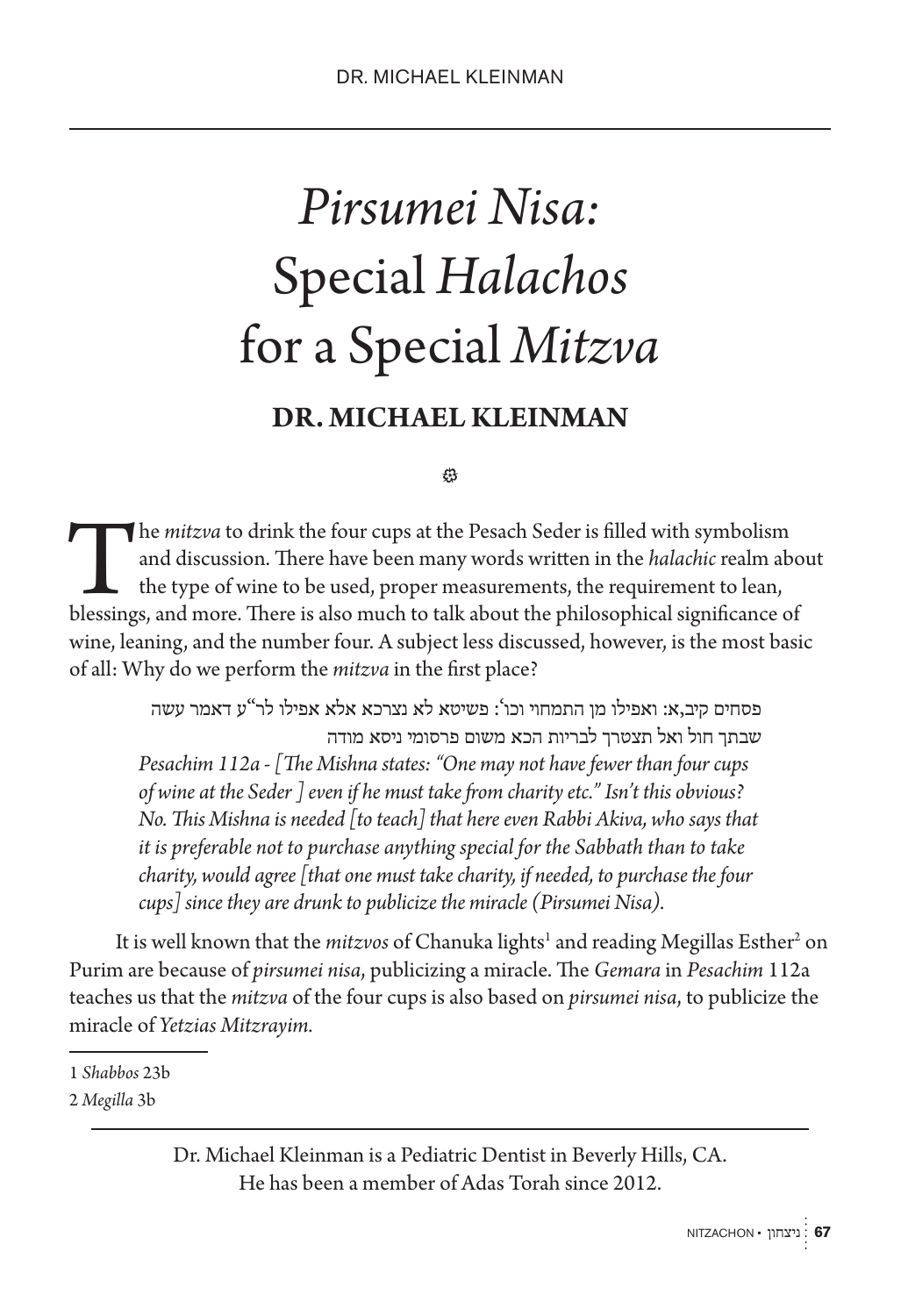There are two unique *halachos* pertaining to the four cups: the obligation on women to drink four cups of wine, andthe obligation to use all of one's financial resources in order to procure wine for the *mitzva*. As will be explained later in this article, these *halachos* all stem from *pirsumei nisa*. Through the analysis of these unique *halachos* and the connection of *pirsumei nisa* among the holidays, I hope to explain the deep and fundamental reasons behind these *mitzvos*.

#### **Obligation on Women**

ואמר ר' יהושע בן לוי נשים חייבות בארבעה כוסות :states b-a108 *Pesachim* in *Gemara* The הנס באותו היו הן שאף הללו" *R' Yehoshua Ben Levi says: women are obligated in these four cups because they were also in that miracle.*" Similar statements are taught in *Shabbos* 23a regarding the *mitzva* of Chanuka candles and in *Megilla* 4a regarding the *mitzva* to hear Megillas Esther. Tosafos in *Pesachim* explains that in truth, women should not have been obligated in the four cups since it is a *mitzvas asei she'hazman grama,* a time-bound positive commandment. Thus the novelty of the *Gemara's* teaching is that the fact that women were involved in the miracle, הנס באותו היו הן אף, overrides the general principle excluding women from time-bound *mitzvos*.

Rashi and Rashbam consistently explain throughout these sources that women were the driving force behind each of these miracles. In the story of *Yetzias Mitzrayim*, the Jews merited to leave because of the righteous women (*Sotah* 11b). In the Purim story, Esther was willing to sacrifice her life to save her people and inspired the nation to repent in the process. In the era of Chanuka, Rashi states similarly that a miracle was performed through a woman<sup>3</sup> and also that women were subjugated by the Syrian officials.

Tosafos takes issue with Rashi's assertion that the miracles were performed as a direct result of the women's righteousness. That explanation does not fit with the text of the *Gemara* which states אף," they were also in that miracle." He explains instead that women were simply part of the overall threat to the Jewish people and therefore must publicize the miracle too. Other *rishonim* are in agreement with this approach. The *Shulchan Aruch* O.C. 472:14 and 675:3 codifies this law for the four cups and Chanuka lights, respectively.

<sup>3</sup> He does not elaborate, though *Tosafos* quotes Rashi as invoking the story of Yehudis. The exact story is unclear, but one version goes as follows: When Jewish leaders were willing to give up hope of victory against the Syrian Greeks, Yehudis urged them not to give up their faith in *Hashem*. She proceeded to assassinate a powerful general at great risk to herself and in the process reminded the nation never to forget *Hashem's* care for the Jewish people. See R' Yaakov Emden in *Mor U'Ketzia* for more information.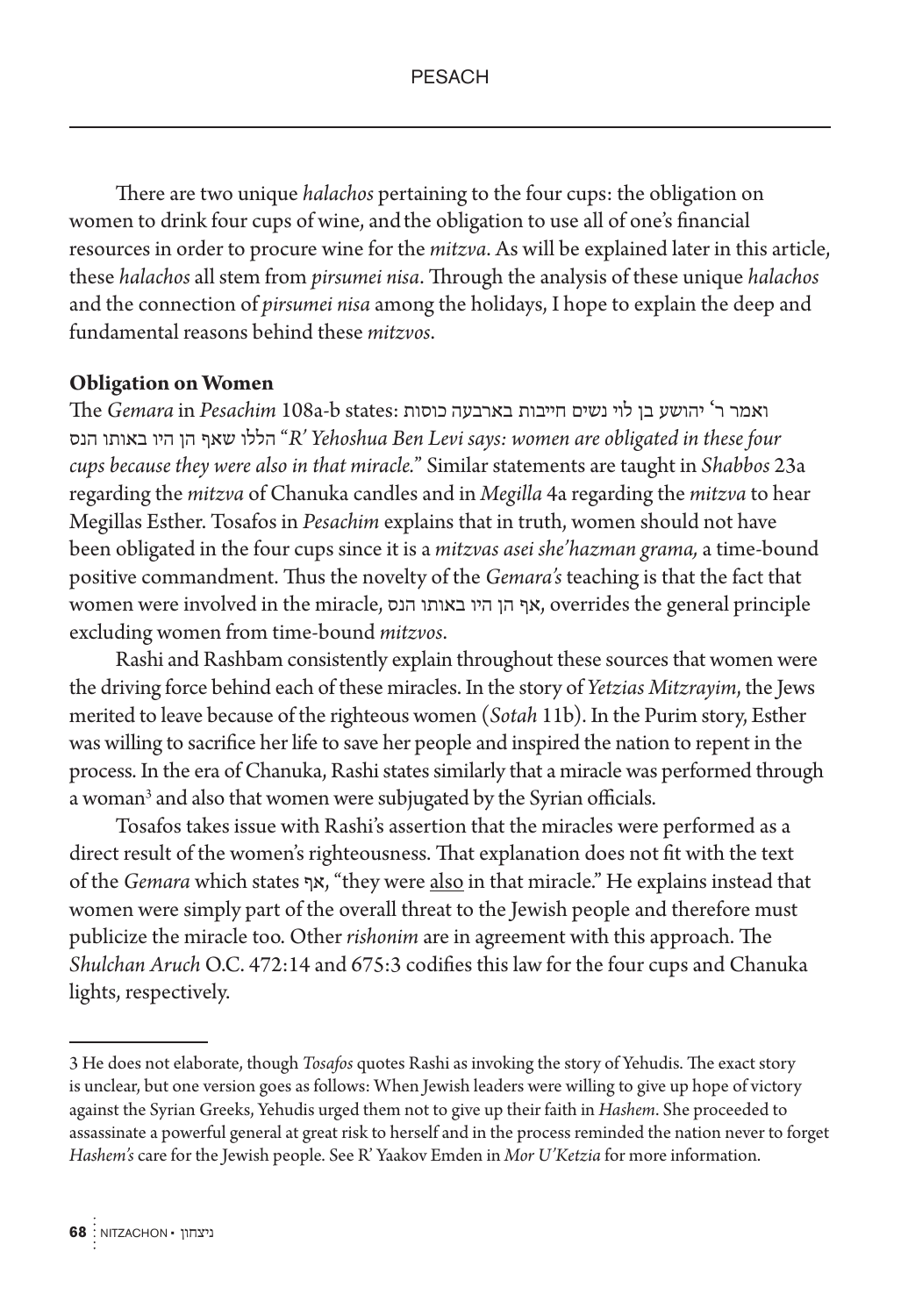It is clear that there is something special about these *mitzvos*. Let us now examine the other, more unusual *halacha* of the four cups.

## **Obligation to Extend All of One's Financial Resources**

 *they* "ולא יפחתו לו מארבע כוסות של יין ואפילו מן התמחוי :states a99 *Pesachim* in *Mishna* The *should not give him less than four cups of wine, even if gets supported by charity.*" Rashbam explains that the *Mishna* writes in terms of the *gabbai tzedaka*, but in truth also confers an obligation on the poor person himself to seek funds for the four cups if the *gabbai* does not provide for him. He further states that the poor person must even "sell his clothing, borrow, or rent himself out in order to purchase wine for the four cups."

As noted above, the *Gemara* in *Pesachim* 112a explains that the reason for this *halacha* is because of *pirsumei nisa*. In a novel idea (without a direct Talmudic source), the Rambam makes a connection between the *pirsumei nisa* of the four cups and the Chanuka lights to create a similar obligation to "sell ones clothing etc." in order to fulfill the *mitzva* of Chanuka. The *Shulchan Aruch* O.C. 472:13 and 671:1 codifies the above for Pesach and Chanuka, respectively. The *Mishna Berurah* in 671:1 gives the reason for the halacha as *pirsumei nisa.*

There is a well-established concept in *halacha* not to spend more than 20% of one's resources in order to fulfill a positive *mitzva*,מחומש יותר יבזבז אל המבזבז. This is codified by the Rama in O.C. 656:1. It is curious that *halacha* subverts normative practice in these two specific cases<sup>4</sup>.

We have thus seen two examples where *halacha* veers from the normal path in regards to the *mitzvos* of the four cups and the lights of Chanuka. Two approaches will now be presented to explain the significance of these *mitzvos* and give a greater understanding of their observance.

## **Approach of Rav Yosef Dov Soloveitchik**

Rav Soloveitchik teaches a beautiful approach to these *mitzvos*, as presented in *Harirei Kedem* vol. 1:160 & 173. He explains that when Hashem saves the Jewish people from suffering through miracles and wonders, we have an obligation of *pirsumei nisa* through the framework of *kiddush Hashem*. The *pasuk* in *Vayikra* 22:32 states: שם את תחללו ולא מקדשכם' ה אני ישראל בני בתוך ונקדשתי קדשי" *You shall not desecrate My holy Name, rather I* 

<sup>4</sup> The *Biur Halacha* has a lengthy *halachic* analysis of this concept (O.C. 656:1 עוברת מצוה ואפילו (attempting to answer why the same should not apply to *mitzvos* such as *tefilin* or *tzitzis*. He spends much discussion analyzing how to define one's assets and in what cases one may need to go to greater lengths to lay *tefilin* etc. The bottom line, however, is that the Pesach and Chanuka still possess a special nature that is unique in *halacha*.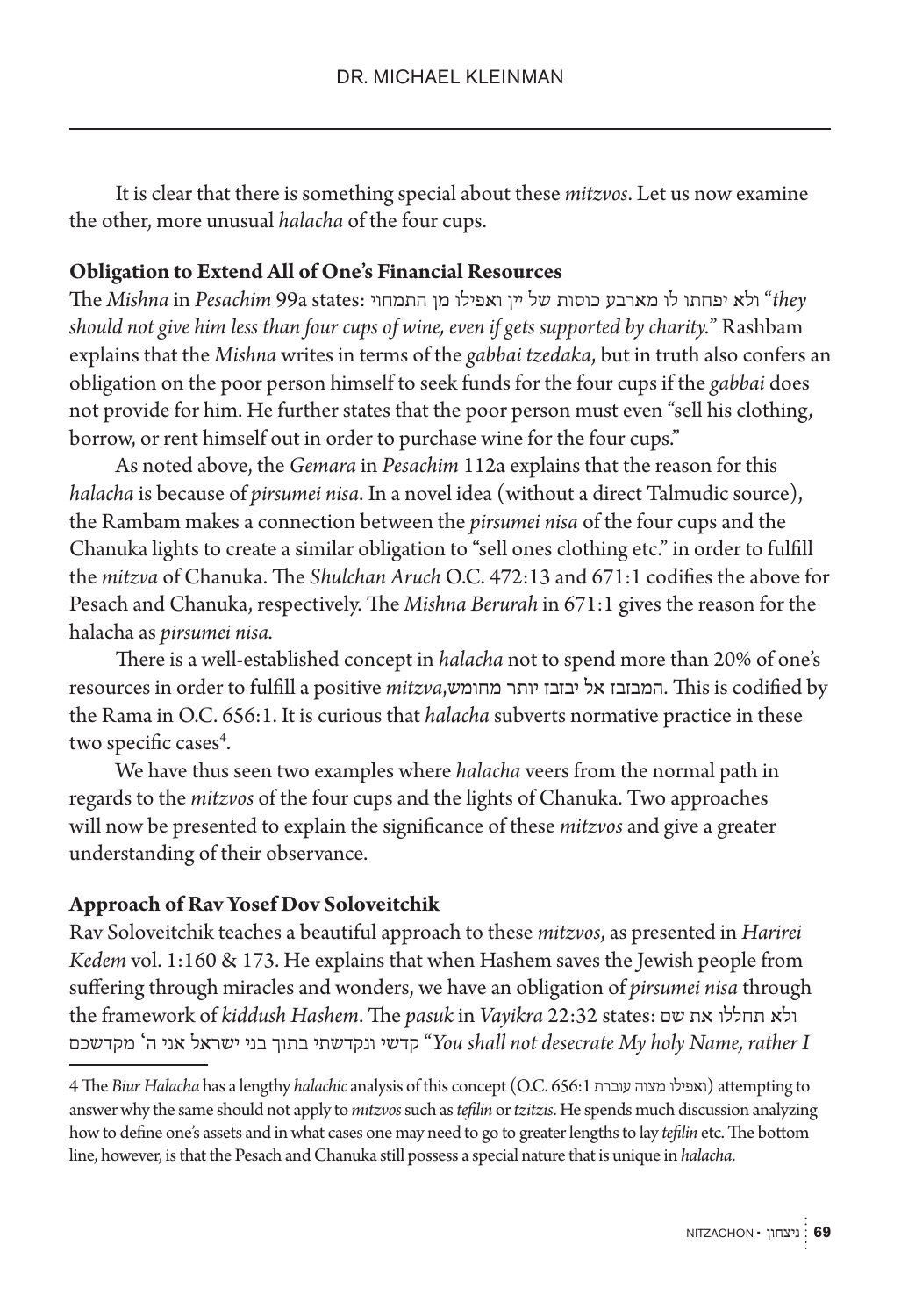#### PESACH

*should be sanctified among the Children of Israel.*" The *Sifra*<sup>5</sup> teaches that this is the source for the obligation of *pirsumei nisa* and *Hallel*. We must avoid a *chillul Hashem*, so too we must perform a *kiddush Hashem*. Rav Soloveitchik extends the concept further based on the obligation to give up one's life rather than perform a *chillul Hashem*. Logic follows, that if presented with a chance to perform a *kiddush Hashem*, one should be required to extend all of his financial resources to that end. Sacrificing all monetary possessions is equated with sacrificing one's life.

This explains the obligation to override the normal 20% maximum in order to perform *pirsumei nisa* on Chanuka and Pesach. We have an opportunity to make a tremendous *kiddush Hashem* and therefore must go to any lengths in order to achieve it.

Rav Soloveitchik does not explicitly present this approach in regards to the obligation of women in these *mitzvos*, but in my mind the concept can easily be extended. In explaining why we only apply an obligation on women in certain *mitzvos*, he suggests that perhaps women should be obligated in *tefilin* since a reason for the *mitzva* is to publicize the miracle of *Yetzias Mitzrayim*. The *pasuk* in *Shemos* 13:9 teaches: לך והיה  *shall it And* "לאות על ידך ולזכרון בין עיניך למען תהיה תורת ה' בפיך כי ביד חזקה הוצאך ה' ממצרים *be for you a sign on your arm and a reminder between your eyes – so that Hashem's Torah may be in your mouth – for with a strong hand Hashem removed you from Egypt.*" Based on this, why shouldn't women be obligated in *tefilin*? He explains that the difference is that the essence of the actions in the *mitzvos* of Chanuka, Pesach, and Purim are *pirsumei nisa.*  In contrast, *tefilin* and other *mitzvos* don't have activities directly related to publicizing a miracle and therefore don't fall into the category of *pirsumei nisa,* with its respective *halachos*. He gives two clues to determine the nature of a *mitzva*, and by extension whether women are obligated. The first is whether *Chazal* instituted the *bracha* of *she'asa nissim l'avoseinu*<sup>6</sup> , the second if *halacha* requires one to spend more than 20%. In truth, the two unique *halachos* of Pesach and Chanuka can really be interpreted as one *halacha*. The obligation to sell the shirt off of one's back is the reason that הנס באותו היו הן אף is invoked to obligate women in these *mitzvos*!

### **The Essence of** *Klal Yisrael*

The presentation by Rav Soloveitchik brings everything together nicely. There is one

<sup>5</sup> Rav Soloveitchik teaches this *drasha* based on the understanding of R' Perlow in his explanation of the *Sefer HaMitzvos* of R' Hai Gaon, p.508

<sup>6</sup> The *bracha* of *she'asa nissim l'avoseinu* is a component of the *bracha* on the second of the four cups. It is understood that this applies to all four of the cups.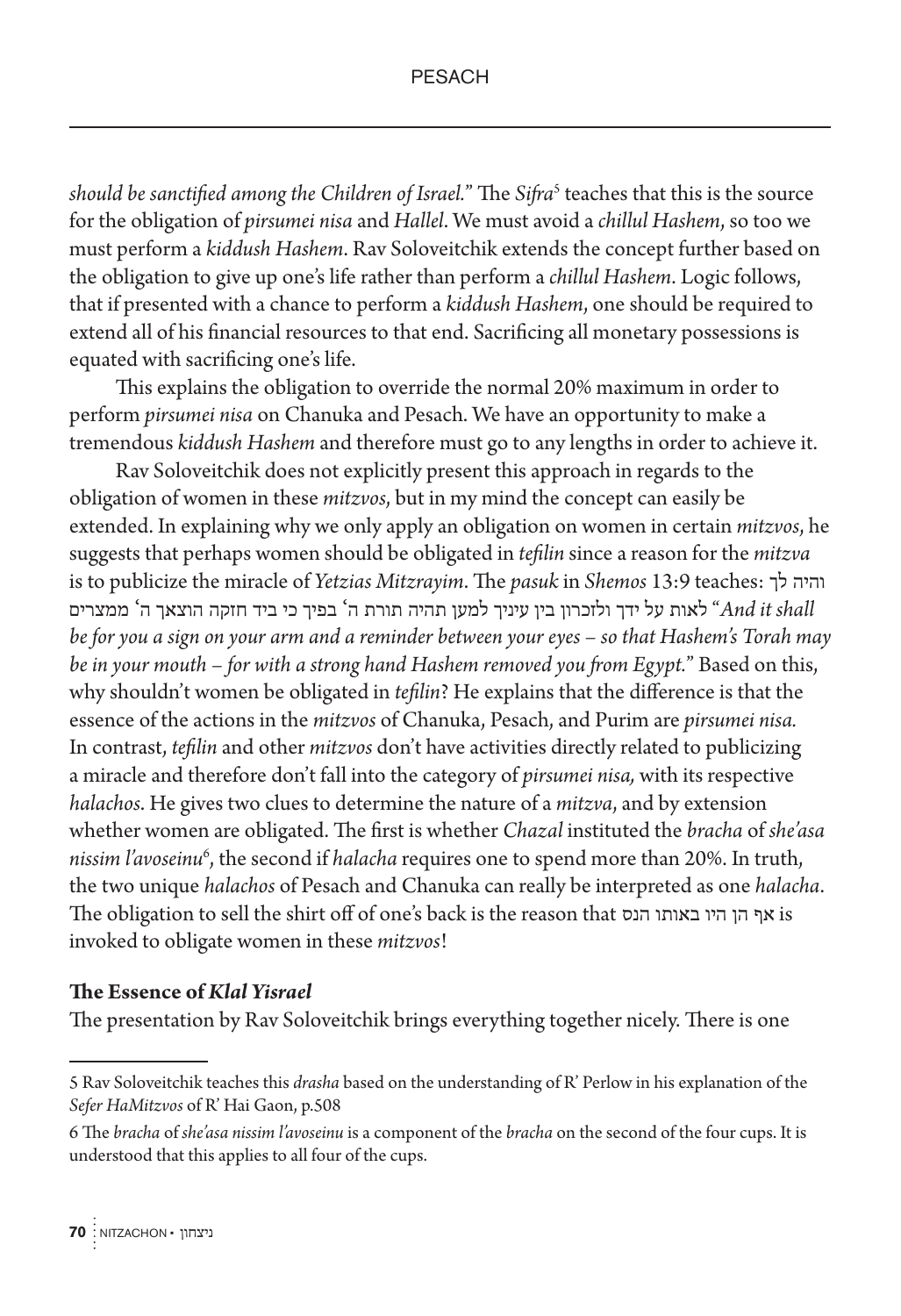nagging question, however. The entire idea is predicated on the fact that *kiddush Hashem*  and *chillul Hashem* are equated. Just like one must give up their life to avoid *chillul Hashem*, so too must one sacrifice all of their possessions to make a *kiddush Hashem*. Are these two concepts really mutually exclusive? If someone God forbid makes a *chillul Hashem*, it can never be taken back. On the flipside, a missed *kiddush Hashem* is a lost opportunity, but may not reach the tragedy of a *chillul Hashem*. For this reason, I would like to offer a different understanding that explains the significance of *pirsumei nisa* for these *mitzvos*.

The miracles of Pesach, Purim, and Chanuka all created momentous transitions in *Klal Yisrael* that forever changed our nature.

*Yetzias Mitzrayim* was the spark that changed us from *Bnei Yisrael* to *Klal Yisrael*. The Exodus cemented our place in history as the *Am Hanivchar* for all eternity. Everything else that happens to *Klal Yisrael* could not take place without *Yetzias Mitzrayim*. *Kabalas Ha'Torah* took place soon after, and was the ultimate goal of *Yetzias Mitzrayim*, but the actual *yetzia* was the true watershed moment. This is the reason why we have a *mitzva* to remember *Yetzias Mitzrayim* at all times.

The miracle of Purim also marked a critical event in the development of *Klal Yisrael.* The *Gemara* in *Shabbos* 88a tells us that after the miracle, *Klal Yisrael* were "קיימו כבר שקיבלו מה, *they renewed what they had previously accepted at Har Sinai."* When they accepted the Torah at *Har Sinai*, it was with a mountain held over their heads, but after the Purim miracle they willingly reaffirmed their commitment to Hashem and Torah. At *ma'amad Har Sinai*, *Klal Yisrael* were on such a high spiritual level- with clarity of visionthat they had no choice but to accept the Torah. When they were about to enter a time of diminished spiritual connection to Hashem, this reaffirmation was a vital and pivotal moment for *Klal Yisrael*.

Finally, the story of Chanuka also marked a turning point in Jewish identity. Up until the time of Chanuka, the worldview of Judaism was completely different than that of the nations around them. The challenge of the Greeks was a paradigm shift for *Klal Yisrael*. No longer were Jewish values denied outright by the nations, rather they were embraced with "slight modifications." This was a tremendous challenge for the Chanuka generation and still is the biggest challenge facing us today. The fact that *Klal Yisrael*  fought for true Torah values and won was, and still is, a seminal event. Without that *mesiras nefesh* and miraculous victory, *Klal Yisrael* never would have been the same.

With the importance of each of these events in mind, we can see why we are required to go over and above normative *halachic* practice in order to publicize these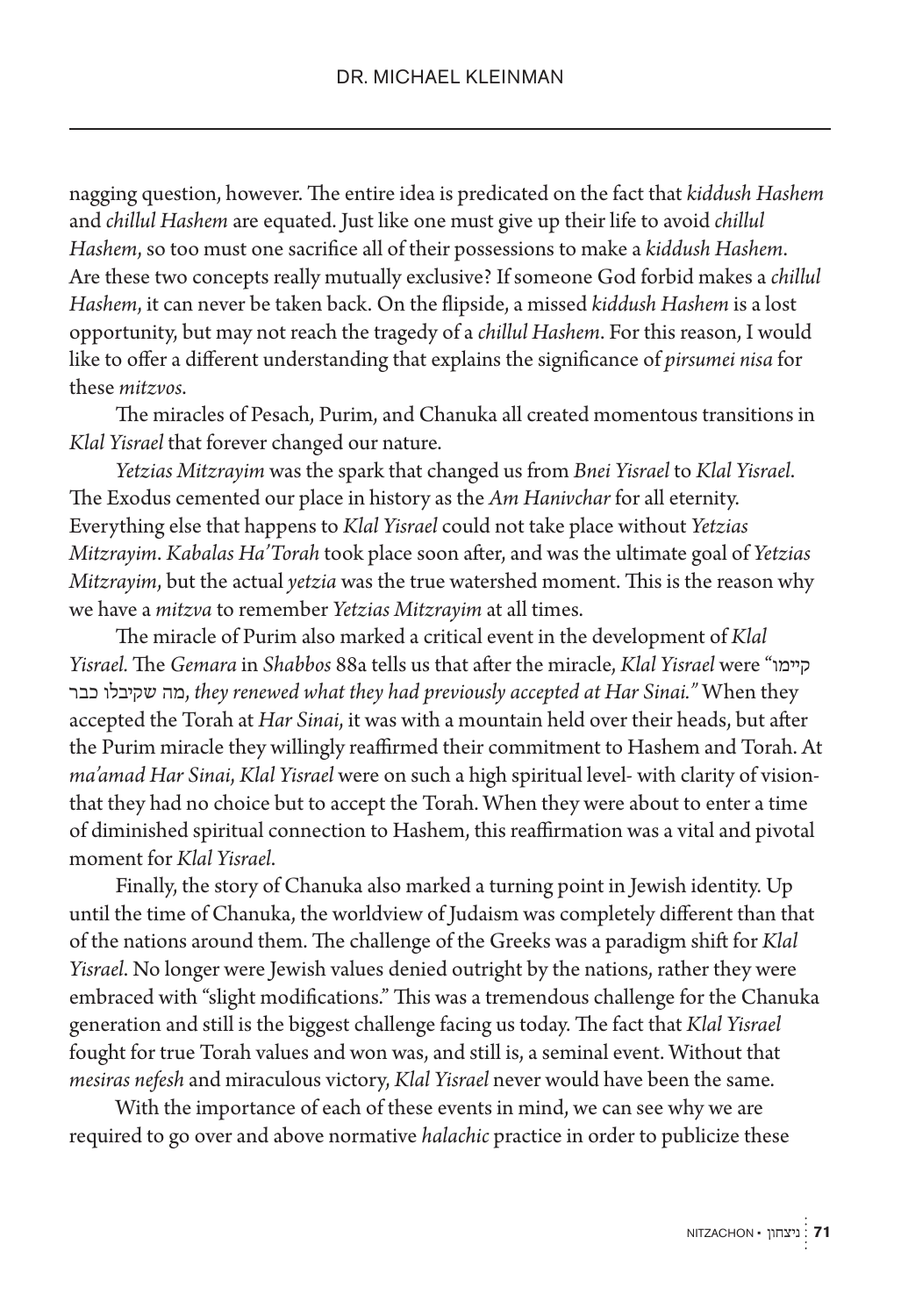miracles. These miracles represent the essence of the Jewish people, and require remembering them publicly each year. Without this, we run the risk of losing the significance of the events that have propelled and sustained our people throughout the generations. For this reason, both men and women must participate in the *mitzva*, since together we make up all the parts of *Klal Yisrael*. This may also explain Rav Soloveitchik's connection between *chillul Hashem* and *pirsumei nisa*; missing the chance to publicize these events does put *Klal Yisrael's* spiritual life at risk!

## **The Women's Role**

In light of this understanding, we can now explain the difficult opinion of Rashi/ Rashbam in interpreting הנס באותו היו הן אף. To fulfill the destiny of *Klal Yisrael* takes a partnership between the roles of men and women. In each story, the roles of men are obvious, and Rashi is teaching us a valuable lesson. To truly succeed, and achieve the greatness needed in each of these watershed moments in our history, the actions of women in each story were paramount. Rashi understands the word *אף* not to place women into the *nes* as an afterthought, but rather, to teach us that they too had vital roles. Only through a partnership of both men and women can *Klal Yisrael* truly fulfill its mission in this world as the *Am Ha'nivchar*!

## **The Audience for Pirsumei Nisa**

As a final note, it is interesting to examine where *pirsumei nisa* takes place for each of these *mitzvos*. The Pesach Seder is performed amongst family. This parallels the *nes* of Pesach where we became one family. Megillas Esther is read in shul before the entire *kehilla*. This parallels the nes of Purim after which we reaffirmed our acceptance of Torah throughout *Klal Yisrael.* Finally, the Chanuka candles are placed in front of the street for all the nations of the world to see. This parallels the *nes* of Chanuka in which the nations told us to accept their philosophies, but we stood firm and upheld the Torah. We publicize this miracle for all to see that we have stayed, and always will stay, true to our divine mission.

May our performance of *pirsumei nisa* provide us with inspiration to always do the *ratzon Hashem* and bring Mashiach *b'mherah b'yameinu.*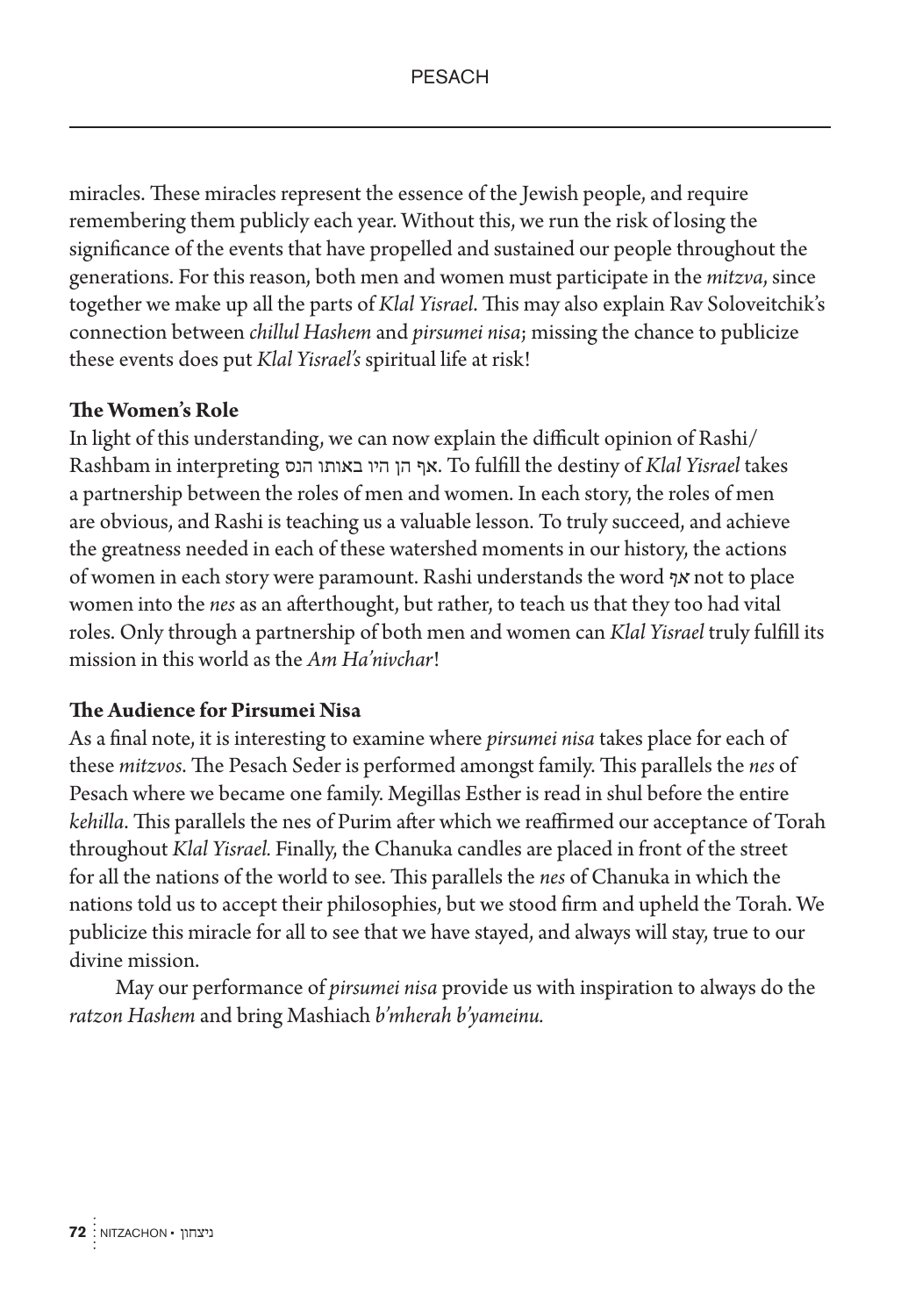# Celebrations of our Fathers: The Ushpizin as Ties that Bind the Moadim Together **DR. YAKOV AGATSTEIN**

### \$ী

s we welcome each of the *chagim* into our homes, we are immersed in special *mitzvos* unique to that *chag*. Each *yom tov* has specific *mitzvos*, actions, symbo and foods that are associated with it. When reflecting on *mitzvos* unique to that *chag*. Each *yom tov* has specific *mitzvos*, actions, symbols and foods that are associated with it. When reflecting on the warm memories we have created on such holidays, we recall such customs and traditions. Rarely, however, do we take a step back and ask how all the pieces are supposed to fit together. In other words, what messages did Hashem intend for us to glean from each facet of the *chagim*?

On *yom tov* we recite a very unique *bracha* that furthers this idea. We say "....והשיאנו מועדיך ברכת את "In this request, we ask Hashem to "bestow on us the *brachos*, the blessings, of that holiday." The word "והשיאנו "comes from the word to "lift". In essence, we are asking Hashem to lift us up to receive these special blessings. But what exactly are these blessings and how are we supposed to receive them?

The *Tur* in *Orach Chaim* (*Siman* 417) explains that each of the *shalosh regalim*, Pesach, Shavuos and Succos, correspond to one of the *avos*, our three forefathers. Pesach corresponds to Avraham. The *Tur* explains that when Avraham was visited by the three *malachim*, he asked Sara to "עגות ועשי לושי," "*knead and make cakes*" for them (*Bereshis* 18:6). The commentaries explain that the angels came to visit Avraham on Pesach and that the "dough" that he told Sarah to bake was *matzos*. The *Tur* elaborates on this connection and explains that the *midda*, the character trait, which was unique to *Avraham Avinu* was *chessed*, kindness. Although he was recovering from his circumcision, *Avraham Avinu* turned his attention to welcoming his heavenly guests and focused

> Dr. Yakov Agatstein is Chief Resident of Oral and Maxillofacial Surgery at Harbor-UCLA Medical Center in Los Angeles. He has been a member of Adas Torah since 2010.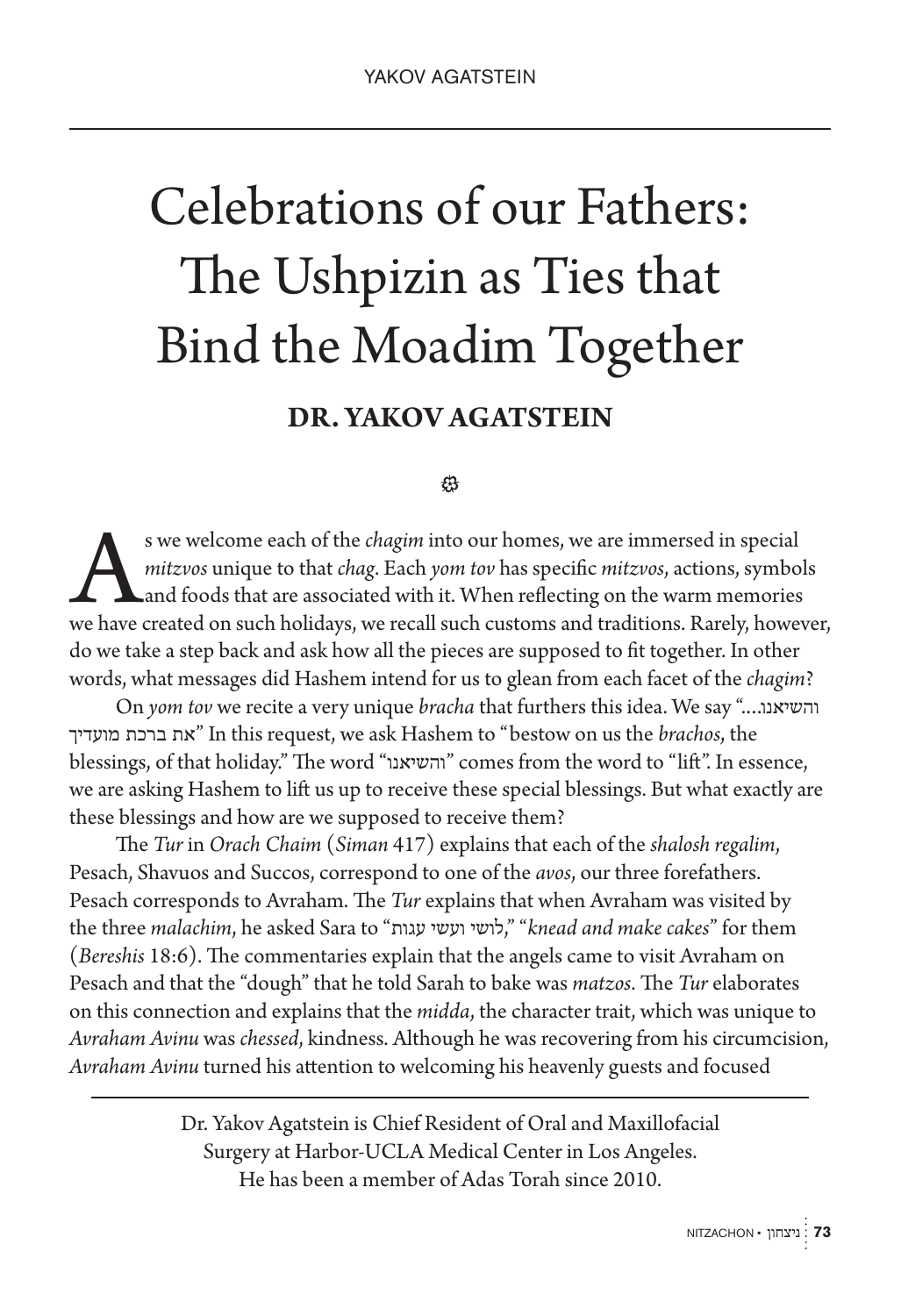on committing acts of kindness. This is the very *midda* which is highlighted during the holiday of Pesach. During the *seder* we too invite guests and say "כל דכפין ייתי ויכול anyone who is hungry should come and eat the *korban Pesach/afikomen* with us. The *bracha* and the message of Pesach then is clear: it is the recognition of the importance of acts of *chesed* in our lives. It is a time, when even in the midst of remembering our slavery, we are thinking of others. That is not only the message but also the *bracha* of Pesach.

The *Tur* continues to explain the holiday of Shavuos in regard to the *avos*. He states that Shavuos corresponds to *Yitzchak Avinu*. This connection was made because the *shofar* blast at the time of *matan Torah*, the מאד וחזק הולך השופר קול)Shmos 19:19), was done with that very same *shofar* that came from *akeidas Yitzchak*. As we know, Hashem asked Avraham to sacrifice Yitzchak. According to the *meforshim*, once Yitzchak understood the purpose of the *akeidah*, he willingly allowed his father to tie him up because it was the will of Hashem. In the last minute, an angel from heaven cried out and told Avraham not to sacrifice Yitzchak, but instead to sacrifice a ram in his stead. The horn from that ram was the *shofar* at *matan Torah* and, *be'ezras Hashem*, the same horn which will be blown by Moshiach. That very shofar represented the *mesiras nefesh*, the self-sacrifice of *Yitzchak Avinu* and his willingness to subjugate his own will to that of Hashem's. In order to properly accept the Torah, *Bnei Yisrael* also needed to incorporate this same *midda* of *Yitzchak Avinu*, the ability to subdue our will for the will of Hashem. That, says the *Tur*, is the message of Shavuos. The message of the *chag* is that *mesiras nefesh* is needed in order to make Torah a part of every facet of our lives. On Shavous we must ask ourselves what sacrifices we must make for our own *kabbalas ol malchus Shamayim*.

 Finally, writes the *Tur*, Succos corresponds to Yaakov Avinu. Just as *Yitzchak Avinu* built upon the legacy of Avraham, Yaakov built upon the legacy of Yitzchak. The f*or* - ולמקנהו עשה סכות על כן קרא שם המקום סכות that Yaakov regarding describes Torah *his cattle he made little huts (succos), therefore they called the name of the place Sukkos* (*Bereishis* 33:17). The *Or Hachaim HaKadosh* elucidates this idea and says that Yaakov did something revolutionary for his cattle. Using a *sukka*, a hut, he was the first person to build shelters for his animals. To commemorate this precedent-setting action, the location was forever given the name Succos. This attribute of *hakaras hatov*, appreciation, is what Yaakov showed his sheep since he was thankful that they were the source of his livelihood. As we build and then live in our *sukkos* over the course of this holiday, we connect ourselves with this legacy of *Yaakov Avinu*: his *midda* of *hakaras hatov.* Over Succos, we also show Hashem our appreciation for taking us out of *Mitzrayim*, protecting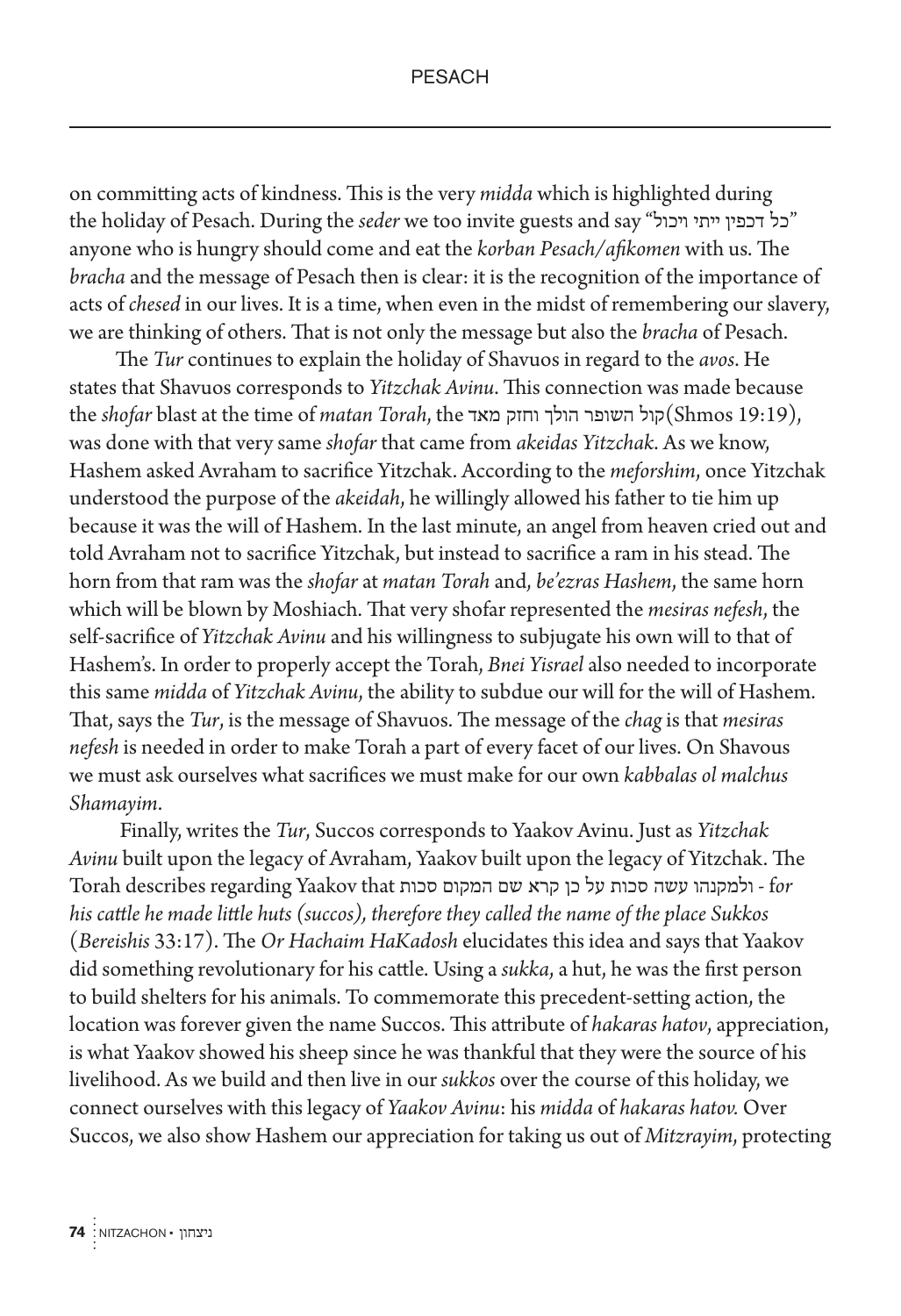us in the desert for forty years, safely bringing us into *Eretz Yisrael* and for all the *brachos* he has given us in our lives.

It seems then that the messages of the *shalosh regalim* are clear. They are times to connect ourselves to the great *middos* of our *avos* and to think about how we can infuse those specific *middos* into our lives. Beyond the *avos*, we can glean these *middos* from the remainder of the seven "רועים", holy shepherds, who make up the אושפיזין, and apply them to the other *chaggim*.

Rav Gedalia Schorr in his magnum opus, *Ohr Gedalyahu,* quotes the *Sfas Emes* and extends this theme beyond the *shalosh regalim*. He relates that the holiday of Shemini Atzeres, which is the conclusion of Succos and a holiday unto itself (יום טוב בפני עצמו), was given to *Bnei Yisrael* in the *zechus* of *Moshe Rabbeinu*. In fact, on this holiday we read the *parsha* of *V'zos Habracha*, in which Moshe imparts his last words and blessings to the Jewish people. *Moshe Rabbeinu* indicates that he was the "torch bearer" of the legacy of the *avos*. He does this by beginning his last words with the word "וזאת". The midrash states that Avraham blessed Yitzchak, and Yitzchak blessed Yaakov, and Yaakov eventually blessed the *Shevatim* and concluded his *bracha* with the word "וזאת. "Now as Moshe is about to bless *Klal Yisrael*, he begins with "הברכה וזאת "connecting himself to their legacy. Just like the *Avos* built upon their predecessors, so too, *Moshe Rabbeinu*  built upon the legacy and *mesorah* of the *avos* as the *pasuk* states "מרשה משה לנו צוה תורה יעקב קהלת. "In his *zechus*, *Bnei Yisrael* were given the gift of this last holiday, the closing of the *yamim tovim* of the month of Tishrei. The *Chasam Sofer* explains the message that is conveyed through the connection between *Moshe Rabbeinu* and Shmini Atzeres. He points out that the *gematria* of the Hebrew word "Moshe" is the same as "די-ש ל-א". He  *I and*" "וארא אל אברהם אל יצחק ואליעקב בא-ל ש-די ושמי ה' לא נודעתי להם" *pasuk* the quotes *appeared to Avraham to Yitzchak and to Yaakov with (the name) kel Shakkai, but my name Hashem I didn't make known to them.*"(*Shemos* 6:3) Just as Hashem appeared to the *avos* with this name, Moshe had the merit of Hashem appearing to him because of his vast knowledge of and adherence to Torah. That is the message of Shmini Atzeres, the holiday that is part and parcel of Simchas Torah. It is not enough to learn Torah, but one must cleave to its every teaching and apply it to his/her life. This attribute of תורה דעת /ידיעה, is appropriately assigned to Shemini Atzeres/Simchas Torah where we celebrate the Torah of Moshe and its conclusion.

This concept of the Jewish holidays having a deep connection to and message from our forefathers continues to be mentioned in various places in Rabbinic literature. There is a Chassidic tradition that the *Yamim Noraim* really extend past Hoshana Rabba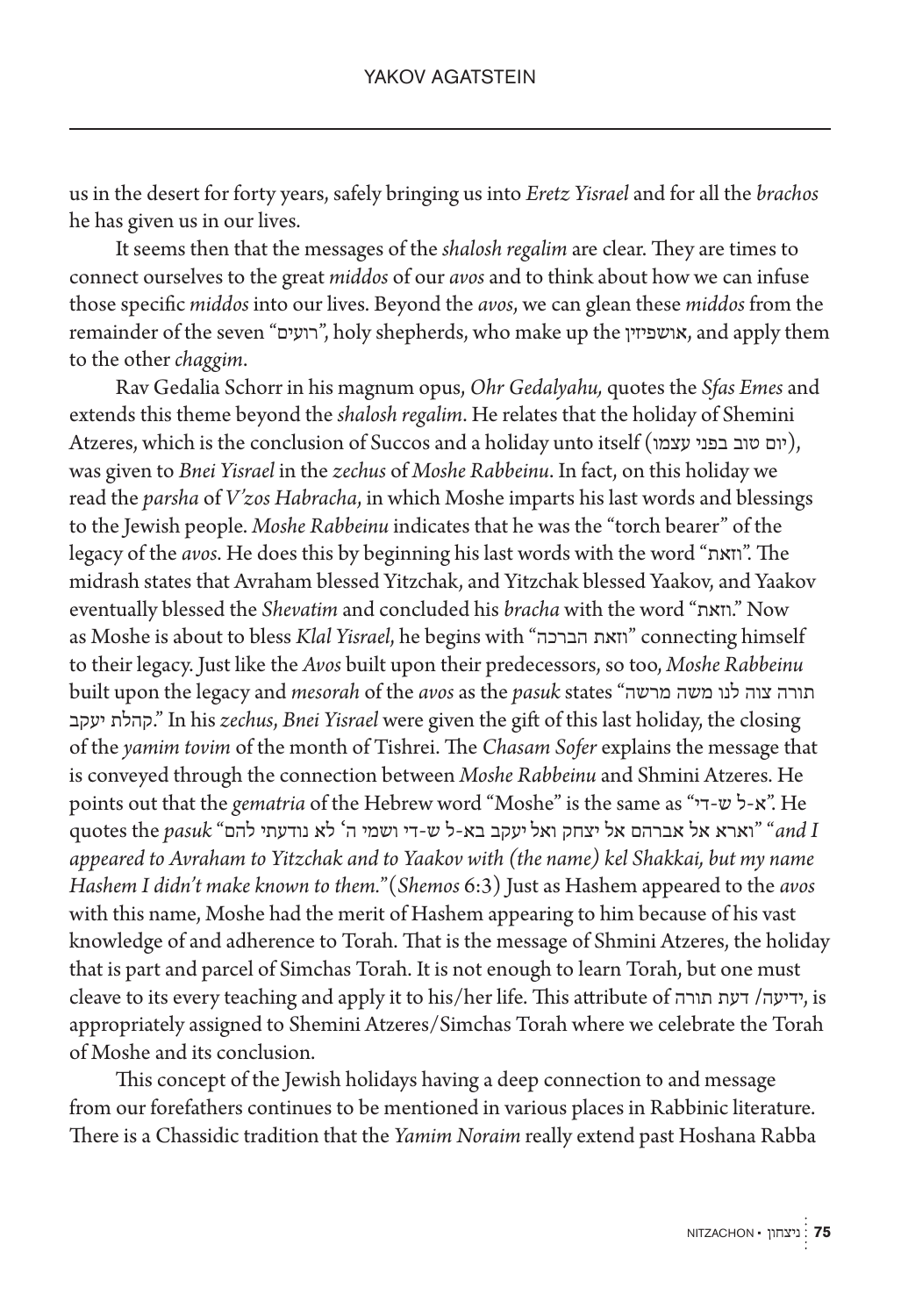and Shemini Atzeres to the 8th Day of Chanuka. According to this approach, Hashem's final judgment of us for the coming year is only fully sealed at the very end of Chanuka. This chag, the next holiday after Shmini Atzeret, is representative of *Aharon Hakohen*, *Moshe Rabbeinu's* brother. Just as Moshe was the disseminator of *Torah she'bichsav* so too Aharon was the illuminator of *Torah she'baal peh*. One of Aharon's most important jobs was the task of lighting the *menora*. Chazal teach "ידרים שיחכים הרוצה"," *he who wants to be wise in the ways of Torah she'baal peh should look south (where the menora was placed in the Heichal*)." *Chazal* teach us from the *pasuk* "משה דרש דרש "in *Parshas Shmini*, that *Aharon Hakohen* was the first to give a *svara*, a *halachic* explanation, as to why he didn't eat of one of the שעירים, goats, offered on Rosh Chodesh Nissan, the day the *Mishkan* was erected. Thus, Aharon introduced the tools needed for *Torah she'baal peh*. This epitomizes Chanuka, a holiday which originates from *Torah she'baal peh* and for which the only source that we have is from the *Gemara* of "חנוכה מאי. "Chanuka is therefore meant to remind us of our commitment to *Torah she'baal peh* and our dedication to continue to pass on the *mesora* to future generations.

Purim, too, is meant to connect us with another of our forefathers, *Yosef Hatzaddik*. Yosef represents the war against Amalek that we commemorate on Purim. Rashi explains  *Parshas* for *haftorah* the in" והיה בית יעקב אש ובית ויוסף להבה ובית עשו לקש" *pasuk* the on *Vayishlach*, that Yosef symbolized the strength to overcome our enemies in this world. It was only when Yosef was born that *Yaakov Avinu* told his wives that he could go back and successfully confront his mortal enemy, Eisav. Rabbi Tzvika Ryzman, in his sefer *Ratz K'Tzvi*, relates *Yosef Hatzaddik* to the month of Adar in general. He explains that *Yaakov Avinu's* blessing of Ephraim and Menashe, the double portion of blessing given to Yosef, corresponds to the two Adars that take place during a Jewish leap year. Just like Adar is represented astrologically by fish, so too were Yosef 's sons blessed by *Yaakov Avinu*  with "הארץ בקרב לרב וידגו" "*and may they multiply abundantly like fish (dag)*". Just as the nation of Amalek or other enemies may set their eyes upon destroying the Jewish nation, *Yosef Hatzaddik* represents the message that a Jew should follow Hashem even through difficult challenges and adversity. Purim, therefore, symbolizes the charge to our nation to meet any future challenges to our people and to our Torah with courage, grit and determination.

Based upon all of the sources above, one might say that *David Hamelech*, the last of the seven "רועים "who comprise the אושפיזין, corresponds to the national *chagim* of *Eretz Yisrael*. *David Hamelech* portrays the *midda* of ultimate מלכות, kingship. Every day we beseech Hashem and ask "תצמיח מהרה עבדך דוד צמח את", that Hashem should plant the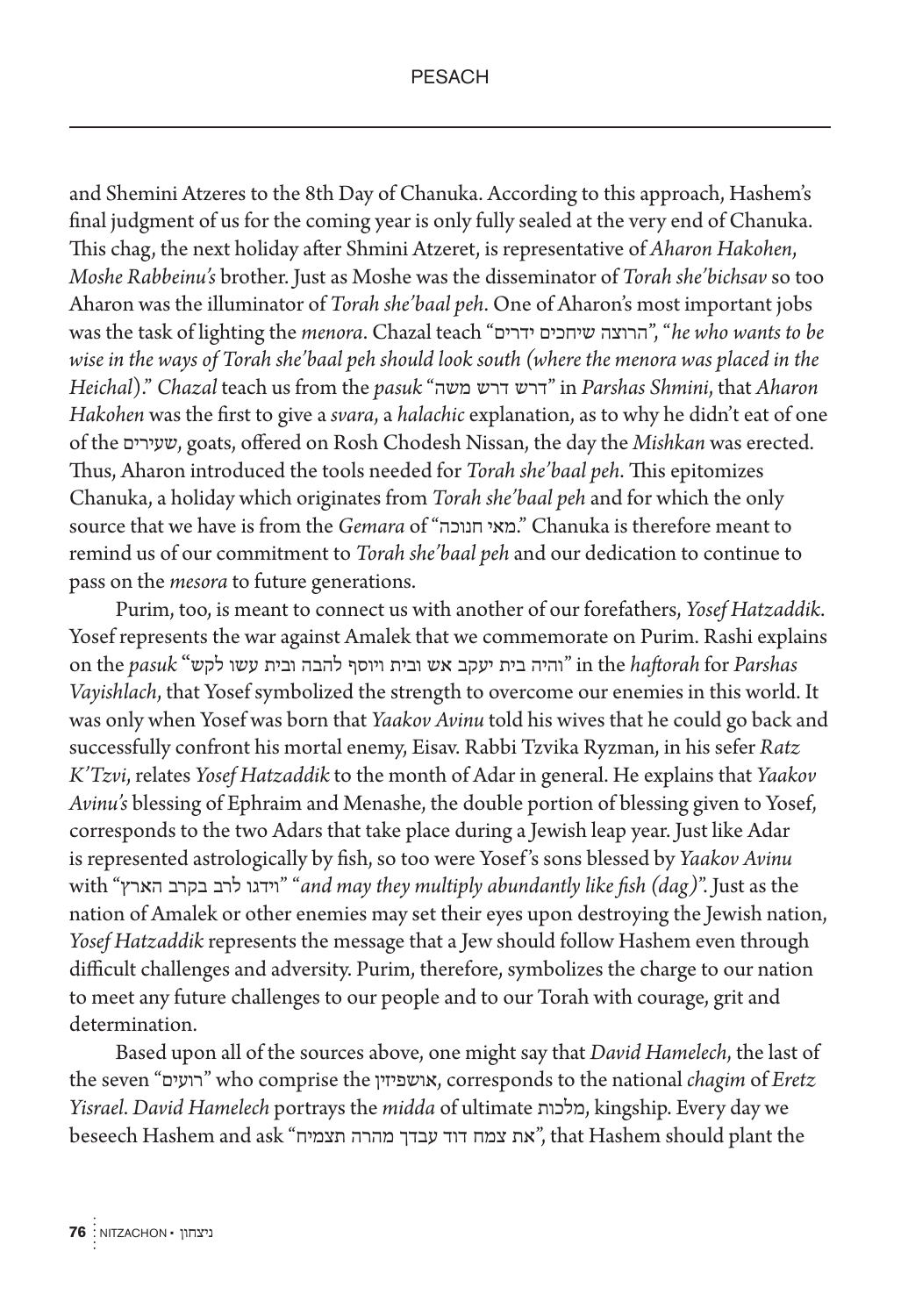seed of *Dovid Hamelech* and the *geulah*. With the return of Jewish sovereignty to *Eretz Yisrael* and *Yerushalayim* after two thousand years, and the celebration of Yom Ha'atzmaut and Yom Yerushalayim, we pray that these seeds of David be planted and reaped speedily in our days.

Although each of us may apply the beautiful messages of our *Avos* to our lives in different ways, let us all take the *middos* and *brachos* that our *Avos Hakedoshim* have infused within our *Yamim Tovim* and make our lives and the lives of all *Klal Yisrael* much richer and more connected to *HaKodosh Baruch Hu*.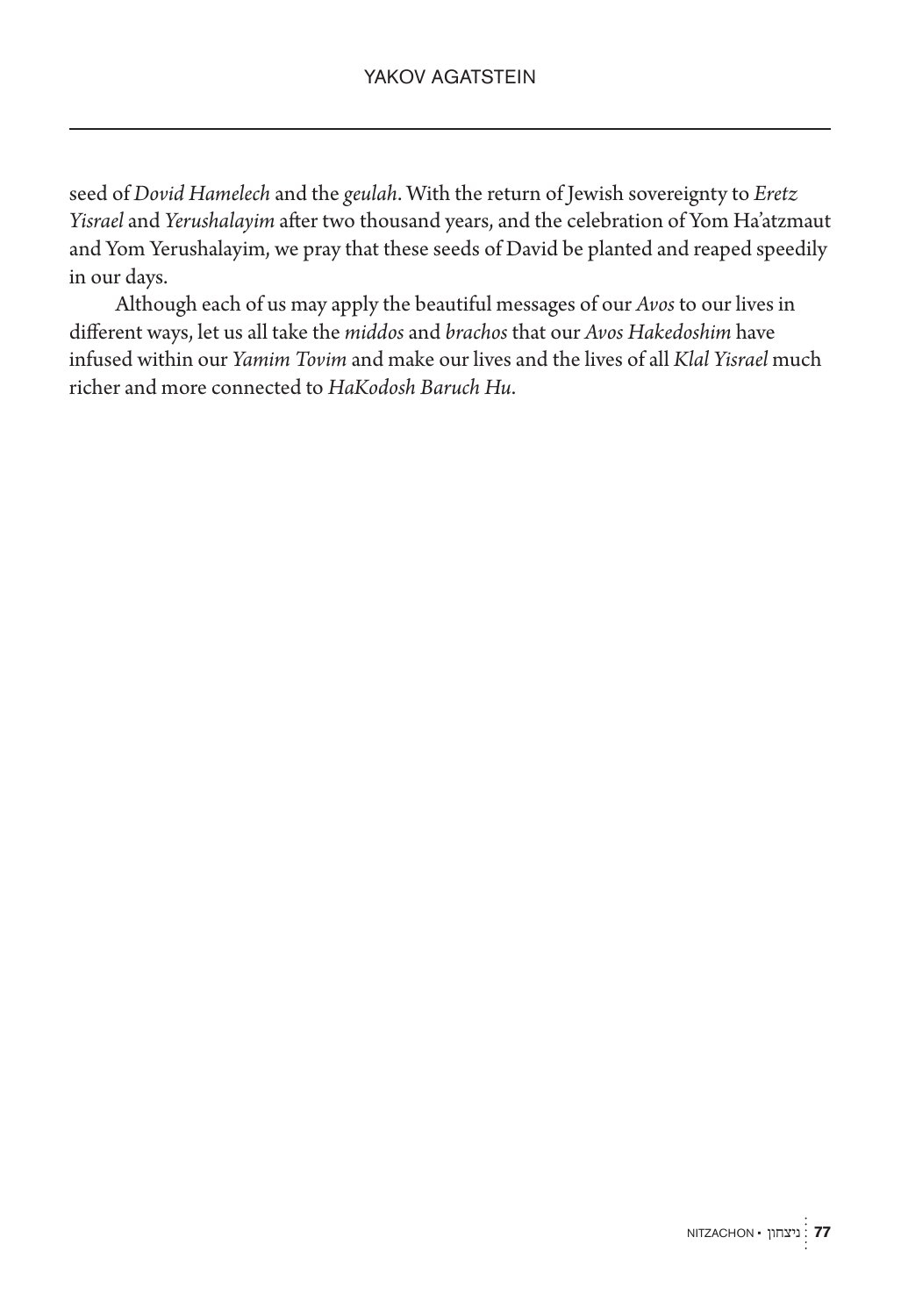PESACH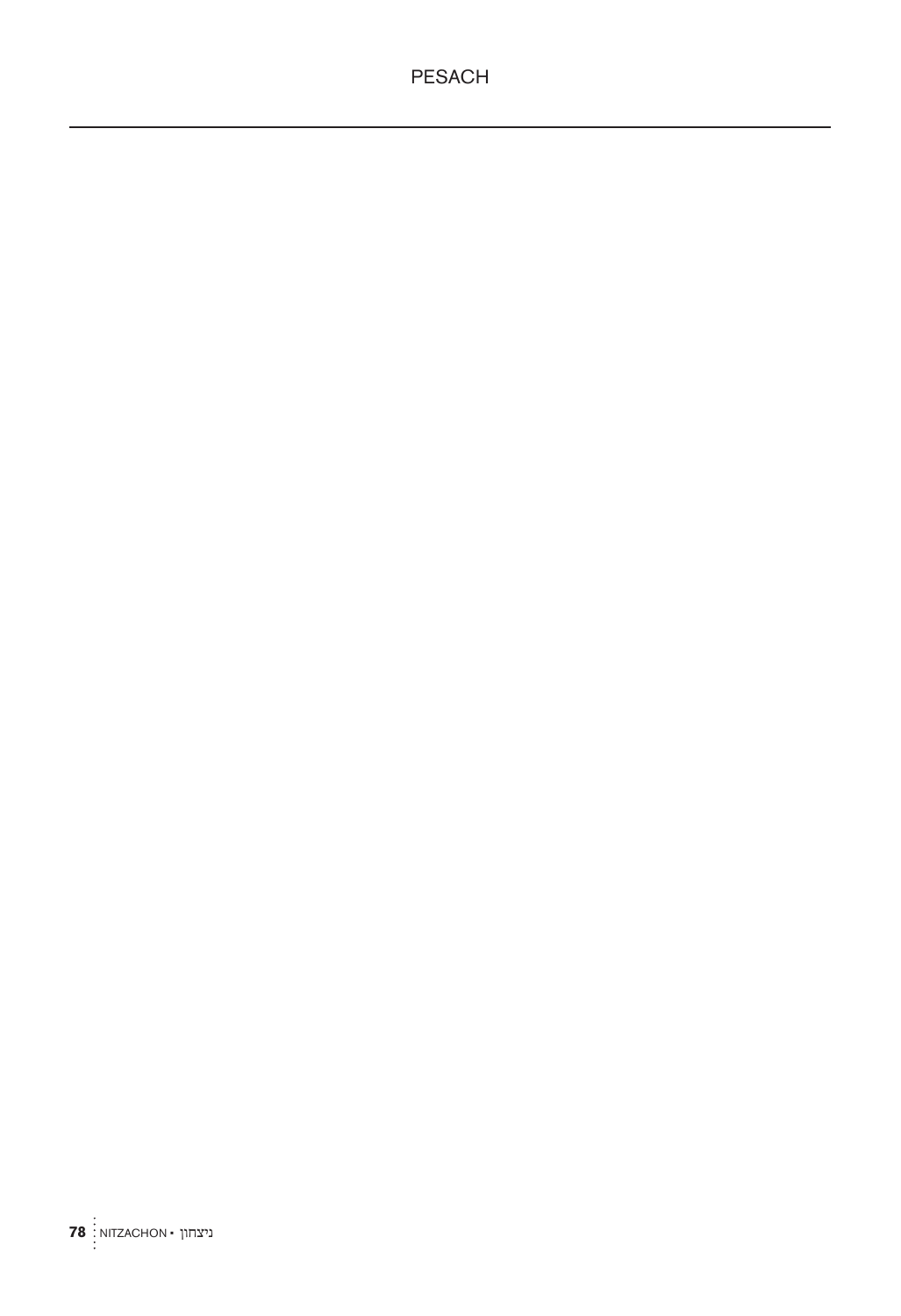# Excuse Me Officer, Four Cups Or Five? What Is The Legal Limit?

## **YONI BARZIDEH**

•

The *Mishna* in the beginning of פסחים ערבי) the Tenth *Perek* of *Maseches Pesachim*) discusses the obligation to drink cups of wine at the Pesach *Seder*. The *Mishna* states that even a poor person should not have less than four cups:

ערב פסחים סמוך למנחה לא יאכל אדם עד שתחשך אפילו עני שבישראל לא יאכל עד שיסב ולא יפחתו לו מארבע כוסות של יין ואפילו מן התמחוי *Erev Pesach, close to the time of Mincha, a person should not eat until it gets dark. Even a poor person from Israel should not eat until he reclines. And he* 

*should not have less than four cups of wine, even if he must rely on charity.*

Later on, the *Gemara* (118a) discusses which portions of the *Hagadda* accompany the third and fourth cups of wine at our *Seder* Table. In the process of this discussion, the *Gemara* quotes a ברייתא in the name of R. Tarfon that seemingly instructs us to recite *Hallel HaGadol* on the fourth cup of wine:

> ת"ר רביעי גומר עליו את ההלל ואומר הלל הגדול דברי ר"ט וי"א ה' רועי לא אחסר מהיכן הלל הגדול רבי יהודה אומר מהודו עד נהרות בבל ורבי יוחנן אומר משיר המעלות עד נהרות בבל רב אחא בר יעקב אמר מכי יעקב בחר לו י-ה עד נהרות בבל ולמה נקרא שמו הלל הגדול א"ר יוחנן מפני שהקב"ה יושב ברומו של עולם ומחלק מזונות לכל בריה

*The Rabbis taught, Over the fourth cup he is to complete the Hallel, and he is to recite Hallel HaGadol, these are the words of R' Tarfon. And some say, "Hashem is my shepherd I shall not lack." Where does Hallel HaGadol begin? R' Yehuda says from Hodu until Naharos Bavel. R' Yochanan says from Shir HaMa'alos until Naharos Bavel. Rav Acha the son of Yaakov says* 

> Yoni Barzideh is a financial analyst in Century City, CA. He has been a member of Adas Torah since 2007.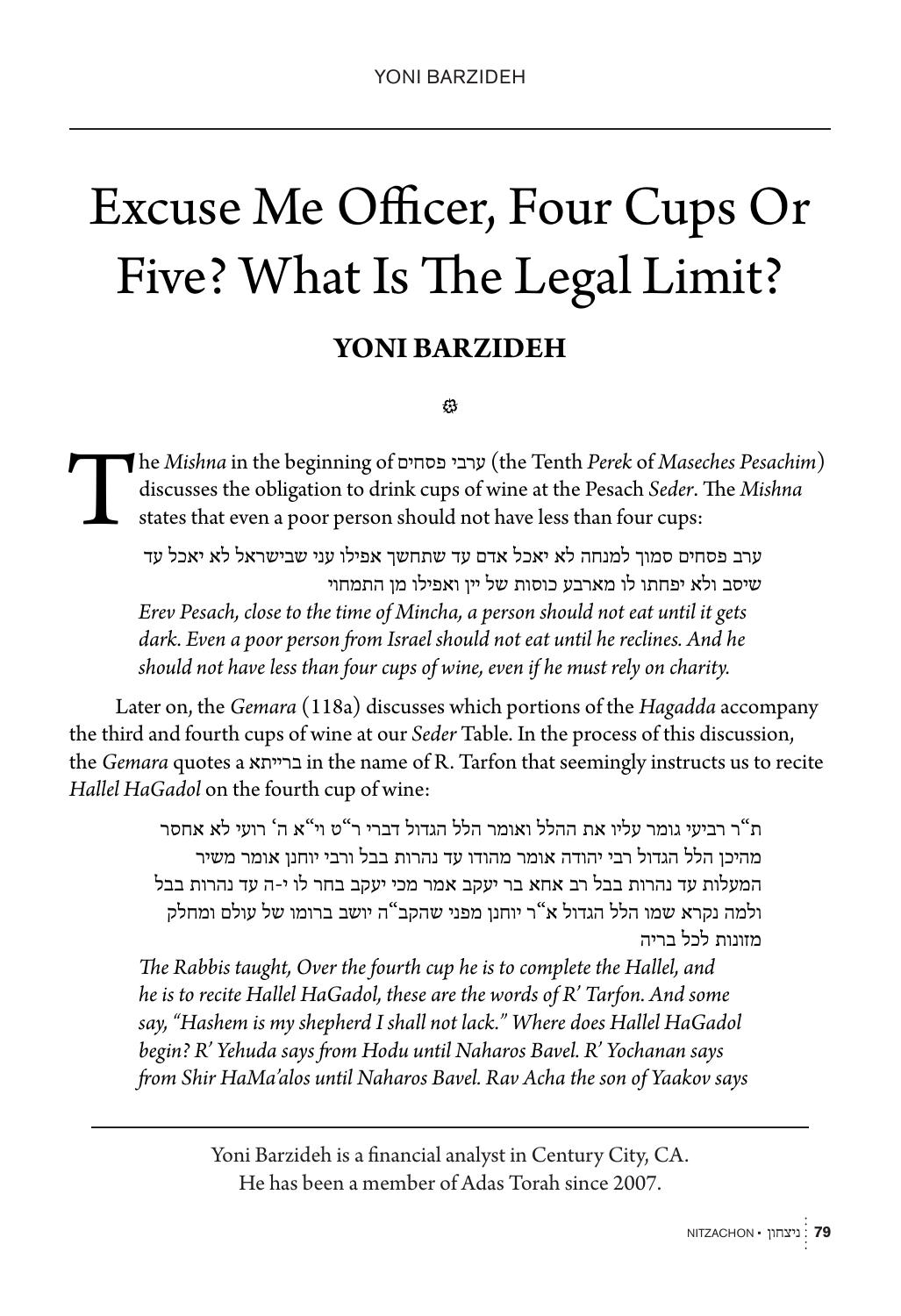*from Ki Yaakov…until Naharos Bavel. And why is it called Hallel HaGadol? R' Yochanan says because Hashem sits in the highest heights and provides sustinence to all living creatures.*

As you can see from the quote above, the *Gemara* takes R. Tarfon's instruction in stride, thus suggesting it is the accepted opinion. The *Gemara* goes on to expound on what exactly is this *Hallel HaGadol* that R. Tarfon speaks of (answer: the 136th *Perek* of *Tehillim* that contain the 26 lines of "חסדו לעולם כי(". *Tosafos* (117b), *Rashi*, and the *Rashbam* on this Gemara all explicitly affirm our version of this text:

ה"ג רביעי גומר עליו את ההלל ואומר עליו הלל הגדול *This is the proper version [of the text], "Over the fourth cup he is to complete the Hallel and he is to recite the Hallel HaGadol over it."*

So far, everything seems to be as it should be: We drink four cups of wine, and the expressions of חסדו לעולם כי are recited along with the fourth cup. Great, but what is the alternative version of the text that *Rashi* and his relatives are trying to correct us from reading into the *Gemara*?

Of course, to answer this we need not look far, and we soon realize that the alternative text is far from a minority version of the *girsa*. Quite the contrary, several *geonim* and *rishonim* seem to have had this alternative version of the text, as quoted here by Rabbeinu Chananel:

ת"ר חמישי אומר עליו הלל הגדול דברי ר' טרפון ויש אומרים ה' רועי לא אחסר *The Rabbis taught, Over the fifth cup he recites Hallel HaGadol, these are the words of R' Tarfon. Others suggest, "Hashem is my shepherd I shall not lack."*

The Rif (ibid.), Rambam, Rosh and several other *geonim* all had this different text, where one important word was changed. In this alternate version of the *beraisa*, R. Tarfon's statement is made to instruct us that we should drink a fifth cup of wine at the *Seder*, to accompany our recitation of *Hallel HaGadol.*

When the Rif includes this text *le'halacha*, the *Baal HaMaor* goes to lengths to explain why the Rif is wrong to adjudicate this way. The *Baal HaMaor* understands R. Tarfon to be requiring us to drink a fifth cup, and this is at odds with our *Mishna* and therefore cannot be the *halacha*, he writes. However, the Ramban, as he often does, stridently defends the Rif 's psak, and explains that R. Tarfon is not disagreeing with the *Mishna* and requiring five cups on the *Seder* night. Rather, R. Tarfon is saying that the fifth cup is optional, not at odds with the *Mishna*, and the Rif is therefore in the right to *paskin* this way: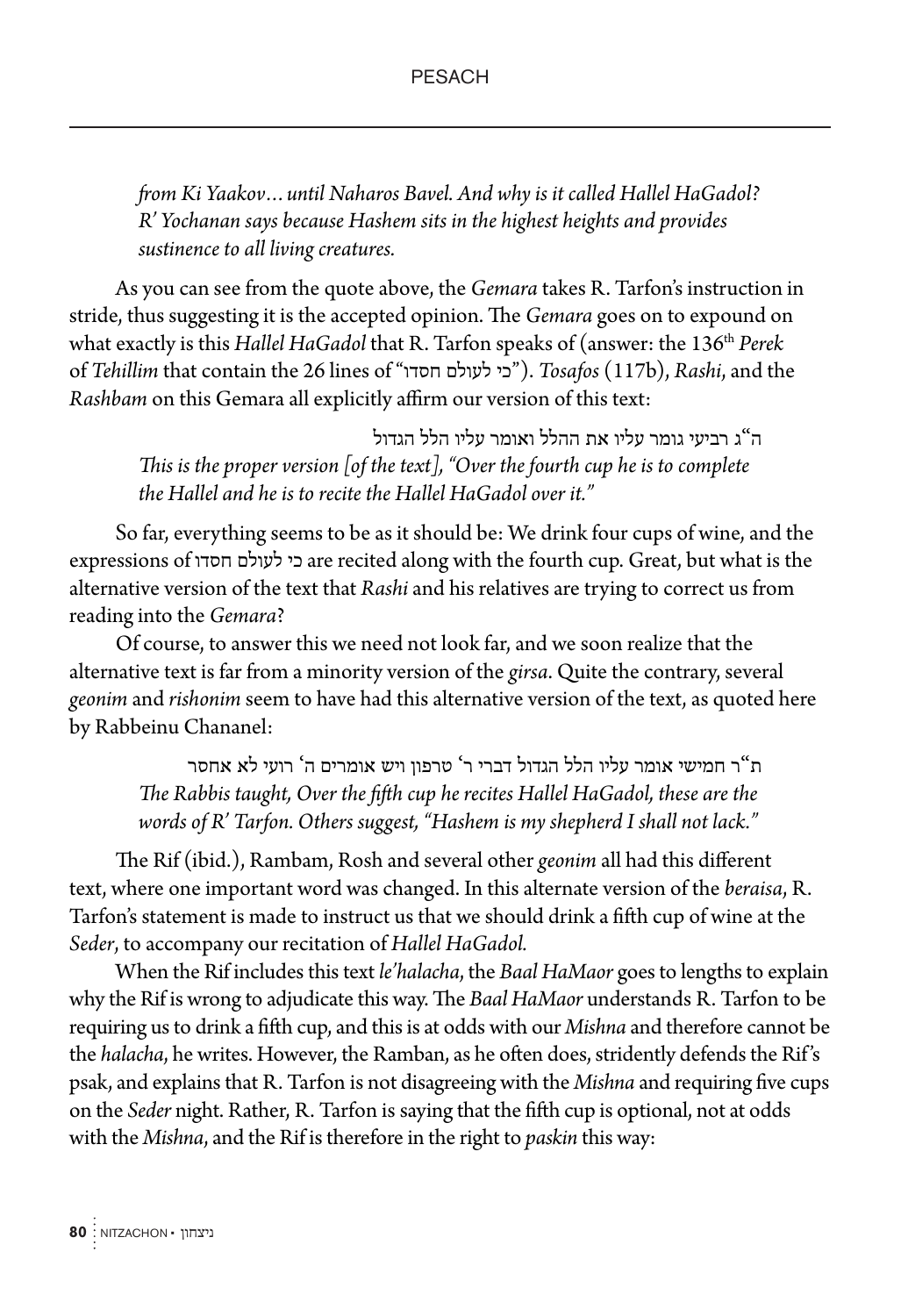אבל הצריכנו להעתיק דברי ראשונים שכולן פירשו דארבעה כוסות חובה כוס חמישי רשות אם רצה לשתות יקרא ואם לאו לא ישתה והדבר הפשוט מן הגמרא דאי ברייתא פליגא אמתניתין הוה לן למימר בגמרא מני מתניתין לא רבי טרפון ולא יש אומרים כדרך כל התלמוד ולא מישתמיט חד תנא וליתני לא יפחתו לו מד' כוסות של יין ר"ט אומר חמשה ועוד דשקלו וטרו אמוראי כר"ט אלמא הלכתא כוותיה וקיימא לן ד' כסי תקינו רבנן דרך חירות ולא חמשה.

*We must follow the lead of all the rishonim who assumed that only four cups are obligatory and the fifth one is optional. This stance is clear from the Gemara for if the Beraisa was arguing on the Mishna, the Gemara should have inquired as to whom the author of the Mishna is as it usually does. There is no mention of an opinion actually requiring five cups of wine and attributing it to R' Tarfon…Therefore we must conclude that the Chachamim established an obligation to drink four cups of wine and not five.*

As the Ramban writes, and as we've alluded to above, one must understand R. Tarfon this way because nothing about the subsequent discussion in the *gemara* suggests that R. Tarfon was in disagreement with the prevailing opinion. The *gemara* in fact asks further questions about *Hallel HaGadol*, as if we *paskin* this way. Furthermore, if R. Tarfon's *Beraisa* was brought to disagree with our *mishna*, the *gemara* would then normally have asked who was the author of our *mishna's* opinion (in the *Baal HaMaor's* understanding, it could not be R. Tarfon or the אומרים יש in his *beraisa*), which it does not.

Indeed, the Rambam (*Hilchos Chametz U'Matzah, 8:10*) and many others seem to conclude that there is in fact an ענין to drink a fifth cup of wine at the *Seder* table, to accompany the recitation of *Hallel HaGadol*.

> ואחר כך נוטל ידיו ומברך ברכת המזון על כוס שלישי ושותהו. ואחר כך מוזג כוס רביעי ונומר עליו את ההלל. ואומר עליו ברכת השיר והיא יהללוך ה' כל מעשיך וכו'. ומברך בורא פרי הגפן ואינו טועם אחר כך כלום כל הלילה חוץ מן המים. ויש לו למזוג כוס חמישי וגומר עליו הלל הגדול מהודו לה' כי טוב עד על נהרות בבל. וכוס זה אינו חובה כמו ארבעה כוסות.

*And afterwards he washes his hands and recites Birkas HaMazon over the third cup and he drinks it. He then pours the fourth cup and recites the Hallel over it. And he says Birkas HaShir which is Yehalelucha… He then recites Borei Pri haGafen and has nothing else to drink for the duration of the night other than water. And he should then pour a fifth cup and recite Hallel HaGadol over it, from Hodu until Al Naharos Bavel. This cup is not*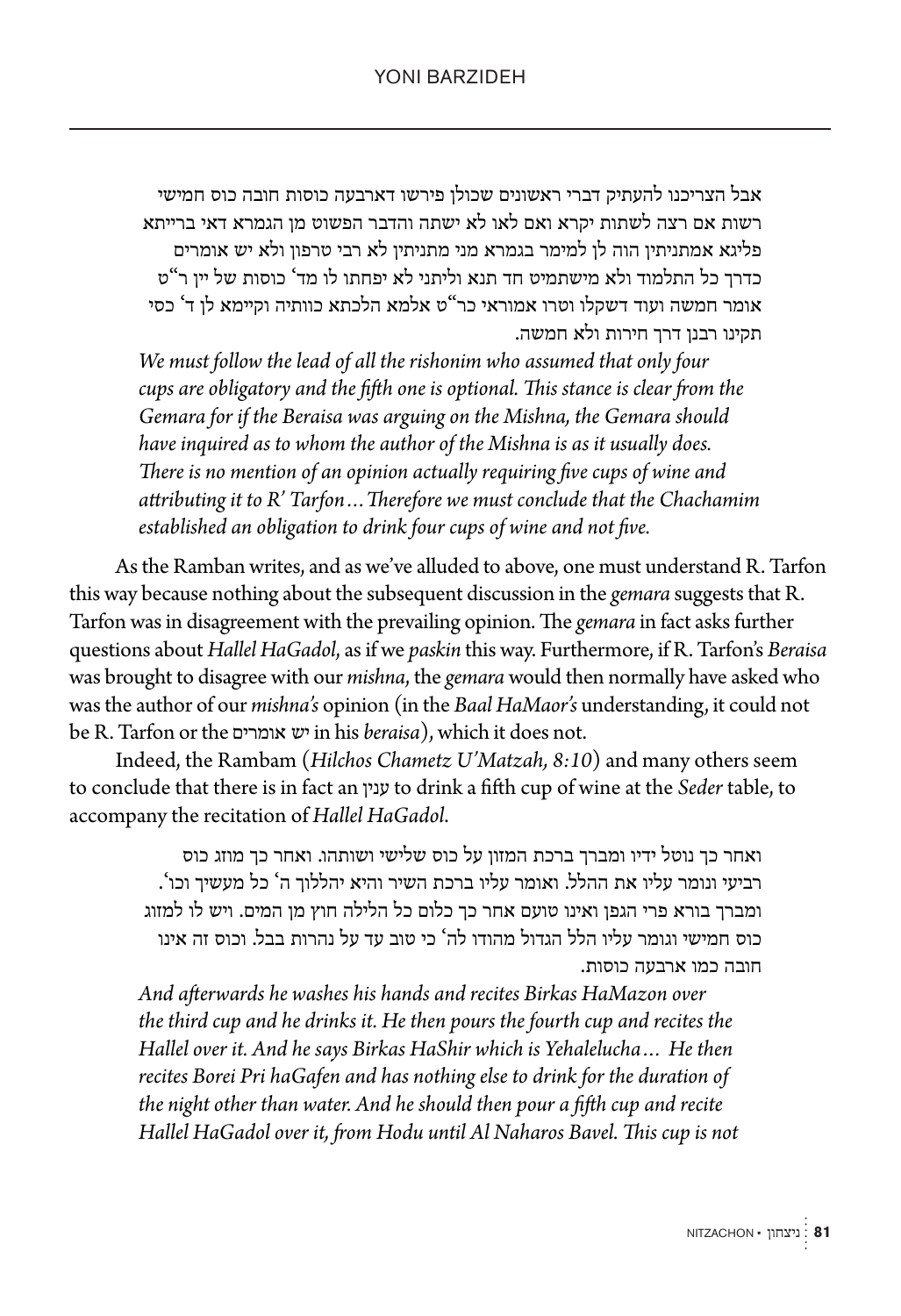*obligatory in contrast to the other four cups.*

As you can see in the passage above, the Rambam has two important things to say about the fifth cup of wine: 1) He uses the terminology "למזוג לו ויש", suggesting it is a commendable thing to do, and yet 2) the Rambam stresses that this חמישי כוס is not a חיוב like the other four cups.

Along these lines, Rav Amram Gaon states in his Seder:

מכאן למדנו שארבע כוסות חובה, חמישית רשות אם רוצה שותה ואומר עליו הלל הגדול, ואם לאו פטור. *From here we learn that the four cups are obligatory; the fifth is optional. If he wishes to drink it he should recite Hallel HaGadol over it, and if not, he is exempt.*

Rav Amram Gaon's statement apparently underscores this notion that the fifth cup is something worth doing, but not a חיוב: if you don't want to you are "פטור, "suggesting that there is some sort of non-binding obligation. Many other *rishonim* that have this alternative *girsa* seem to take a similar approach to the Rambam and Rav Amram Gaon.

However, the *Halachos Gedolos* and the Ramo on *Shulchan Aruch* (481:1), among others, have a slightly varied take on the relevance of the *kos chamishi.* They write that if someone is an איסטניס or has a great desire to drink more, that person can drink a fifth cup if he pairs it with the recitation of *Hallel HaGadol*. In this regard, the concept of the fifth cup seems to be used in the context of a *heter* of sorts, and not necessarily as something one should be doing as הידור or המובחר מן מצוה. The *siddur* of Rav Sa'adya Gaon also suggests this approach.

There is one additional approach to the fifth cup, written in the name of the Maharal, in his *Haggada* (printed by Rabbi Yudel Rosenberg in Warsaw in 1905). In this *Haggada*, the Maharal has a lengthy discussion on the importance of the fifth cup and explains that the reason it is called optional is that not everyone is expected to be holding on this *madreiga* (one step past redemption), but the *ba'al habayis* is encouraged to at least drink the fifth cup himself as it pertains to *parnassa* (hence the connection to Psalm 136, and "חסדו לעולם כי בשר לכל לחם נותן(". Unfortunately, it seems as though some of the comments made here by the Maharal on this topic are partly how this manuscript was ultimately proved to be a forgery $^{\rm l}$ .

So, to summarize, we are left with four opinions of R. Tarfon:

1. R. Tarfon said four cups (i.e., Rashbam, Rashi, Tosafos)

<sup>1</sup> *Moriah* 14 (1985) n. 3-4, pp. 102- 112; *Moriah* 16 (1989) n. 9-10, pp. 124- 130. See also

Y. Yudolov, *Otzar Haggadas*, p. 171, #2299; Rabbi Shlomo Fischer,*Tzefunot* 3 (1989) p. 69.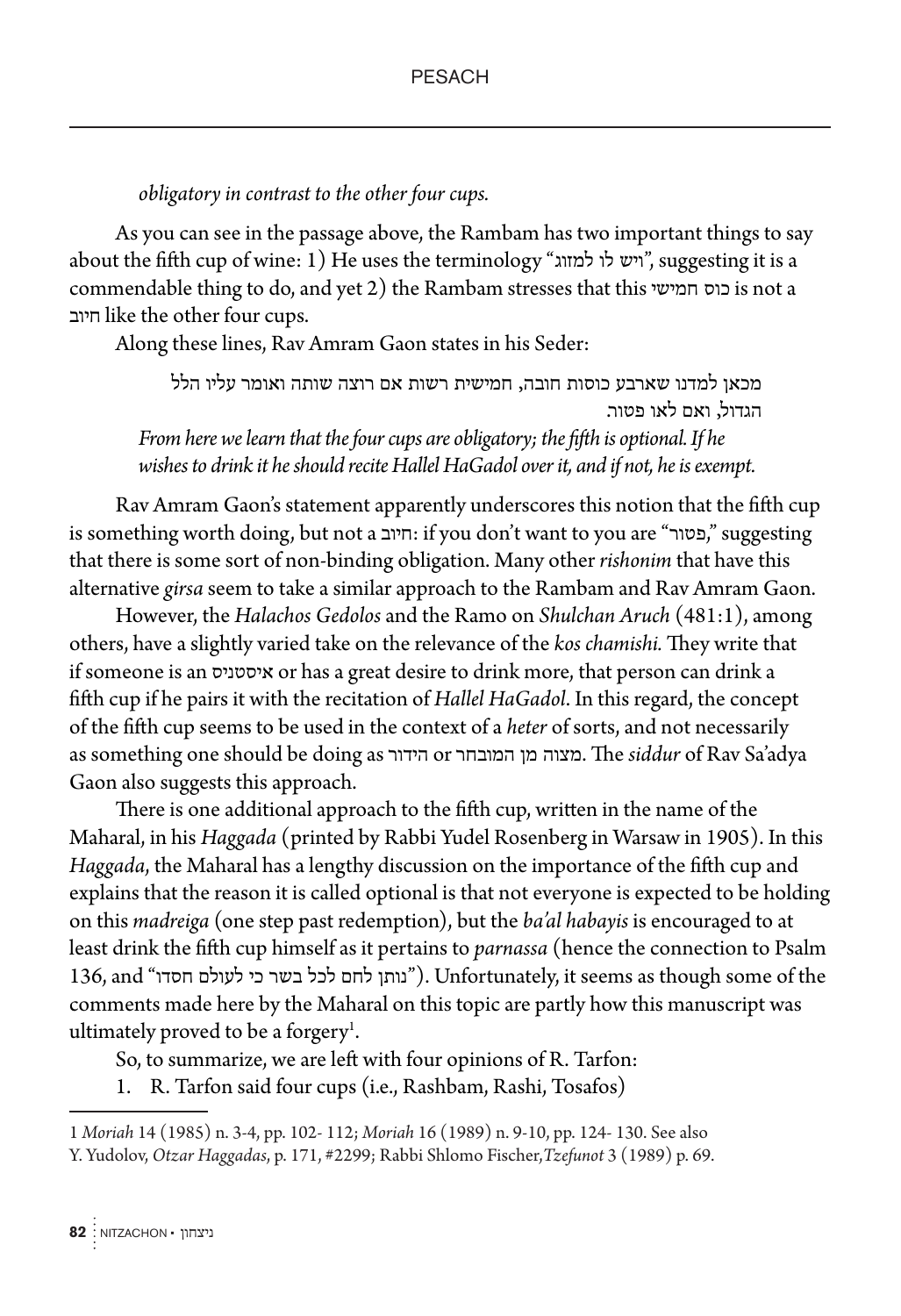- 1. R. Tarfon said five cups are a *chiyuv*, and we do not *paskin* like him (i.e., *Ba'al HaMaor*)
- 2. The fifth cup is a המובחר מן מצוה, but not an obligation (i.e., the Rambam)
- 3. The fifth cup is an option for those who want or need another drink, if paired with *Hallel HaGadol* (i.e., Ramban, Rema)

There's very little practical difference for us between #1 and #2, as they both leave us with four cups being the only valid opinion. However, if we hold like opinions #3 or #4, it seems like there would be room for a fifth cup, and it might even be preferable.

Of course, before one starts adding a fifth cup to his *Seder*, there are a few more issues to understand that we have not dealt with in this article. For example, how does one deal with the prohibition from drinking after the fourth cup of wine? This topic is discussed extensively in the *rishonim* with regards to the fifth cup. Another issue is, how does the fifth cup fit in the context of the reasons we have been given for having cups of wine at the *Seder*?

Regarding the latter question, the most obvious answer pertains to the understanding that the four cups are tied to the four לשונות של גאולה (as discussed in the *Talmud yerushalmi*); in this context, the fifth לשון of והבאתי would pertain to the fifth cup. Along these lines, Rav Menachem Kasher brings a proof to the *Ba'al HaMaor's* opinion that R. Tarfon thought there was a real obligation to have a fifth cup, corresponding to  $\th$ the fifth והבאתי $^2$ 

It is also worth mentioning that throughout many of the commentaries that discuss R. Tarfon's opinion of a חמישי כוס, very little connection is made to the אליהו של כוס, which by most accounts seems to be a separate *minhag* of a different origin. Below is one concluding thought (sometimes attributed to the Gra) to leave the reader with, which may connect the two cups. The question of whether to have four cups or five on the *Seder* night seems to have been an ongoing *machlokes* through history. Along these lines, R' Kasher quotes the *Otzer HaGeonim* (*Pesachim* 126b) that in Yeshivas Sura they drank five cups at the *Seder*, and only four at Yeshivas Pumpedisa. Without clarity on what R. Tarfon meant, it is hard for us to know what to do, and therefore we pour the חמישי כוס but do not drink it. Instead, we treat this as a "תיקו "and await the coming of Mashiach when Eliyahu Hanavi will arrive and resolve all of our open-ended questions, including whether to drink this fifth cup. May we all be *zoche* to see this day with the *geula sheleimah bimeheira beyameinu. Amen.*

<sup>2</sup> The interested reader is encouraged to learn the works of R' Kasher (e.g., *Haggadah Sheleimah*, *Torah Sheleima* on *Va'era*, p. 109-113) where he discusses the fifth cup and many of these issues in great detail.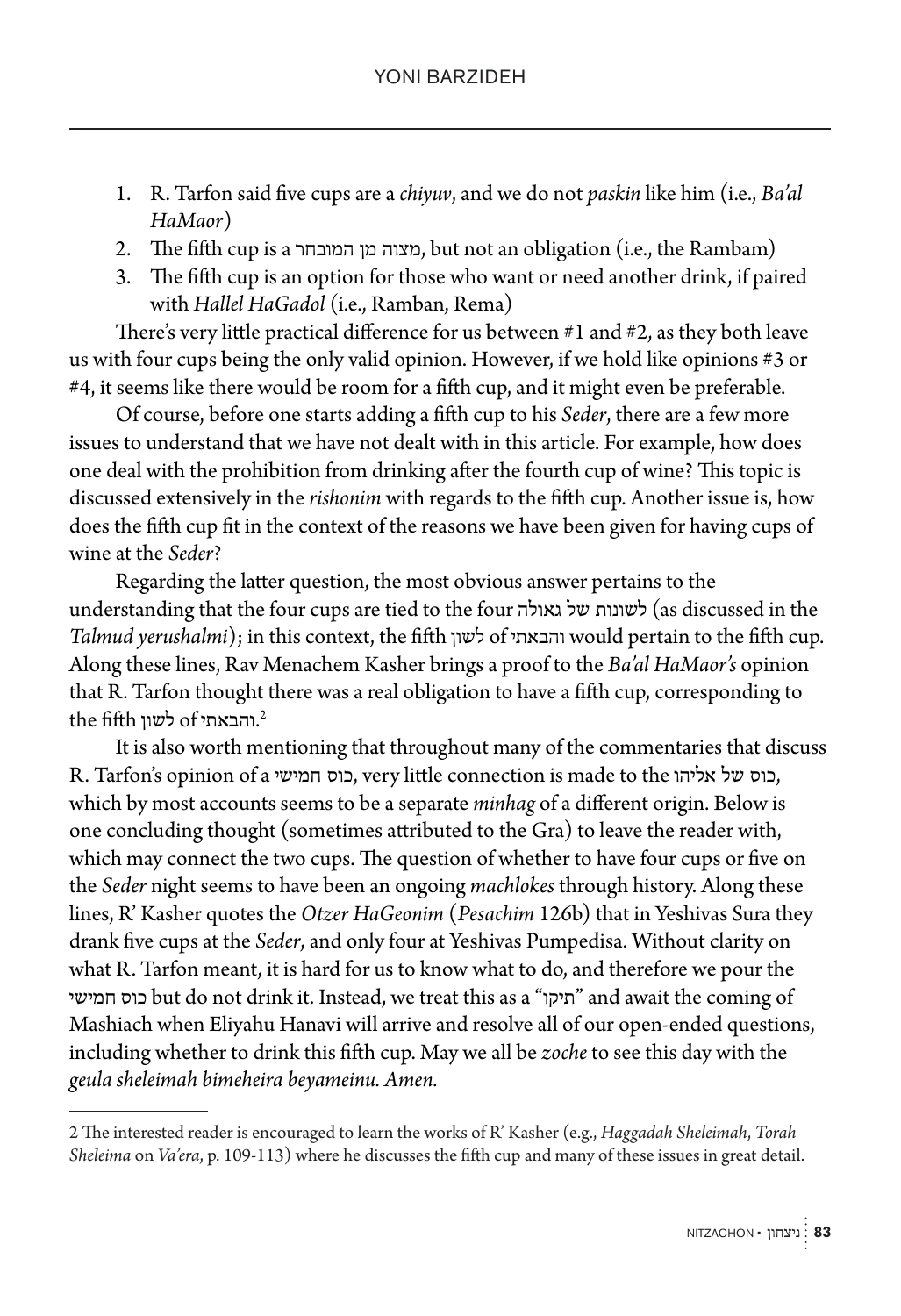PESACH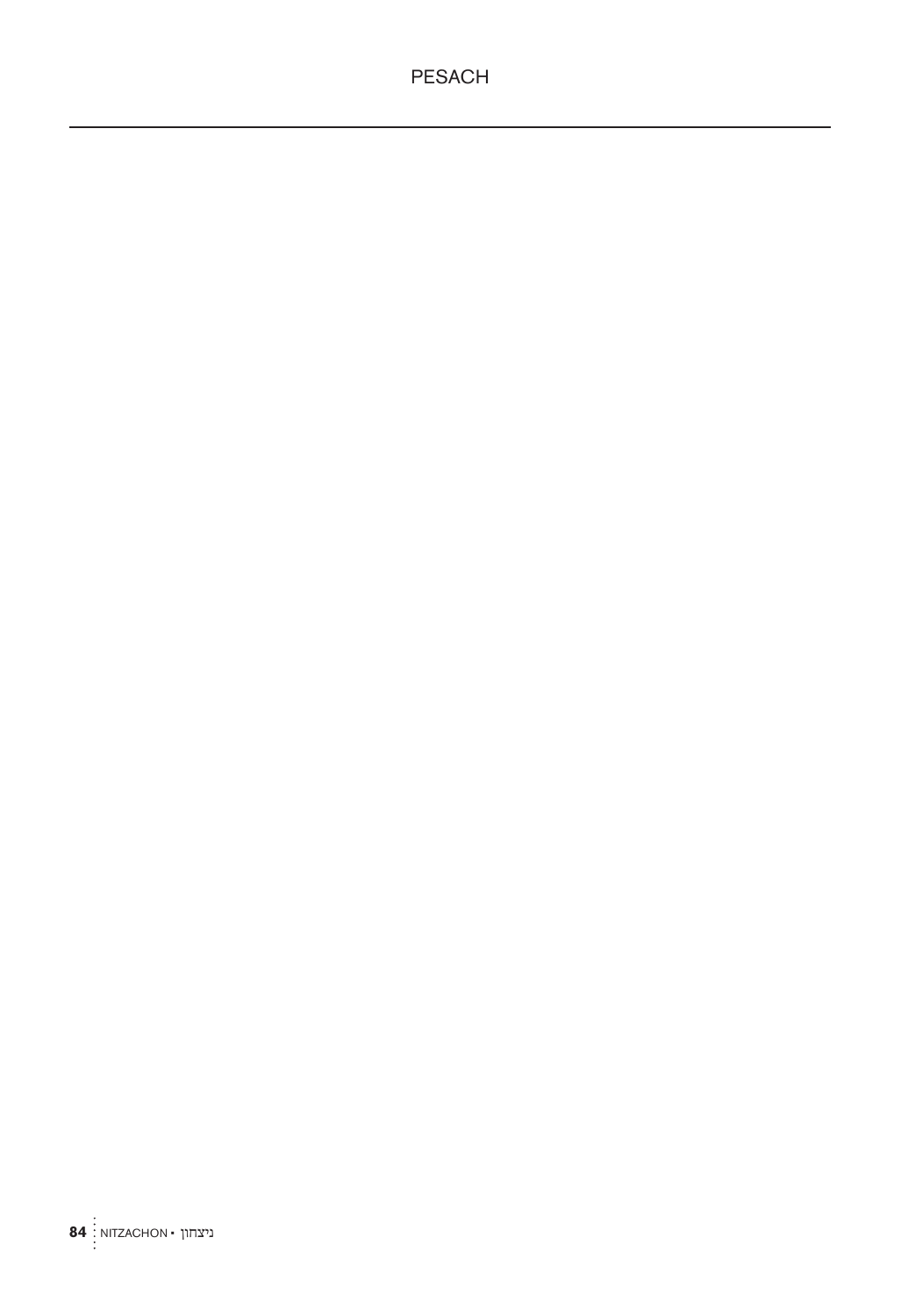# The *Seder* as a Precursor to Modern Educational Thought

## **NINA ADLER**

#### •

All thought can be traced back to values that Jewish educators have been using for centuries.<br>Lewish educational system was built on the idea of learning through exam<br>and experience. The most well known and widely practice traced back to values that Jewish educators have been using for centuries. The Jewish educational system was built on the idea of learning through example and experience. The most well known and widely practiced Jewish educational ritual is the experience of the Pesach *Seder*. This article will discuss some Modern Educational philosophy and tie that philosophy into the oldest Jewish educational "methods" textbook, the *Hagadda* of the Pesach *Seder*.

#### **The Foundation of Modern Educational Thought**

Lev Vygotsky (1896 – 1934), a Soviet Belarusian psychologist, was a pioneer in Socio-Cultural theory. His theory of learning focuses on what he calls the Zone of Proximal Development (ZPD) which is "the distance between the actual development level as determined by independent problem solving and the level of potential development as determined through problem solving under adult guidance or in collaboration with more capable peers" (Vygotsky, 1978,). Vygotsky's claim is that there is a way to measure development and its range by exploring the potential of a student through assessing his abilities when given tasks to complete with the assistance of others. Hence the ZPD allows for a prediction of what children will be able to complete in the future.

In Vygotsky's theory, learning has the power to affect development and awaken potential within a student. Therefore, the role of teachers and peers is of primal

Nina Adler, M.A., is the founder and owner of a private tutoring business. She is also a certified Music Together instructor and currently teaches classes at Beverly Hills Music Together. She has been a member of Adas Torah since 2009.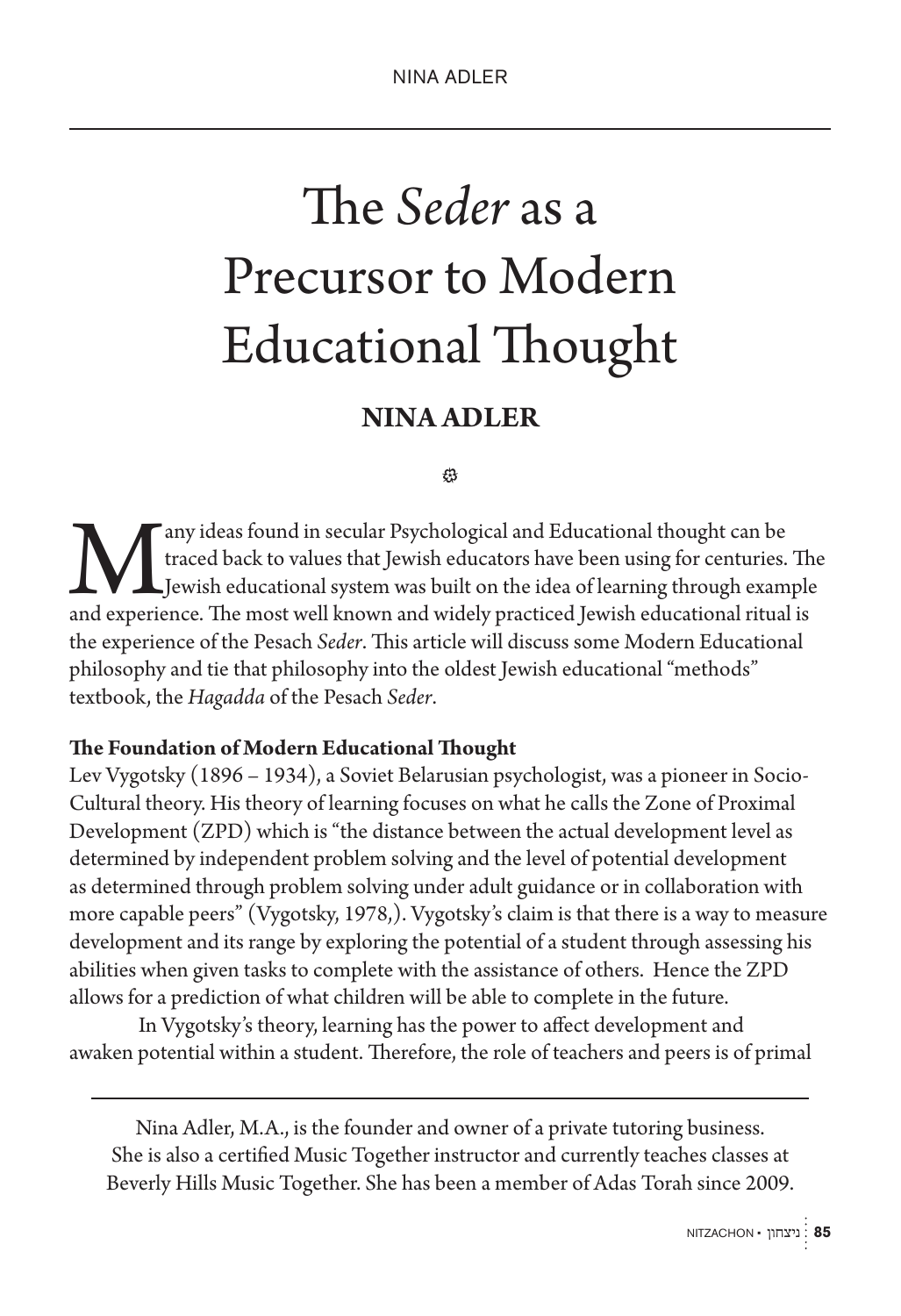importance in a student's development. Esteban Diaz and Barbara Flores (2001) explain further that "social relationships are key to the mental and personal development of individuals" (Diaz and Flores, p. 30). Hence, an important job of a teacher is to ensure that students achieve their potential by creating an environment where students can learn through social interaction.

John Dewey, (1859 –1952), an American psychologist and educational reformer, stated that "education is the fundamental method of social progress and reform" (Dewey, 2009/1929). Dewey founded what is known as Social Reconstructive theory. Dewey believed that without a proper education a student can read and write but not learn to think or do anything to influence the world. Dewey was adamant that schools and the educational system need to serve as a training ground to create positive citizens of the world who care for their fellow humans.

School, in Dewey's view, is the place where students develop as individuals within a group or, "the reconciliation of the individualistic and the institutional ideals" (Dewey, 2009/1929), and therefore it is important that students are imbued with a sense of self as well as a sense of responsibility and care for others. The goals of the school and home environment should be somewhat similar and the parents and teachers should view themselves as part of a team working toward a common goal. It should be one of the goals of the school to connect to the students' home lives and involve the parents in the process. The school culture should be united as well and in doing so "the discipline of life shall come to the child" (Dewey, 2009/1929).

These theories have crept into the realm of Jewish education and "experiential education" has become a buzz word for Jewish educators. There are programs where students are earning certificates as experiential educators and the value of Jewish camping, *Shabbatonim*, and other non-formal experiences are being lauded as the foundation of many children's connection to Judaism. David Bryfman in his article "Reaching the Tipping Point", expresses his hope that the positive research and evidence of the power of this type of education will "elevate the field of experiential Jewish education as one of the most powerful and viable strategies to develop and maintain the positive individual and collective identity of Jewish youth and young adults" (Bryfman, 2011).

What do these famous educational theorists have to do with Judaism? Furthermore, what do these theories have to do with Pesach? When the Socio-Cultural theory and Social Reconstructive theory were devised they seemed revolutionary in the world of modern education and psychology. Furthermore, modern Jewish education is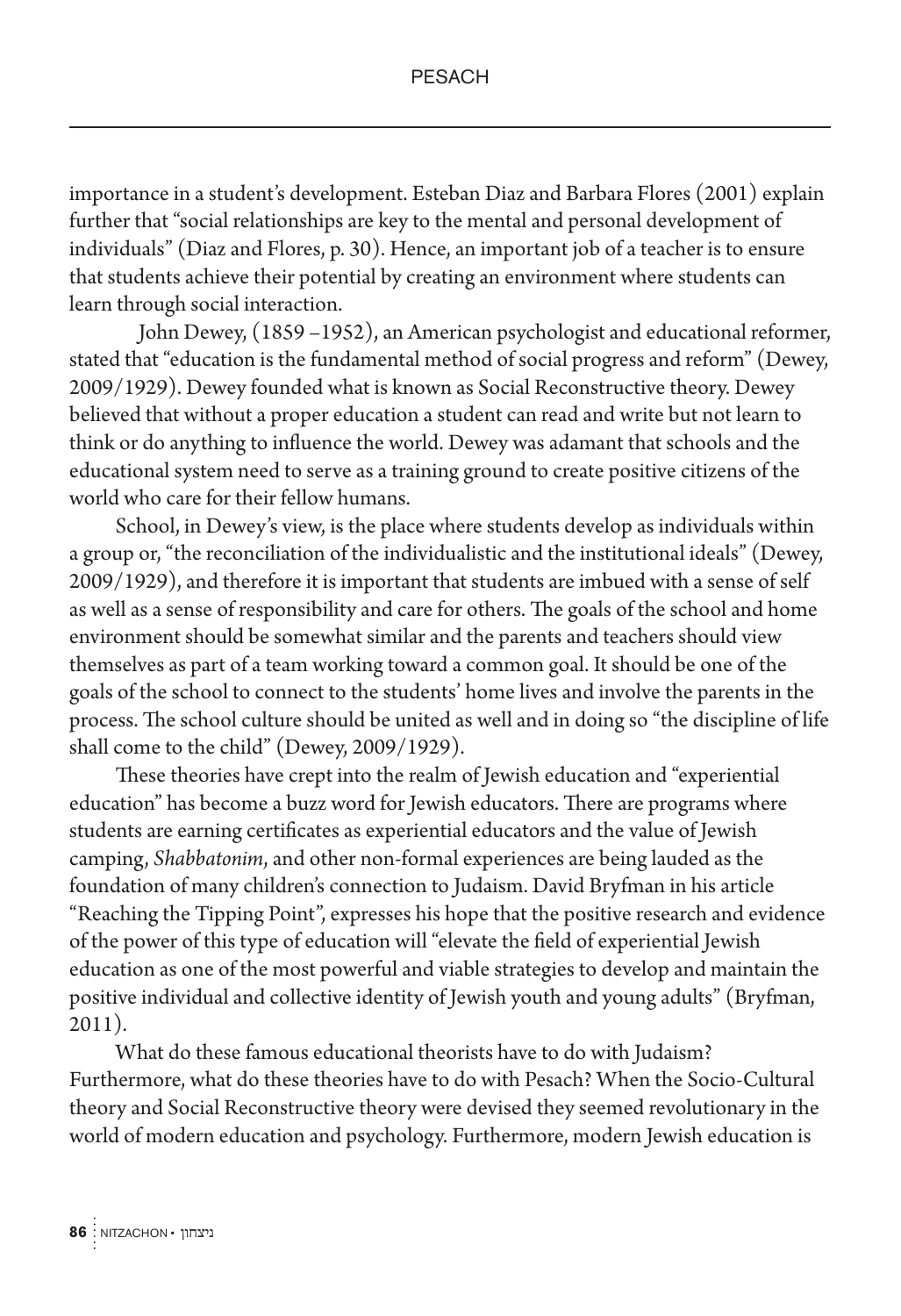basing strategies and programs on these theories. I believe that these ideas have already been rooted in our *chinuch* system for thousands of years and are clearly apparent in the structure and interpretation of the Pesach *Seder*.

#### **The Educational Experience of Pesach and the** *Seder*

Pesach is regarded as the holiday that is spiritually charging for the entire year. Long before we sit down to the Pesach *Seder* we meticulously clean our homes and remove the *chametz*, thereby removing the characteristics that *chametz* represents, generally viewed as arrogance, from within ourselves. On Pesach we reaffirm our belief in Hashem and acknowledge that our release from Egypt and the creation of the Jewish nation came directly from Heaven. These concepts are meant to infuse our everyday life with a deeper appreciation of our Creator and an understanding that everything in our lives, even our freedom, is the result of Hashem's mercy. Pesach represents the birth of our nation and therefore it is an opportune time not only to reaffirm our belief in Hashem, but also to ensure that our children will be the new links of the chain and ensure that the chain remain strong and unbroken. *Chazal* knew that merely recounting events is not faith affirming or memorable, but reliving and experiencing them will remain in our hearts and our minds forever.

The Pesach *Seder* is a perfect example of experiential education. We do not merely tell the story but rather, through rituals that are as specific as when to lean, what to eat, and how many times we dip our vegetables, we relive the exodus from Egypt throughout the night. In fact, even the format of the Pesach *Seder* as a family gathering is reliving the original format of the *Korban Pesach* as stated in *Shemos* 12:3 "לבית שה אבות לבית שה*, a lamb for each family, a lamb for each house.*"

The *mitzva* of recounting the story of the exodus from Egypt is enumerated in והגדת לבנך ביום ההוא לאמר בעבור זה עשה ד' לי בצאתי" words famous the in 13:8 *Shemot* ממצרים- *and you shall tell your son on that day saying, Because of this Hashem did this for me when I came out of Egypt.*" The word "הגדתי "is used again in *Sefer Devarim* 26:3 , and can also be translated as "showing" or "demonstration" according to Onkelus. This definition has widely been used as the ideal way of recounting the story of the Exodus to our children.

As Rabbi Gamliel points out at the end of *Maggid*: "אלו דברים שלשה אמר שלא כל *following - בפסח לא יצא ידי חובתו, ואלו הם: פסח, מצה ומרור* - Whoever does not speak of the following *three things on Pesach has not fulfilled his duty; they are: Pesach, Matza, and Maror.*" This teaching demonstrates that it is not enough just to tell the story but rather the story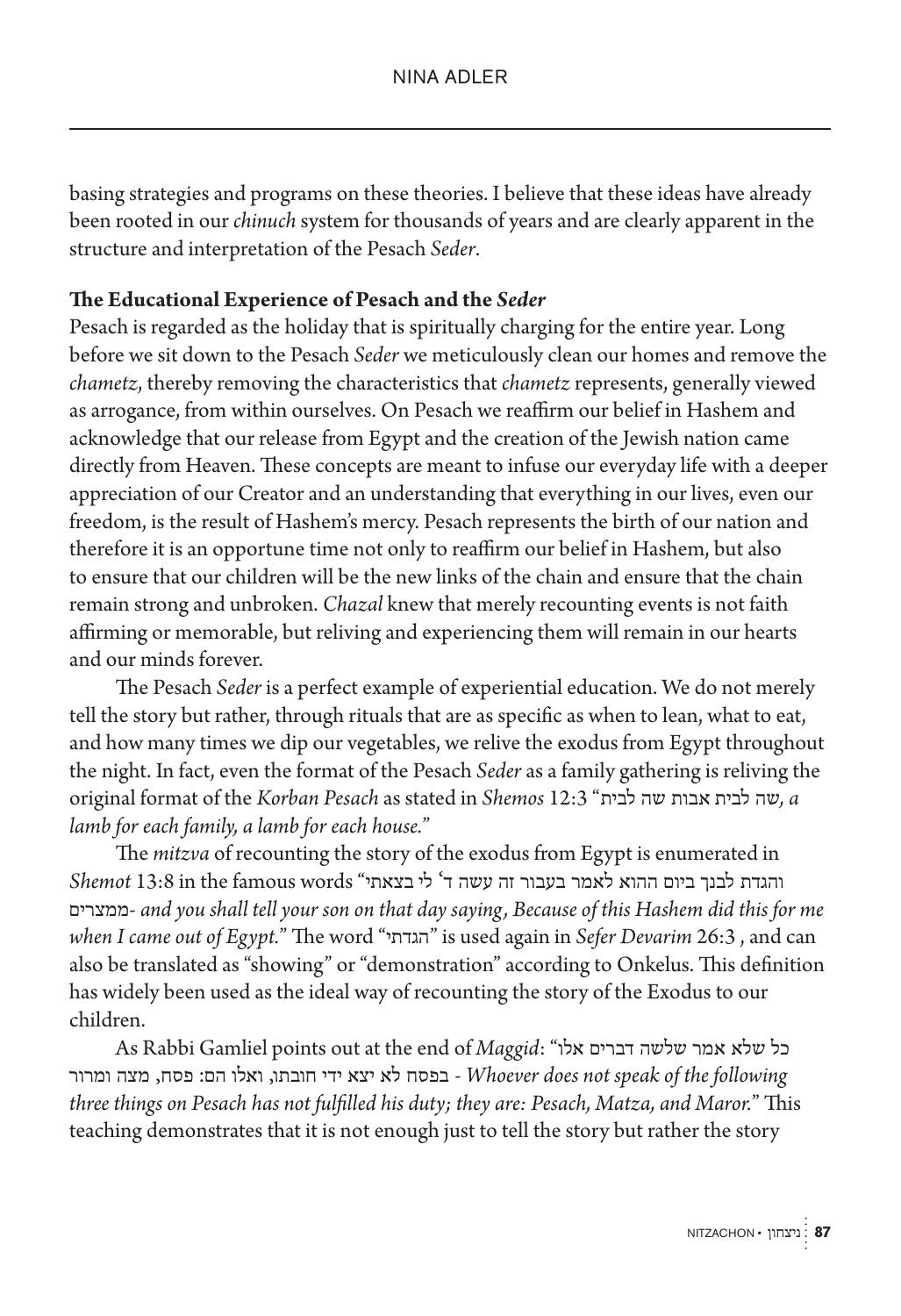must lead to and inspire concrete actions. This idea, that performing actions enable us to imbibe the principles and ideas that are spoken of, is an inherently Jewish view of education.

The *Sefer Hachinuch* is an anonymous 13th century work that systematically discusses the 613 Mitzvos (commandments) in the Torah. In this *Sefer*, whose purpose is to understand and explain how best to perform *mitzvos*, the *Sefer Hachinuch* states: "כי פעלותיו כפי נפעל האדם - *a person is molded by his actions*" (*Mitzva* 16). It is this idea that in Judaism, although thinking and studying is revered, it is action that has the capability to transform. This is exactly what John Dewey advocated and envisioned for the future of American education through creating a system where education is transformative rather than merely informative.

The ideal way to walk away from a *Pesach Seder* is to feel inspired and emboldened to perform more *mitzvos* and learn more of Hashem's Torah. This is true for both the children and the adults. It is imperative that at the *Seder* the children are the priority and not an afterthought. After all, they are the future of the Jewish people. This is a perfect opportunity to see what children are capable of doing and learning in a supportive environment. According to Vygotsky, this type of social interaction and collaborative learning environment is a perfect setup for genuine learning and development to take place. The *Seder* is not a race to finish, but rather it is much more inspiring when sharing is encouraged and allowed.

I was fortunate to have wonderful Pesach *Seder* experiences throughout my childhood. At the *Seders* that I attended as a child, adolescent, and young adult, everyone's voice was heard and celebrated. In fact, some of my most powerful Jewish memories boil down to Pesach. Planning for the *Seder* by ensuring that I had something to add was always an important part of the preparation (along with cleaning the house and of course the obligatory five trips to the *kelim mikva*). I also always walked away learning something; sometimes from an adult, sometimes from a sibling, and sometimes from a second grader who had a fantastic *mashal* (parable) from his *Rebbe*!

I implore you to set a goal to create a Pesach *Seder* that everyone can walk away from with an extra spiritual bounce in their step. These ideas may be presented in every Education Masters program as revolutionary, but we have been applying them for generations. Let's make the chain stronger and continue the tradition. In the merit of reliving the original *geula* with more understanding, may we be *zoche* to see final, permanent *ge'ula bim'hera b'yameinu. L'shana haba b'Yerushalayim*.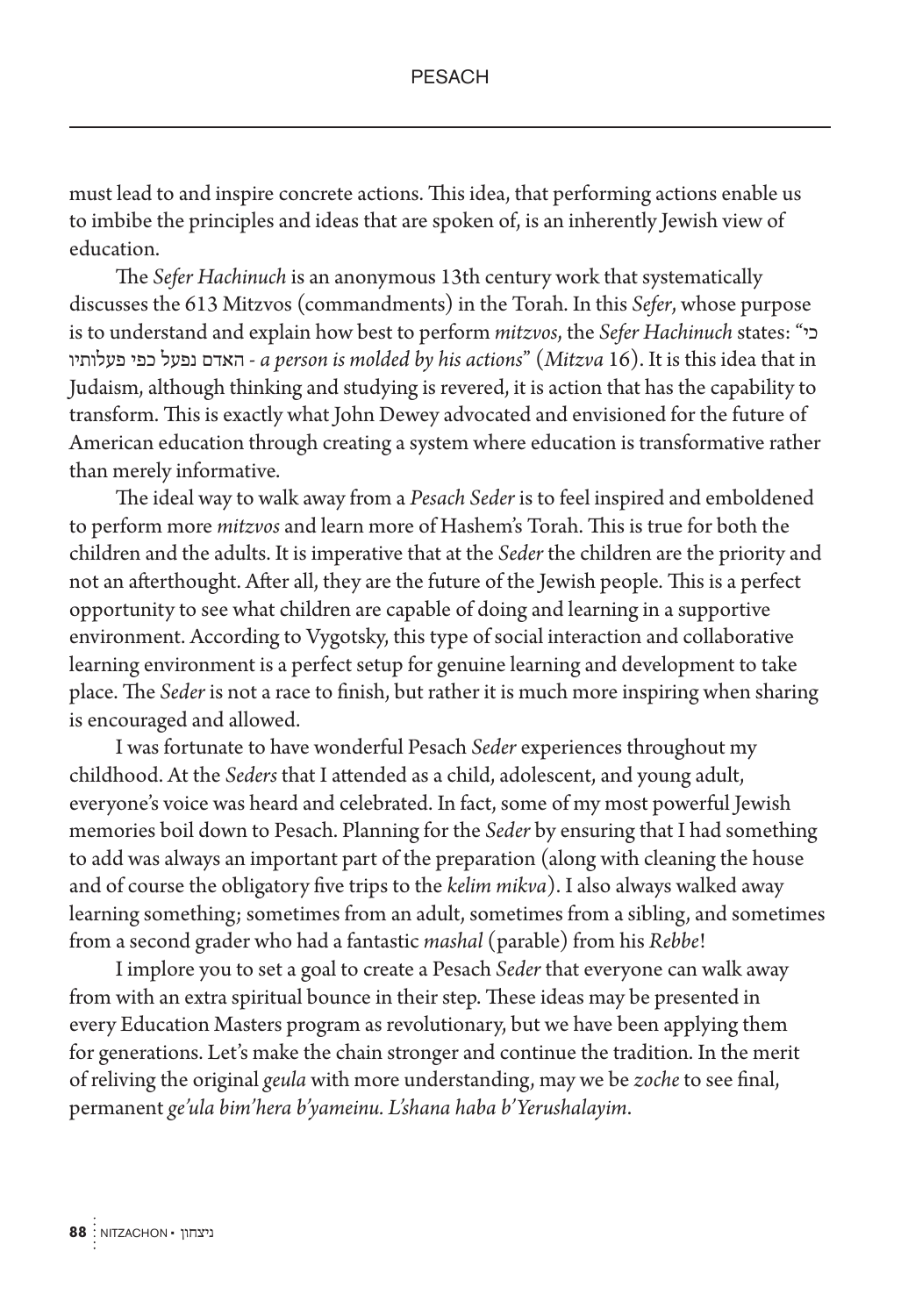### **Practical Suggestions**

Some ideas for including children at the *Seder*:

- Prepare a trivia game before Yom Tov with questions about all the different sections of the *Seder*- the children can keep the questions that they answer correctly in an envelope and redeem them after Yom Tov for different prizes.
- Give out jobs such as calling out the sections, carrying the water for *Rachzta*, handing out towels, parsley passer, salt water mixer, pillow distributor etc.
- Make sure that the children have a chance to share the *divre Torah* that they learned in school- in fact their words of Torah should be the focus. The more involved they are the more importance they will place on the experience- you most likely will learn something new! (If the *Seder* is very large, the leader of the Seder might want to ask each child to pick their favorite pieces of Torah to present and prepare in advance where the stopping points are to keep the flow going.)
- Make a puppet show
- Sing a Pesach song that encourages the children to sing-along (This is especially appropriate for very young children who will most likely not make it through the entire *Seder*. This can be done at the beginning)
- Make hiding/stealing the *Afikoman* into a game (it's the best way to keep the adrenaline going until the end.)

### **References:**

- Bryfman, D. (2011). Experiential Jewish education: Reaching the tipping point. In H. Miller, L. Grant, & A. Pomson, *International handbook of Jewish education* (pp.767- 784). Netherlands: Springer.
- Dewy, J. (1929). My pedagogic creed. In D. Flinders & S. Thorton (Eds.), *The Curriculum Studies Reader* (pp. 34-41). New York: Routelage.
- Diaz, E. & Flores, B. (2001). Teachers as sociocultural, sociohistorical mediators. In M. Reyes & J. Holcon (Eds.), *The best for our children: Latina/Latino voices on literacy* (29-47). New York: Teachers College Press.
- Vygotsky, L. S., & Cole, M. (1978). *Mind in society: The development of higher psychological processes*. Cambridge: Harvard University Press.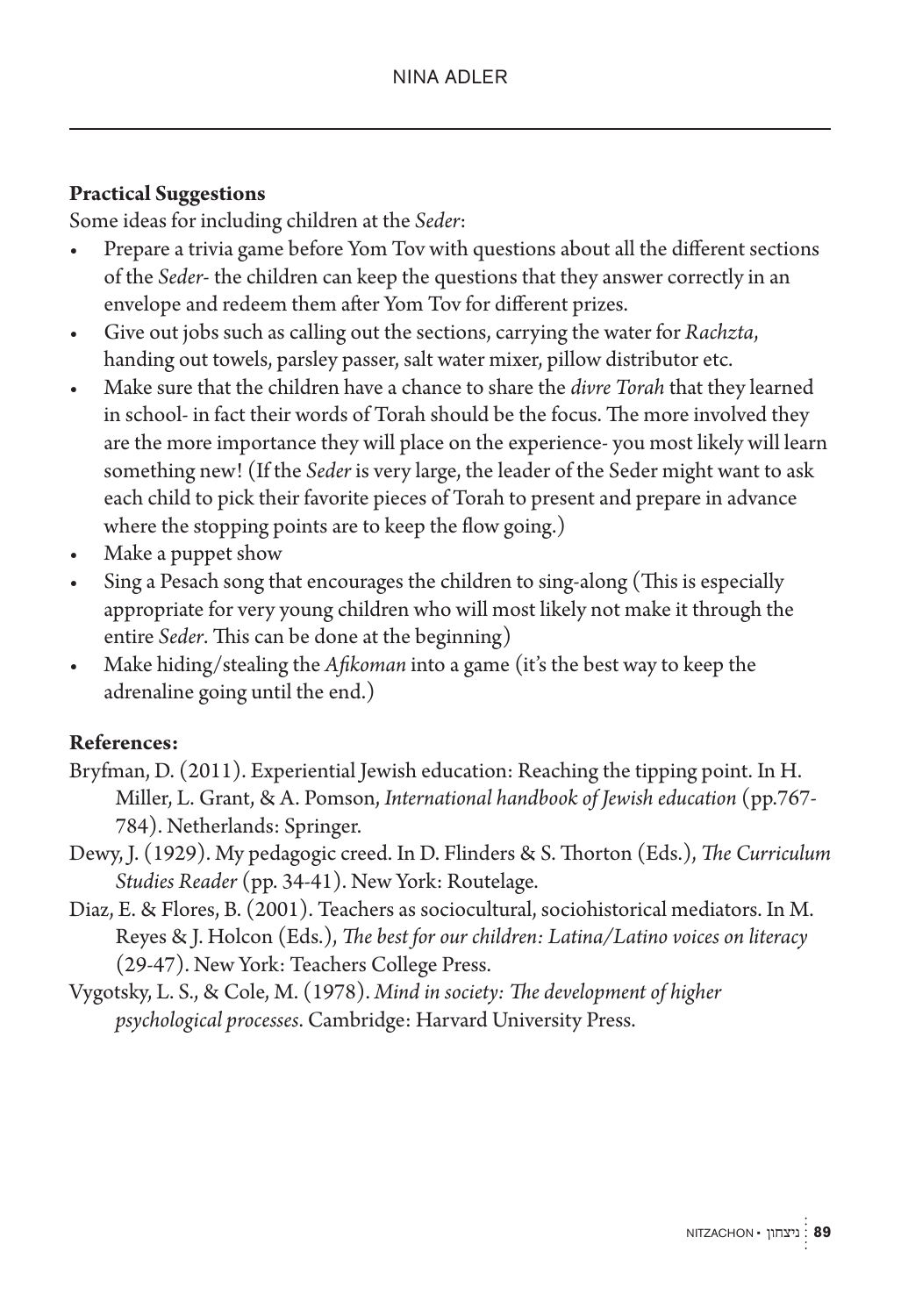PESACH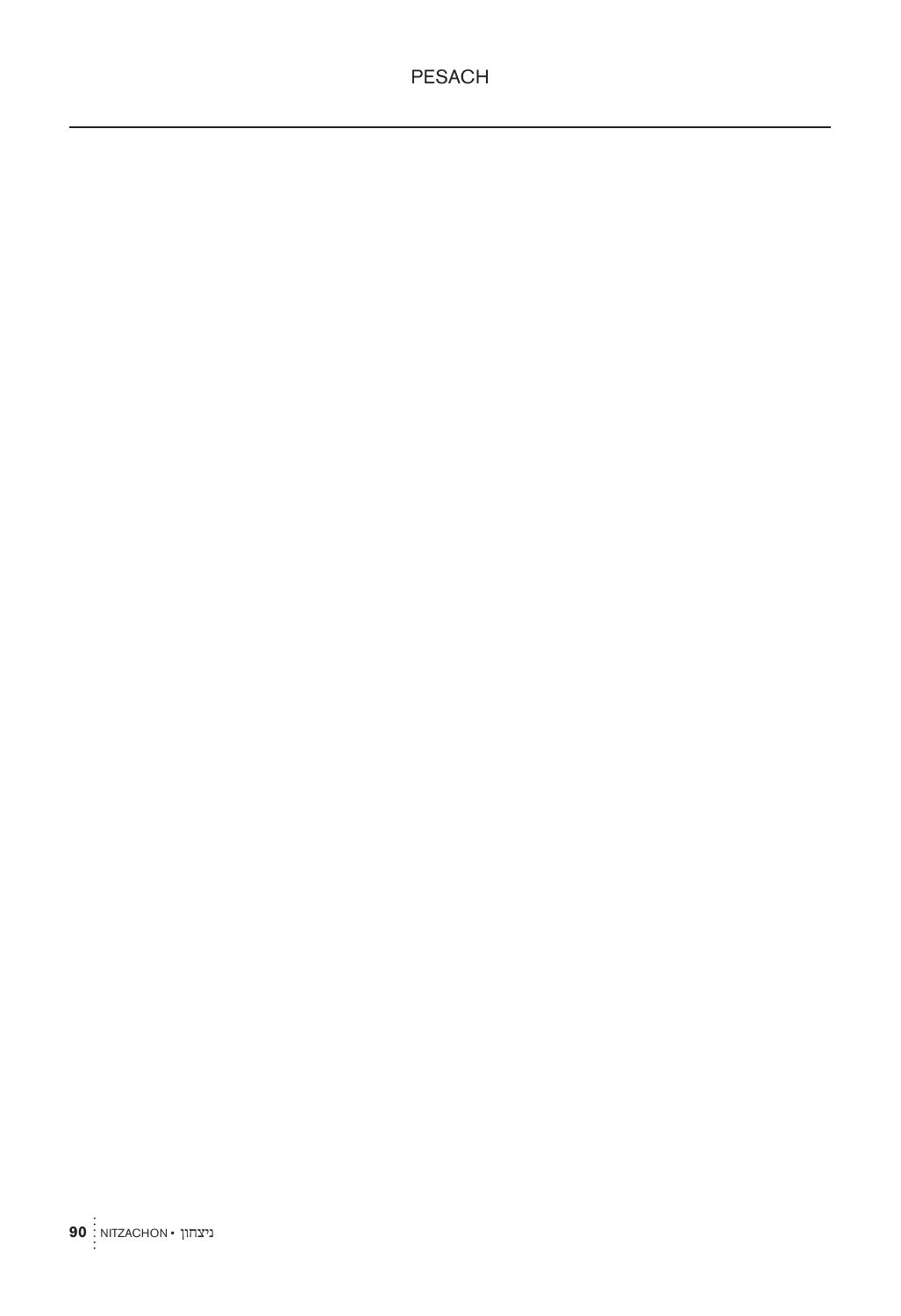# The Crime of Crying

### **DR. HILLEL WELL**

#### •

In parshas Shelach, when the meraglim returned from their mission to spy out the land of Canaan, they reported that *Eretz Yisrael* is a land that, "consumes its inhabitants." (*Bamidbar* 13:32) The *meraglim* did in fact n *parshas Shelach*, when the *meraglim* returned from their mission to spy out the land of *Canaan*, they reported that *Eretz Yisrael* is a land that, "consumes its inhabitants." (*Bamidbar* 13:32) The *meraglim* did in fact witness an unusual number of funerals as distracting the attention of the inhabitants away from the *meraglim*, thereby enabling them to carry out their mission unimpeded. The *meraglim* misinterpreted the events and took it as a sign that the land was faulty and somehow responsible for the torrent of death. (Rashi, ibid.) Hashem's kindness went unrecognized, and was instead perceived as a critical flaw of the purported utopia that *Bnei Yisrael* were destined to inherit. The *pasuk* relates *Bnei Yisrael's* response to the report of the *meraglim*. "...and the people cried on that night" (*Bamidbar* 14:1) The *Gemara Taanis* 29a tells us how Hashem reacted to these cries of *Bnei Yisrael*. "You cried for nothing, and I will set [this day] for you [as a day of crying for generations." Hashem promises that as a result of their crying then, they will cry for generations to come. On the surface, this seems very surprising. Why were we condemned to generations of agony and suffering as a result of our crying? How does this most severe and tragic punishment fit the crime? Surely this reaction is more sophisticated than the petty parental reaction of "I'll give you something to cry about."

In order to understand Hashem's reaction we need to go back to the *bris bein habesarim*. There we find that Avraham Avinu asks Hashem: "With what will I know that I will inherit the land?"(*Bereishis* 15:8) Rashi (ibid. 6) interprets this as, "With what merit will my children endure in the land?" Hashem proceeds to discuss the Egyptian exile and enslavement. "You shall surely know that your children will be strangers in a foreign land, and they will enslave them and afflict them for four hundred years." (ibid.13) The flow of the *pesukim* and the usage of the word "know" in both of these *pesukim* indicate that Hashem is indeed answering Avraham's question when informing him about *galus Mitzrayim*. How are we to understand this? What is the connection

> Dr. Hillel Well is an Orthodontist in Los Angeles, CA. He has been a member of Adas Torah since 2013.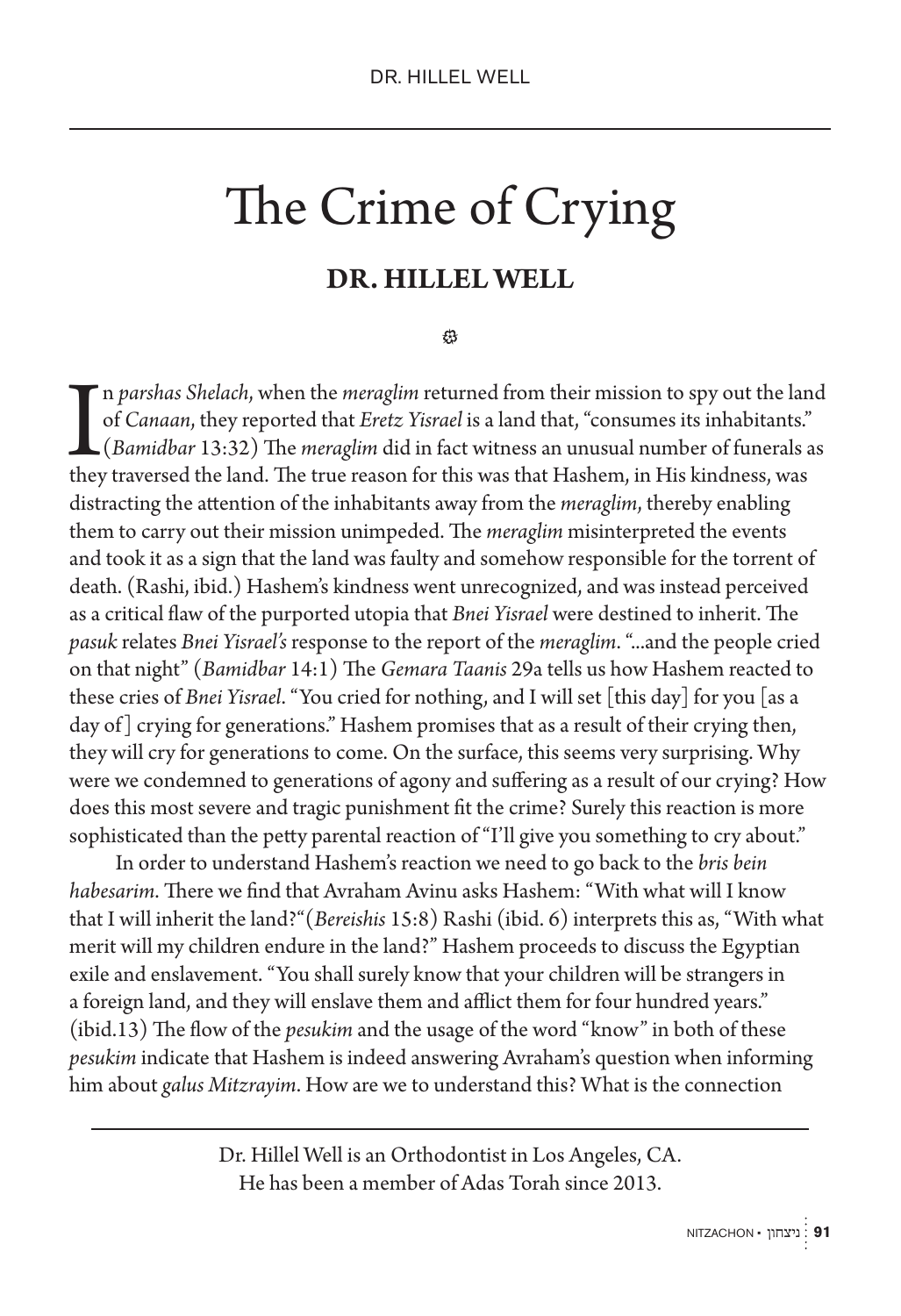between *Eretz Yisrael* and the Egyptian enslavement? In what way was our enslavement in Egypt a preparation for our inheritance of *Eretz Yisrael*?

The answer to this question is in the *gemara Brachos* 5a. There we learn that *Eretz Yisrael* is one of three presents given by Hashem to *Bnei Yisrael* which are only given through suffering. This can be understood to mean that suffering is a prerequisite to acquiring *Eretz Yisrael*. Thus, we can propose that Avraham was asking Hashem, "In what way will my children suffer in order to be given *Eretz Yisrael*?" Hashem answered that *Eretz Yisrael* will be inherited in the "merit" of the affliction that *Bnei Yisrael* will endure over the course of four hundred years in a land that is not theirs.

If we seek to understand this deeper we may find ourselves asking, "What is the function of this suffering, and why is it a prerequisite for *Bnei Yisrael* to inherit the land?" I would like to suggest that it is only through the suffering involved in living in a foreign land and being subjected to the cruelty of the host nation that *Eretz Yisrael* becomes so beloved to *Bnei Yisrael*. Without this emotional attachment, there is no prospect for them to transcend all the obstacles they will face there, and there can be no guarantee to their perpetuity in the land.

Let us now return to *Bnei Yisrael's* sin of crying. What was the root of their sin? How can we summarize their sin? We find that Hashem says to *Bnei Yisrael*, "And your children that you said would be captured, I will bring them to the land, and they will know the land that you detested." (*Bamidbar* 14:31) Here we see that *Bnei Yisrael* were not just afraid of being defeated and killed as they had expressed. They detested the very land that they suffered for. They allowed the lies of the *meraglim* to enter into their minds and to poison their relationship with *Eretz Yisrael*. By crying, they severed their bond with the land. They showed that they were not willing to transcend the obstacles necessary to live in the land of their dreams. Instead, they gave up on their homeland. They set their eyes back to the land of their suffering and exclaimed, "Let us appoint a leader and return to Egypt." (*Bamidbar* 14:4)

Hashem's reaction to *Bnei Yisrael's* crying can now be understood very well. Hashem begins, "you cried for nothing" – you gave up on *Eretz Yisrael* and lost it! Suddenly, Avraham's question at the *bris bein habesarim* resurfaces. With what merit will they endure in the land now that the colossal merit of *galus Mitzrayim* is gone? Hashem continues, "and I will set  $[\text{this day}]$  for you [as a day of] crying for generations"- you will, in fact, not remain in *Eretz Yisrael.* The *Beis Hamikdash* will be destroyed and you will have to go back into exile. However, in every new exile, you will again suffer in a land that is not yours; and through that suffering you will merit to return to the Land for a period of time.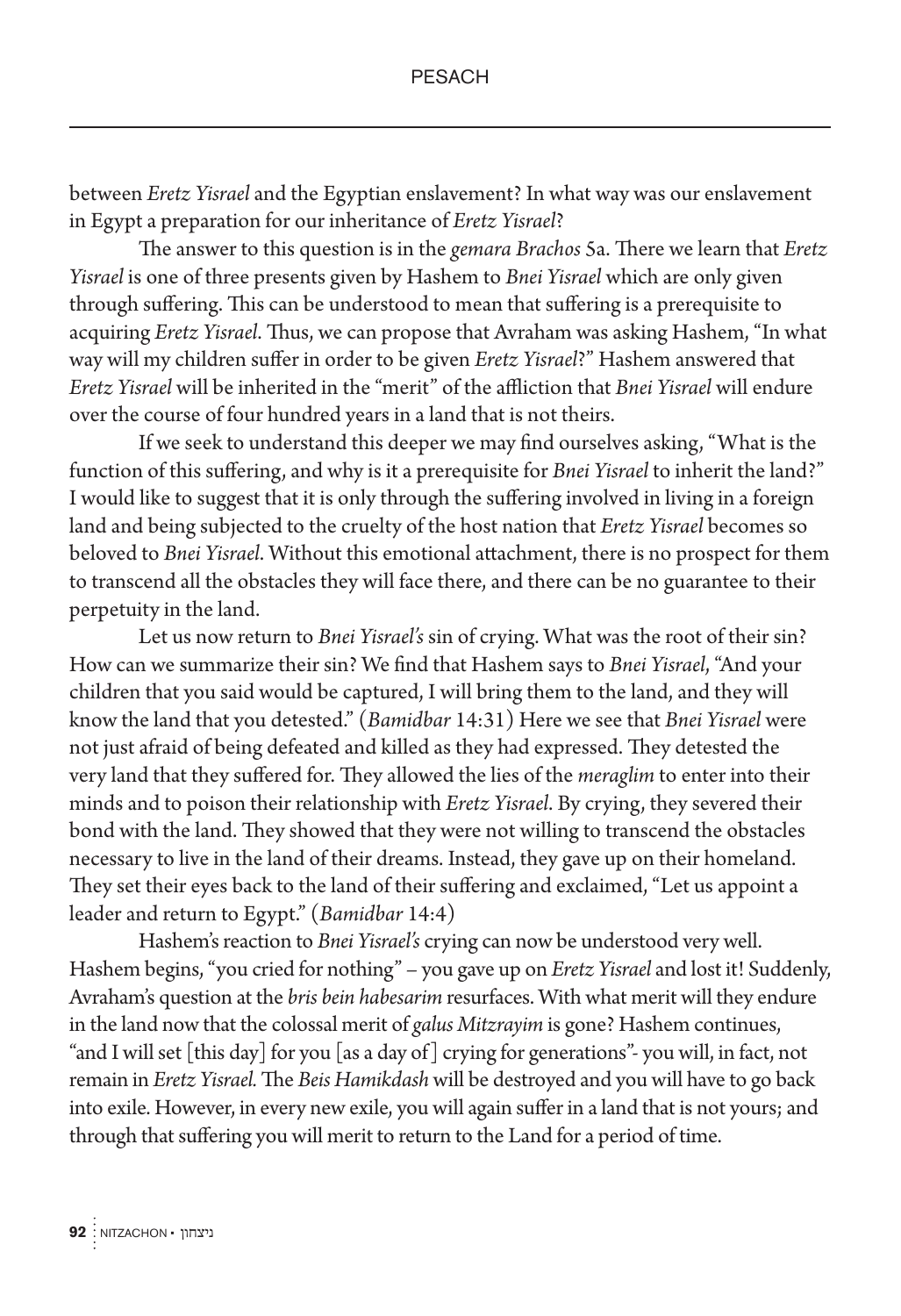So, when will it end? When will we return to *Eretz Yisrael* for good? Perhaps when we have the attitude of Calev, who said,"Let us surely go up and inherit the land because we can do whatever is necessary for it." (*Bamidbar* 13:30) Faith is a tenet of Judaism. We must not only have faith in Hashem; it is equally important to have faith in ourselves and believe that we can overcome the challenges that stand between us and our destiny. We must become attached to our destiny to the point that any and all obstacles do not deter us, but enable us to demonstrate our conviction to fulfill the Torah and inherit *Eretz Yisrael*. Then it will be ours forever.

Sometimes it is appropriate to cry. *Chazal* teach us that the gates of tears are never locked. There are times though, where crying is not the correct response. We must be strong and face our challenges. This is what Hashem told Moshe at the *Yam Suf.* "And Hashem said to Moshe, 'Why are you calling out to me? Speak to *Bnei Yisrael* and let them move forward.'" (*Shemos* 14:15) Our cries cannot be *shel chinom* – for nothing. Only tears that can move forward through the gates of tears and accomplish something, have value.

This Pesach we will fulfill the requirement to picture ourselves personally going out of *Mitzrayim*. Let us use the tools of the *Haggada* to create a vivid experience for ourselves and our families. If we can get even a little taste of the suffering that our people experienced in Egypt, then we will become that much more connected to *Eretz Yisrael*  and that much closer to the destiny of the Jewish people. May we choose as individuals and as a nation to achieve complete redemption in our days.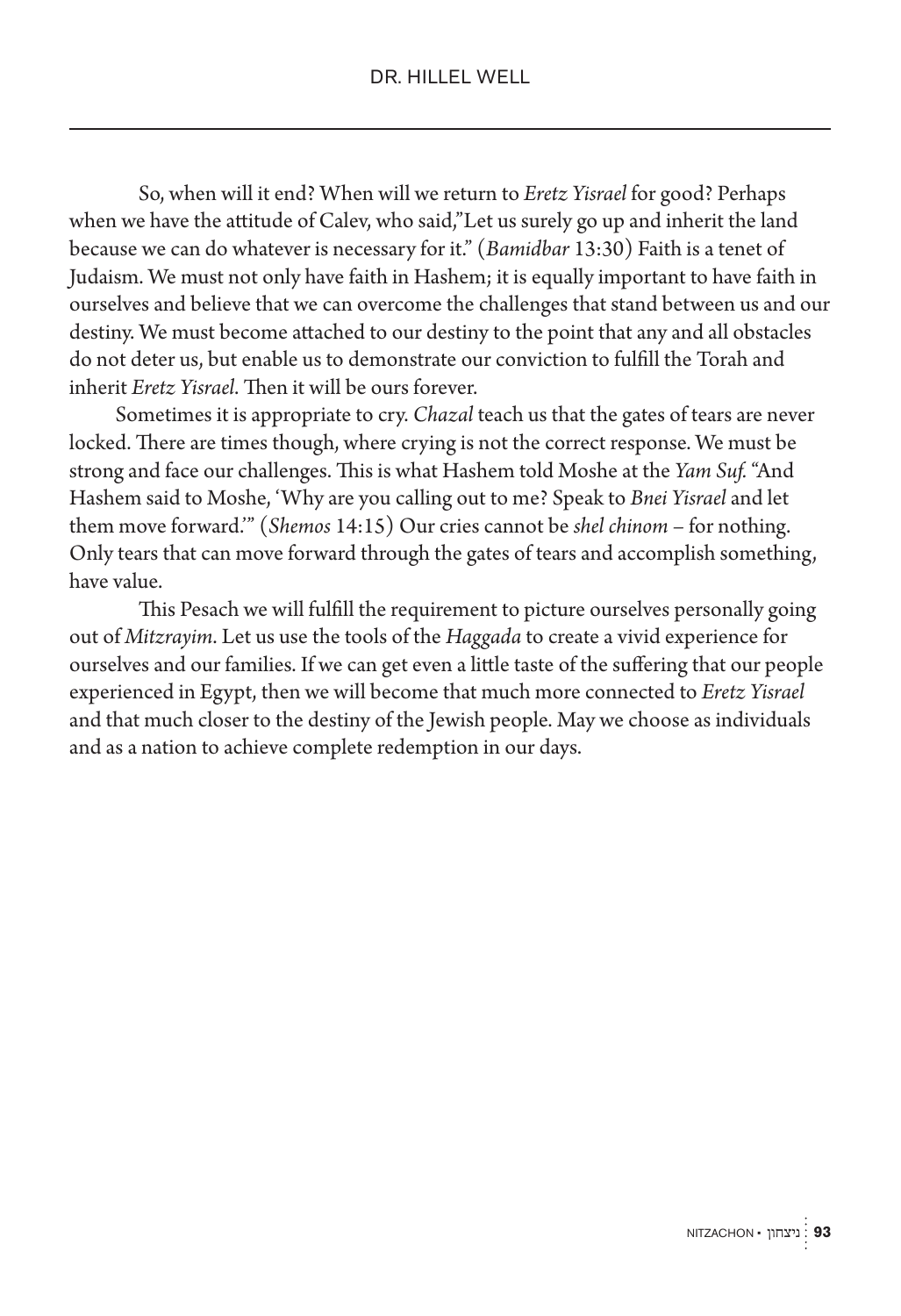PESACH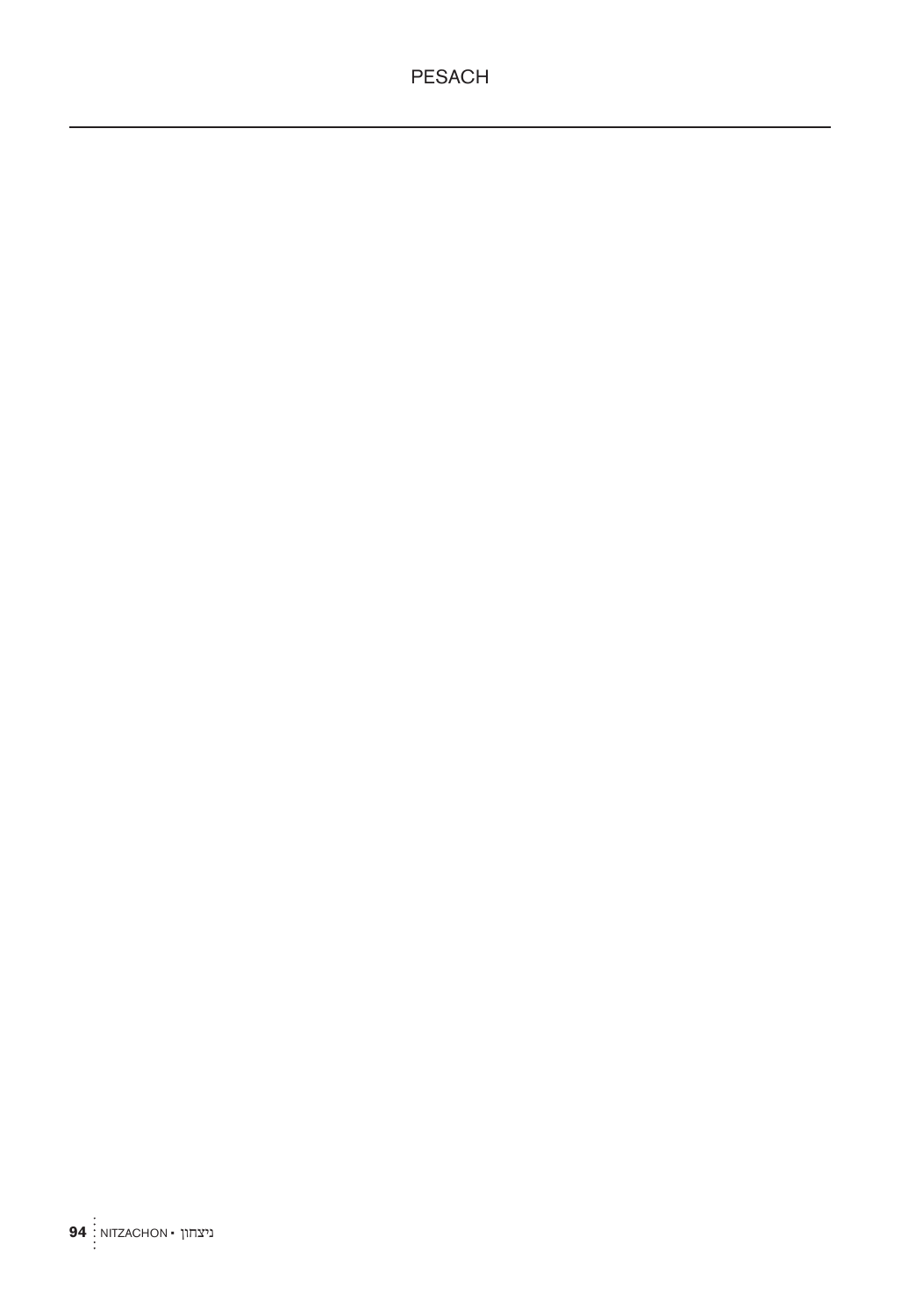# Ashkenazim Eating at the Home of Sephardim Who Have the Custom to Eat Kitniyos During Pesach **ELAZAR SHEMTOV**

### £ჭ

The Mishna in *Pesachim* 35a lists five grains with which one can bake *matza* and fulfill his Torah obligation of eating *matza* on the first night of Pesach: wheat, barley, rye, spelt, and oats. The *gemara* notes that r fulfill his Torah obligation of eating *matza* on the first night of Pesach: wheat, barley, rye, spelt, and oats. The *gemara* notes that rice and millet are not included in the Mishna's list.

The *gemara* cites as its source the verse in *Devarim* (16:3): "Do not eat *chametz* on it; seven days you shall eat *matza* on it..." Expounding on the juxtaposition of the prohibition of eating *chametz* with the positive commandment of eating *matza*, the *gemara* explains that one can only fulfill his Torah obligation of eating *matza* only if the *matza* was baked with something that has the potential to become *chametz*. Thus, one cannot fulfill his obligation with *matza* baked from rice or millet (or anything other than the five grains listed in the Mishna) because instead of leavening or fermenting, these grains spoil.

While Rabbi Yochanan Ben Nuri disagrees and includes rice in the list of grains that can become *chametz*, most *rishonim pasken* like the majority opinion and rule that rice cannot become *chametz*. 1 The Rambam, for example, (*Hilchot Chametz U'matza* 5:1) writes that "There is no prohibition of *chametz* on *kitniyos* such as rice, millet, beans, and the like and even if one was to knead rice flour with hot water and cover it with a cloth until it rose like fermented dough, it may still be eaten on Pesach, for it is considered spoiling (*sirchon*) and not leavening."2

Elazar Shemtov is an attorney in Los Angeles, CA. He has been a member of Adas Torah since 2013.

<sup>1</sup> See also *Pesachim* 114b which states that the *amora* Rava would specifically eat rice at the Seder. 2 The Rif, Rosh (*Pesachim* 2:12), *Ba'al Hamaor* (*Pesachim* 26b), and Ritva (*Pesachim* 35a) write similarly.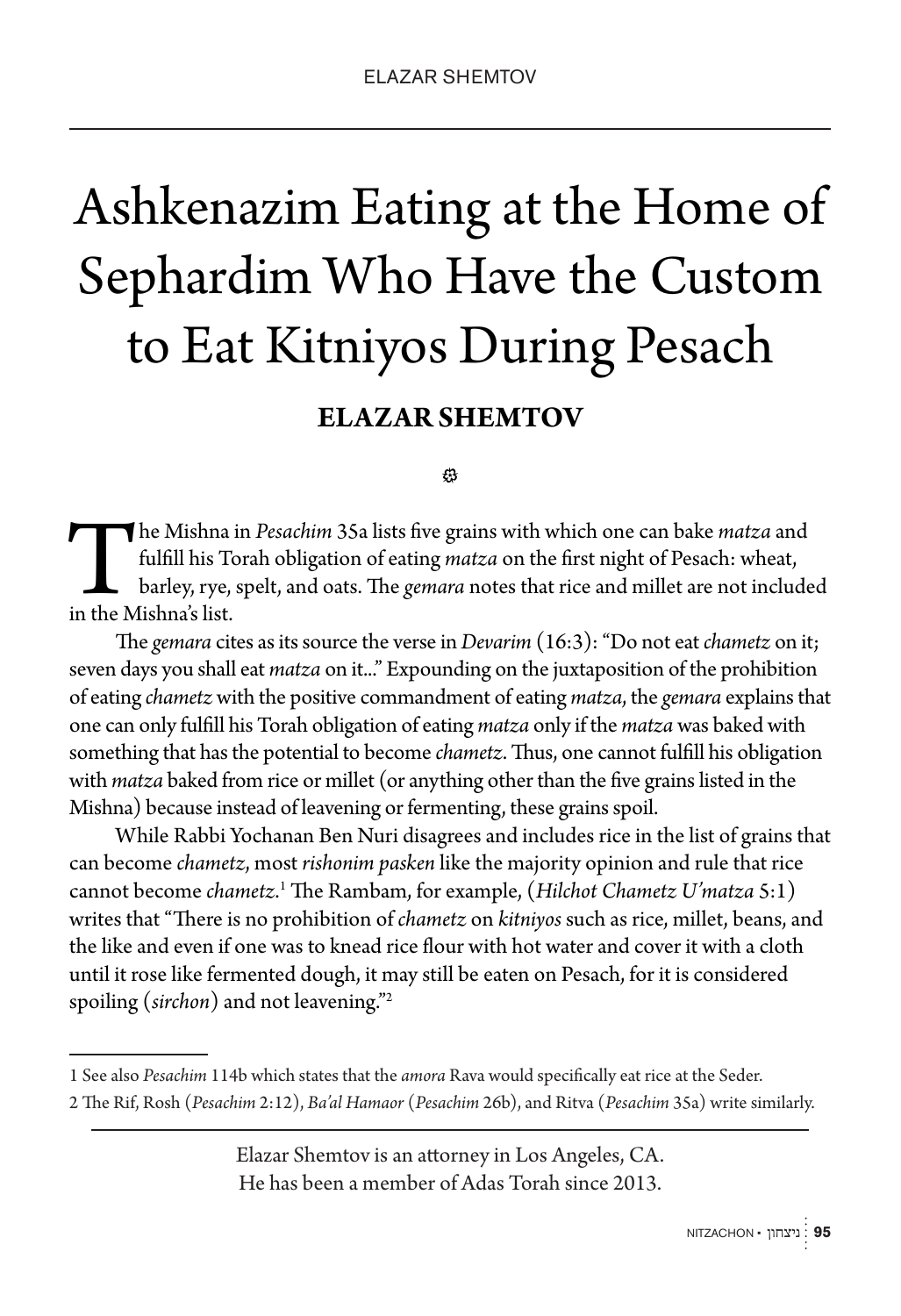The Rivash (420) attests that the *minhag* during his time among the *Sephardim* was to eat rice<sup>3</sup> and other *kitniyos* on Pesach and Rav Ovadia Yosef  $z t'' l^4$  concludes that there is no disagreement *m'ikar hahalacha* that rice cannot become *chametz*. Indeed, both the *Tur* and *Shulchan Aruch* (453:1) *pasken* that rice and *kitniyos* are not *chametz* and it is permissible to cook with them on Pesach.

The *SMaK* (*Mitzva* 222) states that although many great rabbis are lenient regarding *kitniyos* on Pesach, it appears very difficult to permit it, as the common practice to be strict dates back to the early ages. He argues that the reason to be strict is a fence to prevent violation of Torah law, since *kitniyos* are cooked similarly to the five species of grain and in some places *kitniyos* are made into bread and some may thus become confused. The *Beis Yosef* (453) gives another reason, which is also cited in the *SMaK* – *kitniyos* are often mixed with grains that have the ability to become *chametz*. 5 The Ritva writes that one must carefully check rice over and over again before Pesach because spelt is often mixed with it.<sup>6</sup> The *Ben Ish Hai zt"l* attests that many people in Baghdad would refrain from eating rice on Pesach out of a concern that it may contain traces of *chametz*  that are difficult to discern.<sup>7</sup>

Unlike the *Tur* and *Shulchan Aruch*, the Rama (453:1) writes that *Ashkenazim* have adopted the stringency of not eating *kitniyos* and one should not deviate from this custom.8 The *Aruch HaShulchan* (453:4-5) states strongly that those *Ashkenazim* who question this practice and are lenient concerning *kitniyos* "have neither fear of G-d nor

6 *Pesachim* 35a.

<sup>3</sup> While the Rivash clearly states that rice and *kitniyos* are equal in permissibility, the *Pri Chadash* writes in *Siman* 453 that even those accustomed to eating *kitniyos* on Pesach nonetheless refrain from eating rice. It is said that the *Pri Chadash* once found a wheat kernel in his rice and thereafter adopted the practice to refrain from eating rice on Pesach.

<sup>4</sup> See *Yechaveh Daas* 5:32.

<sup>5</sup> While the *Beis Yosef* does cite this concern, he adds that only *Ashkenazim* abide by this stringency. Similarly, the *Tur* cites the *SMaK* but comments that his stringency is excessive. Nonetheless, everyone is in agreement that rice must be thoroughly checked before Pesach to ensure that no *chametz* is in fact mixed with it.

<sup>7</sup> *Hilchot Ben Ish Hai*, *Shana Rishona, Parshat Tzav*. His opinion appears consistent with the *Pri Chadash* (see footnote 3). Rav Ovadia *zt"l* writes that a *Sephardi* who has the custom of being stringent can be *mevatel* this stringency without a *Beis Din*. The *Ben Ish Hai zt"l* states that his vow must be annulled in accordance with *halacha*.

<sup>8</sup> See also the Maharil (*Hilchos Pesach*) and *Terumas HaDeshen* (*Siman* 113).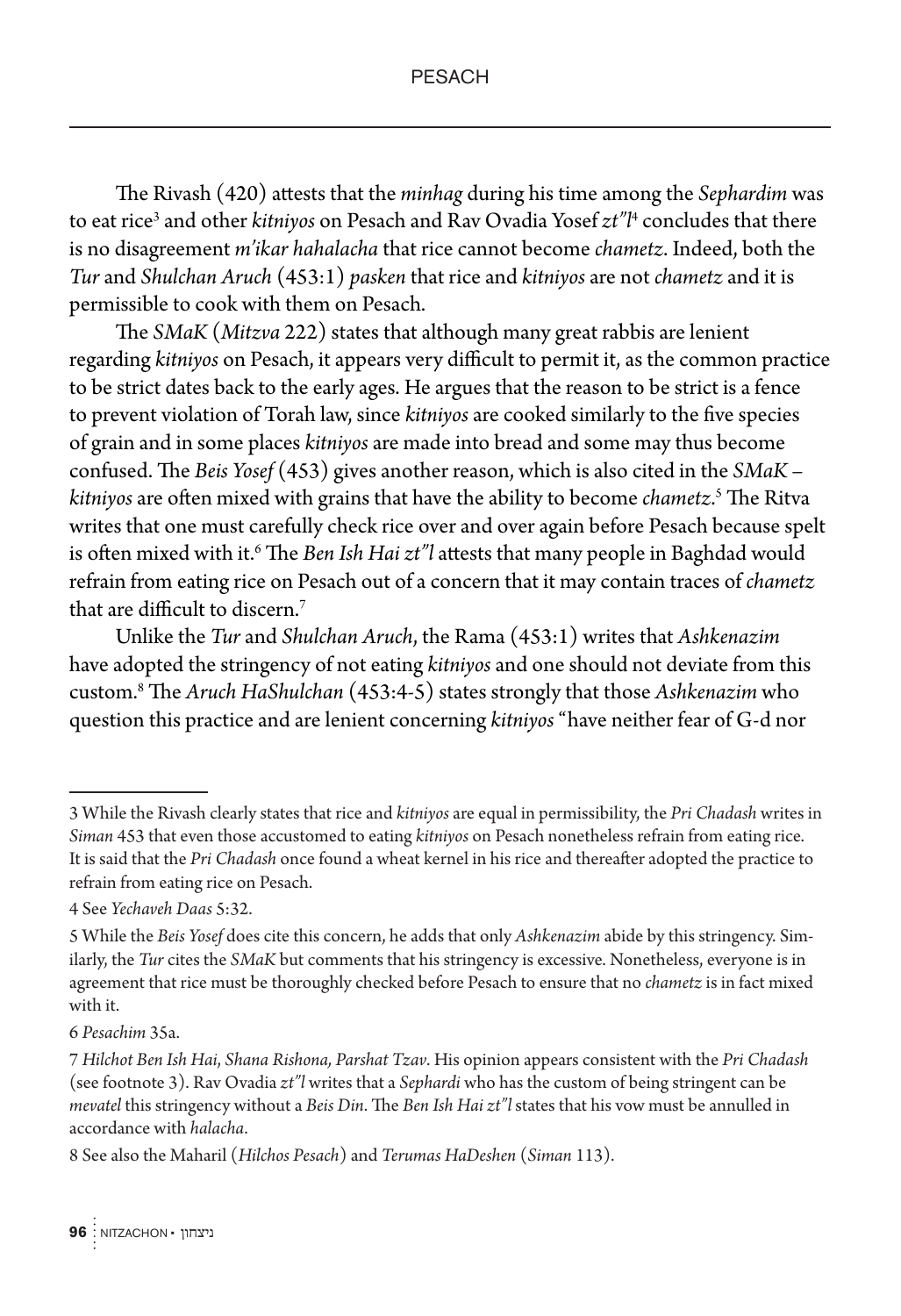fear of sin" since the prohibition has been accepted as a protection of Torah law.<sup>9</sup>

Despite the clear prohibition for *Ashkenazim*, the *Mishna Berurah* (453:7) cites that a seriously sick person may eat *kitniyos*, even if his life is not in danger. Moreover, the Rama himself cites a very important leniency (453:1): if *kitniyos* were to fall into a cooked item during Pesach, the food would be kosher *b'dieved*. The *Eliya Raba* (453:4) writes that this is when the non-*kitniyos* food is the majority and does not require the traditional requirement of sixty times the size of the prohibited food. The *Pri Chadash* concurs with the *Eliya Raba* in requiring only a simple majority. The *Mishna Berurah*  $(453:9)$  and several other prominent authorities also concur with this leniency.<sup>10</sup>

With this leniency in mind, Rav Ovadia *zt"l* notes that an *Ashkenazi* could certainly eat non-*kitniyos* food cooked in pots where rice and other *kitniyos* had been previously cooked, since the remaining "*pelaitas hakeilim*" of the *kitniyos* foods (the absorption of the *kitniyos* food in the pot or pan) would be nullified by the majority non-*kitniyos* food cooked subsequently.<sup>11</sup> Further, even according to the opinion that requires a traditional majority of sixty times the entire *kli* (not just the absorption), that is only so when there is a clear prohibition, unlike *kitniyos* which everyone agrees is based on a stringent custom and is a fence for another prohibition, but not a prohibition itself. Rav Ovadia thus writes<sup>12</sup> that it is clearly permissible for an *Ashkenazi* to eat from the pots of *Sephardim* during Pesach, even when one knows for sure that rice and other *kitniyos*  have been cooked in those pots, even on the very same day, as the absorbed taste of the *kitniyos* would be nullified by the non-*kitniyos* food.

HaRav Moshe Mordechai Karp<sup>13</sup> similarly writes that since a mixture including a minority of *kitniyos* would be kosher *b'dieved*, the only possible problem with purposely making such a mixture is that it would violate the principle of "*ein mivatlin issur* 

<sup>9</sup> On the other hand, Rabeinu Yerucham (*Nesiv* 4:3) writes that "those who have the custom not to eat rice and *kitniyos* on Pesach are practicing a foolish custom, only for the sake of being strict upon themselves, and I don't know why." Similarly, both Rav Yaakov Emden and his father, the Chacham Tzvi, strongly disfavored this stringency and would have abolished it if they had the authority to do so. See *Mor U'ketizyah Siman* 453.

<sup>10</sup> See the *Shulchan Aruch HaRav* (453:5), stating that since the custom is only a general stringency, a simple majority is sufficient. See also the *Chok Yaakov* (453:5) and *Chayei Adam* (127:1). 11 See *Yechaveh Daas* 5:32.

<sup>12</sup> Rav Ovadia cites several other cases where there is no concern for the absorption of the *issur*, including from the Rama's own leniency (*Yoreh Deah* 64:9) regarding *keilim* in which food was cooked that some members of a community are accustomed to treat as prohibited. See *Yechaveh Daas* 5:32.

<sup>13</sup> Current Rav of *Kiryat Sefer* and a close disciple of Rav Elyashiv *zt"l*. "*Chag HaPesach*" (12:5)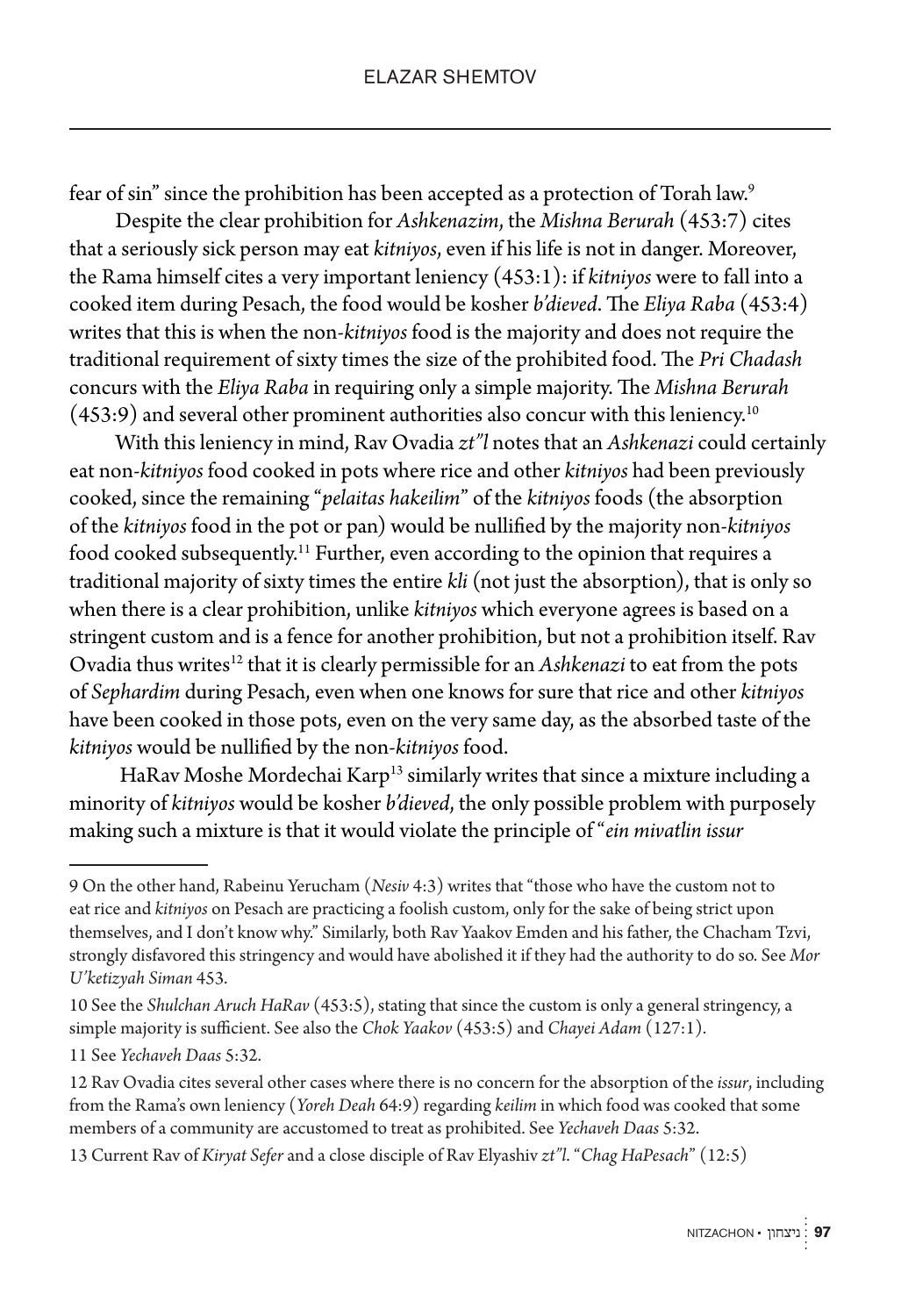*lechatchila*" – one may not purposely nullify prohibited food in a mixture. Accordingly, Rav Karp writes that *lechatchila* an *Ashkenazi* should wait twenty-four hours before cooking with pots in which *kitniyos* were cooked. It would appear, however, that for a *Sephardi,* there is no issur of cooking the dish (as for him the *kitniyos* are kosher), and thus the *Ashkenazi* would be allowed to go to the house of the *Sephardi* and eat what was cooked permissibly even within twenty-four hours. Of course, any actual pieces of *kitniyos* remaining in the *keilim* must first be removed.

*Sephardim* therefore need not hesitate to invite their *Ashkenazi* friends over on Pesach and *Ashkenazim* need not decline their invitations as long as they stay away from the actual *kitniyos*. 14

<sup>14</sup> HaRav Avraham Blumenkrantz *zt"l* also writes that an *Ashkenazi* can eat non-*kitniyos* food cooked by *Sephardim* in pots in which *kitniyos* were cooked. See his popular digest "*The Laws of Pesach*" 2006, pp.38- 39. See also *Az Nidbiru* 8:20:4 (HaRav Binyamin Zilber *zt"l*) who writes similarly, and goes so far to say that *Ashkenazim* should not hesitate to lend their pots to *Sephardim* (who cook and eat *kitniyos*) on Pesach.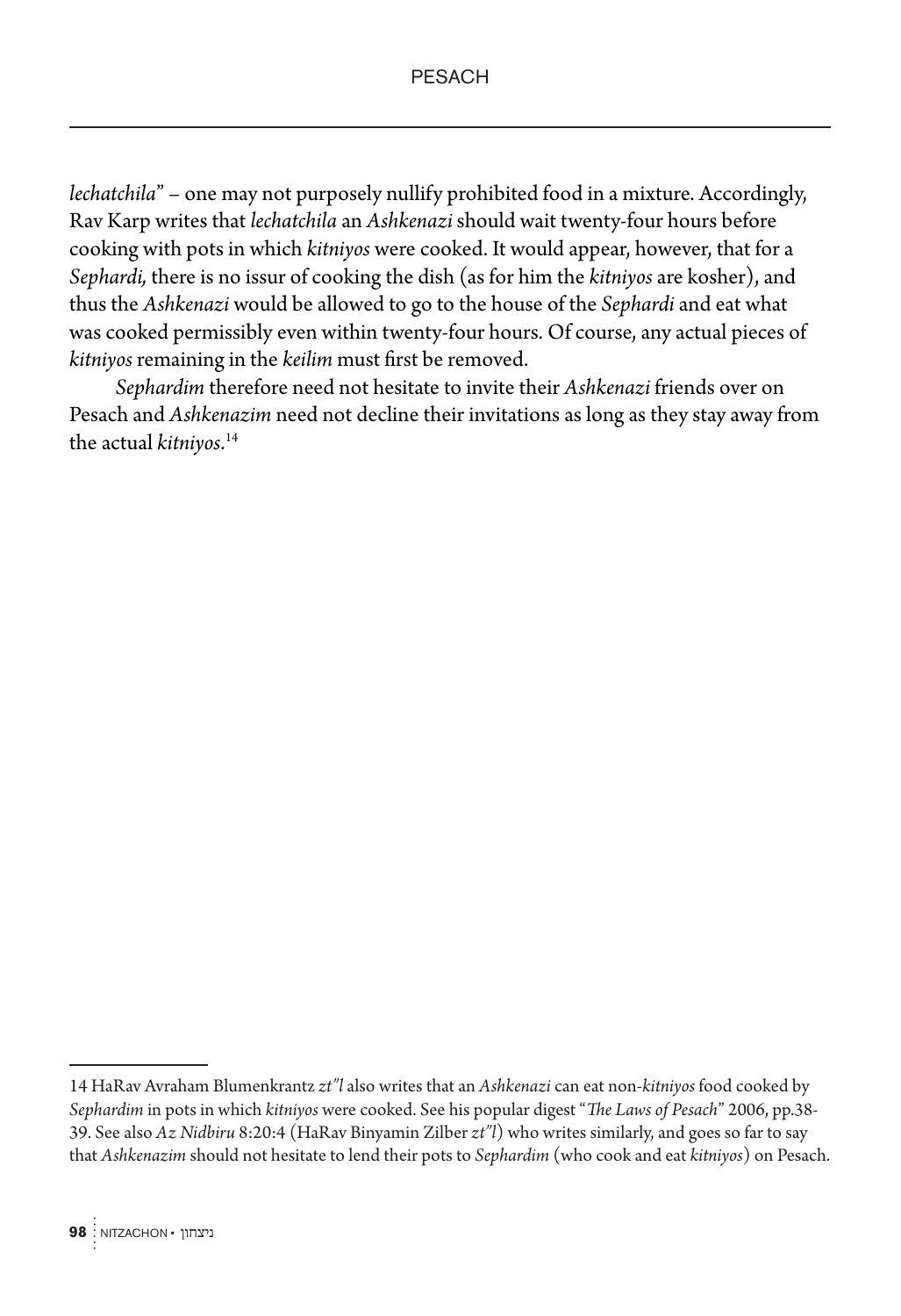# Will the *Mitzva* of Recalling the Exodus From Egypt be Continued in the Future Era? **DR. DANIEL WOHLGELERNTER**

#### \$ী

One of the major tenets of our belief is מצרים יציאת מצרים. Remembering both the event that fashioned us for the first time as a free nation, and the accompanying miracles G-d performed for us as he made us His people, i event that fashioned us for the first time as a free nation, and the accompanying miracles G-d performed for us as he made us His people, is a daily requirement, (as recorded in the משנה in ב"ע יב ברכות. (On Pesach, this *mitzva* takes on an even more central focus, as it is the running theme of the *seder* night, i.e. מצרים יציאת ספור.

Considering the centrality of this commandment to our faith, it is most bothersome that the המצוות מוני, the ראשונים that went to painstaking efforts to list the 613 commandments (Rambam, SM"aG, and others), almost unanimously omitted this commandment from their lists of the ג"תרי.) The notable exceptions are the ק"סמ in ראשונים the at bewilderment express who ,רשב"ץ בספר זוהר הרקיע אות כו and 100, *siman* who "overlooked" this *mitzva*.)

The ם"רמב's opinion on the matter is particularly perplexing; In הלכות תורה משנה  *Even* ".requirement daily a is זכירת יציאת מצרים that rules clearly he קריאת שמע פרק א:ב-ג *though there is no commandment to wear* ציצית *at night, we still read it [the third paragraph of* שמע *which deals with* ציצית [*at night because it contains the remembrance of the Exodus from Egypt, which is required to be mentioned [verbally] daily and nightly.*"

Yet, in his comprehensive list of the מצוות ג"תרי, the המצוות ספר, the same author fails to count מצרים יציאת זכירת in his list. (He does, however, list מצרים יציאת ספור of Pesach night.)

Many earlier commentators have attempted to resolve this discrepancy in the

Dr. Daniel Wohlgelernter is a cardiologist in Santa Monica, CA. He has been a member of Adas Torah since its inception in 2004.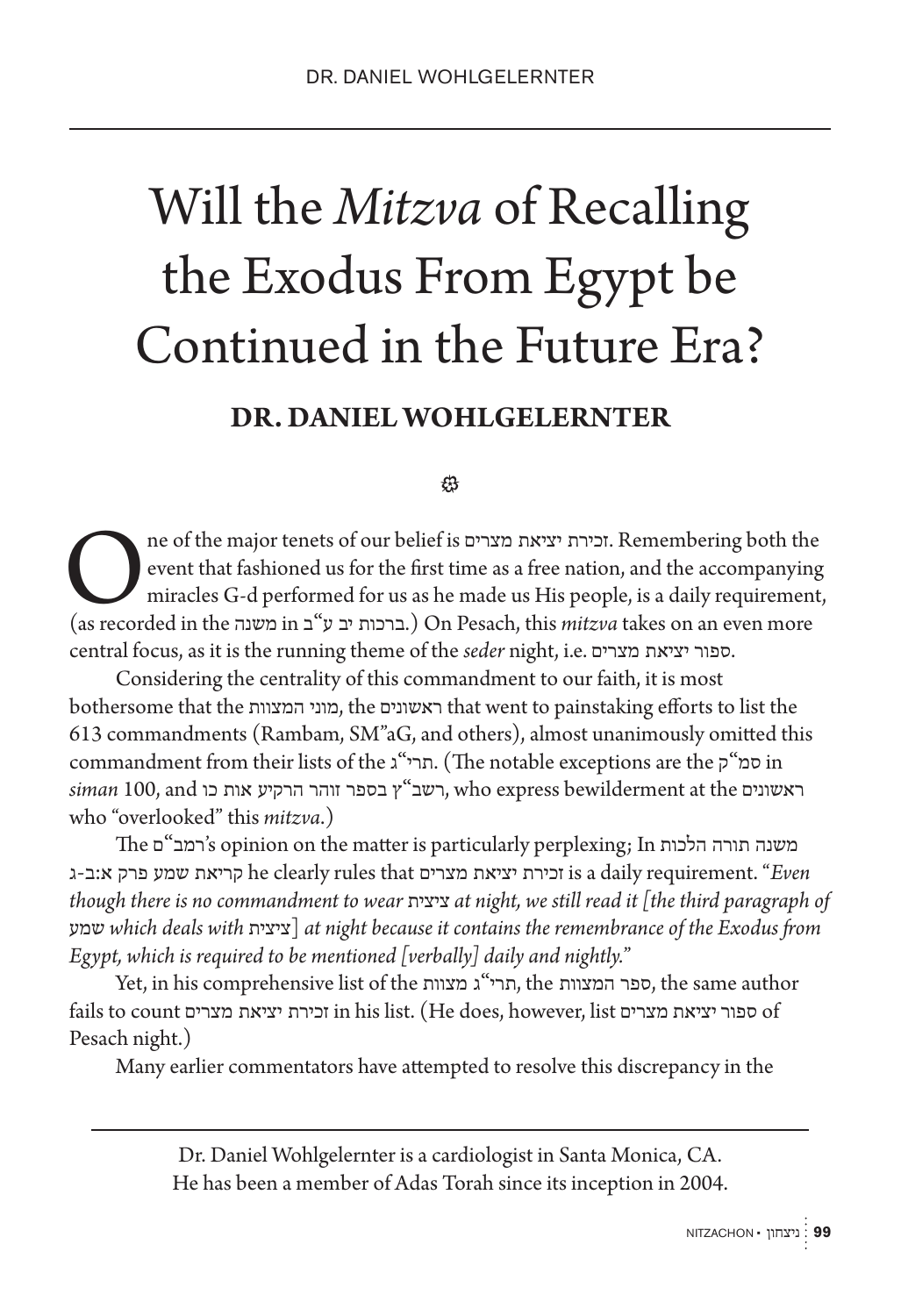Rambam.<sup>1</sup> However, I would like to focus on the approaches of two of the more recent בגדולי עולם אדולי: Rav Yosef Dov Soloveitchik zt"l (in the name of his grandfather, ר' חיים בריסקר) and the Lubavitcher Rebbe, Rav Menachem Mendel Schneerson *zt"l*.

In the compendium of the Rav's famous *yahrtzeit drashos*, מרי אבא לזכר שיעורים, the Rav dedicates the first *siman* to our question. He quotes his father, Rav Moshe, who explained the following in the name of his father, Rav Chaim.2 In the משנה and ensuing גמרא in ב"ע יב ברכות, we learn of a dispute: The חכמים say that there is no commandment to be בלילות מצרים יציאת מזכיר, whereas Ben Zoma opines that there is. The source of their dispute is as follows: זומא בן learns from the word "כל "in the phrase חייך כלימי that there is a nighttime requirement to recite שמע, and the חכמים prefer to use the same source to extend the requirement to המשיח ימות. What follows, presumably, is that Ben Zoma won't have a source obligating מצרים יציאת זכירת for the period subsequent to Moshiach's arrival. (This dispute is familar to us from the פסח של הגדה, which records it).

Based on this, Rav Chaim reasoned that the Rambam, who sides with Ben Zoma and requires מצרים יציאת זכירת at night (as quoted above) must likewise agree that there is no such obligation during המשיח ימות, for the two are mutually exclusive. Thus, it follows that in the opinion of the Rambam, though there is an obligation to mention יציאת מצרים twice daily (daytime and nighttime), this is only temporary, as it will be absolved with the coming of משיח. It follows, then, according to the principles that the Rambam himself lays out for us (explaining which מצוות qualify for his list of 613) in his שרשים that the זכירה מצות need not be counted, for it does not meet the requirement of מצוה לדורות, an eternal מצוה, as required by the שורש ג $^3$ 

<sup>1</sup> See the ח"צל at the end of first perek of ברכות, and ח"או מגדים פרי in his introduction to the laws of קריאת .cit .loc Rambam the to אור שמח and ,מנחת חנוך מצוה כא also See .קרן אורה ברכות יב עמוד ב as well as ,שמע 2 I found this same approach in יחזקאל חזון תוספתא on *Brachos perek* 1, written by Rav Yechezkel Abramsky *zt"l,* who was himself a *talmid* of Rav Chaim Soloveitchick, although he does not attribute this explanation to his rebbe. See also האזל אבן) Rav Isser Zalman Meltzer) to the Rambam loc. cit. who mentions this approach, and dismisses it.

<sup>3</sup> The Rav quotes an additional explanation from his grandfather: מצרים יציאת זכירת is not a *mitzva* in its own right, but rather it is an aspect and sub-requirement of the obligation to accept the Heavenly yoke, i.e. שמים מלכות עול קבלת. Remembering that G-d redeemed us is just a prelude to the acceptance of our subservience to Him. Thus, it is not counted as its own *mitzva*, but rather included in the *mitzva* of קבלת שמים מלכות עול in שמע קריאת.) This answer was also offered previously by Rav Yitchak Schmelkis in בית יב סימן ח"או יצחק. (A supporting proof to this argument is found in the תורה משנה where the Rambam does discuss the obligation of זכירה quoted above. It is in the domain of שמע קריאת הלכות, not as a stand-alone obligation. This explanation seems to be the one that the Rav preferred, as it serves as the basis for the remainder of his *shiur.*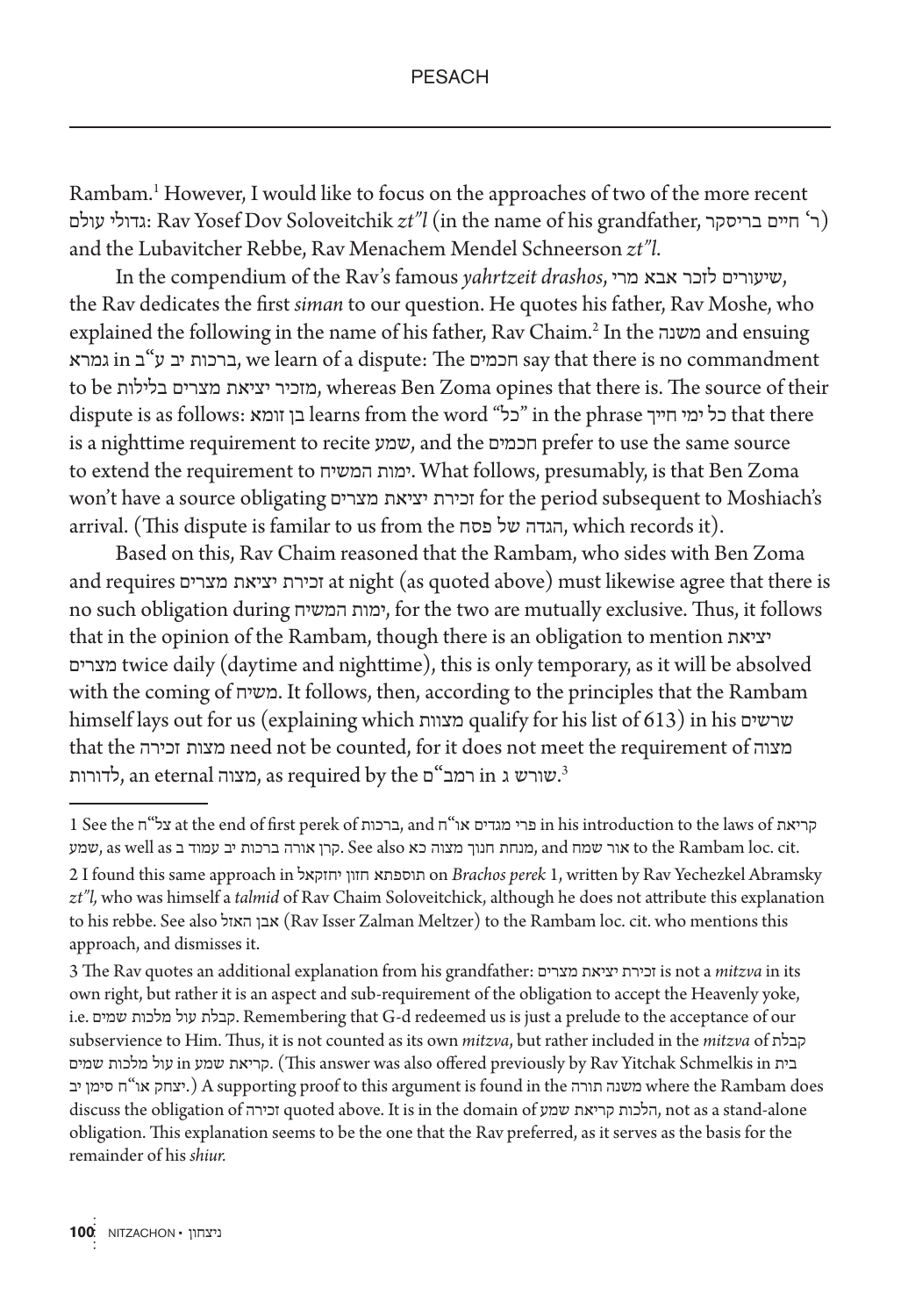In a *sicha* dated 11 Nissan 5742, the Lubavitcher Rebbe *zt"l* set his focus on our issue as well. He quoted the first explanation above and attributed it to "the writings of the students of one of the *Gedolei Hador.*" The Rebbe asserts that the approach that claims that the Rambam maintained that the mitzva of מצרים יציאת זכירת will be annulled in the future is problematic for several reasons. Firstly, why would the Rambam rule in favor of Ben Zoma, whose interpretation is a minority opinion, rather than in favor of the חכמים ?Secondly, in light of Rambam's ninth principle in his 13 Principles of Faith,

אני מאמין באמונה שלימה שזאת התורה לא תהי מחלפת ולא תהי תורה אחרת מאת הבורא יתברך שמו *I believe with perfect faith that this Torah will not be changed, and that there will never be any other Law from the Creator, blessed be His Name.*

Ben Zoma's view is difficult to accept. How could this Mishnaic sage have maintained that a Biblical *mitzva*, that of remembering מצרים יציאת every day, will be annulled in the time of Moshiach? The Rambam's ninth principle affirms that the Torah given to us through Moshe will never be annulled or replaced by another system. This principle extends to include that the individual *mitzvos* themselves will always remain in force, never to be expanded upon or diminished. Thirdly, the suggestion that the Rambam omitted the requirement of מצרים יציאת זכירת from his list of 613 *mitzvos* because it is only a temporary *mitzva* לשעה רק הנוהגת מצוה , is not consistent with the Rambam's discussion of this *mitzva*, in which he gives no indication that this commandment differs from other *mitzvos* with reference to the issue of it being an eternally binding *mitzva* vs. a temporary precept. Finally, if the *mitzva* of מצרים יציאת זכירת were to be annulled in the future, it would result in part of another Torah *mitzva* being annulled, that of reciting the שמע. The only justification for reading the third paragraph of the שמע at *Maariv* is because in it there is mention of מצרים יציאת, a precept that is binding at night. The third paragraph is primarily about the *mitzva* of ציצית, which is not observed at night. If the *mitzva* of מצרים יציאת זכירת were to be annulled in the time of Moshiach, then the sanction to recite the 3rd paragraph of שמע would no longer be effective. This conclusion is not tenable, as nowhere do we find an indication that only two paragraphs of the שמע will be read in the future.

Accordingly, the Rebbe agrees with the approach that מצרים יציאת זכירת is part of the *mitzva* of שמע קריאת ; therefore, the Rambam did not include it in his list of 613 mitzvos. Although it is a Biblical requirement, it is included within the *mitzva* of reciting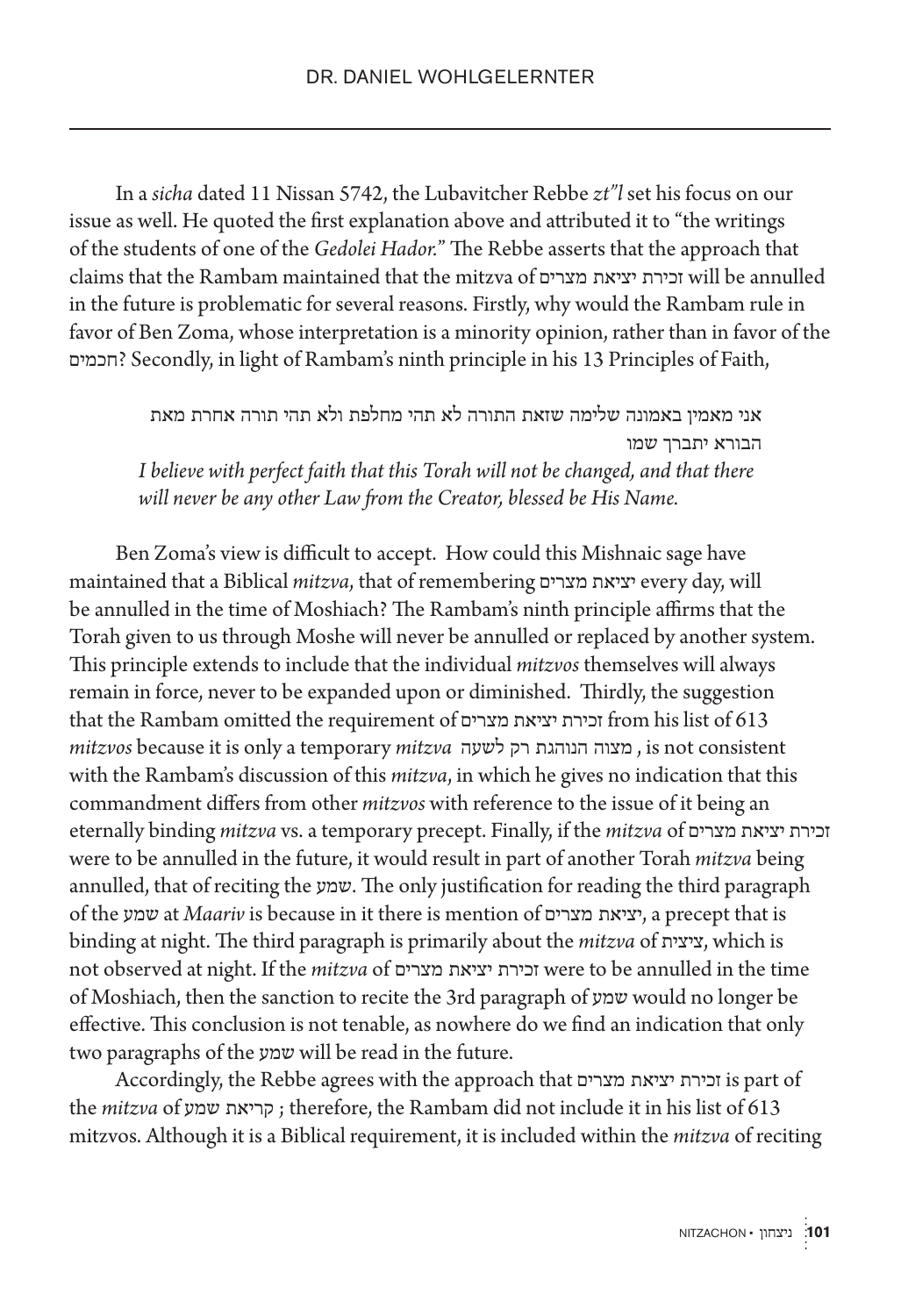the שמע, which is, of course, enumerated in the list of 613. The Rebbe provides an additional illustration of one Biblical *mitzva* being included in another. The requirement to construct the vessels of the המקדש בית is included by the Rambam under one general *mitzva* to build the המקדש בית, rather than being listed as a separate *mitzva*. We can thus see a consistent approach by the Rambam regarding the inclusion of one *mitzva* in a more general, related *mitzva*.

From the discussion above it is clear that the Rambam considered מצרים יציאת זכירת a Biblical *mitzva* that will not be annulled in the future. There, nevertheless, remains the view of זומא בן who, at least according to the ץ"רשב, maintained that מצרים יציאת will not be mentioned in the era of Moshiach. While this may be a minority opinion and not the final *halachic* ruling, how can we reconcile this view with Rambam's ninth principle? The Lubavitcher Rebbe, in his *Sichas Yud Alef Nissan* and *Acharon Shel Pesach* 5742, and his *Sichas Shabbos Parshas Shemos* 5752, proposes that the notion that מצרים יציאת זכירת will be superseded by remembering the miracles of the future redemption, העתידה הגאולה as proposed by Ben Zoma, poses no contradiction to the Rambam's ninth principle, for בן זומא viewed the two redemptions as two phases within one single process. This approach enables us to appreciate our entire history as a process of "leaving Egypt" or "heading towards complete redemption" which are essentially one and the same thing. Ben Zoma did not intend for us to believe that the *mitzva* of מצרים יציאת זכירת will be annulled המשיח בימות . Rather, he viewed the Exodus from Egypt and the final redemption as two phases in the same process; therefore, the *mitzva* of מצרים יציאת זכירת could be fulfilled by mentioning the future redemption.

I would like to gratefully acknowledge the invaluable assistance of my son, Yisroel Wohlgelernter, of Yeshivas Tehilas Shlomo, Ramat Eshkol, Yerushalayim, and my dear friend and teacher, Rabbi Sholom Heidingsfeld, Chabad of Simcha Monica.

May we soon merit the true and complete redemption.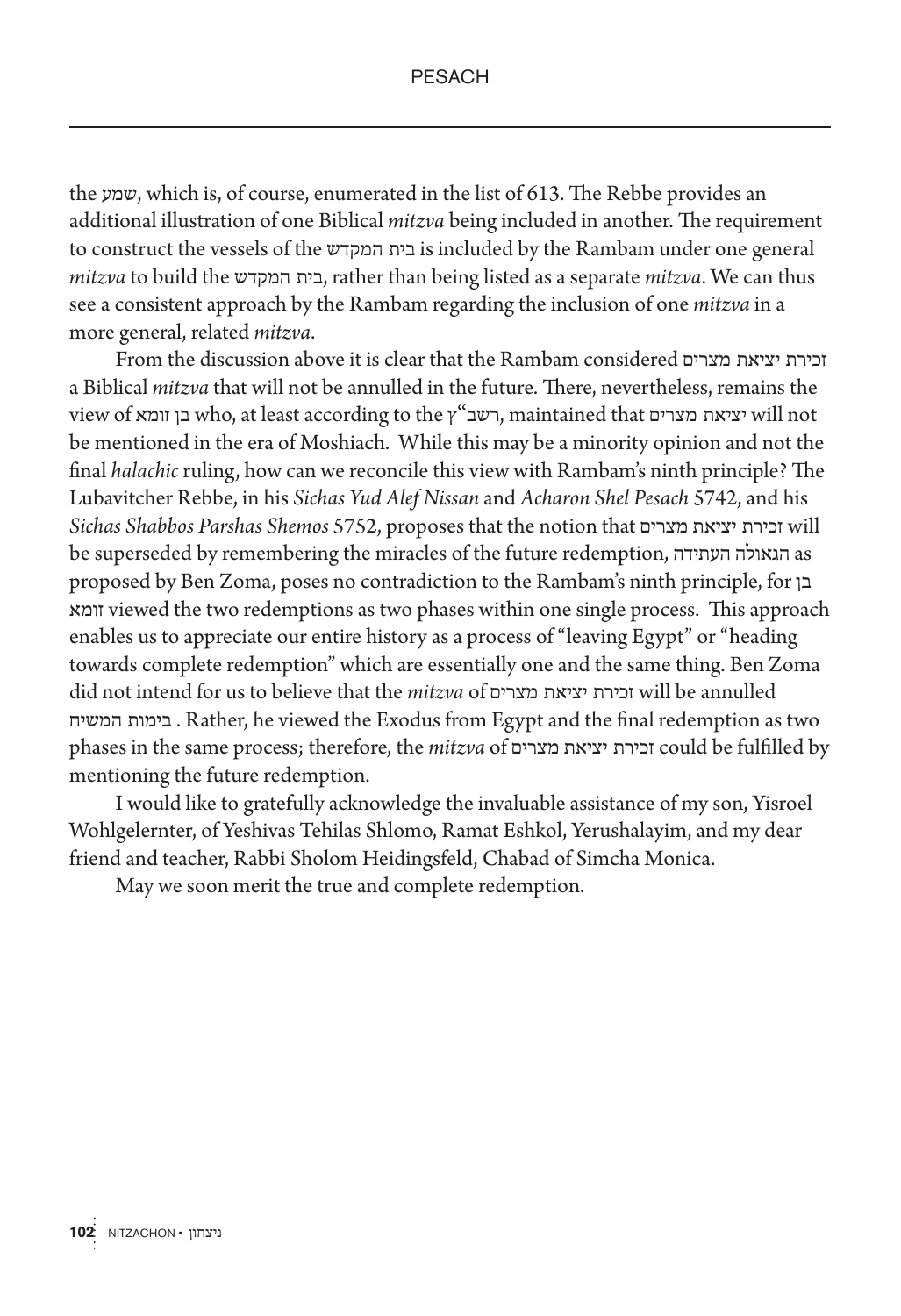# Sefiras Ha'omer



Yitzi Kempe

Yaakov Rich

Noam Casper

David R. Schwarcz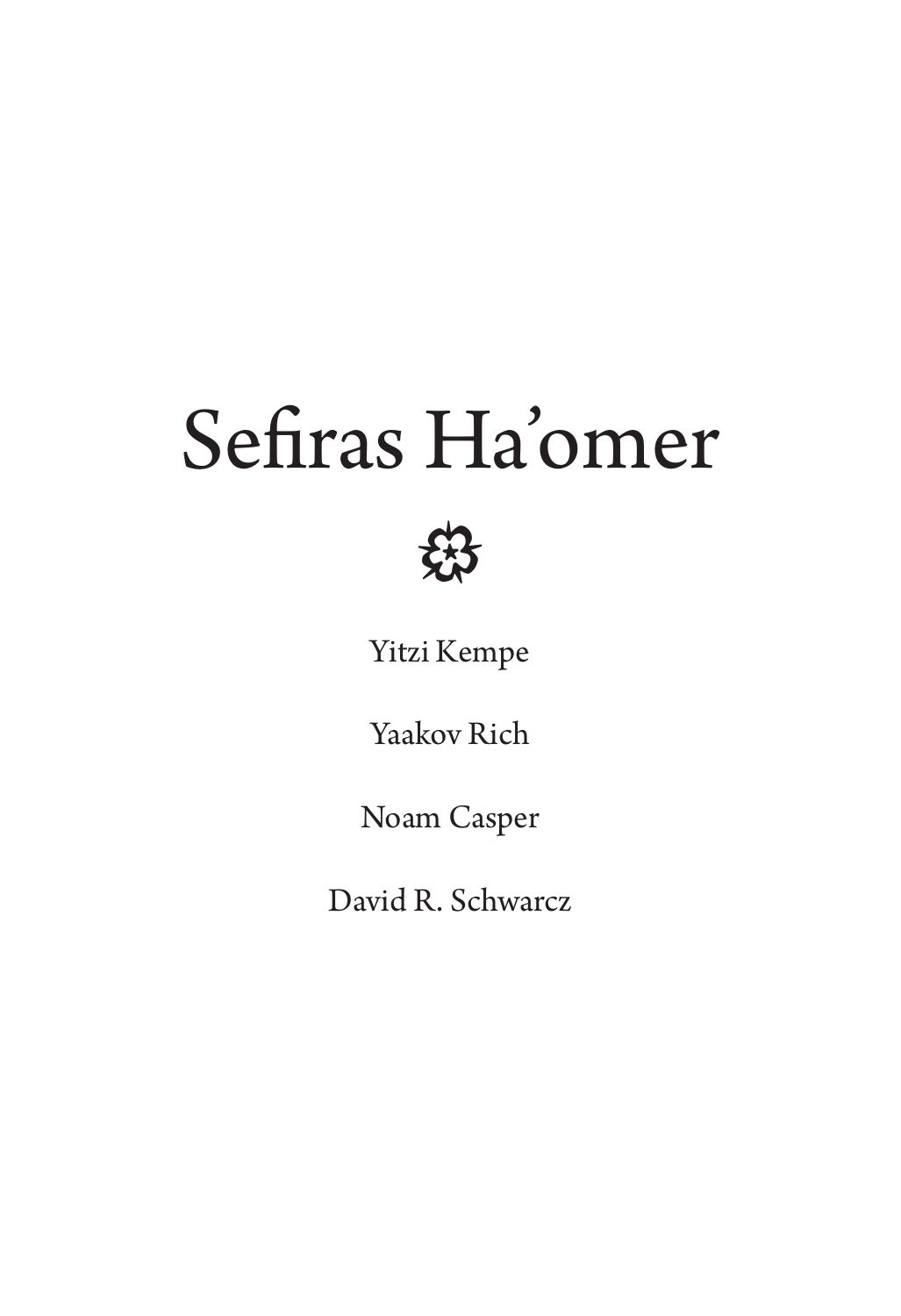### SEFIRAS HA'OMER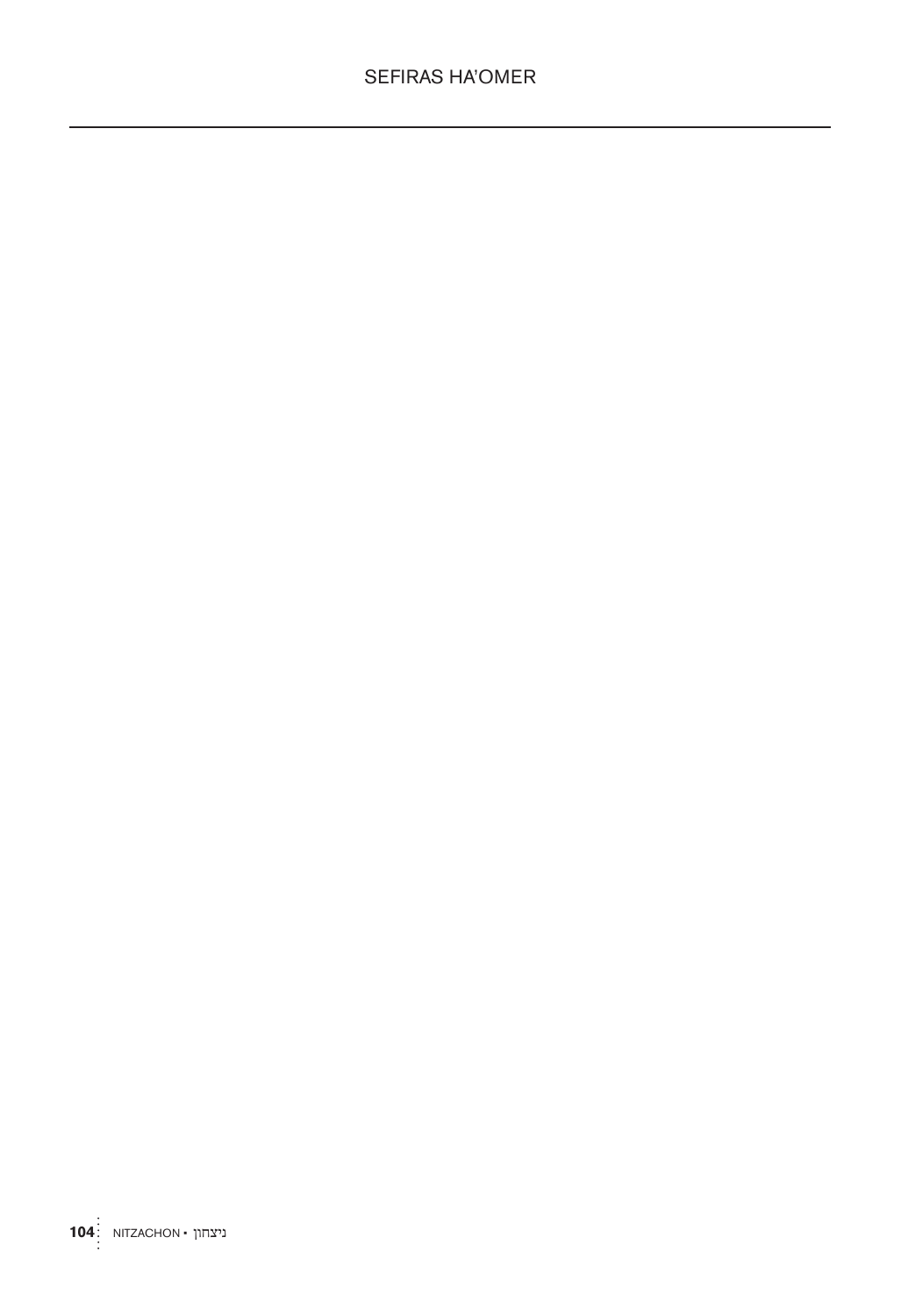# What Do *Yitzias Mitzrayim* and *Sefira* Really Mean?

### **YITZI KEMPE**

⊕

On the second day of Pesach, the Torah commands *Klal Yisrael* to perform the *mitzva* of *Sefiras Ha'omer* (Vayikra 23:15-16):

וספרתם לכם ממחרת השבת מיום הביאכם את עמר התנופה שבע שבתות תמימת תהיינה. עד ממחרת השבת השביעת תספרו חמשים יום והקרבתם מנחה חדשה לה'. *"You shall count for yourselves- השבת ממחרת] literally meaning the day after Shabbos], from the day when you bring the omer of the waving- seven weeks, they shall be complete. Until השבת ממחרת of the seventh week you shall count, fifty days; and you shall offer a new meal- offering to Hashem."* 

Rav Dovid Hofstadter in his *sefer Darash David*, asks two fascinating questions. First, why does the Torah specifically use the language of "השבת ממחרת "as opposed to "הפסח ממחרת "if, after all, we start to count on the second day of Pesach? Second, why does the Torah feel the need to repeat the word "counting" in both *pesukim*?

In order to fully understand the answer to these questions, Rav Hofstadter brings the well-known *Zohar* that explains why we count forty-nine days during the *omer*. The Zohar says that when *Bnei Yisrael* were in *Mitzrayim*, they reached the forty-ninth level of *tuma* and were on the verge of sinking into the last level. Hashem not only took *Bnei Yisrael* out immediately, He also caused *Bnei Yisrael* to reach the forty-ninth level of *tahara*. Every day of stripping away a level of *tuma* corresponded to a day of reaching

> Yitzi Kempe is a second year dental student at UCLA. He has been a member of Adas Torah since 2012.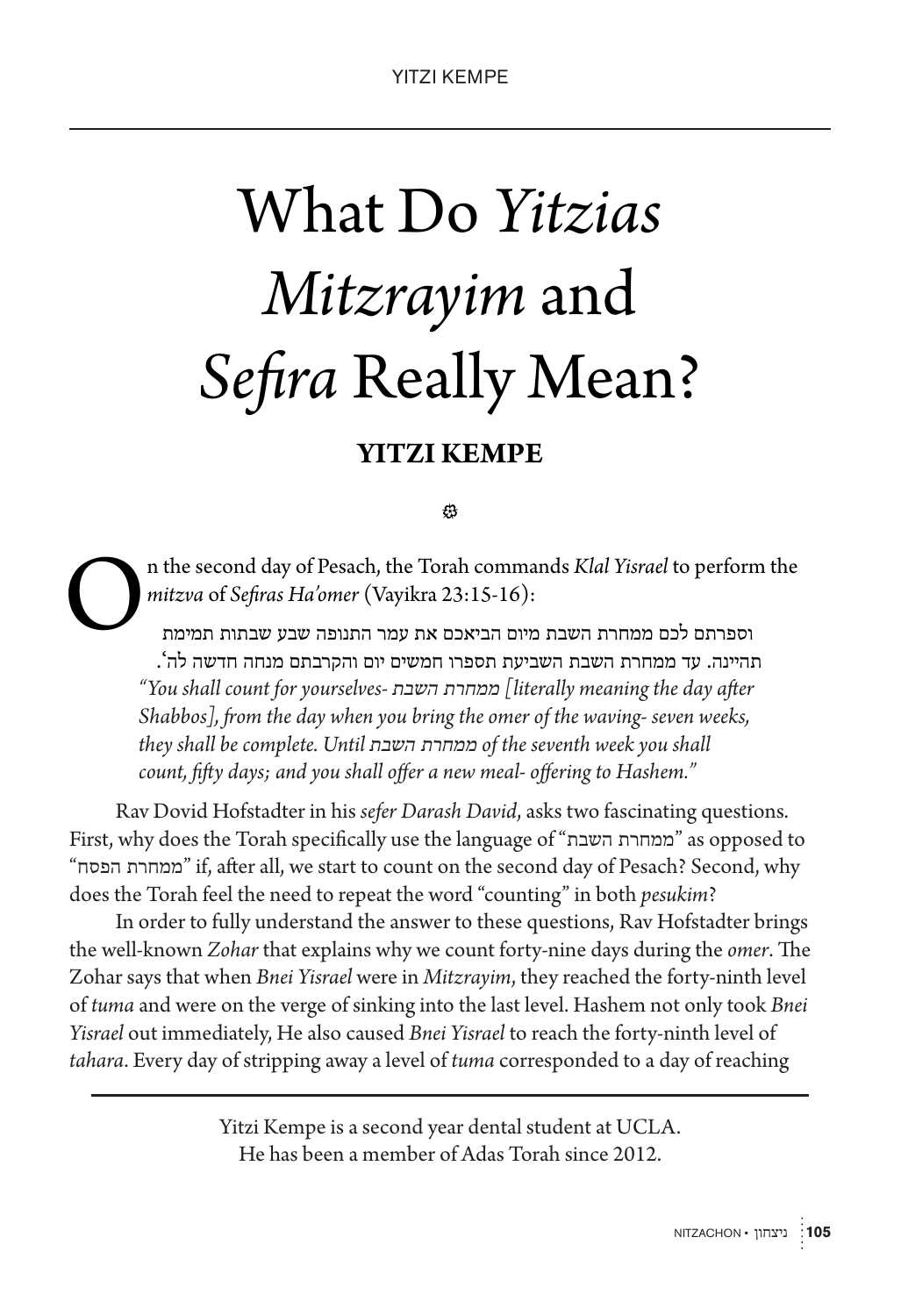a higher level of *tahara*. For *Bnei Yisrael* to properly prepare for the acceptance of the Torah, they needed to prepare themselves in two ways. Not only did they have to remove all the bad, but they had to acquire the levels of purity. As the *pasuk* in *Tehillim* (chapter 34) says, "טוב ועשה מרע סור, "turn from evil and do good. It's not good enough to remove the evil that's inside of you. You need to do beneficial acts as well, in order to really change and be a different person.

*Sefiras Ha'omer*, Rav Hofstader explains, represents the removal of bad and the acquisition of good. The two countings in the *pesukim* represent these two changes. The "השבת ממחרת "count was the time when *Bnei Yisrael* began to distance themselves from the impure *Mitzrim*, continuing for a period of seven weeks. The use of the word 'Shabbos' as opposed to 'Pesach' explains the period which *Bnei Yisrael* were going through, a time of Shabbos. As the Alshich explains, "השבת ממחרת "was the day on which they rested from the burden of the *tuma* in *Mitzrayim*. It is impossible for a person to acquire any levels of *kedusha* before removing the *tuma*. That is why the *pasuk* first says "מרע סור "and only then "טוב ועשה. "Only then will we be truly proper receptacles to receive the Torah.

*Mitzrayim* was called the "הברזל כור*,* "the furnace that burns out all the impurities from metal (*Devarim* 4:20). In order for *Klal Yisrael* to merit the acceptance of the Torah and to live in *Eretz Yisrael*, they first had to be cleansed. *Bnei Yisrael* were destined to enter *galus* in order to go through this purification process. One may ask, why did Hashem have to put us in this situation in the first place? Why couldn't Hashem have made it that we would not have to go through *Mitzrayim*, steeped as it is in *tuma*, and thus not find ourselves drowning in *tuma*?

Rav Aharon Kahn, a *rosh yeshiva* at Yeshiva University, once gave a parable to explain *Bnei Yisrael's* appreciation towards Hashem for sending them to *Mitzrayim*. Imagine there are two boys, who don't know how to swim, standing next to a pool. One boy accidentally falls in, whereupon the lifeguard immediately jumps in and saves him. The boy is obviously extremely grateful to the lifeguard for saving his life. The other boy however, is pushed into the pool by the lifeguard, whereupon the lifeguard immediately jumps in and saves him too. Is the second boy as grateful to the lifeguard as the first boy? The second boy will most likely feel upset for having been put into such a situation in the first place. In Judaism, we are taught to have the first perspective. We acknowledge the fact that Hashem brought us down to Egypt and we do not complain that He has done so. We know that everything Hashem does is for a reason, and we show our appreciation through the way we praise Hashem at the *Seder*. We view ourselves as if we went through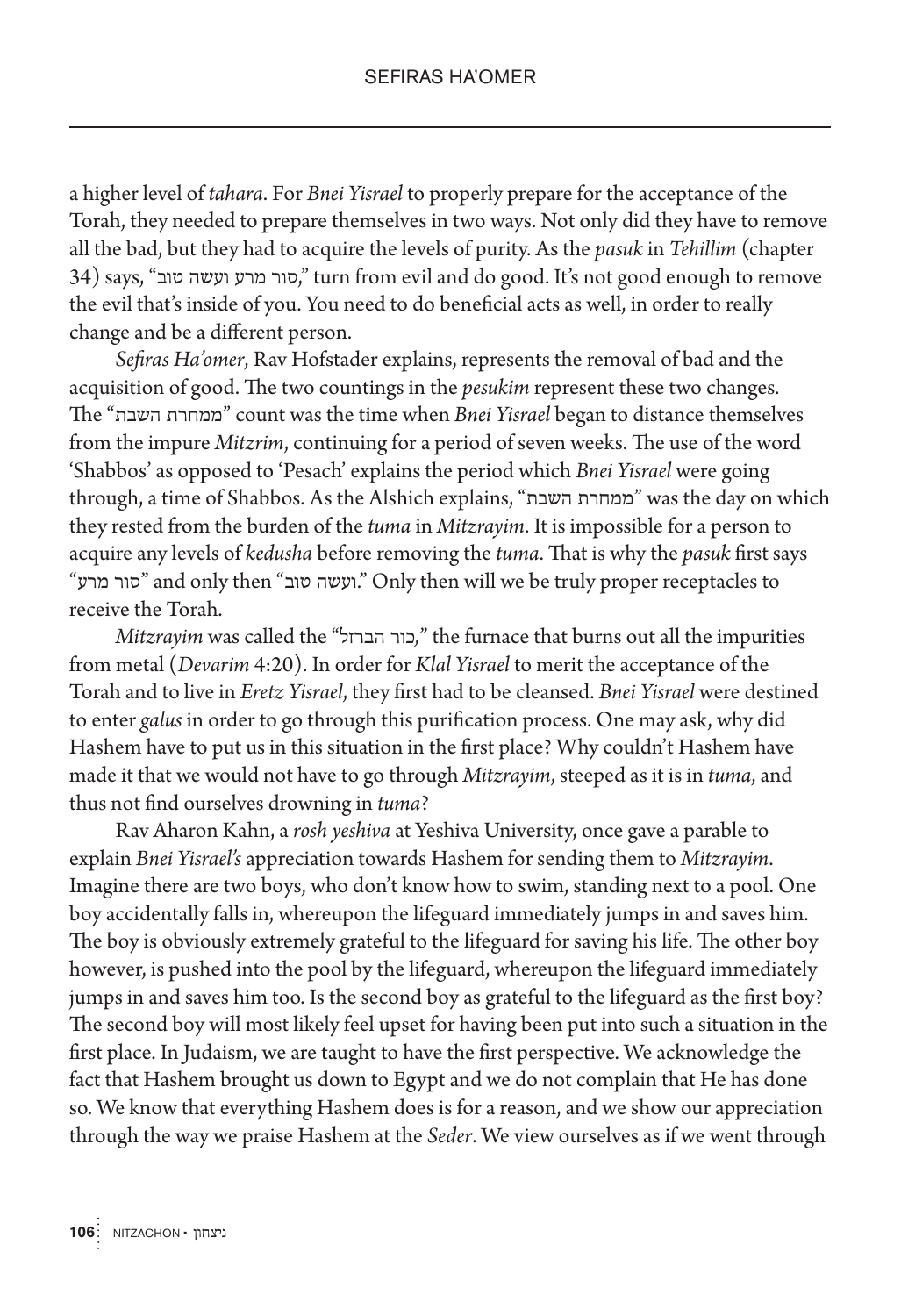the bitterness of *Mitzrayim* by eating the *maror*. We also drink the cups of wine and lean in our seats to feel part of the *Bnei Yisrael* that left *Mitzrayim* and is now free to accept the Torah. *Bnei Yisrael* needed to go through slavery in *Mitzrayim* in order to appreciate the end result and purify themselves along the way.

Why choose Pesach of all the times of the year to teach this fascinating lesson? One may suggest that Pesach, *Yitzias Mitzrayim*, and eventually the acceptance of the Torah made *Bnei Yisrael* into a true nation. As the *pasuk* in *Parshas Yisro* (19:2) says, "שם ויחן ההר נגד ישראל, "*Bnei Yisrael* stood - in a singular form- next to *Har Sinai*. Rashi on the *pasuk* famously comments, "אחד בלב אחד כאיש "*Bnei Yisrael* really felt as one. To truly become one, each and every person first had to work on himself, on his own specific weaknesses. Although they were as a whole steeped to the forty-ninth level of *tuma*, each had his own failings to work on. It is very easy to look at others' flaws and tell them what they are doing wrong. It is much more difficult to look at oneself and see those exact flaws and decide to change. The removal of the bad, i.e repentance, is crucial and necessary for true growth, and to become a better person. *Bnei Yisrael* realized that they could not remain in such a deep level of *tuma* through their experience in *Mitzrayim*. They recognized the need to wipe away their past and acquire purity as a true nation.

Based on this profound idea, one can suggest that it is not coincidental that there are forty-eight ways to acquire Torah listed in the last chapter of *Pirkei Avos. Chazal* recommend focusing on one of these each day during the *Sefira* (with one day for review), and applying them to oneself to change and grow. It is very difficult to accept all forty-eight attributes at once. If one realizes that there is an eventual goal, namely the acceptance of the Torah and *mitzvos*, taking gradual steps towards that goal is much more attainable.

One attribute that is often addressed during *Sefira* is treating your fellow Jew with proper respect. Unfortunately, the *Gemara* in *Yevamos* 62b tells us that twenty-four thousand students of Rabbi Akiva passed away during the first thirty-three days of *Sefira* because they did not show deference for one another. Why did they die specifically during *Sefira* as opposed to any other time throughout the year?

One may suggest, as mentioned above, that the period of *Sefira* is a time of preparation for the acceptance of the Torah. *Klal Yisrael* at *Har Sinai* only became one after forty-nine preparatory days. In order for a nation to become one, each person must treat the other with proper respect. Although Rabbi Akiva stressed the importance of "כמוך לרעך ואהבת,) "Vayikra 19:18) loving your friend as you love yourself, his students seemed to lack the ability to internalize that important message. One can study Torah all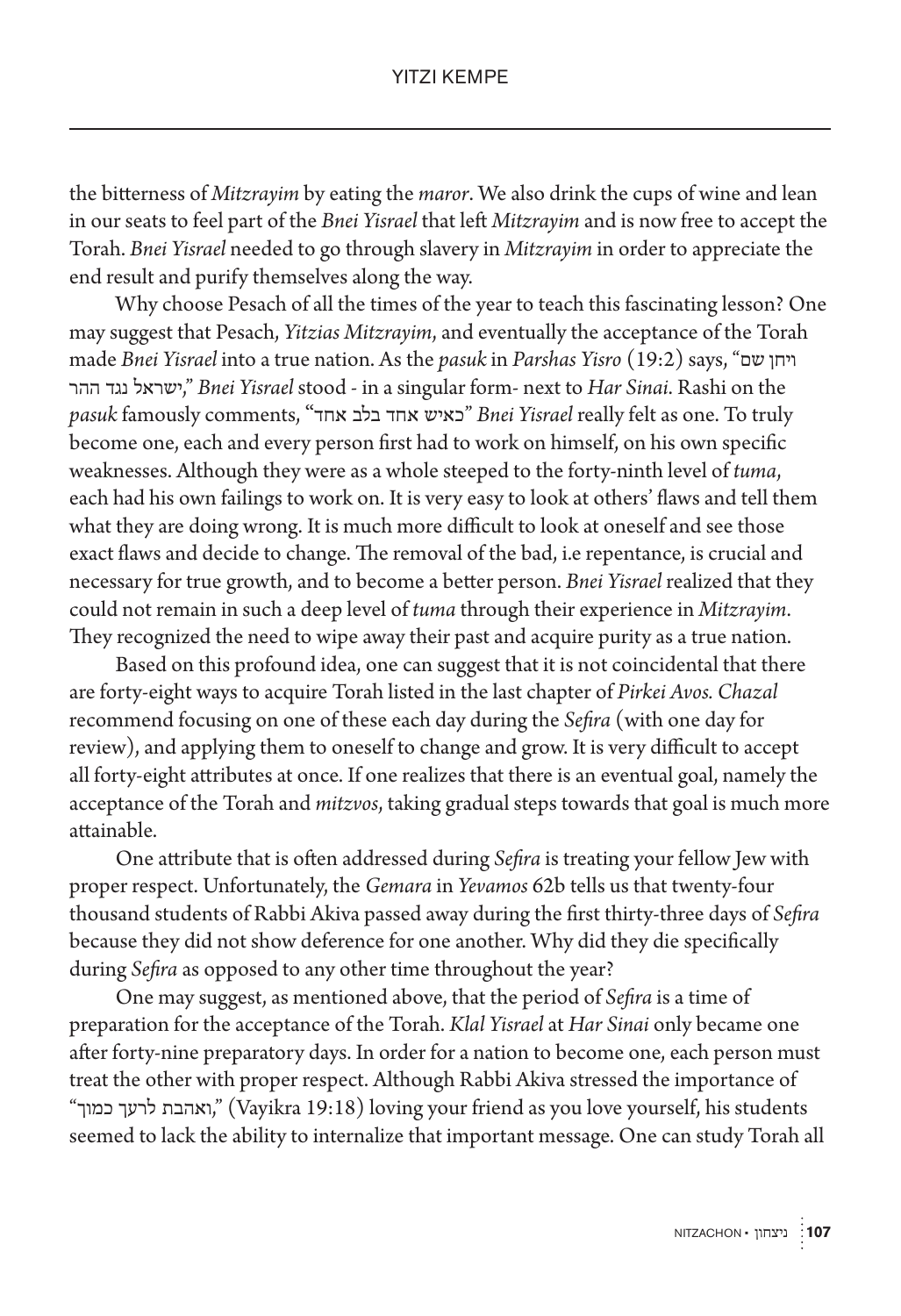day, but if there are no acts of love towards his fellow man, he will never reach the level of receiving the Torah properly. One first has to make himself into an appropriate vessel to accept the Torah by removing as many bad *middos* as possible, ultimately allowing for tremendous growth in *avodas Hashem*.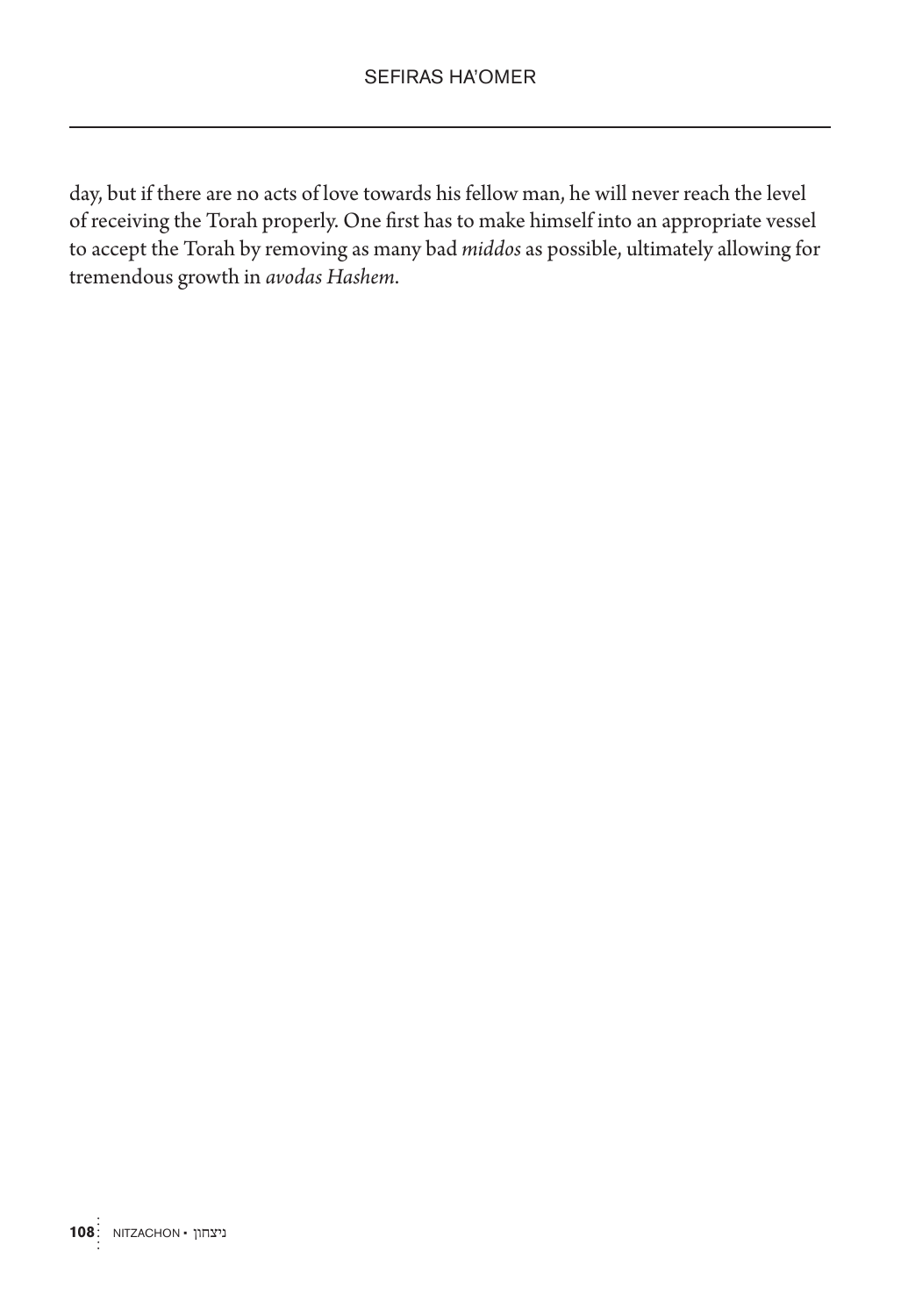# A Brief History of the History of Rabbi Akiva's Students

## **YAAKOV RICH**

**•**

We are all familiar with the story of Rabbi Akiva and his thousands of students,<br>who died during the interval between *Pesach* and *Shavuos*, the interval<br>In this essay, we will explore the sources that discuss the histori who died during the interval between *Pesach* and *Shavuos*, the interval during which we count *Sefiras HaOmer*. But just how familiar are we? In this essay, we will explore the sources that discuss the historical episode of Rabbi Akiva's students. In particular, we will discuss a fascinating theory that, while it originated in sources that are shunned in traditional circles, has made its way into a wide variety of sources and that may provide food for thought regarding what our mourning period is all about.

## **The Early Sources**

During the period between *Pesach* and *Shavuos*, we follow certain practices of mourning, such as refraining from making weddings and taking haircuts. The *Tur*, in enumerating these practices, gives the reason as follows:

והטעם שלא להרבות בשמחה שבאותו זמן מתו תלמידי רבי עקיבא. The reason<sup>1</sup> is so as not to be exceedingly joyous, since in this time period the *students of Rabbi Akiva died.2*

Yaakov Rich is a Software Engineer in Pasadena, CA. He has been a member of Adas Torah since its inception in 2004.

<sup>1</sup> Although this is the primary reason brought for the customs of mourning, there are other reasons  $suggested$  as well. See  $(x, x)$ חק יעקב.

<sup>2</sup> טור או"ח תצ"ג 2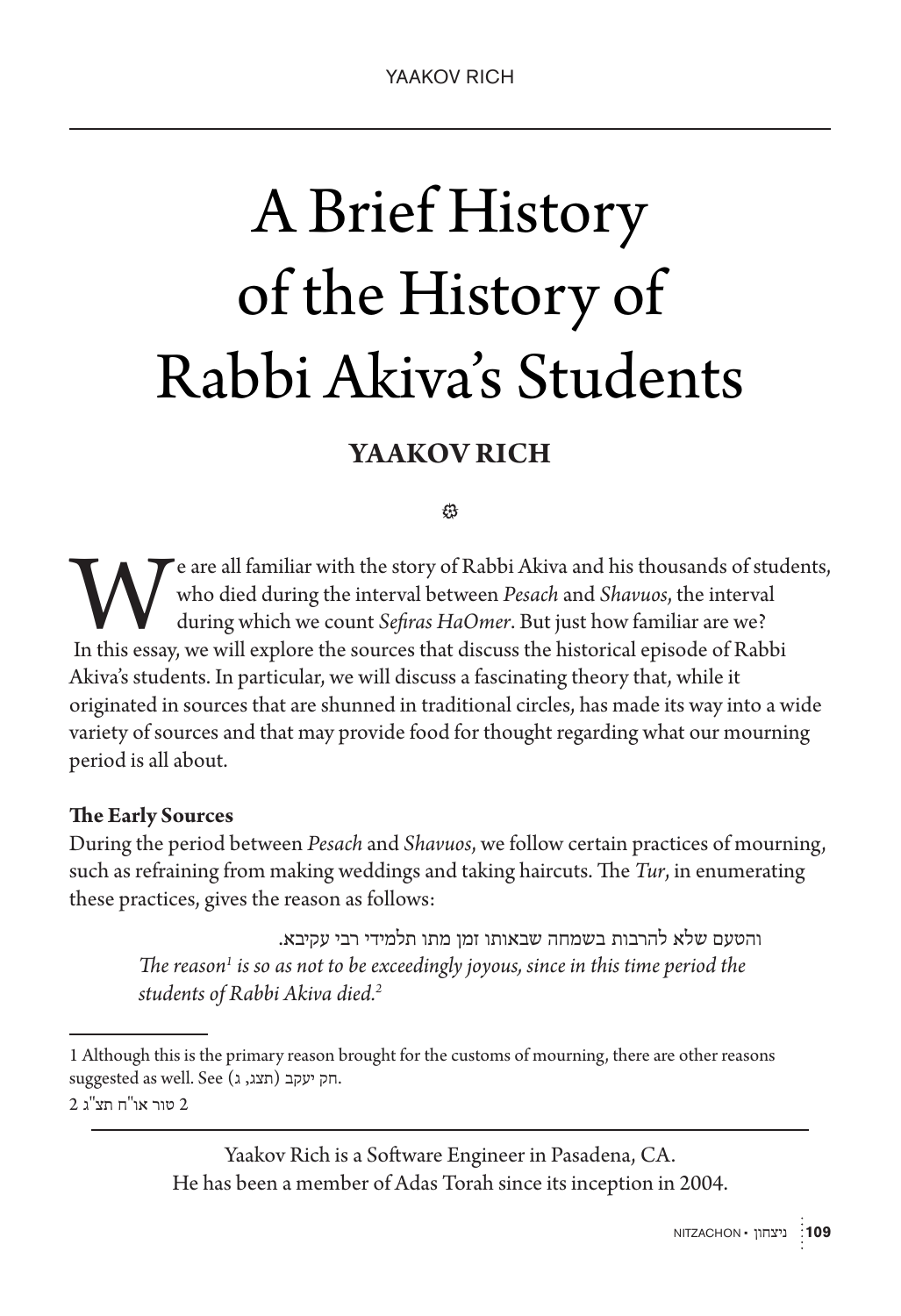The source for this historical statement can be found in *Talmud Bavli*:

אמרו שנים עשר אלף זוגים תלמידים היו לו לרבי עקיבא מגבת עד אנטיפרס וכולן מתו בפרק אחד מפני שלא נהגו כבוד זה לזה והיה העולם שמם עד שבא ר"ע אצל רבותינו שבדרום ושנאה להם ר"מ ור' יהודה ור' יוסי ורבי שמעון ורבי אלעזר בן שמוע והם הם העמידו תורה אותה שעה תנא כולם מתו מפסח ועד עצרת אמר רב חמא בר אבא ואיתימא ר' חייא בר אבין כולם מתו מיתה רעה<sup>3</sup> מאי היא א"ר נחמן אסכרה.

*It was said that Rabbi Akiva had 12,000 pairs of students4 from Gabbatha to Antipros, and all of them died within one short period because they did not treat each other with respect. The world was then desolate until Rabbi Akiva came to our teachers in the South and taught them: Rabbi Meir, Rabbi Yehuda, Rabbi Yosi, Rabbi Shimon and Rabbi Elazar ben Shammua. It was they who sustained the Torah at that time. It was taught: "All of them died between Pesach and Shavuos." Rabbi Chama bar Abba, or perhaps, Rabbi Chiya bar Abin said: "All of them died a terrible death." What was it? Rabbi Nachman said: "askara."5.6*

For centuries, the only references to this *gemara* were concerned mostly with *halachic* matters, such as when the students began and when they finished dying, so as to determine the proper period of mourning after *Pesach*<sup>7</sup> . There is one early source, though, that is primarily a historical work, and that is the letter of R. Sherira Gaon in which he makes a passing reference to the episode of Rabbi Akiva's students:

והעמיד ר׳ עקיבא תלמידים הרבה והוה שמדא על התלמידים של ר' עקיבא והות סמכא דישראל על התלמידים שניים של ר' עקיבא דאמור רבנן שנים עשר אלף תלמידים היו לו לר' עקיבא מגבת ועד אנטיפטרס וכלם מתו מפסח ועד עצרת והיה העולם שמם

5 *Askara* is a disease mentioned relatively often in Talmudic literature. I will discuss what it is and how it is relevant below.

יבמות סב ע"ב 6

 $7$ See for example ירבינו ירוחם ח"ב נתיב כ"ב and שו"ת הרדב"ז ח"ב ה

<sup>.&</sup>quot;מיתה גדולה" or" מיתה משונה" have texts Some 3

<sup>4</sup> In other words: 24,000 students. This number matches the account in סג-סב כתובות in which R. Akiva amassed 12,000 students twelve years after having left home to study, then 24,000 after studying for another twelve years. (Also see א"ע נדרים נ $\mu$ "). However, parallel accounts of this story in (יא, ו) and has מדרש תנחומא )חיי שרה, ו( in account one and ,)pairs not (students 12,000 record בראשית רבה )סא, ג( 300 students. With regard to why they are counted as pairs, many suggest that students are naturally paired into study partners.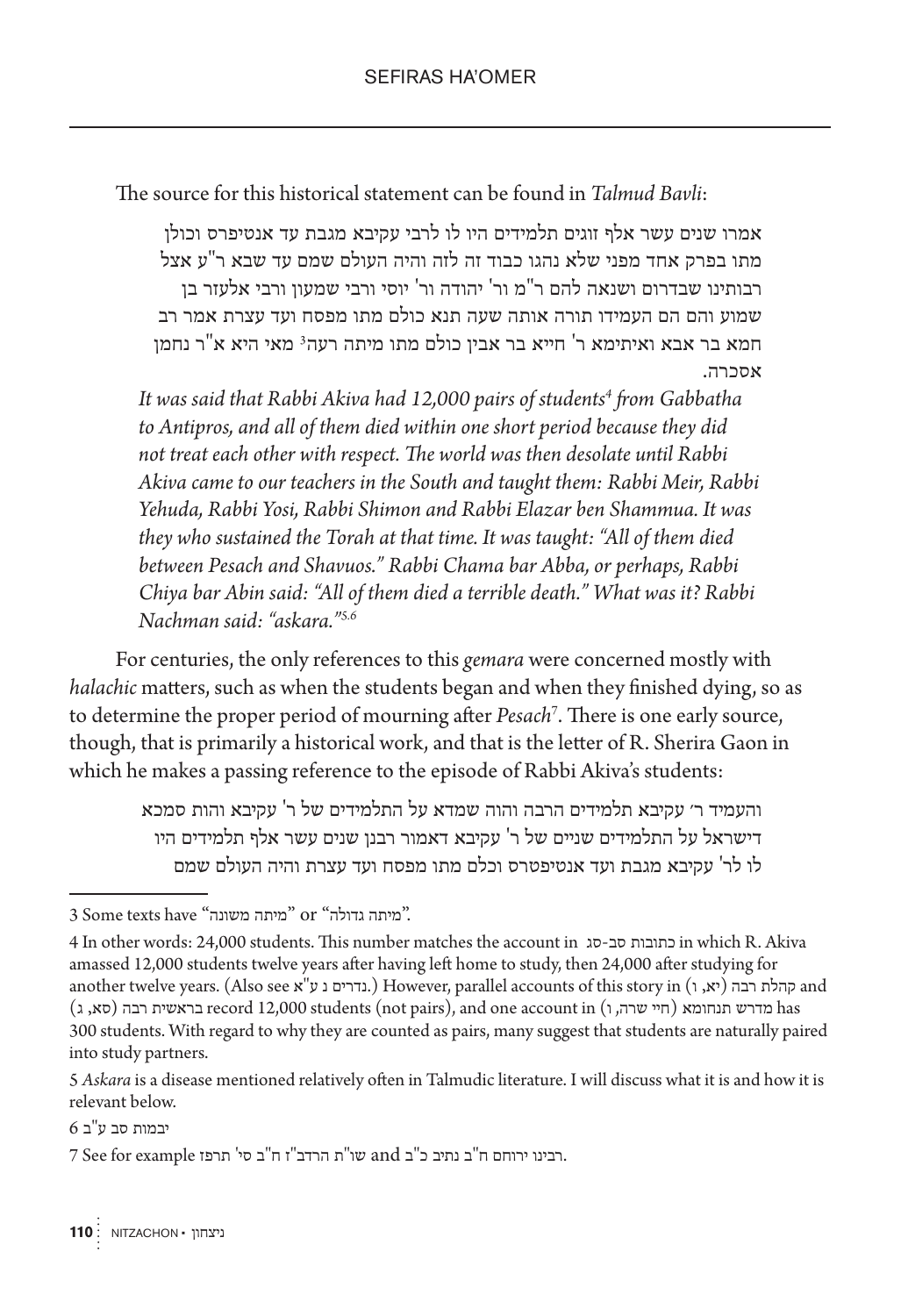והולך עד שבאו אצל רבותינו שבדרום ושנאה להם רבי מאיר ור' יוסי ר׳ יהודה ורבי שמעון ור׳ אלעזר בן שמוע והם העמידוה באותה שעה כדאיתא ביבמות.

*Rabbi Akiva acquired many students, then there was a religious persecution against the students of Rabbi Akiva, and the Jews relied on the second set of students of Rabbi Akiva. As the Sages have said: Rabbi Akiva had twelve thousand students from Gabbatha to Antipatros; they died from Pesach through Shavuos and the world remained desolate until they came to our Rabbis in the South and taught it to them. Rabbi Meir, Rabbi Yosi, Rabbi Yehuda, Rabbi Shimon, and Rabbi Elazar ben Shamua; they sustained it [the Torah] at that time, as we find in Yevamos.8*

What is interesting to note here is the slight differences between R. Sherira's rendition and that of his source in the Bavli. We find no mention by R. Sherira of the lack of respect being the cause of their deaths, nor does he mention the physical cause, "*askara*" – the mysterious disease, that R. Nachman mentioned in Yevamos. Most interesting, though, is the phrase in bold above, the phrase that R. Sherira *does* use to describe how the disciples died. The Aramaic word he uses is "שמדא") "*shmada*"), which we find most often associated with a religious persecution. But why does R. Sherira deviate from the text of the Talmud, replacing "*askara*" with "*shmada*"? Nobody seems to address this issue until the nineteenth century.

## **A New Theory9**

In 1851, a book was published called *Moreh Nevuchei HaZman,* authored by the scholar

<sup>8</sup> Levin, "גאון שרירא רב איגרת "p. 13, Spanish version (1921); The French version of R. Sherira's letter is slightly different and does not include the phrase "עקיבא' ר של התלמידים על שמדא והוה", although it does include the slight differences from the *Bavli* that led Rabbi Shlomo Yehuda Rapoport to his conclusion. See footnote 15.

<sup>9</sup> Part of the purpose of this essay is to show the development of a theory over the course of generations that involved changing ideologies and different attitudes toward issues like secularism, traditionalism, Jewish philosophy, and "scientific" Judaism. Several of the sources that follow in the essay and in the footnotes are from works that may not be considered acceptable reading by some Jewish authorities today and are by authors who may have acted in ways or took stances toward certain issues that have been detrimental to Judaism and Jewish observance. The situation in Europe in the eighteenth and nineteenth centuries was delicate and hindsight, being more illuminating, often puts certain figures in a bad light. However, the mere fact of an individual's harmful effect on Judaism does not affect the overall value of their scholarship. While we may not value such people as religious mentors or role models, we may value them as thinkers and scholars, and in this case, as historians, and I shall give their opinions credibility as such.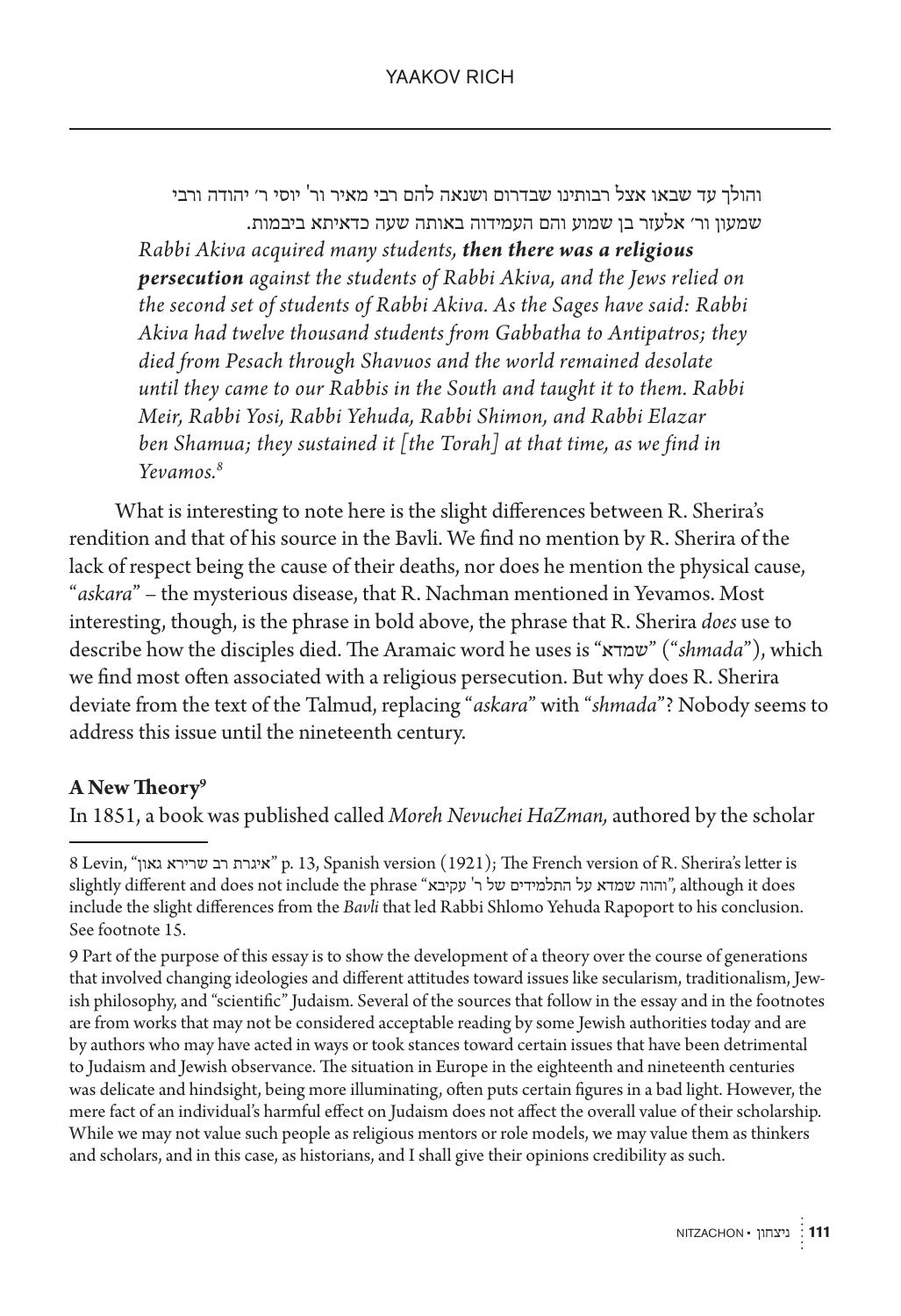Rabbi Nachman Krochmal (Ranak). In it, Ranak discusses the two main groups in the population of Israel shortly after the destruction of the Second Temple who were divided by their reaction to the Roman decrees against religious practices. Some, he writes, reacted by defiantly practicing commandments and teaching Torah in public, while some outwardly hid their observance, and only practiced the laws in private. Both sides included great sages and ordinary laypeople alike.

אכן נראה כי גברה עתה המחשבה והעצה למרוד גם בין קצת החכמים וביחוד בין התלמידים והבחורים, ויש זכר לדבר גם בתלמוד ובמדרשות, ד"מ: שנים עשר אלף תלמידים היו לר' עקיבא מגבת ועד אטניפרוס )מפוזרים בכל א"י( וכולם מתו מפסח ועד עצרת כלומר שעזבוהו כולם בזמן קצר לעת המרידה ולבסוף ספו תמו במלחמה. *And so it seems that now the idea to rebel gained momentum even among the Sages, and particularly among the students and young men; there is even evidence of this in the Talmud and Midrash, for example: "Rabbi Akiva had 12,000 pairs of students from Gabbatha to Antipros (dispersed throughout Israel), and all of them died from Pesach until Shavuos." In other words, they were all lost in a short time to the era of rebellion, and eventually, they all expired in the war.10*

In this rendition of the *gemara*, Ranak conspicuously leaves out the reference to "*askara*" and the disrespect between the students, the same exact parts that were skipped by R. Sherira Gaon in his letter. Ranak, however, spells out his intentions quite clearly: Rabbi Akiva's students died in the war of rebellion against the Romans. He is referring here to the war led by the warrior Bar Kochba, whom the rebellious faction of the population gravitated to as their leader<sup>11</sup>. I will point out, though, that Ranak attributes the involvement of the students to the fact that the young men were naturally more inclined to be rebellious; he makes no connection to the fact that they were disciples of R. Akiva, and in general seems to gloss over R. Akiva's involvement with Bar Kochba at all.

However novel Ranak's idea was when he first considered it, the publication of this idea in *Moreh Nevuchei HaZman* was not the first. Eight years earlier, in 1843, Rabbi Shlomo Yehuda Rapoport (Shir) published a lengthy article in the scholarly

<sup>10</sup> N. Krochmal, "מורה נבוכי הזמן" (1863) p. 78.

<sup>11</sup> The information we have about Bar Kochba as a person and the history of the revolt is limited. The only historical sources from the time period that remain are the *Talmud Yerushalmi* (which I will quote below) and Dio Cassius' *"Roman History".* A few letters signed by Bar Kochba have also been found in the past century (see footnote 22).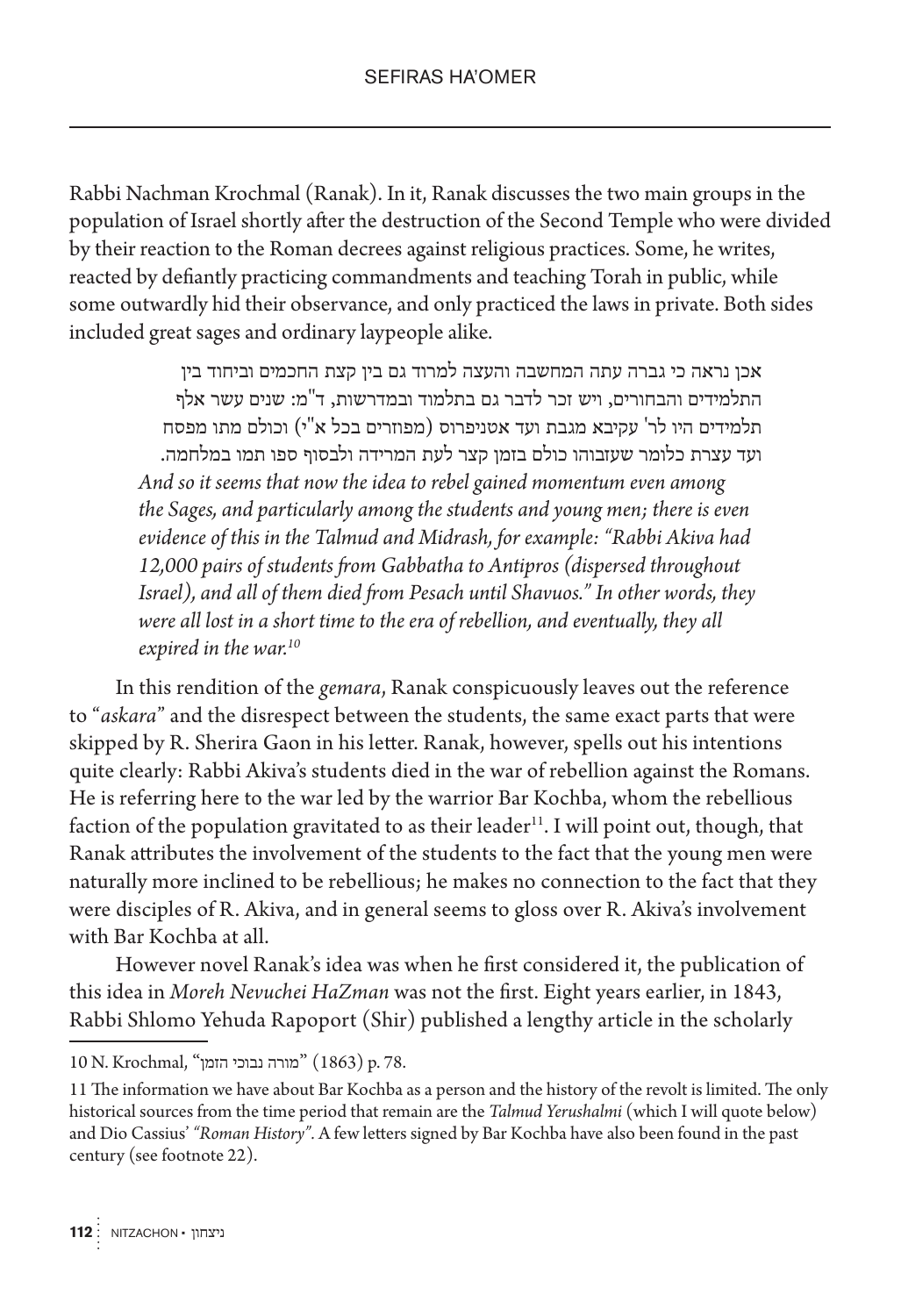Hebrew journal *Kerem Chemed12* covering a variety of historical topics. Shir devotes a couple of pages to the consideration of the story of R. Akiva's students and where it fits in the overall timeline of events. His conclusion is that the students were all hunted by the Roman emperor Hadrian because of their Torah study, and particularly because their teacher, R. Akiva, was a known supporter and advocate of Bar Kochba<sup>13</sup>. Between those that were killed fighting alongside Bar Kochba and those that died in the unbearable conditions while in hiding, they were all gone in a short period of time<sup>14</sup>. Shir cites R. Sherira Gaon's letter and uses it to support his theory. "*Shmada*" is a term that has definitely been used to describe the Roman persecutions.<sup>15</sup>

12 Vol. 7, pp. 183-184. Actually, Shir was a student of Ranak, so it is quite possible that his formulation of the idea comes, in part, from Ranak himself, even though it was published earlier.

13 I will discuss the veracity of this statement in the next section below.

14 The fact that their demise coincides with the period between Pesach and Shavuos allows Shir to speculate that the heat of the desert at that time of year contributed to the conditions which led to the death of many.

15 In fact, Shir posits based on the version of the *braisa* quoted by R. Sherira Gaon that R. Sherira's version and the version in our text of the *Bavli* imply a different course of events. Notice the version in the *Bavli* former The .plural the in" **עד שבאו** אצל רבותינו שבדרום" has Sherira .R while" עד **שבא ר"ע** אצל רבותינו שבדרום" implies that after the death of the many students, R. Akiva came to the Rabbis of the South to teach them, whereas the latter implies that after the death of the thousands of students, they (i.e. the population of students in Israel) had to go to the Rabbis of the South to be taught (since they were the only *remaining* disciples of R. Akiva).

Shir makes a convincing case for the reliability of R. Sherira's text. After all, the statement that follows in both texts, "שעה באותה העמידוה והם, "makes much more sense if we follow R. Sherira's version, since the fact that the population came to them to study is exactly how they are sustaining Torah study. According to the *Bavli*'s version, these students of R. Akiva didn't sustain the Torah "שעה באותה, "but rather not until later when it was their turn to be the teachers of others.

Additionally, we find "'וכו יהודה' ור מ"ר להם ושנאה "in both texts, but following the implication of the *Bavli* that it was these Rabbis that were being taught and not the ones teaching, it would be more accurate to say ."ושנאה להם לר"מ ור' יהודה וכו'"

Accordingly, Shir suggests a slight emendation to the text – "להם ושנאו "instead of "להם ושנאה" – "they taught them" instead of "they taught *it* [the Torah] to them", since the Torah is not mentioned earlier to be modified by a pronoun here. Personally, though, I think the suggested emendation is unnecessary. It is not uncommon to find implied pronouns in Talmudic verbs (so long as the meaning is relatively obvious), especially since in this case we anyways have the same modification words later –"העמידוה והם ".

What results from Shir's interpretation of R. Sherira's text is the solution to a previously vexing problem. It is known that R. Akiva himself died in the Hadrianic persecutions, which allows for very little time, if any, remaining in R. Akiva's life following the Bar Kochba revolts. If we accept that R. Akiva's original students died in the Bar Kochba revolt or at that time, he would not have had enough time left before his own execution to train his second set of students. This is the problem that prevented Gedaliah Alon from accepting this theory completely (see Alon, "הולדות היהודים בתקופת המשנה והתלמוד היהודים, vol. 2, pp. 41-42 [1971]). According to Shir's interpretation, though, these five Rabbis were already disciples of R. Akiva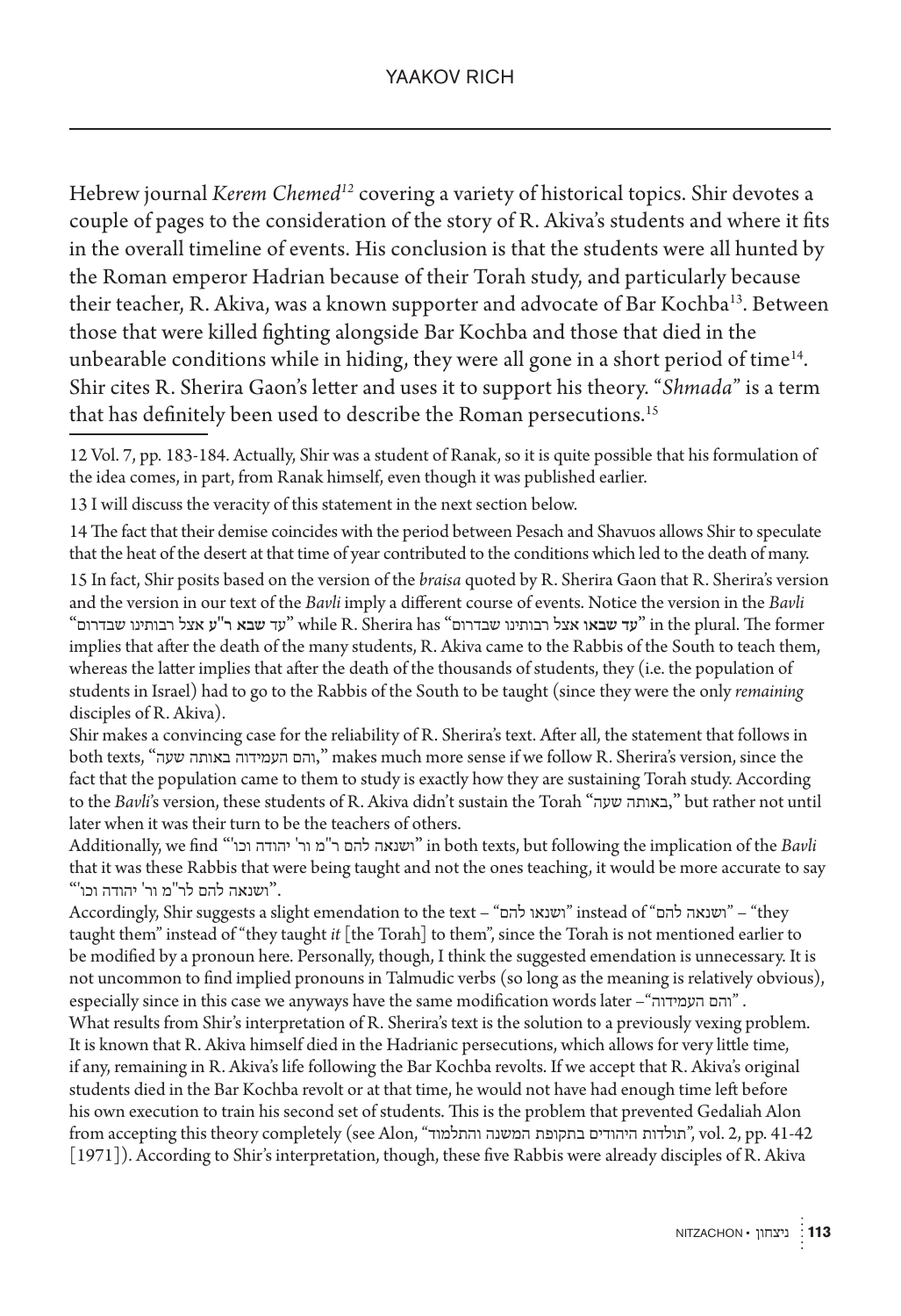The next source that we shall consider is *Doros HaRishonim16,* written in the early twentieth century by Rabbi Yitzchak Isaac Halevy Rabinowitz. One of the purposes of *Doros HaRishonim* is to combat the influence of the *haskala* philosophy on Jewish history, and a lot of space is devoted by R. Rabinowitz to rebutting the theories of earlier and contemporary Jewish historians, including Shir. After much deliberation and a myriad of Talmudic sources<sup>17</sup>, R. Rabinowitz concludes that in fact, Rabbi Akiva's amassing of  $24,000$ students happened before the destruction of the Temple, in which case there is no possible connection to Bar Kochba and the Roman persecution. He insists, therefore, that the students died of a plague, as is implied by the *gemara* in *Yevamos*<sup>18</sup>.

While one gets the feeling that R. Rabinowitz tried his best to write the theory of Rabbi Akiva's students' connection to Bar Kochba out of any future rendering of Jewish history, it is clear that this effort was unsuccessful. As the decades passed after *Doros HaRishonim* was published, this theory grew in popularity to the extent that Rabbi Mordechai HaKohen,<sup>19</sup> writing in mid-to-late twentieth century, writes that this theory is "considered and accepted today by everyone." <sup>20</sup>

before the 24,000 students died; they sustained the Torah by being the "survivor" students of R. Akiva and by teaching the population following the death of the original students. This allows R. Akiva's death to be only shortly after - or even perhaps during the same period as - the deaths of his students.

16 Y. I. Rabinowitz, "דורות הראשונים - אחר החרבן עד חתימת המשנה כרך ב" ,P.763-764 (1918)

17 His conclusion seems to hinge on the fact that Rabbi Akiva's father-in-law, Kalba Savua, lived primarily before the *churban*, and assuming these 24,000 students are the same students as in *Kesubos* (see footnote 4), they would had to have lived at that time period as well, in which case it would be strange if those 24,000 students were still around decades later at the time of the rebellion. See also pp. 455-467.

18 R. Rabinowitz does discuss the language in R. Sherira's letter, which doesn't bother him at all. Yes, the term "*shmada*" does usually refer to government persecution and not a plague or any other God-given punishment, but it is entirely plausible that R. Sherira here uses it in the biblical sense for which we see the root "שמד "referring to general destruction or eradication. What is *implausible*, writes R. Rabinowitz, is that R. Sherira would have written something separate from the *gemara* then proceed to cite the *Bavli* as his source. R. Rabinowitz does not seem to consider the possibility that R. Sherira actually had a different text of the Talmud itself, which is in fact what it seems Shir is assuming. Alon (see citation in footnote 15) suggests that R. Sherira was just missing the final statement in the *gemara* ("'וכו חמא' ר אמר ("which left him to fill in the cause of death based on his own speculation. But merely the fact that R. Sherira cites *Yevamos* as his source is not to say that his entire description of events comes from the Talmud.

#### 19 M. Hakohen, "(כרך ב) (כרך ב) את " ישראל והזמנים" p. 155

20 In the religious world, this idea seems to have been popularized by Rabbi Tzvi Yehuda Kook, who is quoted liberally by many of his students with regard to this issue. (Although I have not managed to gain access to the original source, I have seen it quoted from )ו"תשכ בעומר ג"ל" )יהודה צבי הרב שיחות". Apparently, R. Kook famously applied R. Akiva's connection to Bar Kochba to explain the episode in ברכות ב"ע ס in which R. Akiva visits a town and finds no one willing to grant him overnight lodging. Instead, he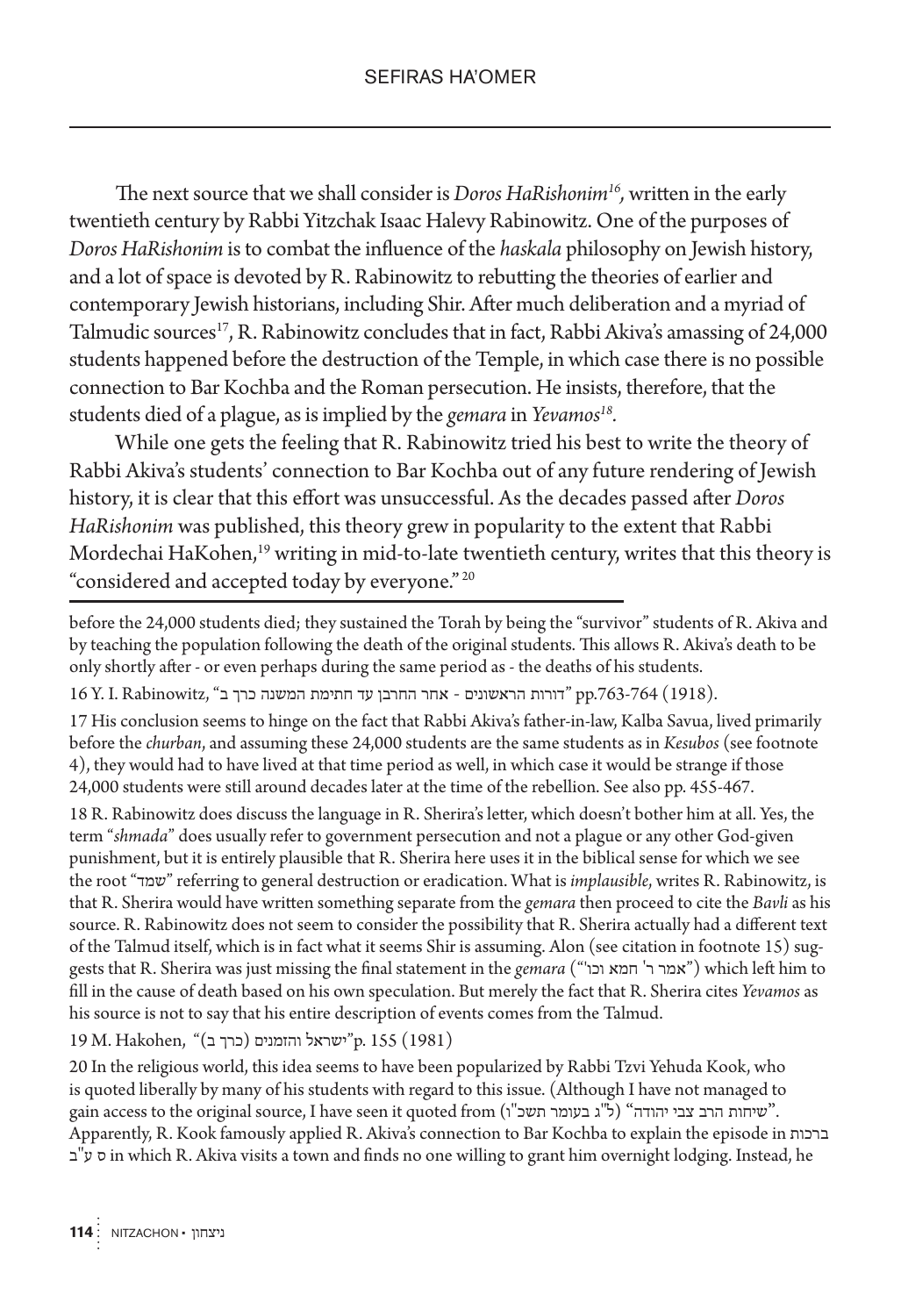### **Analysis**

If we are to accept the theory posed by Ranak and Shir and perpetuated into mainstream historical thought, we must consider, at the very least, three issues. The first, and arguably the most important historically, is R. Akiva's involvement in the Bar Kochba rebellion. From the meager quantity of Talmudic and Midrashic sources that we have on the topic, it is impossible to decide with any certainty the level of R. Akiva's involvement; however, several notable speculations have been made regarding this issue. First, and probably most famous, is the Rambam in *Mishneh Torah*:

אל יעלה על דעתך שהמלך המשיח צריך לעשות אותות ומופתים ומחדש דברים בעולם או מחיה מתים וכיוצא בדברים אלו, אין הדבר כך, שהרי רבי עקיבא חכם גדול מחכמי משנה היה, והוא היה נושא כליו של בן כוזיבא המלך, והוא היה אומר עליו שהוא המלך המשיח, ודימה הוא וכל חכמי דורו שהוא המלך המשיח, עד שנהרג בעונות, כיון שנהרג נודע להם שאינו.

In modern publications, one can find this theory advocated (and occasionally newly proposed) by a wide spectrum of authors in the religious world. Besides for those already cited (and those to be cited below) ee R. Eliezer Dunner in (תרצ"ג )תושנ (תרצ"ג) and R. Avraham Korman in (תשנ"א) pp. 190-210. [I am grateful to Eliezer Brodt of the Seforim Blog for these sources. <http://seforim.blogspot. com/2011/05/printing-mistake-and-mysterious-origins.html>] Also, R. Yitzchak Weiss in מנחת ת"שו )לח' סי )יצחק makes what may be considered an implication to this theory. (Interestingly, he also makes the decision to number the students of R. Akiva at 300, in accordance with the תנחומא. See footnote 4.) An additional interesting source is the popular commentary "יוסף עץ "on רבה מדרש, who mentions, almost in passing, that R. Akiva's students died "in the battle at Beitar". (See יוסף עץ to the parallel text in רבה קהלת. The author of יוסף עץ, Chanoch Zundel ben Yosef, lived around the same time as Ranak and Shir, but I have not determined at what point his commentary to רבה מדרש was first published.)

Even Aish HaTorah published an article by Rabbi Ari Kahn on their website in 2006 exploring the connection between Rabbi Akiva's students and Bar Kochba. <http://www.aish.com/h/o/33o/48970241.html>

camps in the nearby woods, awaking to find that the Roman soldiers have ransacked the town and he was spared. (This episode is the famous anecdotal promotion of the idea that "עביד לטב רחמנא דעביד כל". (That R. Akiva – such a renowned personality- was denied lodging by the populace, and that Roman soldiers were on his heels begs to be interpreted in light of his connection to the anti-Roman revolution. R. Kook's interpretation is widely quoted.

So widely has this theory been circulated in recent decades that Rabbi Binyamin Lau assumes that the suggestion of this connection to Bar Kochba began with the Zionist reawakening. (See "*The Sages, Vol.II: From Yavne to the Bar Kokhba Revolt",* 2012; p.411.) Although modern Zionism may account for the theory's boost in popularity, it certainly did not contribute to its origination as we have seen.

In the sphere of academic historical studies, that Rabbi Akiva's students' death is connected to Bar Kochba, is now virtually unarguable fact.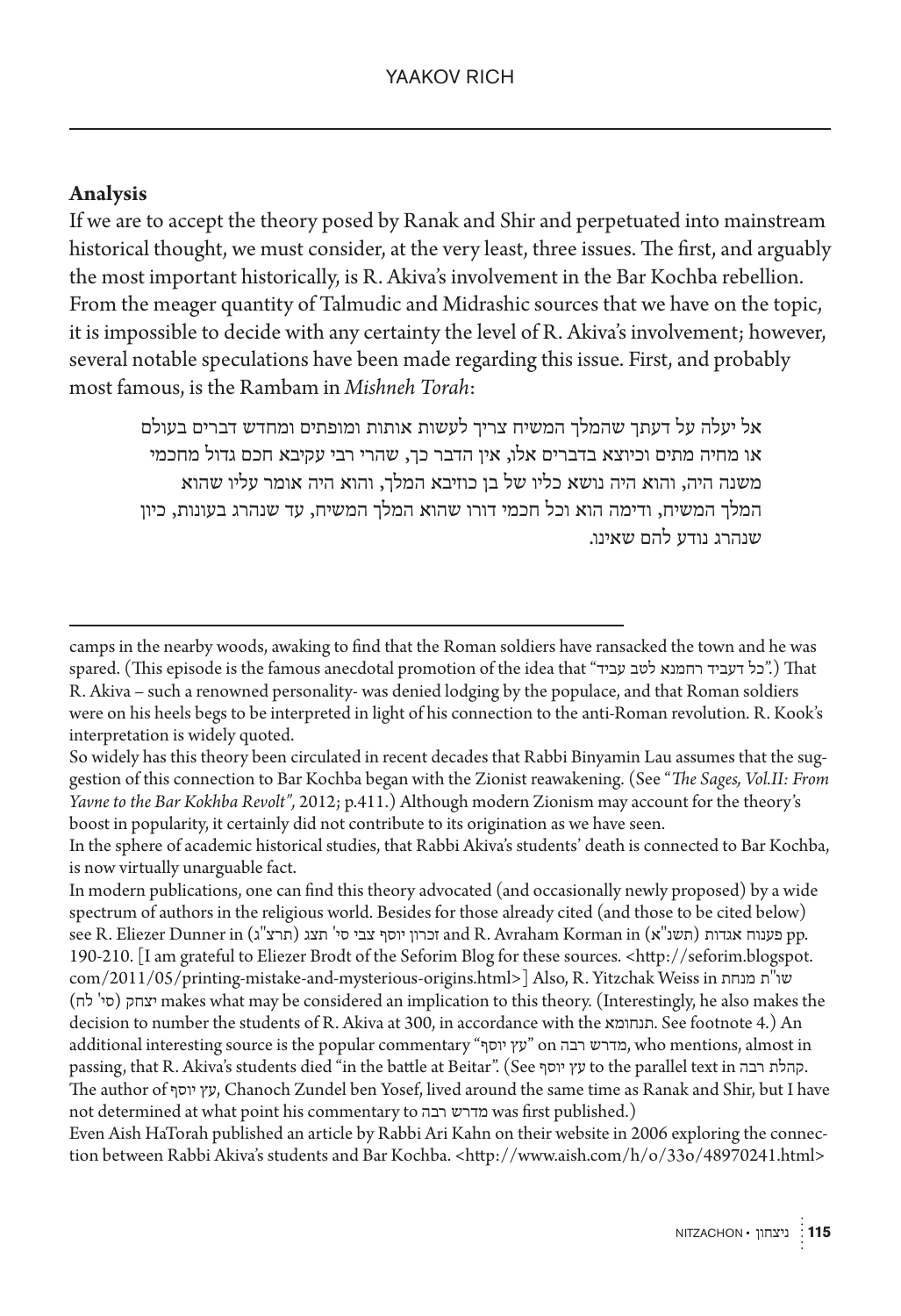*Do not allow yourself to think that it is necessary for the king Mashiach to perform miracles or introduce new creations or bring the dead to life or anything of the sort; it is not so. For Rabbi Akiva was a great scholar from the sages of the Mishna and he was a corroborator21 of Ben Koziba [i.e. Bar Kochba22] the ruler, and he [R. Akiva] said of him that he was the king Mashiach; he [R. Akiva] and all the Sages of his generation imagined that he was the king Mashiach until he was killed on account of his sins. Once he was killed, it became clear to them that he was not.23*

It is not clear exactly where the Rambam gets this information from.<sup>24</sup> The most relevant source we have is the *Talmud Yerushalmi*:

תני רבי שמעון בן יוחאי רבי עקיבה היה דורש דרך כוכב מיעקב דרך כוזיבא מיעקב. רבי עקיבה כד הוה חמי בר כוזיבא הוה אמר דין הוא מלכא משיחא א"ל ר' יוחנן בן תורתא עקיבה יעלו עשבים בלחייך ועדיין בן דוד לא יבא. *Rabbi Shimon ben Yochai taught: My teacher Akiva would expound: "A star (kochav) has come forward from Yaakov" – Koziba*<sup>25</sup> *has come forth from Yaakov. When Rabbi Akiva would see Bar Koziba, he would say, "This is the king Mashiach." Rabbi Yochanan ben Torta said to him, "Akiva, grass will sprout from your cheeks* <sup>26</sup> *and the Son of David [Mashiach] still will not have come."*

<sup>21</sup> Although I translated "כליו נושא "as "corroborator", the literal translation is "carrier of vessels or tools". R. Yitzchak Abarbanel (ד"פ ,א עיון ,ב"ח ,משיחו ישועות (claims that R. Akiva was literally an assistant and weapons-carrier of Bar Kochba. Others – including R. Tzvi Hirsch Chayos (ו סימן ,בינה אמרי – (take it to mean that R. Akiva was an extreme supporter.

<sup>22</sup> While he was in power and had the favor of many of the Sages, he was called Bar Kochba because of his comparison with a "star (כוכב (that shoots forth from Jacob" (see below). After it became clear, though, that he was in fact not the *Mashiach* after all, he is widely referred to as "*Ben/Bar Koziba*", a play on his name emphasizing his role as a false messiah. ("כזב "means falsehood.) From the evidence of letters that were written by Bar Kochba, found in the mid twentieth century, it is likely that his original name was Bar Kosba ("בר כוסבא"), called so for the area from which he hailed. [See Yigael Yadin, *Bar Kokhba: The Rediscovery of the Legendary Hero of the Last Jewish Revolt Against Imperial Rome* (1971), p.124.]

משנה תורה הל' מלכים פי"א ה"ג 23

<sup>24</sup> In fact, given that the Rambam is usually so meticulous in *Mishneh Torah* about only quoting verified sources and not including un-sourced or speculated material, R. Mordechai Hakohen insists that the Rambam must have had access to an unarguable source that we have lost. (See n. 19.)

<sup>25</sup> Here, the Talmud uses "Koziba" as Bar Kochba's name. It is probably inserting his later epithet into R. Akiva's words.

<sup>26</sup> i.e. many years will pass after your death.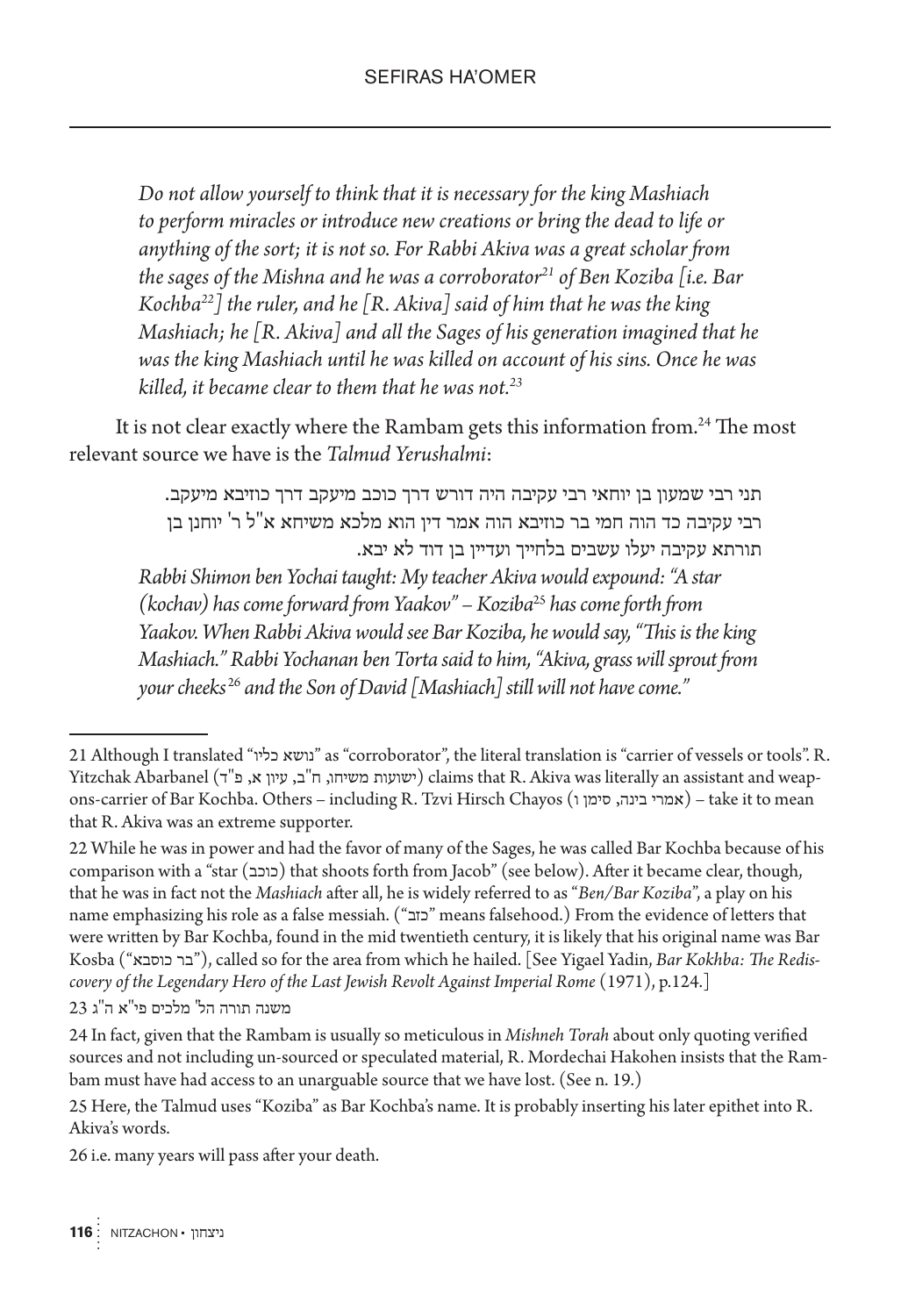Even though it seems clear from the *Yerushalmi* that R. Akiva did see Bar Kochba in a favorable light, it is not clear from this source how involved R. Akiva was in his revolution, nor do we have any context for when this exchange took place. Even if R. Akiva did endorse Bar Kochba at some point in time, when that was and how long it lasted is anybody's guess. And guess they did.

Later recorders of Jewish history emphasized R. Akiva's involvement even more than the Rambam did. Although there are many sources to consider, we will examine two. First is Rabbi Zecharia Frankel in *Darchei HaMishna.* In discussing R. Akiva's life, R. Frankel writes:

אבל ימיו של ר"ע לא היו ימי השקט ובטח, כי רוח ה' החלה לפעמו גם בעת זקנותו ועוררתהו להוביל רגליו למרחוק למדינות אשר שם בני ישראל יושבים: לכרכי הים לגנזק, לגליא, לאפריקי, לערביא, להביא ידם בברית נגד הכובש הרומיי ולהחזיק ידי בר כוכבא... *But the life of R. Akiva was not safe and serene, for spiritual inspiration stirred him even in his elderly years and he was inspired to travel afar to countries in which Jews resided: to coastal towns, to Gazaca, Gaul, Africa, Arabia; to unite them against the Roman occupiers and in support of Bar Kochba…*<sup>27</sup>

R. Frankel takes note here of scattered references R. Akiva makes to his various travels<sup>28</sup>, and assumes that these travels were for the purpose of promoting the idea of Jewish autonomy and raising support for Bar Kochba among Jews abroad. By the time we get to our next source, R. Akiva becomes the leader of a movement comparable to the Zealots of the Second Temple era. In *Dor Dor V'Dorshav,* Rabbi Isaac Hirsch Weiss, a prominent historian, writes, like Ranak, about the different factions among the Israeli populace after the destruction. According to R. Weiss, many people gave up hope for any form of redemption and strove to maintain amicable relations with the Romans. Others, however, took an approach of fierce resistance to the Romans, yearning for independence and willing to fight for it.

בראשם עמד עקיבא בן יוסף. הוא עקיבא אשר אמרו עליו ששמו הולך מסוף העולם ועד סופו מפני חכמתו ותורתו, הוא עקיבא הנודע על ידי מסעותיו אשר נסע לכל מקומות מושבות היהודים הקרובים והרחוקים והלהיב את הרגשות הלאומיות בקרב בני עמו המפוזרים למען יהיו נכונים למרידה כללית נגד הרומיים. *At their head was Akiva ben Yosef, of whom was said that he was known from one* 

<sup>27</sup> Z. Frankel, "המשנה דרכי "p. 120. (1859)

<sup>28</sup> R. Frankel is not the only one to call attention to sources referencing R. Akiva's mysterious travels; other historians have provided lists of such sources. R. Rabinowitz (see citation below) scrutinizes these sources and, while he demurs several of them, he validates many.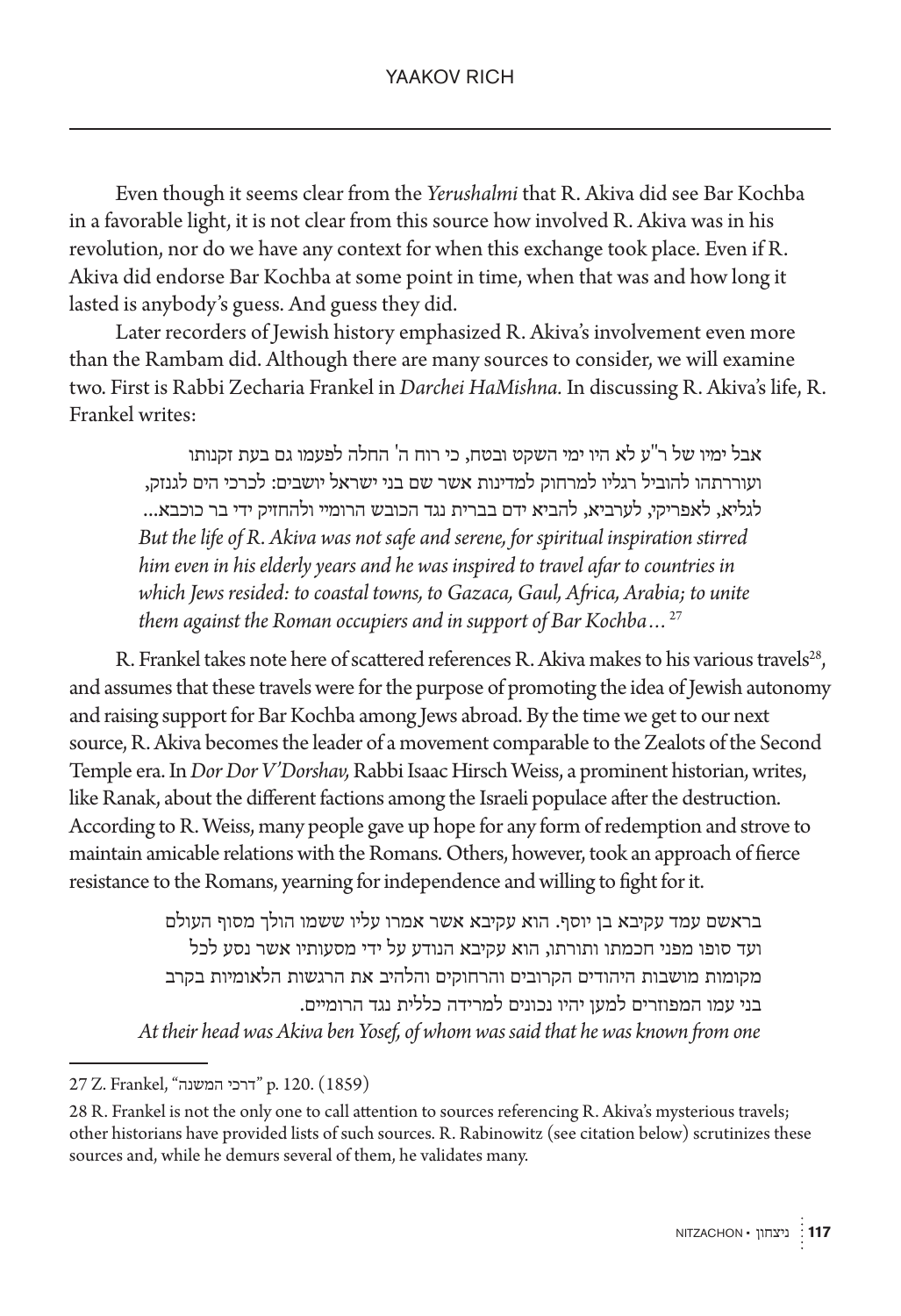*end of the Earth to the other on account of his wisdom and Torah knowledge. He is Akiva who was renowned for his travels to all the places where Jews lived, near and far, and ignited the nationalistic feelings of his scattered people, so that they would be prepared for an all-out rebellion against the Romans.*<sup>29</sup>

R. Weiss is making it sound like R. Akiva was Bar Kochba's campaign manager, or some sort of leader of a nationalist movement that was sweeping the nation. Is R. Weiss going too far? We can guess who would think so. Once again, we need only look toward R. Rabinowitz's *Doros HaRishonim30* for dissent. R. Rabinowitz acknowledges that R. Akiva was originally in favor of Bar Kochba; one cannot deny that implication of the *Yerushalmi*. However, he claims that R. Akiva withdrew his support shortly thereafter, certainly long before the rebellion gained momentum. While I would agree that R. Weiss does push it a bit far with his description of R. Akiva's position in the rebellion, R. Rabinowitz also seems to be a bit extreme in his denial. A moderate approach would be to assume that R. Akiva *was* a supporter of Bar Kochba, even with the dissent of some of the other sages of his generation. This allows us to accept the possibility that R. Akiva may have influenced his students to join the ranks of Bar Kochba, which eventually led to their downfall.<sup>31</sup>

The second issue we will discuss is the reconciliation of the Bar Kochba theory with the statement of R. Nachman in *Yevamos* that R. Akiva's students died of *askara.* The consensus today is that *askara* in the *gemara* refers to diphtheria<sup>32</sup>, an infectious

31 As I mentioned above, according to Ranak, there is no need to associate R. Akiva with Bar Kochba at all. The way Ranak puts it, the rebellion naturally attracted the younger generation, many of whom were students of R. Akiva.

32 This conclusion is most convincingly argued by J. Preuss in *Biblical and Talmudic Medicine* (2004; pp. 157- 159). Until then (Preuss first published his work in 1911), the theories varied. Rashi's designation of the disease as "*bon malan*" is impossible to decipher; Hanoch Kahut, in his notes to on the Aruch (*Aruch HaShalem,* 1873), identifies the disease as scarlet fever, which he writes that he had confirmed with two doctors by presenting them with the symptoms described in the Talmud, but which Preuss insists is "under no circumstances correct." In my mind, it is less likely altogether that *askara* refers to a single identifiable disease throughout Talmudic literature. More plausible is that different diseases and maladies were referred to as *askara* in different cases over different time periods due to their apparent similarities and shared symptoms to diseases recorded as

<sup>29</sup> I. H. Weiss, "דור דור ודורשיו" Vol. 2 (1871), p. 3.

 $R$  1918), דורות הראשונים - אחר החרבן עד חתימת המשנה" Vol. 2  $(1918)$ , p. 591. R. Rabinowitz admits that while Bar Kochba was the active ruler in Jerusalem (of which there is indisputable archeological evidence), R. Akiva could have thought him to be Mashiach, but claims that he changed his mind at least a year before the battle in Beitar. At that point, R. Akiva could not possibly have thought that Bar Kochba fulfilled the prophets' predicted characteristics of the Mashiach. [Abarbanel (see citation in footnote 21) goes to great lengths to justify R. Akiva's thought process with regards to Bar Kochba, but it seems that R. Rabinowitz was not convinced.]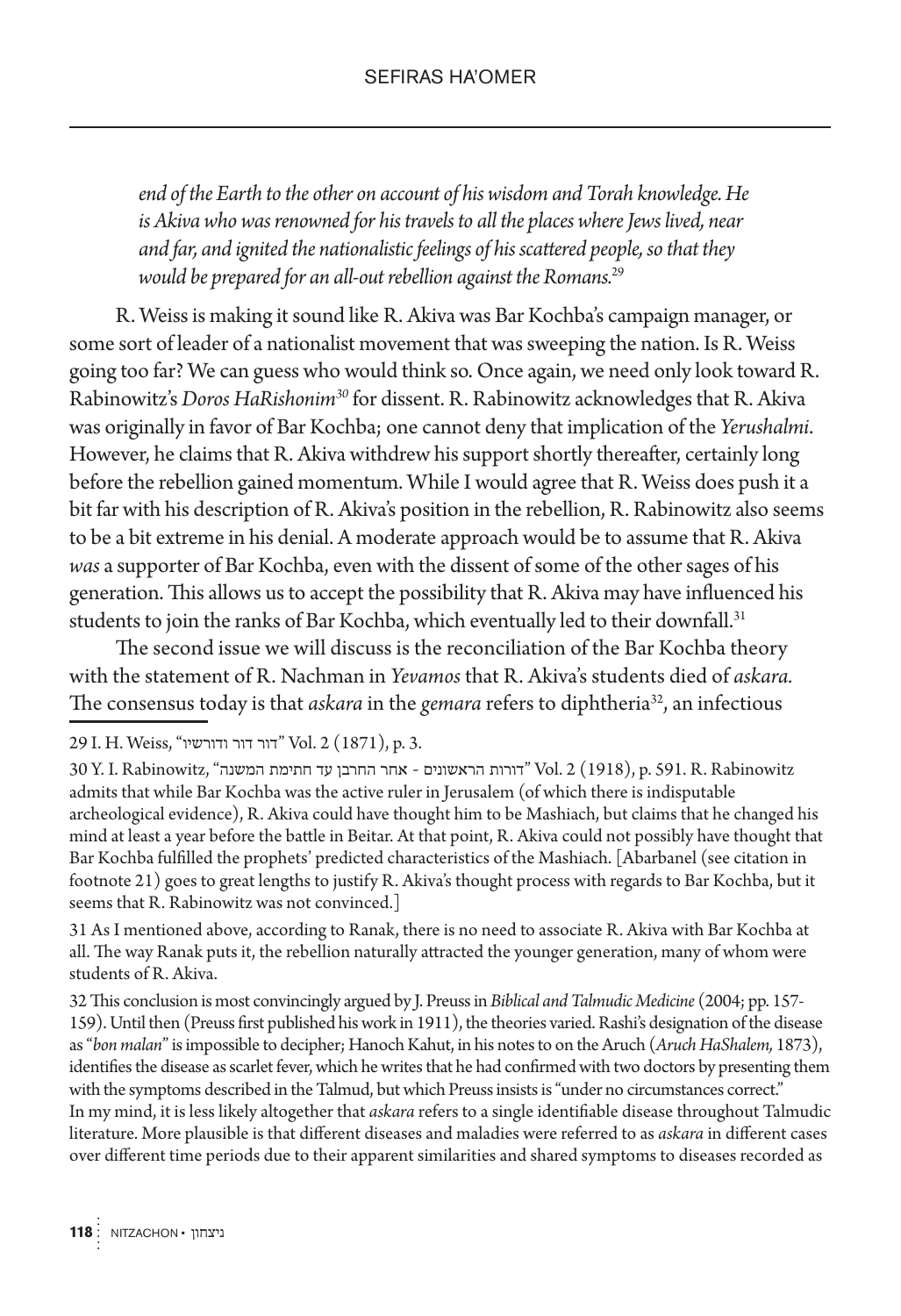disease that results in terrible pains and difficulty swallowing and breathing. (No cure to diphtheria existed until 1891.<sup>33</sup>) If this was indeed their cause of death, how is it related to the rebellion? Shir suggests that the students died "because of their being driven into hiding into the surrounding deserts; they then were killed by the sword, or by hunger, or by various terrible diseases which – it is reasonable to say that – *askara* was among them." However reasonable that might be to say, though, it seems unlikely that R. Nachman would identify the death of the students as *askara* just because some of them may have died of this disease. Others point out that "אסכרה "is strikingly similar to "אסכרי", which in related Turkish-Arabic means soldiers or cavalry, suggesting that R. Nachman's intention may not have been to identify a plague as the students' cause of death at all,<sup>34</sup> but rather through the Roman soldiers who hunted them or who they fought with directly at war. Another explanation,<sup>35</sup> one that I find particularly appealing, is that R. Nachman's intention is to imply the *reason* – rather than the cause – of their deaths, since

משפט רשעים בגיהנום שנים עשר חודש שנאמר (ישעיהו טו, כז) "והיה מדי חודש בחודשו". רבי יוחנן בן נורי אומר: מן הפסח ועד העצרת שנאמר (שם שם) "ומדי שבת בשבתו".

*askrara* in the past. [According to this idea, we can extend Shir's reconciliation with the *gemara* (see above) and propose that "*askara*" may refer to a variety of diseases that infected the students of R. Akiva in the intense conditions of their hiding.]

Philologically, it is most likely that "אסכרה "is a Hebrew transliteration of the Greek "*eschara*", even though it makes Preuss uncomfortable that the Greek word is only found in the writings of Aretäus, and that the word has found its way into a wide cross-section of Talmudic literature therefore seems unlikely. (In fact, Preuss would rather say that it was Aretäus who was transcribing the Hebrew/Aramaic word into his native Greek; he is only forced to conclude otherwise based on a letter he cites showing that "*askara*" is not a Semitic word.) The attempt in the Talmud (שבת לג ע"ב) to tie אסכרה to the verse in Psalms (63:12): "יהמלך ישמח באלהים יתהלל "אסמכתא בעלמא" is merely wordplay, or as Kahut puts it, "אסמכתא בעלמא".

<sup>33</sup> J. M. Barry, *The Great Influenza; The Story of the Deadliest Pandemic in History* (2005) p. 70.

<sup>34</sup> See Chaim Kolitz, "האש לחכמים p. 177 n. 11 (1980); and Dov Zodkovitz, "ביתר ומלחמת בר כוכבא בגבולות חדרה "p. 100 (1988). Interestingly, Rabbi Shmuel David in "צהר) "Issue 6; 2001; p. 150) questions the Talmud's openness here regarding the Bar Kochba revolt. He suggests that the *gemara* may be intentionally using ambiguous language to cover the fact that the students did indeed die in the revolt.

<sup>35</sup> This explanation is provided by Chaim Licht in "עקיבא רבי תלמידי של מותם על) "http://lib.cet.ac.il/Pages/ item.asp?item=16918). Licht conducts a rigorous analysis of the parallel texts in *Yevamos, Koheles Rabba,*  and *Bereshis Rabba* and concludes that the core of the text in the Talmud is of Israeli Tannaitic origin, being that it matches – for the most part – the *midrashic* texts. The final statements, though, ("מפסח מתו כולם תנא "וכו") are later add-ons from the Babylonian *Amoraim* and are primarily meant to be literary and symbolic in nature. Notably, he also believes that the identification of the "time period" as that which is between *Pesach* and *Shavuos* is a symbolic reference to the fact that the students were being killed as a punishment for their actions; he bases this on י,ב עדיות: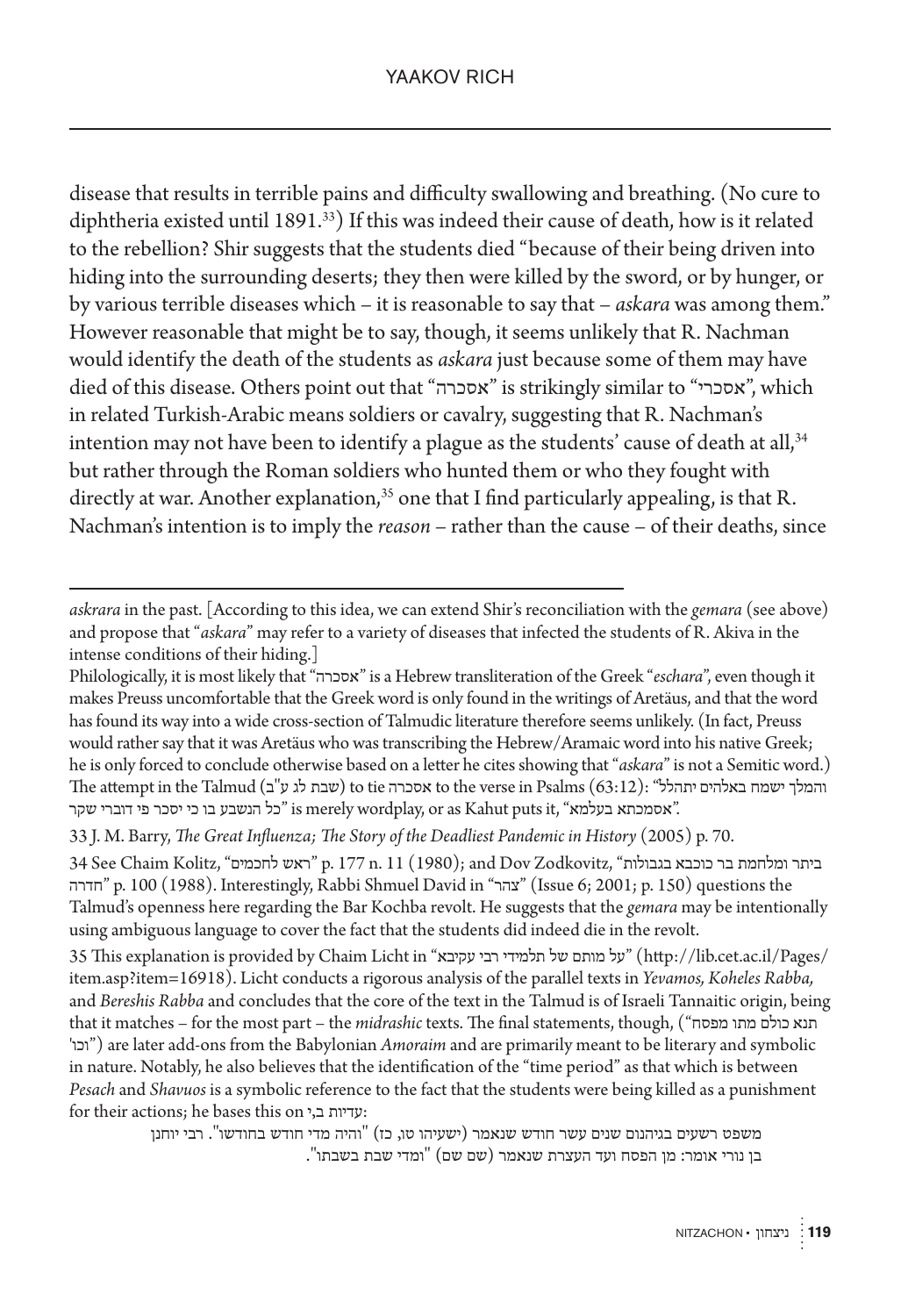askara is elsewhere<sup>36</sup> identified as the punishment for excessive slander.<sup>37</sup>

And this brings us to the third issue we must discuss, which is the relevance of the Bar Kochba connection to the fact that Rabbi Akiva's students did not treat each other respectfully<sup>38</sup>. Although neither Ranak nor Shir mentioned any connection between the revolution and the enmity between the students, such a connection is begging to be made. Numerous suggestions have been made in more recent years, some more creative than others<sup>39</sup>. Perhaps the most poignant was written by Rabbi Shmuel David in the *<sup>40</sup>*:צהר journal

#### שבת לג ע"א 36

37 See also "ויקרא :אורות טל) "pp. 81-82) by R. Shlomo Aviner, who writes that "אסכרה "is merely the Talmud's way of saying "died a terrible death". However, one would think that stopping at R. Chama's מאי היא א"ר נחמן") rest the ,sufficient been have would continuing without") כולם מתו מיתה רעה") statement אסכרה ("being completely superfluous according to R. Aviner. I would rather suggest that R. Nachman's saying is a later unrelated addition. In other words, R. Nachman identifies "רעה מיתה "as אסכרה *in general*, and the *gemara* here adds it in to try and identify a phrase in an old Tannaitic teaching. [It would be more fortuitous if the saying here were from R. Nachman bar Yitzchak (R. Nachman without specification is usually R. Nachman bar Yaakov) being that he makes suspicious appearances in other places where *askara* comes up. For example, in א"ע לה סוטה:

וימותו האנשים מוציאי דבת הארץ רעה במגפה אמר רבי שמעון בן לקיש שמתו מיתה משונה אמר רבי חנינא בר פפא דרש ר' שילא איש כפר תמרתא מלמד שנשתרבב לשונם ונפל על טיבורם והיו תולעים

יוצאות מלשונם ונכנסות בטיבורם ומטיבורם ונכנסות בלשונם ורב נחמן בר יצחק אמר באסכרה מתו Notice the uncanny resemblance to our *gemara,* with the reference to "משונה מיתה) "see footnote 3), and it's identification by R. Nachman (bar Yitzchak) as אסכרה. And another similar, yet less uncanny text in :ברכות ח ע"א

רב נחמן בר יצחק אמר לעת מצא זו מיתה שנא' למות תוצאות תניא נמי הכי תשע מאות ושלשה מיני מיתה

נבראו בעולם שנאמר למות תוצאות תוצאות בגימטריא הכי הוו קשה שבכלן אסכרא ניחא שבכלן נשיקה Actually, looking at older manuscripts of the text in *Yevamos,* one will find that virtually all of them do indeed have R. Nachman bar Yitzchak as the source of the final statement. (I found one that has simply – R. Yitzchak.) This gives my suggestion a bit more credence. In fact, I would not be surprised if this appended saying was originally a note in the margin of a Talmudic manuscript referencing another statement of R. Nachman's, as it is common to find marginal notes interpolated into the main text of later manuscripts and printed editions.]

38 The versions of the story in רבה מדרש) see footnote 4) specifically say that the students were selfish when it came to Torah study. (It has R. Akiva telling the second set of students "מפני אלא מתו לא הראשונים בתורה" does not have the word בראשית רבה in version in כלאשית רבה בתורה זה לזה"). בתורה בתורה של הה 39 I have in mind that which was said in a speech by Rabbi Moshe Zvi Neriah and transcribed in the journal "עתיך אמונת) "Issue 41; 2001). According to R. Neriah, the Talmud was trying to hint to the reader that the students of R. Akiva died in war. The laws of respect toward one's elders and superiors are waived in certain instances, particularly in times of battle when such etiquette is uncalled for and wastes precious time. That the students at the time of their deaths were exempt from showing the usual required politeness to their fellows is what the *gemara* means by "בזה זה כבוד נהגו לא".

40 Issue 6 (2001), p. 150.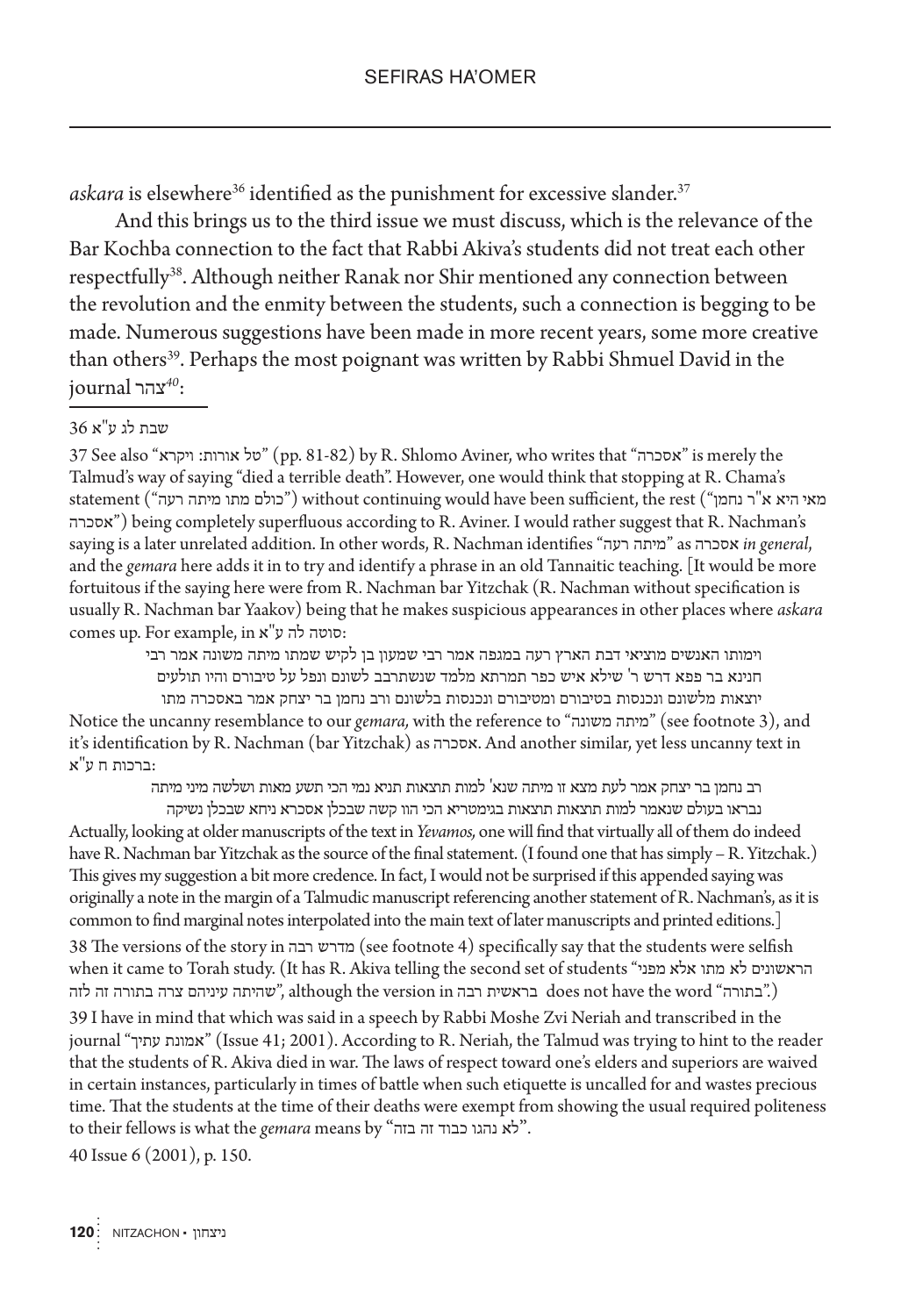ייתכן שהיו חילוקי דעות ביחס למרד, והם גררו עוינות בין הצדדים, כשם שהיה בימי החורבן בין המתונים והקיצוניים. משום שחילוקי דעות בענין כה גורלי לא תמיד נשמעים מתוך כבוד וסבלנות, לכן מפני שלא נהגו כבוד זה בזה, זה בדעתו של זה, חילוקי הדעות יצרו יריבויות שפגעו בלחימה, ובסופו של דבר המרד נכשל. *It is possible that there were differences of opinion with regard to the rebellion, and this caused enmity between the two sides, just the same as what happened at the time of the destruction of the [second] Temple between the moderates and the extremists. Because disagreements about such crucial matters are not always conducted with tolerance and patience, therefore since [the students] did not show respect to one another - that is, to the opinions of one another – this disagreement created rivalries which affected their fighting. Because of this, the rebellion failed.*

It is natural to assume that there would be different reactions to the rebellion even among those who were busy fighting in it. The fact that the students<sup>41</sup> failed to conduct their arguments with respect toward each other's opinions generated a level of antagonism among them that they could not even successfully fight in a unit. I would suggest along the same lines that the students of R. Akiva were divided regarding the rebellion altogether<sup>42</sup>. As we have seen, there was opposition toward Bar Kochba even among the Sages, and there is no reason to assume that the students of R. Akiva agreed with their teacher's political views. As is unfortunately clear to anyone who has witnessed

<sup>41</sup> In reality, R. David denies that the term "תלמידים "here literally means "students". It seems unlikely that R. Akiva was able to amass such a large quantity of תלמידים, a term which is usually used in the Talmud to describe a more intimate master-disciple relationship. Instead, the "תלמידים "here are guerilla fighters recruited by R. Akiva to fight for the cause of Bar Kochba. (R. Hakohen also claims that the term is occasionally used to imply "followers" rather than "students".)

If R. David is correct, it is also necessary to reinterpret the stories in *Kesubos* cited in footnote 4, or to understand the numbers as exaggerations (in which case there's no reason not to do so here as well). While such a thing is possible, it strikes me as far-fetched, which is why I prefer to suppose that the "תלמידים "are indeed students of R. Akiva.

<sup>42</sup> The consequence of this suggestion is that only some of the students actually fought in the Bar Kochba revolt. Those others that opposed it ideologically did not fight, and thus cannot have been killed in battle. Like Shir, I would hypothesize that because of R. Akiva's known support of Bar Kochba, his students were targeted by the Romans regardless of their political affiliations. Between those that died fighting with Bar Kochba and those that were hunted and killed or died in hiding, they all disappeared in that one time period. To clarify, while R. David postulates that their disrespect, which stemmed from their intolerance, was the *cause* of their death in that their fighting suffered because of it, I am suggesting that their disrespect was the *reason* for their death in that because of their intolerance, they were subjected by God to death through various means.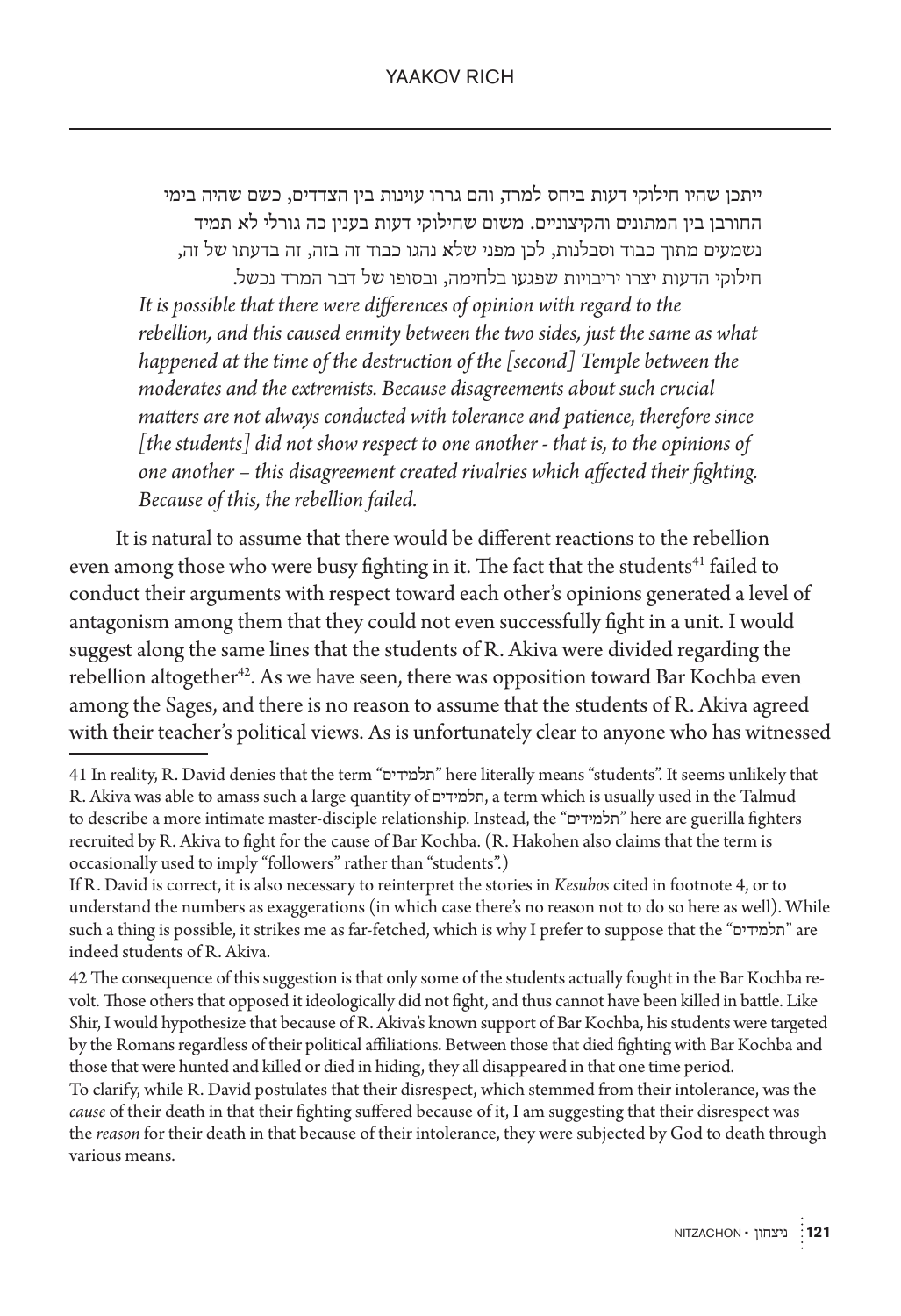an ideological disagreement, tolerance does not often reign. Perhaps this is what the *gemara* intends when it says that the students of R. Akiva did not conduct themselves with respect toward each other.

## **Lessons Learned**

Now that we have analyzed the connection between Bar Kochba and the disciples of R. Akiva, it remains to be considered what relevance this has to us and especially to the period of *Sefiras HaOmer*, during which we mourn the loss of these students. Of course, the loss of so many Jewish Torah scholars was a catastrophic event, but as we know, Jewish history has no shortage of tragedies, some more horrific and even larger-scale than this<sup>43</sup>. Even if we were to suggest that we are mourning the loss of a generation of Torah scholarship, does not the *gemara* tell us that the remaining students of R. Akiva "sustained the Torah at that time" in their stead? Perhaps we are mourning the failure of Bar Kochba to culminate the exile. Just as the three weeks between 17 Tammuz and 9 Av are dedicated to mourning the loss of the *Beis HaMikdash* and our exile, the period between *Pesach* and *Shavuos* is dedicated to mourning the lack of a speedy redemption.44 Or perhaps we are mourning the period of the Roman persecutions as a whole, including the anti-religious decrees and the executions of the ten martyrs.

Be what may, it is not for naught that the *gemara* describes the reason for their death. "For they did not show respect toward one another." Now that we can understand the full implications of that statement, we can understand what we are expected to learn from the students of R. Akiva. The Bar Kochba rebellion caused such hostility and bitterness among the people at that time that even the *talmidei chachamim*, from whom we generally expect graciousness, could not manage to treat each other properly, or show respect to those with differing opinions. Out of all the growth that we can be expected to focus on during the period of *Sefiras HaOmer,* I think that a sense of unity that pervades

<sup>43</sup> Notably, the *Aruch HaShulchan* (א ,תצג ,חיים אורח (adds (writing in the late 19th century) that "the main time of decrees in the past centuries in France and Germany were in this period, as is clear from the *piyutim* that our forebears made about these weeks between *Pesach* and *Shavuos*; they are full of laments…" He is likely referring to blood libels and pogroms that followed, being that they were often connected to *Pesach*-time.

<sup>44</sup> This is R. David's suggestion in his article (citation in footnote 41). He believes that the custom to follow practices of mourning during this period was started by the masses, rather than enacted by Rabbinic leadership; it was later accepted fully into mainstream *minhag*. It is an interesting suggestion, and certainly not far-fetched, being that false messiahs are among the greatest tragedies our nation bears. The effects of Shabtai Zvi are still being felt today, so it is no surprise that Bar Kochba's failed attempt at redemption was a blow that the people felt deserved a mourning period of its own.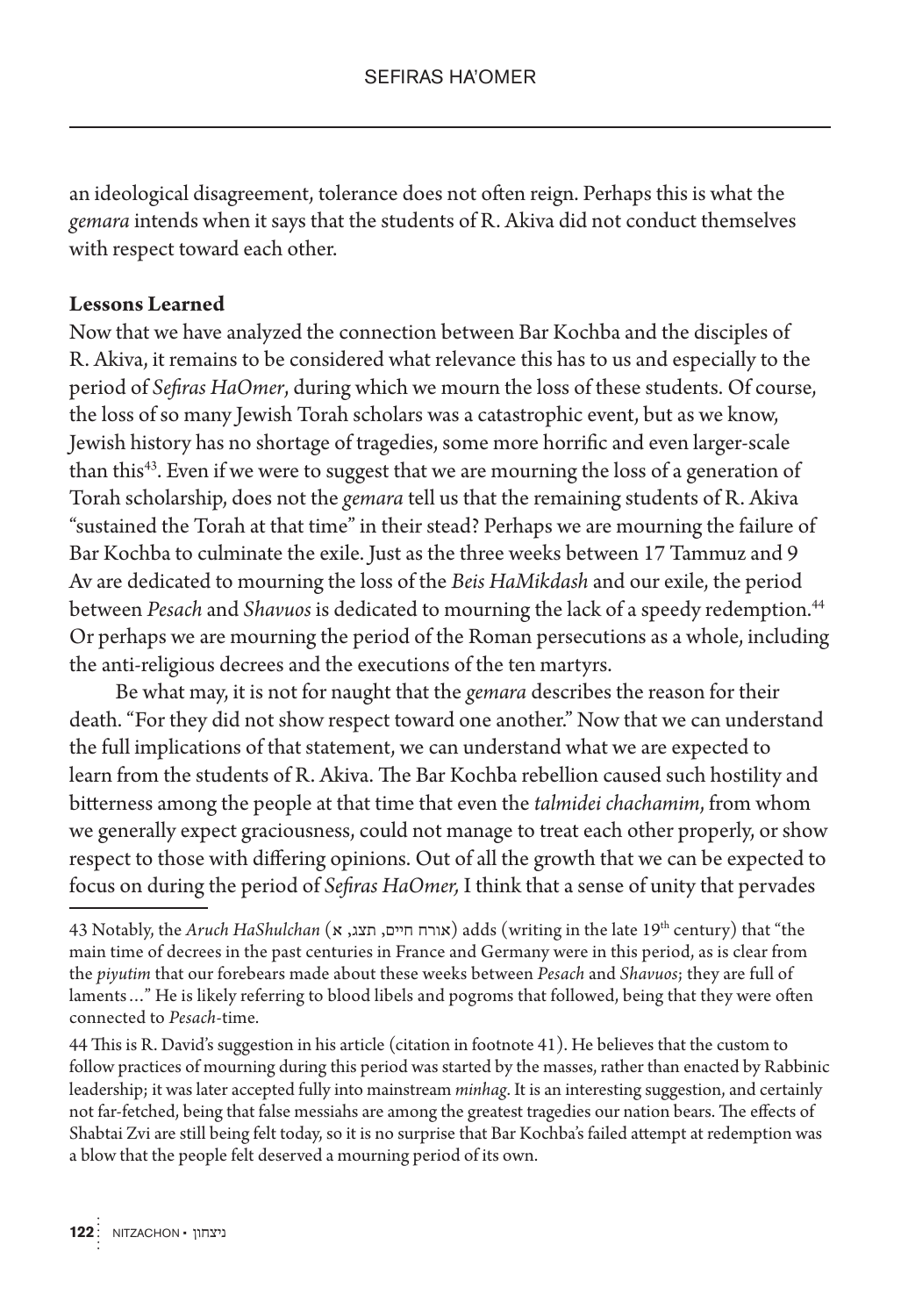ideological or political controversy is a reasonable – if not essential – quality on which to focus. I am not the first, nor will I be the last, to bemoan the conduct between rival religious groups. But, if we can try to show decency and respect even to those across ideological borders, maybe we can expect a future more successful than Bar Kochba's.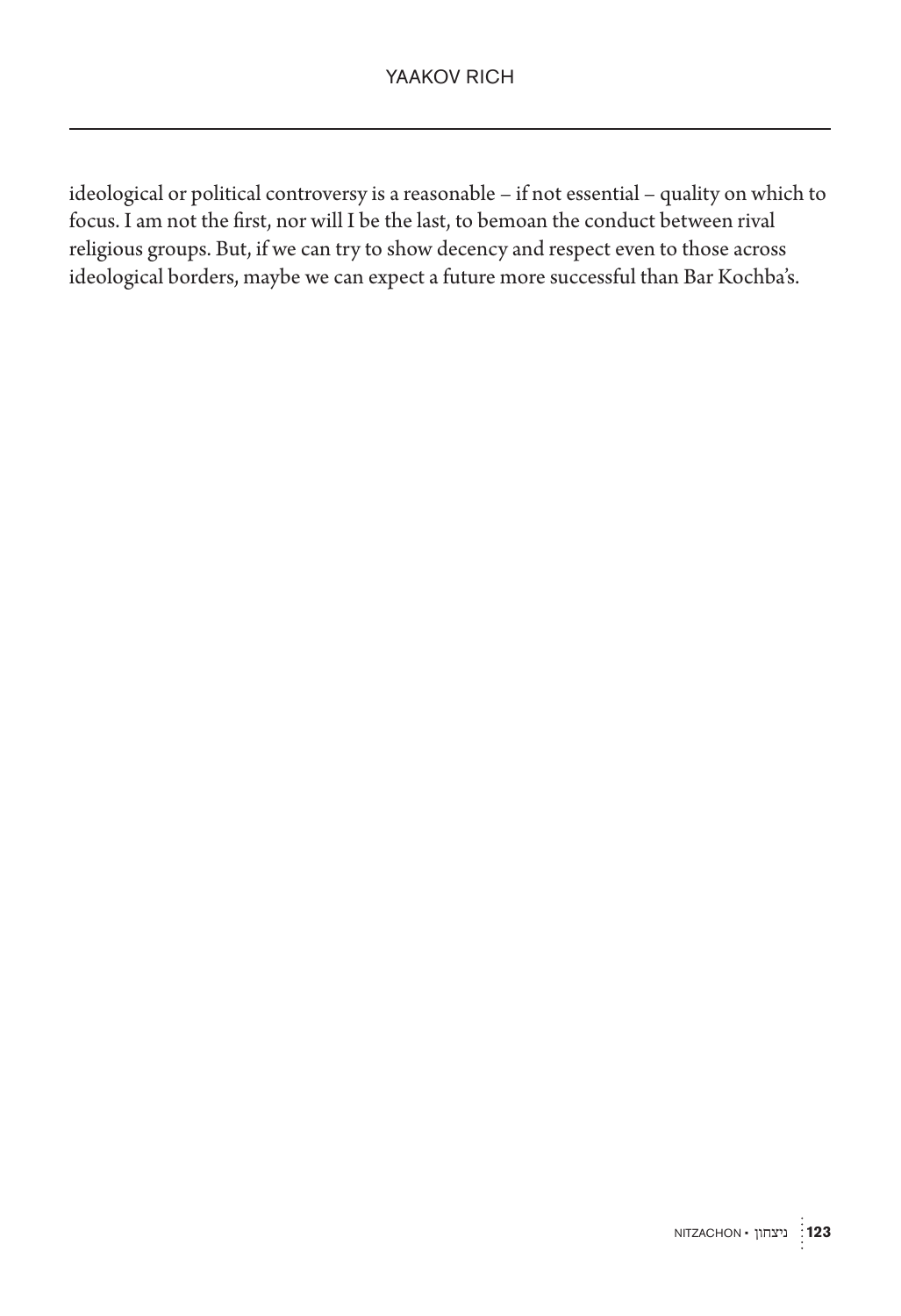### SEFIRAS HA'OMER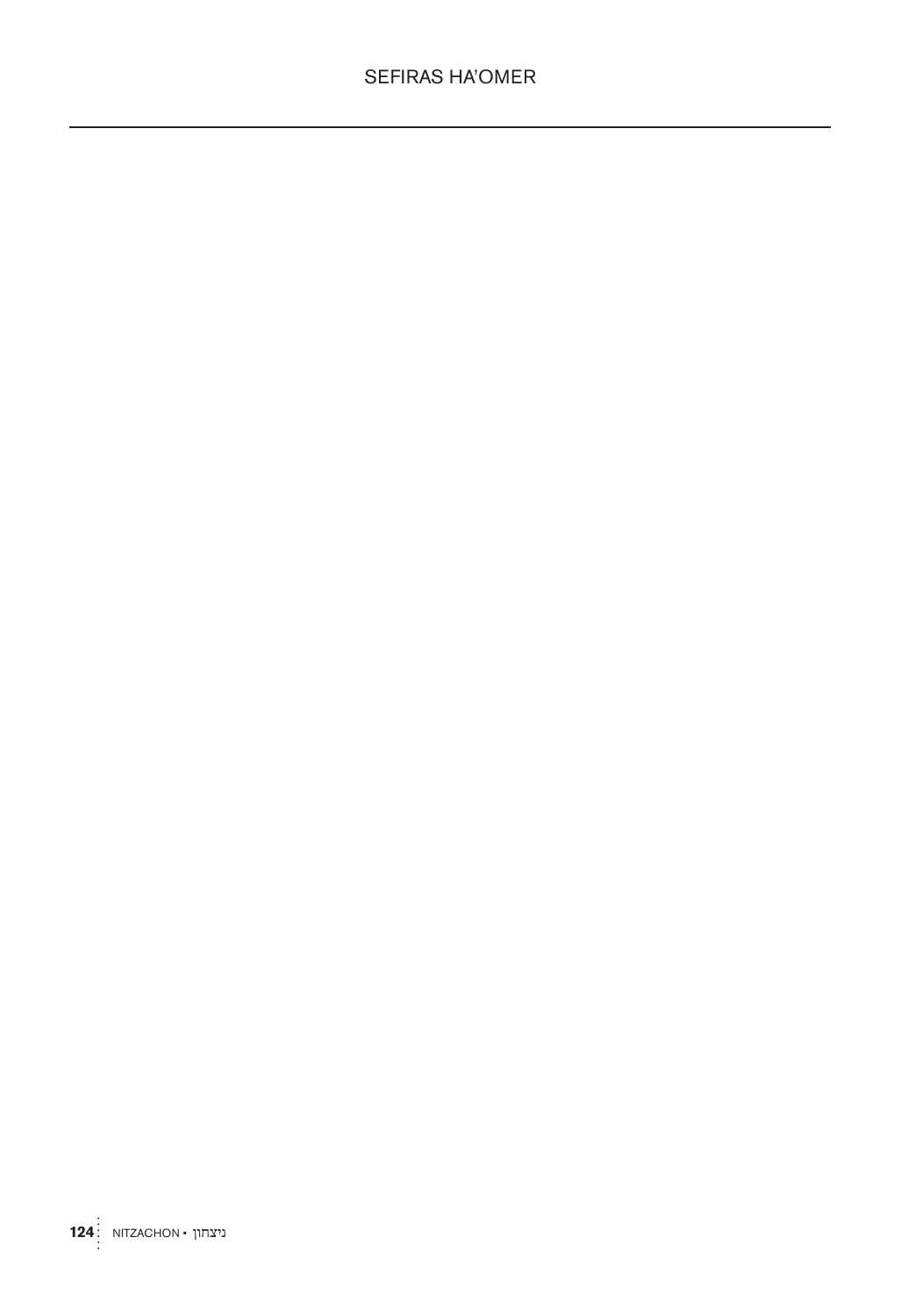## Life's Best Kept Secret

## **NOAM CASPER**

## £ን

*Based on a shiur given by Rav Moshe Weinberger at the hilula of Rashbi, 5769*

t the end of the *Zohar Hakadosh*, in the *Idra Zuta*,<sup>1</sup> it records that when Rebbi Shimon's holy soul left our world, Rebbi Shimon was teaching a very deep idea in which he began a *pasuk* but didn't finish it. Ever sin t the end of the Zohar Hakadosh, in the Idra Zuta,<sup>1</sup> it records that when Rebbi Shimon's holy soul left our world, Rebbi Shimon was teaching a very deep idea in which he began a *pasuk* but didn't finish it. Ever since he left our world, we ,<sup>2</sup>"חיים עד העולם "*For there Hashem has commanded the blessing. May there be life forever.*" But he did not finish the *pasuk*. Before he was able to say the word "חיים", he was silenced.

> בר יוחי אשרי יולדתך אשרי העם הם לומדך ואשרי העומדים על סודך לבושי חושן תמיך ואוריך

*Bar Yochai, Fortunate is the woman who gave birth to you, And fortunate are the people who learn what you taught And fortunate are those who truly understand your secrets Who are enclosed in the urim v'tumim of your teachings*

Rebbi Shimon left the world without being able to say the words העולם עד חיים. Two questions must be raised. Firstly, how do we finish that *pasuk*? Secondly, and more importantly, סודך על העומדים ואשרי," *fortunate are the ones who understand your secrets*", what are those secrets of Rebbi Shimon?

In truth, there are two types of secrets. One kind is when a person has some exciting news. (We usually consider a secret something that is told to one person at a time.) There is some news that we want to tell the whole world, but it's not the right time or place. We know that when it is the right time and place to tell that secret, we'll have no

Noam Casper is a Senior Tax Associate at PwC. He has been a member of Adas Torah since 2011.

<sup>1 296</sup>b

<sup>2</sup> *Tehillim* 133:3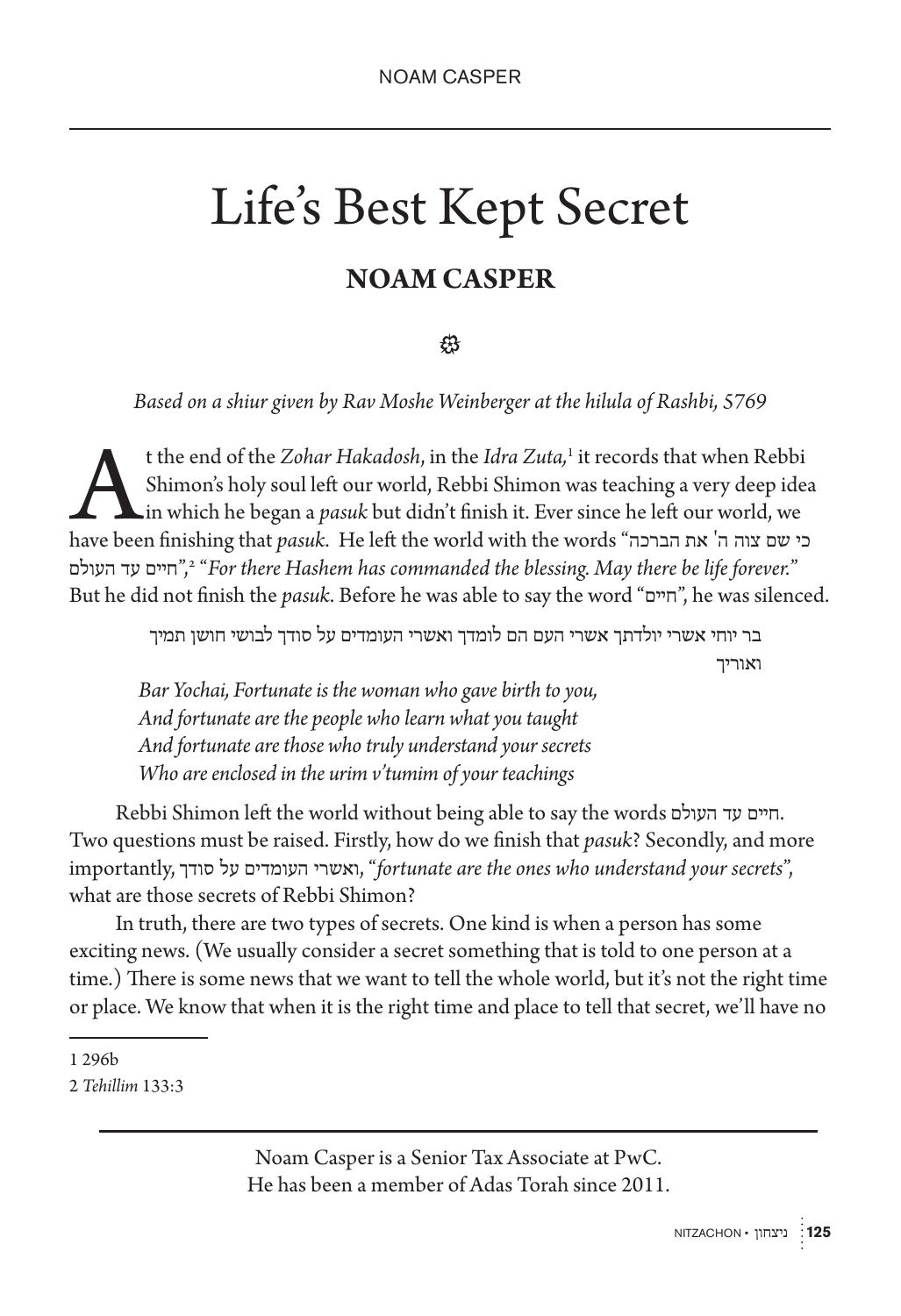problem telling it. "Did you hear so-and-so is getting married?" "Did you hear so-and-so is expecting?" This is one kind of secret, but this is not a secret in its essence. A secret that you can tell, even if you don't tell anybody, is not truly *sod*, a secret. It is something you haven't told yet, but it can be told. What then is a real secret?

Perhaps we can understand secrets through the following *mashal*. When a person loves another person, that love is a true secret. As much as one person might tell the other person how much he loves him or her, it doesn't make a difference, because even after he lets the secret out, the *sod* has not been violated. It is still a secret.

In other words, it is possible to have a person who is learning a *pasuk* in *Chumash*, with an English translation, (the revealed Torah), or reading a *mishna*; completely revealed Torah (neither *Zohar*, nor *Kisvei Ha'Ari*). If he's completely invested and immersed in that *pasuk* or *mishna* and feels it in his *neshama*, he is connected to what is called *sod*, the secret of Torah.

It is equally possible to have a person who is learning and understanding the most complicated piece of the *Zohar* or the *Ari*, but he is learning it in a way of *muskalos* (intellectualism). He has not even touched *sod*, even though he's learning *Zohar*, and his friend at the end of the table is learning *Chumash* with Rashi. A person reading a *pasuk* with his heart is connected to what he is learning. That person is in the world of *sod*. On the other hand, a person could be giving a *drasha* in the holy *Zohar*, and even though he's talking about *sod*, his entire learning is *nigleh*, revealed.

Perhaps we can take this idea a little deeper. A single guy decides to write an encyclopedia on the subject of love and he works on it for many years. He explores the *halachos* of *ahava*, whatever those are, and the *hashkafos* of *ahava*; the *mussar* of *ahava*; *chasidus* of *ahava*; stories of *ahava*, and he has a multi volume encyclopedia all footnoted with thousands of sources that he has put together on the subject of *ahava*. On the day he intends to publish the encyclopedia he meets a young lady. For the first time in his life, he feels love. He feels love for somebody else, and he feels loved by somebody else. Until now he has written twenty volumes on the subject of *ahava* and it is only now for the first time in his life that he has been transformed into someone who loves. After going out a few times and being head over heels in love with this girl, he looks over at the encyclopedia on his table and his ears turn red. He feels humiliated and embarrassed because he understands for the first time in his life that the twenty volumes he just wrote are all *chitzonius* – artificial and shallow. All the years that he was working on the encyclopedia, he was writing about the idea and the concept of love, but he and love were two totally separate things. And then, for the first time in his life he experiences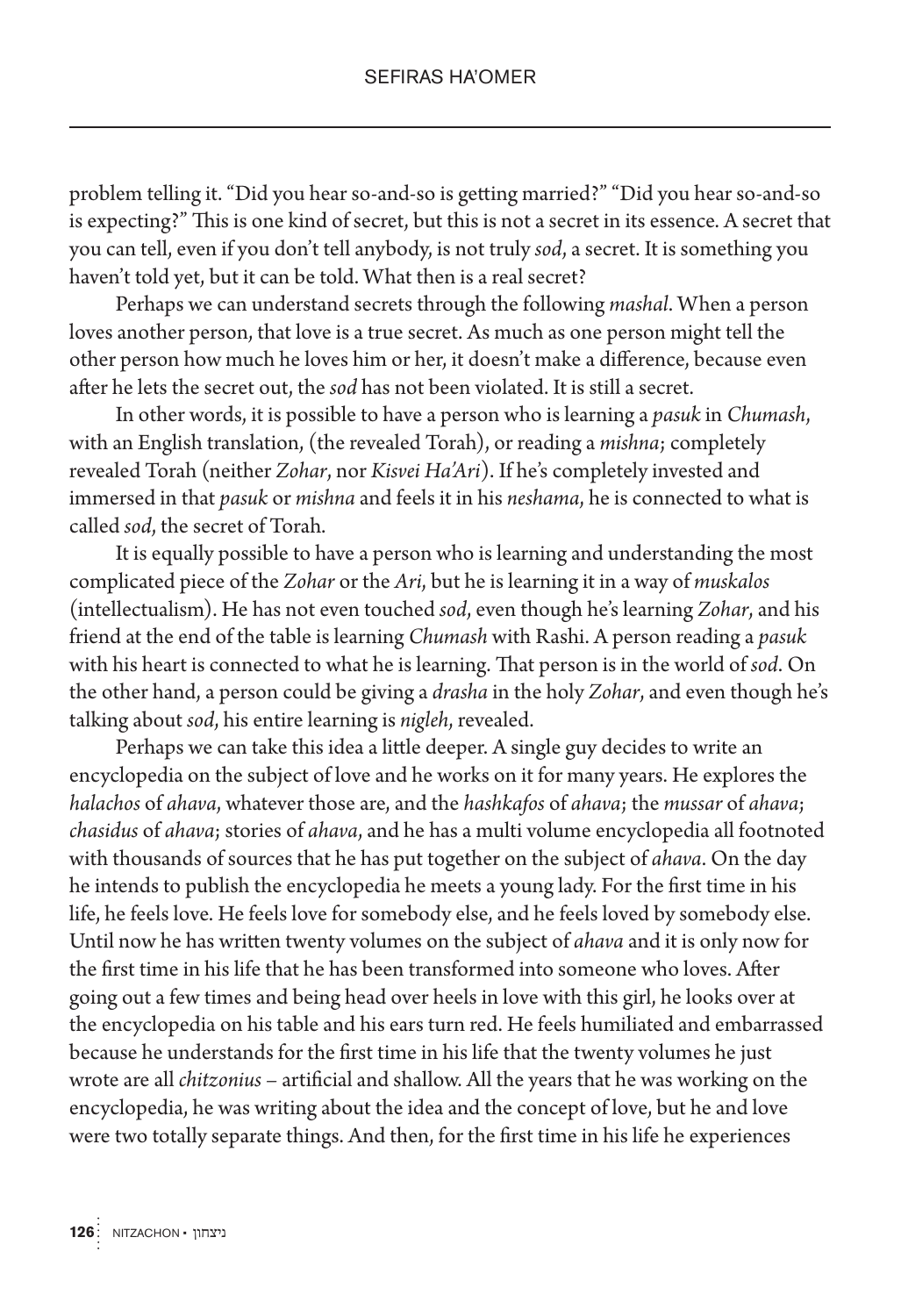*dveikus* (attachment, cleaving). He and this concept, he and *ahava*, are one. He is no longer a person writing about *ahava* – he himself is a *cheftza* (a part of the reality) of *ahava* that he never felt in his life.

The same applies with Hashem. A person can write many *seforim* about Hashem, but he and *Ha'Kadosh Baruch Hu* can be two separate realities. He never tasted God; he never felt *Ha'Kadosh Baruch Hu*. Even though he may have written a doctoral thesis on the secrets of Torah, he doesn't have the slightest bit of connection to *sod*. Only through *dveikus* with Hashem can a person actually feel Hashem's closeness.

Regarding *Pesach Sheini*, the Torah says3 that if someone is impure, or is רחקה בדרך (far away), instead of offering a *korban Pesach* on the 14th of Nissan, he should offer it on the 14th of Iyar. Rashi there says that דרך רחקה דרך חוץ means,"סא שרחוקה ודאי, אלא שהיה חוץ העזרה לאסקופת. "Not that he is necessarily far from the *Beis Hamikdash*, rather he can even be right outside the *Azara* (the courtyard) of the *Beis Hamikdash*, yet he is still considered to be "בדרך רחקה" The Kushnitzer Maggid asks what does "בדרך רחקה" He explains that being inside the *Azara* means, that when you say the words "ברוך אתה" at the beginning of a *bracha*, you feel it with all the warmth, affection and certainty you would when saying it to a friend. רחקה בדרך means the opposite.

If a person doesn't feel close to Hashem when he says the words, "אתה ברוך, "then, according to the Kushnitzer Maggid, he is רחקה בדרך. Although he may learn a great deal of *Zohar* and other *sifrei kabbala*, he is still רחקה בדרך. He is still outside. It is all still called *nigleh*, revealed, which is a *lashon* of *galus*, exile. This person is far away.

What emerges is a הוא ונהפוך. The fellow who was saying all sorts of fancy things from the *Zohar* is outside, as he does not feel God. When he *davens*, he is thinking of some *peshat* he saw on some *pasuk* somewhere. He can't say "אתה ברוך". He is *kulo nigleh* – completely revealed! The simple Jew who is in love with the *Ribbono Shel Olam* and just says "You," is in the place of סודך על העומדים אשרי.

 What did Rebbi Shimon teach us? A person can spend his whole life learning the *sugya* of *Ha'Kadosh Baruch Hu*, but all of a sudden, the most beautiful thing in life happens, and it becomes completely clear to him. He feels it in his *kishkas*, that *Ha'Kadosh Baruch Hu* is *Melech Chai V'kaiyam*! He's a living God! There is no one else in the world he can tell that secret to. At that moment, *Ha'Kadosh Baruch Hu* has stopped being an entry in the encyclopedia, and He has become a real living reality!

In truth, this is all based upon a teaching of the *Yosher Divrei Emes*<sup>4</sup> , one of the early

<sup>3</sup> *Bamidbar* 9:10

<sup>4</sup> *Yosher Divrei Emes*, 18b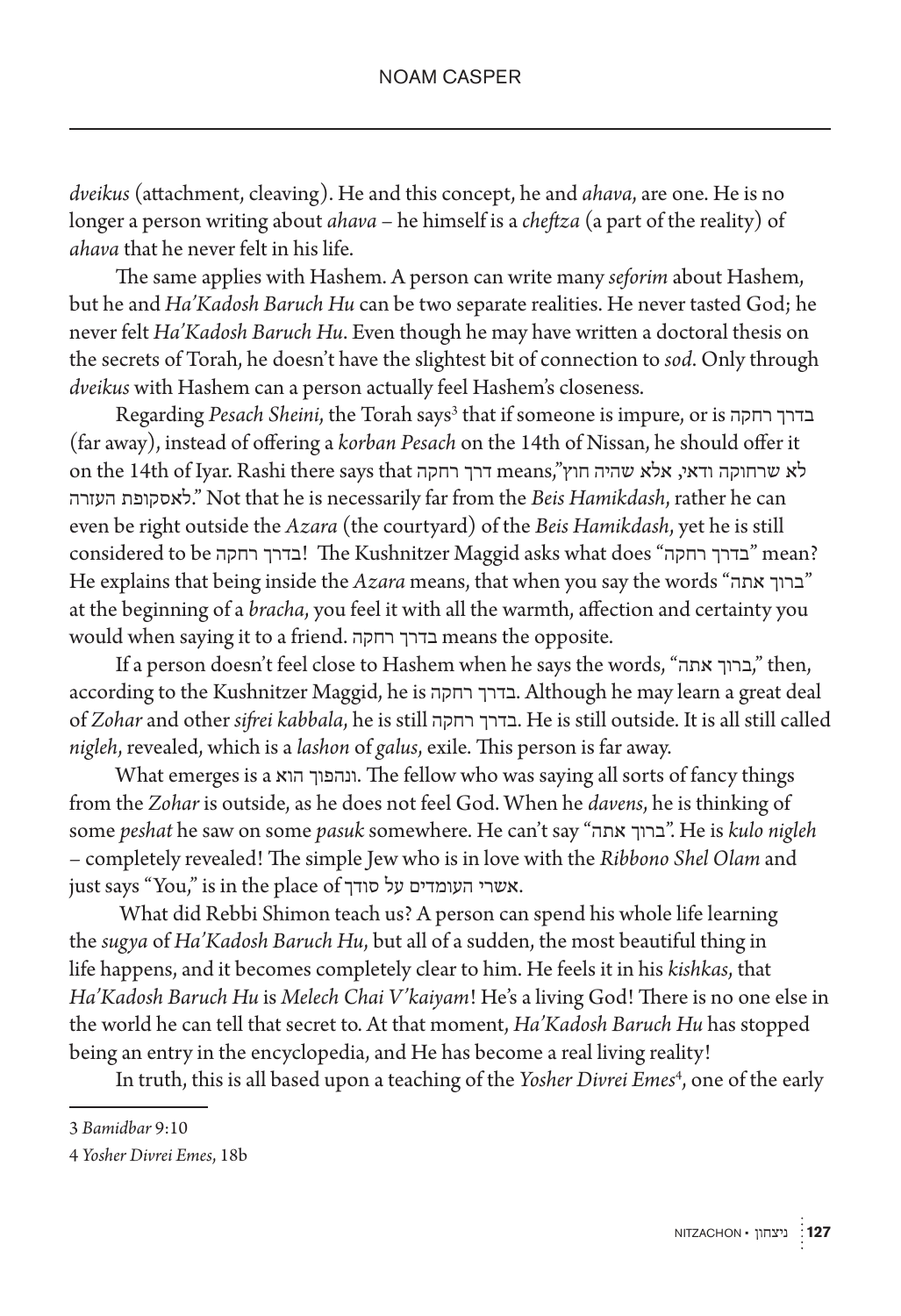*talmidim* of the Baal Shem Tov:

ענין אהבת הבורה ויראתו ית''ש אי אפשר לפרש לחבירו איך היא האהבה בלב. וזה נקרא נסתר, אבל מה שהם קורים נסתר חכמות הקבלה האיך הוא נסתר הלא כל מי שרוצה ללמוד הספר לפניו ואם אינו מבין הוא ע''ה ולפני איש כזה גמרא ותוספות ג''כ נקרא נסתר אלא ענין הנסתרות שבכל הזהר וכתבי האריז''ל הכל בנוים ע''פ דביקות הבורא *What is the idea of loving Hashem and fearing Hashem? It is difficult to explain to someone what it means to feel deep love for Hashem in your heart. That is called a secret. What, then, are the secrets of Toras HaNistar? The nistar that is referred to in the Zohar and the Kisvei Ha'Ari, are matters which are all built on dveikus, attachment, to Hashem.*

Rebbi Shimon taught the world to stop being רחקה בדרך, to stop talking about God. He taught the world to stop living a life when you can't honestly say "אתה ברוך". Rebbi Shimon encouraged people to stop speaking about *Ha'Kadosh Baruch Hu*, and instead to live life feeling His closeness and His presence. The whole purpose of learning, Rebbi Shimon revealed, is *dveikus ba'Hashem*. *Sod* doesn't mean that one needs to be a person who understands *kabbala*. *Sod* means that each and every Jew can feel every cell in his body come alive with God from just saying a *kapital Tehillim*, a *Mishnah*, a "אתה ברוך!"

Open a *Kedushas Levi*, a *Noam Elimelech*, a Rav Tzadok, a *Nefesh Ha'Chaim*, or a Gra. But don't open it up to understand it like an encyclopedia. Don't open it up to see what *chiddush* you can say over at your next speaking arrangement. Don't open it up, close your eyes and move your head, so everyone will say "woo woo, this guy's really deep."

Rebbi Shimon took simple Jews like us and he said "חזא חזי". I want you to see the *Boreh Olam*, העולם עד חיים הברכה את' ה צוה שם כי. Rebbi Shimon was not able to finish the *pasuk* and it is incumbent upon us to finish העולם עד חיים and to feel that the *Boreh Olam*  is a *leibadika God*! He's not an idea. He's not a concept. He's חיים!

*Ahava* and *yirah* mean *dveikus*. They mean to be in love! Not to talk about love. To be in love. And that is *geula*. *Galus* comes from the root *gilui*, meaning revealed. It means shallow and empty. It means encyclopedias and books. It means not feeling and not being there. *Geula* means being there!

Let's conclude with a short story. In England at the end of the 19th century there was a poetry reciting competition with five finalists, and the final poem to be read was the 23rd Psalm – אחסר לא רואי' ה לדוד מזמור. This is of course, in the eyes of the world, a great masterpiece of poetry. The finalists were reciting this poem with their great diction,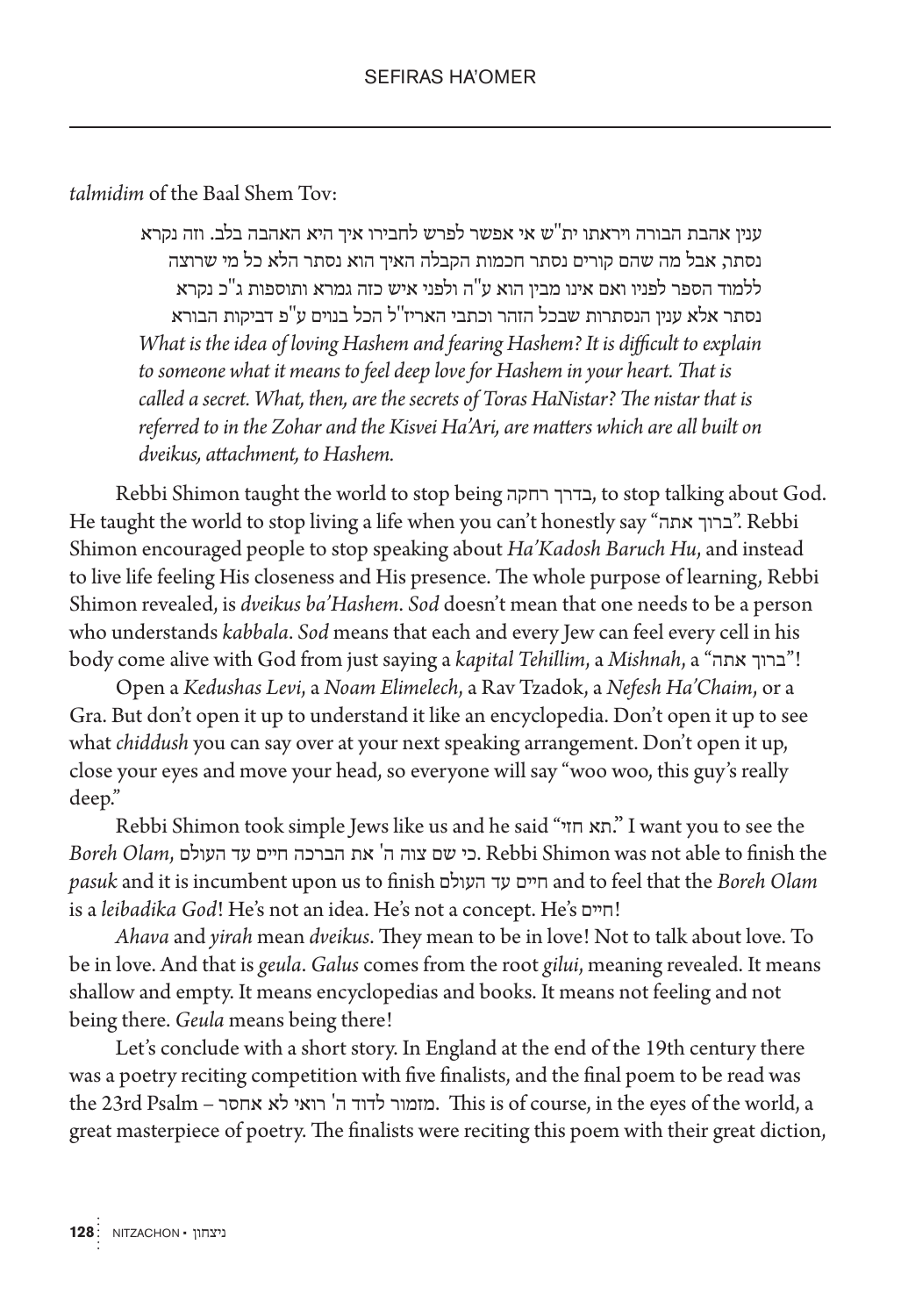and there was a young man who was really terrific. The entire audience was cheering and everyone stood up and gave him a standing ovation. It was clear that he was going to be the winner. Suddenly from the back of a room, an old Jew with a long white beard and *peyos* stood up and said with a heavy Eastern European accent: "Gentlemen, would you mind if I try that?" They agreed, and the old Jew got up and started to say in broken English "אחסר לא רועי' ה לדוד מזמור" . For the first five seconds people were smiling – it was entertaining. After thirty seconds people were dumbstruck, and by the time he finished everybody was crying. He sat down and of course they awarded the first prize to the young man. As they were leaving the auditorium the young man came running after the old Jew and said, "Rabbi rabbi, the truth is, the prize belongs to you." The rabbi replied, "I'm not interested in awards." The young man said, "Rabbi, I must ask you, why is it that when I recited the 23rd Psalm, that everybody was clapping and I received a standing ovation and this award, but when you recited the 23rd Psalm, everybody was crying?" The rabbi put his arm around the young man and said, "The difference between you and me is that I know the shepherd. I have a relationship with the shepherd."

*Hashem Yisbarach* should help each and every one of us realize that we can be close to Him even in difficult times. May we all experience that closeness and merit to speak with Him *k'dabeir ish el re'eyhu*.

#### **Epilogue**

The Rav Weinberger portion of the *d'var Torah* is over. Now it is just a simple man's words about his personal *ahava* and *sod*, with his very special wife.

It was somewhere around the two and a half years of marriage point where it became very clear that I had become a *cheftza* of *ahava* with Daniella. That the relationship we had, had moved, at least for me (she was more advanced - I think she felt it earlier) to a new level. I can't tell you what it felt like. It is impossible. It is *sod*. I can say that it was the greatest, yet very subtle, feeling. It was not something that came easy it is not something that comes easy. It is something that was worked on.

The *ahava* we feel is not dependent on the other person, it is dependent on ourselves. It requires that we personally take the time and energy to think about it. One should ask himself, "Am I thinking about a closer relationship with my wife? Am I building a *kesher nafshi*?" These feelings are no less true for our relationship with Hashem (and all other relationships). "How am I making more room for Hashem in my life? Do I even want a *kesher nafshi* with the Almighty?"

Daniella and I in many ways were *davuk* to each other. The huge chasm of longing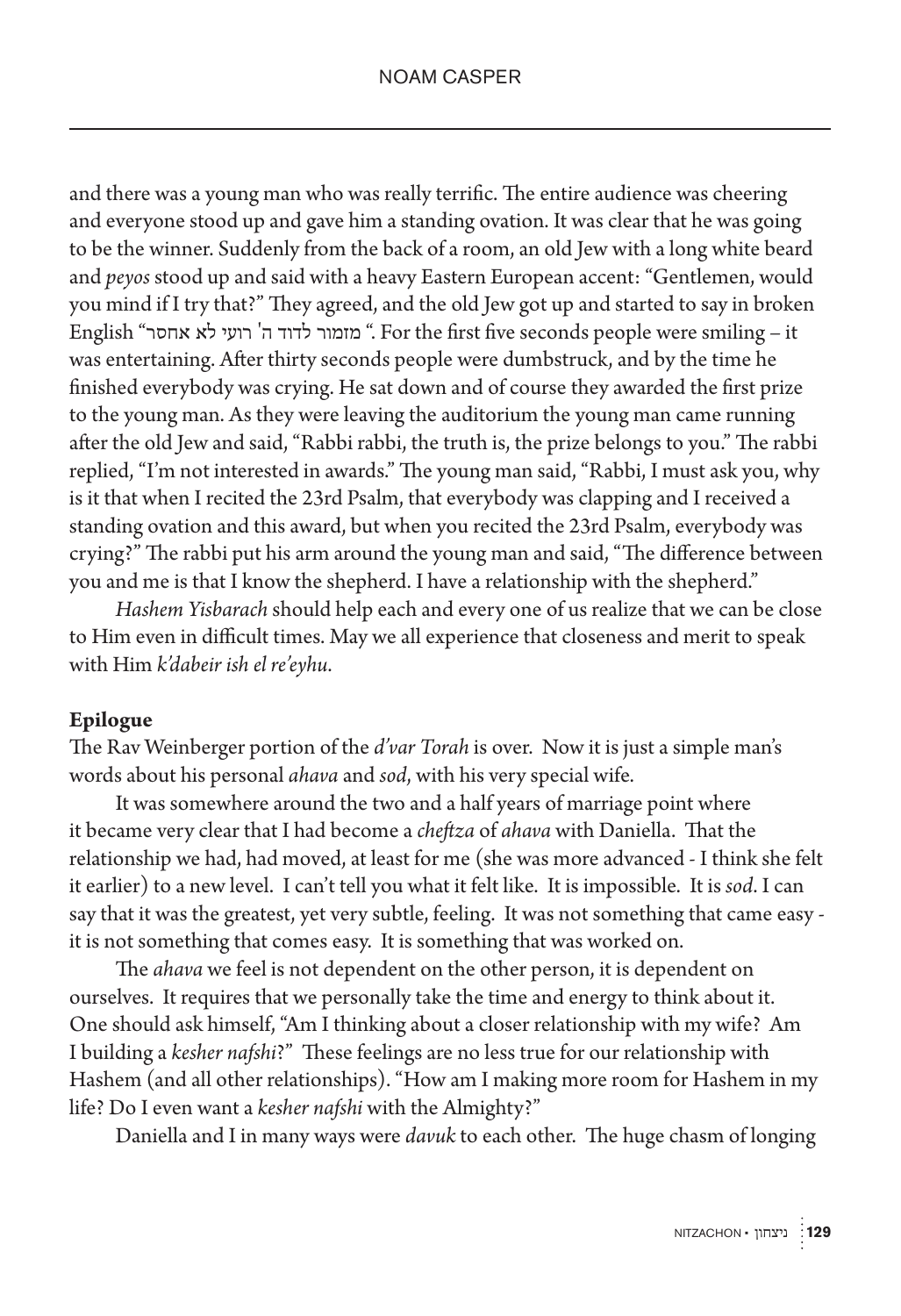that became my heart is a testimony to that. What I have been feeling over the past few weeks is that I miss Daniella so much. Almost no other feeling or thought has been able to push this longing out. *Ki cholas ahava ani*. The feelings of *dveikus* now are significantly stronger than they were before her passing. It's a new level of *sod*, in a place where *sod* already existed. I wish we had the time to develop the *sod* more. To make her more a part of me, and me more a part of her. There is nothing in the world, nothing, that I want, more than to be with Daniella.

Maybe there are people reading this that have the opportunity to build this *dveikus*, this attachment, with their spouses - the *dveikus* that I am longing for. I recommend not taking this opportunity for granted. Build this relationship with them and build it with Hashem. *Yehi ratzon* that we will be able to see the *geula amitis bimheira b'yameinu, amen, v'amen.*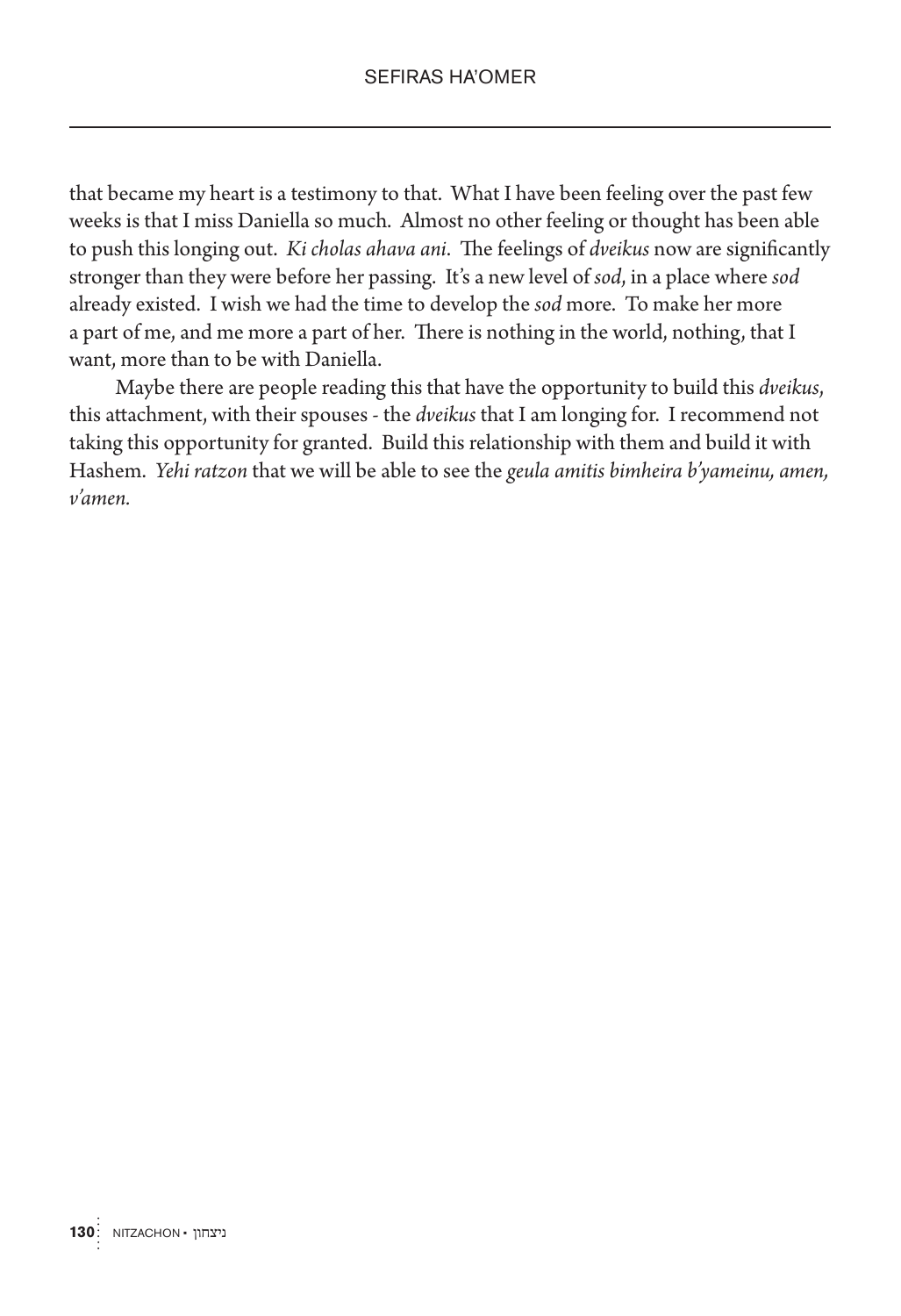## Can *Sefiras Ha'Omer* help maintain balance in our lives?

## **DAVID R. SCHWARCZ**

£ჭ

Based on the *Nesivos Shalom* (R' Shalom Noach Berezofsky) *L'ilui Nishamas Devorah Leah Bas Shmuel Shlomo a"h*

The *Nesivos Shalom* compiled nine comprehensive essays dealing extensively with *Sefiras Ha'Omer*.<sup>1</sup> In the sixth essay he deals with a confounding *midras* in *Vayikra Rabba*<sup>2</sup> which presents as follows: "Rabbi Yochana with *Sefiras Ha'Omer*. 1 In the sixth essay he deals with a confounding *midrash* in *Vayikra Rabba*<sup>2</sup> which presents as follows: "Rabbi Yochanan states that the *mitzva* of counting the *omer* should not appear trivial in one's eyes due the fact that Avraham merited the land of Israel for his performance of such a *mitzva*."

The *midrash* further states that "Avraham and his progeny inherited the land of Israel based on the observance of the *bris*. Indeed, the *bris* referenced herein is the *mitzva* of *Sefiras Ha'Omer*."

The *Nesivos Shalom* queries that the obvious reference of *bris* in this *midrash* should be *bris mila* and not *omer*. What is the connection between inheriting the land of Israel and observance of the *mitzva* of counting the *omer*?

Furthermore, what compels the *midrash* to observe that "one should be ever vigilant in the observance of the *mitzva* of counting the *omer*" as opposed to any other *mitzva*?

In order to provide a cogent explanation for the *midrash's* seemingly perplexing

David R. Schwarcz is a partner at Schwarcz, Rimberg, Boyd & Rader, LLP in Los Angeles, CA. He is a past-president of Congregation Mogen David and a member of Adas Torah since 2008.

<sup>1</sup> *Nesivos Shalom,* Volume 2, pages 311-333. It is reputed that the *Nesivos Shalom* author actually penned these essays in contrast to the various essays on the each *Parasha*. 2 *Vayikra Rabba*, Ch. 28.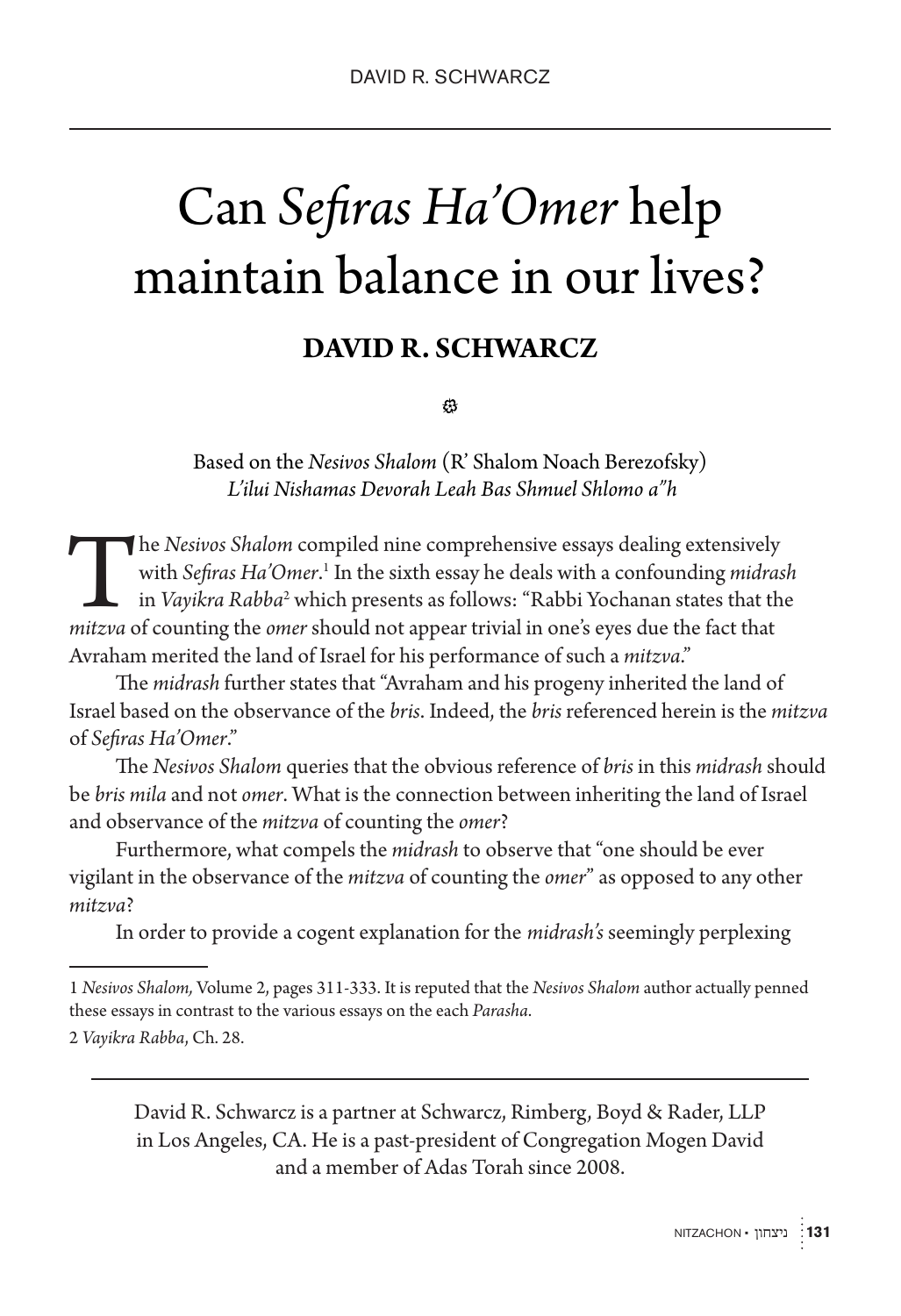observation of the opaque relationship between *Sefiras Ha'Omer* and inheriting the land of Israel, *Nesivos Shalom* introduces the esoteric concept of "streams of consciousness." More specifically, he posits that a person experiences variable levels of consciousness wherein at times one is overcome by "constricted consciousness" and on the polar opposite extreme "streaming consciousness."

The *Nesivos Shalom* applies these modes of consciousness in reference to performance of *mitzvos.* Significantly, the minimum requirement of כונה is the basic intention to perform the physical act.3 Accordingly, a child fulfills his *mitzva* of *mila* just by the physical act of circumcision even though the child has no cognition of the act of circumcision. The act of circumcision is *ipso facto* fulfillment of the *mitzva*. 4

Notwithstanding the lack of requirement of intentionality, in the merit of Avraham and his progeny's faithful observance of *mila*, *Bnei Yisrael* inherited the land of Israel. *Nesivos Shalom* posits that the performance of *mila* in a non-cognitive state evinces the person's pure commitment to enter into the *bris* with Hashem and freely join the covenantal community.5

The corollary to *mila* is the counting of the *omer* which is performed by the Nation of Israel. Whereas a child is circumcised without awareness of the act of *Mila* and consequently gains unqualified entry into *Klal Yisrael*, the Nation of Israel on the other hand performed the *mitzvah* of *Sefiras Ha'Omer* in its nascent stage after leaving Egypt as a prerequisite for receiving the Torah, thereby gaining entry into the land of Israel. Both *mitzvos* are performed in a non-cognitive state before experiencing the implication of its performance.

Based on the *midrash's* operative term "*L'olam* (forever) the *mitzva* of *omer* shall not be diminished in one's eyes," 6 *Nesivos Shalom* explores the underlying bases for performing *mila* and *omer* in a non-cognitive state. He introduces the Torah student to the novel concept of the "Transcendental *Mitzva*" which engenders neural pathways for accessing Divine inspiration. A person's perpetual state of mental, psychic, and emotion disconnectedness and distance from Hashem inexorably results in spiritual malaise.

5 The idea that certain aspects of faith are translatable into pragmatic terms is not new. The Torah emphasizes that the observance of the Divine Law and obedience to God lead man to worldly happiness, to a respectable, pleasant, and meaningful life.

6 *Vayikra Rabba*, Ch. 28

<sup>3</sup> See *Berakhot* 28b, 30a-b, 33a; *Sanhedrin* 22a; Maimonides, *Hilkhot Tefilla* IV, 16;V4 wherein which details the minimum *kavvana* for performance of a *mitzvah* as the normative intention on the part of the *mitzvah*-doer to act in accordance with will of God.

<sup>4</sup> Note, that the *mohel* must have in mind that he is performing this act for the purposes of *mila*.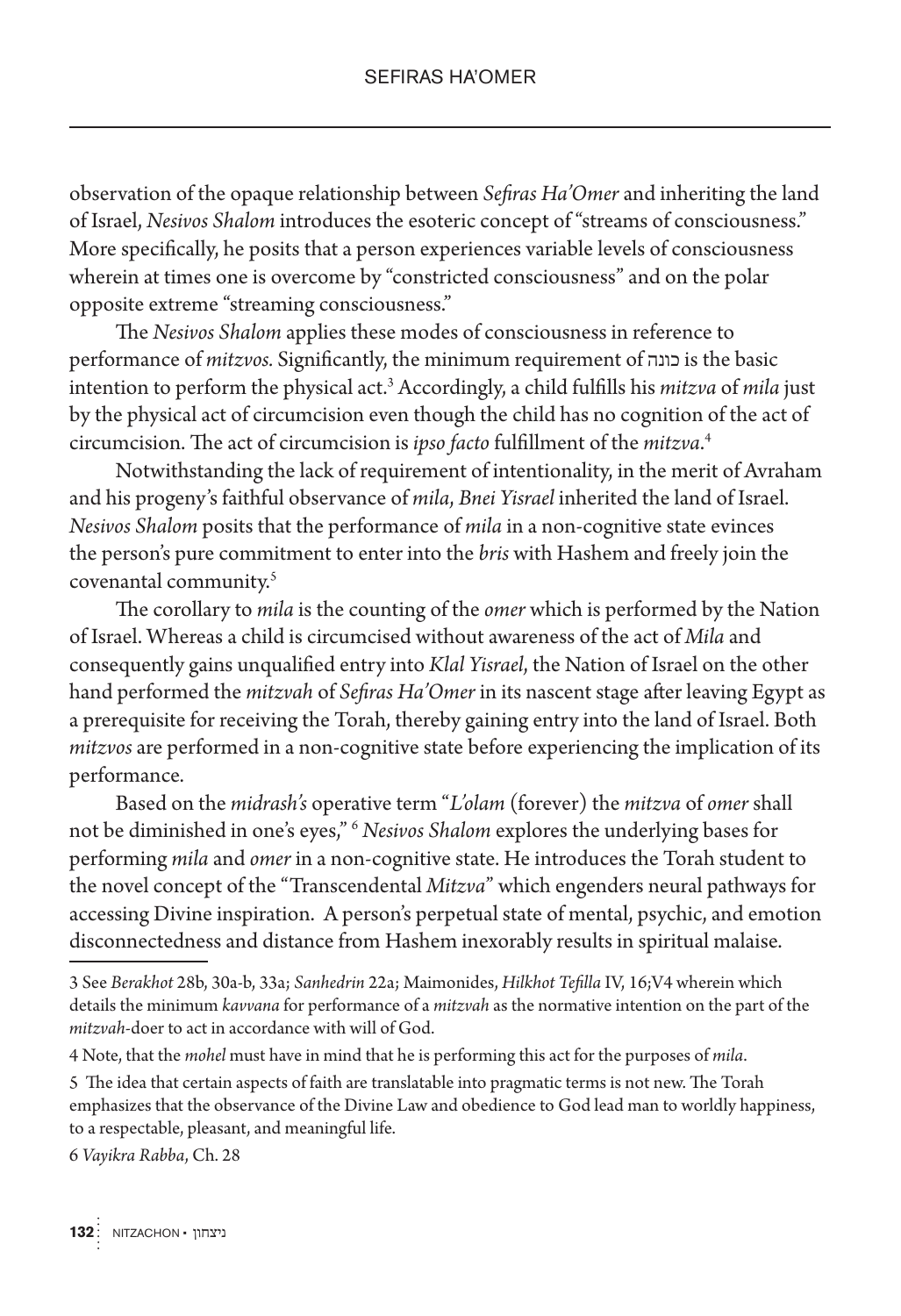Indeed, this mental state is aptly coined "existential loneliness."7

Fortunately for man, God has prescribed the transcendental pathway to overcome this 'malaise.' Indeed, *omer* provides man the unique opportunity to connect and be enchanted by Hashem's supernal luminosity. After connecting to our loved ones at the *Seder* while engaged in the re-enactment process of redemption, we quickly fall back into our daily mundane existence. The *omer* magnifies the pathway for us to re-connect and savor the Passover experience by creating a "lead up" to Shavuot which is highlighted by the התורה קבלת and the offering of the "Two Breads."8

Offering the עומר קרבן and counting the *omer* allows man to transcend his state of constricted consciousness and gradually re-connect to Hashem. The process of reconnection elevates man from the depths of deep dark depression to the lofty state of supernal grandeur and splendor. *Nesivos Shalom* coins this dialectic as the "ebb and flow effect" – the oscillation from spiritual illumination to the chasm of dark hopelessness.

The *Nesivos Shalom* passionately implores all of us to recognize this dialectic as opportunity to meaningfully engage in the redemptive process. Counting the *omer* personally connects us to *Am Yisrael's* collective redemption - from spiritual bondage leading up to התורה קבלת – where each one of us entered into covenant with Hashem.

But how does counting the *omer* achieve this desired effect? How do we experience Hashem's boundless love for each one of us? How can we feel Hashem's loving embrace?

Simply answered – just ask!

Indeed, *Sefiras Ha'omer* is just a plaintive request to free ourselves from this malaise and realign ourselves to Hashem. By just counting each day we remind ourselves of Hashem's passionate desire to connect with us in a meaningful way. In other words, we are in a dynamic partnership with Hashem and the count is 49 different aspects of our humanity that demands to be re-connected with our Creator. This renewal process is a "spiritual tune-up and alignment" with the source of all creation. By way of illustration only, just like a new car's tires fall out of alignment, so too, as humans grow their life

8 *Viz. Shtei HaLechem*

<sup>7</sup> See "*The Lonely Man of Faith"*, Joseph B Soloveithchik, 1965 Doubleday Press, p.99-100 wherein the Rav astutely reflects that "Faith is born of the intrusion of eternity upon temporality. Its essence is characterized by fixity and enduring identity. Faith is experienced not as a product of some emergent evolutionary process, or as something which has been brought into existence by man's creative cultural gesture, but as something which was given to man when the latter was overpowered by God. Its prime goal as redemption from the inadequacies of finitude and, mainly from the flux of temporality... if the faith gesture should be cut loose from its own absolute moorings and allowed to float upon the mighty waters of historical change, then it will forfeit its redemptive and therapeutic qualities."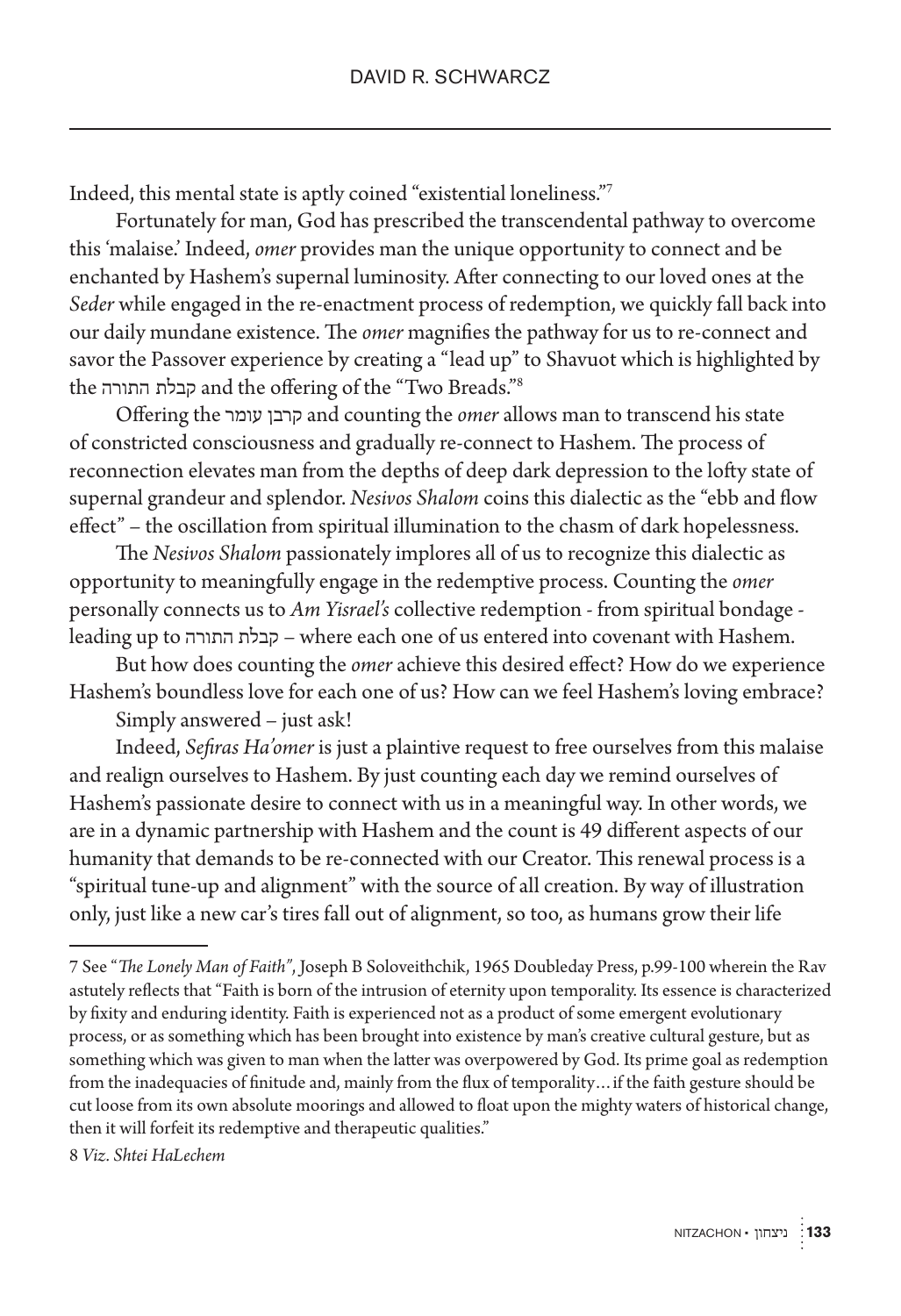force, like wheels that enable them to progress towards their respective life mission, falls out of alignment.

The *Nesivos Shalom* finds support for his prescriptive advice in the preamble to *Sefira* which states that the purpose of counting the *Sefira* is to "purify us from our spiritual husks."9 Recognition of our distance from God and desire to connect to our Creator is the restorative process that one must undergo to achieve spiritual attunement. Significantly, the recitation of *Sefira* commences on the second night of Pesach in order to infuse the 50-day period between Pesach and Shavuos with the spiritual illumination and connection experienced during the *Seder*. The *Nesivos Shalom* depicts this spiritual illumination as the state of "expansive consciousness" or divine inspiration. He instructs the devotee that in order to preserve our *Seder* experiences we must diligently attempt to infuse its energy into our daily lives while in a state of disconnectedness. He emphatically submits that the reversion after the *Seder* to a state of disconnectedness from Hashem is not the result of punishment but rather part and parcel of the developmental process which allows man to act as his personal redeemer. שלום נתיבות recognizes Hashem's munificence in allowing man to freely engage in the redemptive process by just undertaking the rudimentary task of counting 49 days until he can once again re-connect with his Creator.<sup>10</sup> The "waiting period" allows man to restore his life force and heighten his awareness of the Divine. Without such preparation man cannot partner with the Creator and meaningfully engage in the noble enterprise of perfecting the world under God's dominion.

Based on the foregoing, the *Nesivos Shalom* queries – if *Sefira* is such a unique time bound *mitzva* like other time bound<sup>11</sup> *mitzvos*, then why do we not recite the *beracha* of "*shehechiyanu*" before *Sefira*?12

Surprisingly, he points out that the answer to this question can be deduced from the response the Bible provides to the *chacham's* question: "what are these testimonies, ordinances and laws that God has commanded us regarding Pesach?" We inform the wise son that "we do not eat or drink after eating the Pesach Offering".

<sup>9</sup> The term "spiritual husks" or "*keliposainu*" is a *kabbalistic* reference which may be understood as a barrier or impediment for understanding one's life mission.

<sup>10</sup> A corollary to *Sefira* according to *Nesivos Shalom* is the menstrual cycle where husband and wife wait seven days (12 days based on Rabbinic Law) before being reunited which equates to the "*sheva shabbatos temimos*" – the seven weeks from *Pesach* to *Shavuot –* where *Bnei Yisrael* purified themselves before *Kabbalas HaTorah. See Ohr HaChaim, Emor* 23:15.

<sup>11</sup> i.e. *Sukka*, *Shofar*, *Lulav* and *Estrog* etc..,

<sup>12</sup> This question is presented by various *poskim*.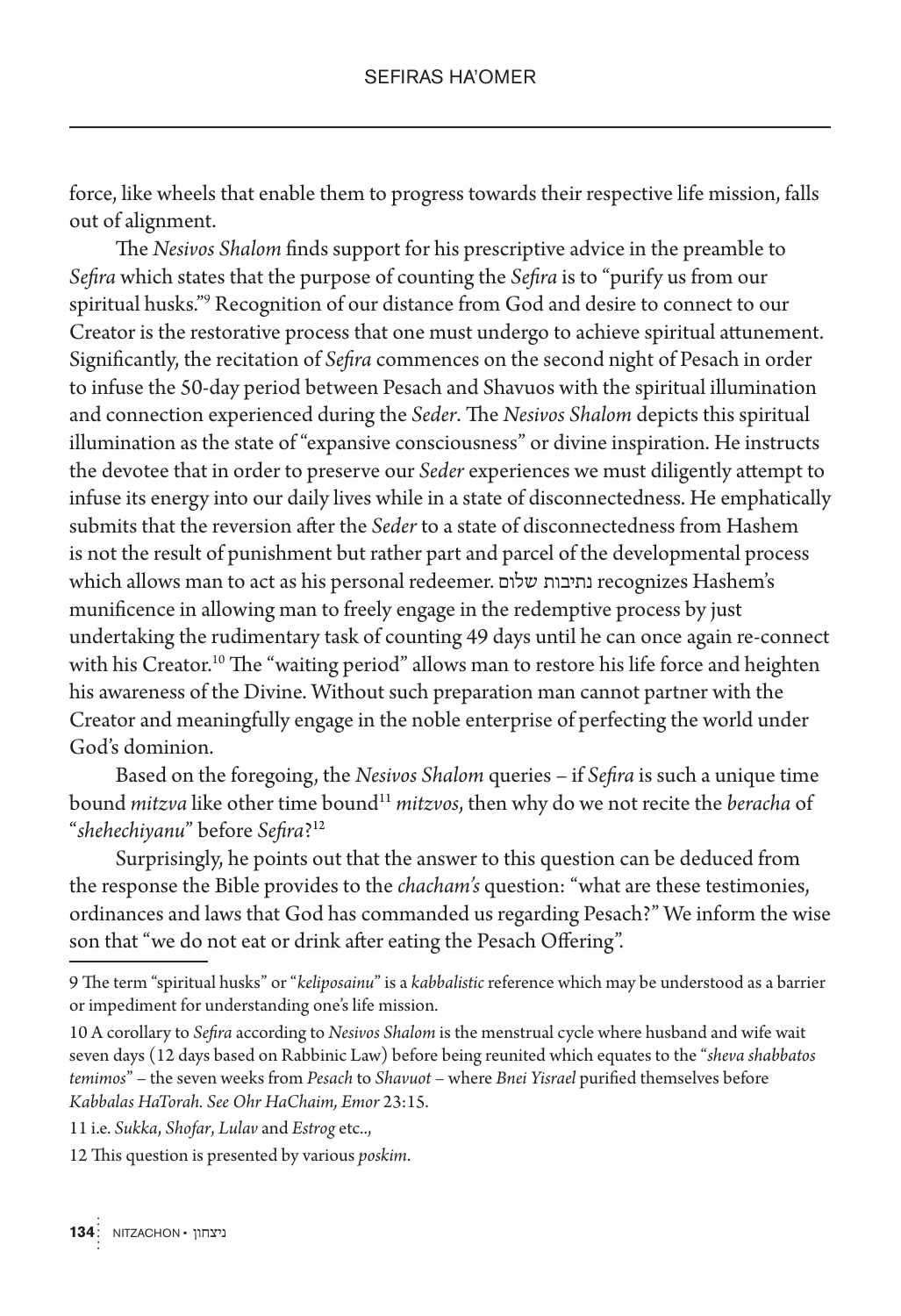The *Nesivos Shalom* suggests that the wise son's real question is that if by re-enacting the redemption from Egypt at the *Seder* one achieves a state of personal perfection and connection to Hashem, then why do subsequently count *Sefira* – which ostensibly is performed to achieve the same result. We already achieved this desired state of perfection at the *Seder*? Put in modern theological terms, why did God design the God-Man dialectic of oscillation from one polar extreme of expansive consciousness to the polar opposite extreme of constricted consciousness? Why can't man maintain an equilibrium of a sustained and balanced relationship with Hashem? This oscillation causes man to feel insecure and intimidated. It could lead to neurosis, dysfunction, self-doubt and low self-esteem. Man's apparent fall from God's grace after the first night of the *Seder* diminishes and dampens man's great spiritual attainment.

Based on the ל"אריז' s teachings, the *Nesivos Shalom* explains that man in is his mortal state cannot fully appreciate and realize God's overflowing and infinite love, affection and grace. Indeed, man in his finite state cannot fully comprehend the אין סוף – the infinite. During the first night of the *Seder*, God envelopes man with the overflowing power, and light of redemption allowing man to connect to Hashem on his respective level. During this annual intersecting period between the finite and Infinite, God emits His power of redemption to the world. The *Seder* is the device for humans to receive and channel this infinite redemptive force. Although man achieves a modicum of perfection at the *Seder*, however fleeting, this achievement is incremental but yet accretive. The experience of the סוף אין's redemptive force via performance of the *mitzvos* at the *Seder* is at best fleeting due to the overwhelming nature of the supernatural life force. Consequently, God introduced the *mitzva* of *Sefira* to nurture, sustain and counterbalance this *Seder* experience throughout the 49-day period to allow man on his own to rediscover and marshal this supernal force in order to once receive a Divine re-charge of this supernal force on Shavuos. The second re-charge on Shavuos helps to exponentially expand one's developmental trajectory and character while maintaining appropriate balance and stasis.

The *Nesivos Shalom* emphatically exhorts us to be mindful of the following central underlying goal of *Sefira*: tap into the Divine inspiration that one received on the first night of the *Seder* to support and encourage him during the times of 'constricted consciousness'. If one is truly committed and trusts in the power of *tikkun* - working through the process of spiritual development – then Hashem will open pathways to achievement of a complete and balanced relationship. Accordingly, שהחיינו is not recited before counting *Sefira* as the primary goal of *Sefira* is to re-discover the departed divine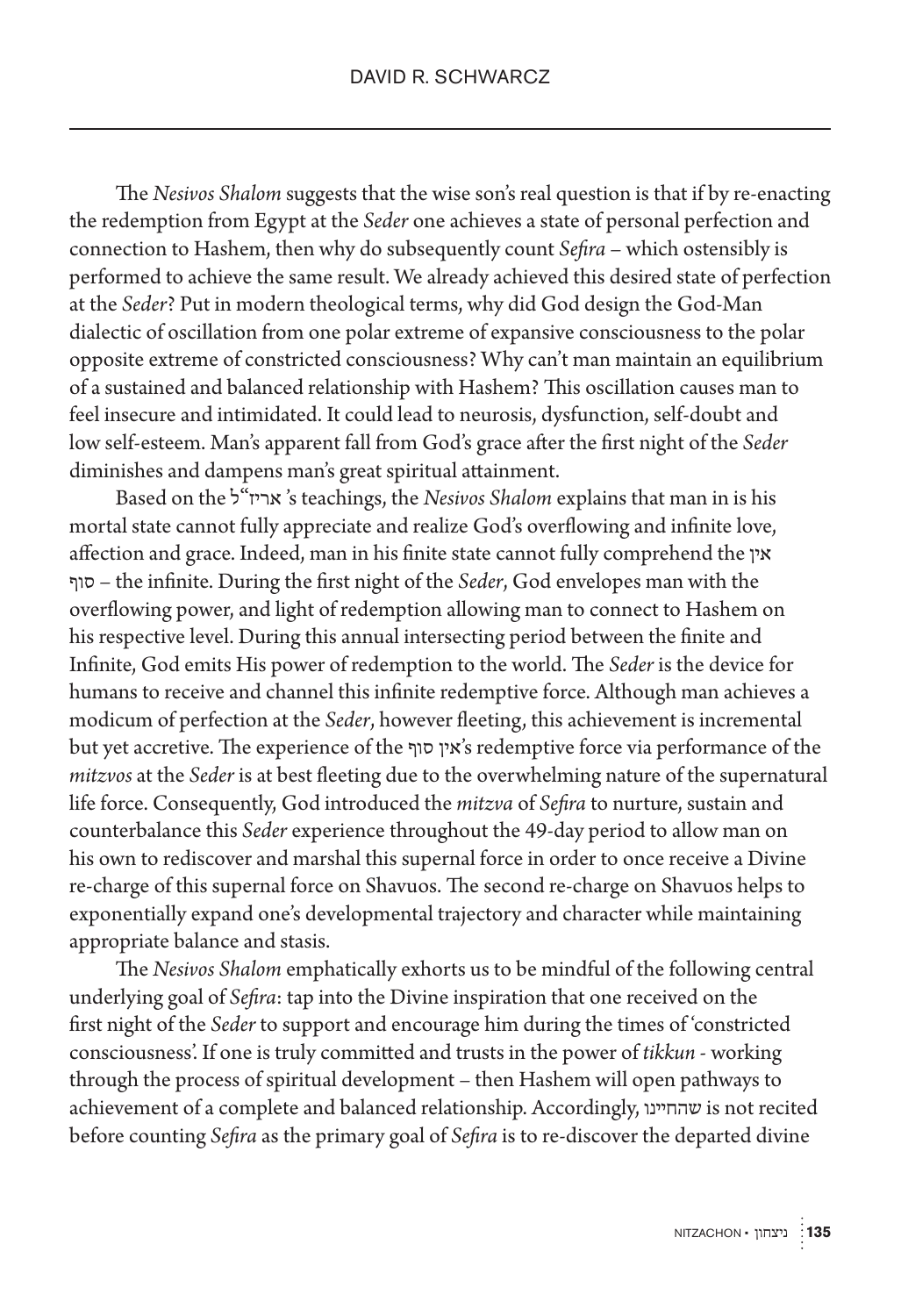inspiration experienced at the *Seder*. 13

The *Nesivos Shalom* concludes that the Divine inspiration one experiences on the first night of the *Seder* is by no means a panacea to restore one to full spiritual health as the wise son's question suggests. Rather the revelation at the *Seder* illuminates each individual's path for proper and appropriate developmental growth. *Sefira* is the tool, if used properly, to guide us in achieving our life goals and mission. The purpose of the *Seder* is to allow Hashem to open our hearts and minds so we can identify our respective goal(s) and mission. Although we may not achieve our goals and complete our mission(s), we are amply rewarded for just counting the days towards achieving such goals. Trusting in the process provides the confidence to count on Hashem to truly illuminate and guide our path.<sup>14</sup>

*"A slave who is capable of appreciating each day, of grasping its meaning and worth, of weaving every thread of time into a glorious fabric, quantitatively stretching over the period of seven weeks but qualitatively forming the warp and woof of centuries of change is eligible for the Torah. He has achieved freedom."*

<sup>13</sup> There are hosts of reasons presented by *halachic* authorities for the omission of this blessing, namely such a blessing is not recited when the fulfillment of the *mitzvah* is dependent on a separate act. See *Mishna Brurah Ohr Chaim Siman* 486-489. Also, the *Nesivos Shalom's* explanation is presented to explore the mystical underpinning for *Sefira*.

<sup>14</sup> In a somewhat similar vein, Rav Soloveitchik, in a lecture delivered in 1945 (subsequently published as an article entitled, "Sacred and Profane"), understood *Sefiras Ha'Omer* as bringing *Benei Yisrael*, a nation of former slaves, to what he termed "qualitative time consciousness." The basic difference, he claimed, between slave and free man is "the kind of relationship each has with time and its experience." Rav Soloveitchik explained, "Freedom is identical with a rich, colorful, creative time consciousness. Bondage is identical with passive intuition and reception of an empty, formal time-stream." It was therefore necessary for *Benei Yisrael* to undergo the process of *sefira*, which emphasizes the importance of each day and the immense potential for achievement latent within even the smallest units of time. This awareness was indispensable for accepting the Torah. In Rav Solovetichik's words: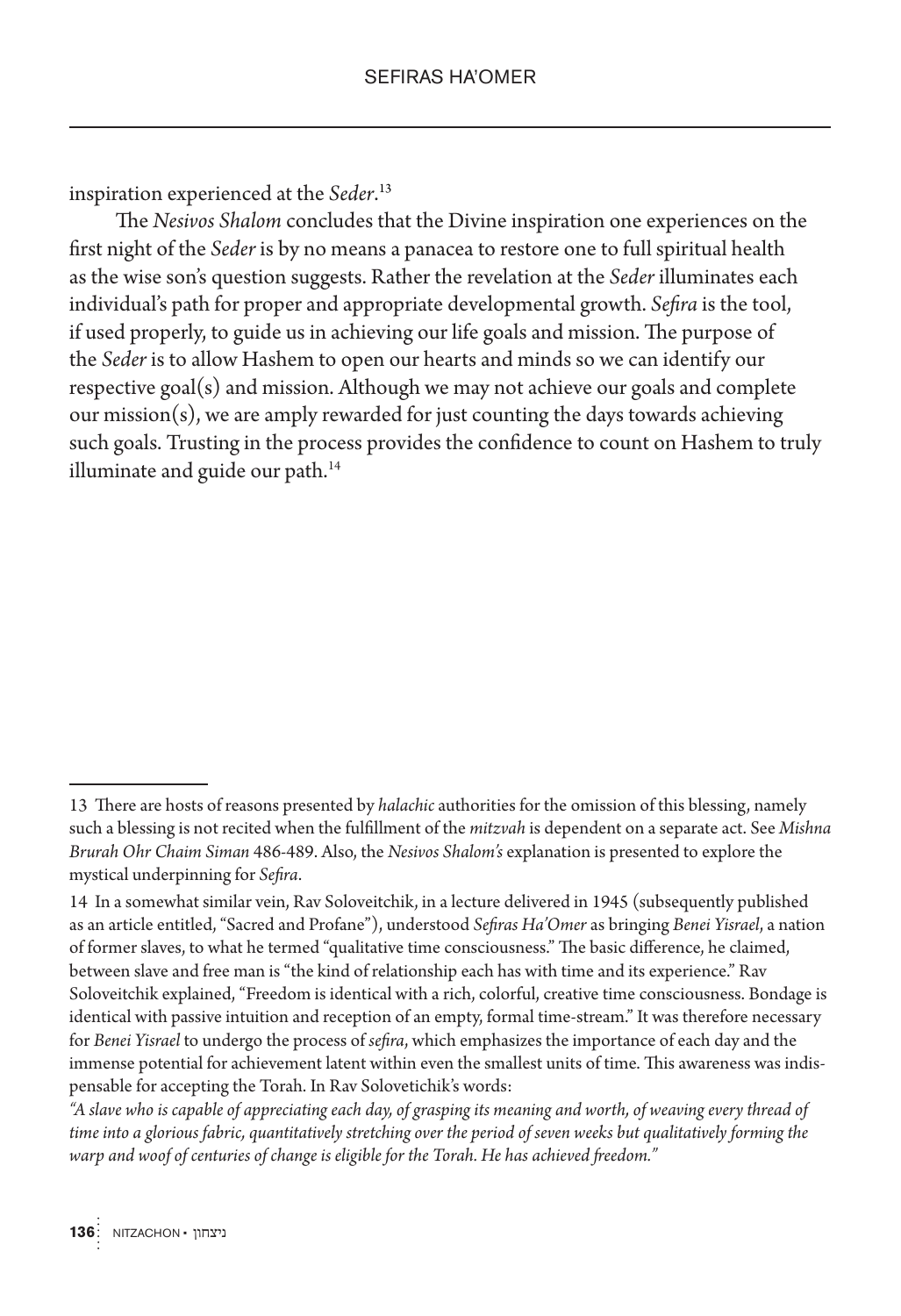# Shavuos



Rabbi Yisroel Gordon

Donny Feldman

Dr. Sam Goldberger

Rabbi Avner Shapiro

Meir Nemetsky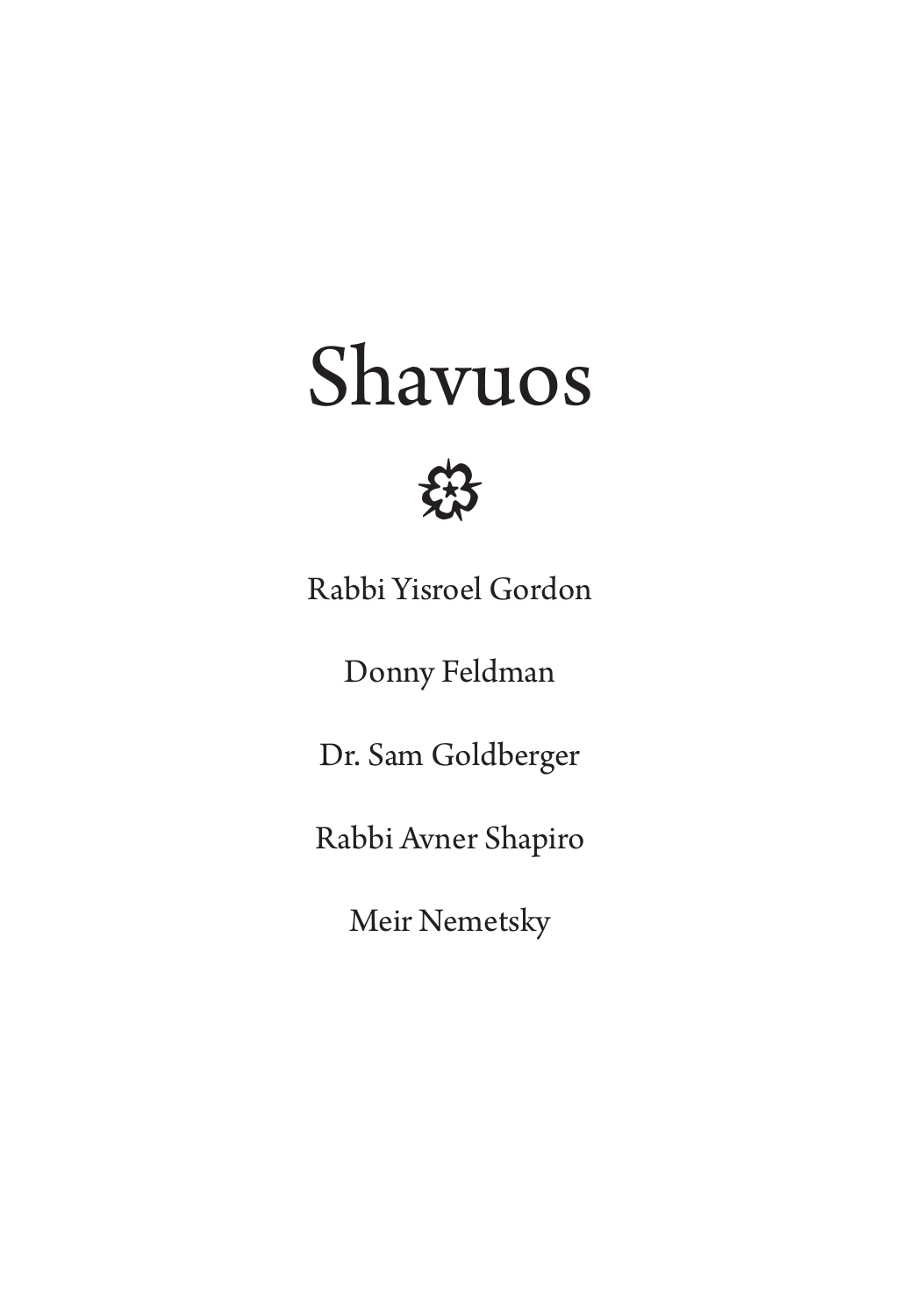

## SHAVUOS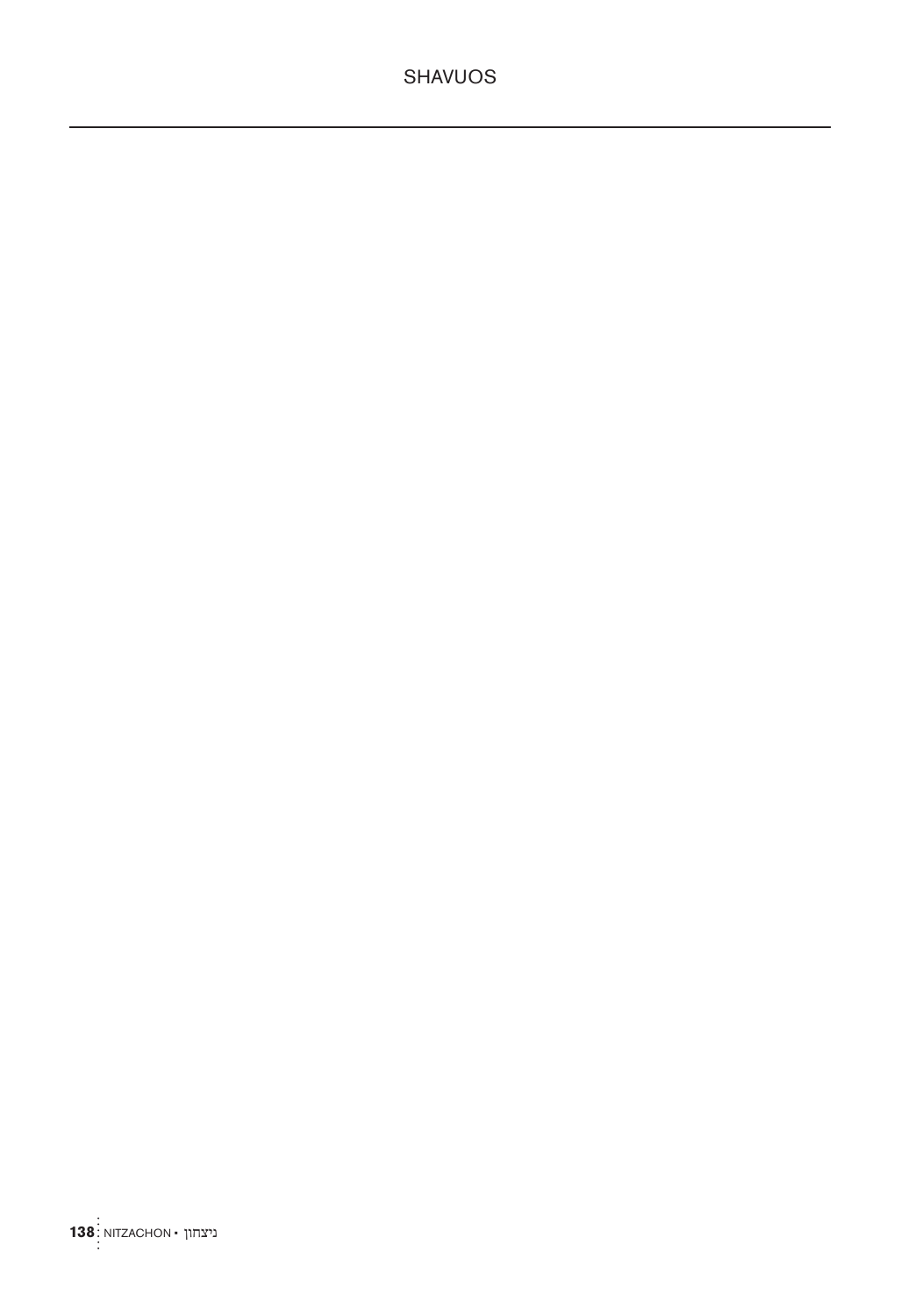## We Will Hear: Eavesdropping on Sinai **RABBI YISROEL GORDON**

£ჭ

Stensibly, we celebrate the giving of the Torah on Shavuos. In actuality, it was only the Asres HaDibros that we received on that day. Moshe did not begin teaching Torah until after Yom Kippur.<sup>1</sup> So why do we call Shavuos only the *Asres HaDibros* that we received on that day. Moshe did not begin teaching Torah until after Yom Kippur.1 So why do we call Shavuos מתן זמן תורתינו ?The answer can be found in a well-known *midrash*.

When the *Mishkan* was first erected, the princes of Israel inaugurated the new sanctuary with a unique set of offerings which included "one gold bowl weighing ten [*shekels*], filled with incense" (*Bamidbar* 7:14). The *midrash* explains the symbolism.

*"One gold bowl weighing ten" – these [symbolize] the Aseres HaDibros that were inscribed on the Tablets. "Filled with incense" – for the six hundred and thirteen Mitzvos are encompassed [by the Aseres HaDibros].2 And so we find that from "'ה אנכי " [at the beginning of the Aseres HaDibros] until "לרעך אשר] "the last words] we have a total of six hundred and thirteen letters… Bamidbar Rabba 13:16*

The sages couched their teaching in *midrashic* symbolism and numerology, but the message is clear: The *Aseres HaDibros* are a vessel which holds all of the Torah's *mitzvos*. This can be taken to mean that the *Aseres HaDibros* serve as chapter headings for the entire Torah, and indeed, when listings of the מצוות ג"תרי first appeared in the Middle

Rabbi Yisroel Gordon works in community outreach for Kollel Merkaz HaTorah. He has been a member of Adas Torah since 2008.

<sup>1</sup> See *Rashi Shemos* 33:11.

<sup>2</sup> The Hebrew word for incense is "קטרת. "Using the *At-Bash* system of letter substitution (where an א is substituted for a ת, and vice versa, a ב for a ש, a ג for a ר, etc.), the ק of קטרת can be exchanged for a ד, giving a total numeric value of 613. 613=4+9+200+400 .400=ת ,200=ר,9=ט ,4=ד) *Midrash Rabba ad loc.*).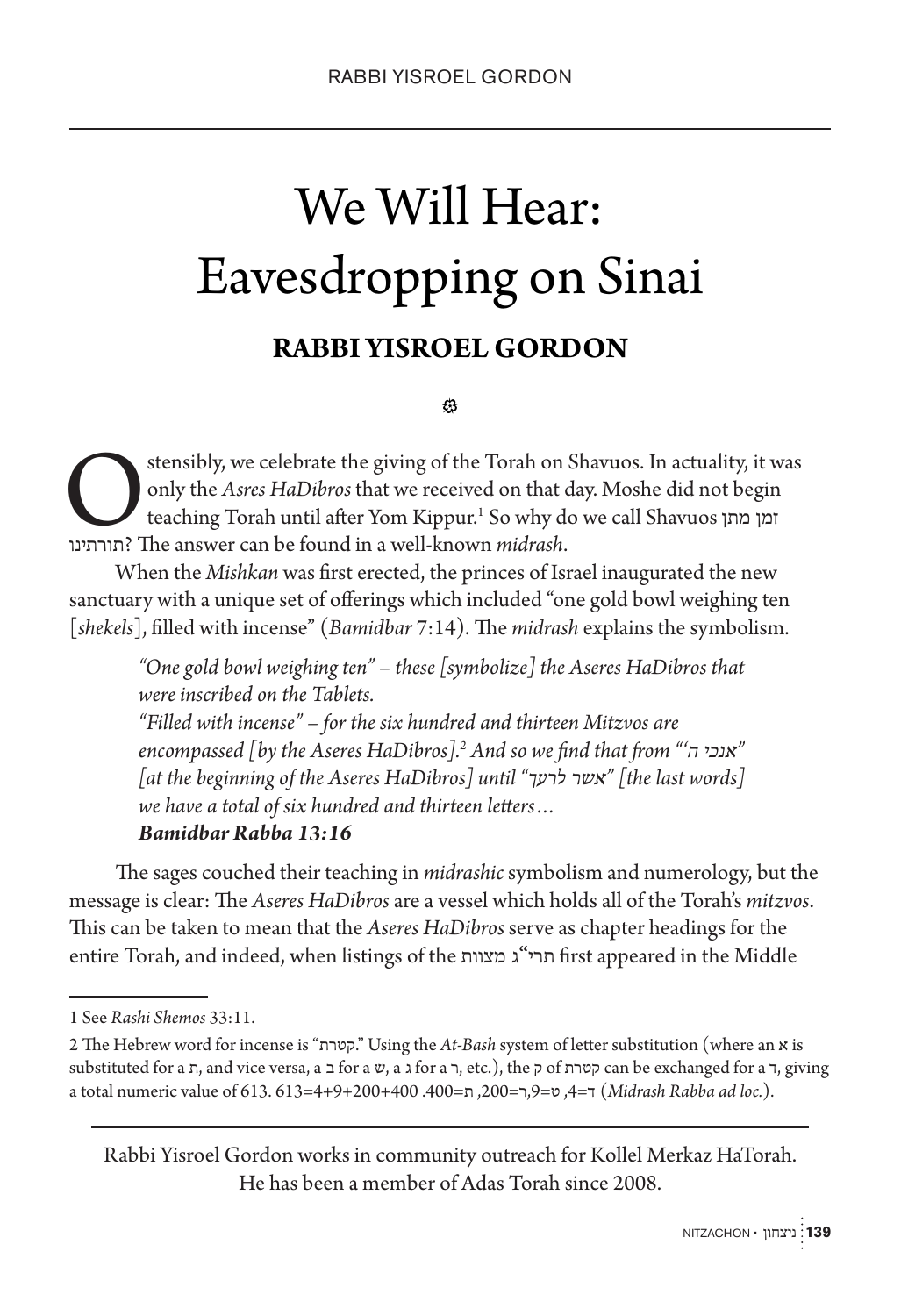Ages, the *rishonim* classified them under these ten "categories."3 But surely there is more to it. Are we to believe that the *Aseres HaDibros* are merely a convenient classification system?

⊕

The *Aseres HaDibros* appear at the end of *parshas Yisro*, and the next *parsha*, *parshas Mishpatim*, begins with the laws of the עברי עבד, the Hebrew "slave."4 When a Jewish thief is caught and is unable to repay his debt, the court raises the funds by putting him up on the block.

כי תקנה עבד עברי שש שנים יעבד ובשבעת יצא לחפשי חנם . . . ואם אמר יאמר העבד אהבתי את אדני את אשתי ואת בני לא אצא חפשי. והגישו אדניו אל האלהים והגישו אל הדלת או אל המזוזה ורצע אדניו את אזנו במרצע ועבדו לעלם. *If you purchase a Hebrew slave, he shall serve for six years, and on the seventh year, he is to be set free without liability… If the slave declares, "I am fond of my master, my wife and my children; I do not want to go free," his master must bring him to the courts. Bringing [the slave] next to the door or the doorpost, his master shall pierce his ear with an awl. [The slave] shall then serve [his master] forever.*

*Shemos 21:2, 5-6* 

Why do we put a hole in his ear?

*Rabbi Yochanan ben Zakkai said, "An ear which heard at Mount Sinai "Do not steal" went and stole?! Pierce it!" Mechilta; Rashi ad loc.*

Poetic justice indeed. However, this interpretation flies in the face of a different teaching. Due to its position in the same verse as the capital crimes of murder and adultery, the Talmud (*Sanhedrin* 86a) argues that "Do not steal" cannot refer to ordinary theft; it must refer to capital crime. Since there is a form of theft that does get the death penalty – the theft of a human being (cf. *Shemos* 21:16) – the Talmud concludes that the

<sup>3</sup> Two prominent examples are Sa'adiah Gaon's (Babylon, 892-942) "*Azharos*" on the *Aseres HaDibros* (cf. R. Y.Y. Perlow, "*Sefer HaMitzvos of the Rasag*," intro., sec. 11, pg. 57) and Nachmonides' ("Ramban," Spain, 1194-1270) "*The Six Hundred and Thirteen Mitzvos*" (Chavel, *Kisvei HaRamban*, vol. II, pg. 521).

<sup>4</sup> More an indentured servant than a slave, the Torah legislates special protections preventing the abuses endemic to ordinary slavery.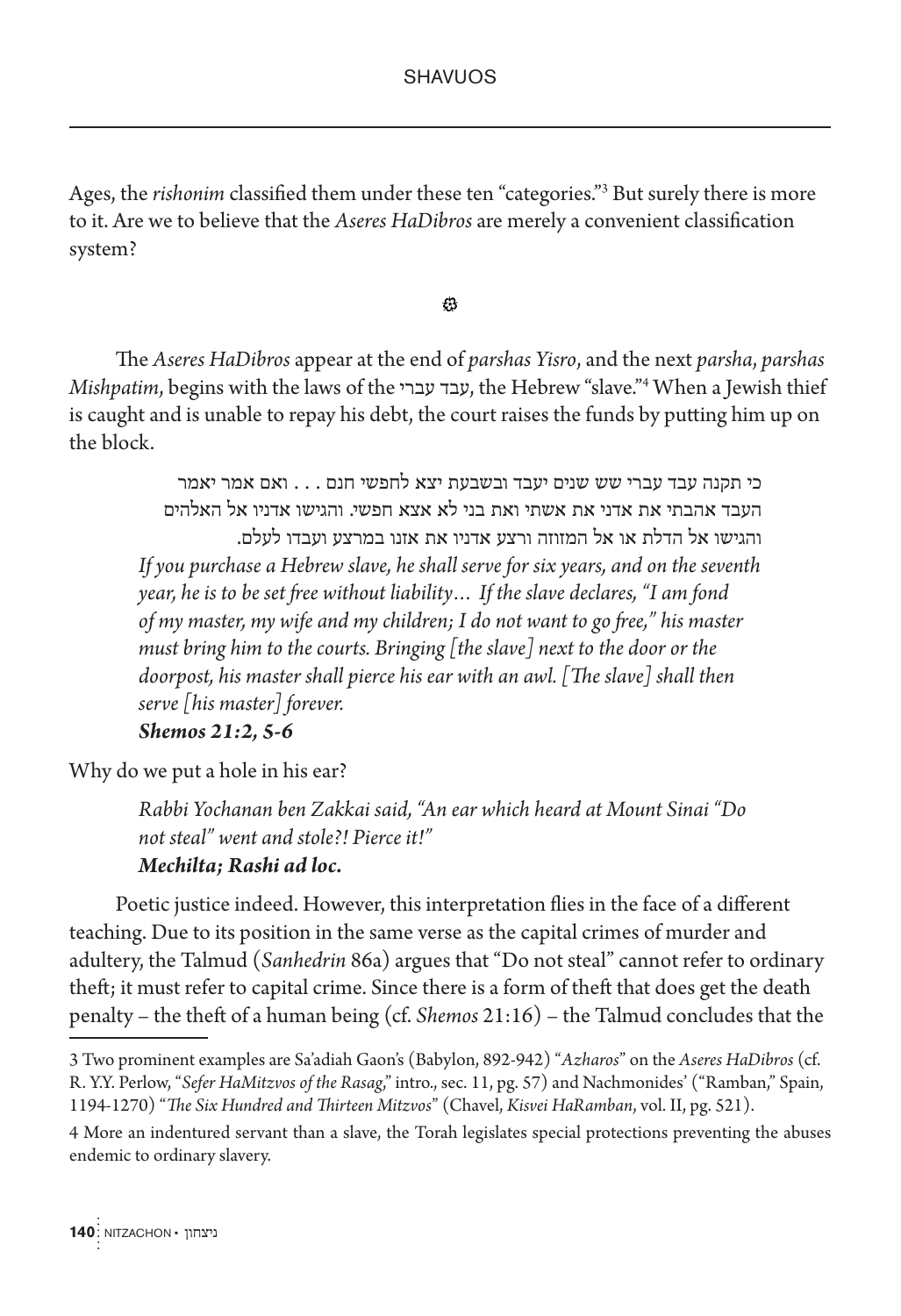"Do not steal" of the *Aseres HaDibros* refers to kidnapping.

Now, our Hebrew slave may be a thief but he never kidnapped anyone. How can Rabbi Yochanan ben Zakkai claim that he has transgressed the "Do not steal" of the *Aseres HaDibros*?

In light of the above, the answer is clear. The "Do not steal" of the *Aseres HaDibros* indeed refers to the most egregious form of theft, the capital crime of kidnapping. However, when Hashem pronounced "תגנוב לא "at Sinai, it meant more than do not kidnap. It included theft in all of its forms. This is why Hashem's "Do not kidnap" was heard by man as "Do not steal." The good listeners at Sinai heard principles. Principles extend far beyond their most extreme expression.

The *Aseres HaDibros* are not mere chapter headings. The analogy of the *midrash* is to a vessel weighing ten *shekels* filled with incense. The *midrash* is saying that the *Aseres HaDibros* are imbued with the aroma of the ג"תרי. If we use our senses, we can perceive all of Torah within these ten *mitzvos*.

This, says Rabbi Reuven Leuchter of Jerusalem, allows us to understand why the ear of the Hebrew slave is pierced against a door. The image of an ear pressed against a door connotes eavesdropping and intense listening, and that is precisely what our thief failed to do. He can hear ordinary sound, but he is shallow and has difficulty picking up the whispering subtleties of Torah. At Sinai, this man only heard "Do not kidnap." So we pierce his ear at the door to the courts.

Maybe this is why *parshas Yisro*, the *parsha* of Sinai, begins with two extraordinary acts of listening. First we have יתרו וישמע," Yisro, the minister of Midyan, Moshe's father-in-law, heard about everything Hashem had done for Moshe and for the Jewish People…" Yisro heard and Yisro acted on what he heard, changing his life and converting to Judaism. The *parsha* then tells us of a second listening, the humble listening of Moshe. משה וישמע, Moshe accepted his father-in-law's advice and implemented his recommendations for a system of judges.

Apparently, before we can receive the Torah at Sinai we must first learn how to listen.

扮

A good listener might perceive that the *Aseres HaDibros* include all six hundred and thirteen *mitzvos* of the Torah, but even that will not explain this strange passage from the Talmud.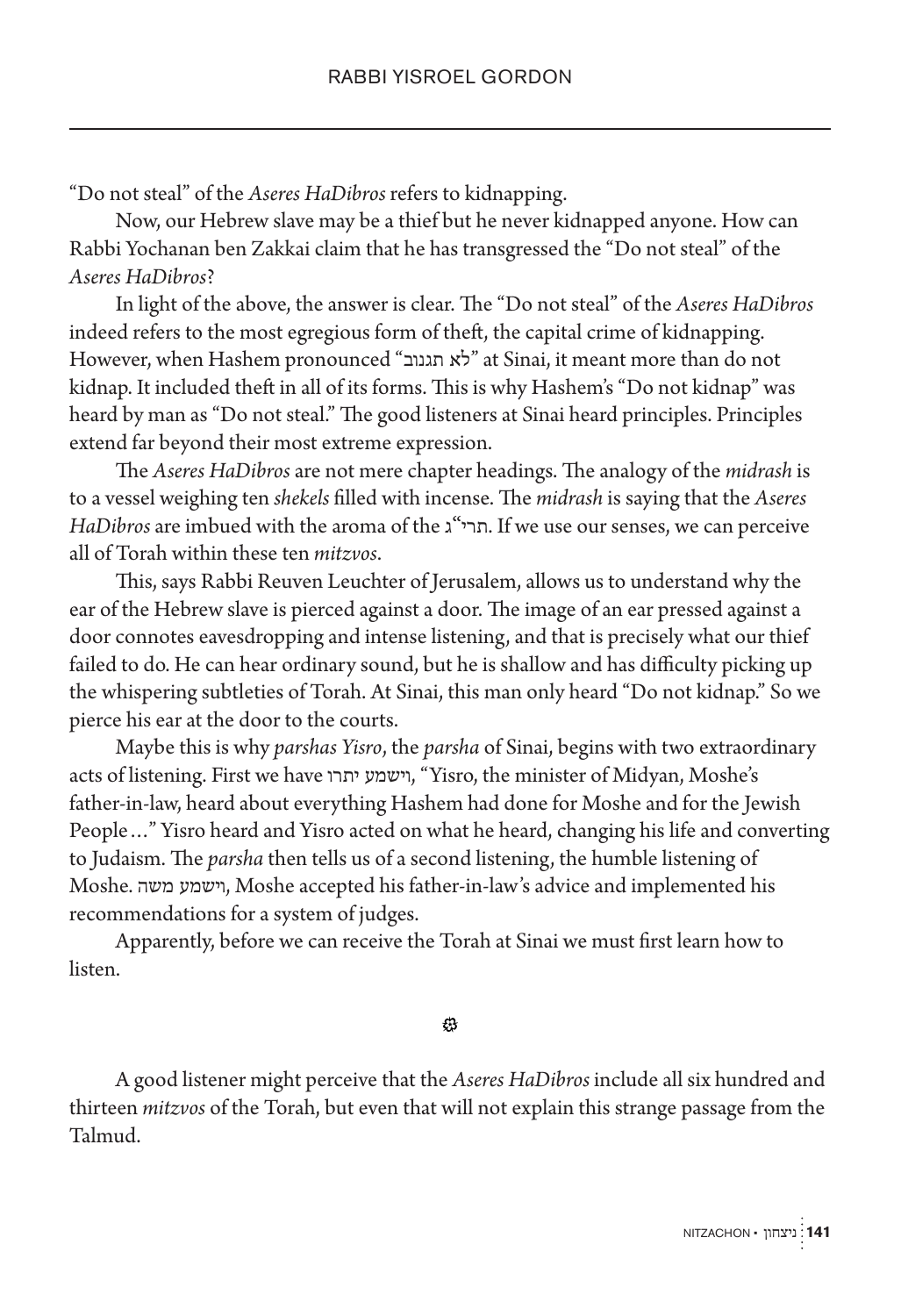*They asked Rabbi Eliezer, "How far does the commandment of honoring parents go?"* 

*"Go out and see what one gentile did for his father in Ashkelon," he replied. "His name was Dama ben Nesina and the sages offered him 60,000 [coins] for [the precious] stones needed for the Eiphod (one of the priestly garments, cf. Exodus 28:6-12)...* 

*"The key [to the safe] was under his [sleeping] father's head and he would not disturb him. Hashem rewarded him the following year and a red heifer was born in his herd…"*

### *Talmud, Kiddushin 31a*

The commandment goes even further.

*Rabbi Tarfon had an [elderly] mother. Whenever she wanted to go to bed, he would bend over and she would climb [on him] into it, and whenever she got out [of bed], she stepped on him (i.e., she used him as a step stool). [Rabbi Tarfon] came to the study hall and commended himself. They said to him, "You have yet to achieve even one-half of the mitzva of honoring [parents]! Did she ever, in your presence, throw your wallet into the sea and you did not shame her?*

*Ibid, 31b*

Now, this kind of pious behavior is all very nice and good, but is it really included in the commandment to honor parents? Certainly, no one claims that such subjugation is *halachically* required! What exactly did the Talmud mean when it asked, 'How far does this commandment go?'

Before we can answer this question, we must first raise another.

If the *Aseres HaDibros* are indeed ten principles with six hundred and thirteen applications, why, when it came to the revelation at Sinai, were all the principles presented in their most extreme forms? "Do not murder" and "Do not commit adultery" leave the opposite end of the spectrum entirely undefined. Instead of "Do not commit murder," Hashem could have said, "Do not humiliate people in public" which is compared to murder (cf. *Baba Metzia* 58b), and then the crime of murder would be *a fortiori*. Instead of "Do not commit adultery," Hashem could have expressed His sensitivity to promiscuity with, "Do not climb up to My altar with steps, so that your nakedness not be revealed on it" (*Shemos* 20:23) which is compared to sexual immorality (cf. *Rashi ad loc*.), and then the crime of adultery could go without saying.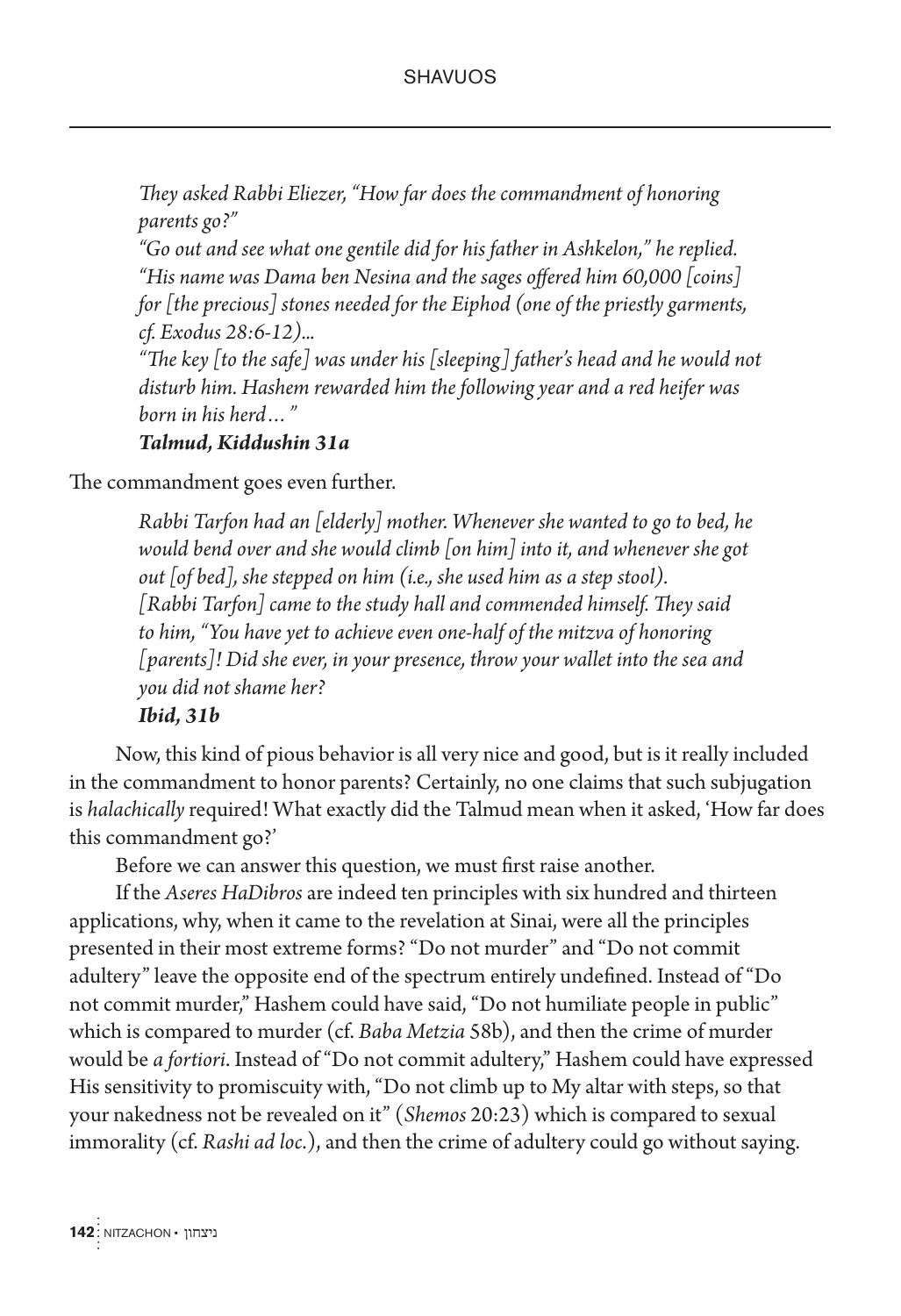Stating upfront the full extent of Hashem's commands has the advantage of averting potential misconceptions about the true meaning of the *Aseres HaDibros*. Isn't that preferable to leaving things undefined?

The answer to this question lies in a teaching of the great *Gaon* of Vilna, Rabbi Eliyahu ben Shlomo Zalman (1720-1797), as quoted by his brother, Rabbi Avraham.

*The Talmud states that the Jews were commanded [to observe] six hundred and thirteen mitzvos (Makkos 23b)… This is mentioned by the Talmud and the Midrash in several places.5 Now, rishonim such as the Rambam, Ramban and the Sefer Mitzvos HaGadol (Rabbi Moshe of Coucy) investigated this count of mitzvos, and the later commentators worked up a storm – each deconstructs the listing of his colleague with contradictions and powerful questions. The truth is, every one of them has problems… I heard the explanation of this matter from my brother, the genius, may his memory be a blessing. Certainly, it is impossible to say that the rubric of mitzvos*  is limited to six hundred and thirteen and no more. If this were true, then from *Bereishis through parashas Bo we would have only three mitzvos, and many parshiyos of the Torah have no mitzvos at all – this is just untenable! The truth is, every single statement of the Torah that was uttered by the mouth of the Almighty is an independent mitzva. Truth be told, the mitzvos multiply and swell beyond number, to the point that one who has a perceptive mind and an understanding heart can guide all the details of his affairs and behavior, large and small, according to the Torah and mitzvos. Then he will have a mitzva at all times, at every moment, until they are beyond number… About this King David, may peace be upon him, said, "To every goal I have seen an end, but your mitzva is exceedingly broad" (Tehillim 119:96). The six hundred and thirteen mitzvos mentioned [by the sages] are only roots, which spread out to many branches… This is why the Torah is compared to a tree, as the verse states, בה למחזיקים היא חיים עץ," It is a living tree for those who take hold of it" (Mishlei 3:18).* 

## *Ma'alot HaTorah, intro.*

The rabbis cannot agree on which *mitzvos* are included in the count because the six hundred and thirteen *mitzvos* are only the tip of the iceberg! The universe of Torah is an ever-expanding one, including within its borders every possible circumstance of the ever-

<sup>5</sup> Cf. R. Y.Y. Perlow, "Se*fer HaMitzvos of the Rasag,*" intro., sec. 1, pg. 5.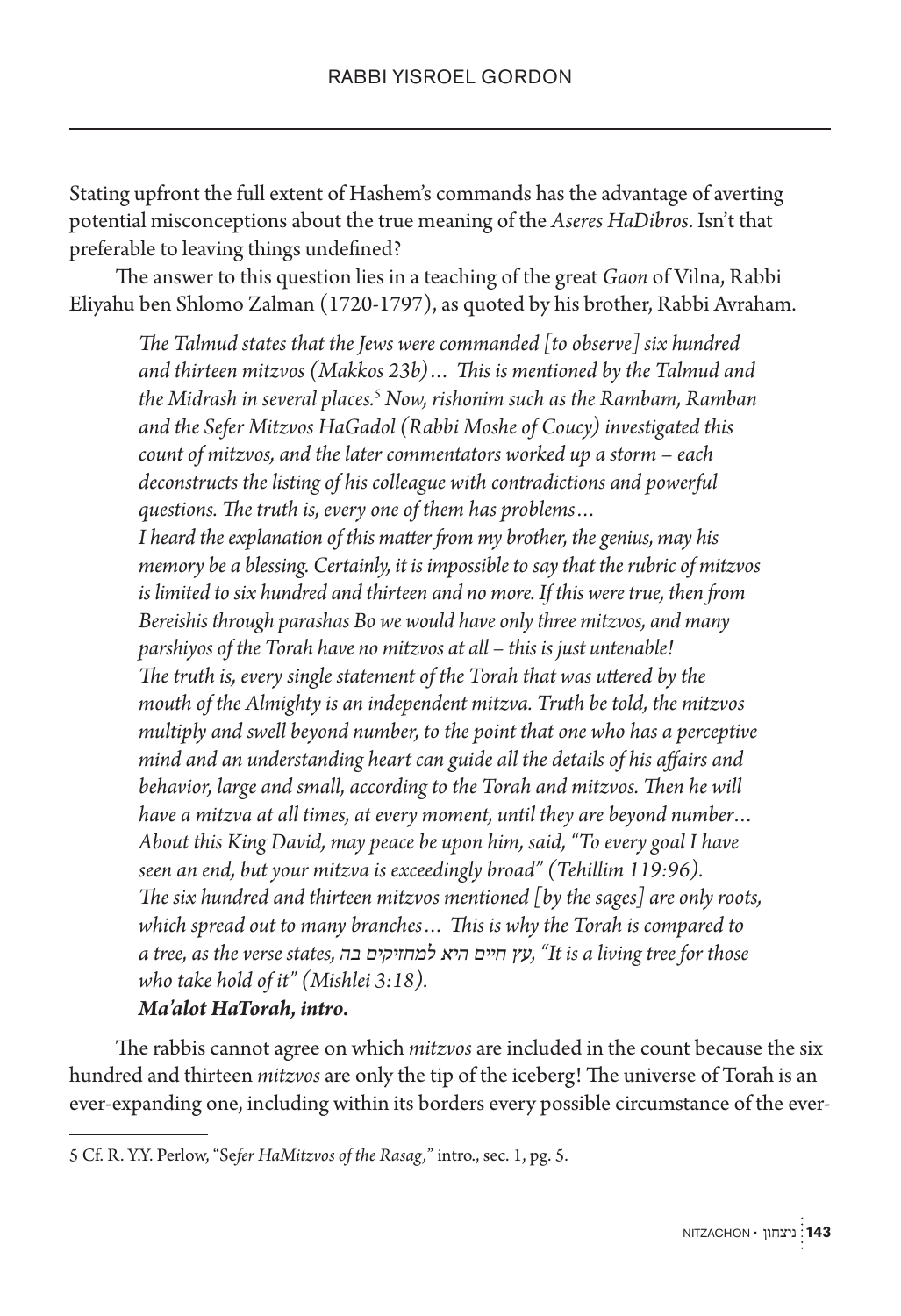changing human condition. For those who can hear its message, the Torah never fails to provide guidance – and this guidance is "*mitzva*," even if it does not appear in the text and is not a bona fide *halachic* obligation.6

The *Aseres HaDibros* now make perfect sense. They only define the most extreme expression of each principle and leave the other end of the spectrum open-ended because it is open-ended! The *Aseres HaDibros* are not limited to *Aseres HaDibros* and the *Aseres HaDibros* are not even limited to the six hundred and thirteen *mitzva* obligations. As we saw in the Talmud's stories about honoring parents, the *Aseres HaDibros* – in fact, every single *mitzva* – extends far beyond the letter of the law. We just need to listen with "a perceptive mind and an understanding heart."

It is a romantic idea, but practically, how is it done? How can we receive guidance if the Torah does not address the issue at hand? How can we possibly hear things that do not appear in the text? Where exactly do these invisible, branching *mitzvos* come from?

The answer to these questions can be found in the writings of the Vilna *Gaon's* mentor, the preeminent kabbalist of modern times, Rabbi Moshe Chaim Luzzatto (Italy, 1707-1746).

*The concept of חסידות) piety) is expressed in this teaching of the sages: אשרי in labors that man the is Praised ",מי שעמלו בתורה ועושה נחת רוח ליוצרו Torah and gives pleasure to his Creator" (Berachos 17a). The mitzvos that are incumbent upon all Jews are known and the full extent of their obligations is also known. However, one who truly loves the Creator 'ית won't strive and aim to exempt himself with the well-known, general obligations that are incumbent upon every Jew. Rather, what will happen to him is what happens to a son who loves his father. If his father gives only a slight indication that he would like something, the son is already increasing that thing or providing that service as much as he can. Even though his father only said it once in half a sentence, that is sufficient for the son to understand his father's preferences, and [start] doing for him even that which was not stated explicitly, since [the son] can figure out for himself that this thing brings [his father] pleasure. [The son] won't wait for his father to instruct him more explicitly or a second time. We see with our own eyes this* 

<sup>6</sup> See Ramban on והטוב הישר ועשית) *Devarim* 6:18), "It is impossible for the Torah to describe man's every relationship with his neighbors and friends, his every business transaction and every civil and state law, but after it mentions many of them… it then reiterates in a general way that one should do that which is 'good' and 'straight' in all things…"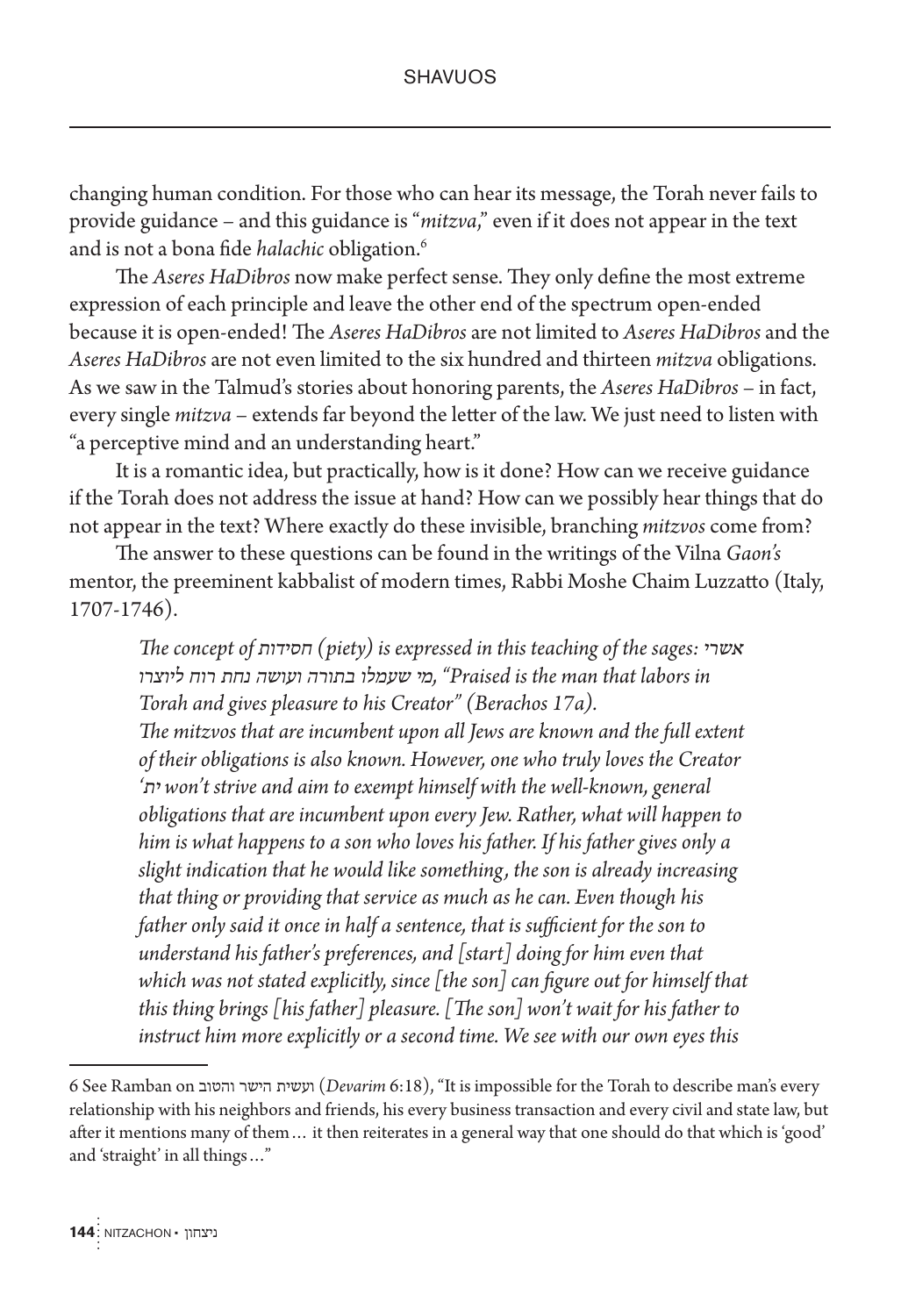*phenomenon occurring regularly between all lovers and friends, men and their wives, fathers and sons.*

*The idea is that wherever there is an authentic, intense love between [two partners], no one says, 'I have not been instructed to do more,' or, 'What I have been explicitly told to do is sufficient.' Rather, from the instructions [it becomes possible] to infer the instructor's way of thinking, and an attempt will be made to provide him with what can be assumed to give him pleasure. The same will also occur to anyone who really loves Hashem, for this too is a loving relationship. The mitzvos that are revealed and well known will thus serve as discloser of [Hashem's] mind, making known that Hashem's will and desire leans in a particular direction. [Hashem's lover] will then not say, 'What I have been explicitly told to do is sufficient,' or 'I will exempt myself with that which is required.' Quite the opposite! He will say, 'Since I have found and seen that Hashem's interest leans toward this, I will use it as a guide to increase and broaden that thing in all directions that I can assume Hashem would like.' Such a person is called ליוצרו רוח נחת עושה," one who gives pleasure to his Creator."* 

#### *Path of the Just, chap. 18*

Now we understand how it is possible to hear more than just the words of the Torah text. The answer is obvious. The answer is love. If we listen to Hashem the way a son listens to his father, or the way a wife listens to her husband (in the weeks before his birthday, at least), we can figure out what Hashem really enjoys. And then we can bring .נחת רוח Him

The *Mishna* said it plainly: our very acquisition of Torah depends on האוזן שמיעת, an attentive ear (*Avos* 6:6). How much we hear and how far we take the *mitzvos* is a personal choice, limited only by how intently we care to listen. And that depends the nature of our relationship with Hashem.

#### ይት

*Rabbi Simlai taught, "Six hundred and thirteen mitzvos were told to Moshe… Rav Hamnuna said, "What is the biblical source [for this]? 'Moshe taught us Torah…' (Devorim 33:4). The numerical value of [the Hebrew*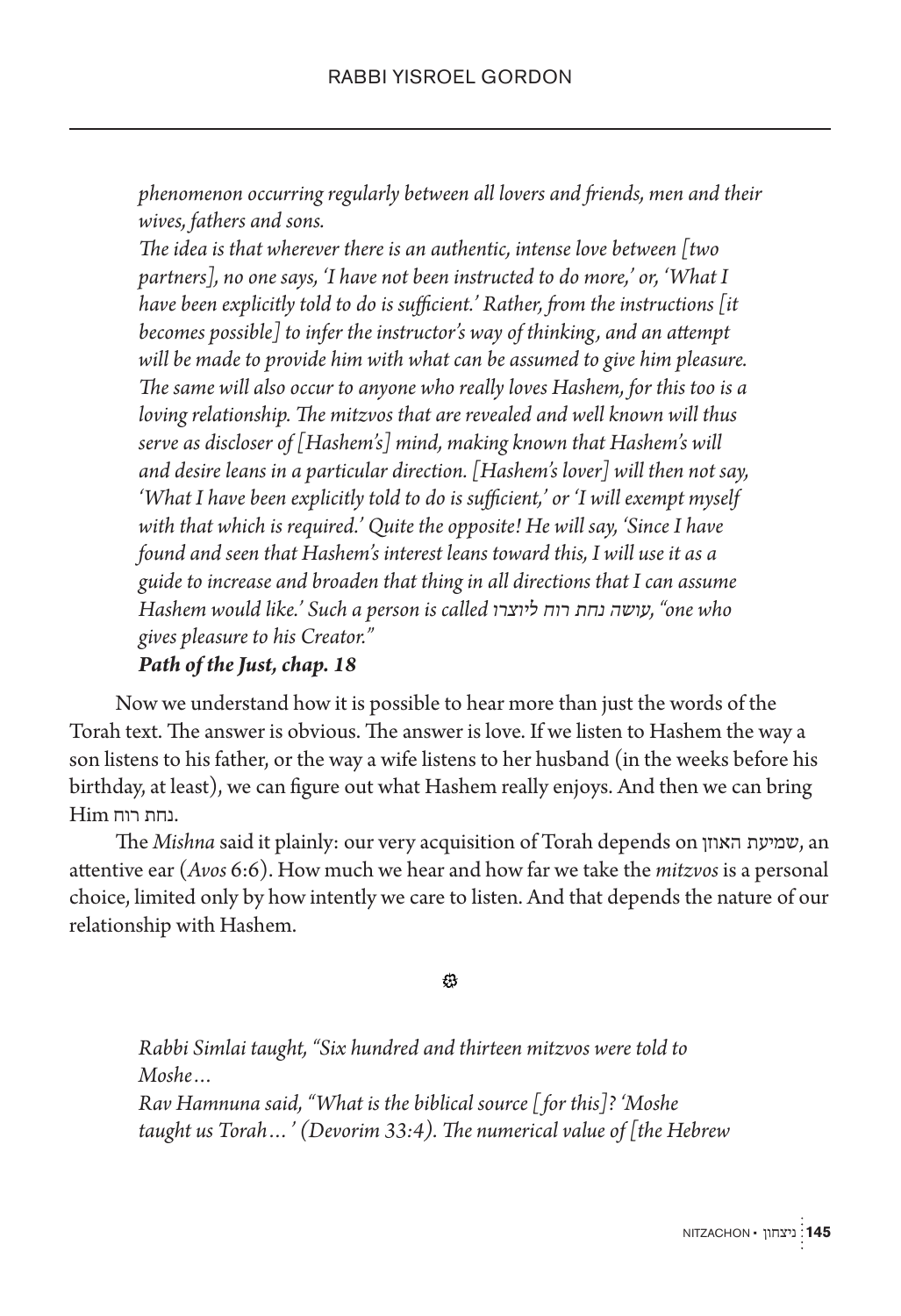*word] "Torah" is six hundred and eleven. [This is because the first two commandments,] "I [am Hashem]" and "You shall not have [any other gods,]" were heard directly from Hashem." Makkos 23b-24a*

In typical Talmudic style, this passage is cryptic, so we will hold the reader's hand. Rav Hamnuna is revealing a message encoded in an otherwise innocuous verse. The Hebrew letters that make up the word "Torah" – תורה – add up to six hundred and eleven.7 The words "Moshe taught us Torah" thus hint at the precise number of *mitzvos* taught by Moshe – six hundred and eleven. However, the grand total of biblical *mitzvos* is not six hundred and eleven; it is six hundred and thirteen. This means that there are two *mitzvos* that come to us not from Moshe, but from some other source. What are these two mysterious *mitzvos*? The answer, says Rav Hamnuna, is the first two *mitzvos* of the *Aseres HaDibros*: "I am Hashem" and "You shall not have any other gods." These two *mitzvos* were heard not from Moshe, but from Hashem Himself.

It just begs the question. What is so special about these two *mitzvos*? Why are the Jews able to hear these two directly from Hashem, whereas all the other six hundred and eleven had to be delivered through an intermediary? The Rambam addresses our question and points out a unique common denominator shared by these two *mitzvos*.

*[The sages taught,] "I [am Hashem]" and "You shall not have [any other gods,]" were heard directly from Hashem" (Makkos 24a). They mean that these words reached them just as they reached Moshe our Master and that it was not Moshe our master who communicated them to us. For these two principles, I mean the existence of the deity and His being one, are knowable by human speculation alone. Now with regard to everything that can be known by demonstration, the status of the prophet and that of everyone else who knows it are equal; there is no superiority of one over the other. Thus, these two principles are not known through prophecy alone… As for the other commandments, they belong to the class of generally accepted opinions and those adopted in virtue of tradition, not to the class of the intellecta. Guide of the Perplexed 2:33 (S. Pines, Trans.)* 

The Rambam is saying that the Jews were able to hear these *mitzvos* directly from Hashem because they are the only *mitzvos* that "are knowable by human speculation alone." The truth of monotheism comes to man so naturally, "the status of the prophet

<sup>611=400+6+200+5 5.=</sup>ה 200,=ר 6,=ו 400,=ת 7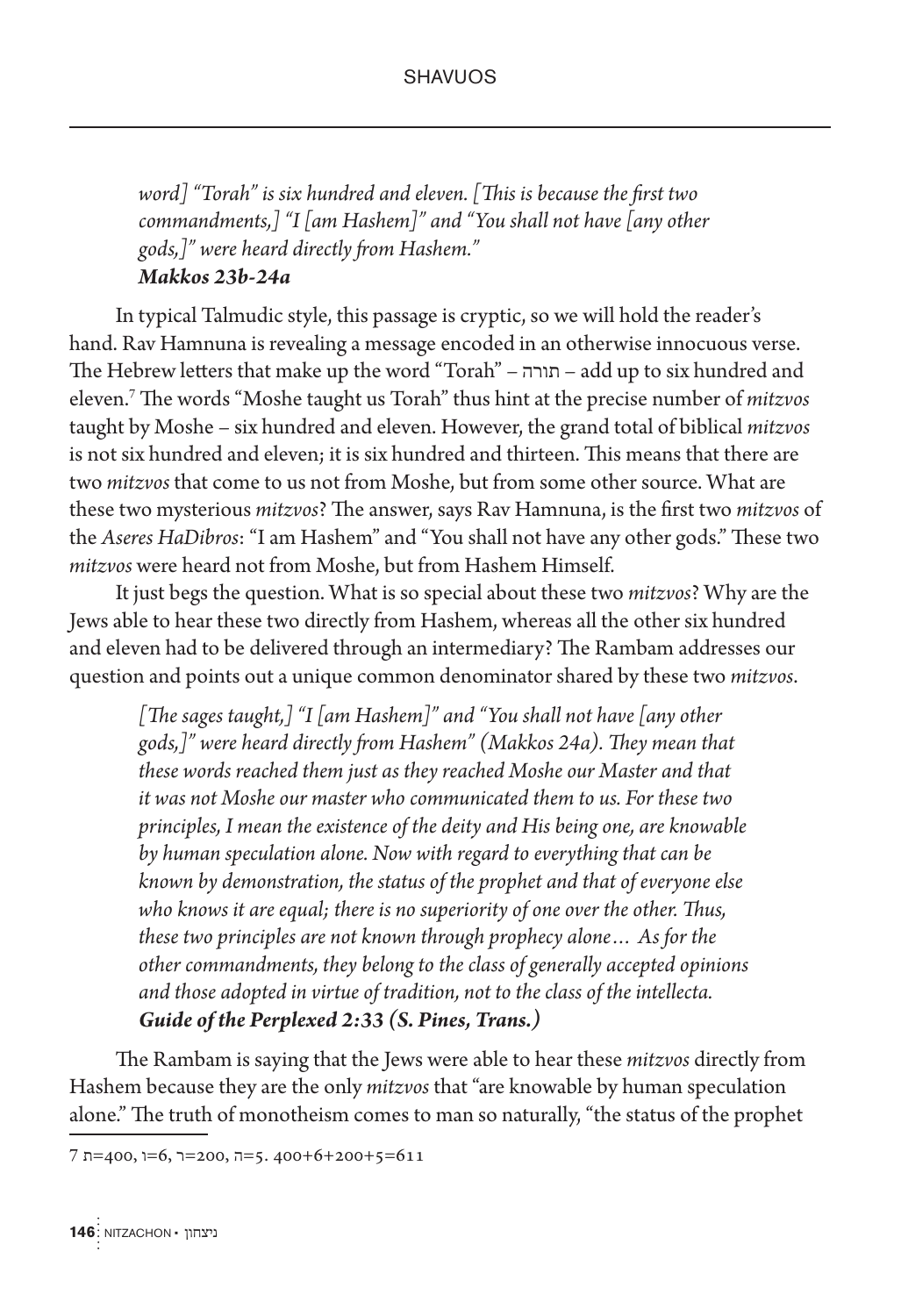and that of everyone else who knows it are equal." Thus, even though they were not prophets, the Jews could hear Hashem proclaim the principles of monotheism – because hearing it from Hashem had absolutely no effect on their appreciation of these principles! Unfortunately, the same cannot be said of the other *mitzvos*.

When it comes to all the other *mitzvos*, "they belong to the class of generally accepted opinions and those adopted in virtue of tradition." That is, even perfectly logical commandments such as honoring parents or the prohibitions against murder and adultery are, in the end, matters of either opinion or tradition. People may believe strongly in the righteousness of these laws, and they would be right, but it cannot be said that knowledge of these principles comes to us naturally. Hearing them from Hashem thus deepens our appreciation of these truths, an impossibility for a non-prophet. They therefore had to be communicated through Moshe.<sup>8</sup>

#### ይት

At Sinai, the Jews were unable to hear all *Aseres HaDibros* directly from Hashem. However, Hashem did not give up.

*Hashem spoke these words to your entire assembly from the mountain, out of the fire, the cloud and the mist, a great voice – יסף ולא. Devarim 5:19*

*What does "יסף ולא "mean? It [means the voice of Sinai] never ceased. Sanhedrin 17a; Onkelos ad loc.*

Sinai never ends. Hashem continuously transmits the *Aseres HaDibros* and teaches Torah to His people – ישראל לעמו תורה המלמד –apparently in the hope that someone will hear Him. But why does He bother? If the Jews couldn't hear Him at Sinai, what chance do we have to hear Him today?

The answer is that we actually have a great advantage over our ancestors. We don't need prophecy. We can learn!

The Divine voice which continuously broadcasts the message of Sinai is not meant for prophets. The eternal voice of Sinai can be heard only by those who listen with love –

<sup>8</sup> In his commentary to *Shemos*, the Ramban disagrees with the Rambam. The Ramban writes that the Jews did in fact hear all *Aseres HaDibros* from Hashem Himself, as evidenced by a straightforward reading of the text. However, the people were only able to understand the first two commandments. There other eight had to be explained to them by Moshe later. Cf. Ramban, *Shemos* 20:7.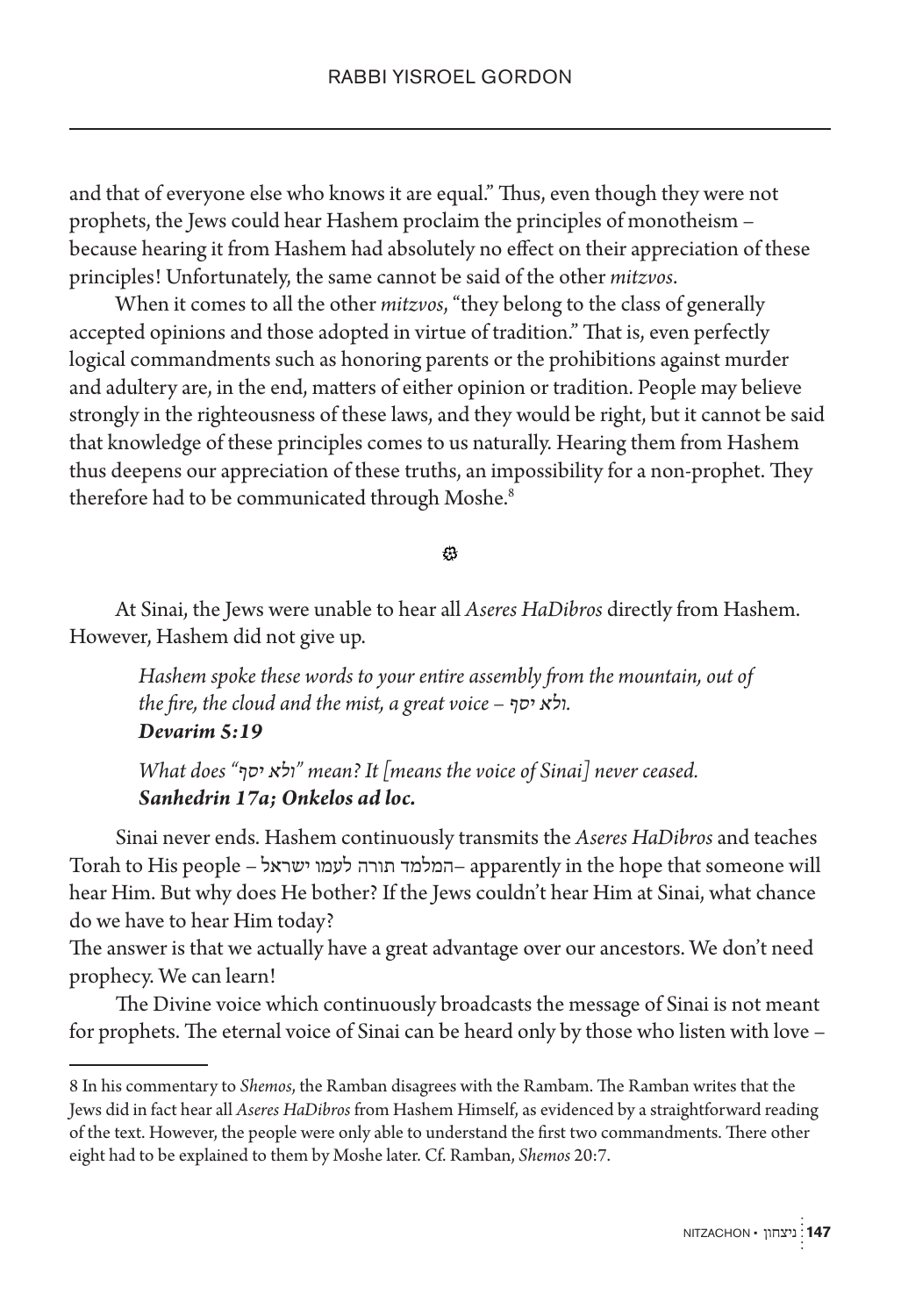#### SHAVUOS

with an ear to the door. It is האוזן שמיעת that enables us to hear the 'ד דבר. Pondering the unexpected הלכה, grappling with a complex סוגיא, extracting relevance from the weekly פרשה, the מצוה of תורה תלמוד affords us the opportunity to wrap our feeble minds around the Infinite Mind. If we open our ears and listen with love and reverence, we may just pick up on Hashem's timeless voice and grow far wiser than we could ever achieve with our own limited intellect.

Learning is not merely about the knowledge of practical הלכה, although we do need to know our obligations. Nor is learning simply attending a *shiur* and being spoonfed fascinating source material on contemporary topics, although we do need to enjoy Torah. True תורה תלמוד must involve a struggle.9 If it is easy, something is wrong. It is never easy for mortals to comprehend God's mind. בתורה שעמלו מי אשרי. Only when we labor in Torah and strive to hear its message does Hashem our Teacher grant us a glimpse of its infinite implications. Then our minds and lives are elevated and we are empowered with the knowledge to give רוח נחת to our Creator.

Maybe this is why we have a *minhag* to stay awake learning Torah on Shavuos night. If we wanted to remember what we learn, if we were trying to cover the maximum number of *blatt*, or even if we were just interested in learning with maximum clarity and depth, sleep deprivation would be ill-advised. But those goals, as admirable as they may be, are not what we are striving for on Shavuos.

On Shavuos, the anniversary of תורה מתן, we are determined to experience Torah as we experienced it on that great day over three millennia ago. We long to see the great Tree of Life. How high are its branches; how deep its roots? How far does it extend? What is the living Torah of Sinai saying to me, today? We spend the night immersed in learning, straining against our human limits. It is an artificially generated challenge and may indeed be unwise. But the Torah only reveals her secrets to those who labor in love.

Ask not how many *halachos* you have committed to memory nor how many *masechtos* you have completed with *Daf Yomi*. Ask rather, is my ear to the door? Am I עמל בתורה ?This is the primary question we must ask ourselves on תמן מתן תורתינו, and if the answer is yes, then this Shavuos will indeed be the time of the giving of our Torah.

<sup>9</sup> Struggle is an understatement. See, for example, *Berachos* 22a, "'You should make it known to your children and grandchildren' (*Devarim* 4:9), and then it says, 'the day that you stood before Hashem your God at *Horeb*' (ibid 4:10). Just as there [at Sinai] it was [experienced] with dread, awe, trembling and sweat, so too here [when teaching or learning Torah] it should be done with dread, awe, trembling and sweat."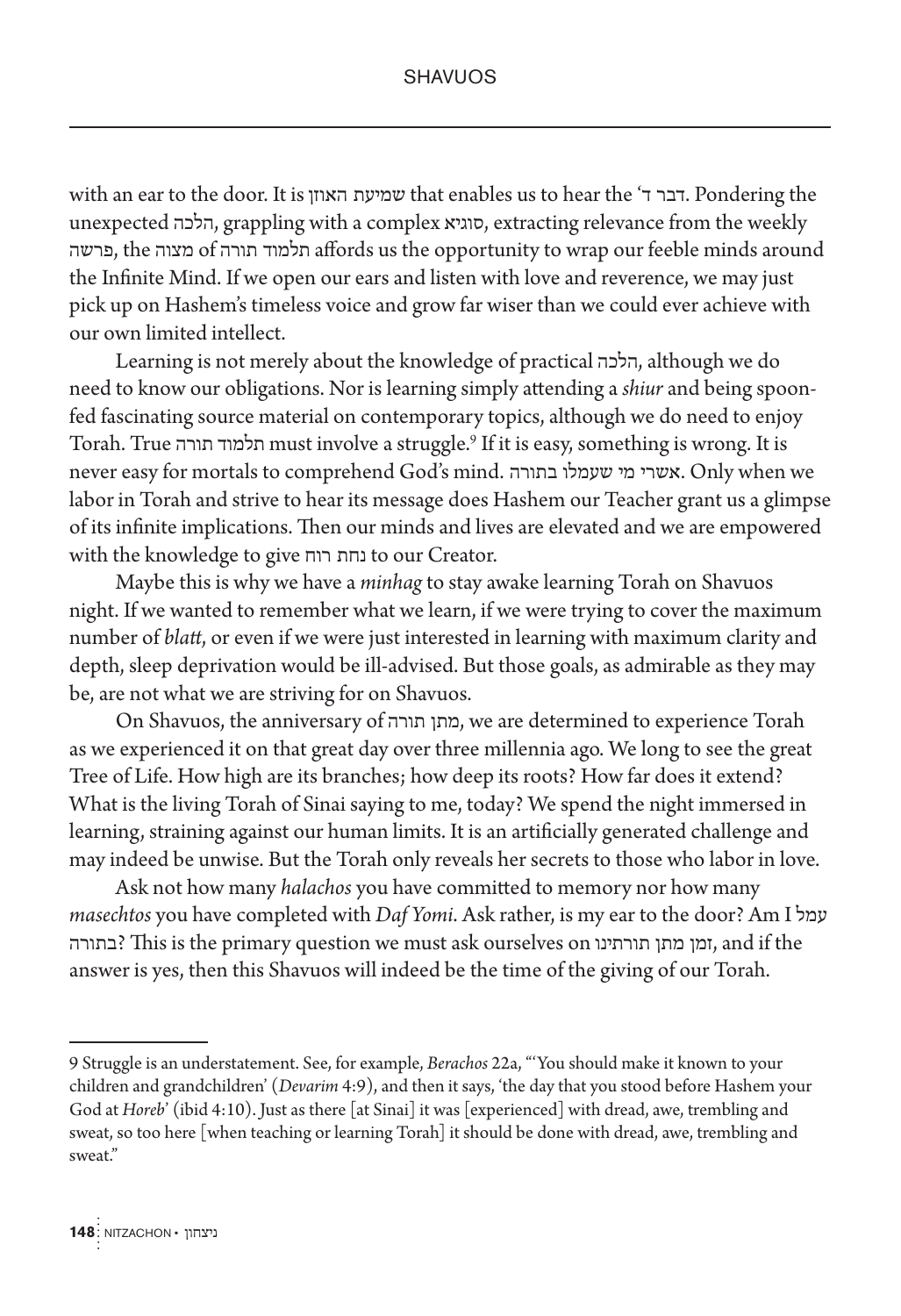# Heyu Nechonim  $L$ 'shloshes Yamim<sup>1</sup>

### **DONNY FELDMAN**

£ჭ

ויאמר ה' אל משה לך אל העם וקדשתם היום ומחר וכבסו שמלותם. והיו נכנים ליום השלשי כי ביום השלשי ירד ה' לעיני כל העם על הר סיני. *)19:10-11 Shemos)* ויאמר אל העם היו נכנים לשלשת ימים אל תגשו אל אשה.*)19:15 Shemos)* לסוף שלשת ימים הוא יום רביעי, שהוסיף משה יום אחד מדעתו כדברי רבי יוסי, ולדברי האומר בששה בחודש ניתנו עשרת הדברות, לא הוסיף משה כלום, ולשלשת ימים, כמו ליום השלישי.*)19:15 Shemos ,Rashi)*

n his commentary, Rashi highlights a textual subtlety regarding the day Moshe<br>is to tell *Bnei Yisrael* to be prepared to receive the Torah. Rashi explains that<br>Hashem instructed *Bnei Yisrael* to be ready <u>on</u> the third n his commentary, Rashi highlights a textual subtlety regarding the day Moshe is to tell *Bnei Yisrael* to be prepared to receive the Torah. Rashi explains that  $\Box$  Hashem instructed *Bnei Yisrael* to be ready  $\underline{\mathbf{on}}$  the third day (6<sup>th</sup> of Sivan), yet not receive the Torah until **after** the third day, i.e., on the fourth day  $(7<sup>th</sup>$  of Sivan). Rashi's view is consistent with the opinion of R' Yossi that the Torah was given to Moshe on the  $7<sup>th</sup>$  of Sivan<sup>2</sup>.

The *Magen Avraham*<sup>3</sup> wonders how we can celebrate Shavuos on the 6<sup>th</sup> of Sivan and [accurately] refer to this day in our *tefilos* as "*zman matan Toraseinu*." Isn't the *halacha* in accordance with R' Yosi's view that the Torah was given to Moshe on the  $7<sup>th</sup>$  of Sivan,

Donny Feldman is Senior Managing Director of SNF Management Company, LLC, an owner and operator of skilled nursing facilities. He has been a member of Adas Torah since 2006.

<sup>1</sup> Translated and recast from the Hebrew original essay by R. Asher Zelig Weiss in *Minchas Asher Sichos al Hamoadim,* with some additional sources, explication, and perspective added.

<sup>2</sup> *Shabbos* 86a.

*<sup>3</sup> Orach Chaim* 294.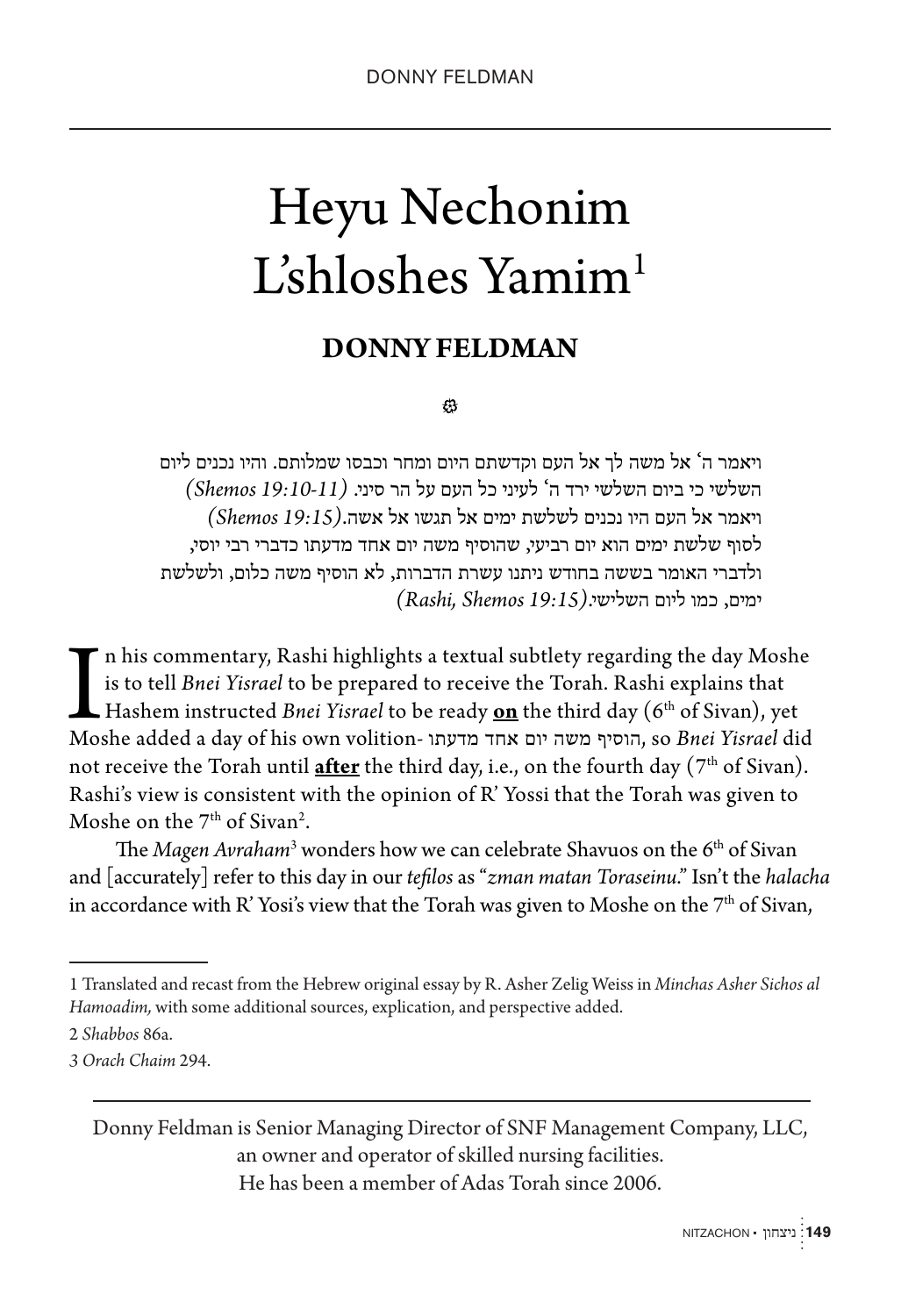and not the  $6<sup>th</sup>$  of Sivan?<sup>4</sup>

A related difficulty is noted by the Maharsha<sup>5</sup>, who takes issue with celebrating Shavuos on the  $6<sup>th</sup>$  of Sivan, the 50<sup>th</sup> day of Sefiras Ha'Omer. Isn't it true, he asks, that according to all opinions *Bnei Yisrael* left Egypt on a Thursday and the Torah was given on a Shabbos<sup>6</sup>, meaning that *Matan Torah* occurred on the 51<sup>st</sup> day of Sefiras Ha'Omer, and not the  $50<sup>th</sup>$ ? And further, how is it possible for R' Yossi to advance the position that Moshe added a day of his own volition<sup>7</sup>, if the *pasuk* reads "on the third day Hashem shall descend in the sight of the entire people on Mount Sinai." Is it possible that the words of the Torah would be factually incorrect?

The Maharsha answers that in fact the Torah was given to Moshe on Har Sinai on the 51st day of Sefiras Ha'Omer, but *Chazal* instituted the *chag* of Shavuos for subsequent years ("לדורות ("on the 50th day of *Sefira*. He explains that *Bnei Yisrael* at the time of *Har Sinai* were not worthy of the Torah until they purified themselves of the impurities of <sup>8</sup>כי יראת חטא קודמת לחכמה במעלה ובזמן") Egypt "). The requisite purification occurred over the course of seven weeks, and on the  $50<sup>th</sup>$  day the purification was complete. The actual giving of the Torah occurred one day later, on the  $51<sup>st</sup>$  day.

In the course of explaining why Shavuos was established on the  $6<sup>th</sup>$  of Sivan, the Maharsha presents a notable *chiddush*—that Shavuos was established *l'doros* on the day *Bnei Yisrael completed their preparation to receive the Torah (50<sup>th</sup> day), not the actual* day they received the Torah  $(51<sup>st</sup> \, \text{day})$ . Yet the Maharsha does not address how it is that we can refer to the 50<sup>th</sup> day as "*zman mattan toraseinu,*" when factually, the Torah had not yet been given.

A brief examination of *Hilchos Geirus* provides some clarity, for the foundations

5 *Avoda Zarah* 3b.

8 Based on *Mishna*, *Avos* 3:9.

<sup>4</sup> See Maharal's *Tiferes Yisrael* (Chapter 32) for his treatment of the *Magen Avraham's* question. The *Magen Avraham* also writes that Moshe Rabbeinu added a day of his own volition to serve as a *remez* to *Yom Tov Sheini*. Also see R. Chaim Friedlander's *Sifsei Chaim (Moadim chelek 3),* discussed below, for an extended treatment of this position.

<sup>6</sup> *Shabbos* 87b.

<sup>7</sup> R. Avigdor Haleivi Nebenzahl (*Yerushalayim B'mo'adeiha*, pg. 103) writes that Moshe's additional day is hinted at in *Shemos* 19:11. At the beginning of the *posuk*, "השלישי ליום נכונים והיו, "the word "שלישי "is written *maleh*; later in the same *posuk*, "ד'ה ירד השלשי ביום כי "the word "שלשי "is written *chaser*. This alludes to the fact that there are different "third days" being referenced—the third day from today (6th of Sivan) and the third day from tomorrow (7th of Sivan).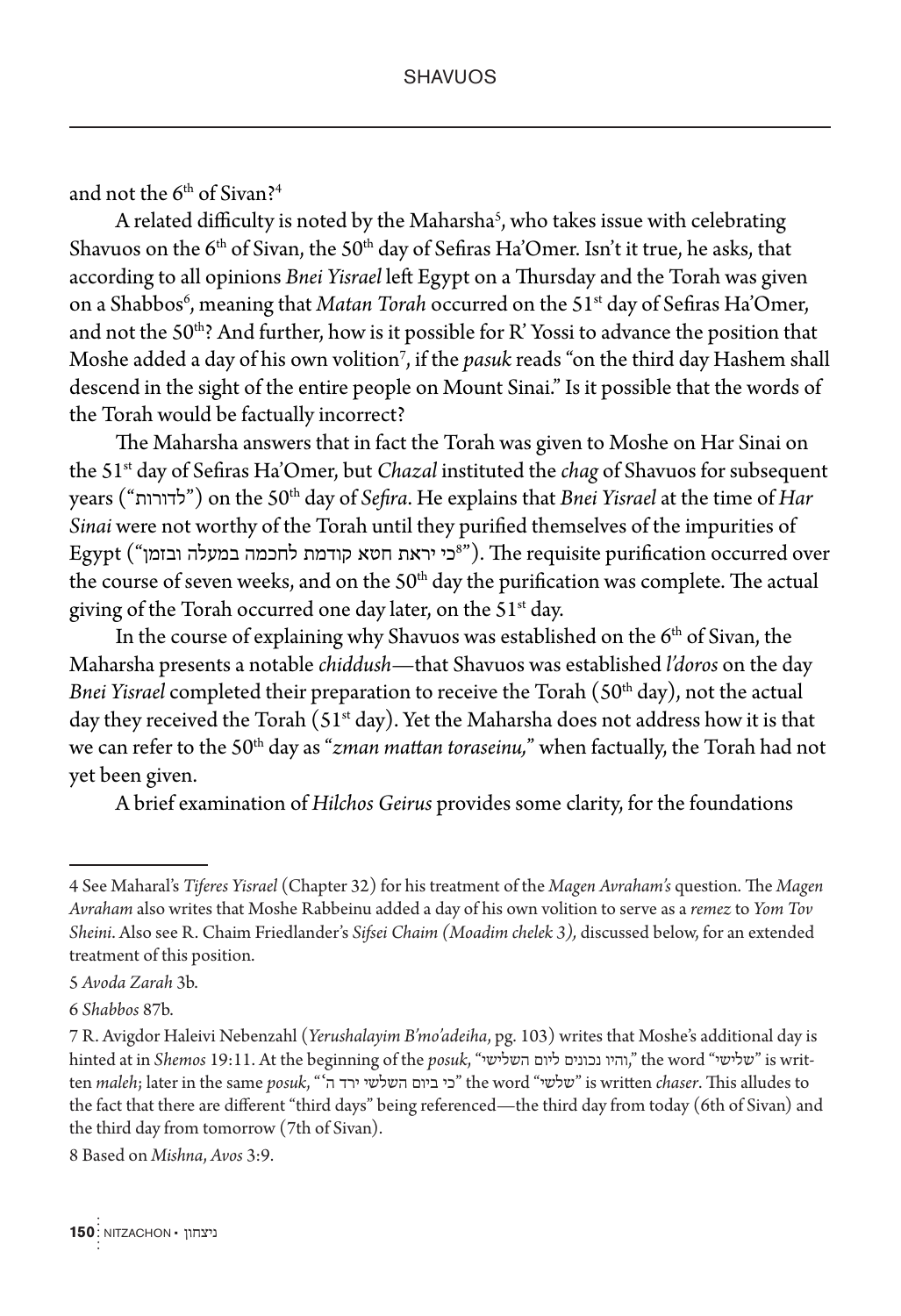of *Hilchos Geirus* are learned from *Ma'amad Har Sinai*<sup>9</sup> . The *ger* must first undergo *mila*, *tevila*, and bring a *korban*10, just as our forefathers first underwent *mila, tevila,* and *hartzaas damim*11.

A fourth necessary component of the *ger's* conversion, the acceptance of the "*ol mitzvos*," remains12. This component contains two subparts, acceptance ("קבלת ("of the *ol mitzvos*, and an understanding ("הודעת ("of *mitzvos kalos* and *chamuros*13. The *Achronim* note that *kabbolas ol mitzvos* is the foundation of *geirus* and its absence alone disqualifies the *geirus*. Yet aside from the acceptance of the *mitzvos*, the *ger* must be informed of some *mitzvos kallos* and *chamuros* while undergoing *tevila*, which he must review, understand fully, and then  $accept<sup>14</sup>$ .

Applying these ideas to *Ma'mad Har Sinai*, it seems that on the 6th of Sivan *Bnei Yisrael* accepted the *ol mitzvos* when they gathered under the mountain. Their *avoda* of the previous seven weeks, namely purifying themselves and developing *yiras Hashem*, was complete, and they now stood at *Har Sinai* ready to receive the Torah. At this point, the day could be considered like the day of *Mattan Torah*, though *Bnei Yisrael* had not yet been informed of the *mitzvos* or the contents of the Torah [i.e., the "*hodaas hatorah*" requirement was not yet fulfilled]. This is similar to a *ger* who has accepted the *ol mitzvos*  upon himself before knowing what the underlying *mitzvos* are specifically.

On the next day, Moshe came down from *Har Sinai* with the *luchos habris* and informed *Bnei Yisrael* of the contents of the Torah, completing their *geirus*, so to speak.

R. Chaim Friedlander tackles a related and seemingly thorny issue: how is it that Moshe added a day of his own volition?15 What gave him the power to amend an explicit ?("וקדשתם היום ומחר וכבסו שמלותם. והיו נכנים ליום השלשי") Hashem from commandment R. Friedlander answers that Moshe, through his unparalleled wisdom, intuited that the

<sup>9</sup> *Yevamos* 46a and *Krisus* 9a.

<sup>10</sup> Rambam, *Mishneh Torah*, *Hilchos Issurei Bi'ah* 13: 1-5.

<sup>11</sup> These three exercises were performed by *Bnei Yisrael* prior to or during the events at *Har Sinai* (there is some disagreement between Rashi and the Ramban regarding whether the *korban* was offered before *Maamad Har Sinai,* in *parshas Yisro*, or after, in *parshas Mishpatim*)

<sup>12</sup> *Bechoros* 30b.

<sup>13</sup> *Yevamos* 47b.

<sup>14</sup> *SHU"T Chemdas Shlomo*, *Yoreh Deah*, *siman* 29-30.

<sup>15</sup> See *Shabbos* 87a, including *Tosfos*' commentary, for fuller discussion of Moshe's independent actions. Also see R. Nebenzahl's *Yerushalayim B'Moade'iha*, pg. 104, for a discussion of his view that Moshe's action ("מדעתו אחד יום הוסיף ("served as a *tikun* for the sin of *Adam HaRishon* who wrongly ate from the *eitz hadaas*.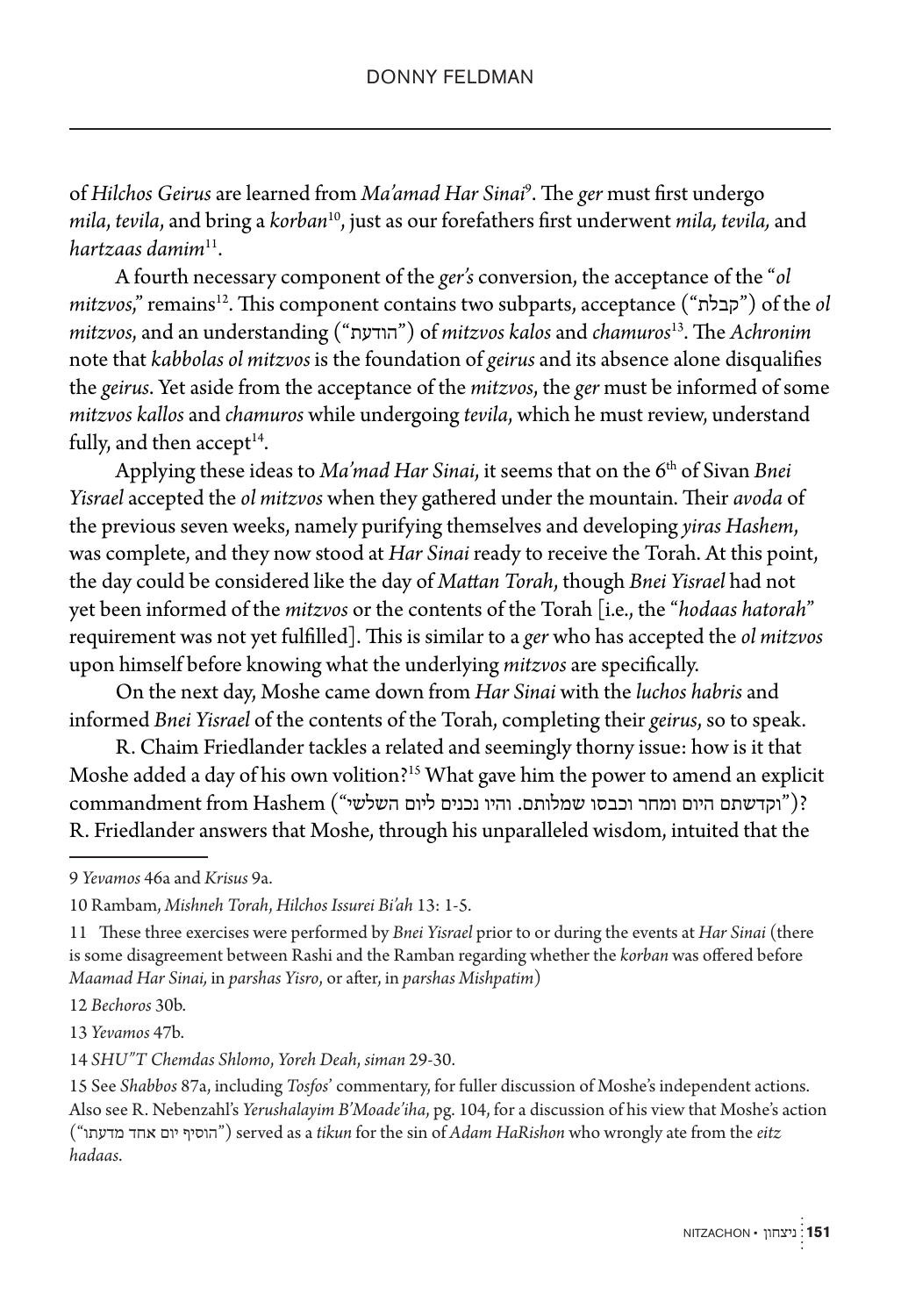real *Ratzon Hashem* was to add a day for *Bnei Yisrael* to further prepare to receive the Torah, and once Moshe did so, Hashem agreed with his action.

If this is so, R. Friedlander writes, we see from this action the incredible power of rabbinic enactments--that they can capture a truer, or at least more explicit or clearly defined statement of *Ratzon Hashem*. The giving of the Torah on the 7<sup>th</sup> of Sivan illustrates the power Hashem gave to the *Chachamim*, made explicit by Moshe adding a day at *ma'amad Har Sinai* and the *Chachamim* adding a day for future generations in the form of *Yom Tov Sheini* (whereas the Torah only prescribes one day).16 The point illustrating the power of the *Chachamim* is made, of all possible days, on Shavuos, to highlight that Hashem not only gave *Bnei Yisrael* the *Torah shebichsav* on *Har Sinai*, but also the power of ".לתקן ולהוסיף על פי דרשות הרמוזות בתורה" insight their use to *Chachamim* the

In a similar vein, R. Meir Dan Plotzky17 writes that the "שמחה עיקר "we celebrate on the 6th of Sivan relates to the power given to Moshe Rabbeinu and the *Chachmei HaTorah*  to add to, modify, or even establish the day of a *chag*, a power given to the sages of each generation. Expanding on this theme, R. Shlomo HaKohen Rabinowitz, the *Tiferes Shlomo*, writes that Moshe wanted to teach us that there is no "ישראל חכמי ללא לתורה קיום, " so immediately when he received the Torah, he illustrated his (and other *Chachamim's*) considerable power by delaying *Matan Torah* one day.

The *Ba'al Haggada* famously writes "had You [Hashem] brought us before *Har Sinai* but not given us the Torah, *Dayeinu*." On its face, this is an alarming statement- -how is it possible that we would be satisfied arriving at *Har Sinai*, but not actually receiving the Torah? What emerges from the approaches above is that there were at least two distinct events that happened at *Har Sinai*, on the 6<sup>th</sup> and 7<sup>th</sup> of Sivan, and both are worthy of celebration. Perhaps the *Haggada* is referring to the fact that before Hashem gave *Bnei Yisrael* the Torah on the 7<sup>th</sup> of Sivan, he brought them to *Har Sinai* to purify themselves, and on the 6th of Sivan, *Bnei Yisrael* accepted the *ol Torah*. Perhaps, too, this is what allows us to call the 50<sup>th</sup> day "*zman matan toraseinu*".

<sup>16</sup> See *SHU"T Chasam Sofer* (*Orach Chaim*, *siman* 145), where, in the context of discussing why we keep two days of *yom tov* for Shavuos even in the absence of the "*safek*" rationale that is usually invoked as a justification, he mentions that the second day of Shavuos is more strict ("חמיר ספי") than a regular second day of *Yom Tov*. As a result, he rules, some of the *kulos* of *Yom Tov Sheini* do not apply to the second day of Shavuos. The Rambam (*Mishneh Torah*, *Hilchos Kiddush Hachodesh* 3:12) writes that we keep two days of Shavuos so that there should be no difference between it and other *yom tovim* (a form of "לא פלוג"). 17 Introduction to *Kli Chemdah.*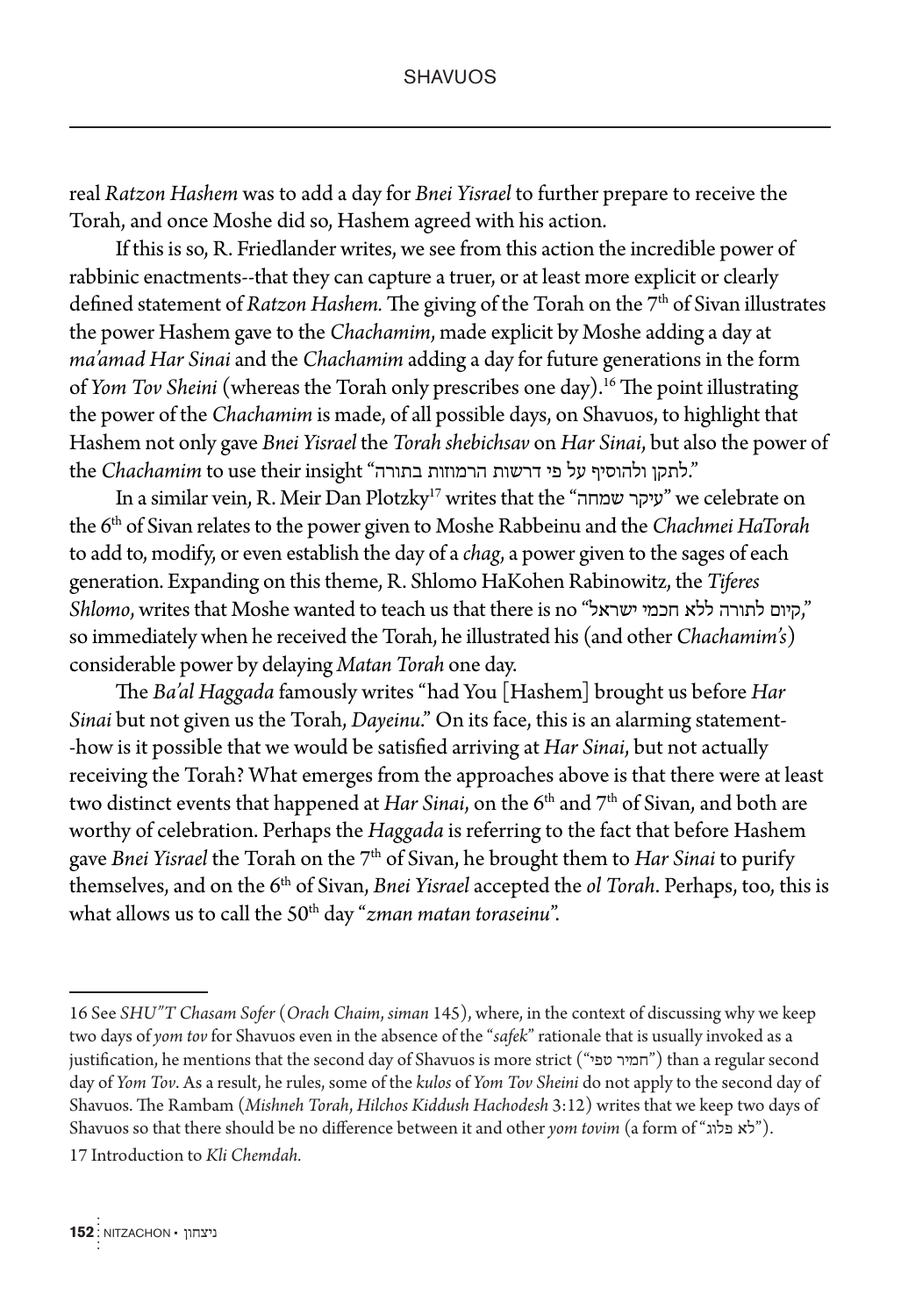# Two Days of Shavuos, Why? **DR. SAM GOLDBERGER**

#### £ჭ

n interesting phenomenon occurs with regards to the second day of Shavuos celebrated outside *Eretz Yisrael*. All of the *shalosh regalim*—the first day of *Pesach*, the last day of *Pesach*, *Shavuos, the first day of Suc* celebrated outside *Eretz Yisrael*. All of the *shalosh regalim*—the first day of Pesach, the last day of Pesach, Shavuos, the first day of Succos, and Shemini in the Torah. Outside *Eretz Yisrael*, they are all celebrated for two days because of the concept of *sefeika deyoma.* Rosh Hashana is also one day from the Torah but is celebrated for two days everywhere, in *Eretz Yisrael* and outside *Eretz Yisrael*. To understand *sefeika deyoma* and the differences between Rosh Hashana and the rest of the *Shalosh Regalim*, we must first understand the process in which Rosh Chodesh was declared and how that information was transmitted to the nation.

The Jewish calendar is a lunar calendar and all the months are either 29 or 30 days. The *gemara* in *Rosh Hashana* explains that before the time we had a set calendar like we have today, each month would be sanctified by *Beis Din* when witnesses came to *Yerushalayim* and testified that they saw the new moon. *Beis Din* would examine their testimony and if they felt it was appropriate, they would declare a new month. If the witnesses came on the  $30<sup>th</sup>$  of the month, the new month would be that day (and the old month was 29 days). If either the witnesses came on the  $31<sup>st</sup>$  day of the month or didn't come at all, the new month would be on that day no matter what (making the old month a 30 day month). In either case, nobody knew ahead of time whether any particular month would be 29 or 30 days because it was dependent on witnesses showing up if they saw a new moon. After *Beis Din* declared a new month, they sent messengers out from *Yerushalayim* informing the people what day the first of the new month was. *Sefeika deyoma* for the *Shalosh Regalim* occurs because people that lived far from *Yerushalayim* didn't find out when the first of the month was by the time *Yom Tov* would have started so the *rabbanan* declared two days of *Yom Tov* out of doubt (*safek*). The Rambam explains in *Hilchos Kiddush Hachodesh* (3:11) that any place the agents of *Beis Din* 

Dr. Sam Goldberger is an Oculofacial Plastic Surgeon in Beverly Hills and Fullerton, CA. He is one of the original founders of Adas Torah in 2004.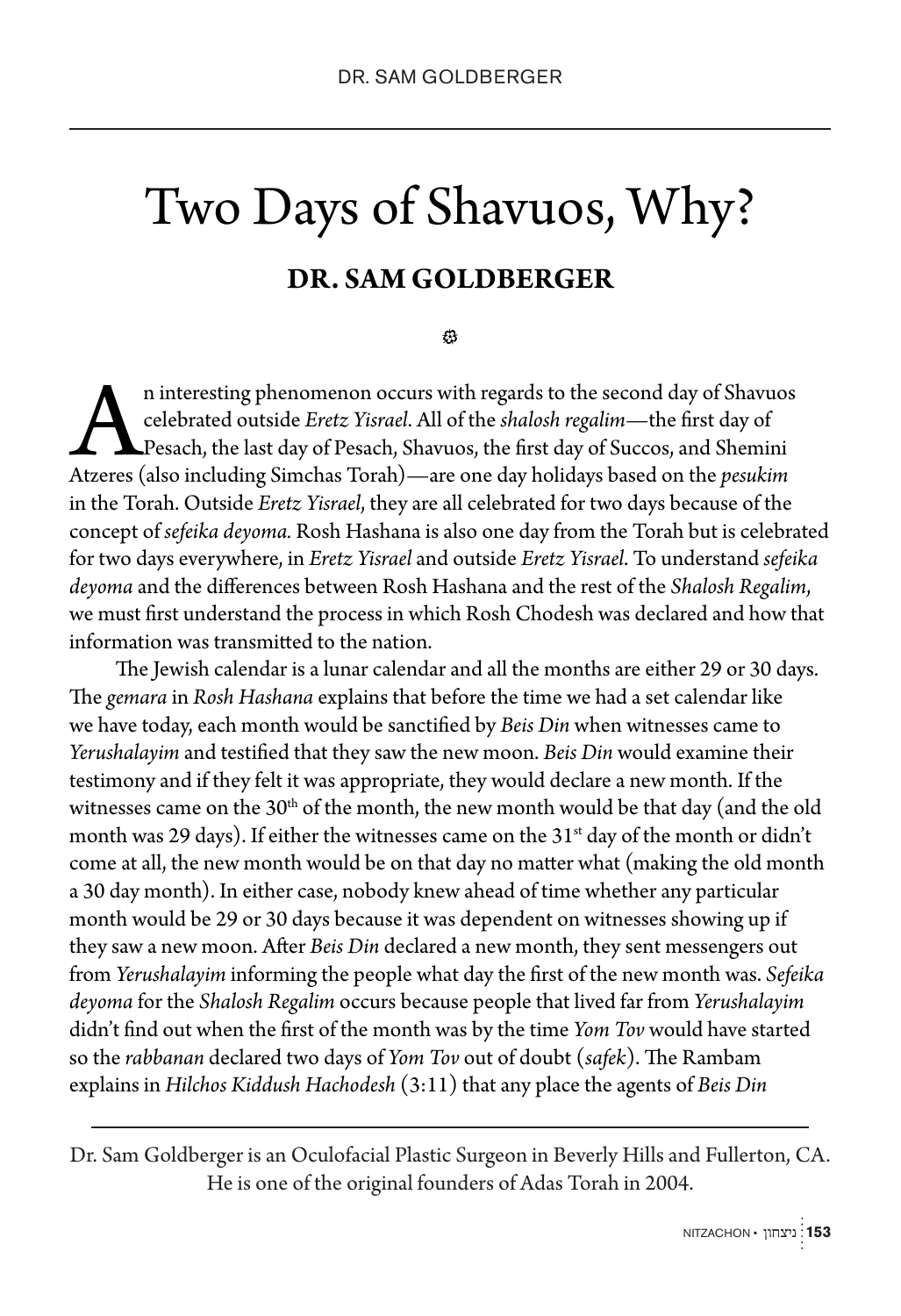could reach in time to notify about Rosh Chodesh would keep only one day of *yom tov*. Otherwise, they would make the *yamim tovim* two days because they didn't know when Rosh Chodesh was. There were places where they found out about Rosh Chodesh Nissan before Pesach while they didn't find out about Rosh Chodesh Tishrei before Succos (because Rosh Hashana and Yom Kippur interfered with the witnesses arriving abroad). Nevertheless, the *rabbanan* declared two days of *Yom Tov* everywhere for uniformity. This is referred to as a "*lo plug*". Certainly this "*lo plug*" applied to the last days of *yom tov* in places where they found out the day of Rosh Chodesh before the last days of *yom tov.* Even after the calendar was set and did not rely on *Beis Din* and messengers, two days of *yom tov* outside *Eretz Yisrael* were kept because of the concept of "*minhag avoseinu beyadeinu,*" we keep the customs practiced by our ancestors.

The reason we celebrate two days of Rosh Hashana is different. Rosh Hashana is dependent on the first day of Tishrei, and the previous month of Elul could be either 29 or 30 days. However, *Beis Din*, and certainly the nation, wouldn't know about the testimony of the witnesses until at least the 30<sup>th</sup> day of Elul. If witnesses showed up on the 30<sup>th</sup>, then Rosh Hashana was retroactive from the previous evening. Therefore, everyone kept Rosh Hashana from the previous evening of the  $30<sup>th</sup>$ , just in case Rosh Hashana was on that day. In any case, even if witnesses came on the  $30<sup>th</sup>$ , even people in *Eretz Yisrael* wouldn't know whether Rosh Hashana occurred on that day because messengers might not reach them in time. If no witnesses came on the 30<sup>th</sup> of Elul, then Rosh Hashana was automatically the next day. The *rabbanan* decided to make Rosh Hashana two days inside and outside of *Eretz Yisrael* to avoid the confusion of which places people had to celebrate one or two days of Rosh Hashana in *Eretz Yisrael*. As opposed to *sefeika deyoma,* the second day of Rosh Hashana was not out of *safeik,* but rather by Rabbinic decree. This is exemplified by the fact that even in places (i.e., *Yerushalayim* itself) where people absolutely knew that Rosh Hashana was one day, the *rabbanan* nevertheless required everyone to keep two days.

Shavuos is different than the other two *shalosh regalim*. There is no specific day mentioned in the Torah for Shavuos. The Torah declares Pesach to be on the fifteenth of Nissan and it lasts seven days. Succos falls on the 15th of Tishrei and lasts for seven days and is followed by Shemini Atzeres. It is conceivable that when Jews lived far away from *Yerushalayim*, it would take messengers more than two weeks to inform the people living there when Rosh Chodesh had been, resulting in a *sefeika deyoma*. However, Shavuos occurs after 49 days of the Omer are counted. It is the 50<sup>th</sup> day. Since the Omer count starts on the second day of Pesach (the sixteenth of Nissan), Shavuos would be the "65th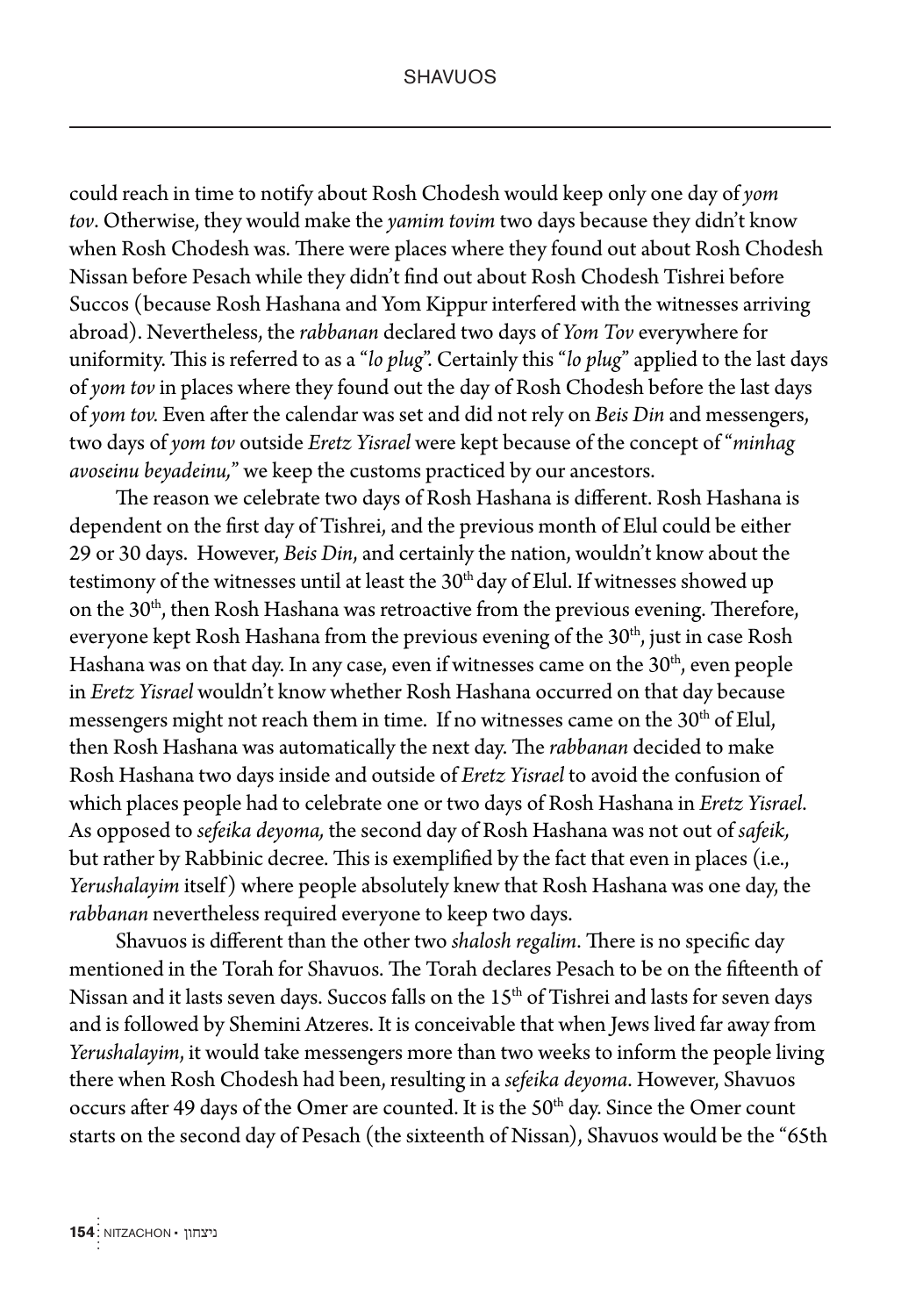day of Nissan" or, more accurately, 64 days after the first day of Nissan. No matter where Jews were living, they certainly would have heard when Rosh Chodesh Nissan was by the time Shavuos arrived 64 days later. So why do we celebrate two days of Shavuos? There is no *sefeika deyoma*! The answer is that the *rabbanan* decreed a second day of Shavuos as a *gezeira* because of Pesach and Succos. The *rabbanan* wanted to treat all the *yamim tovim* with the same rules so that people wouldn't treat the second days of Pesach, Succos, and Shemini Atzeres lightly.

 a asked was) שו"ת חתם סופר חלק א (אורח חיים) סימן קמה) *Sofer Chasam* The fascinating *shaila*. Could a childless, deathly ill man write a *get* on the second day of Shavuos for his poor wife who otherwise would have to travel a very long distance to perform *chalitza,* which would probably never happen? Rabbi Eliezer Landau, the grandson of the *Node Beyehuda* wanted to allow the writing of the *get.* Rabbi Shlomo Kluger objected. The *Chasam Sofer* was then presented the *shaila*. With regards to the second day of Shavuos, he wrote that because there was never a *sefeika deyoma* on the second day of Shavuos, its *halacha* is more like that of the extra day of Rosh Hashana, which is a rabbinic decree. The relevant part of the *Chasam Sofer's* teshuva is:

וממילא תבנא לדינא דיפה הורה פר"מ הגנ"י שלא לכתוב גט בי"ט ב' דשבועות וחלילה לזלזל בי"ט ב'. הן אמת כתבתי במקום אחר די"ט ב' דשבועות הוא תמוה דמעולם לא עשאוהו מספק כמ"ש רמב"ם פ"ג מקה"ח הל' י"ב ע"ש, ובשלמא היכי דמגיעים שלוחי ניסן עושין ב' ימים גזירה משום שלוחי תשרי, אבל בשבועות שהוא לעולם נ' יום מי"ט ב' של פסח ועד אז כבר נתפרסם בכל העולם קביעות ניסן וא"כ גם אבותינו לא עשו מספק, וצ"ל משום גזירה אטו פסח וסכות, וא"כ ממילא חמור טפי, כיון דלא מחמת ספק נתקבל כמו בי"ט של ר"ה שאם באו עדים מחצות ואילך לא נתקבלו ומ"מ גמרו היום בקדושה ולא מחמת ספק ומשו"ה חמיר טפי, וה"נ דכוותיה. *The psak rendered was appropriate that it is forbidden to write a get on yom tov sheini of Shavuos. Although I wrote elsewhwere that the entire institution of yom tov sheini of Shavuos is difficult to understand as it was never observed out of doubt, since they always knew that fifty days after the second day of Pesach was Shavuos, and by that time everyone knew the real day, we must contend that Chazal rendered a gezeira to preserve the integrity of Pesach and Succos. If so, yom tov sheini of Shavuos is more strict than the others as it was not instituted out of doubt and in this way is similar to the second day of Rosh Hashana.*

Therefore, contrary to the understanding of most *poskim*, the *Chasam Sofer* holds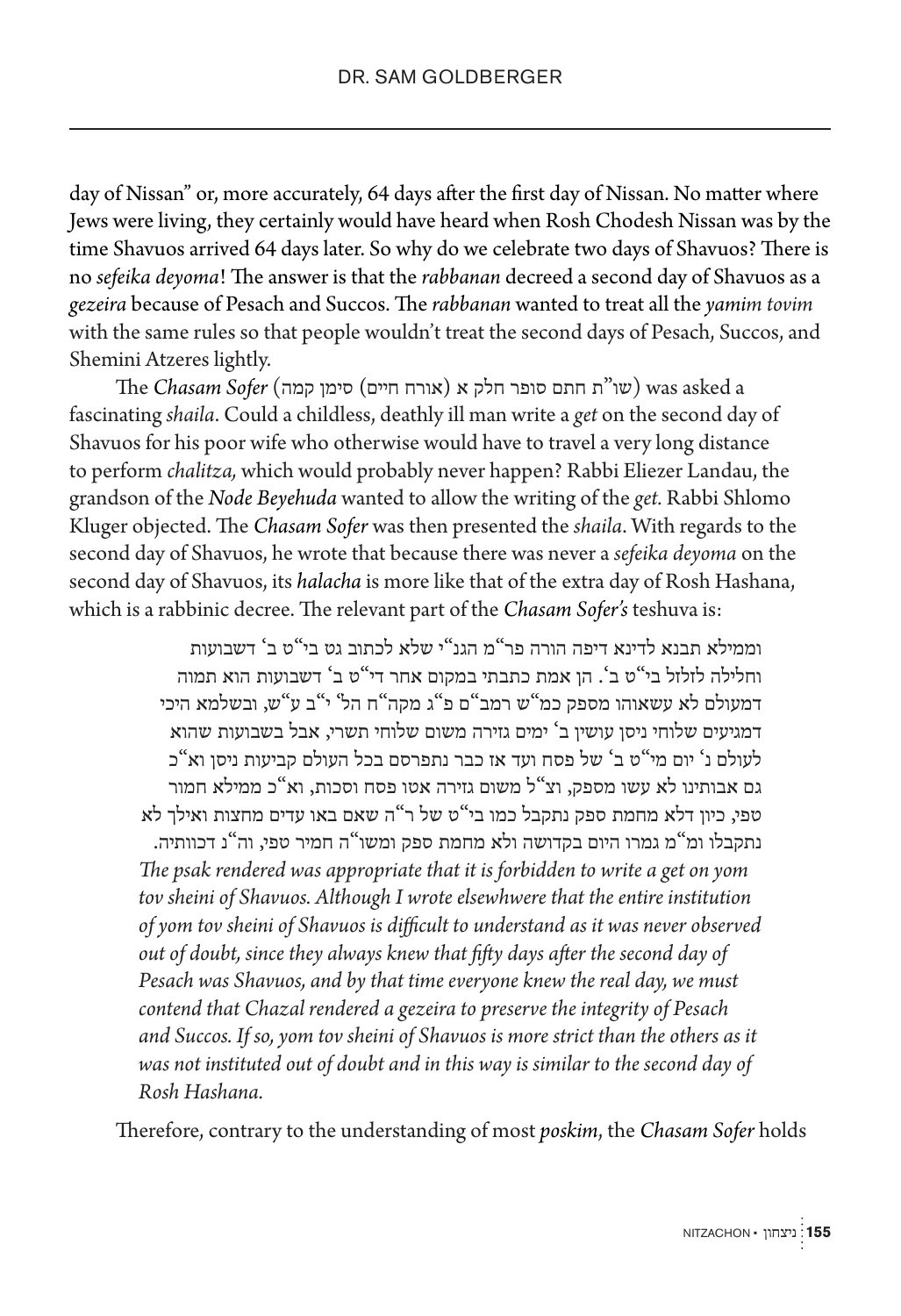that the second day of Shavuos is stricter than the second days of Pesach, Succos, and Shemini Atzeres. While most poskim would hold that the second day of Shavuos is no different than any other second day of *yom tov* outside of *Eretz Yisrael* due to *sefeika deyoma* because of the concept of "*lo plug,"* the *Chasam Sofer* holds that it is actually stricter.

I had a thought that I have not seen anywhere, but may help explain why we keep the second day of Shavuos just like any other second day of *yom tov* outside of *Eretz Yisrael* due to *sefeika deyoma*. The Ramban (*Vayikra perek* 23 *pasuk* 36) holds that the days between Pesach and Shavuos are like *chol hamoed*, linking Pesach and Shavuos as one long *yom tov*. As I mentioned previously, there were places that found out about Rosh Chodesh before Pesach but not before Succos, or by the last days of a particular *yom tov* but not by the first days. Nevertheless, in all those cases, the *rabbanan* mandated two days of *yom tov* because of the concept of "*lo plug.*" Therefore, according to the Ramban, keeping two days of Shavuos would be no different than keeping two days of the last day of Pesach. Even if everyone knew when Rosh Chodesh Nissan was, the "*lo plug"* would apply to Shavuos just like it did to Pesach or Succos. Hopefully, Mashiach will come soon, and we will all live in *Eretz Yisrael* and this debate will be moot.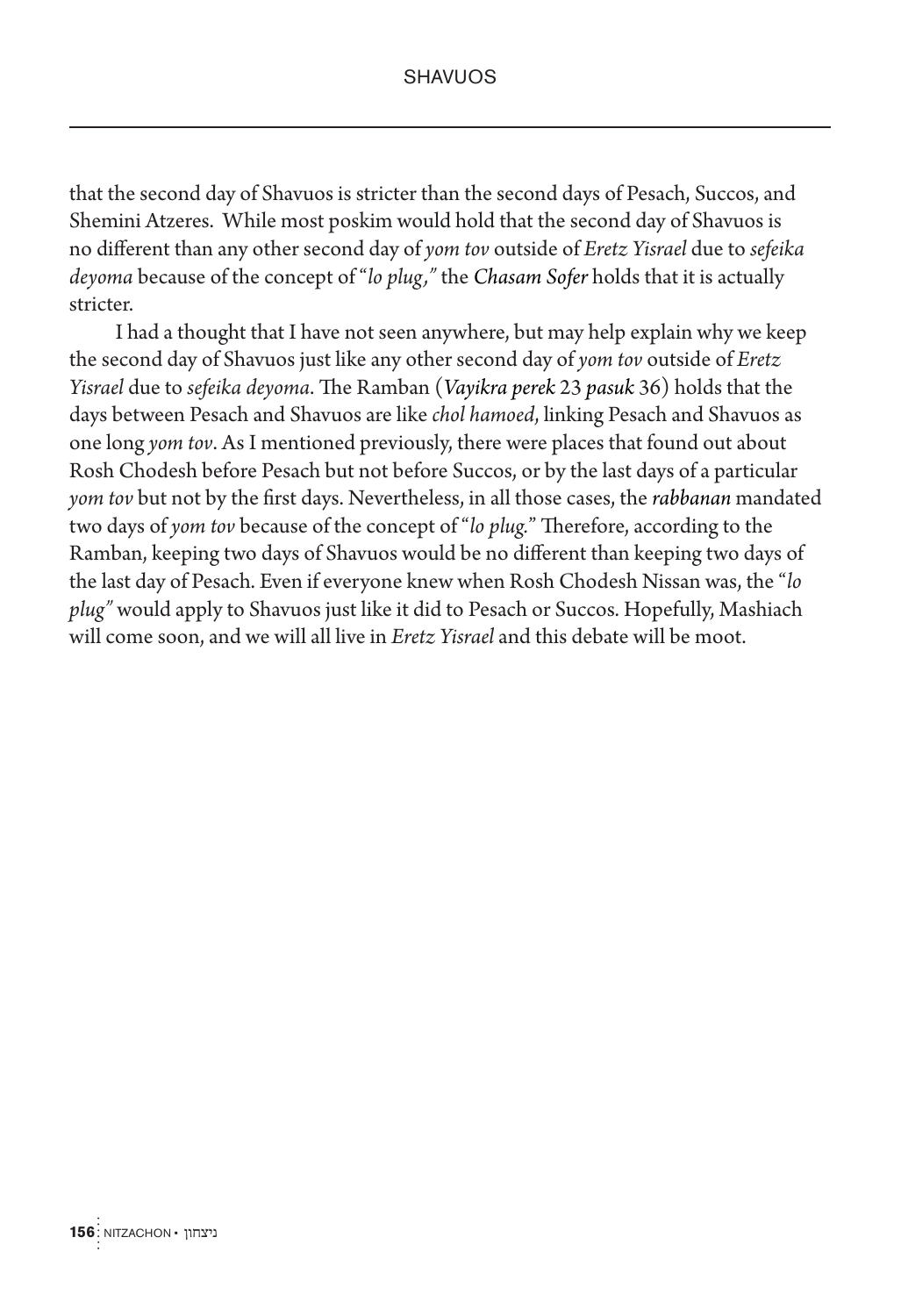# *"Our Eyes and Our Hearts Should be there all the Days"*  Remembering Har Sinai and Teaching the Generations, in the Commentaries of the Ramban

**RABBI AVNER SHAPIRO**

### £β

I ow can we successfully be *mechanech* our future generations to embrace Torah and make *Limmud HaTorah* a primary value? This question touches not only on the theme of *Chag Hashavuos*, but is fundamental to how one sees and make *Limmud HaTorah* a primary value? This question touches not only on the theme of *Chag Hashavuos*, but is fundamental to how one sees his role as a parent to his children, and as a *mashpia* to those around him in the community, throughout the entire year. When studying the *peirush* of the Ramban on a *pasuk* in *Devarim* and on a *Gemara* in *Kiddushin*, one gains insight into understanding our *mesora* and our attitudes regarding our belief in *Torah Misinai*. This in turn, has an effect on the way we study and share the Torah with our children, grandchildren, and others in the community.

#### *Ramban al HaTorah*

In *Sefer Devarim*, *Parshas Va'Eschanan* (4:9), the Torah states

רק השמר לך ושמר נפשך מאד פן תשכח את הדברים אשר ראו עיניך ופן יסורו מלבבך כלֹ ימי חייך והודעתם לבניך ולבני בניך *Be careful and guard yourselves very much, lest you forget the matters which* 

Rabbi Avner Shapiro is a High School Rebbe in the community. He been a member of Adas Torah since 2005.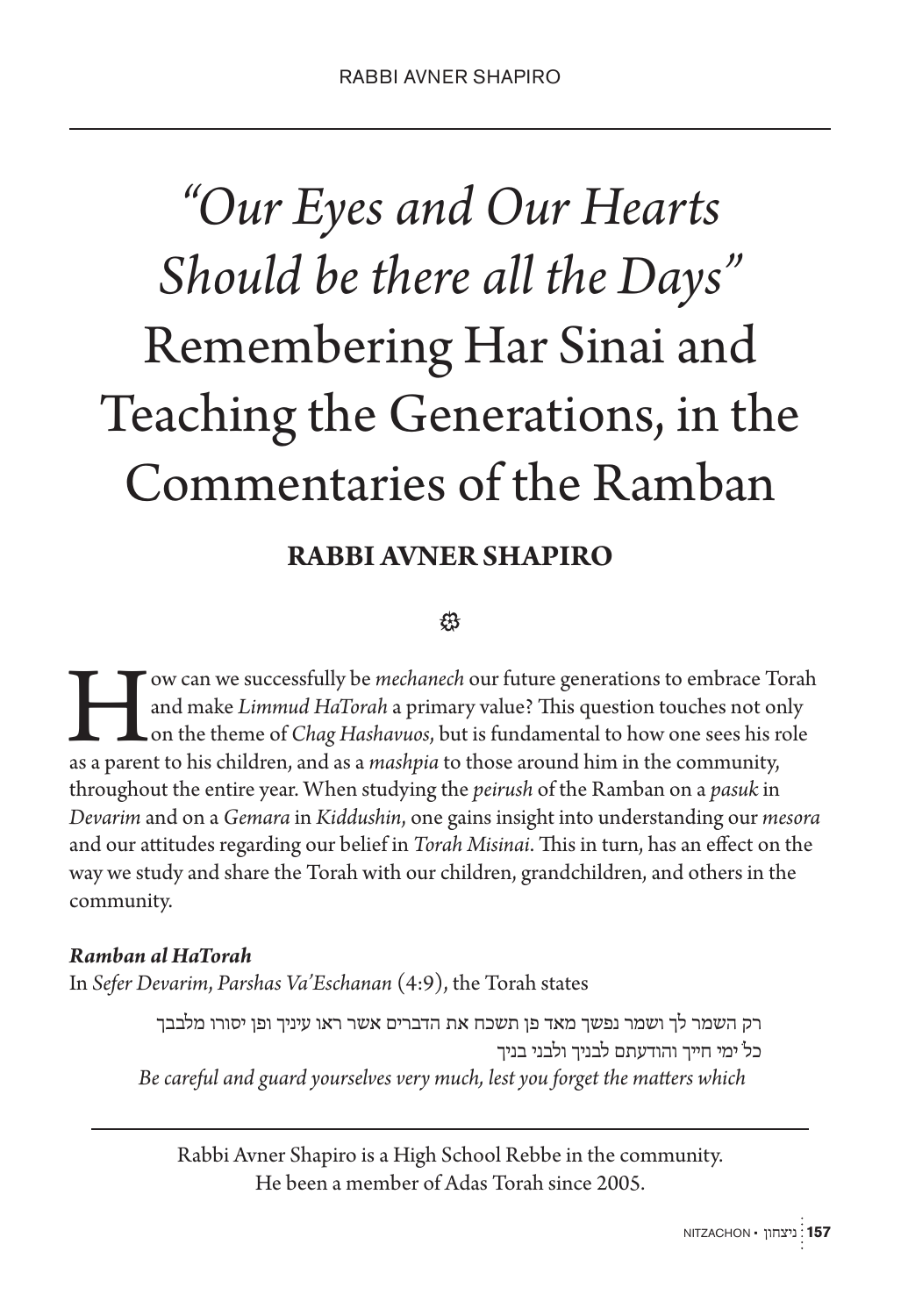*your eyes saw, and lest you remove them from your hearts all of your days, and you shall tell them to your children and your grandchildren.*

What is this *pasuk* referring to when it says we should be careful to remember and tell our children and grandchildren? The Ramban quotes Rashi, who says it is referring to remembering the *mitzvos*, and teaching the *mitzvos* to the future generations. Rashi connects this *pasuk* to the *pesukim* beforehand. The previous *pesukim* (6-8) mention how our observance of the *mitzvos* will show the other nations the wisdom of *Klal Yisrael* and our Torah, "העמים לעיני ובינתכם חכמתכם היא כי. "The Ramban, however, disagrees with this reading of Rashi. He says that the *pasuk* is referring to what comes afterwards in the *pesukim*. These *pesukim* (10-13, ad loc.) discuss the giving of the Torah on *Har Sinai* "יום ".אשר עמדת לפני ה' אלקיך בחרב

The *pasuk* quoted contains a *mitzvas lo sa'asei* not to forget the historic experience of receiving the Torah at *Har Sinai*. The language of "השמר "and "פן ", connotes a negative *mitzva*, even without a phrase beginning with the word "לא. "Further, it is a *mitzvas asei* that one tell his children and grandchildren of this event. The Ramban sees this *pasuk* in a more specific way than Rashi. According to Rashi, the *pasuk* is a command to observe all *mitzvos* and teach them to our children. According to the Ramban, it is commanding the specific task of remembering the giving of the Torah, and passing it on to future generations. The Ramban explains the importance of this *mitzva*: our entire *emuna* in the Divine origin of the Torah is based on one generation transmitting it to the next.

#### **Ramban in his comments on the Rambam's** *Sefer Hamitzvos*

The Ramban has a commentary on the Rambam's *Sefer Hamitzvos*, the Rambam's accounting of all 613 *mitzvos*. At the end of the commentary, the Ramban has a list of *mitzvos* omitted by the Rambam, that he feels should have been included. In his list of *mitzvos lo sa'asei*, the Ramban mentions that the *lo sa'asei* of this *pasuk* should be included as one of the 613 *mitzvos*. In discussing the *lav* of not forgetting the events at *Har Sinai*, the Ramban describes what it means to be careful and not to forget. In describing what remembering is all about, the Ramban's language is striking, and provides us with an enlightening definition:

שלא נשכח מעמד הר סיני ולא נסיר אותו מדעתנו אבל יהיה עינינו ולבנו שם כל הימים *That we should not forget the gathering at Har Sinai, and we should not remove it from our awareness. Rather, our eyes and our hearts should be there all the days.*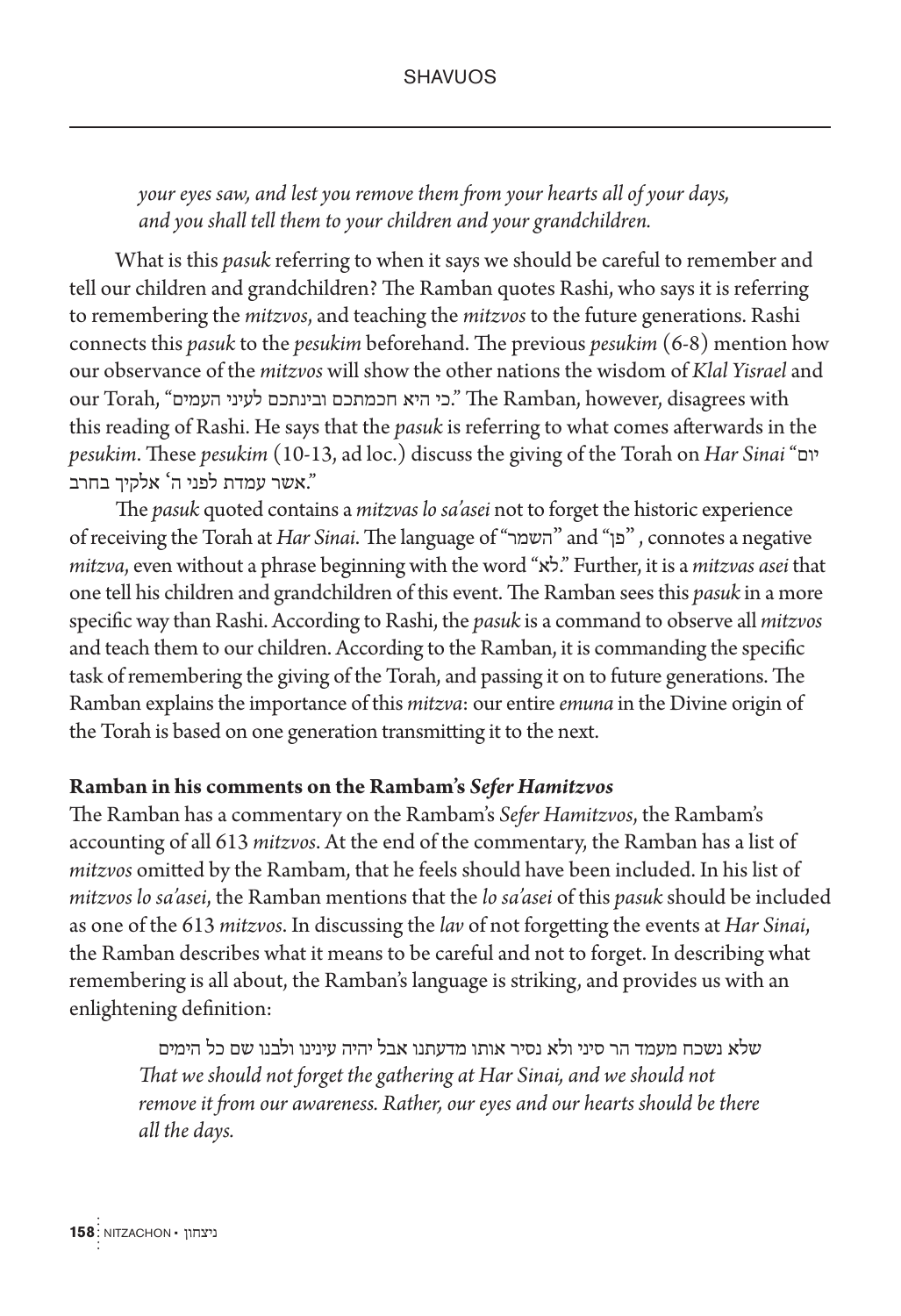In this phrase, the Ramban is explaining that remembering *Har Sinai* is not just a historical remembrance. Besides our minds being knowledgeable of the event, the essence of the *mitzva* should affect our emotions on a constant basis. The *mitzva* is experiential, not just factual. Remembering is a historical exercise; having "our eyes and our hearts" at that moment "all the days" is much more. It is a challenge to constantly be aware of the *kedusha* and the magnitude of *Matan Torah.*

#### **Question from the** *Gemara* **in** *Kiddushin*

If the Ramban interprets the *pasuk* as referring to *Ma'amad Har Sinai*, he must contend with a *gemara* in *Kiddushin* which seems to understand the *pasuk* differently. The *gemara* (*Kiddushin* 30) is discussing the possible obligation to teach Torah to one's grandchildren. The *gemara* has one opinion brought down in the *poskim*, that the *mitzva* of teaching one's son Torah is not limited to a father and son, but also includes a grandfather teaching a grandson, "בנו בן". The *gemara* learns this from the *pasuk* in *Va'eschanan*, בניך ולבני לבניך והודעתם. From the *gemara*, it appears that the *pasuk* is stating a *mitzva* about learning Torah generally, not a *mitzva* to remember the episode of the giving of the Torah. The *pasuk* is dealing with the general *mitzva* of *Talmud Torah*. This seems to agree with Rashi's explanation. As mentioned above, Rashi learns that this *pasuk* is a *mitzva* about remembering the entire Torah, so that the nations of the world can see the wisdom of the Torah and *Klal Yisrael*, which is discussed in the previous *pesukim*. Therefore, this *Gemara* seems to oppose the Ramban's view!

#### **Ramban's Answer**

The Ramban was well aware of this question. The Ramban understands this pasuk to be talking about remembering the event at *Har Sinai*. The *gemara* in *Kiddushin* is clarifying a *halacha* regarding *Talmud Torah* in general. The Ramban answers the question with the following striking statement:

כי לימוד אמונת התורה הוא הלימוד בתורה *[There is no question] because the learning of a belief in the Torah is learning of the Torah.*

This important, yet cryptic statement begs an interpretation. What does the Ramban mean when he says that the *mitzva* of learning about the gathering at *Har Sina*i is the same as the *mitzva* of learning Torah?

The Ramban may be understood as follows. The Ramban described the *mitzva*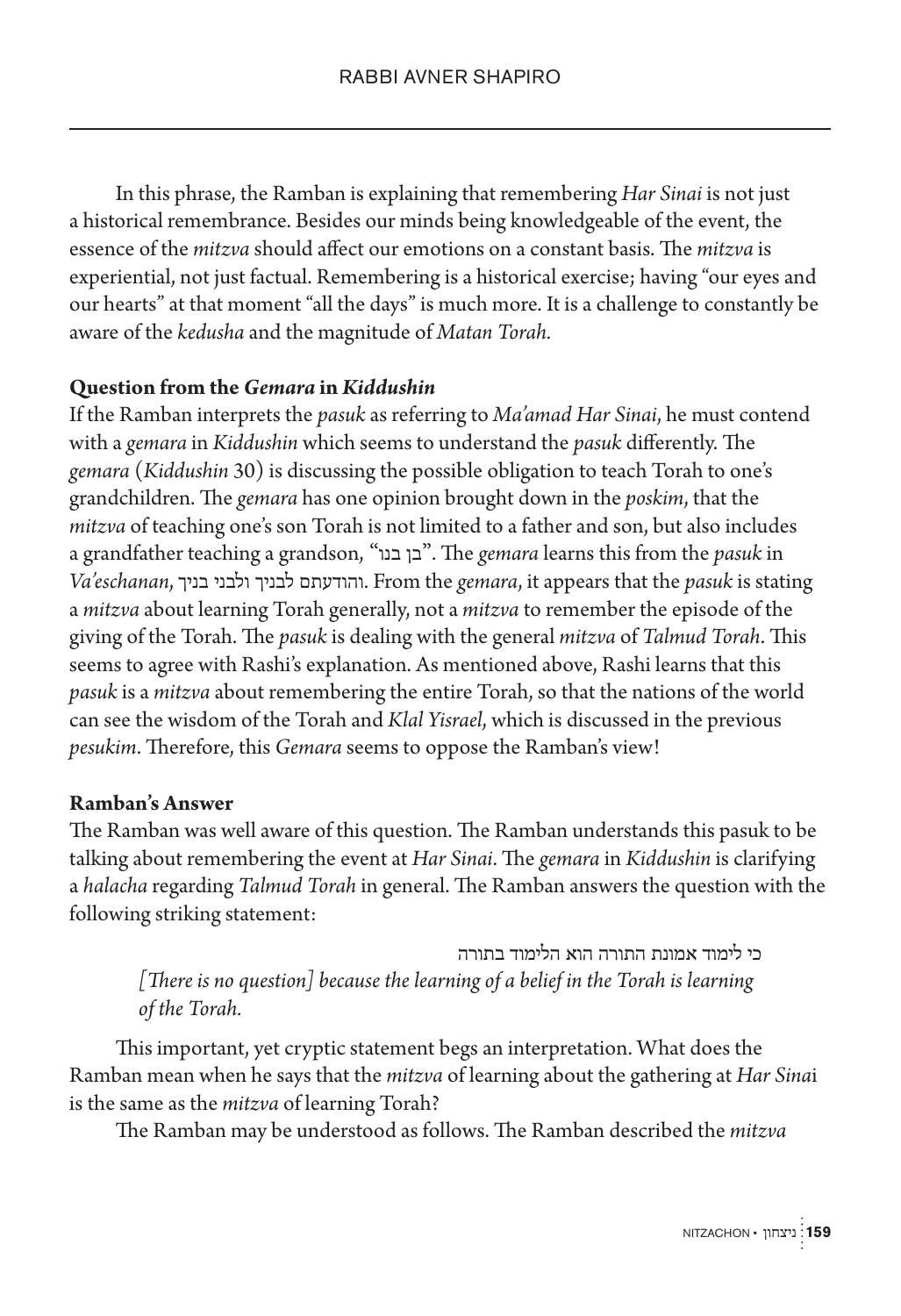of remembering the events at *Har Sinai* as an emotional *mitzva*. Our hearts should be reliving the powerful experience of the Divine giving of the Torah as we constantly remember this event הימים כל,*"all the days*." If one performs this *mitzva* not only by remembering facts, but in its fullest experiential fashion, he will then devote himself to learning Torah. Therefore, the *mitzva* of remembering the *Har Sinai* experience in the special way the Torah requires, and the overall *mitzva* of *Talmud Torah*, are in fact linked. By remembering *Har Sinai* with our hearts as well as with our minds, we are driven to learn Torah and to teach it to the next generation. It is a natural outcome of being aware of the special nature of that historic event. Therefore, there is no problem with the Ramban saying that *Devarim* 4:9 is the *mitzva* of remembering *Har Sinai,* even though the *gemara* in *Kiddushin* says that the *pasuk* contains the *mitzva* of *Talmud Torah*. There is a causal relationship which is what the Ramban refers to when he says "אמונת כילימוד ".התורה הוא הלימוד בתורה

#### **Conclusion**

In conclusion, a study of the Ramban provides insight into the initial question, "How can we successfully be *mechanech* our future generations to embrace Torah and make *Limmud HaTorah* a primary value?" We have a *mitzva* that is both an *asei* and a *lo sa'asei,*  according to the Ramban, of remembering *Har Sinai*. This is celebrated on the holiday of Shavuos, but really applies throughout the year. The Ramban explains the *mitzva* is not just recounting the facts. The *mitzva* is to constantly renew, in an emotional sense, the experience of receiving the Torah. When one has this awareness, the outcome will be an invigorated commitment to learning Torah. If the divine giving of Torah is a reality we are always aware of, by definition we will become committed to the study of the Torah that was given to us by the *Ribbono Shel Olam*. Furthermore, the *pasuk* highlights that we will be drawn to teaching the Torah to others. We only want the best for our children, and for all the members of our community. Surely, anything that is valuable to us, we will share and transmit to others. By always remembering the special Divine origin of the Torah, we will desire to transmit it to our children.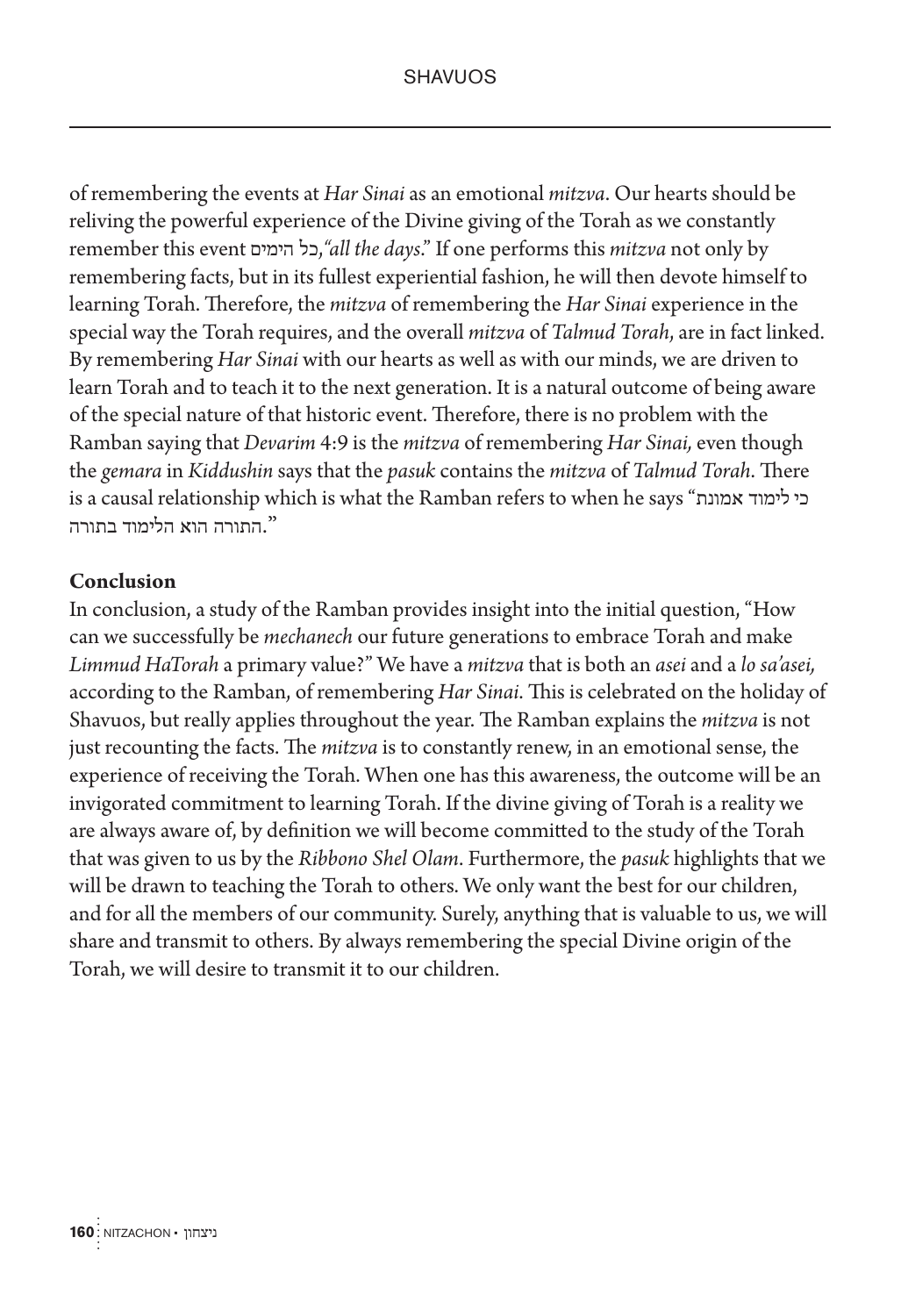## Sfas Emes on Shavuos

### **MEIR NEMETSKY**

#### •

The *Sfas Emes* begins his discussion of Shavuos with a quote from the *Zohar:* "A person should hold tight to the special *tahara* that descends on him this night (Shavuos) because Hashem purifies the nation so that we can be vessels to receive the Torah." He then transitions to *Sefer Tehilim* where he cites the 12<sup>th</sup> psalm: "The words of Hashem are pure like unadulterated silver, which appears clear to the world, refined sevenfold. You, Hashem will guard them; you will preserve each one from this generation, forever." The phraseology of this verse is somewhat openended. *"You, Hashem will guard them."* Is this a reference to the words themselves? Will Hashem unceasingly protect the integrity of the text, or is it an expression of Hashem's commitment to safeguard us as an enduring people?

The *Sfas Emes* is decisive in his interpretation. The word *"them"* in question is referring to the words of Torah. This promise, he explains, is made with the following stipulation: The words of Torah will remain pure so long as we ensure our own inner purity. In other words, the guarantee for protection made in *Sefer Tehilim* is for the transmission of Torah itself, but it only remains in effect as much as our own purity allows. To that end, the *Sfas Emes* has answered his first question, but has opened the door to another. What is it about Torah that requires purity of the heart for it to be absorbed properly? Of the vast array of arts, sciences and pursuits of knowledge available, one would assume that the only subject matter ever bequeathed by an omniscient source would be uniquely impervious to corruption by man.

During the reign of *Dovid Hamelech*, explains the *Sfas Emes*, there was a group of Jewish child prodigies, who were being groomed as the leading scholars of the next generation. It is said that this group was so prolific that they could produce forty-nine different logical mechanisms on a single subject in favor of a certain position and fortynine to support the opposing point of view. The capacity to see all sides of an issue was

> Meir Nemetsky is a Real Estate Agent for The RFC Group in the Pico-Robertson neighborhood of Los Angeles, CA. He has been a member of Adas Torah since 2010.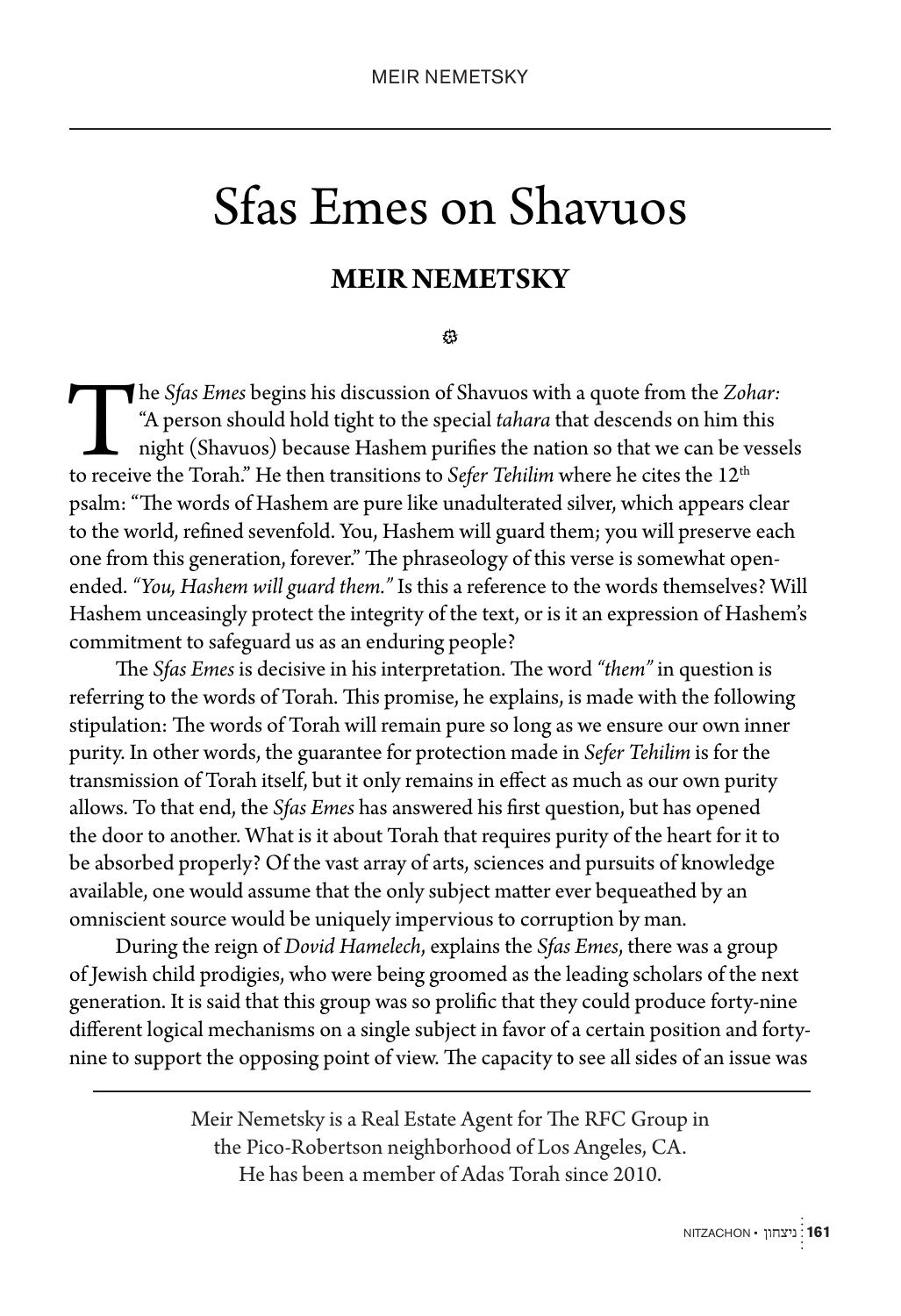#### SHAVUOS

a cerebral gift, but the practice of actually doing so was the symptom of a deeper flaw. Because they lacked the inner purity required to anchor and channel their intellect, they were left with ambiguity, which compromised their ability to discern right from wrong. This was the context in which *Dovid Hamelech* prayed for the Torah's preservation. It was the internal lack of direction and consequent *safek* (which is also a reference to the *Satan*) that is brought on by impurity of the heart from which Dovid sought protection for all generations. It would appear then, that this purity is a prerequisite, if Torah is to have its desired effect.

The specification of "*forty-nine"* logical mechanisms in the story of the young scholars is not coincidental. The same can be said of *Tehilim'*s reference to *"sevenfold"*  purification. These are allusions to the forty-nine days of the Omer, which serve as an imperative to ascend the forty-nine levels of *tahara*. Only after we go through the painstaking process of removing the layers of impurity do we become vessels that can receive the Torah and its values as they were intended.

*Dovid Hamelech* was wise to request that this promise be kept for eternity. Historically, many great minds have failed to amount to their true potential due to imperfections in their basic outlook. The same can be observed today. Those who approach Torah with an agenda, a bias, or a flawed perspective will produce an entirely different body of work than those who approach with humility, and the prescribed wholesome purity. As it relates to our own learning and growth, it would seem that we must constantly monitor and re-calibrate our internal compasses, so as to ensure that our spiritual trajectory never veers.

In reflecting on personal progress throughout life, one might naturally compile memories of his greatest moments. This is because people tend to define themselves by what it is that they actively do. But the *Sfas Emes* clearly states that an individual's mountain of spiritual accomplishments rests on a foundation only as strong as his ability to eradicate the impurity beneath. The unheralded cornerstone of one's life-work are those actions which he has abstained from, as they are the way he ensures his own purity and thus makes himself a candidate for further growth. This being the case, a mental highlight reel of personal achievements is totally remiss toward an equally important set of feats—the passive non-participation in that which is impure. Lost in the fireworks of our memories of what we have done and who we have become, is the opportunity to take credit for what we refuse to engage in, and define ourselves by what we are not.

What is purification, if not the removal of imperfection? How else does one become pure, if not by the removal of the impure? We should emphasize and take